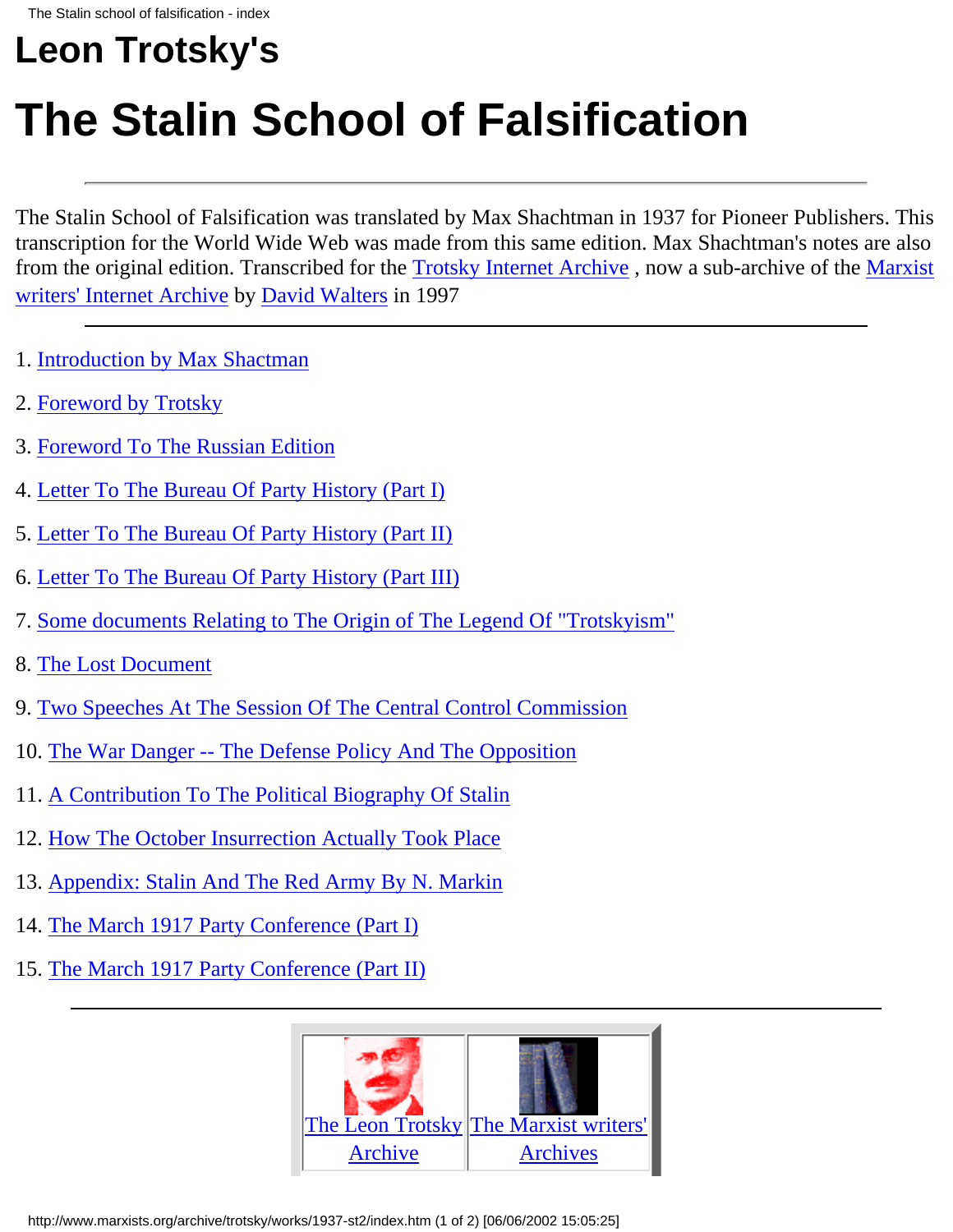The Stalin school of falsification - index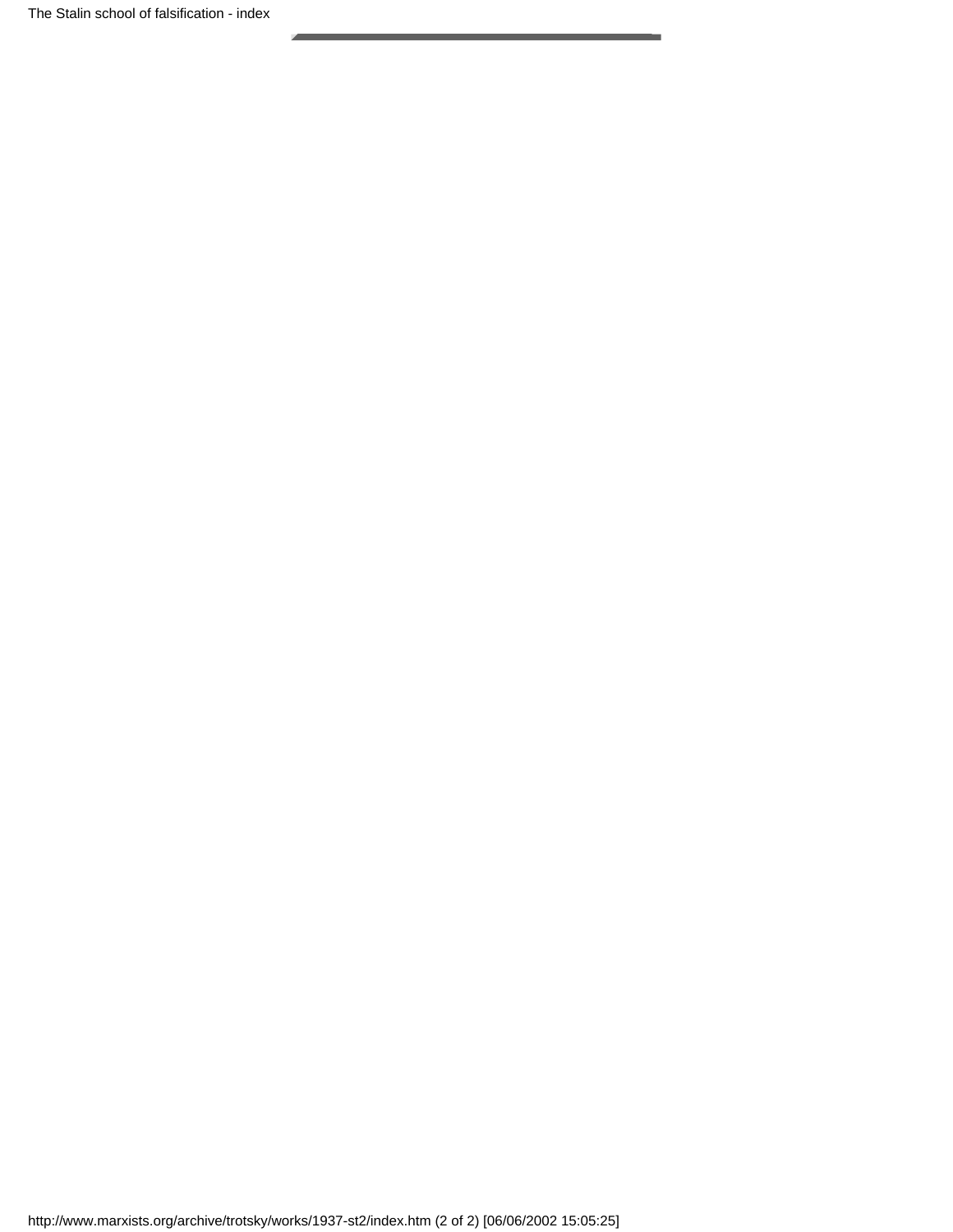# <span id="page-2-0"></span>**Leon Trotsky**

**Born:** 1879 **Died:** 1940 Lev Davidovich Bronstein. Leader, with V.I. Lenin, of the Russian Revolution. Architect of the Red Army. Soviet Commissar of Foreign Affairs 1917-1918 and Commissar of Military and Naval Affairs 1918-1924. In 1929:, expelled from the Communist Party by the Stalinist faction of the Party and then deported from the USSR. In 1938 he helped found the Fourth International, the World Party of Socialist Revolution. In 1940, murdered by a Stalinist assassin at his home in exile, in Mexico

The Trotsky Internet Archive (TIA) hopes to be central clearing house for Trotsky s writings. We encourage others to duplicate this effort by mirroring this site, copying selected writings from the TIA and otherwise disseminating Trotskys writings. Many of Trotskys writings remains to be translated from the original Russian. Many of these writings are still buried in the archives of the



Russian KGB. Still others reside in various university archives such as the "Trotsky Works" at Harvard. We hope to offer, eventually, ALL these writings in as many languages as possible. This will require the efforts of dozens of volunteer transcribers, translators, etc. To be part of this effort write the Director of the Trotsky Internet Archive at [tia@marxists.org](mailto:tia@marxists.org)

Last updated: *03 June 2002*

**The Trotsky Internet Archive Subject Indexes/Collected Writings Series [Selected Works](http://www.marxists.org/archive/trotsky/works/sw.htm)** An index to a collection of writings here on the Trotsky Internet Archive selected by the TIA Director and volunteers as representing Trotskys most significant political works [note: this is still a work in progress]

[Leon Trotsky on China:](http://www.marxists.org/archive/trotsky/works/china/index.htm) a complete collection of Trotsky s writings on China covering the years 1925 through 1940

[Leon Trotsky on Britain:](http://www.marxists.org/archive/trotsky/works/britain/index.htm) a complete collection of Trotsky s writings on Britain covering the years 1920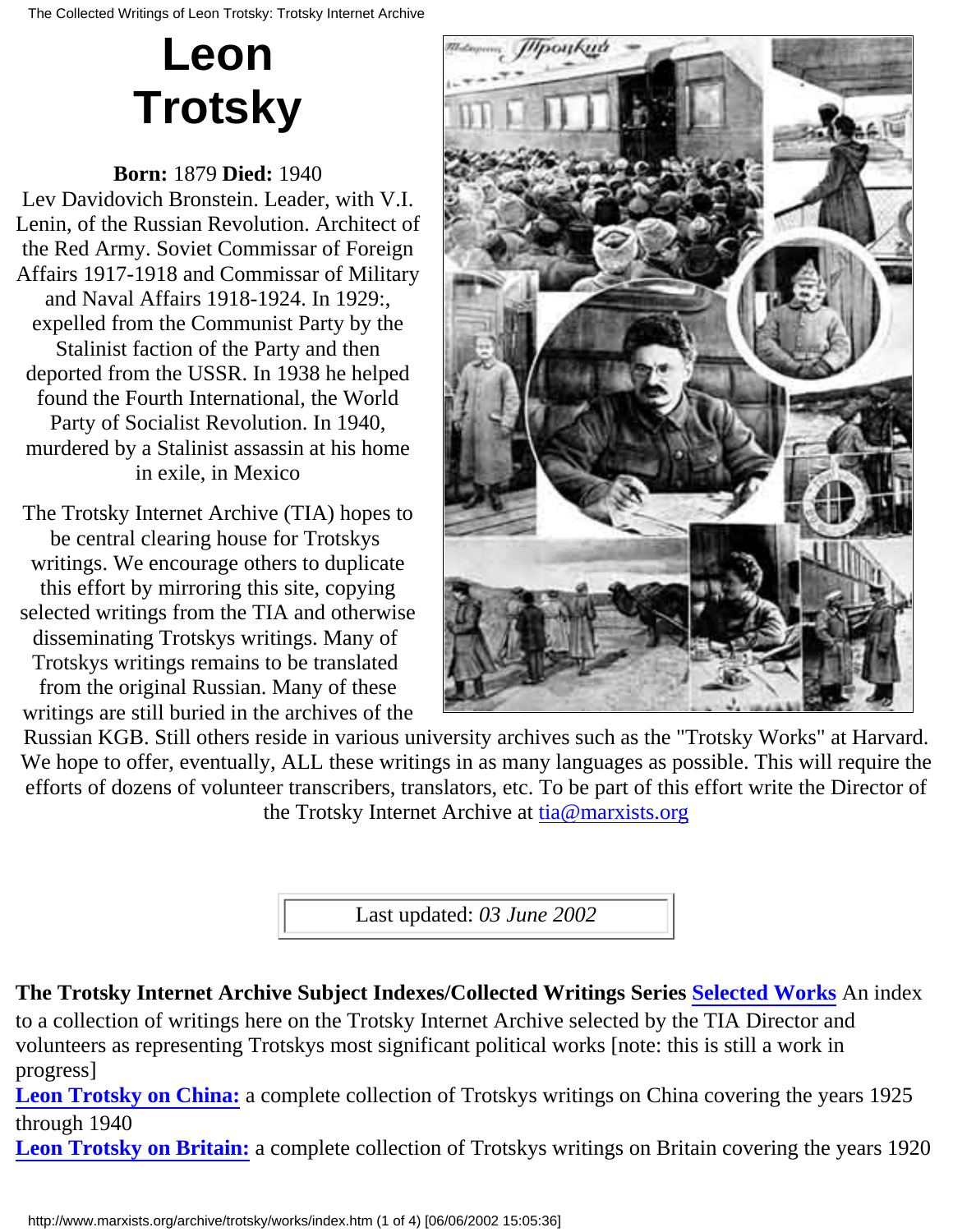The Collected Writings of Leon Trotsky: Trotsky Internet Archive

through 1940 with an emphisis on the mid-20s

**[The Rise of German Fascism:](http://www.marxists.org/archive/trotsky/works/1930-ger/index.htm)** a complete collection of Trotsky s writings on Germany covering the years 1930 through 1940

**[The Spanish Revolution:](http://www.marxists.org/archive/trotsky/works/spain/1938-sp01.htm)** a complete (...but under construction) collection of Trotsky s writings on Civil War in Spain covering the years 1931 through 1939

**[Our Revolution: Essays in Working Class and International Revolution, 1904-1917,](http://www.marxists.org/archive/trotsky/works/1918/ourrevo/index.htm)** A collection of Trotksys writings Edited by M. Olgin for the Soviet Government.

### **The Trotsky Internet Archive Article Index sorted by date**

(but does not include articles in the Subject Indexes) **1903: [Report of the Siberian Delegation](http://www.marxists.org/archive/trotsky/works/1903/siberian.htm) 1904: [Our Political Tasks](http://www.marxists.org/archive/trotsky/works/1904/1904-pt/index.htm)** (book - 5 parts, 300K) **1907: [The Year 1905](http://www.marxists.org/archive/trotsky/works/1905/index.htm)** (book) **1908: [Leo Tolstoy, Poet & Rebel](http://www.marxists.org/archive/trotsky/works/1908/tolstoy.htm)** (literary criticism/article) **1909: [Why Marxists Oppose Individual Terrorism](http://www.marxists.org/archive/trotsky/works/1909/tia09.htm)** (article) **1910: [The Intelligentsia And Socialism](http://www.marxists.org/archive/trotsky/works/1910/intell.htm) 1914: [War and the International](http://www.marxists.org/archive/trotsky/works/1914-war/index.htm)** (book) **1916: [On the Events in Dublin](http://www.marxists.org/archive/trotsky/works/1916/dublin.htm)** (article) **1917: [The Peace Program and the Revolution](http://www.marxists.org/archive/trotsky/works/1917/peace.htm) 1917: [Pacifism as the Servant of Imperialism](http://www.marxists.org/archive/trotsky/works/1917/pacifism.htm)** (essay) **1917: [After the July Days: WHAT NEXT?](http://www.marxists.org/archive/trotsky/works/1917/julydays.htm)** (pamphlet - 156K in one section.) **1917: [The Struggle for State Power](http://www.marxists.org/archive/trotsky/works/1917/state.htm) 1918: [Trotskys Military Writings, Volume 1](http://www.marxists.org/archive/trotsky/works/1918-mil/index.htm)** (collection of articles, essays & lectures) **1918:[Speech on Brest-Litovsk](http://www.marxists.org/archive/trotsky/works/1918/brestlitovsk.htm) 1918:[Peace Negotiations and the Revolution](http://www.marxists.org/archive/trotsky/works/1918/peace.htm) 1918:[Soviet Government documents](http://www.marxists.org/archive/trotsky/works/1918/gov.htm)** (authored by Trotsky as Soviet Commissar of Foreign Affairs from November of 1917 through March of 1918) **1919: [Trotsky Military Writings, Volume 2](http://www.marxists.org/archive/trotsky/works/1919-mil/index.htm)** (collection of articles, essays & lectures) **1919: [Rallying the Army During the Civil War](http://www.marxists.org/archive/trotsky/works/1919/army.htm)** (speech) **1920: [Trotsky Military Writings, Volume 3](http://www.marxists.org/archive/trotsky/works/1920-mil/index.htm)** (collection of articles, essays & lectures) **1920: [Terrorism and Communism:](http://www.marxists.org/archive/trotsky/works/1920/dictatorvs/index.htm) An Answer to Karl Kautsky 1922: [Between Red and White](http://www.marxists.org/archive/trotsky/works/1922-rw/index.htm)**(essay) **1923: [The New Course](http://www.marxists.org/archive/trotsky/works/1923-nc/index.htm)** (essay) **1923: [Communist Policy Toward Art](http://www.marxists.org/archive/trotsky/works/1923/tia23.htm)** (essay) **1923: [The Social Function of Literature & Art](http://www.marxists.org/archive/trotsky/works/1923/tia23b.htm)** (essay) **1923: [What Is Proletarian Culture, and Is It Possible?](http://www.marxists.org/archive/trotsky/works/1923/tia23c.htm)** (essay) **1924: [Literature and Revolution](http://www.marxists.org/archive/trotsky/works/1924/lit_revo/index.htm) 1924: [Through What Stage Are We Passing?](http://www.marxists.org/archive/trotsky/works/1924/stage.htm) 1924: [May Day in the East & the West](http://www.marxists.org/archive/trotsky/works/1924/mayday.htm) 1924: [Perspectives and Tasks in the East](http://www.marxists.org/archive/trotsky/works/1924/perspectives.htm)**Speech on the Third Anniversary of the Communist

University for Toilers of the East

**1924: [The Lessons of October](http://www.marxists.org/archive/trotsky/works/1924/1924-les.htm)** (essay - 160k-multi-part) [\[Click Here for PDF version](http://www.marxists.org/archive/trotsky/works/1924/1924-les.pdf)]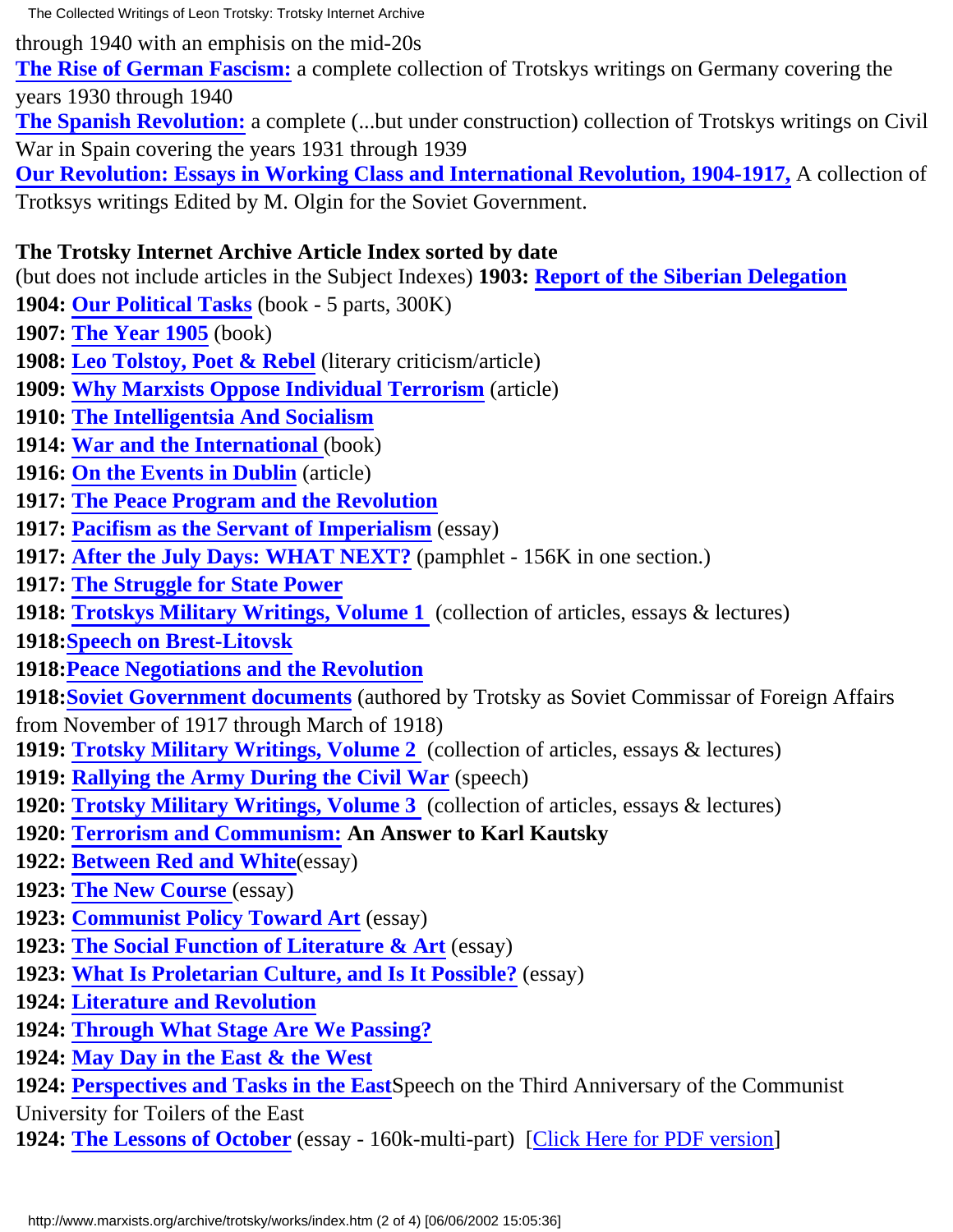The Collected Writings of Leon Trotsky: Trotsky Internet Archive

- **1924: [Lenin Dead](http://www.marxists.org/archive/trotsky/works/1924/1924-len.htm)** (essay)
- **1924: [First Five Years of the Communist International](http://www.marxists.org/archive/trotsky/works/1924/1924-5years/index.htm)**
- **1925: [Lenin](http://www.marxists.org/archive/trotsky/works/1925/lenin/index.htm)** Book
- **1926: [On The Suppressed Testament of Lenin](http://www.marxists.org/archive/trotsky/works/1926/1926-len.htm)** ( essay 85K)
- **1927: [Problems of the Chinese Revolution](http://www.marxists.org/archive/trotsky/works/1927/1927-chi.htm)** (thesis 104K)
- **1927: [Platform of the Opposition](http://www.marxists.org/archive/trotsky/works/1927/opposition/index.htm)** (in three parts, 260K total)
- **1928: [The Third International After Lenin \(A Draft Criticism of the Communist International\)](http://www.marxists.org/archive/trotsky/works/1928-3rd/index.htm)** (thesis)
- **1928: [On the Canton Insurrections: Three Letters to Preobrezhensky](http://www.marxists.org/archive/trotsky/works/1928/1928-chi.htm)** (letter 34K)
- **1930: [Trotsky in Norway](http://www.marxists.org/archive/trotsky/works/1930/1930-nor.htm)** (essay)
- **1930: [The History of the Russian Revolution](http://www.marxists.org/archive/trotsky/works/1930-hrr/index.htm)** (book)
- **1930: [World Unemployment and The First Five Year Plan](http://www.marxists.org/archive/trotsky/works/1930/unemployment/index.htm)**
- **1930: [My Life](http://www.marxists.org/archive/trotsky/works/1930-lif/index.htm)** (autobiography)
- 1931: [The Permanent Revolution](http://www.marxists.org/archive/trotsky/works/1931-tpv/index.htm) (and [Results & Prospects](http://www.marxists.org/archive/trotsky/works/1931-tpv/index.htm) ) (book)
- **1932: [Prinkipo Letter, 1932](http://www.marxists.org/archive/trotsky/works/1932/1932-pk.htm)** (letter)
- **1932: [Vital Questions for the German Proletariat](http://www.marxists.org/archive/trotsky/works/1932-ger/index.htm)** (pamphlet 300k in 3 parts)
- **1932: On Lenin s Testament** (essay)
- **1932: [In Defense of October](http://www.marxists.org/archive/trotsky/works/1932/1932-oct.htm)** (Speech in Copenhagen, Denmark -- 64K)
- **1933: [The Class Nature of the Soviet State](http://www.marxists.org/archive/trotsky/works/1933/sovstate.htm)** (essay)
- **1934: [A Program of Action for France](http://www.marxists.org/archive/trotsky/works/1934/paf.htm)** (34K)
- **1934: [On the Kirov Assassination](http://www.marxists.org/archive/trotsky/works/1934/kirov.htm) (76k)**
- **1935: [If America Should Go Communist](http://www.marxists.org/archive/trotsky/works/1935/1935-ame.htm)** (essay -- 22K)
- **1935: [How Did Stalin Defeat the Opposition?](http://www.marxists.org/archive/trotsky/works/1935/1935-sta.htm)** (essay)
- **1935: [Luxemberg and the Fourth International](http://www.marxists.org/archive/trotsky/works/1935/1935-lux.htm)**
- **1935: [The Workers State, Thermidor and Bonapartism](http://www.marxists.org/archive/trotsky/works/1935/1935-bon.htm)** (essay)
- **1935: [On the South African Thesis](http://www.marxists.org/archive/trotsky/works/1935/1935-sa.htm)**
- **1936: [Their Morals and Ours](http://www.marxists.org/archive/trotsky/works/1936/1936-mor.htm)** (essay)
- **1936: [The Revolution Betrayed](http://www.marxists.org/archive/trotsky/works/1936-rev/index.htm)** (book)
- **1937:[The Case of Leon Trotsky](http://www.marxists.org/archive/trotsky/works/1937/dewey/index.htm)**
- **1937:[Not a Workers and Not a Bourgeois State?](http://www.marxists.org/archive/trotsky/works/1937/1937-ws.htm)**
- **1937: [Stalinism and Bolshevism](http://www.marxists.org/archive/trotsky/works/1937/1937-sta.htm)** (essay)
- **1937: [The Stalin School of Falsification](#page-0-0)** (book)
- **1937: [On Democratic Centralism & The Regime](http://www.marxists.org/archive/trotsky/works/1937/1937-dc.htm)**(10K)
- **1938: [Freedom of the Press and the Working Class](http://www.marxists.org/archive/trotsky/works/1938/1938-pre.htm)** (Pamphlet --10K)
- **1938: [The Transitional Program for Socialist Revolution](http://www.marxists.org/archive/trotsky/works/1938-tp/index.htm)** (Pamphlet --114K) [[Click Here for PDF](http://www.marxists.org/archive/trotsky/works/1938-tp/transprogram.pdf) [version](http://www.marxists.org/archive/trotsky/works/1938-tp/transprogram.pdf)]
- **1938: [The USSR and Problems of the Transitional Epoch](http://www.marxists.org/archive/trotsky/works/1938/tia38.htm)** (abstract from the [Transitional Program](http://www.marxists.org/archive/trotsky/works/1938-tp/index.htm)) **1938: [Social-Patriotic SophistryThe Question of the Defense of Czechoslovakias National](http://www.marxists.org/archive/trotsky/works/1938/czech01.htm) [Independence](http://www.marxists.org/archive/trotsky/works/1938/czech01.htm)**
- **1938: [Czechoslovakia: Toward a Decision](http://www.marxists.org/archive/trotsky/works/1938/czech02.htm)**
- **1938: [Class Relations in the Chinese Revolution](http://www.marxists.org/archive/trotsky/works/1938/1938-chi.htm)** (Article -35K)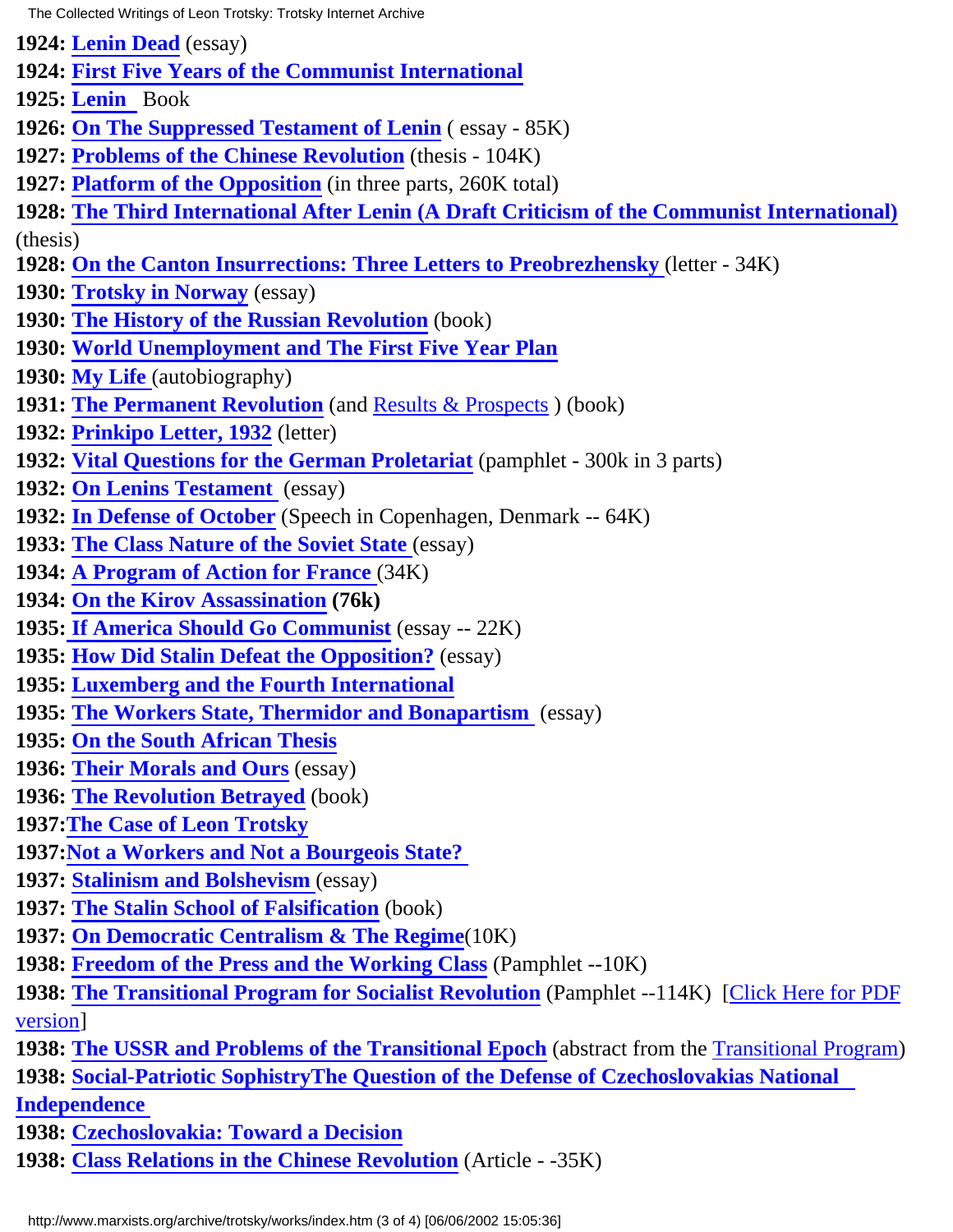The Collected Writings of Leon Trotsky: Trotsky Internet Archive

- **1938: [Thermidor and Anti-Semitism](http://www.marxists.org/archive/trotsky/works/1938/1938-th.htm)** (Article -30K)
- **1939: [Marxism in Our Time](http://www.marxists.org/archive/trotsky/works/1939/1939-cri.htm)** (91K)
- **1939: [The ABC of Materialist Dialectics](http://www.marxists.org/archive/trotsky/works/1939/1939-abc.htm)** (18K) [\[Click Here for PDF version](http://www.marxists.org/archive/trotsky/works/1939/1939-abc.pdf)]
- **1939: [The USSR and the War](http://www.marxists.org/archive/trotsky/works/1939/1939-war.htm)** (65K)
- **1940: [Political Profiles](http://www.marxists.org/archive/trotsky/works/1940/profiles/index.htm)** (compilation; total:1 meg k)
- **1942: [In Defense of Marxism](http://www.marxists.org/archive/trotsky/works/1942-dm/index.htm)** (collection of articles, letters, 711K in 7 parts) [[Click Here for PDF](http://www.marxists.org/archive/trotsky/works/1942-dm/dom.pdf) [version](http://www.marxists.org/archive/trotsky/works/1942-dm/dom.pdf)]
- **1944: [Fascism](http://www.marxists.org/archive/trotsky/works/1944/1944-fas.htm)** (pamphlet)

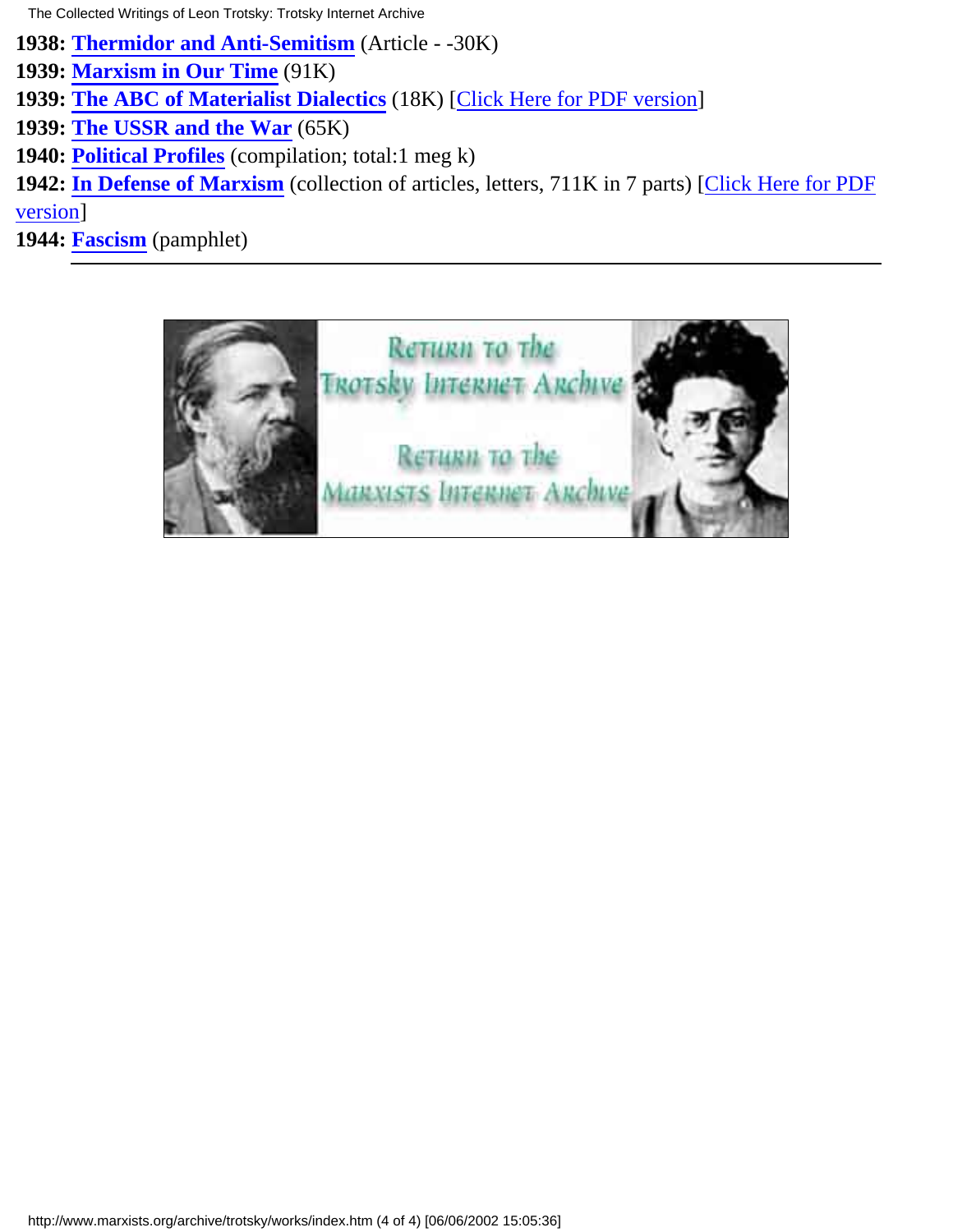#### <span id="page-6-0"></span>[MIA](http://www.marxists.org/index.htm): Marxist Writers



#### **1820-1910**

#### [Karl Marx & Fredrick Engels](http://www.marxists.org/archive/marx/index.htm) (1819-1893) *1,000+*

Founders of Marxist practice and philosophy. Established the ground work of Marxism through an examination of the rise of capitalism, the history of society, and critique of many prevailent philosophies. Established the First International Workers' organisation. [[Full Biography\]](http://www.marxists.org/glossary/people/m/a.htm#marx-karl)

#### [Joseph Dietzgen](http://www.marxists.org/archive/dietzgen/index.htm) (1828-1888) *< 5* Created dialectical materialism independently of Marx & Engels, but on seeing their writings became their most ardent supporter. His main contributions were using dialectics to elaborate epistemology.

[[Full Biography\]](http://www.marxists.org/glossary/people/d/i.htm#dietzgen-joseph)

#### [William Morris](http://www.marxists.org/archive/morris/index.htm) (1834-1896) *100+*

Helped create the Socialist League (with E. Marx). An artist who became a revolutionary communist through his search to address the lack of creative and artistic freedom allowed in the capitalist work process. Wrote fiction on far in the future Communist societies.

#### [August Bebel](http://www.marxists.org/subject/women/authors/bebel/index.htm) (1840-1913) *< 5*

Co-founder of the German Social Democracy with Wilhelm Liebknecht in 1869. Part of the Reichstag from 1867. Outstandingly argued for the emancipation of women's rights before capitalism could be overthrown. Wrote about the workings of future Socialist society. [[Full Biography\]](http://www.marxists.org/glossary/people/b/e.htm#august-bebel)

#### [Antonio Labriola](http://www.marxists.org/archive/labriola/index.htm) (1843-1904) *< 5*

Among the first Italian Marxists, he was a writer and philosopher. Criticized the theories of Hegel, Nietzsche, Croce, and neo-Kantiansim.

#### [Jenny Marx Longuet](http://www.marxists.org/subject/women/authors/jlmarx/index.htm) (1844-1883) *< 5*

Fought for Irish independence from England. Detailed the attorcities against Irish political prisoners in England. Braved a narrow escape from France after the massacres of the Paris Commune. Marx's eldest daugthter. [\[Full Biography\]](http://www.marxists.org/glossary/people/m/a.htm#jenny-marx-longuet)

#### [Franz Mehring](http://www.marxists.org/archive/mehring/index.htm) (1846-1919) *< 5*

A leader of the German Social Democrats, literary critic, writer and historian. Thoroughly critiqued and dismantled capitalist philosophies. Later a member of the Spartacist League and then helped found the Communist Party of Germany. [\[Full Biography\]](http://www.marxists.org/glossary/people/m/e.htm#mehring-franz)

#### [Daniel DeLeon](http://www.marxists.org/archive/deleon/index.htm) (1852 - 1914) *40+*

Helped create the IWW. Developed one of the most detailed outlines of how Socialist society should function. Believed that democratic control of all industries and services must be held by workers organised into industrial unions.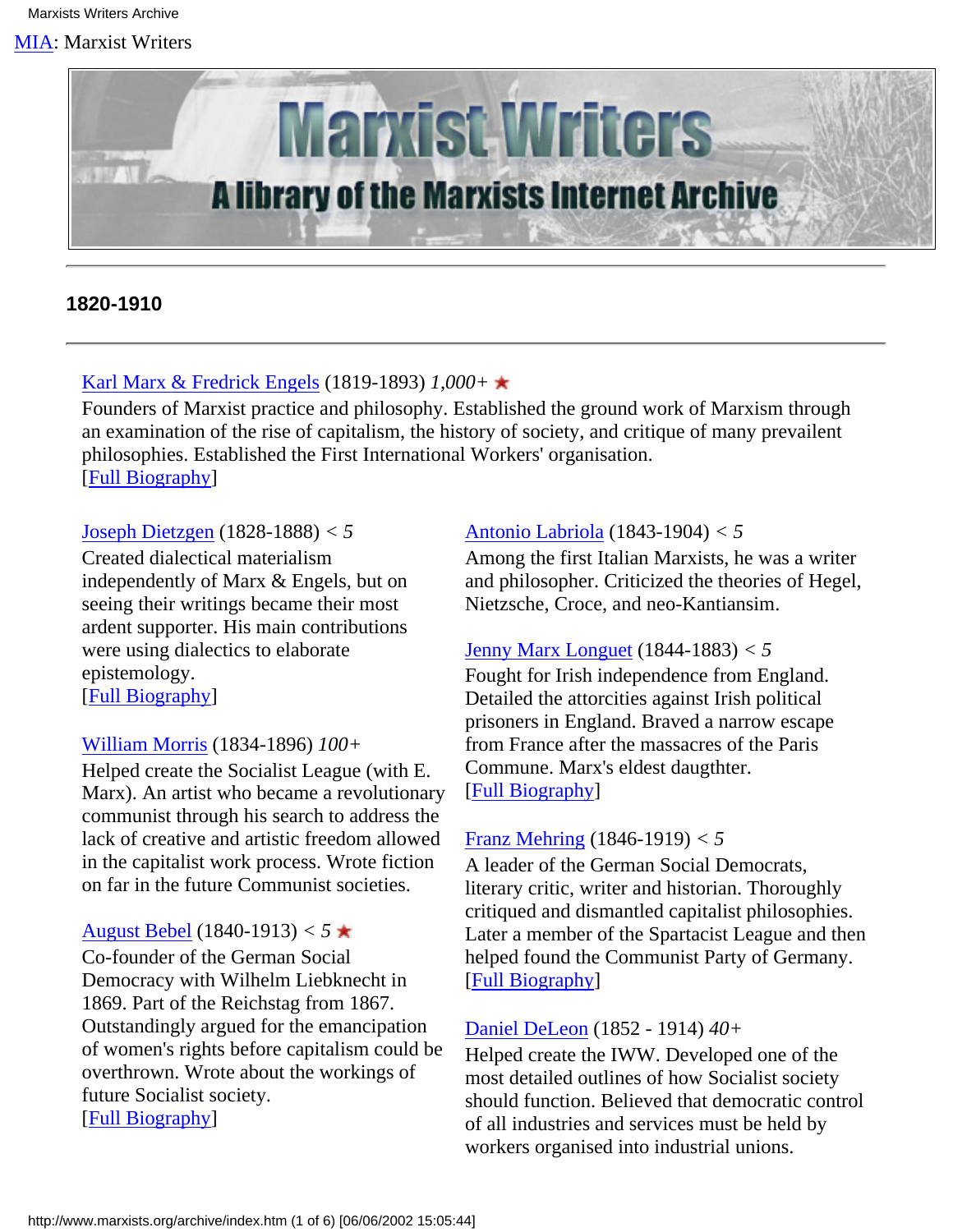[Paul Lafargue](http://www.marxists.org/archive/lafargue/index.htm) (1841-1911) *5+*

A member of the [Paris Commune.](http://www.marxists.org/history/france/paris-commune/index.htm) Staunch advocate of Women's rights, wrote also on the history of religion, morals, literature, language, and comedy. Married to Marx's second daughter, Laura. [[Full Biography\]](http://www.marxists.org/glossary/people/l/a.htm#lafargue-paul)

#### **1850-1930**

#### [Karl Kautsky](http://www.marxists.org/archive/kautsky/index.htm) (1854-1938) *10+*

Helped create the German Social-Democracy, one of the best-known theoreticians of the Second International, and a leading proponent of Marx & Engels after their death. During and after World War I he became a pacifist. [[Full Biography\]](http://www.marxists.org/glossary/people/k/a.htm#kautsky-karl)

#### [Eugene Debs](http://www.marxists.org/archive/debs/index.htm) (1855-1926) *20+*

Helped build the American Railway Union, and later the American Socialist Party. Arrested for his political criticism of WWI, he ran for U.S. President while a political prisoner and received almost a million votes. [[Full Biography\]](http://www.marxists.org/glossary/people/d/e.htm#debs-eugene)

### [Eleanor Marx](http://www.marxists.org/archive/eleanor/index.htm) (1855-1898) *10+*

Helped formed the Socialist League (with W. Morris), and wrote extensively in its paper. Wrote extensively on women's issues. Organizing, writer, record-keeper, and speaker for militant trade unions such as the Gasworkers, and the Dockers Union. [[Full Biography\]](http://www.marxists.org/glossary/people/m/a.htm#marx-eleanor)

#### [Georgi Plekhanov](http://www.marxists.org/archive/plekhanov/index.htm) (1856-1918) *5+*

Helped create the Russian Social-Democratic party, becomming a Menshevik after the split in the party, but he tried to keep the party united. Believed that capitalism need to grow up before socialism was possible; thus he opposed the Soviet government. [[Full Biography\]](http://www.marxists.org/glossary/people/p/l.htm#georgi-plekhanov)

#### [Clara Zetkin](http://www.marxists.org/subject/women/authors/zetkin/index.htm) (1857-1933) *< 5*

Leader of the international women's movement. National Executive member of the German Social Democratic party. Long time comrade of Rosa Luxemburg, helped create the Spartacists and German Communist Party. Supported the Soviet government. [[Full Biography](http://www.marxists.org/glossary/people/z/e.htm#zetkin-clara)]

## [James Connolly](http://www.marxists.org/archive/connolly/index.htm) (1868-1916) *150+*

Helped create the Irish Socialist Republican Party in 1896; served as Secretary of the Transport and General Workers Union. Executed for his leading role in the Easter Rising. [[Full Biography](http://www.marxists.org/glossary/people/c/o.htm#connolly-james)]

#### [Maxim Gorky](http://www.marxists.org/archive/gorky-maxim/index.htm) (1868-1936) *5+*

World-renown writer of fiction, Gorky first focused on the plight of societal outcasts in Russia, then turned his attention to the struggles of the working class. [[Full Biography](http://www.marxists.org/glossary/people/g/o.htm#gorky-maxim)]

[Christopher Hill](http://www.marxists.org/archive/hill-christopher/english-revolution/index.htm) (1912-) *1* English Marxist historian.

[Nadezhada Krupskaya](http://www.marxists.org/archive/krupskaya/index.htm) (1869-1939) *< 5* Bolshevik Revolutionary. Writer, educator and Secretary of the Party. Wife and advisor to V.I. Lenin. Secretary to the Board of Iskra beginning in 1901. Brought recognition of International Women's day

[\[Full Biography\]](http://www.marxists.org/glossary/people/d/e.htm#de-leon-daniel)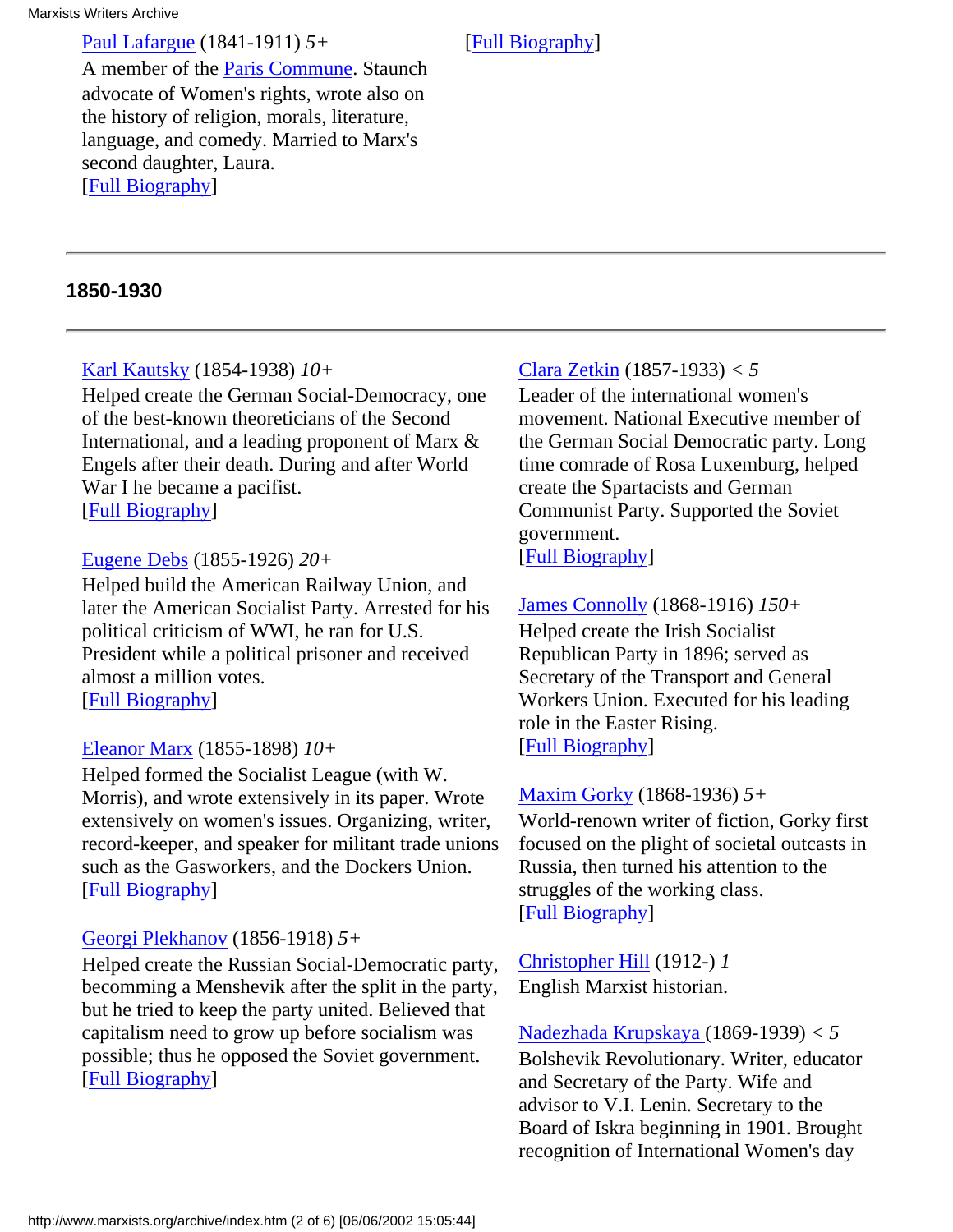to Russia. [[Full Biography](http://www.marxists.org/glossary/people/k/r.htm#krupskaya)]

#### **1870-1960**

[Vladimir Lenin](http://www.marxists.org/archive/lenin/index.htm) (1870-1924) 500+ Helped create the Bolshevik party. Led the Soviets to power in the [Russian Revolution.](http://www.marxists.org/glossary/events/o/c.htm#october) Elected to the head of the Soviet government until 1922, when he retired due to ill health. Created the Communist International. Created the theory of Imperialism, emphasised the importance of the political party as vanguard in the revolution. [[Full Biography\]](http://www.marxists.org/glossary/people/l/e.htm#lenin-vladimir)

#### [David Riazanov](http://www.marxists.org/archive/riazanov/index.htm) (1870-1938) *< 5*

Historian and Archivist of Marxism, helped create the Marx-Engels Institute. Political prisoner of Stalinism, died in prison.

#### [Rosa Luxemburg](http://www.marxists.org/archive/luxembur/index.htm) (1871-1919) *20+*

Championed the idea of the mass strike. Tireless opponent of WWI, she renounced the German Social Democracy, helped to create the Spartacus League, and later the German Communist Party. Critical of the Soviet government. Assasinated by the German military.

[[Full Biography\]](http://www.marxists.org/glossary/people/l/u.htm#luxemburg-rosa)

#### [Alexandra Kollontai](http://www.marxists.org/archive/kollonta/index.htm) (1872-1952) *30+*

Bolshevik Revolutionary. Led the Workers' Opposition, which opposed party control of trade unions and believed in industrial unionism. First woman ambassador in history. Proponent of free love, she wrote extensively on women's and other social issues. [[Full Biography\]](http://www.marxists.org/glossary/people/k/o.htm#kollontai-alexandre)

#### [Christian Rakovsky](http://www.marxists.org/archive/rakovsky/index.htm) (1873-1941) *5+*

President of Soviet Ukraine, worked to make the Soviet Ukrainian identity independent of Russia. Helped create the [Left Opposition](http://www.marxists.org/glossary/orgs/l/e.htm#left-opposition),

#### [Leon Trotsky](#page-214-0) (1879-1940) *100+*

First Menshevik, later Bolshevik Revolutionary. As commissar of war led the Red Army to defeat the Entente in their invasion of Soviet Russia. Helped create the [Left Opposition](http://www.marxists.org/glossary/orgs/l/e.htm#left-opposition) to overthrow Stalin and stop the monstorous attrocities he'd soon commit. Created the theory of the Permanent Revolution, and the Fourth International. [\[Full Biography\]](http://www.marxists.org/glossary/people/t/r.htm#trotsky-leon)

#### [Anton Pannekoek](http://www.marxists.org/archive/pannekoe/index.htm) (1873-1960) *< 5*

Dutch astonomer. Helped form a Marxist party in the Netherlands. Member of the German Social Democratic party. [[Full Biography](http://www.marxists.org/glossary/people/p/a.htm#pannekoek)]

#### [Anatoly Lunacharsky](http://www.marxists.org/archive/lunachar/index.htm) (1875-1933) *5+*

Bolshevik Revolutionary, outstanding orator. Commissar for Education in the Soviet government. Historian and archivist of Russia, he wrote extensive, personal biographical portraits on the leaders of the revolution.

#### [John MacLean](http://www.marxists.org/archive/maclean/index.htm) (1879-1923) *15+*

Scottish schoolteacher and Marxist educator. His evening-classes produced many of the activists who became instrumental in the Clyde revolts during and after WWI. Soviet Consul to Scotland.

[[Full Biography](http://www.marxists.org/glossary/people/m/a.htm#maclean-john)]

#### [Henri Wallon](http://www.marxists.org/archive/wallon/index.htm) (1879-1962) *5+*

European Psychologist who elaborated a systematic Marxist psychology.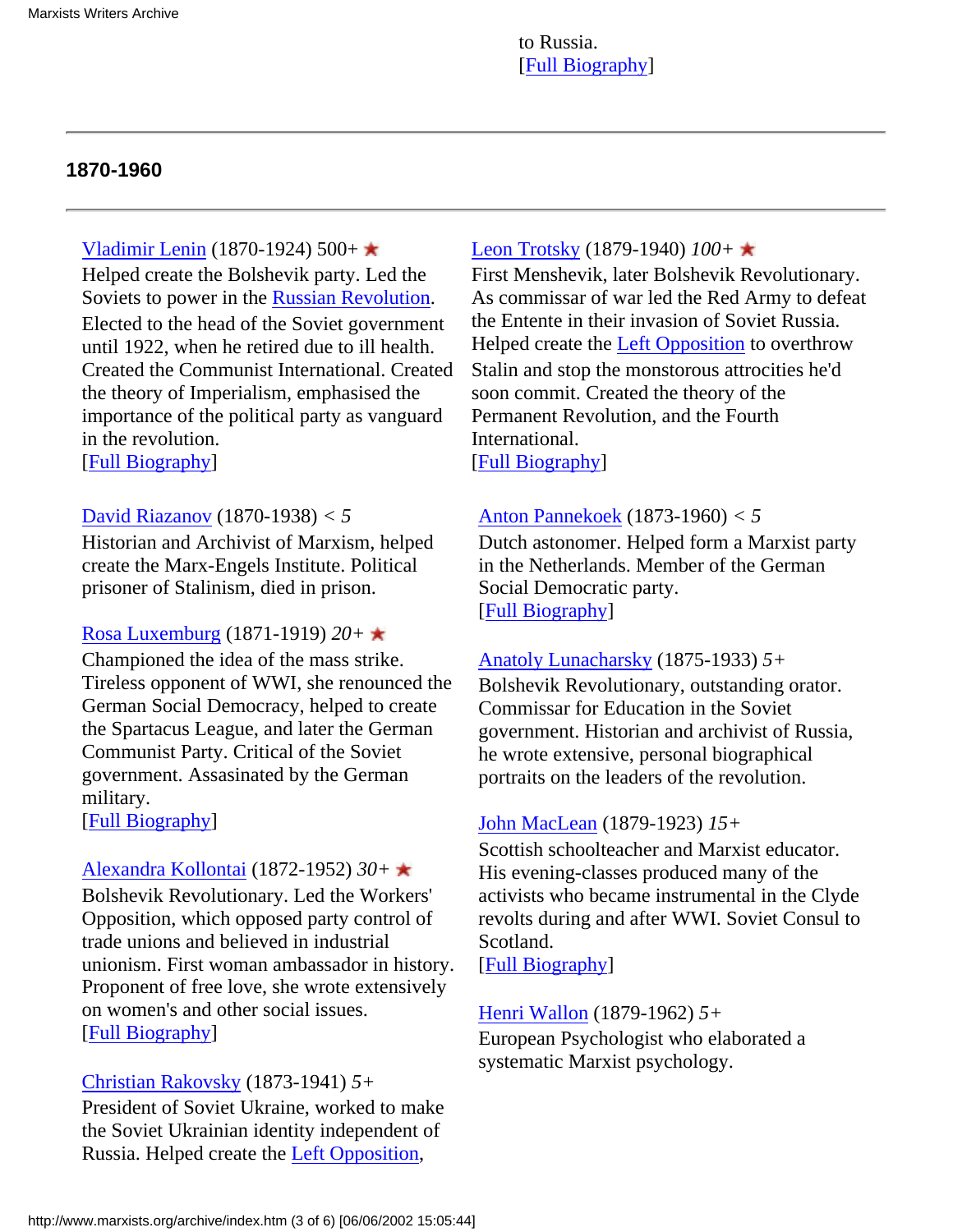seen as its ideological leader. Explained Socialist economics. Political prisoner of Stalinism, died in prison. [[Full Biography\]](http://www.marxists.org/glossary/people/r/a.htm#christian-rakovsky)

#### **1880-1970**

#### [Natalia Sedova](http://www.marxists.org/archive/sedova-natalia/index.htm) (1882-1962) *< 5*

Russian Revolutionary. Worked with Lenin and Trotsky on pre-revolutionary Bolshevik newspaper Iskra. Publicly split with Fourth International in 1951. Wife of Leon Trotsky.

#### [Gregory Zinoviev](http://www.marxists.org/archive/zinoviev/index.htm) (1883-1936) *< 5*

Bolshevik. With Kamenev, opposed the plans for a revolution. Allied with Stalin and Kamenev against Trotskyism. Later, allied with Trotsky against Stalin. Wrote about the history of the party. Executed by Stalin. [[Full Biography\]](http://www.marxists.org/glossary/people/z/i.htm#zinoviev)

#### [Louise Bryant](http://www.marxists.org/archive/bryant/index.htm) (1885 - 1936) *< 5*

American Revolutionary, supporter of the Soviet government. Historian of the revolution. Tireless advocate to stop U.S. invasion of Soviet Russia. Wife of John Reed.

#### [Georg Lukacs](http://www.marxists.org/archive/lukacs/index.htm) (1885-1971) *5+*

Hungarian philosopher, writer, and literary critic. Commissar for Culture and Education in Hungary's short-lived Socialist government (1919). Helped lead the Hungarian uprising of 1956 against Stalinist repression. Created Marxist theory of aesthetics that opposed political control of artists, defended humanism, elaborated alienation.

[[Full Biography\]](http://www.marxists.org/glossary/people/l/u.htm#lukacs-georg)

#### [John Reed](http://www.marxists.org/archive/reed/index.htm) (1887-1920) *20+*

American Revolutionary, supporter of the Soviet government. Historian of the revolution. Tireless advocate to stop U.S. invasion of Soviet Russia. Husband of Louise Bryant. [[Full Biography\]](http://www.marxists.org/glossary/people/r/e.htm#reed-john)

#### [Nikolai Bukharin](http://www.marxists.org/archive/bukharin/index.htm) (1888-1938) *5+*

Bolshevik Revolutionary. Editor of Pravda (1928-29). Joined Stalin against Trotsky, then led the Right Opposition against Stalin. A theoretical leader of the party, focused heavily on economics, and wrote on market socialism. Executed by Stalin. [\[Full Biography\]](http://www.marxists.org/glossary/people/b/u.htm#bukharin-nikolai)

#### [James Cannon](http://www.marxists.org/archive/cannon/index.htm) (1890-1974) *< 5*

American, IWW organiser, later helped create the US Communist Party. In the 1920s became a Trotskyst, and helped create the US Socialist Workers Party. [\[Full Biography\]](http://www.marxists.org/glossary/people/c/a.htm#cannon-james)

#### [Antonio Gramsci](http://www.marxists.org/archive/gramsci/index.htm) (1891-1937) *50+*

Helped create the Italian Communist Party. Arrested in 1926 for his revolutionary activities and sentenced by a fascist court to 20 years imprisonment. Theorized key concepts such as hegemony, base and superstructure, organic intellectuals, and war of position.

[\[Full Biography\]](http://www.marxists.org/glossary/people/g/r.htm#gramsci-antonio)

#### [José Carlos Mariátegui](http://www.marxists.org/archive/mariateg/index.htm) (1894 - 1930) *5+*

Peruvian Professor. Self-educated. Historian of European Marxism and movements in South America.

#### [Lev Vygotsky](http://www.marxists.org/archive/vygotsky/index.htm) (1896-1934) *5+*

Soviet Psychologist who founded the Cultural Historical Activity Theory (CHAT) school of human development. [\[Full Biography\]](http://www.marxists.org/glossary/people/v/y.htm#vygotsky-lev)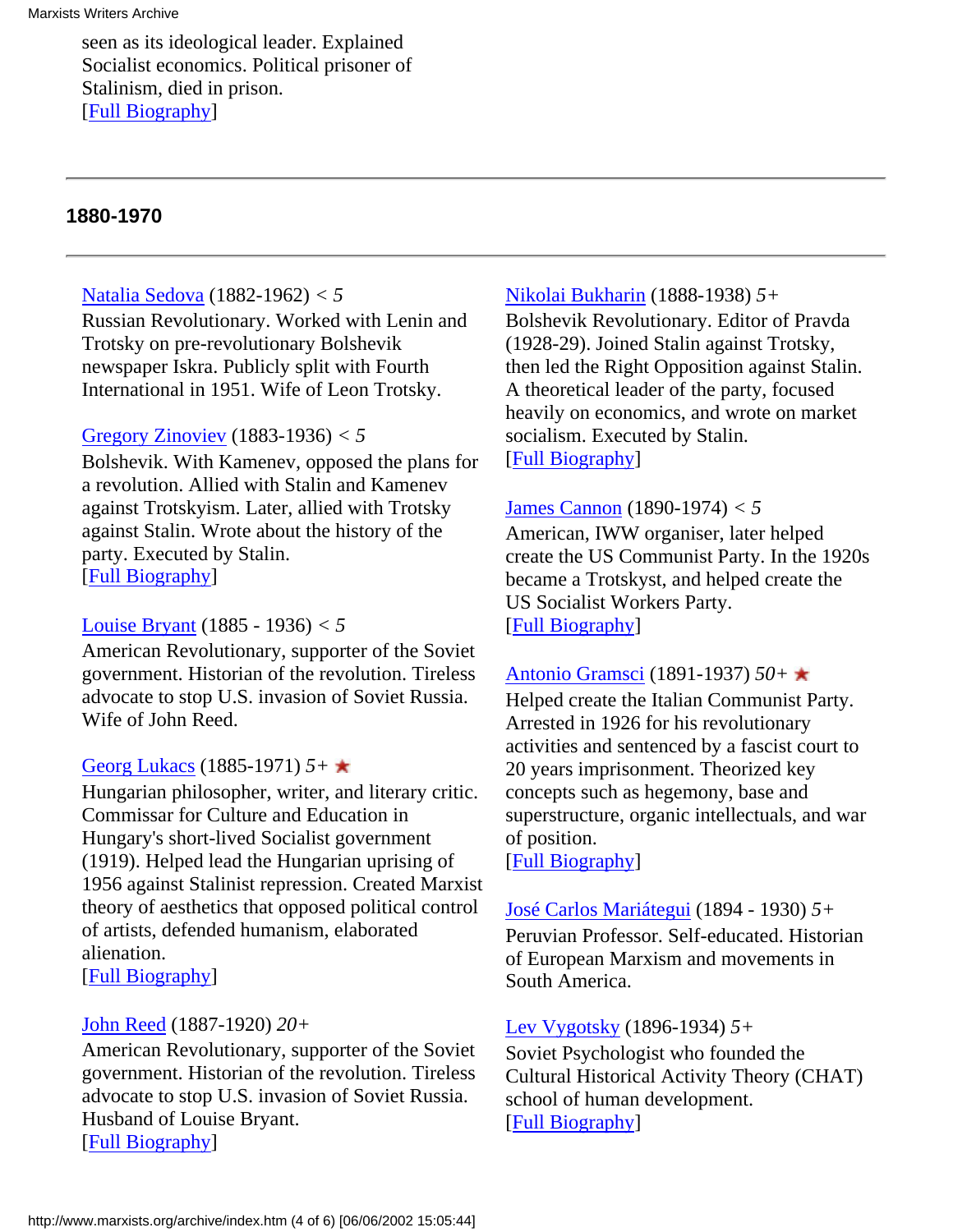#### **1900-1980**

#### [Erich Fromm](http://www.marxists.org/archive/fromm/index.htm) (1900-1980) *5+*

German-born U.S. psychoanalyst and social philosopher who explored the interaction between psychology and society. By applying Freudian principles to social problems, Fromm helped show the way to a psychologically balanced, "sane society."

[[Full Biography\]](http://www.marxists.org/glossary/people/f/r.htm#fromm-erich)

#### [Pandelis Pouliopoulos](http://www.marxists.org/archive/pouliop/index.htm) (1900-1943) *< 5*

Italian Trotskyst. Lead mass movements of veterans and defended workers in court. Wrote extensively about Trotsky. Shot dead by fascists while in prison.

#### [CLR James](http://www.marxists.org/archive/james-clr/index.htm) (1901 - 1989) *15+*

African American. Lucid dialectician, historian, novelist, & playwright. Stressed the importance of Afro-American workers to the revolutionary movement, for saw the civil rights movement decades before it got underway.

#### [Alexander Luria](http://www.marxists.org/archive/luria/index.htm) (1902-1977) *< 5*

The creator of neuropsychology. Soviet Psychologist who made advances in cognitive psychology, the processes of learning and forgetting, and mental retardation. Charted the way in which damage to specific areas of the brain affect behavior.

#### [Alexei Leont'ev](http://www.marxists.org/archive/leontev/index.htm) (1904-1979) *< 5*

Soviet Psychologist who developed his own theory of activity which linked social context to development. [\[Full Biography\]](http://www.marxists.org/glossary/people/l/e.htm#leontev-alexei)

#### [Max Shachtman](http://www.marxists.org/archive/shachtma/index.htm) (1904-1872) *20+*

American Communist Party, then helped create the American Trotskyist movement. Left the SWP and joined the Socialist Party. [\[Full Biography\]](http://www.marxists.org/glossary/people/s/h.htm#shachtman-max)

[George Novack](http://www.marxists.org/archive/novack/index.htm) (1905-198?) *< 5* American Trotskyst.... [\[Full Biography\]](http://www.marxists.org/glossary/people/n/o.htm#novack-george)

#### [Raya Dunayevskaya](http://www.marxists.org/archive/dunayevskaya/index.htm) (1910-1987) *< 5*

American Russian Trotskyst, Humanist. Secretary to Trotsky, translated many Marx, Engels and Lenin. Critiqued Lenin's theory of the Party being the vanguard. [\[Full Biography\]](http://www.marxists.org/glossary/people/d/u.htm#dunayevskaya-raya)

#### [Michel Pablo](http://www.marxists.org/archive/pablo/index.htm) (1911-1996) *5+*

International Secretary of Fourth International after WWII. Minister in Ben Bella's Socialist government of Algeria. Developed theory of "centuries of deformed workers states". [\[Full Biography\]](http://www.marxists.org/glossary/people/p/a.htm#pablo-michel)

[Hal Draper](http://www.marxists.org/archive/draper/index.htm) (1914-1990) *5+* American Trotskyst....

#### **1920-2000**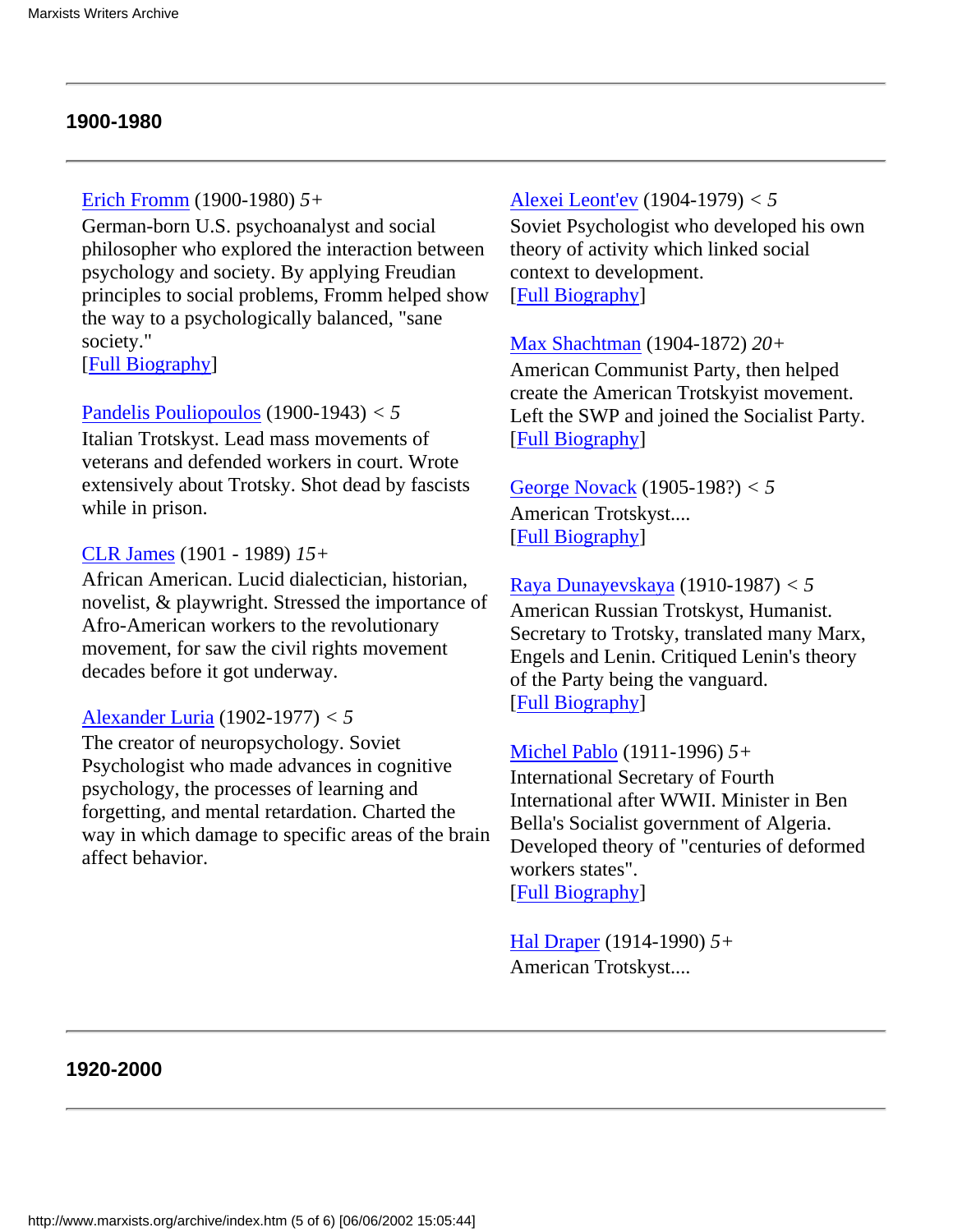Marxists Writers Archive

[Evald Ilyenkov](http://www.marxists.org/archive/ilyenkov/index.htm) (1924 - 1979) *5+*

Soviet philosopher. Charted the materialist development of Hegel's dialectics. Wrote extensively on dialetics, the Metaphysics of Positivism, and The Dialectics of the Abstract and Concrete in Marx's Capital. [[Full Biography\]](http://www.marxists.org/glossary/people/i/l.htm#ilyenkov-evald)

#### [Che Guevara](http://www.marxists.org/archive/guevara/index.htm) (1928-1967) *10+*

International Revolutionary. Helped create and maintain the Cuban Revolution. Creatively tried to establish socialism in Cuba, worked tirelessly to create revolutions throughout Africa and South America. Created the guerilla foco theory -- building a revolutionary movement through militant resistance instead of party building. [[Full Biography\]](http://www.marxists.org/glossary/people/g/u.htm#guevara-che)

[István Mészáros](http://www.marxists.org/archive/meszaros/index.htm) (1930-) *< 5* Economist....

#### [Felix Mikhailov](http://www.marxists.org/archive/mikhailov/index.htm) (1930-) *< 5*

Soviet Psychologist. Carried on the work begun by Lev Vygotsky, specifically in the area of epistemology. [\[Full Biography\]](http://www.marxists.org/glossary/people/m/i.htm#mikhailov-feliks)

[Geoff Pilling](http://www.marxists.org/archive/pilling/index.htm) (1940-1997)

...

#### [Daniil El'konin](http://www.marxists.org/archive/elkonin/index.htm) (unknown)

Soviet Psychologist who developed Activity Theory along the lines of cultural-historical leading activities such as emotional contact, play, learning, social contact, and work.

#### [Lucien Seve](http://www.marxists.org/archive/seve/index.htm) (unknown) *< 5*

French psychologist. Developed a science of human personality based on historical-materialism.

[Search](http://search.marxists.org/) [Marxist History](http://www.marxists.org/history/index.htm) | [Reference Writers](http://www.marxists.org/reference/index.htm) | [Subject Archvie](http://www.marxists.org/subject/index.htm) | [Encyclopedia of Marxism](http://www.marxists.org/glossary/index.htm) |

[Marxists Internet Archive](http://www.marxists.org/index.htm)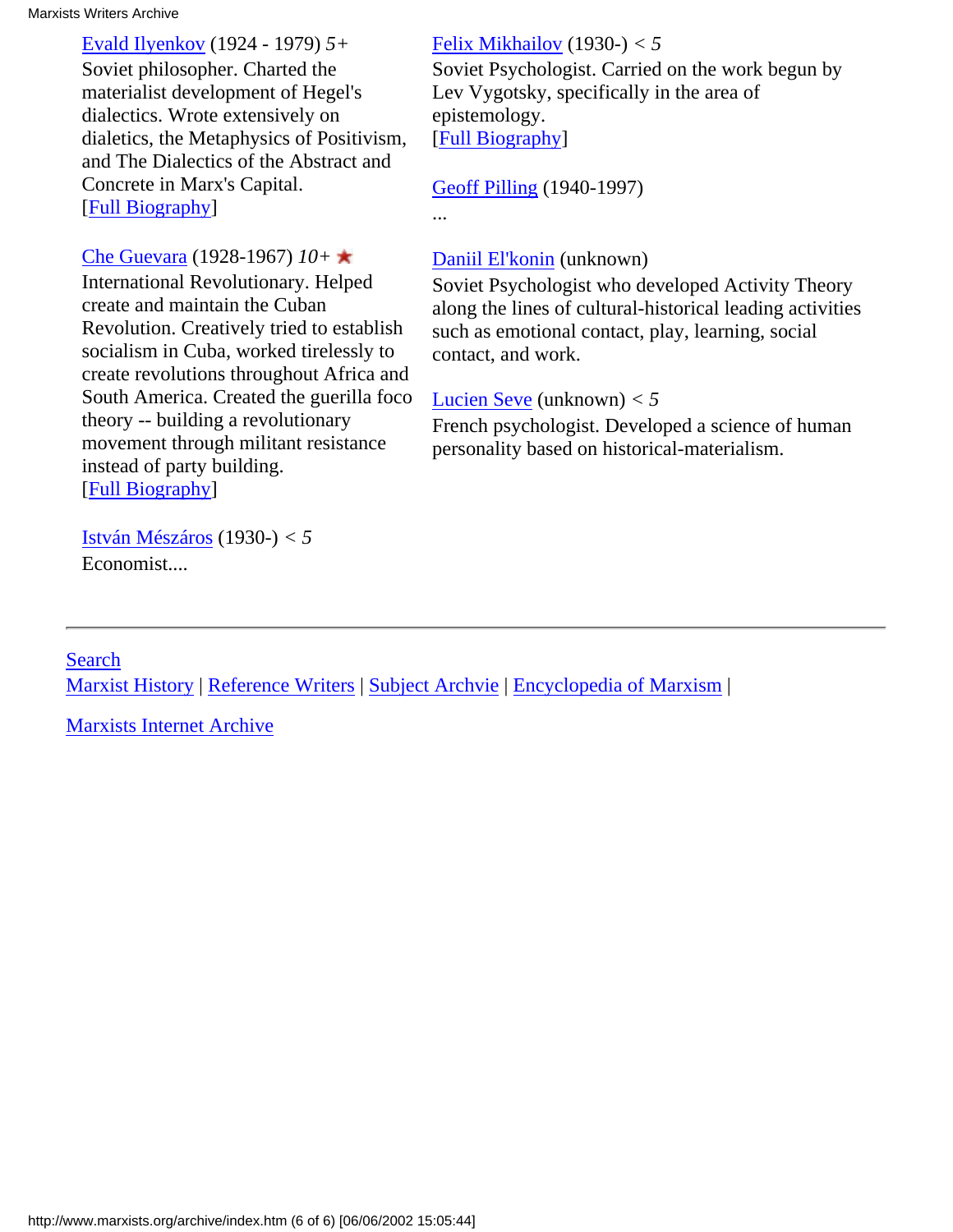## <span id="page-12-0"></span>**Leon Trotsky's**

# **The Stalin School of Falsification**

Transcribed for the [Trotsky Internet Archive,](#page-214-0) now a sub-archive of the [Marxist writers' Internet Archive](#page-6-0) by [David Walters](mailto:tia@marxists.org) in 1997

## **Introduction**

This Is A Book about liars and their lies. Yet it does not pursue a mere iconoclastic end. It aims to show that the history of the Russian revolution has been falsified for the purpose of falsifying the basis of the revolution itself. A return to the original basis and the ideals of the Bolsheviks in the first years of the Soviet republic requires first of all that the true picture of the revolution be restored by removing the thick encrustation of falsehoods which overlays it.

The history of man's development is also a history of the men who represent its social cross-currents, or its succeeding periods. Indeed, it is sometimes easier to distinguish a segment of social development by the men who prominently represent it than by any of its other marks. For, while men do make their own history, a multitude of forces combine to produce the great man of each period and the agglomeration of men not quite so great who compose the general staff. For a period of progress, history kneads its leaders out of one batch of dough; for a period of reaction, a dough of very much different ingredients is used.

It is not, therefore, because the conflicts in the Soviet Union are due to a base rivalry for power of individuals, but because the groups of individuals involved reflect the profound economic and political changes of the last fifteen years, that the latter can be grasped in the most direct and, so to speak, personal sense by an analysis of the former. Without the physical extermination or the moral destruction of the men who won the revolution and its conquests, it would have been impossible for those who succeeded them to reduce the revolution and its achievements to the low level attained almost a score of years since the Bolshevik uprising.

The Bolshevik party of 1917, the one that led the revolution to victory, was the most unusual political organization in the world. Strictly centralized and intolerant of the dilution of its principles, functioning illegally under Czarism and therefore dispersed by repression to the far corners of Russia and all the other countries of the earth, it nevertheless led a much richer and more democratic inner life than do most parties today. Its vigorous internal discussions and disputes, often conducted by means of temporary groupings, factions and their special periodicals, were not peremptorily settled by appeals to constituted and sanctified authority, to say nothing of administrative repressions or bureaucratic measures against minority opinion. The combination of party democracy and centralization enabled the party to live and flourish even under Czarist reaction, to pass through the Revolution of 1905, the long years of reaction and World War which followed, and finally to emerge victorious in the decisive conflict of November, 1917. The Bolshevik party before the Revolution of 1917 was the product of a process of selection. After the tests it went through, there was little room in it for weaklings, dilettantes, adventurers and careerists.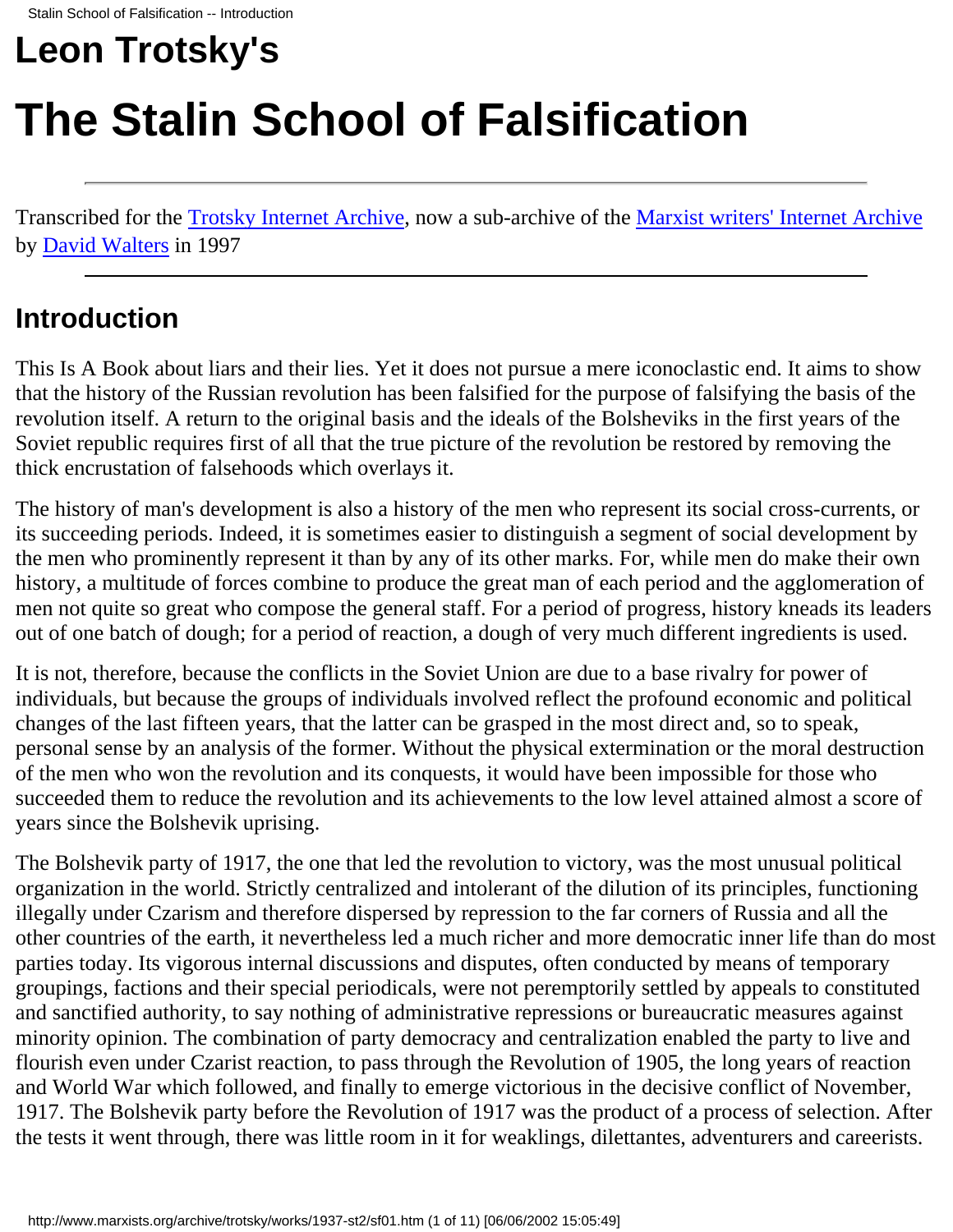To he sure, not all the members of the Bolshevik party were cast from exactly the same metal. Nor is there any ground- especially now, in retrospect-for idealizing even that totality of all the members which was the party itself. On the contrary. Both collectively and individually it was not free from flaws and even serious flaws-more telling among the individuals separately than taken as a whole. But firmly grouped together by the cement of revolutionary doctrine, having passed a number of drastic tests for almost two harsh decades, the Bolsheviks formed a party far superior to any other. It was able to perform what almost everybody else considered, a month before the seizure of power, a miracle, and what many continued to consider a miracle years after November, 17. And whatever may or must be said about the short comings of the Bolshevik party, the great, ineradicable historic fact remains that the "miracle" *was* accomplished. It is not every day that such a revolution occurs and it is not everybody that can accomplish it.

Early in the revolution, honest adversaries of Bolshevism, who saw through the abominable lies of the capitalist press, made note of the indubitable probity of the Russian revolutionists. "The Russian Communists, "wrote the American sociologist, Edward Alsworth Ross, some five years after the revolution, "were men with a vision of a regenerated society which they sought to realize. All the party leaders who in November, 1917, laid rude hands on Russian society to remold it by force were sincere men, since, for the sake of their ideal, they had made themselves targets for the inhuman persecutions that went on under the Czars. When freedom arrived in March, nobody had any standing with the Russian masses who had not stood up for them in those ghastly years when every spokesman for the robbed toilers had to skulk and run and burrow if he would remain at large. These fire-tested revolutionaries had behind them a record of personal disinterestedness and heroism which should put to the blush our smug captains of conservative opinion, who have never risked their lives or freedom for others yet affect to dwell on a higher moral plane than the Russian fighters. "(*The Russian Soviet Republic,* p.8. New York, 1928.)

After the Bolsheviks established their government, one of Lenin's greatest concerns was the preservation of this party of "fire-tested revolutionaries" from the negative effects of the power which had suddenly come into their possession in a country with a low cultural level and with powerful traditions of bureaucratism. He was the most tireless and merciless critic of the party and Soviet bureaucracy, and his last

two years in particular were filled with increasing apprehensions over its alarming growth. He saw thousands of former anti-revolutionists flocking to the powerful official government party after the consolidation of the revolution, joining it only because it now disposed of the accolade of respectability and the distribution of a vast number of posts. Many of his most scathing strictures were directed at these prudent careerists and belated joiners, and the periodic party "purgings" which he insisted on were part of his attempt to reduce their pernicious influence. At the same time he was preoccupied with preserving the unity and integrity of the body of old revolutionists, who, with all their shortcomings (which he knew so well!) were a repository of doctrine and revolutionary tradition. Constantly refreshed with new blood, they would more easily withstand the ravages of decay than the careerists and upstarts who, five years after the revolution, were discovering the merits, not of Bolshevism, but of an established government and its official party apparatus.

"It must always be taken into account, "he wrote to the Central Committee of the party in March, 1922, when the probationary period for new members was being discussed, "that it is a great temptation to enter the party of the government. The throng of petty bourgeois and even anti- proletarian elements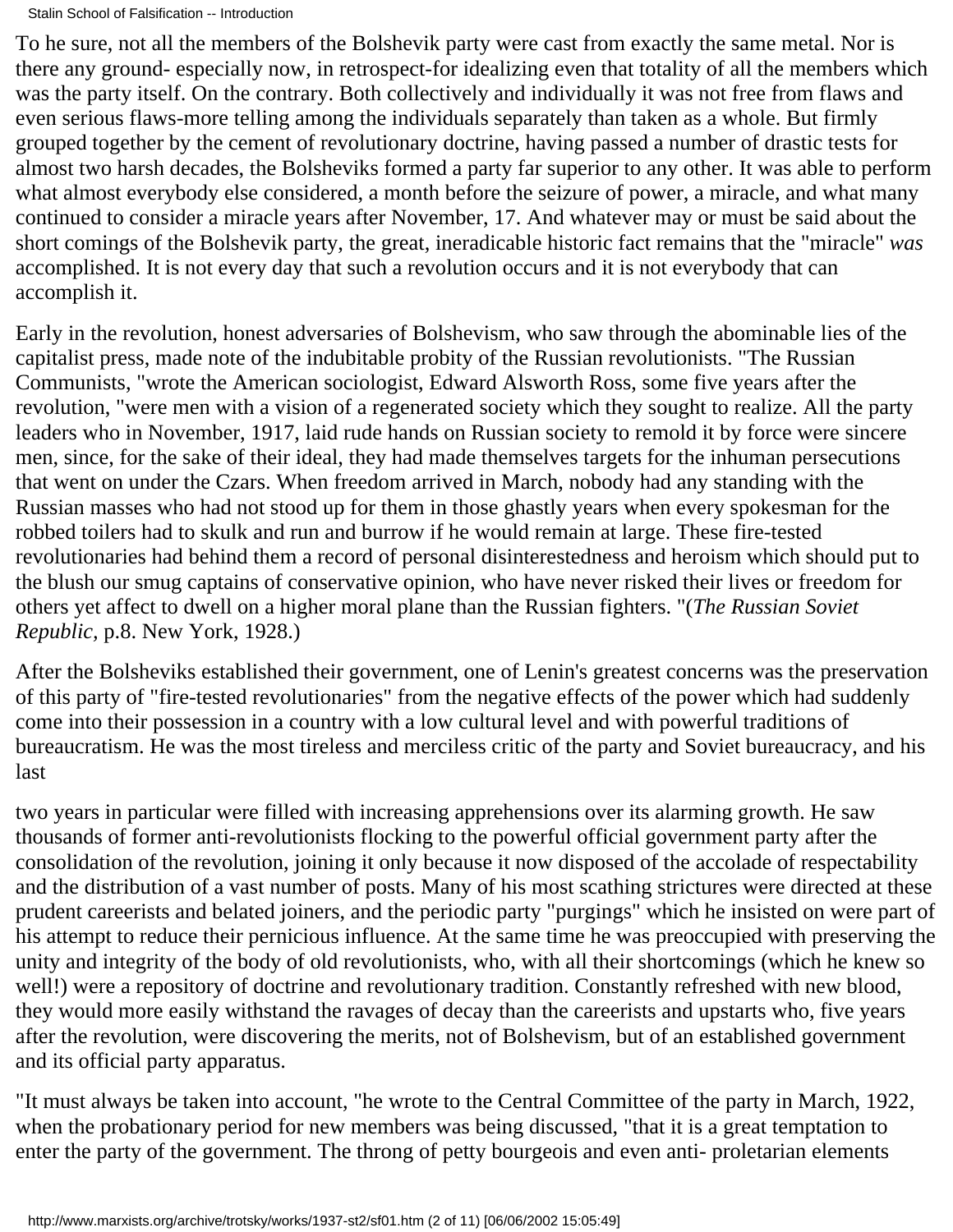anxious to join our party will increase enormously in the near future. The six months' period probation for the workers will not be able to dam back this throng, the more so as it will be easy for the petty bourgeois elements to become workers for the time being. If we are not to deceive ourselves and others, we must apply the definition of workers solely to those whose life has imparted to them a proletarian psychology, and who have worked for several years in shops or factories, not for the attainment of outside aims, but in consequence of general social and economic conditions. To state the matter openly: it must be recognized that at the present time the proletarian party policy is determined not so much by its membership as by the unlimited and powerful authority of that thin layer which we may name the old party guard. "*(International Press Correspondence,* Vol.6, No.7, p.92.)

It would of course be absurd to attribute to Lenin a superstitious faith in the flawlessness of this Old Guard. But that it was generally considered as one of the main guarantees against retrogression -- the Old Guard, that is, as a collective force -- is conclusively attested by precisely that "unlimited and powerful authority "it enjoyed in the party and through out the working class.

In a country of some 150,000,000 population, the Old Guard of the revolutionary movement constituted only a very small group, small even in relation to the size of the Communist party. In the first years after the revolution, when the party had grown to between a third and a half a million members, the Old Guard rarely composed more than ten per cent of the ranks. Moreover, natural deaths and the fact that the "thin layer "contributed so many of its members to the fighters killed in the bitter civil war, continually reduced its numbers. The 1922 census of the party membership, with 886,313 men and women registered, showed that a total of 45,585 members had joined the party in 1917 or before, and that the party contained only 10,431 members who had joined in 1916 or before, that is, prior to the outbreak of the March, 1917, Revolution. The 1925 census, registering 401,481 members, showed only 86,496 who joined the party not later than 1917, of whom only 8,249 of the pre-1917 period remained. *(Jahrbuch fur Politik, Wirtschraft, Arbeiterbewegung, 1925-1926,* p. 487. Berlin, 1926.) It would be safe to say, then, that ten years after the Bolshevik revolution, there were not more than 5,000 members left in the communist party who would properly fall into the category Lenin called the party's Old Guard.

Before dealing with the. ultimate fate of this Old Guard, it is necessary to dwell briefly on the questions relating to it which were raised by Trotsky in 1928. Like Lenin, his appreciation of the Old Guard was unmingled with superstitious worship of it. It was already evident that the wearing years of supreme tension through which the revolution and its leaders had passed, years of defending an isolated workers' republic against almost insuperable internal difficulties and foreign pressure unrelieved by a successful revolution in the West, were having their effect on the people and on the leading stratum of the party. Conservatism, routine, adaptation, bureaucratism-all were producing significant changes in the political mentality of the party, from top to bottom. While underlining the tremendous importance of the Old Guard, Trotsky opened a drive for war upon bureaucratism and for pumping the restorative blood of the best forces in the new generation into the arteries of the old. Unless this were done, he emphasized, there was a danger of the degeneration of the old revolutionary group, a degeneration not unlike that of the old disciples of Marx and Engels-Adler, Bernstein, Guesde, Kautsky -- who had gradually abandoned their old positions.

It is important to note that the first "struggle against Trotskyism" in the Russian Communist Party -- the so-called "literary discussion "of 1923 -- was directed at Trotsky's alleged slanders of the Old Guard. The entire party apparatus was mobilized to "defend the Old Guard "and to smash Trotsky and his friends merely because they suggested the possibility, the danger of a degeneration of the ruling group.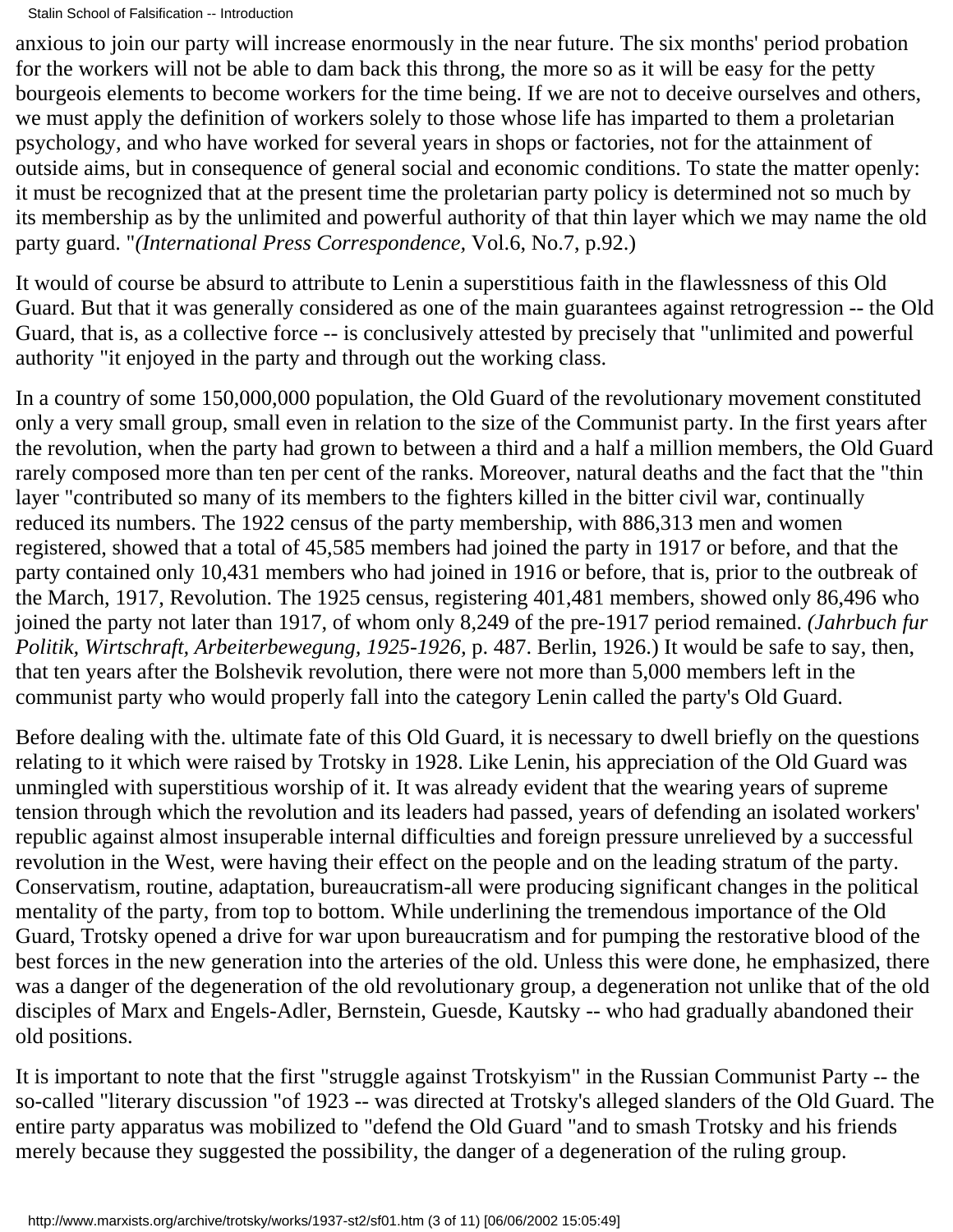"It is quite incomprehensible, "said Stalin, in a now for gotten polemic against Trotsky, "that such opportunists and Mensheviks as Bernstein, Adler, Kautsky, Guesde and others, can be named in the same breath as the old Bolshevist Guard, which has been fighting honorably all this time against opportunism, Menshevism and the Second International, and will, I hope, continue to fight them in the future. What is the cause of this error, of this confusion; what need is there for it, if nothing but the interest of the party is held in view, if there are no ulterior motives behind it, aiming by no means at the defense of the Old Guard? How are we to understand these insinuations as to opportunism with regard to the old Bolsheviki, who have been reared in the midst of a fight against opportunism? In the third place, I am by no means convinced [!] that the old Bolsheviki are absolutely immune [!!] against the danger of degeneration, any more than I can reasonably maintain that we are for instance immune against earthquake. Such a danger can and must be admitted as a *possibility.* But is this intended to signify that this danger is *actttal* and present? I do not believe it. Neither has Comrade Trotsky mentioned any signs indicating that the danger of degeneration is an actual danger. "*(International Press Correspondence,* Vol.4, No.12, p.87.)

In 1924, then, Stalin argued against Trotsky that the Old Bolsheviks were no less "absolutely immune against the danger of degeneration "than they were from earthquakes -- a rare enough phenomenon. And by "Old Bolsheviks," Stalin and his partisans had certain individuals in mind, specifically the more eminent representatives of that group. The Political Bureau named by the Central Committee after the Thirteenth Party Congress, in May, 1924, was composed of Stalin, Bukharin, Zinoviev, Kamenev, Rykov, Tomsky and Trotsky. In the struggle against Trotsky, the other six were named as the principal leaders of the "Old Guard." Thirteen years later, Stalin has shot, driven to suicide, or is preparing to shoot all the other members of that Political Bureau, all the main leaders of the Old Guard who, though there was as much danger of their degeneration as there was of an earthquake, turned out to be, according to Stalin, Fascists, assassins, spies, diversionists, wreckers, scum of the earth and mad dogs.

The drastic nature of the change in the Soviet Union since Lenin's death may be further emphasized by reference to Stalin's concluding polemic against the new opposition of Zinoviev, Kamenev and Krupskaya at the Fourteenth Party Congress in 1925. "In 1928, after the Twelfth Congress, some people assembled in an 'underground,' worked out a platform to abolish the Political Bureau and to politicize the Secretariat, that is, to convert the Secretariat into a political leadership by composing it out of Zinoviev, Trotsky and Stalin. What is the significance of this platform? What does this mean? This means: to lead the party without Rykov, without Kalinin, without Tomsky, without Molotov, without Bukharin. Nothing came of this platform, not only because it was unprincipled but also because *without the comrades mentioned by me, it is impossible to lead the party. "*(My emphasis. M. S.)

Not so long ago, therefore, Stalin exclaimed that it was *impossible* to lead the Communist party without Rykov, Kalinin, Tomsky, Molotov and Bukharin, not to mention Zinoviev and Trotsky. Of the seven who received honorable mention as indispensable leaders, one has been shot, one has been driven to suicide or killed, two are awaiting trial for their lives, and Trotsky has a price on his head. The other two remain formally members of the Political Bureau, figure -- heads pure and simple, whose tenure even in that innocuous capacity is only a matter of time. The Political Bureau has become only slightly less of a fiction than the party itself. The "unpoliticalizable" Secretariat has become an omnipotent device in the hands of the Leader, and Bukharin's joke in 1921, that "the history of humanity is divided into three great periods: the matriarchate, the patriarchate and the secretariat, "is no longer a joke. It is a rude reality, con summated by a rude and disloyal General Secretary.

And the handful of old Bolsheviks, the "thin layer "of the Old Guard -- what has become of it? It has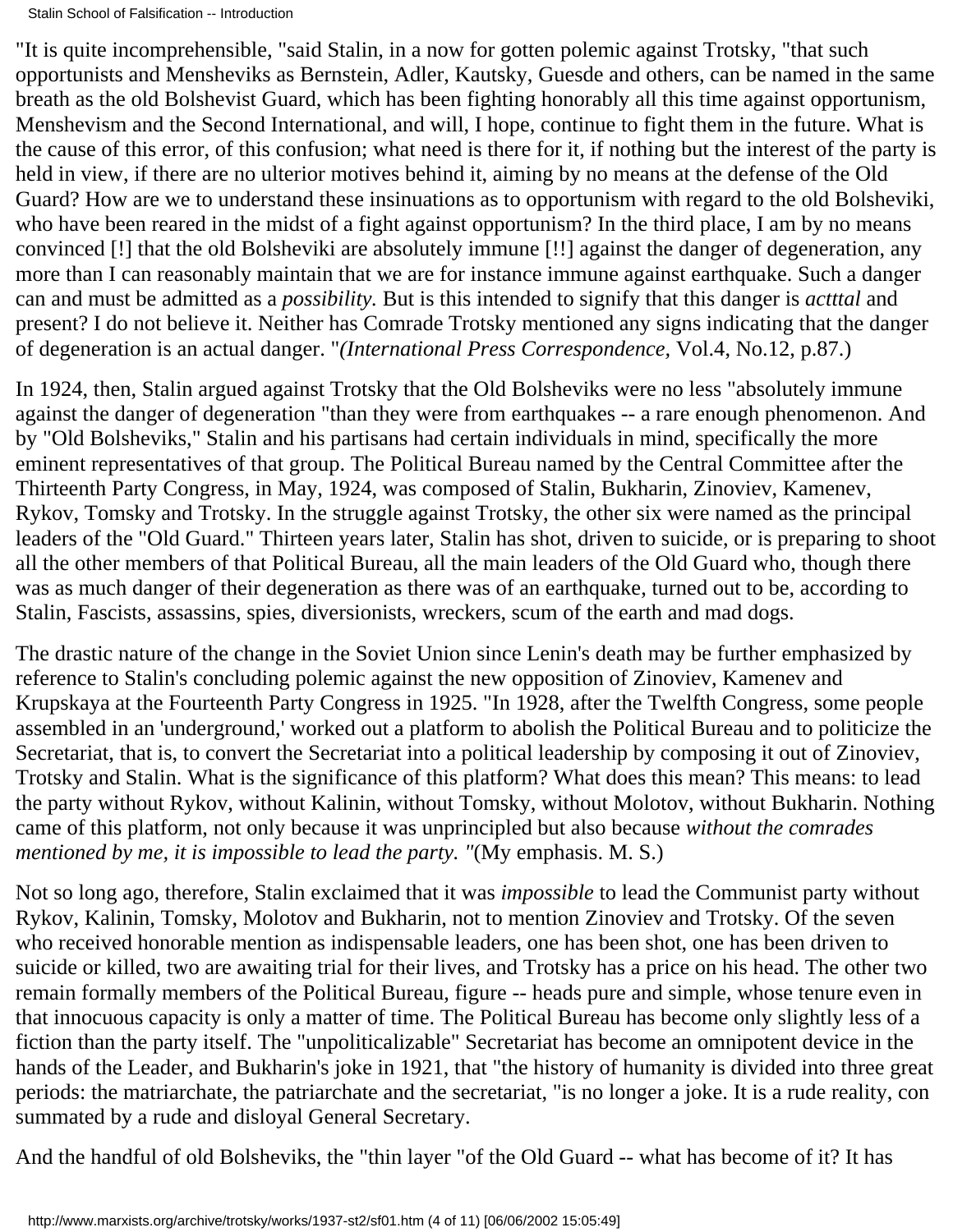been crushed by the monstrous bureaucratic machine. Part of it was exterminated physically in the recent trials; the rest of it is in prison, and every prisoner is in daily danger of following Zinoviev and the others to their graves.

There are many who seek to still the protesting voice of their conscience, or who rationalize their subservience to the mighty bureaucracy, by disseminating a cowardly interpretation of the change. "The former leaders, who shouted so much about world revolution, were primarily agitators, men who fitted in best with the romantic and heroic period of the revolution. But the world revolution has subsided now, and what is needed is a new type of leader. Now we need practical men, realists, builders of a new society, men who are able to fill the commanding positions in economic life, in government administration, in foreign affairs."

The argument is not only miserably philistine and reactionary, but it is not even in consonance with facts. The *facts* are that precisely those men have been wiped out who were not only the Old Guard of Bolshevism, but the ablest government administrators, the most competent economic directors, the best equipped representatives of the Soviet republic abroad. Even a *partial* list of the most prominent of these men, all of whom have been driven out, imprisoned or murdered by Stalin, will show the devastating havoc wrought in the country by the bureaucracy in the period of its rise to omnipotence.

Of the first Council of People's Commissars -- the actual Soviet government -- organized in November, 1917, four members died natural deaths: Lenin, Nogin, Skvortsov-Stepanov and Lunacharsky. Still alive and in Stalinist service are Stalin himself, Miliutin, and the trio who functioned for a few months as the head of the Army and Navy Commissariat:

Antonov-Ovseyenko, Dybenko and Krylenko. The other commissars were Rykov, now in prison; Shliapnikov, dying in prison, where he has been confined for years; Lomov-Oppokov and N. F. Glebov-Avilov, the latter a Bolshevik since 1904, are both in prison now as "wreckers"; Teodorovich, condemned in November, 1930 as a counter-revolutionary "Kondratievist, "has vanished into some obscure hole; Trotsky, Soviet Russia's first Commissar of Foreign Affairs, is in Mexican exile, charged by Moscow with being an "agent of Hitler and the Mikado."

Lenin's deputy as Chairman of the Council -- a post equivalent to that of Prime Minister of France or England, or President of the United States -- was Leo Kamenev; he was shot in August 1986 as a "Fascist assassin. "Alexis Rykov, who succeeded Kamenev in that post in 1925, is now in prison accused of the same crime. Rykov was not only head of the Council of the Soviet Union, but also of the Russian Socialist Federated Soviet Republic -- Russia proper. When he was removed from that post too, his successor was Sergei Syrtsov, a Bolshevik for a quarter of a century, head of the Russian Soviet Republic from 1929 to 1931, removed as a "counter revolutionary plotter, "and still in prison. Also in prison, even rumored shot, is L. Sosnovsky, once Russia's most popular political writer, the early floor leader and whip of the Bolshevik group in the All-Russian Central Executive Committee of the Soviets. Driven to suicide in 1925 was Lutovinov, the secretary of the Central Executive Committee. Worn almost to death in the Verkhne-Uralsk Solitary Prison is the secretary of this same Committee from 1922 to 1928, Timofey Sapronov, who joined the party in 1912. Aveli Yenukidze, who succeeded Lutovinov in his post, and retained it for more than a decade, was suddenly removed in 1985 and imprisoned -- with the whispered charges that this man, who had been so loyal a servitor of the bureaucracy for years, had participated in the plot to kill S. M. Kirov. His nephew, Lado Yenukidze, has been imprisoned for nine years as a Trotskyist. In prison also is V. V. Schmidt, a worker-Bolshevik, for years the head of the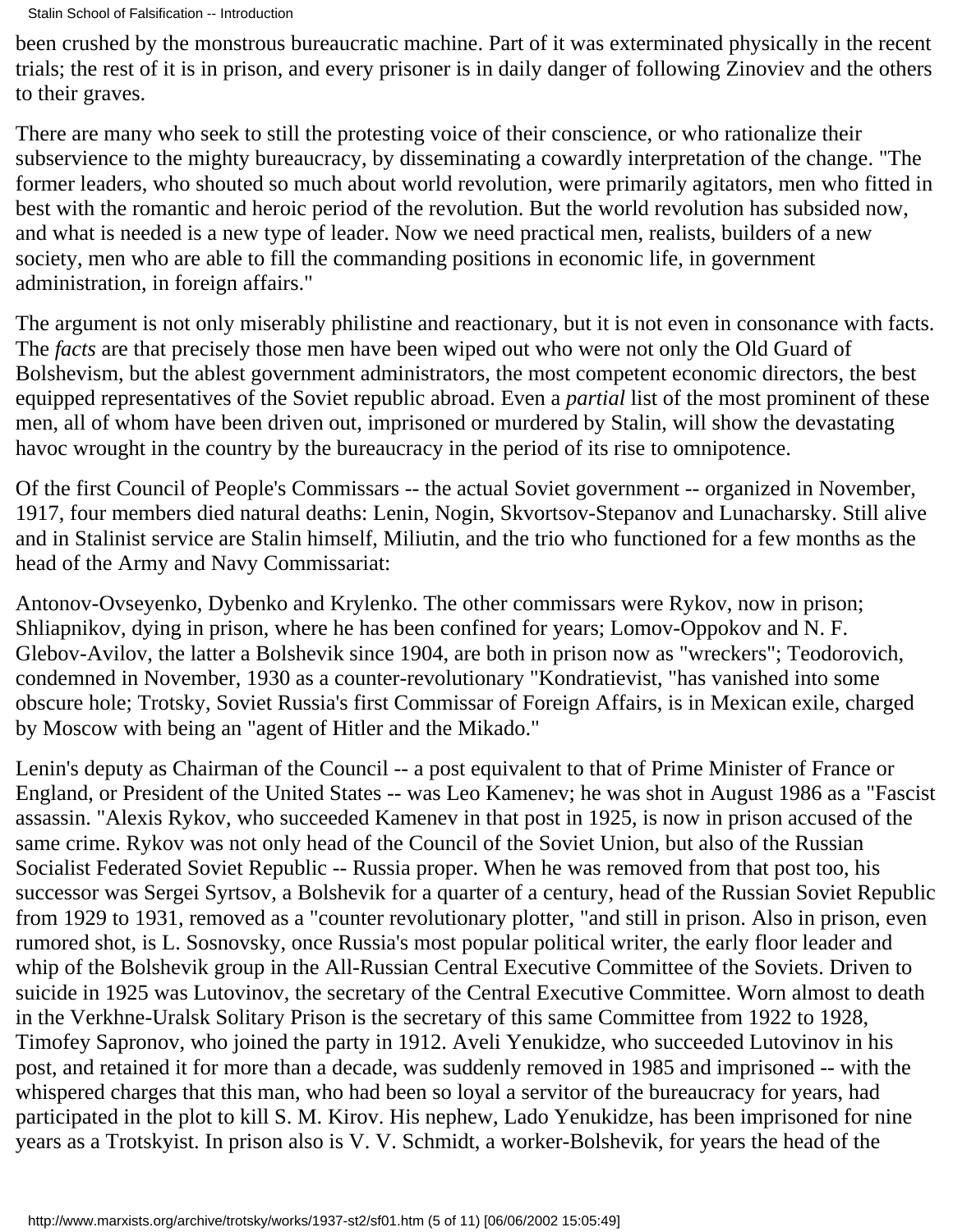miners' union, former Commissar of Labor and one-time vice-chairman of the Central Executive Committee of the Soviets. Shot as a "Trotskyist wrecker "in January 1937, Mikhail Boguslavsky, an old Bolshevik, was chairman of the Small Council -- the most important commission of the Council of People's Commissars. Occupying the same post at another time was the above-mentioned T. V. Sapronov, who was also president of the Executive Committee of the Moscow Provincial Government from 1918-1919. Like all the others whom the bureaucracy smashed, he occupied leading posts in those crucial years when leading posts were not lightly conferred.

Executed or imprisoned are the heads of the most important local Soviets in Lenin's time. For years, the chairman of the Leningrad Soviet was Gregory Zinoviev; he was shot in the August 1986 trial. The secretary of the Leningrad Soviet, Kostina, is in a Siberian prison. The chairman of the next most important local Soviet government, that of Moscow, was Leo Kamenev, until 1925. He was shot with Zinoviev; the secretary of the Moscow Soviet in the early days, Boguslavsky, was shot five months after the chairman. The first head of the Soviets in the Urals, the president of the Executive Committee of the Region, was Beloborodov. When the Whites and the Czechoslovaks were advancing on Yekaterinburg, Belohorodov signed the order of execution of ex-Czar Nicholas the Bloody. Now Beloborodov, one of the earliest Trotskyists, who capitulated to Stalin in 1929, is in prison. Shot, in prison or in exile are virtually all the other Bolshevik leaders of the Urals region: Eugene Preobrazhensky, one of the party's leading economists and theoreticians, and co-author of what was once the standard text-book on Communism in Russia and throughout the Inter national; Ufimtsev, in prison; Boris M. Eltsin, one of Lenin's oldest friends, is in prison, together with his son Victor -- the other son, Sergei, died in deportation; V. M. Chernykh, head of the Urals Cheka, is in prison; Mrachkovsky has been shot.

The chairman of the Regional Committee of the Russian Soviets in Finland in 1917, leader of the Bolsheviks in the Baltic Fleet, a confidant of Lenin, was Ivan T. Smilga, one of the oldest party leaders. His life, now being spent in prison, depends upon an order from Stalin. Yakob Drobnis, chairman of the Poltava Soviet in the first years, was shot as a "Trotskyist wrecker "in January 1987. Together with him went the former chairman of the Voronezh Soviet, Boguslavsky. Shot also was the first head of the Kiev Soviet, Gregory Piatakov. Shot five months before was Ivan Nikitich Smirnov, the "Lenin of Siberia, "founder of the "buffer "Republic of the Far East and chairman of the Siberian Revolutionary Committee in the difficult days of the civil war. The fate of Syrtsov, we already know; he was the first chairman of the Rostov Soviet as well as of its Revolutionary Military Committee. His fate has been shared for nine years by the chairman of the first Bolshevik Soviet in Tiflis, Lado Dumbadze, who is so paralyzed by shock received during the civil war that he cannot feed or dress himself; he has been sent from prison to prison and is now a deportee in Sarapool, entirely alone, dying.

One Commissar of Labor after another has been removed and is now in prison for inability or refusal to adapt himself to the Stalinist machine: Shliapnikov, Vladimir Smirnov who followed him, then Mikhail Uglanov and finally V. V. Schmidt. Also imprisoned or shot is the Old Leningrad Bolshevik, G. Fedorov, first chief of the Conflicts Department of the Commissariat of Labor.

The occupants of the position of Commissar of Posts and Telegraphs have experienced a similar fate. The very first one, Glebov-Avilov, is in prison as a "wrecker"; I. N. Smirnov, who held the post until his expulsion from the party in 1927, was shot as a "Trotskyist assassin "in 1936; Rykov, who held the post until 1936, is in the G.P.U. prison where every refinement is used to extort from him one of those notorious "confessions"; Rykov's place was taken by Yagoda, who was demoted to it from his previous position as head of the G.P.U. A few weeks later, Yagoda too was removed and imprisoned. The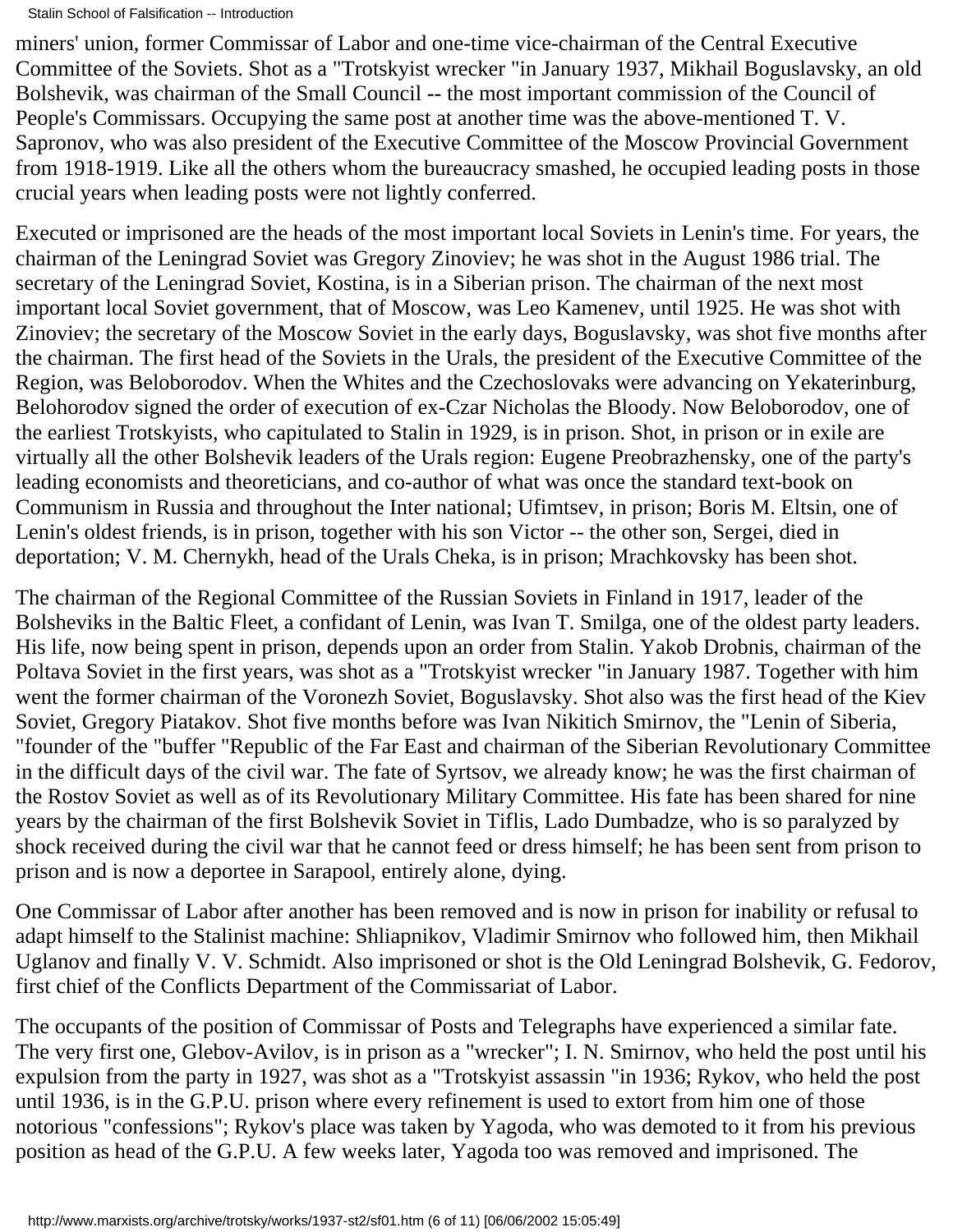charges? He embezzled fabulous sums, and spent the money on revolting orgies. He is the agent Stalin used to frame-up men like Smirnov, Kamenev, Mrachkovsky and to execute them as . . . "scum of the earth."

The two most important republics of the Soviet Union after Russia are the Ukraine and Georgia. All the most authentic Bolshevik leaders of these countries have either been shot or imprisoned by Stalin.

Piatakov, the head of the Provisional Workers' and Peas ants' Government of the Ukraine, was executed in January, 1937 for conspiring to sell the Ukraine to Hitler! Rakovsky, founder of the Ukrainian Soviet Republic in 1918, first chair man of its Council of People's Commissars and also its Commissar of Foreign Affairs, is in prison, presumably for the same crime. Their prosecutor? Andrei Vishinsky, who, in 1918, when the Piatakovs and Rakovskys were fighting for the establishment of the Soviet power, was himself active in the work of sabotaging the provisioning of the Ukraine. The whole change that the Soviet Union has undergone is demonstrated by this symbolic contrast! Imprisoned on the charge of counter-revolutionary activity are founders of the Ukrainian Soviets like Kotsiubinsky, like General Dmitri Schmidt, the young worker who organized the first Ukrainian Red Cavalry forces in the struggle to liberate the Ukraine from the Whites; Drobnis, a distinguished figure in the Ukrainian revolution, has already been mentioned; imprisoned in the dungeons of Solovietsky Prison is Alexander Shumsky, member of the Central Committee of the Party and Ukrainian Commissar of Education, for resisting Stalin's bureaucratic policy with regard to national minorities; Eugenie Bosch, another of the Ukraine's best Bolshevik militants, was driven to suicide in 1925; her act was repeated eight years later by Skrypnik, another old Bolshevik, Shumsky's successor as Commissar of Education, once chairman of the Central Council of Factory and Shop Committees in Petrograd in 1~7 and later Commissar of the Workers' and Peasants' Inspection. The positions occupied by the great founders and builders of Soviet Ukraine have been concentrated in the hands of **a** single boss, Postyshev, an unknown, who rules the Ukraine for Stalin as provinces were ruled for the Czar by his Governor-Generals.

What Postyshev is to the Ukraine, Lavrenti Beria is to Georgia. He has taken the place of all the best Georgian Bolsheviks, who have filled Stalin's prisons, concentration camps and places of deportation for years. The first three chairmen of the Council of People's Commissars of Soviet Georgia are now imprisoned: Budu Mdivani, Sergei Kavtaradze and Gogoberidze. So is Makharadze, who, in 1921, was the first Chairman and Commissar of Agriculture of the Provisional Council of Commissars of the Soviet Republic; the dreadful fate of Lado Dumbadze, Commissar of Labor and Social Welfare of the same provisional Council, has previously been referred to. The leaders of the Presidium of the Tiflis Congress of the Georgian Soviets in 1922, Toroshelidze and Misha Okudjava, have just been arrested again as "assassins "and "wreckers." Tsuladze, one of the early leaders of the Tiflis government, has shared Dumbadze's imprisonment and exile for years. So has Vassili Pankratov, the former vice-chairman of the Transcaucasian Cheka. So did Kote Tsintsadze, until his death a few years ago; Tsintsadze, once head of the Tiflis, then of the Caucasian Cheka, was one of the finest representatives of the old Bolshevik generation, driven to his death by the persecutions of Stalin, with whom he had worked hand in glove in the early years of the Georgian movement, particularly in the famous "expropriations" under Czarism. Precisely those Georgian Bolsheviks -- like Mdivani and Makharadz -- in whose cause Lenin engaged himself so warmly against the bureaucratic factionalism of Stalin and Dzerzhinsky in 1922, have been sent to prison or death to make room for careerists and incompetents.

Industry, agriculture, planned economy, finances -- in all these the ravages of the bureaucracy have wiped out one draft of functionaries and directors after another, beginning with those who guided the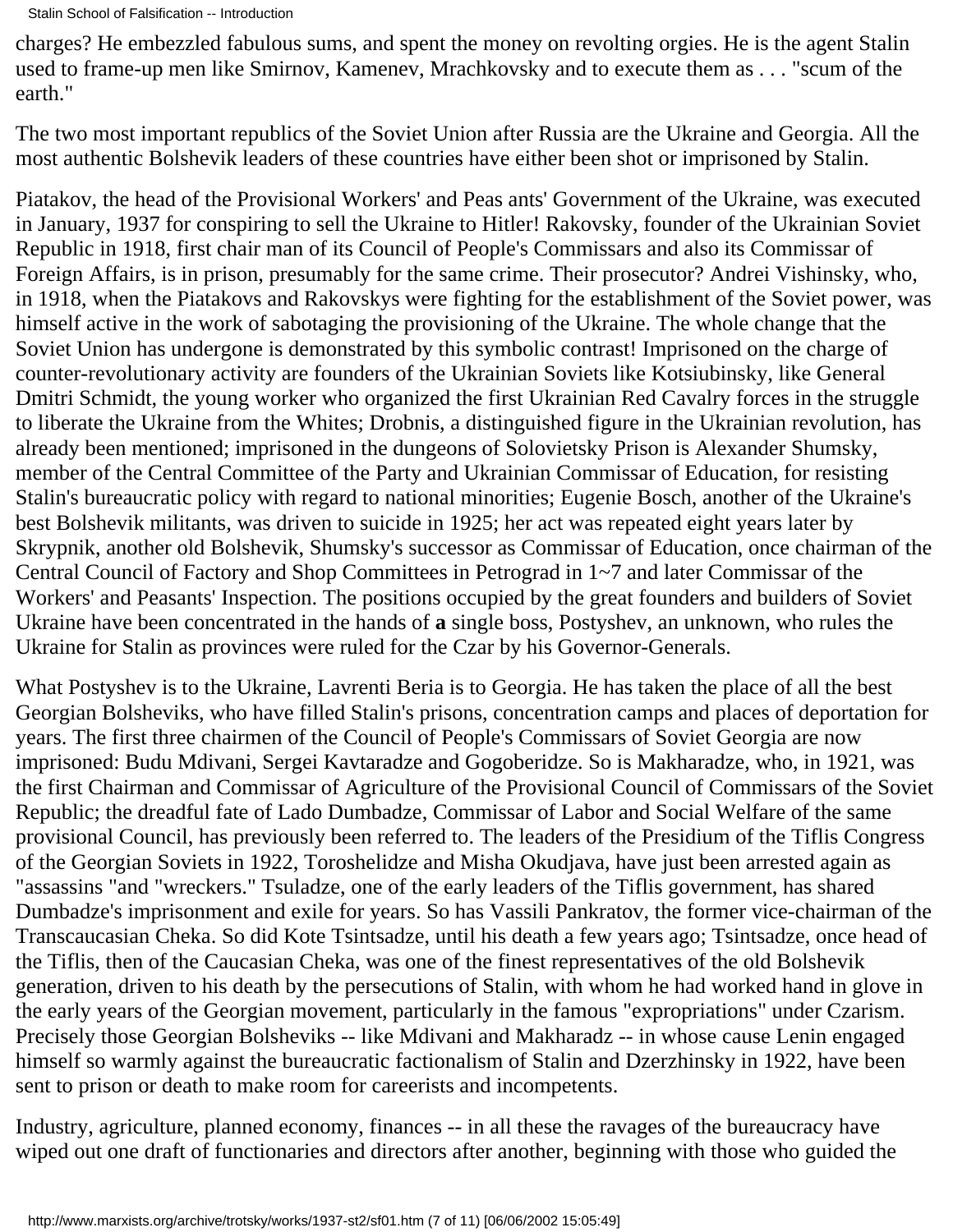work in Lenin's time. The first two chairmen, after Lenin, of the all-important Council of Labor and Defense, were Kamenev and Rykov; one has lost his life, the other his freedom. The most famous members of the Supreme Council of National Economy have recently been shot or imprisoned on the dumbfounding charge of plotting to wreck that same national economy: Rykov, who was the head of the Supreme Council for years is gone; gone also are the three vice-chairmen of the Council, Tomsky, Dogadov and Ossinsky, removed from their posts together with Rykov in 1980; Piatakov, who was deputy chairman of the Council in 1928, was judicially assassinated in January of this year; imprisoned is I. T. Smilga, who was vice-chairman of the Council from 1921 to 1928, and of the Government Planning Commission from 1924 to 1926; awaiting trial together with Rykov is N. I. Bukharin, once a leading member of the Council, chairman of the Communist International for four years after Zinoviev was removed, and editor of the official government daily, *Izvestia,* at the time of his arrest.

In the field of industry, the scars are no less deep. Piatakov, who was recently shot, was formerly chairman of the Central Administration of the Chemical Industries and, at the time of his arrest, the Assistant Commissar of Heavy Industry; despite the nominal superiority of Commissar Ordjonikidze, Piatakov was the actual head of the Commissariat. Shot with him was Drobnis, the director of the famous Kemerovo Chemical Plants, and Stanislas Rataichak, head of the Coke Industry Trust and former chief of the Central Administration of the Basic Chemical Industries. Awaiting the same fate is Loginov, manager of the Kharkov Coke Trust. As in the case of every name mentioned on these pages, the men involved have behind them twenty, thirty, forty, and even fifty years of activity in the Russian revolutionary movement. Hardly one of them comes into the category which Lenin often referred to contemptuously as "October Bolsheviks, "that is, men who joined the party when it looked safe and was the respectable and lucrative thing to do.

Transportation has suffered heavily from bureaucratic mismanagement and the murderous Stalinist purges. Trotsky, who initiated the reconstruction of Soviet transportation for the first time on a planned basis, some fifteen years ago, is the world's most noted exile. His closest collaborator at the time, Yemshanov, with whom he elaborated the famous plans, and the man who was recently deputy chief of the Moscow Donbas Railroad, is now in prison -- a wrecker. "In prison also is the old Leningrad Bolshevik, V. Zorin, late deputy chief of the Southern Railroad, arrested on the same trumped -- up charge. In prison also: Mironov, chief of the Tomsk Rail road; Tolmachev, the director of Soviet transportation, who was arrested as early as 1932; Zoff, former assistant Commissar of Water Transport, prominent in military work in the early years. Shot as "traitors and wreckers "in the January 1937 trial were: Ivan Kniazev, an old Social Revolutionary who broke with his party and joined the Bolsheviks immediately after the revolution, who collaborated with the late Dzerzhinsky when the latter was Commissar of Rail roads, and who was chief of the Southern Railroad at the time of his arrest; Joseph Turok, who was chief of the Urals Railroad at the time of his arrest; Leonid Serebriakov, an old railroad specialist, who was once Assistant Commissar of Transportation, who represented Russia's interests on the Chinese Eastern Railway after his capitulation to Stalin in 19294980, and who was formerly head of the Central Administration of Road Transport; Yakob Livshitz, former chief of the Southern Railroad and Assistant Commissar of Railroads when he was arrested. Mrachkovsky, who directed the building of the strategic railroad from Lake Baikal to the Amur River in 19314982, was shot in the August 1936 trial as an "assassin. "The equals of these men will not easily be found, much less manufactured by decree.

Gregory Sokolnikov, Commissar of Finance from 1921 to 1926 and noted for stabilizing the *chervonetz* (a ten-ruble gold currency), was sentenced to ten years imprisonment at the January 1987 trial. Piatakov, chief Commissar of the State Bank in 1918 and its president ten years later, was shot, *however,* a warning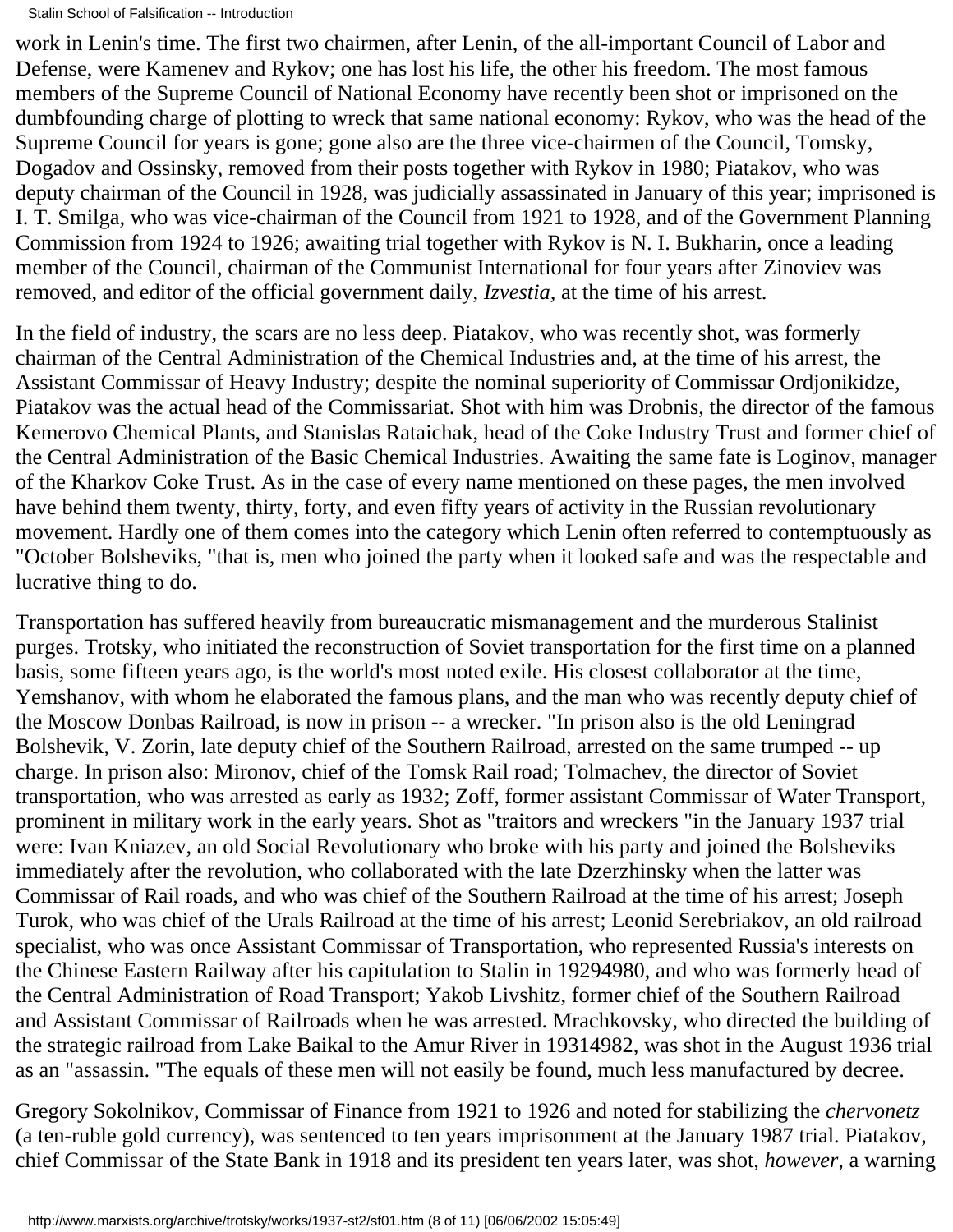of the fate that still awaits Sokolnikov. Imprisoned are: Preobrazhensky, once a prominent official of the government's financial administration; Arkus, once the assistant director of the State Bank; Tumanov, manager of the powerful Industrial Bank. Remember that they were imprisoned by Yagoda, who is himself now charged with embezzlement!

One leader in agriculture after another -- either in the Right wing or the Left -- has fallen under the blows of the blind, frightened or vindictive bureaucracy. Shot last year was I. I. Reingold, once assistant Commissar of Agriculture, in the department of cotton raising; shot less than half a year later was Nikolai Muralov, once Deputy Commissar of Agriculture, himself an agronomist, one of the few old Bolsheviks who, like Rykov and Shliapnikov, participated directly and actively in the 1905 revolution. Imprisoned as scapegoats or for insufficient sycophancy to Stalin are: A. P. Smirnov, Commissar of Agriculture since July 1923; his successor, Teodorovich, who once headed the Peasants' International; and Eismont, vice-Commissar of Agriculture for Food Sup plies in Russia in 1932 when he was arrested together with Tolmachev and scores of other high officials.

Even worse is the devastation in the military field, where so many tried revolutionists have been replaced by braided Marshals and lesser martinets. Gone is Trotsky, organizer and leader of the most remarkable army the world has ever seen, first chairman of the Supreme War Council. Gone is the Deputy Commissar of War and acting president of the Revolutionary Military Council in 1918, Efraim Sklyansky, Trotsky's right-hand man, a revolutionist with exceptional military talents, who was driven out of office by intrigues and machinations when Trotsky was forced to surrender his post as Commissar of War, and who undoubtedly escaped prison or the firing squad as an "agent of Hitler "only because he died in an accident in New York in 1925. Imprisoned now is Shtykhold, secretary to Sklyansky, and one of the earliest organizers of the Red Army. Imprisoned are the distinguished military men Gayevsky and Vladimir Smirnov-the latter dying, his sight gone, confined in Suzdal penitentiary. In prison, for the third time, is Gruenstein, Red Army organizer in the early days, divisional commander, a hard labor prisoner under the Czar, with countless years of Bolshevik party membership behind him. In prison are General Vitovt Putna, once military representative of the Soviets in Berlin, where he was the Red Army's link with the Reichswehr, and late military attache of the embassy in London; General Dmitri Schmidt, who was mentioned before; the military commanders Kuzmichev and Esterman. Shot in the January trial was N. I. Muralov, former high official of the Military Inspection and for years the commandant of the Moscow Military District. Shot in the August trial was Sergei Mrachkovsky, who won the Urals from the Whites, and who was commandant of the Urals Military District until 1924. Held in prison is Klias-Klavin, Commissar of Defense of Petrograd during the Civil War, whom the government saved from death in December, 1922 when he was exchanged, with ninety other communists, for Latvian hostages held in Moscow. In prison now is Sokolnikov, once commander of the Eighth Army at the southern front. Shot in August as a "traitor "was I. N. Smirnov, commander of the famous Fifth Army which took Kazan. Another of the leaders of the Fifth Army in the struggle against Kochak was Man-Nevelson, now completing his ninth year in Stalinist prison exile; among his "counter revolutionary crimes "is the fact that he is Trotsky's son in-law. In prison, without a trial (virtually all the Trotskyists were imprisoned without even a semblance of a trial), is I. T. Smilga, who, together with Tukhachevsky, led the Seventh Army against Pilsudski in 1921.

Finally, in the field of foreign affairs, the change has been striking. Revolutionary Russia's first Commissar of Foreign Affairs was Trotsky. He was succeeded by Chicherin, who was finally replaced by Litvinov after a wretched intrigue which drove Chicherin to morose, brooding exile in the West. In addition to these two, virtually all of Russia's ablest revolutionary diplomats and foreign trade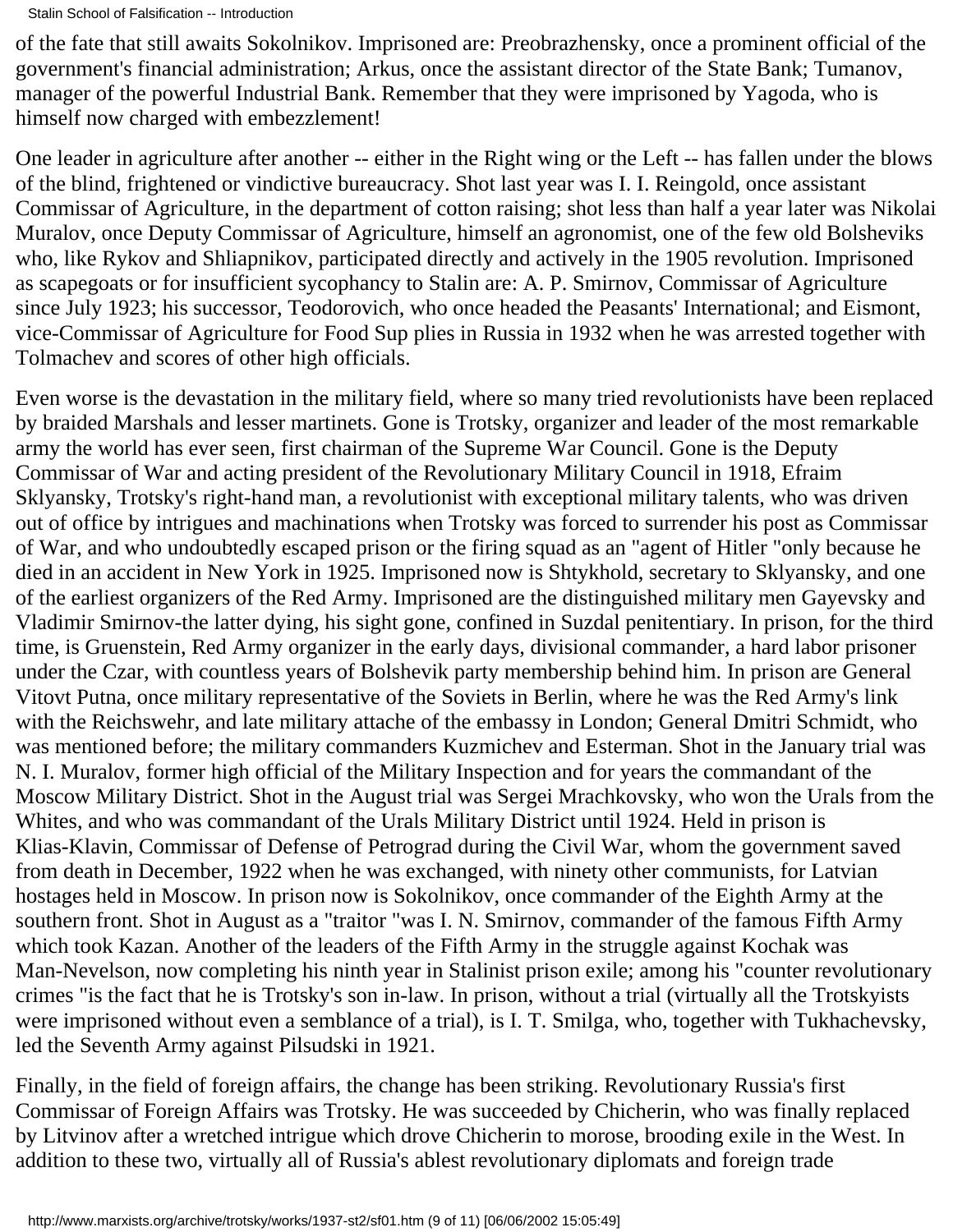representatives, have been ousted. The heads of Russia's famous delegation to the Genoa Conference in 1922 were Chicherin, Rakovsky, Preobrazhensky. The last two are today in prison. Rakovsky was the Soviet ambassador to London and Paris. Kamenev was chairman of the Russian delegation to London before him; then he was ambassador to Italy; now he is a dishonored corpse. Piatakov and Budu Mdivani headed the Soviet Trade Mission to Paris at different times; the former has been shot and the latter is in prison on charges that mean execution. Also imprisoned are Ufimtsev, the head of the Trade Bureau in Vienna; Yuri Kotsiubinsky, who signed the Russo-Polish Treaty of Riga in March, 1921, for the Ukrainian Soviets, and who was later secretary of the Soviet legations in Vienna and Warsaw; Shliapnikov, who was Krassin's deputy in 1924 when the latter was ambassador to Paris; Sokolnikov, who signed the Brest-Litovsk Treaty in 1918 for the Bolsheviks, became ambassador to London years later, and who was Assistant Commissar of Foreign Affairs when he was arrested for "treasonable relations "with Germany and Japan; exiled to Orenburg is Leonid Gerchik, formerly head of the Trade Mission to Persia. One of Russia's most brilliant foreign representatives, A. A. Joffe, first ambassador to Germany, then to China, was driven to suicide in 1927 by Stalinist persecutions; his exiled wife, Maria Joffe, committed suicide in 1935 in Siberia.

Who took the places of these men? Instead of Kamenev, Rakovsky and Sokolnikov in London, Stalin has Maisky, a former minister of the counter-revolutionary "Samara Government" which the Czechoslovak mercenaries established against the Bolsheviks during the civil war. Instead of Rakovsky or Shliapnikov in Paris, Stalin has the old Menshevik, Potemkin. The place once occupied by Joffe in Berlin was taken by Khinchuk, the anti-Bolshevik chairman of the Moscow Council under Kerensky. Where the executed Serebriakov once represented the Soviet Union as head of the Amtorg in New York, it is now represented in Washington by Troyanovsky, ex-member of the Menshevik Central Committee who, as its spokesman, denounced Lenin and Trotsky as German agents in the Constituent Assembly in 1918....

What has happened in the last decade of the Soviet Union's evolution is that the "thin layer" of the Old Guard, virtually all of whom fought the Stalinist reaction at one time or another, was finally exterminated physically, or itself succumbed to the virus of degeneration. The oft-repeated recantations, and the increasingly humiliating genuflections to Stalin, availed them little in the end; they only contributed to the destruction of their moral fiber as revolutionists and facilitated their destruction and replacement by the ruthless Juggernaut of the bureaucracy. Whatever the final level to which they humbled or felt obliged to humble themselves, however wretchedly they behaved as capitulators who clung convulsively to a party membership card which no longer meant anything, they symbolized, and many of them even represented, poorly or well, a different epoch, a different tradition, a different ideology than that of the new ruling caste which could not, and would not, assimilate the old into the new. The period of social and political reaction represented by Stalin needed new and different men from those who had represented, to any important extent, the period of social and political progress.

The Stalin bureaucracy which has concentrated all power in its hands is, for the time being, the triumphant bearer of a *political counter-revolution,* which, while it has already infringed upon the socio-economic foundations of the new state, namely, the nationalized means of production and exchange -- has not yet replaced them with other foundations -- namely, private property in the means of production and exchange. The political counter-revolution has thus far mainly affected the political super-structure of the state. If its retrogressive force is not to affect fundamentally the economic sub-structure, that is, if the nationalized means of production and exchange are to be preserved and strengthened and developed systematically in the direction of a socialist economy, the new super-structure must be changed. In a word, the political power must be restored to the proletarian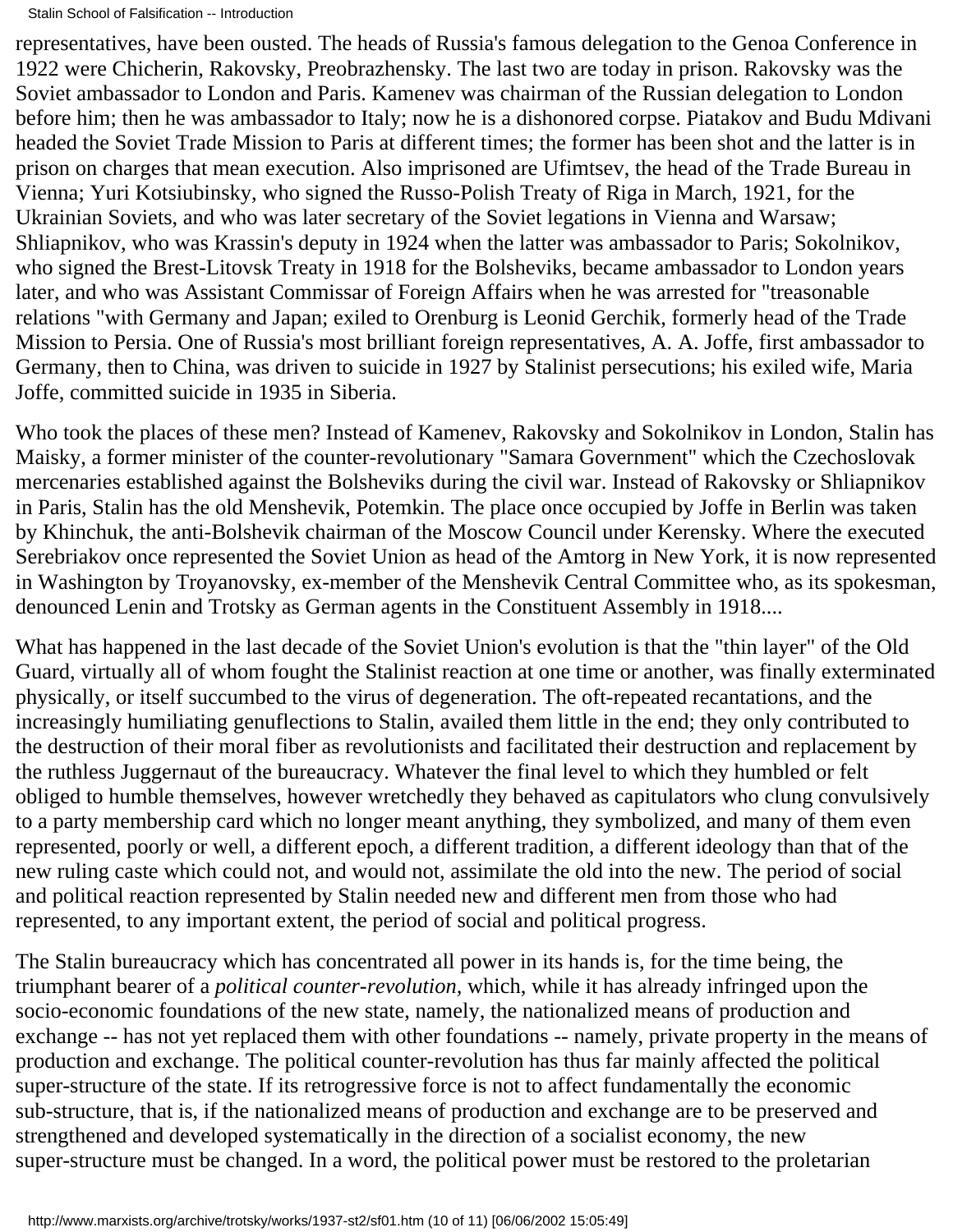masses by overthrowing the bureaucratic machine. Because of the very methods with which it rules, the bureaucracy has left no legal and peaceful way open for its removal.

This is the background of the conclusion arrived at by the author of this book in his latest work, *The Revolution Betrayed:* "The revolution which the bureaucracy is preparing against itself will not be social, like the October Revolution of 1917. It is not a question this time of changing the economic foundations of society, of replacing certain forms of property with other forms. History has known elsewhere not only social revolutions which substituted the bourgeois for the feudal regime, but also political revolutions which, with out destroying the economic foundations of society, swept out an old ruling upper crust (1880 and 1848 in France, February, 1917 in Russia, etc.). The overthrow of the Bonapartist caste will, of course, have deep social consequences, but in itself it will be confined within the limits of political revolution." (P.288.)

It is a political revolution that will not be led by the Old Guard or against it because, with few exceptions, it is no longer a factor in Soviet society and politics; what has not been wiped out physically, has deteriorated to the point where it cannot fight and need not be fought against. The revolution will not be led by or against the Bolshevik Party; it no longer exists as a political party or a living organism -- it is now a Soviet myth. The revolution will be directed against the new political party that took form in the period of the Soviet reaction, the party of the Stalinist bureaucratic machine. It will be composed of the advanced elements of the new generation in Russia, for the old is burned out. And because the soldiers of the proletarian revolutionary party, which even now exists and is growing in the Soviet Union, will have to have the truth as one of their principal weapons, because they will gain strength largely to the extent that they are able to break through the thick barrage of lies manufactured by the Stalin School of Falsification for the last fifteen years -- the contents of the present volume are of immeasurable importance. Outlawed, imprisoned, hounded, slandered as German spies, the Bolsheviks in 1917 ended by reaching the best elements of the workers and peasants with the truth and with their ideas. Even more fiercely persecuted and calumniated today, the proletarian revolutionists two decades later will also end by being vindicated by the Russian masses. For falsehood is the weapon of reaction and truth the weapon of socialism. In the historic struggle between the two, socialism is invincible.

#### MAX SHACHTMAN

*New York, May 1, 1937.*

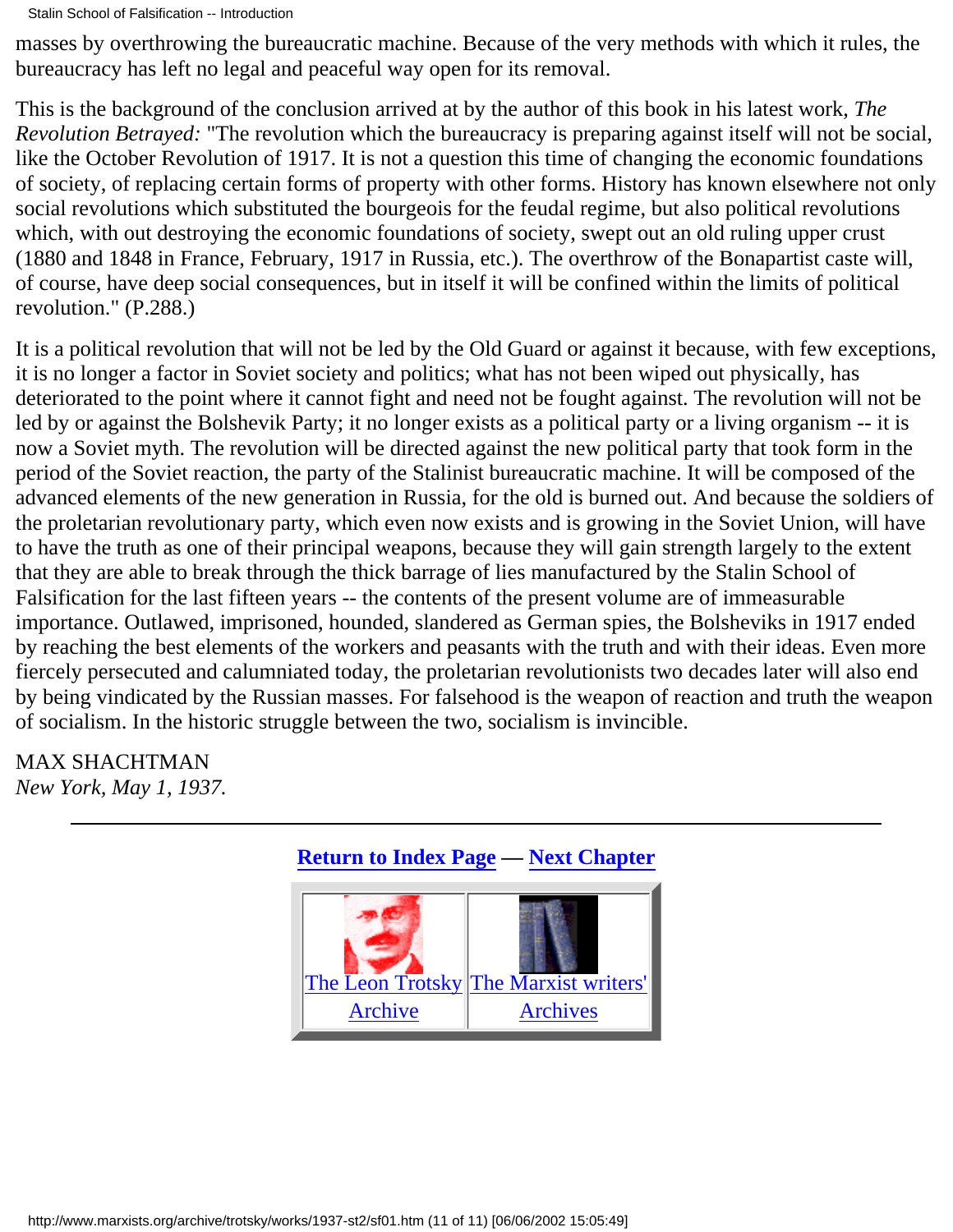## <span id="page-23-0"></span>**Leon Trotsky's**

# **The Stalin School of Falsification**

Transcribed for the [Trotsky Internet Archive,](#page-214-0) now a sub-archive of the [Marxist writers' Internet Archive](#page-6-0) by [David Walters](mailto:dwalters@marxists.org) in 1997

## **Foreword to the American Edition**

THE MOSCOW TRIALS, which so shocked the world, signify the death agony of Stalinism. A political regime constrained to use such methods is doomed. Depending upon external and internal circumstances, this agony may endure for a longer or shorter period of time. But no power in the world can any longer save Stalin and his system. The Soviet regime will either rid itself of the bureaucratic shell or be sucked into the abyss.

This volume does not deal with the Moscow trials, to which my new book, *The Crimes of Stalin,* is wholly devoted. The Moscow juridical amalgams did not, however, fall from the sky, but were the inexorable products of the past, first of all, that is, of the "Stalin school of falsification." The present volume will, I believe, prove of assistance to everyone who seeks to understand the ideological and political genesis of the Moscow trials. without possessing the knowledge of its genesis, it is in general impossible to understand anything in this world, including a frame-up.

To enter now into a theoretical controversy with the Stalinists would be a complete anachronism. These people and I have in mind of course the leaders and not the duped and befuddled followers-have completely and decisively broken with Marxism and are veering convulsively from one empirical formula to another, accommodating themselves to the needs of the Soviet ruling caste. But it remains an incontestable historical fact that the preparation of the bloody judicial frame-ups had its inception in the "minor" historical distortions and innocent" falsification of citations. The bureaucracy found it indispensably necessary to adapt Bolshevism to its own needs. This could not be done otherwise than by corroding the soul of Bolshevism. To the revolutionary essence of Bolshevism the bureaucracy gave the name of "Trotskyism." Thus it created the spindle on which to wind in the future its falsifications in all the spheres of theory and practice.

In the political sphere, the initiative in this work — it is impermissible to slur over this in silence — was assumed by the deceased Zinoviev, the herald of the struggle against Trotskyism from 1923 to 1925. But already at the end of 1925, Zinoviev became frightened by the consequences of his own initiative and came over to the ranks of the Opposition. What happened thereafter is only too well known. In the *economic* sphere, the theoretical weapons against Trotskyism were forged by Bukharin: "the underestimation of the peasantry," super-industrialization," etc. The fate of Bukharin is no less we!! known: the official champion of pure Leninism was soon proclaimed a "bourgeois liberal," was later pardoned and is now in jail awaiting trial.

The most prominent place in the struggle against "Trotskyism" was accorded to *historical questions.*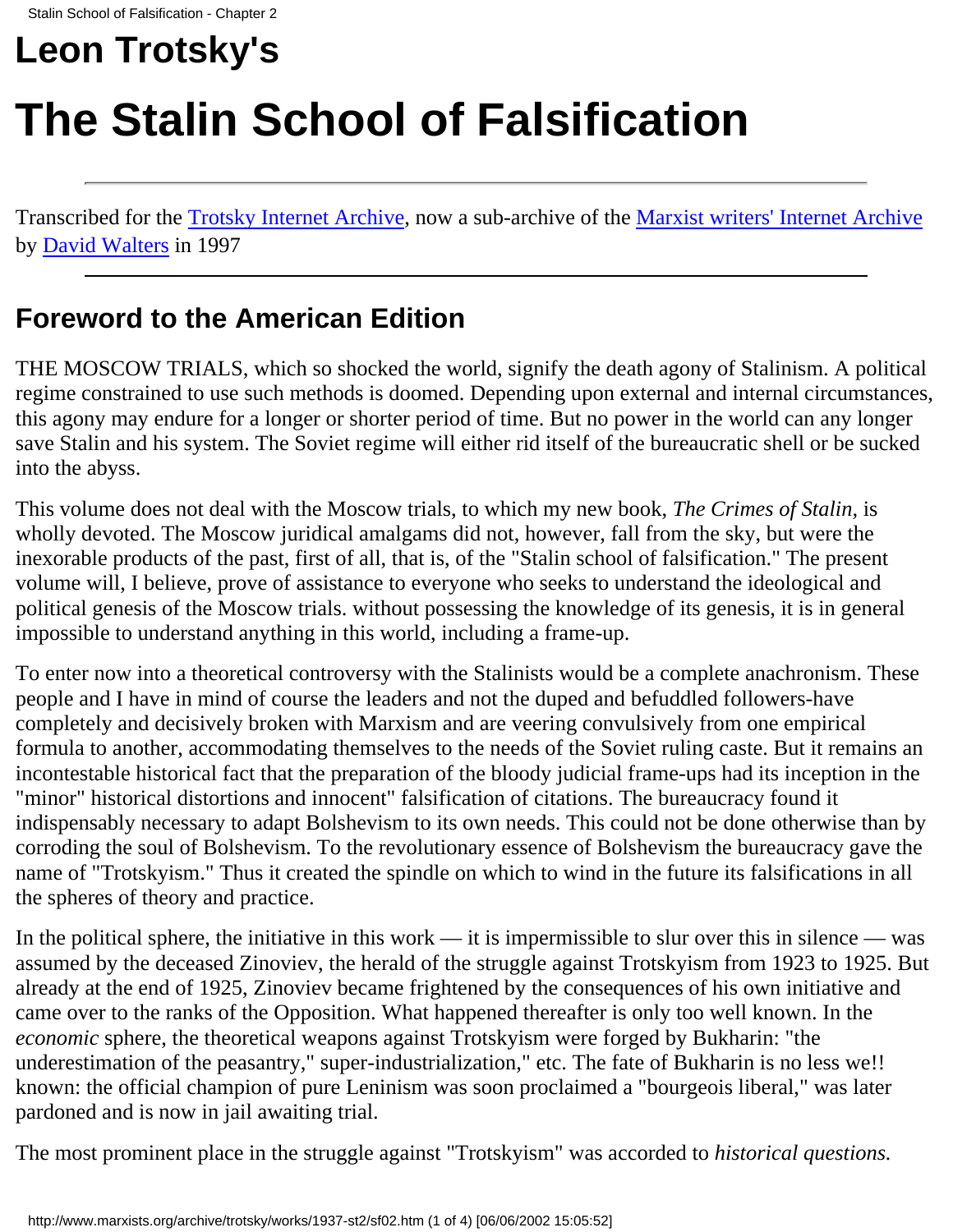These involved both the history of the development of Russia as a whole, as well as the history of the Bolshevik party and the October Revolution, in particular. The deceased M. *N.* Pokrovsky must unquestionably be acknowledged as the most authoritative Soviet historian. For a number of yeals, he waged, with a vehemence peculiar to him, a struggle against my general views on the history of Russia and especially my conception of the October Revolution. Everything written by the other "communist" critics on this theme was merely a parroting of the ideas of Pokrovsky. While taking due cognizance of the erudition, conscientiousness and talent of the deceased scholar, it is impermissible not to state that Pokrovsky failed to master the method of Marxism, and instead of providing an analysis of the continued inter-action of all the elements in the historical process, he provided for each occasion mechanistic constructions *ad hoc,* without bothering about their dialectic inter-connection. A few years ago such an appraisal sounded like blasphemy. Pokrovsky was the supreme authority of Soviet science. The reign of his school was absolute. His textbooks or the textbooks of his disciples circulated in millions of copies. Shortly before his death, he was idolized as the lawgiver in the domain of scientific thought. But already in 1935, steps were taken suddenly and all the more drastically to review his heritage. In the course of a few months, Pokrovsky was completely cashiered, crushed and discredited. He probably escaped the prisoners' dock only by his timely demise. It would naturally be absurd to expect that Pokrovsky's school has been liquidated in the interests of Marxism. No, Pokrovsky is accused of lacking patriotism, of irreverence toward Russia's past, of lacking national pride!

In what did Stalin's own theoretical work express itself? In nothing. All he did was to exploit his fellow-traveler theorists, in the interests of the new ruling caste. He will enter into the annals of the history of "thought" only as the organizer of the greatest school of falsification. But for this very reason Stalin, more truly and completely than anybody else, expresses the ideological physiognomy of the new ruling stratum. Each theoretical formula of anti-Trotskyism (whether it involved Zinoviev, Bukharin or Pokrovsky) became at the very next stage an intolerable burden to the new masters of the situation. Official "theory" is today transformed into a blank sheet of paper on which the unfortunate theoreticians reverently trace the contours of the Stalinist boot. Retreating with seven league strides from its Bolshevik past, the bureaucracy at first devoured at each successive stage its own theoreticians. Nowadays that is no longer adequate. The bureaucracy cannot be reconciled with any thing but the destruction of the entire old generation of Bolsheviks. Such is the consummation of the Soviet Thermidor!

This volume contains no little material for the political characterization of the four most prominent men in the last two Moscow trials: Zinoviev-Kamenev, on the one hand; Radek-Piatakov on the other. The previous aberrations in politics and theory of both these couples act to facilitate in the extreme the understanding of their conduct in court, just as, on the other hand, the judicial trials cast a livid light on the preceding zigzags of these unfortunate victims of the G.P.U.

\* \* \*

Zinoviev and Kamenev were the initiators of the struggle against me in 1928. Piatakov and Radek-the former by three-quarters, the latter by half-stood in the camp of the Opposition. In 1926, Zinoviev and Kamenev joined the Opposition; at the same time, Radek and Fiatakov became stauncher in their oppositional credo. In November 1927, Zinoviev and Kamenev turned to the path of capitulation. They were followed first by Piatakov, and then by Radek.

The spectre of Trotskyism was first pushed forward by the "triumvirate" (Zinoviev, Kamenev and Stalin) in 1924. In 1926, Zinoviev, at a meeting of the Opposition center, told how the "triumvirate" had decided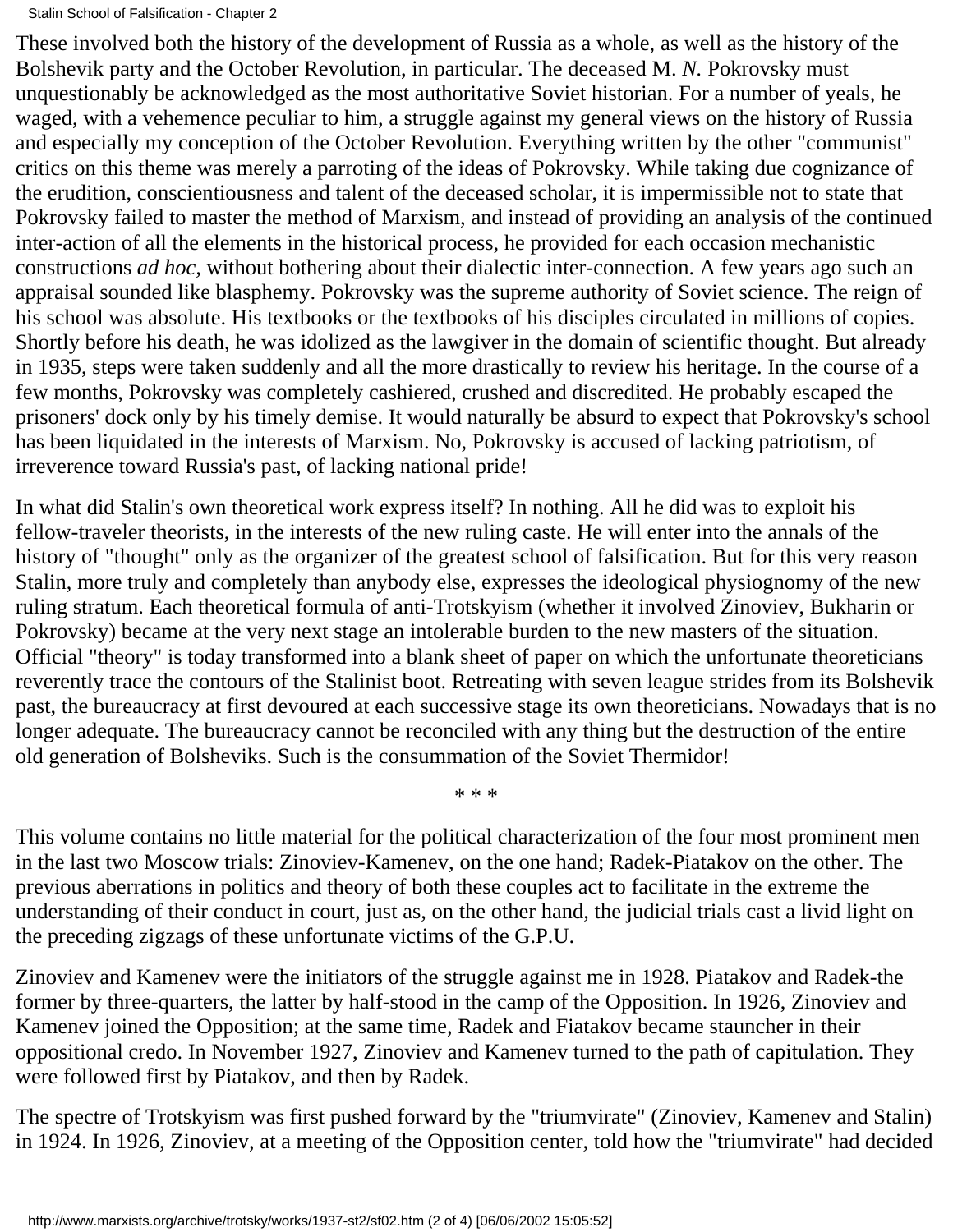to revive artificially the old, pre-Revolutionary, long-forgotten differences between Lenin and myself in order, by using the spectre of Trotskyism as a cover, to wage a struggle against Trotsky. This story of Zinoviev is corroborated by the letters of Radek (December 25, 1927) and Piatakov (January 2, 1928) which the reader will find in this volume. Both these letters were written in the days when Zinoviev and Kamenev, to justify their capitulation, were once again pushing forward the spectre of Trotskyism which they themselves had already exposed, while Radek and Piatakov were still seeking to maintain their old positions. But in the course of the very next year, Piatakov and after him Radek, too, found themselves compelled to resort to the official legend of Trotskyism, so as to prepare and justify their own capitulation. In these instances of ideological demoralization was reflected the growing social pressure of the bureaucracy.

The old accusations (["permanent revolution](http://www.marxists.org/archive/trotsky/works/1931-tpv/index.htm)," "underestimation of the peasantry," etc.) proved altogether inadequate for the purpose of crushing the Opposition and, later, of rooting it out physically. There ensued an epoch of criminal amalgams, at first petty and partial, and later ever more monstrous. The series of recantations of Zinoviev-Kamenev, growing in geometric progression, brought them in August, 1986 to the prisoners' dock, charged with the assassination of Kirov, *i.e.,* a crime with which they certainly had less connection than Stalin himself. In the days of the trial of Zinoviev and Kamenev, Radek and Piatakov rushed into print with exceptionally revolting articles in which, pretending a belief in the indictment, they demanded death for the accused. But soon thereafter, both of them found themselves in the prisoners' dock and were compelled to make confessions infinitely surpassing in monstrosity the fictitious crimes of Zinoviev-Kamenev. Conclusion? To play tricks with history is impermissible, especially in an epoch of great shocks and convulsions.

\* \* \*

But how can one believe — naive people will say — that Stalin was capable of such a frightful frame-up, that he was able to find for this frame-up a staff of executives, including the accused themselves, and did not, at the same time, meet with any resistance either on the part of his closest associates or in the judicial apparatus? Only those can be astonished by it who were asleep during the preceding evolution of the U.S.S.R. The process of hand-picking and training the apparatus in the spirit of the Stalin school of falsification has already endured for fourteen years. Even though in fragmentary form, this book contains numerous authentic documents which serve to characterize the different stages of the subjugation of the party, the corruption of the apparatus and the poisoning of the conscience of the ruling stratum, in the name of a "monolithism" that is false through and through. The innumerable theoretical forgeries and historical frame-ups, referred to in these pages, represent in essence nothing but a series of designs and sketches for those hellish frescoes with which Stalin has shocked the conscience of the entire world. Control Commissions, as far back as 1924, got used to demanding false confessions from former Oppositionists. Emulating Zinoviev, Kamenev, Radek and Piatakov, many thousands of capitulators got used to issuing false statements. The papers carried articles dealing with these statements, which neither the authors nor the informed readers believed in for an instant. In each new edition of Lenin's *Collected Works,* the notes were subjected to a drastic revision: the minuses were replaced by pluses, the pluses by minuses. In encyclopedias and other reference books, the biographies were made over anew every year or so and events were delineated in a new manner — for the sake of exalting some while demoting others. Thousands of writers, historians and economists in the U.S.S.R. write by command what they do not believe. Professors in universities and school teachers are compelled to change written textbooks in a hurry in order to accommodate themselves to the successive stage of the official lie. The spirit of the Inquisition thoroughly impregnating the atmosphere of the country feeds, as we have already said, from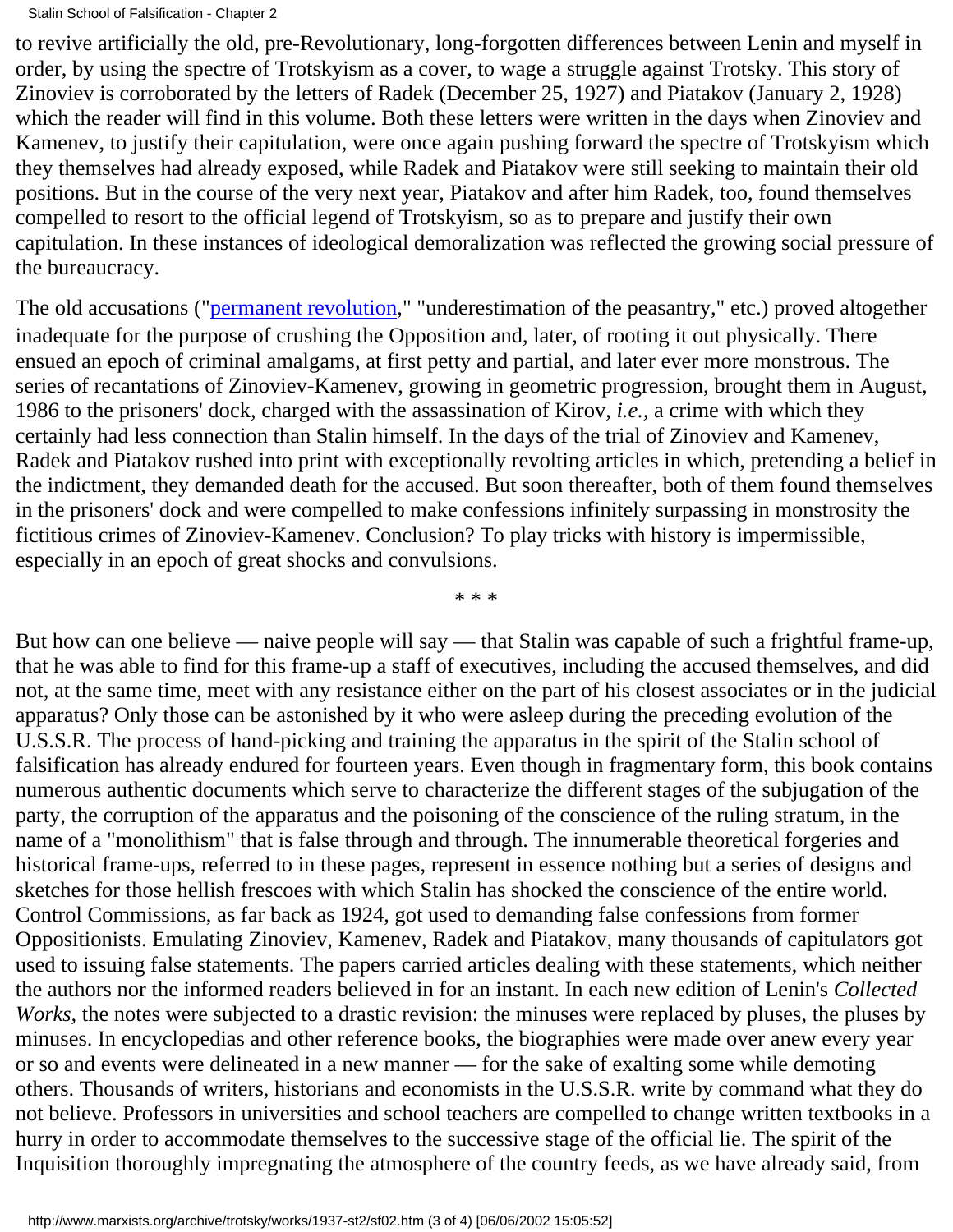profound social sources. To justify their privileges the ruling caste perverts the theory which has as its aim the elimination of all privileges. The lie serves, there fore, as the fundamental ideological cement of the bureaucracy. The more irreconcilable becomes the contradiction between the bureaucracy and the people, all the ruder becomes the lie, all the more brazenly is it converted into criminal falsification and judicial frame-up. Whoever has not under-stood this inner dialectic of the Stalinist regime will likewise fail to understand the Moscow trials.

The death agony of Stalinism signifies the death agony of the Comintern. This international organization is now the main internal obstacle in the path of the emancipation of the working class. The selection of people without honor and without conscience has reached the same appalling proportions in the Comintern as in the state apparatus of the U.S.S.R. The "leaders" by special appointment change their "convictions" upon instructions by telegraph. They organize campaigns of vilification against Zinoviev who used to be their infallible authority, against Bukharin whom they used to acclaim as their leader, against Radek whom only yesterday they reverently cited in the struggle against Trotskyism. The functionaries of the Comintern represent in all relations — theoretical, political and moral — a type which is the polar opposite of the revolutionist. They hang on to Stalin, who in turn needs them for the maintenance of his tyranny in the U.S.S.R. The Moscow trials reveal to the very bottom the inner rottenness of the Comintern. After an initial period of bewilderment and vacillation, its swift disintegration is inevitable. It may take place much sooner than the collapse of the Stalinist system in the Soviet Union. The Second International has contrived in a number of countries to establish intimate connections with the Comintern in the period of its complete degeneration. The collapse of the Comintern must inevitably deal a cruel blow to the social democracy. But this does not mean that the world proletariat will be left without leadership. At the cost of terrible defeats and sacrifices, the main responsibility for which falls upon the Soviet bureaucracy, the proletarian vanguard will find its historic road. Ever more confidently will it rally its ranks under the banner of the Fourth International, which is already rising today on the shoulders of its predecessors.

Leon Trotsky *March 3, 1937.*

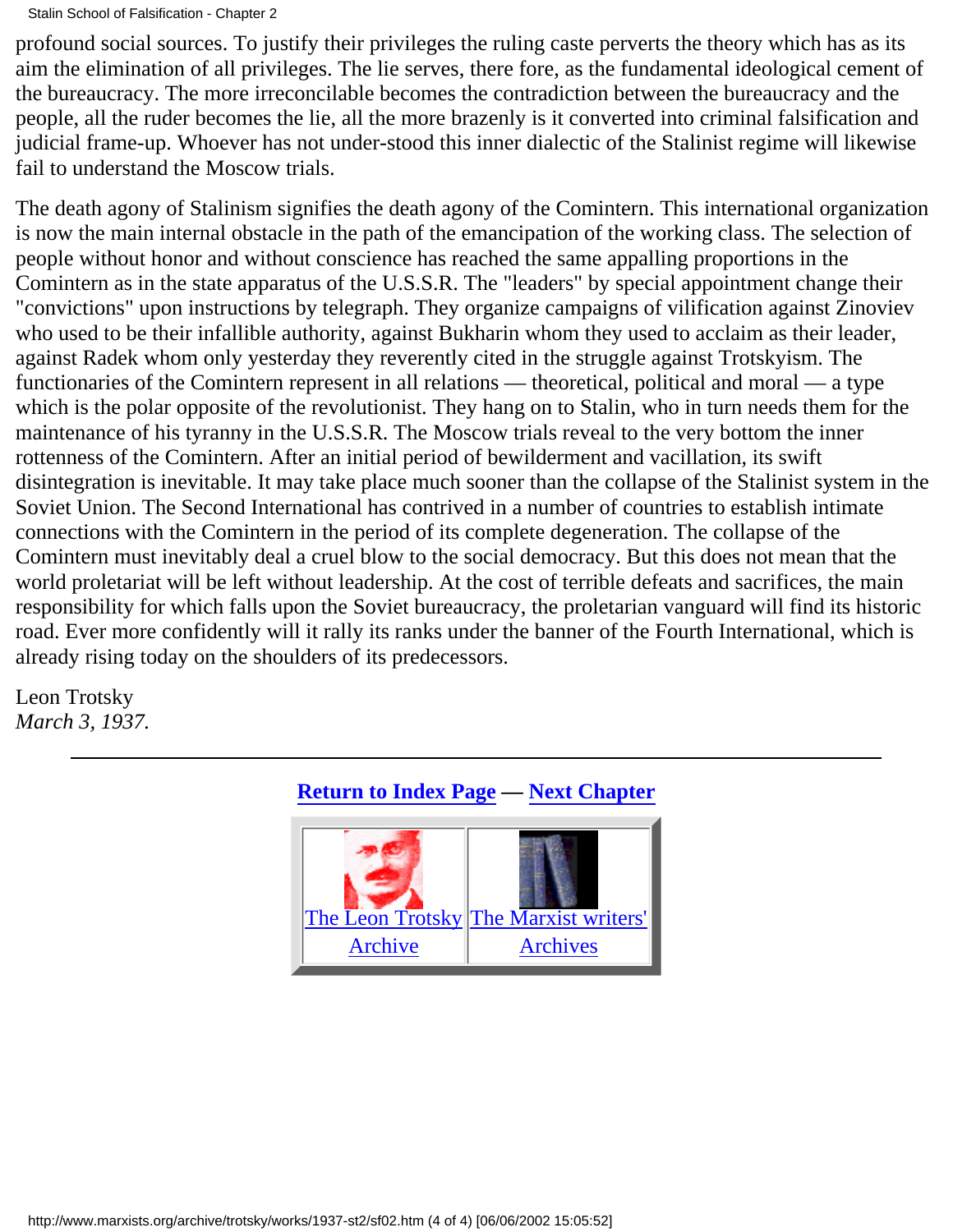## <span id="page-27-0"></span>**Leon Trotsky's**

# **The Stalin School Of Falsification**

Transcribed for the [Trotsky Internet Archive](#page-214-0) , now a sub-archive of the [Marxist writers' Internet Archive](#page-6-0) by [David Walters](mailto:dwalters@marxists.org) in 1997

## **Foreword to the Russian Edition**

THERE is hardly a gentle knight left among the world's imperialist politicians or among their "democratic" errand boys who has not expressed his indignation at the cynical attitude of the Bolsheviks toward the precepts of morality. British Tories who, without blinking an eyelash, put the "Zinoviev letter" in circulation, Russian liberals who sought to strangle the revolution by resorting to the most contemptible slander against the Bolsheviks, the ruling classes of France -- with their Panama scandal, their Dreyfus affair, their Oustric affair, and their leading newspaper, *Le Temps*[\[1\]](#page-30-0) -- all these gentlemen feel themselves called upon to indict the immorality of the Bolsheviks, contrasting it with lofty exemplars of loyalty and rectitude.

<span id="page-27-1"></span>In point of fact, the lie in politics, as in daily life, serves as a function of the class structure of society. The oppressors erect the lie into a system of befuddling the masses in order to maintain their rule. On the part of the oppressed the lie is a defensive weapon of weakness. Revolution explodes the social lie. Revolution speaks the truth. Revolution begins by giving things and social relationships their real names.

In the eyes of the practitioners of the imperialist lie, the revolutionary Marxists appear as a party of "demagogues." Yet Marx, who devoted his entire life to the study of profound social processes and who made a microscopic analysis of the cell of the social organism, abhorred demagogy as a medical scientist abhors the sideshow incantation of a medicine-man.

Lenin, with his profound revolutionary realism, exemplifies a political type which is the polar opposite of the demagogue. Indeed, what is demagogy? It is a deliberate play with sham values in politics, the dissemination of false promises and the solace of non-existent blessings. Is not the church then one of the fundamental institutions of demagogy -- the church which, in exchange for a wax candle, offers eternal beatitude, all extras included? Meanwhile, the church, as Lloyd George has correctly and aptly said, is the central power plant, feeding all the parties of law and order. But even the purely political programs of capitalistic parties are permeated through and through with the spirit of deliberate deception. Whatever destroys their traditional lie is looked upon as demagogy by the champions of law and order. Revolution, which is the most ruthless exposure of the contradictions of society and all of its falsity, seems to the upholders of the existing order the very spawn of demagogy. Thus, in the conscious attitude of the minority which builds its welfare on the suppression and the spiritual enslavement of the majority, all relationships are stood on their heads.

But revolution itself is neither a single nor a harmonious process. Revolution is full of contradictions. It unfolds only by taking one step back after taking two steps forward. Revolution in its own turn sweeps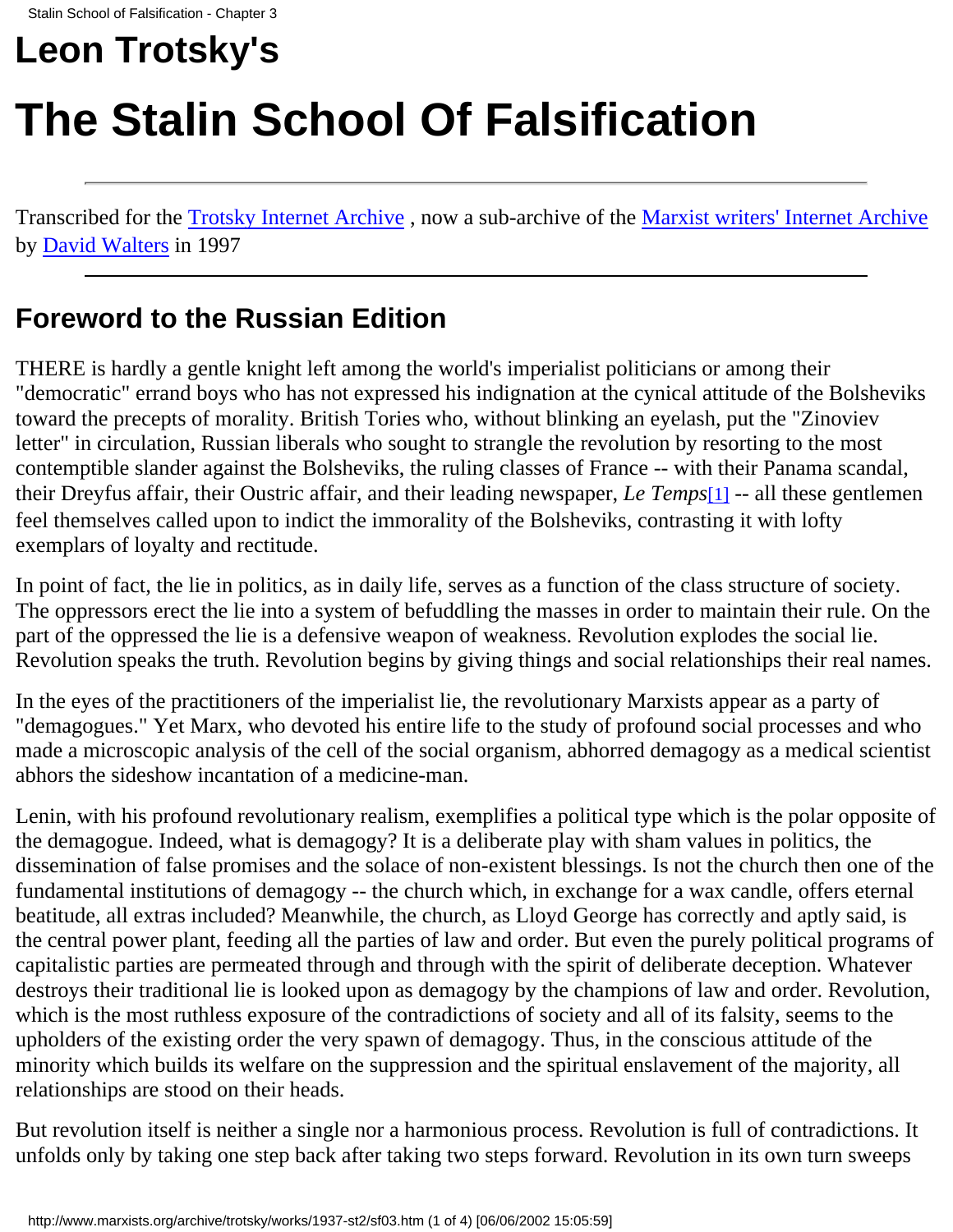into power a new ruling stratum which strives to secure its privileged position and is apt to view itself, not as the temporary historical vehicle of revolution, but rather as its completion and its crowning work. The epochs of ideological reaction which, more than once in history, have run parallel with economic successes, engender the need for revising revolutionary ideas and methods; and create their own conventional lie. Such is the content underlying the falsification of history against which this book is directed.

Powerless to conduct policies in the spirit of the party's traditions, the epigones have busied themselves with altering the traditions to fit the requirements of their own policies.

The so-called struggle against "Trotskyism" grew out of the bureaucratic reaction against the October Revolution and out of the urge for national tranquillity. That the past was falsified and altered is not at all due to personal intrigue, nor is it an outgrowth of clique squabbles, as commonly depicted by the banal bourgeois historiographers. It is due to the workings of a profound political process, with social roots of its own. Members of the American bourgeoisie, many of whom are the descendants of British convicts, having acquired the requisite number of millions, feel the urge to equip them selves with a respectable genealogy, drawn preferably from the kings of Scotland. The Soviet bureaucracy, likewise, after raising itself above the revolutionary class, could not help experiencing the need, in proportion as it entrenched its independent positions, for such an ideology as would justify its exceptional position and insure it against dissatisfaction from below. It is for this reason that such colossal sweep has been attained by the alteration, perversion and outright counterfeiting of the revolutionary past, still so recent. How- ever, the contradictions of the economic process and of the world situation do not allow the bureaucracy to rest peace fully on the laurels of national socialism. The convulsions of the official policy obstruct the erection of a new theory as well as of a new tradition. With every major historical zigzag, they are compelled to revamp history all over again. Thus far we have had three large-scale alterations.

The first was effected in the course of 1923-1926 by the so-called "Old Guard," the immutable, unwavering and inflexible disciples of Lenin. Let us recall the staff of the basic kernel of the Old Guard: Zinoviev, Kamenev, Stalin, Rykov, Tomsky, Bukharin, Kuibyshev. The history of the party was altered to suit the requirements of that period, principally by Zinoviev.

In 1926, a new opposition appeared on the scene: Zinoviev, Kamenev, Krupskaya, Sokolnikov. Once again history was reviewed, this time by the Stalin-Bukharin bloc, with the "review" so calculated as to maintain the principal course of annihilating "Trotskyism," while demoting retroactively one section of the "Old Guard" headed by Zinoviev and Kamenev, and at the same time exalting another section headed by Stalin and Bukharin. During that period, Bukharin functioned as the theoretician. Yaroslavsky made his debut as historian. But for the time being he remained the historian of the bloc between the Centrists and the Rights. Bukharin still remained the "best theoretician" after Lenin. Rykov was still maintained as an old and reliable Bolshevik.

In 1929, after the Stalinists broke with the Rights, theory and history underwent reconstruction for the third time. Stalin steps to the fore as a theoretician. Yaroslavsky becomes a specialist in the sphere of reviewing and correcting history. The theorem is within limits that are strictly con fined. It must be proved that there existed no such thing in the past as the "Old Guard." But Stalin did exist. In addition to Stalin there existed a number of mere opportunists and strikebreakers, who for some unknown reason directed the Central Committee of the Bolshevik party.

Every new variant of the past served not only to supplement but also to destroy the preceding variant. As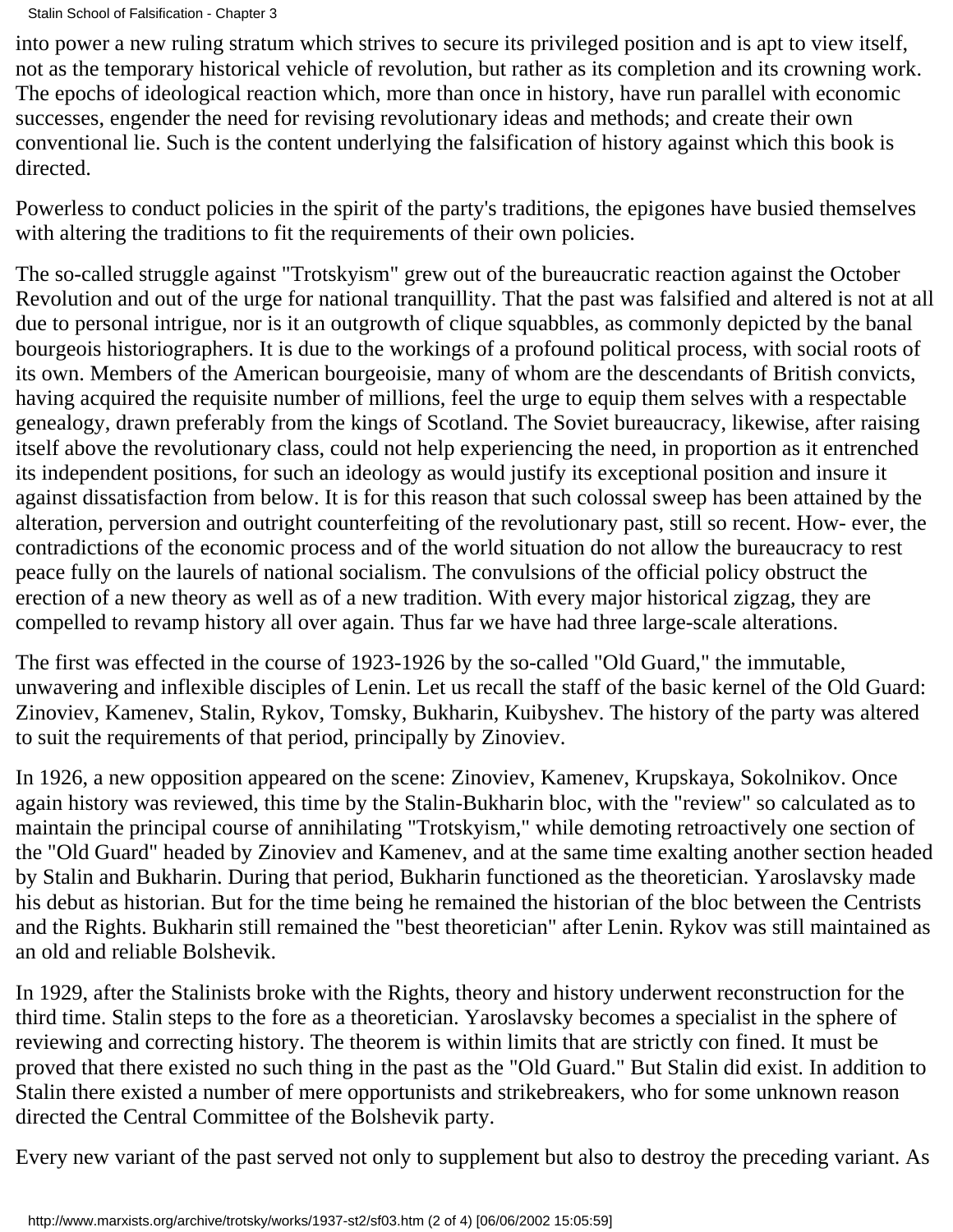a result, the official history of the party and of the revolution represents, at the present time, a scroll on which various scribes have written as the spirit moved them-each scribe very much unconcerned with what another had written or, in part, one and the same scribe very little concerned with his writings of yesterday.

To decipher the successively accumulated falsifications of party history is to undertake an instructive labor *sui generis* (of its own kind). The task we set ourselves is more modest. We propose to restore the most fundamental facts and documents which underlie the attempt to counterpoise Trotskyism to Leninism. Let us not forget that in all of its variations and permutations, the epigone ideology has always sought to maintain itself on this fundamental antithesis: Trotskyism *versus* Leninism.

\*\*\*

The main document in the present volume is my so-called "Letter to the *Istpart"* [Bureau of Party History]. It was written in 1927 in reply to an *Itspart* questionnaire. It circulated from hand to hand in the U.S.S.R. in hundreds of copies, either re-typed or copied by hand. Single copies, often inexact, filtered abroad. Translations of them appeared in several languages. After the author's expulsion from the U.S.S.R., a fuller text of the "Letter" was published in German, French, English, Spanish, Chinese and other languages, but until now it has not appeared in the original-that is, in the Russian language.

Contained in this volume are three speeches by the author, delivered before the highest bodies of the C.P.S.U. They relate to the same question of the distortion of the past for the purpose of justifying new political tendencies. These speeches are also printed for the first time in the Russian language. The necessary explanations are given in the text of this book.

Two chapters: "A Contribution to a Political Biography of Stalin" and "Stalin and the Red Army" have already appeared in the *Bulletin of the Russian Opposition.* The latter chapter ("Stalin and the Red Army") was written by N. Markin, to whom I herewith express my gratitude.

The book includes, in addition, two documents of great historical significance: the minutes of the so-called "March Conference" of the Bolsheviks in the year 1917, and the recorded minutes of an exceptionally important session of the Petrograd Committee of the party, November 1, 1917, in which Lenin and other members of the Central Committee participated.

The March Conference was attended by Bolshevik delegates who arrived for the All-Russian Congress of the Soviets.

The political condition of the upper stratum of the Bolshevik party, especially of Stalin and Co., on the eve of Lenin's arrival in Russia, is characterized with exceptional vividness by the minutes of that Conference. The minutes are vivid but far from flattering. *That is precisely why they are hidden from the party to this very day.* This document is printed here for the first time and is thereby preserved from certain destruction.

The history of the recorded minutes of the November 1 session of the Petrograd Committee is contained in the text of the book. Here again we have before us a document hidden from the party with deliberate malice. The galley proofs bear the notation: "Junk this." By a fortunate accident, the galley proof with the corrections and notations came into our possession. Another precious portion of the history of the October Revolution was thereby saved from being "junked."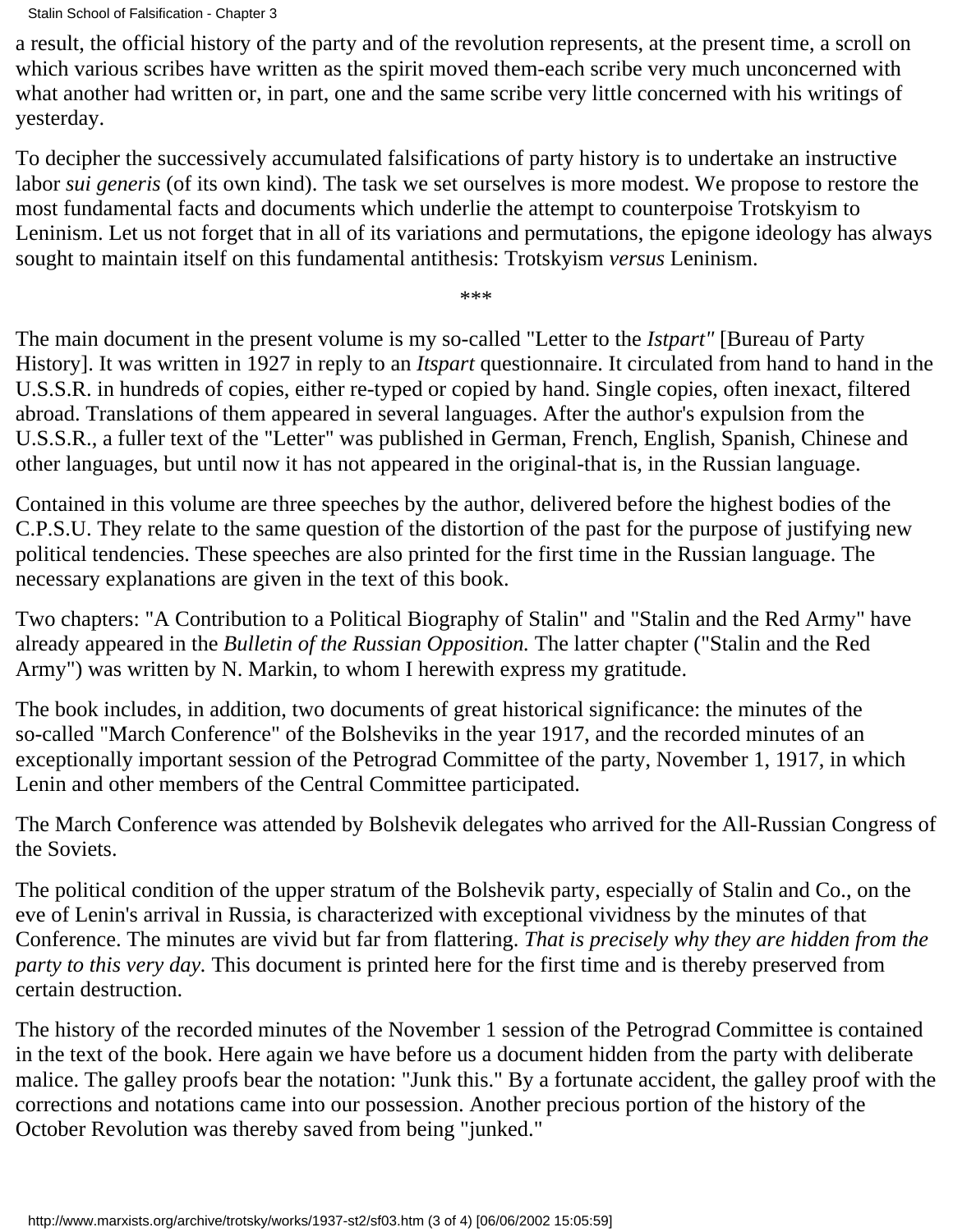Thus the book as a whole comprises a collection of historical documents. But from the recent past, which it encompasses, there run living threads to the present. In that sense the book is not at all a volume for the archives; it is rather a weapon in the political struggle for the theory of Marx, for the policies of Lenin - against the epigones.

Leon Trotsky KADIKOI,*September 13, 1931.*

## **NOTES:**

<span id="page-30-0"></span>**1.** The Panama scandal occurred in France towards the end of the last century. Having plundered the savings of countless small investors, the Society for the Building of the Panama Canal sought permission for a lottery loan from the Chamber of Deputies in order to save itself from bankruptcy. Permission was granted, but only after the bribing of cabinet ministers and some 150 deputies. After numerous beginnings at an investigation which never went through due to the bribing of the judges, the scandal was finally disclosed- involving the reactionary followers of General Boulanger, who were the Society's directors, as well as their political opponents, the bourgeois republicans in government office. -- Alfred Dreyfus, Lieutenant of the General Staff, was the victim of a frame-up which made French history. In 1894, he was tried, condemned, and banished to Devil's Island on the charge of espionage for Germany. The perpetrators of the frame-up were the military clique and the reactionary politicians, who made Dreyfus the symbol of the Jewish financial interests and on that basis, conducted a violent anti-Semitic and anti- democratic campaign. The revelation of the frame-up by the "revisionists" (those for "revising" the Dreyfus trial), among them Emile Zola, made public the depravity of wide sections of the French ruling class. -- The Oustric affair became public at the end of 1930, when the banks of the swindler-financier of that name collapsed. Resulting investigations revealed the intimate connection between Oustric and leading statesmen and government officials of the day, who had secretly and handsomely profited from his swindles. The cabinet of André Tardieu, who had been connected with Oustric, as had numerous associates, fell on December 4, 1930, as a result of the scandal. -- *Le Temps,* roughly the equivalent of the New York or London *Times,* is a leading reactionary of Paris, and almost always the semi official voice of the government. It is owned by the *Comité des Forges* (the steel trust of France) and associated interests. Its lofty moral probity may be judged from such facts as that its founder, Senator Adrien Hebrard, received 1,769,415 francs in blackmail money for his silence about the Panama Scandal, and that it was secretly and lavishly subsidized (together with most of the other "reputable" French periodicals) with vast sums by the Czarist Government, through its agent, Raffalovich, secret counselor of the Russian Ministry of Finances at Paris, for years before the war. [\[BACK TO TEXT\]](#page-27-1)

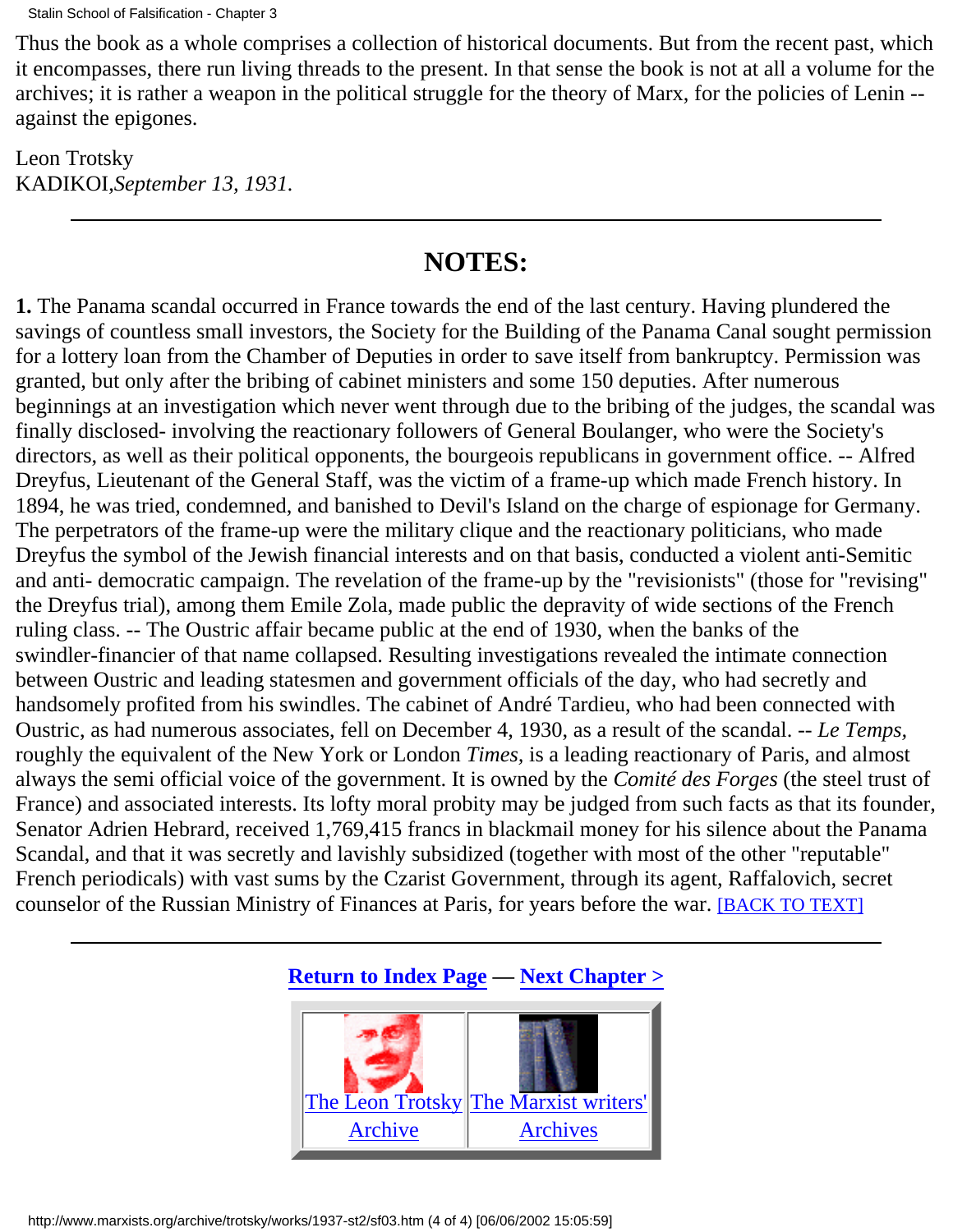## <span id="page-31-0"></span>**Leon Trotsky's**

# **The Stalin School Of Falsification**

Transcribed for the [Trotsky Internet Archive](#page-214-0) , now a sub-archive of the [Marxist writers' Internet Archive](#page-6-0) by [David Walters](mailto:dwalters@marxists.org) in 1997

## **Letter to the Bureau of Party History (Part 1)**

### **Concerning The Falsification Of The History Of The October Revolution, The History Of The Revolution And The History Of The Party.**

Esteemed Comrades:

You have sent me a very detailed printed questionnaire Concerning my participation in the October Revolution, and you request an answer. I doubt if I could add much to what is printed in various documents, speeches, articles and books, my own among them. But I permit myself to ask you: What is the sense of questioning me about my participation in the October Revolution when the entire official machine, yours along with the rest, is occupied with concealing, destroying, or at least distorting every trace of that participation?

Hundreds of comrades have asked me again and again why I continue silent in the face of a perfectly outrageous falsification, directed against me, of the history of the October Revolution and the history of our party. I certainly do not intend here to exhaust the theme of these falsifications. That would require several volumes. But in answer to your questionnaire, I will indicate a few dozen examples of this conscious and spiteful distortion of the past, which is now organized on an enormous scale, sustained by the authority of all kinds of public institutions, and even carried into the textbooks.

## **THE WAR AND MY ARRIVAL IN PETROGRAD (MAY 1917)**

1. I arrived in Petrograd from a Canadian prison at the beginning of May 1917, on the second day after the entry of the Mensheviks and Social Revolutionists into the coalition government.

The organs of the *Istpart,* like many others, are trying at this late date to describe my work during the war as bordering on social-patriotism. In this attempt they "forget" that a collection of my writings during the war *(War and Revolution)* was published in many editions during Lenin's life, was studied in the party schools, and appeared in foreign translation among the publications of the Communist International.

You are trying to deceive the younger generation in regard to my line during the war—to deceive those who do not know that for my revolutionary internationalist struggle during the war, I was condemned in my absence to be imprisoned in Germany as early as the end of 1914. This was for my German book, *[The War and the International](http://www.marxists.org/archive/trotsky/works/1914-war/index.htm).* I was deported from France where I worked with the future founders of the Communist party; I was arrested in Spain where I had formed connections with the future Communists; I was deported from Spain to the United States; carried on revolutionary internationalist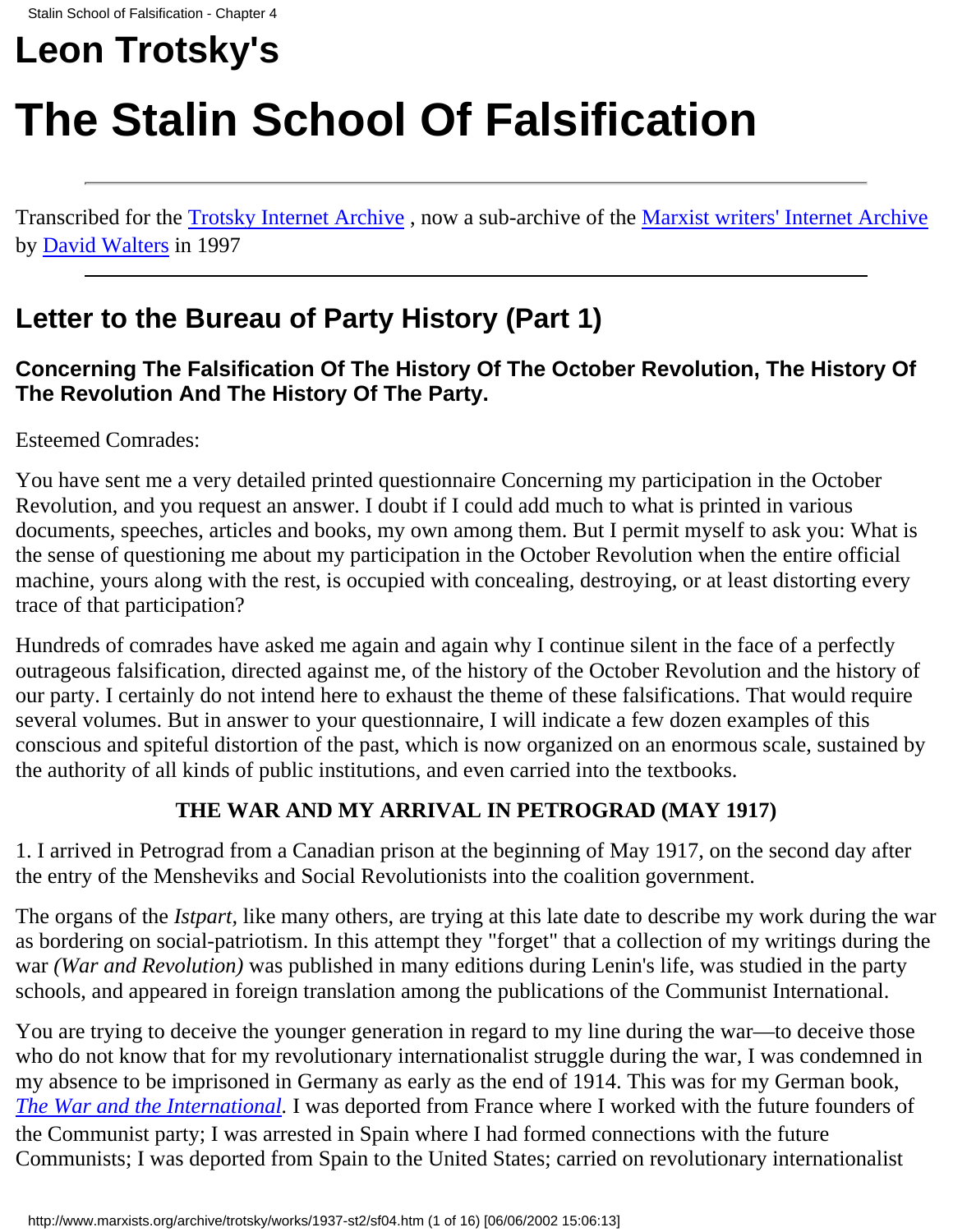work in New York; participated with Bolsheviks in the editorship of the newspaper, *Novy Mir,* and there gave a Leninist evaluation of the first stages of the February Revolution. Returning from America to Russia, I was removed from the steamship by the British authorities, spent a month in a concentration camp in Canada along with six or eight hundred German sailors whom I recruited on the side of Liebknecht and Lenin. (Many of them took part afterward in the civil war in Germany and I receive letters from them to this day.)

2. On the subject of an English dispatch as to the causes of my arrest in Canada, Lenin's *Pravda* wrote as follows:

"Is it possible to believe for a minute in the validity of the dispatch received by the English government stating that Trotsky, the former chairman of the Soviet of Workers' Deputies in St. Petersburg in 1905-- a revolutionist devoted for *decades* to the service of the revolution-that this man had any connection with a plan subsidized by the 'German government'. This is clearly a monstrous and unscrupulous slander against a revolutionist!" *(Pravda,* No.84, April 16, 1917.)

How fresh these words sound now in this epoch of contemptible slanders against the Opposition, differing in no essential from the slanders against the Bolsheviks in 1917

3. A note on page 482, Volume XIV of the *Coflected Works* of Lenin, published in 1921, reads:

"From the beginning of the imperialist war, [Trotsky] took a clear-cut internationalist position."

Such comments, and still more categorical ones, could be adduced to any number. The writers in our entire party press, both Russian and foreign, have pointed out hundreds of times in reviewing my book, *War and Revolution,* that, considering my work during the war as a whole, one must recognize and understand that my differences with Lenin were of a subordinate character and that my fundamental line was revolutionary and continually brought me nearer to Bolshevism-and this not only in words, but in deeds.

4. You are trying after the event to assemble quotations of certain isolated, sharply polemical remarks of Lenin's against me, among them some that were made during the war. Lenin could never endure any half-statements or unclearness. He was right in dealing double and triple blows when a political thought seemed to him incomplete or equivocal. But a polemical blow struck at a given moment is one thing, the appraisal of a man's political line as a whole is another.

In 1918, in America, a certain F. published a collection of articles<sup>[2]</sup> by Lenin and me during the war period, among them my articles on the then controversial question of the United States of Europe. How did Lenin react to that? He wrote: the American comrade, F., was wholly right in publishing a big volume containing a series of articles by Trotsky and me and thus giving a handbook of the history of the Russian Revolution." *(Works,* Vol XVII, p.96, Russ. ed.)

5. I will not touch upon the conduct of the majority of my present accusers during the war and at the beginning of the February Revolution. Here one could relate many interesting things as to the Skvortsov-Stepanovs, Yaroslavskys, Voroshilovs, Ordjonikidzes and many, many others.[3] I confine myself to a few words concerning comrade Melnichansky who has attempted in the press to bear false witness in regard to my line in May-June 1917.

Everybody in America knew Melnichansky as a Menshevik. In the struggle of the Bolsheviks and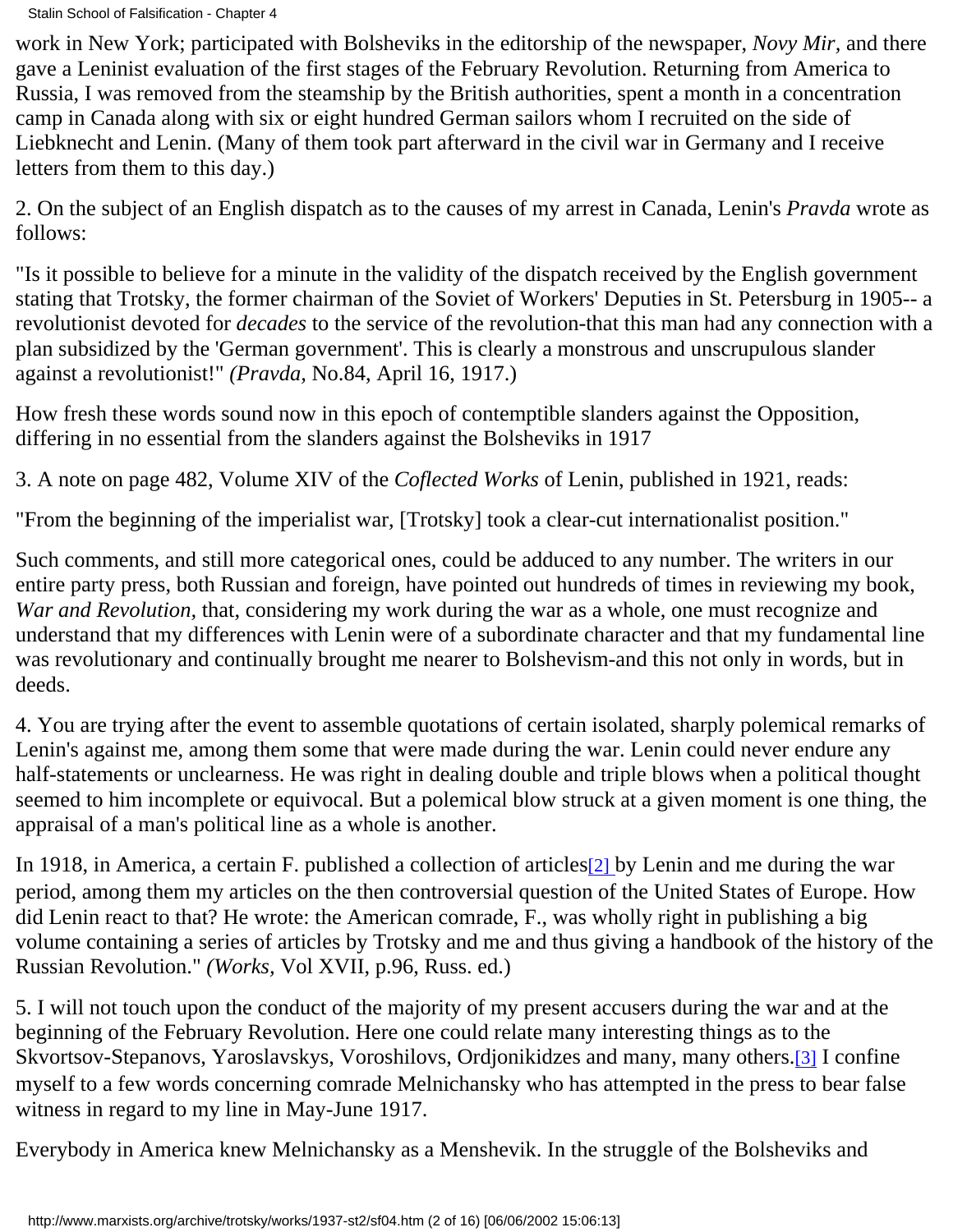revolutionary inter nationalists against social-patriotism and Centrism, Melnichansky took no part whatsoever. He side-stepped all such questions. He did the same thing in the Canadian camp where he (like many others) landed accidentally along with me and Chudnovsky. In making our plans for future work, Chudnovsky and I took the precaution not to impart them to Melnichansky. But since we had to live side by side in the barracks, Chudnovsky and I decided to put a point-blank question to Melnichansky: With whom was he going to work in Russia, with the Mensheviks or with the Bolsheviks? To Melnichansky's credit it is necessary to state that he answered: "With the Bolsheviks." Only after that did Chudnovsky and I begin to talk with him as with a co-thinker.

Read over what Melnichansky wrote in 1924 and in 1927. Anybody who knew Melnichansky in America could only laugh at it. But why go back to America? You have only to listen to any current speech of Melnichansky in order to recognize the opportunist office-holder to whom Purcellism is much closer than Leninism.

6. On the arrival of our group in Petrograd, comrade Fedorov, then a member of the Bolshevik Central Committee, welcomed us in its name at the Finland Station and in his speech of welcome posed sharply the question of the next stages of the revolution, the dictatorship of the proletariat and the socialist course of development. The reply I gave was in full accord with Lenin's April theses which, for me, flowed unfailingly from the theory of the permanent revolution.[4] As Comrade Fedorov told me subsequently, the fundamental point of his speech had been formulated by him in agreement with Lenin or, more accurately, at Lenin's direction. It goes without saying that Lenin considered this question decisive with regard to the possibility of our collaboration.

7. I did not enter the Bolshevik organization immediately upon my arrival from Canada. Why? Was it because I had disagreements? You are trying to concoct them now in retrospect. Whoever lived through the year 1917 as a member of the central kernel of the Bolsheviks knows that there was never a hint of any disagreement between Lenin and me from the very first day. On my arrival in Petrograd-or rather at the Finland Station-I learned from the comrades sent to meet me that there existed in Petrograd an organization of revolutionary internationalists (the so-called *"Mezhrayontsi"*[5]) which was postponing the question of fusion with the Bolsheviks; in addition, certain of the leading members of this organization linked their decision on this question with my arrival. Among the personnel of the *"Mezhrayontsi"* organization, which comprised about 4,000 Petrograd workers, were Uritsky, A. A. Joffe, Lunacharsky, Yurenev, Karakhan, Vladimirov, Manuilsky, Pozern, Litkens and others.

Here is the characterization of the *"Mezhrayontsi"* organization given in a note (pp. 488*f*) in Volume XIV of Lenin's *Collected Works:*

"On the war question the *"Mezhrayontsi"* held an internationalist position and in their tactics were close to the Bolsheviks."

From the earliest days of my arrival, I stated first to comrade Kamenev, afterward to the editorial hoard of *Pravda,* in the presence of Lenin, Zinoviev and Kamenev, that I was ready to join the Bolshevik organization immediately in view of the absence of any disagreements whatever but that it was necessary to decide the question of the quickest possible way of attracting the *"Mezhrayontsi"* organization into the party. I remember that some one of those present raised the question of how I thought the fusion should be carried out (what member of the *"Mezhrayontsi"* should go into the editorial board of *Pravda,* who into the Central Committee, etc.). I answered that for me that question had no political importance what so ever in view of the absence of any disagreements.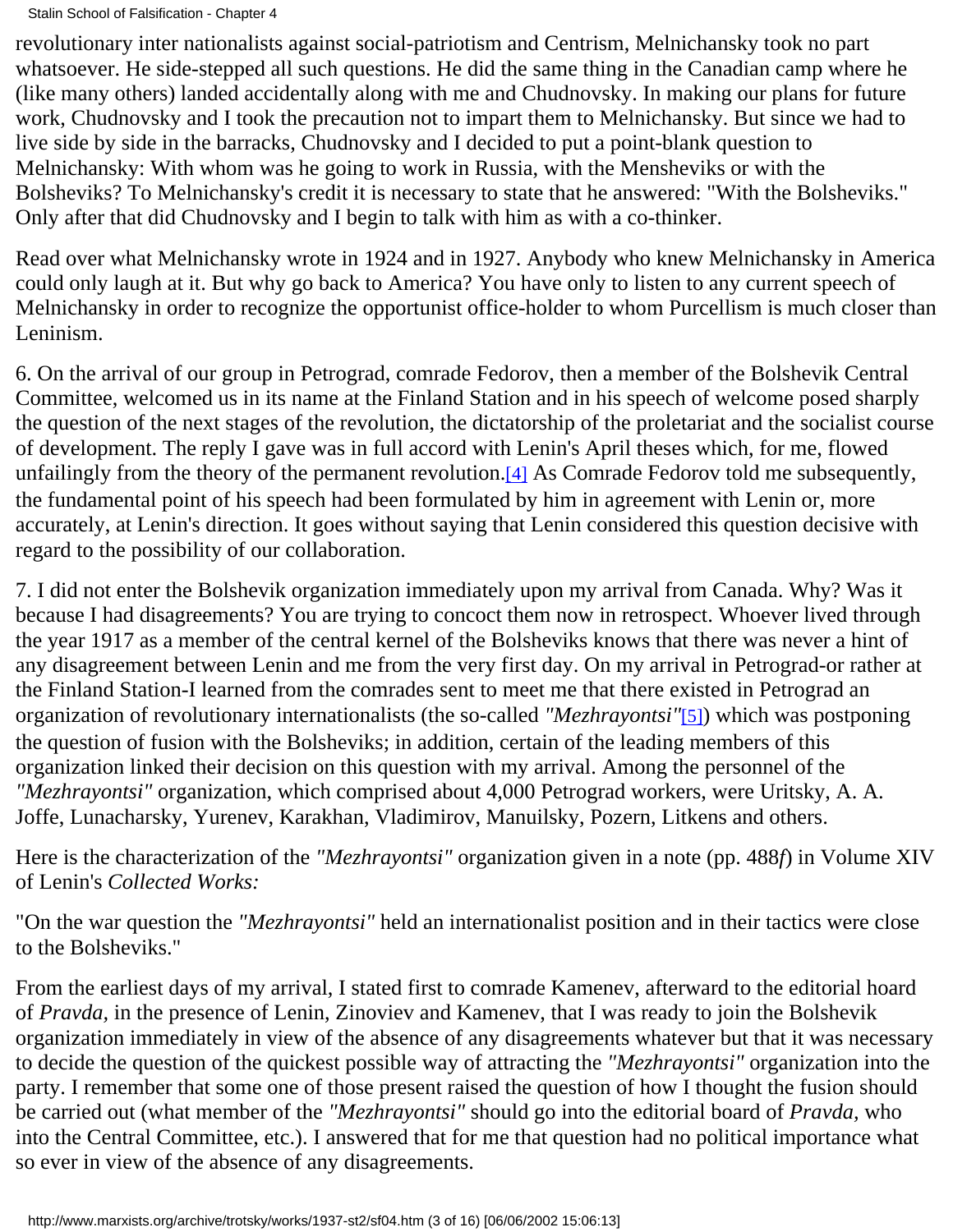Among the membership of the *"Mezhrayontsi"* organization there were elements which tried to impede the fusion, advancing this or that condition, etc. (Yurenev and, in part, Manuilsky). Between the Petersburg Committee of the party and the *"Mezhrayontsi"* organization there had piled up, as always in such circumstances, old grudges, lack of confidence, etc. That and that alone caused the delay in our fusion until July.

8. Comrade Raskolnikov has covered no little paper in recent times with attempts to contrast my line in the year 1917 with Lenin's. It is too wearisome a task to adduce such examples, especially since his writing does not differ in the least from all the other falsifications of the same kind.

It might prove more fruitful, therefore, to quote some words which this same Raskolnikoy wrote about that period somewhat earlier:

"The echoes of past disagreements during the pre-war period had completely disappeared. No differences existed between the tactical line of Lenin and Trotsky. The fusion, already observable during the war, was completely and definitely achieved from the moment of Leon Davidovich's [Trotsky's] return to Russia. From his first public speech all of us old Leninists felt that he was ours." ("In Kerensky's Jail," *Proletarskaya Revolutsia,* No. 10 [22], 1923, pp. 150*f*.)

Those words were written not in order to prove something or to refute something but just to tell what was. Later on Raskolnikov showed that he also knows how to tell what was not. In republishing his articles issued by the organs of the *Istpart,* Raskolnikov meticulously removed from them what was, in order to replace it with what was not.

Maybe it is not worth while to dwell upon comrade Raskolnikov but this example is rather striking.

In his review of the third volume of my *Collected Works* in *Krasnaya Nov.,* No.7-8, 1924, pp. 395-401, Raskolnikov asks:

"And what was the position of Trotsky himself in 1917 ?" and answers:

"Comrade Trotsky still considered himself a member of the same general party with the Mensheviks, Tseretelli and Skobelev."

And further:

"Comrade Trotsky had not yet clarified his attitude towards Bolshevism and Menshevism. At that time comrade Trotsky still occupied a vacillating, indefinite, straddling position."

You might ask how these really impudent assertions can be reconciled with the words of this same Raskolnikov quoted above: "The echoes of past disagreements during the pre war period had completely disappeared."

If Trotsky had not defined his attitude towards Bolshevism and Menshevism, how did it happen that "all of us old Leninists felt that he was ours"?

But that is not all. In the article of the same Raskolnikoy entitled "July Days," *Proletarskaya Revolutsia,* No.5 (17), 1928, pp. 71f, we read:

"Leon Davidovich was not formally at that time a member of our party but as a matter of fact he worked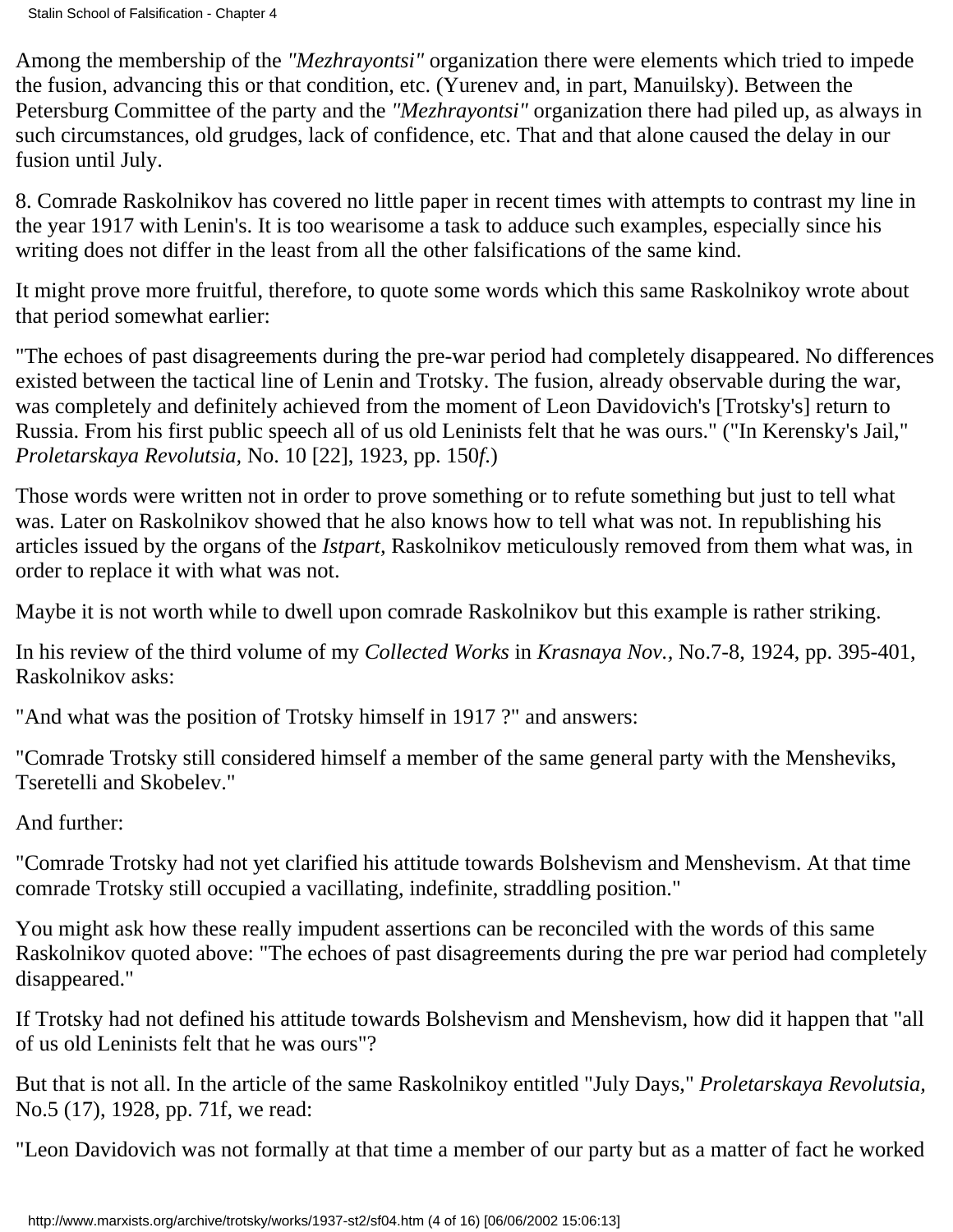continuously within it from the day of his arrival from America. At any rate, immediately after his first speech in the Soviet, we all looked upon him as one of our party leaders."

That seems clear. It seems to be beyond false interpretation. But never fear. Sufficient unto the day is the evil thereof. And how great is the "evil" of our day -- an evil systematically organized and reinforced by official command and circular letter.

In order that the conduct of Raskolnikov, characteristic not of him personally but of our entire present system of leadership and education, may appear in its full splendor, I must cite a longer paragraph from his article "In Kerensky's Prison." Here is what he says:

"Trotsky's attitude to Vladimir Ilyich [Lenin] was one of enormous respect. He esteemed Lenin higher than all contemporaries whom he had met in Russia and abroad. In the tone in which Trotsky spoke of Lenin you felt the devotion of a disciple. At that time Lenin had given thirty years' service to the proletariat, Trotsky twenty."

Then come the lines already quoted above:

"The echoes of past disagreements of the pre-war period had completely disappeared. . . . All of us old Leninists felt that he was ours"

This testimony of Raskolnikov as to Trotsky's attitude toward Lenin does not, of course, deter Raskolnikov from quoting the "Letter of Trotsky to Chkheidze,"<sup>[6]</sup> which was extracted from the garbage heap of émigré' squabbles for the education of the younger members of the party.

It should be added that Raskolnikov met me often in the line of duty in the summer months of 1917. He frequently drove me to Kronstadt; he turned to me many times for counsel; held long conversations with me in prison, and so forth.

His personal reminiscences represent in this sense a valuable testimonial proof, whereas his later "corrections" are nothing more than the work of a falsifier fulfilling his task under orders.

Before parting with Raskolnikov, let us hear how he portrayed in his reminiscences the reading by the investigator of the testimony of Ermolenko in regard to German gold,[7] etc.:

"During the reading of his testimony we made, from time to time, ironical comments hut when the dispassionate voice of the investigator arrived at the name, so dear to us, of comrade Lenin, Trotsky could not restrain himself. He struck the table with his fist, rose to his full height, and announced with indignation that he refused to listen to this vile and lying testimony. Unable to restrain our wrath in the face of this unconcealed falsification, we all, to the last man, hotly supported comrade Trotsky."

Wrath in the face of "unconcealed falsification" is a perfectly understandable feeling. But leaving aside the trivial falsifications of Raskolnikov himself (also none too well concealed), let me ask: What is the attitude of the present Raskolnikov, having graduated from the Stalin school, to the latest creations a' *la* Ermolenko in regard to the Wrangel<sup>[8]</sup> officer and the counter-revolutionary conspiracy of the Left Opposition?

## **FROM MAY TO OCTOBER 1917**

9. Many of the documents issued by the Bolsheviks in May, June and July 1917 were written by me or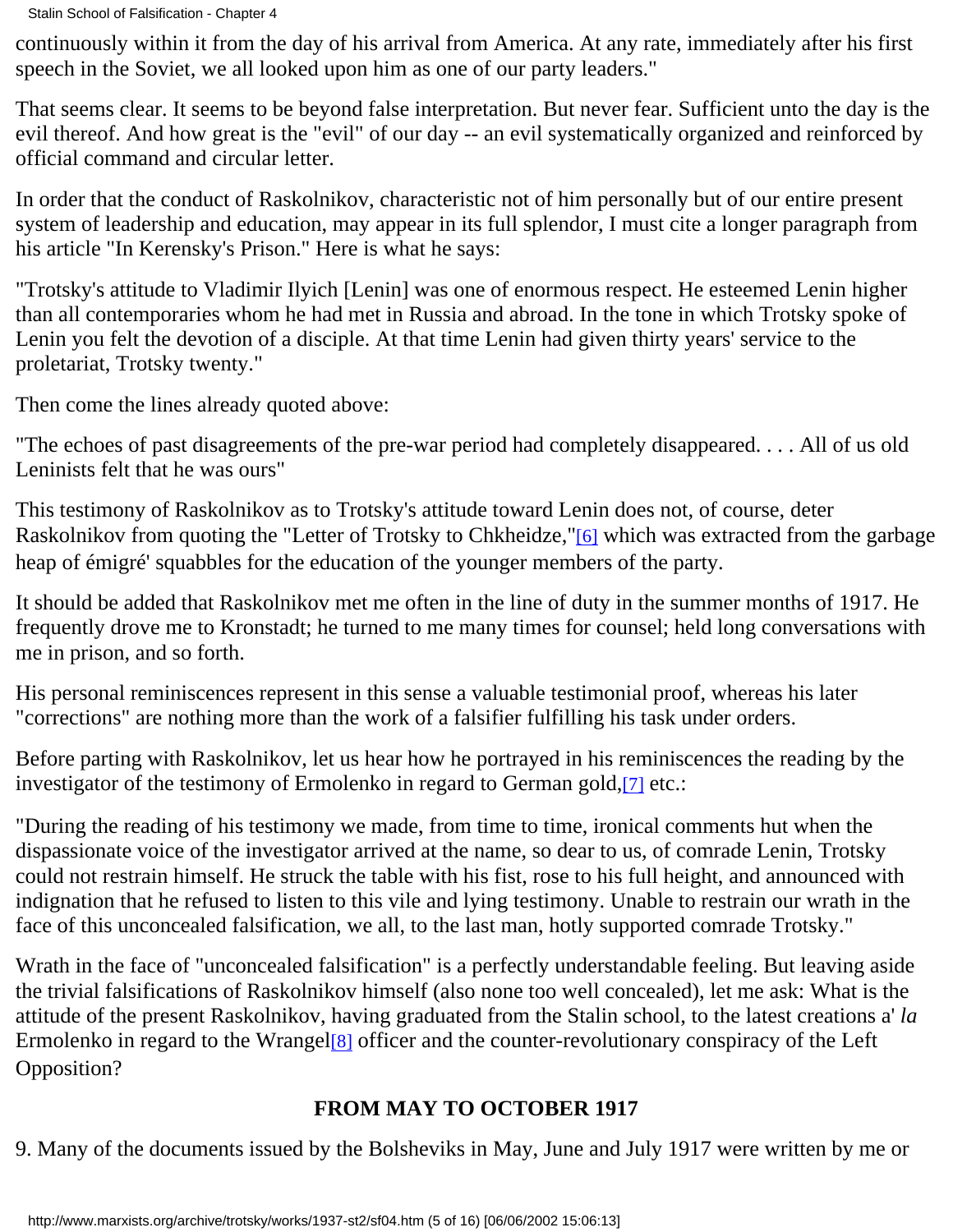with my editorial participation. To this series belong, for instance, the "Declaration of the Bolshevik Fraction of the Soviet Congress as to the Proposed Advance on the Front" (First Congress of the Soviets), the letter to the Central Executive Committee of the Soviets from the Central Committee of the Bolshevik party in the days of the June demonstration, and others. I have chanced upon quite a number of Bolshevik resolutions of this period which I wrote, or participated in writing. In all my speeches at all meetings, as is well known to all the comrades, I identified myself with the Bolsheviks.

10. One of the "Marxian historians" of the new style attempted not long ago to discover disagreements between Lenin and me on the subject of the July days. Everyone tries to contribute his mite, hoping to receive it back a hundred fold. You have to overcome a feeling of disgust even to refute such falsifications. I will not cite personal reminiscences. I limit myself to documents. In my declaration to the Provisional Government, I wrote at that time:

"1. I share the principled position of Lenin, Zinoviev and Kamenev, and I have developed it in my journal, *Vperllod,* and in general in all my public speeches....

"2. My not participating in the editorship of *Pravda* and not entering the Bolshevik organization are not to be explained by political differences but are due to conditions in our party history which have now lost all significance." *(Collected Works,* Vol.111, Part I, pp. 165f.)

11. In connection with the July days, the Social Revolutionary-Menshevik Presidium convoked a plenary session of the Central Executive Committee. The Bolshevik fraction of the plenum invited me at that difficult moment to make the report on the question of the new situation and the problems of the party. That was *before* my formal union with the party and notwithstanding the fact that Stalin, for example, was then in Petrograd. The "Marxian historians" of the new style did not yet then exist, and the assembled Bolsheviks unanimously approved the fundamental ideas of my report on the July days and the tasks of the party. There is published testimony on this point, particularly in the memoirs of N. I. Muralov.

12. Lenin, as is well known, did not suffer from benevolent confidence in people when it was a question of ideological line or of political conduct in difficult circumstances, and such benevolence was particularly foreign to him in relation to revolutionists who had stood in a preceding period outside the ranks of the Bolshevik party. It was precisely the July days which broke down the last remnants of the old dividing lines. In his letter to the Central Committee on the slate of Bolshevik candidates for the Constituent Assembly, Vladimir Ilyich wrote:

"We cannot possibly permit such an immoderate number of candidates from people who have hardly been tested and who have just recently joined the party (such as, U. Larin).

We must have special reconsideration and correction of the slate.

"It goes without saying that . .. nobody would oppose such a nomination, for example, as that of L. D. Trotsky, for, in the first place, Trotsky immediately upon his arrival, took the position of an internationalist; in the second place, he fought among the *'Mezhrayontsi'* for fusion with the Bolsheviks; and finally, during the onerous July days he proved himself both equal to the task and a devoted adherent of the party of the revolutionary proletariat. Obviously that can not be said for a majority of the recent members of the party who appear on the slate." *(The First Legal Central Committee of the Bolsheviks in 1917,* Leningrad *Istpart,* pp. 305f.)

13. The question of our attitude to the Pre-Parliament[9] was discussed in Lenin's absence. I appeared as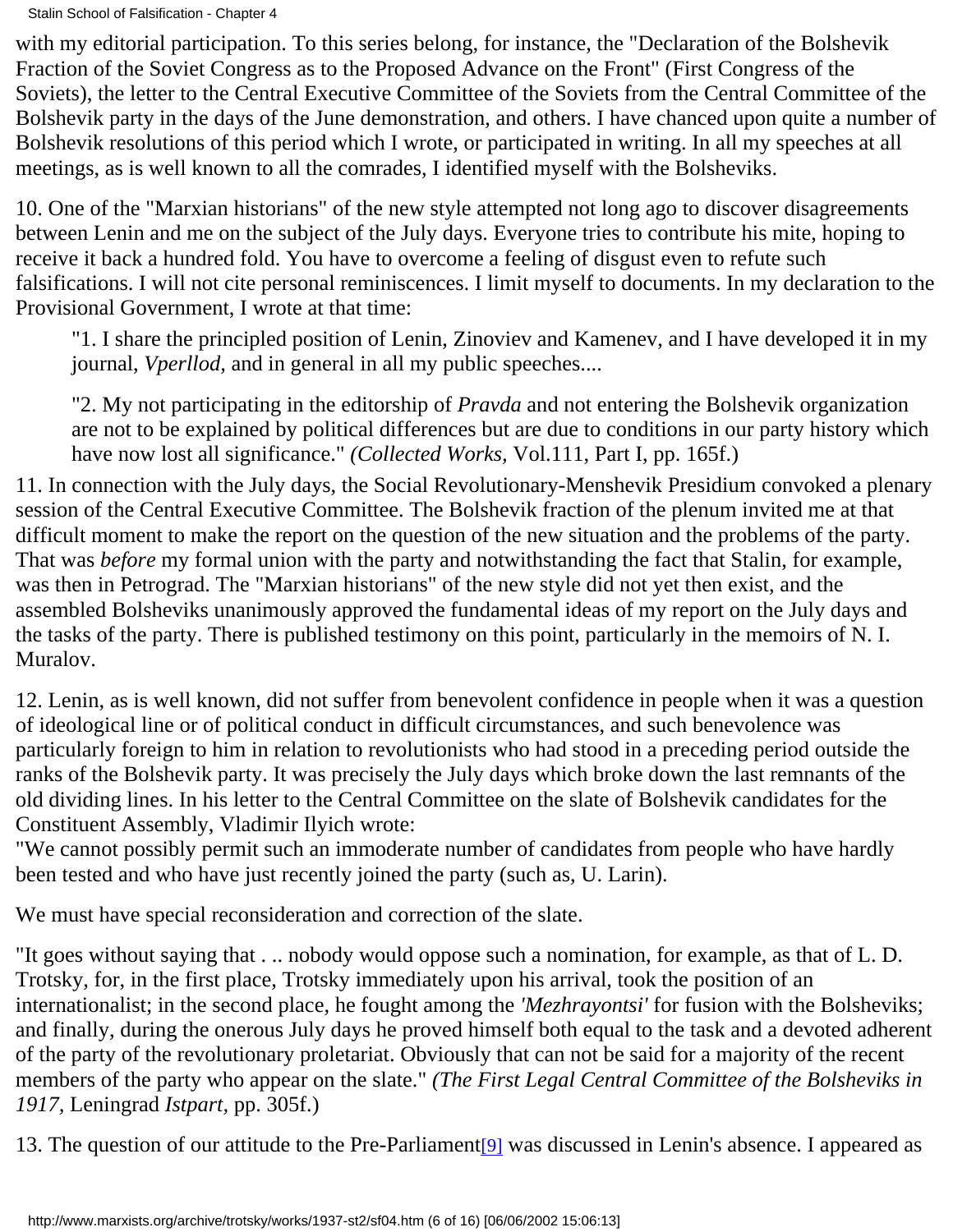the reporter for those Bolsheviks who favored boycotting the Pre-Parliament. The majority of the Bolshevik faction of the Democratic Conference voted, as is well known, against the boycott. Lenin came out decisively in support of the minority. Here is what he wrote to the Central Committee on that score:

"We must boycott the Pre-Parliament. We must go to the Soviet of Workers', Soldiers' and Peasants' Deputies; we must go to the trade unions-go to the masses in general. We must summon them to struggle. We must give them the correct and clear slogan: Disperse the Bonapartist band of Kerensky together with the bogus Pre-Parliament, with its Tseretelli-Bulyginite Duma. The Mensheviks and Social Revolutionists did not accept our compromise even after the Kornilov events, our proposal of a peaceful transfer of power to the Soviets (in which, at that time, we did not yet have a majority). They sank again into the swamp of dirty and infamous bargains with the Cadets. Down with the Mensheviks and Social Revolutionists! Ruthless struggle against them! Ruthlessly drive them out of all revolutionary organizations! No negotiations, no conferences with these *friends* of *the Kishkins,* friends of Kornilov's landlords and capitalists!

"Saturday, September 22.

"Trotsky was for the boycott. Bravo, Comrade Trotsky!

"Boycottism was beaten in the Bolshevik faction attending the Democratic Conference. Long live the boycott!" *(Prolelarskaya Revolutsia,* No.3, 1924.)

#### **THE OCTOBER INSURRECTION**

14. As to my participation in the October Revolution- in the notes on p.482 in Vol. XIV of the *Collected Works* of Lenin, you read:

"After the majority of the Petrograd Soviet passed into the hands of the Bolsheviks, [Trotsky] was elected its chair man and in that position organized and led the insurrection of October 25."

How much is true here and how much false, let the *Istpart* decide -- if not the present one then some future one. Lately, Stalin, at any rate, has categorically denied the truth of this assertion. Thus:

"I have to say that comrade Trotsky played no particular role in the October insurrection and could not do so; that, being chairman of the Petrograd Soviet, he merely fulfilled the will of the corresponding party authority which guided his every step."

And further:

"Comrade Trotsky played no *particular* role in the party or the October insurrection and could not do so, being a man comparatively new to our party in the October period."

(J. Stalin: *[Trotskyism or Leninism](http://www.marxists.org/reference/archive/stalin/works/1924/11_19.htm),* pp. 68f.)

To be sure, in giving this testimony, Stalin forgot what he himself said on the 6th of November 1918; that is, on the first anniversary of the revolution, when facts and events were still too fresh in the minds of all. Even then, Stalin had already begun that work in relation to me which he has now developed on such a grand scale. But he was then compelled to conduct it far more cautiously and underhandedly than he is doing now. Here is what he wrote then in *Pravda* (No. 241) under the title, "The Role of the Most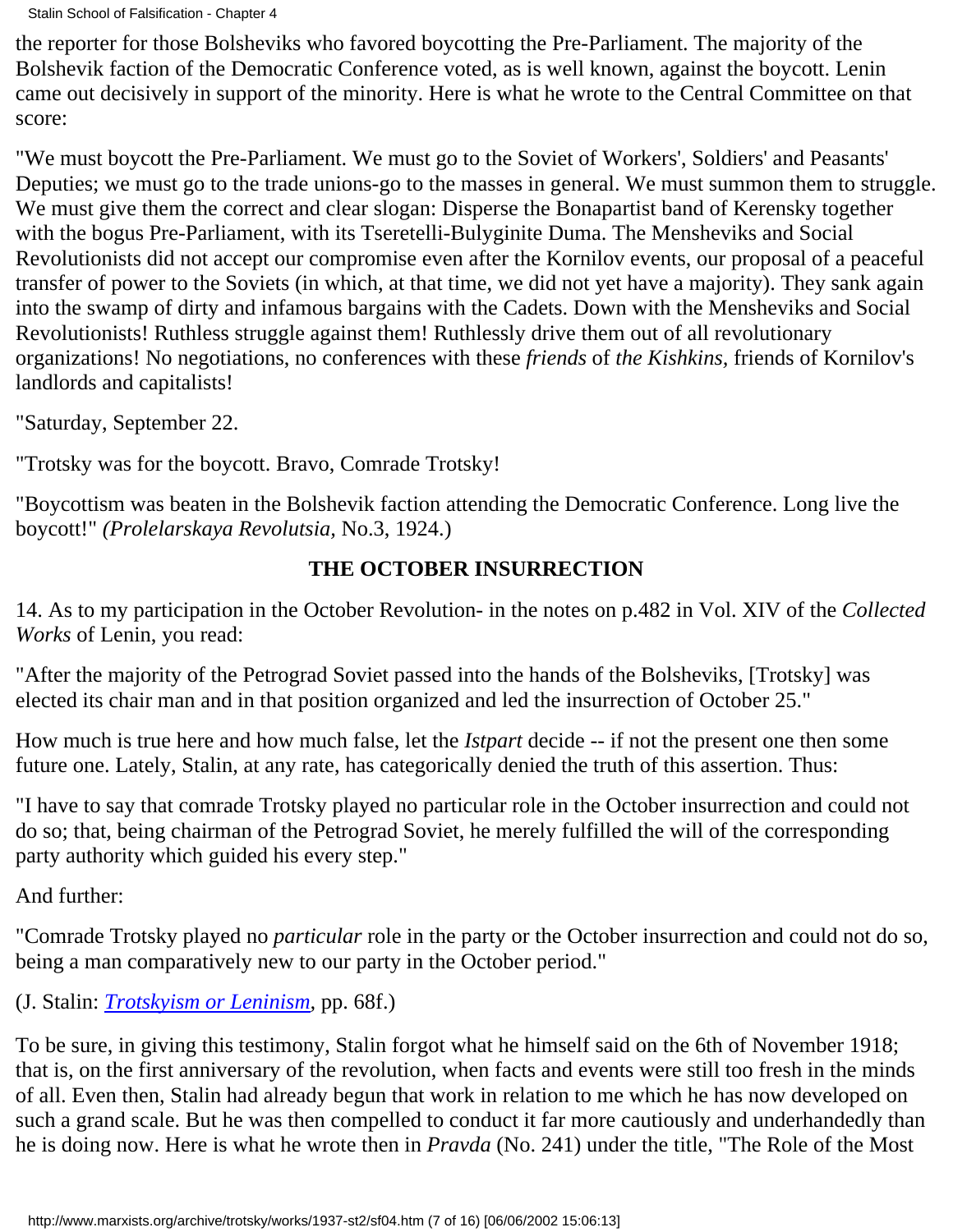Eminent Party Leaders":

"All the work of practical organization of the insurrection was conducted under the immediate leadership of the chair-man of the Petrograd Soviet, Trotsky. It is possible to declare with certainty that the swift passing of the garrison to the side of the Soviet and the bold execution of the work of the Military Revolutionary Committee, the party owes principally and above all to comrade Trotsky."

These words, written by no means for the purpose of laudatory exaggeration -- on the contrary, Stalin's goal was then wholly different: with his article he wanted to "warn" against exaggerating Trotsky's role (this is really why the article was written) -- these words sound like an absolutely incredible panegyric today, coming from the lips of Stalin. But at that time it was impossible to express oneself otherwise. It was said long ago that a truthful man has this advantage, that even with a bad memory he never contradicts himself, while a disloyal, unscrupulous and dishonest man has always to remember what he said in the past, in order not to shame himself.

15. Stalin, with the help of the Yaroslavskys, is trying to construct a new history of the organization of the October insurrection, basing himself on the fact that the party created a "practical center for the organizational leadership of the insurrection," of which, if you please, Trotsky was not a member. Neither was Lenin a member of that committee. That fact alone demonstrates that the committee had only a subordinate organizational significance. It played no independent role whatever. The legend about this committee has been created today for the simple reason that Stalin was a member of it. Here is the membership: Sverdlov, Stalin, Dzerzhinsky, Bubnov, Uritsky.

However unpleasant it is to dig into rubbish, it seems necessary for me, as a fairly close participant in and witness of the events of that time, to testify as follows:

The role of Lenin, of course, needs no illumination. Sverdlov I often met and I often turned to him for counsel and for people to help me. Comrade Kamenev, who, as is well known, held then a special position,[10] the incorrectness of which he himself has long ago acknowledged, took, nevertheless, a most active part in the events of the insurrection. The decisive night, from the 25th to the 26th, Kamenev and I spent together in the quarters of the Military Revolutionary Committee, answering questions and giving orders by telephone. But stretch my memory as I will, I cannot answer the question in just what consisted, during those decisive days, the role of Stalin. It never once happened that I turned to him for advice or cooperation. He never showed the slightest initiative. He never advanced a single independent proposal. This fact no "Marxian historian" of the new style can alter.

16. (I add this note on November 2, 1927.) Stalin and Yaroslavsky, as I said above, have wasted much effort these last months in proving that the military revolutionary center created by the Central Committee, consisting of Sverdlov, Stalin, Bubnov, Uritsky and Dzerzhinsky, was, allegedly, the director of the whole course of the insurrection. Stalin has emphasized, in every way he could, the fact that Trotsky was not a member of that center. But alas! through sheer carelessness on the part of Stalin's historians, in *Pravda* of Nov. 2, 1927 -- that is, after the present letter was written -- there appeared an accurate excerpt from the minutes of the Central Committee for the 16th (29th) of October 1917:

"The Central Committee created a military revolutionary center with the following members: Sverdlov, Stalin, Bubnov, Uritsky and Dzerzhinsky. *This center is to be a constituent part of the Revolutionary Soviet Committee."*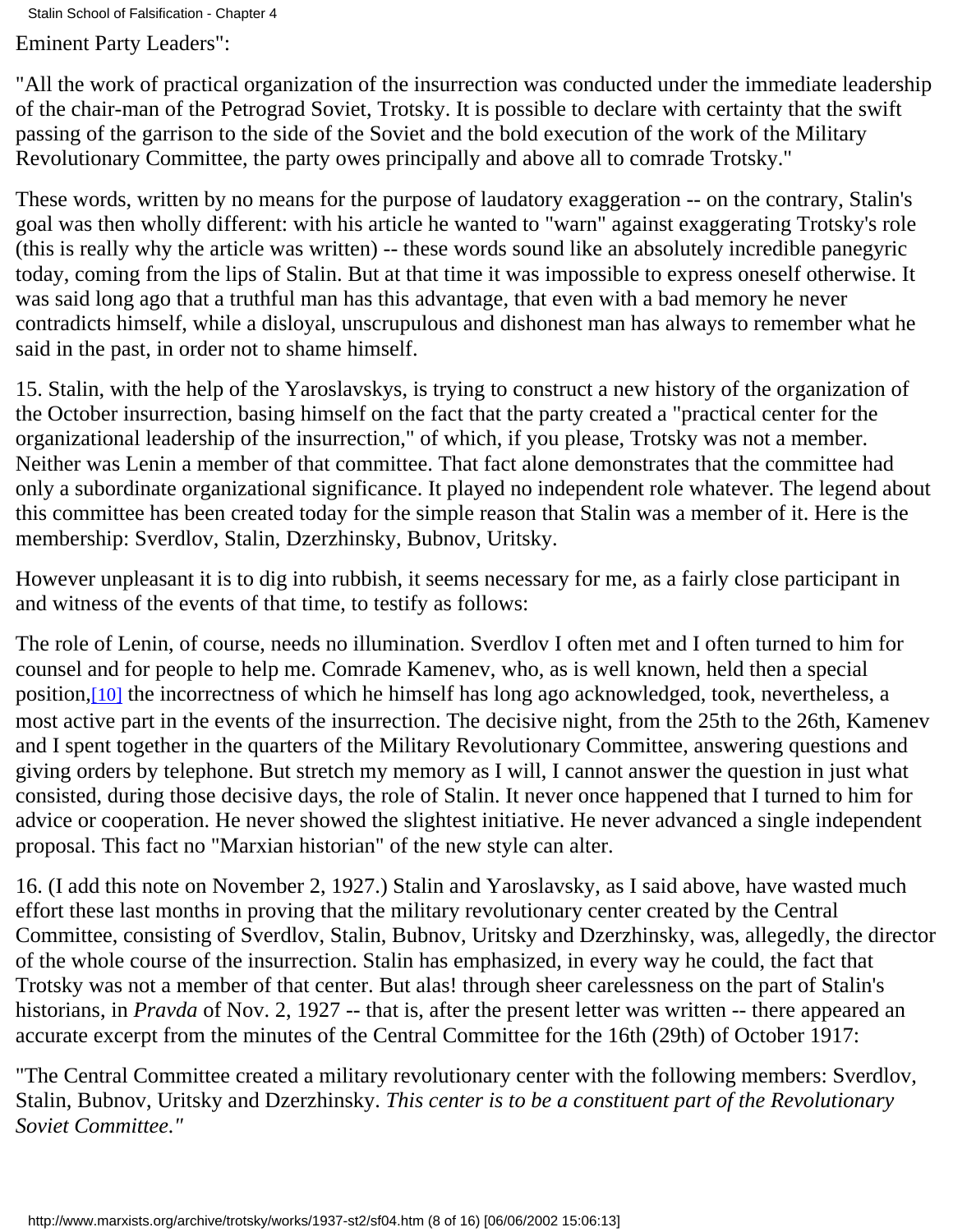The Revolutionary Soviet Committee is none other than the Military Revolutionary Committee created by the Petrograd Soviet. No other Soviet organ for the leadership of the insurrection existed. Thus, these five comrades, designated by the Central Committee, were required to supplement the staff of that same Military Revolutionary Committee of which Trotsky was chairman. Superfluous, it would seem, for Trotsky to be introduced a second time into the staff of an organization of which he was already chairman! How hard it is, after all, to correct history after the event!

#### **HISTORY OF THE OCTOBER REVOLUTION**

17. At Brest, I wrote a short outline of the October Revolution. This little book went through a large number of editions in various languages. Nobody ever told me that there is a flagrant omission in my book; namely, that it nowhere points out the chief guide of the insurrection "the military revolutionary center," of which Stalin and Bubnov were members. If I was so poorly informed of the history of the October insurrection, why did not somebody enlighten me? Why was my book studied with impunity in all the party schools during the early years of the revolution?

But that is not all. Even in the year 1922, the Organization Bureau of the party seemed to think that I understood fairly well the history of the October Revolution. Here is a small but eloquent confirmation of that:

"No.14802

Moscow, May 24, 1922.

"To Comrade Trotsky:

"Excerpt from the minutes of the session of the Organization Bureau of the Central Committee for May 22, 1922, No.21.

"Commission comrade Yakovlev by the first of October to compile, under the editorship of comrade Trotsky, a text book of the October Revolution.

"Secretary of the Second "Department of Propaganda (Signature)"

That was in May 1922. Both my book about the October Revolution, as well as my book about the year 1905, having appeared before that time in many editions, must have been well known to the Organization Bureau-which was already at that period headed by Stalin. Nevertheless, the Organization Bureau deemed it necessary to assign me the task of editing the textbook of the history of the October Revolution. How is that? Evidently the eyes of Stalin and the Stalinists were epened to "Trotskyism" only after the eyes of Lenin had closed forever.

#### **LOST DOCUMENTS**

18. It was already after the October Revolution that upon the insistence of the Right wing (Kamenev, Rykov, Lunacharsky and others) negotiations were carried on with the Conciliationists regarding a coalition socialist government. As one of the conditions, the Conciliationists demanded the exclusion from the government of Lenin and Trotsky. The Rights were inclined to accept that condition. The question was considered at the session of November 1 (14). This is what the minutes state:

"Session of the 1st (14th) of November 1917.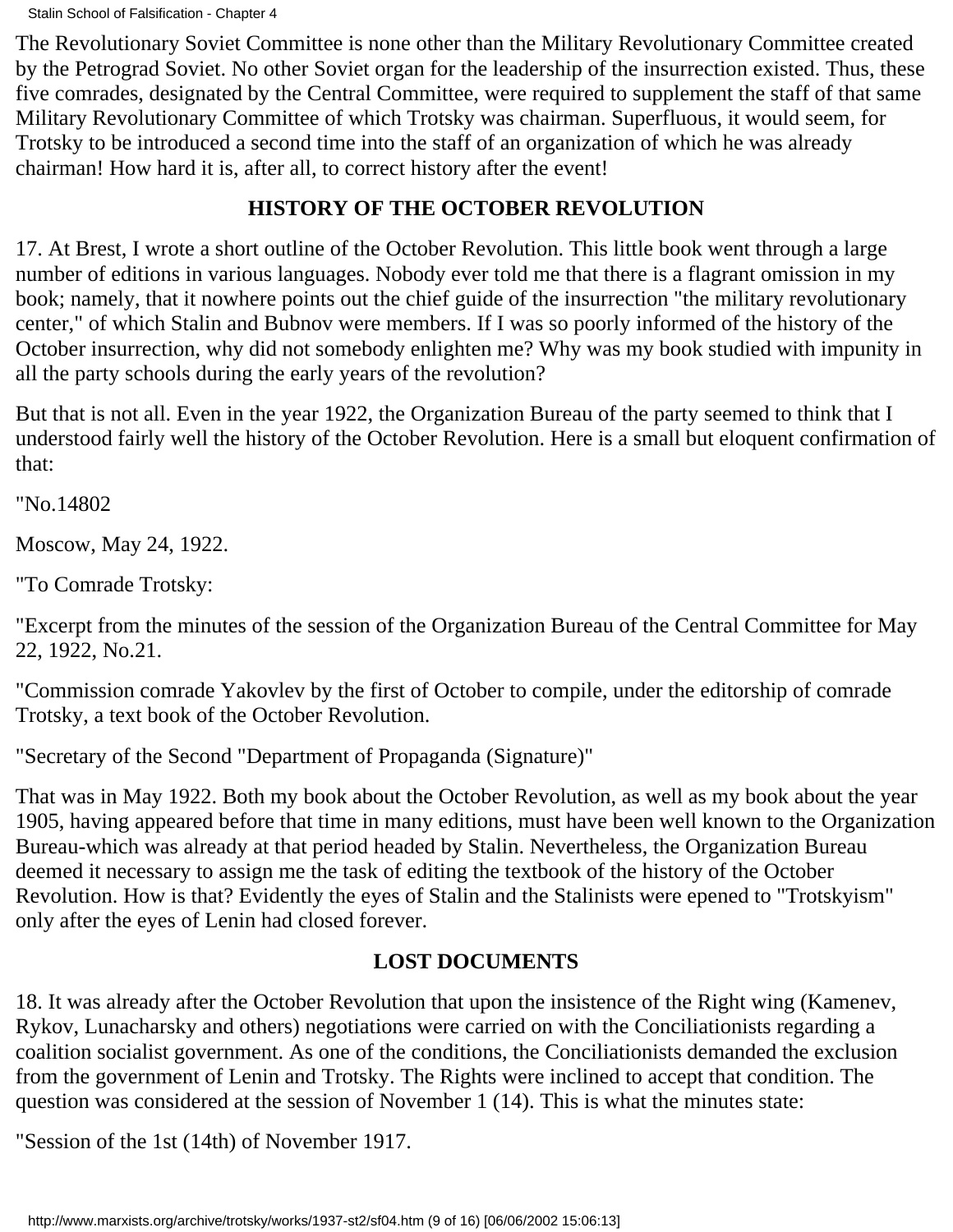"Ultimatum of the majority of the Central Committee to the minority. . . . It is proposed to exclude Lenin and Trotsky. This is a proposal to decapitate our party and we do not accept it."

That very day, that is, on the 1st (14th) of November, Lenin spoke on this issue at the meeting of the Petrograd Committee. The minutes of the Petrograd Committee meetings for 1917 were published on the tenth anniversary of October. Originally the minutes of this session of the 1st (14th) of November 1917, were likewise included in that edition. In the first proof of the table of contents, this session is indicated. But afterwards, under orders from above, the minutes of November 1 (14) were deleted and concealed from the party.[11]1 It is easy to understand why. On the question of compromise, Lenin spoke to the party as follows:

"As for a compromise-I cannot even speak about that seriously. Trotsky said long ago that unification is impossible. Trotsky understood this and from that time on *there has been no better Bolshevik."*

The speech ends with the slogan: "No compromise! A homogeneous Bolshevik government!"

19. It is worth noting that these same minutes of the session of the Petrograd Committee clearly show what was Lenin's attitude to the question of discipline when discipline was being used to cover a patently opportunistic line. After the report of comrade Fenigstein, Lenin announced:

"If you want a split, go ahead. If you get the majority, take power in the Central Executive Committee and carry on. *But we'll go to the sailors."*

It was precisely by means of this bold, decisive, irreconcilable way of putting the question that *Leom saved the party from a split.*

Iron discipline, yes, but on the basis of a revolutionary line. On the fourth of April, Lenin said (at the so-called March Party Conference)[12]

"Even our Bolsheviks show confidence in the Provisional] Government. That can be explained only by intoxication incidental to revolution. That is the death of socialism. You, comrades, place confidence in the government. If that's your position, our ways part."

And further:

"I hear that in Russia there is a trend toward unification. Unification with the defensists[13] -- that is betrayal of socialism. I think it would be better to stand alone like Liebknecht -- one against a hundred and ten." $[14]$ 

20. Why did Lenin pose this question so sharply-one against a hundred and ten? Because in the March Conference of 1917, semi-defensist and semi-coalitionist tendencies were very strong.

At that conference, Stalin supported the resolution of the Krasnoyarsk Soviet of Deputies which advocated:

"Support of the Provisional Government in its activities, only in so far as it follows a course of satisfying the demands of the working class and the revolutionary peasantry in the revolution that is taking place."

More than that, Stalin stood for unification with Tseretelli. Here is the verbatim excerpt from the minutes of the conference:

*"Order of the day:* Tseretelli's proposal for unification.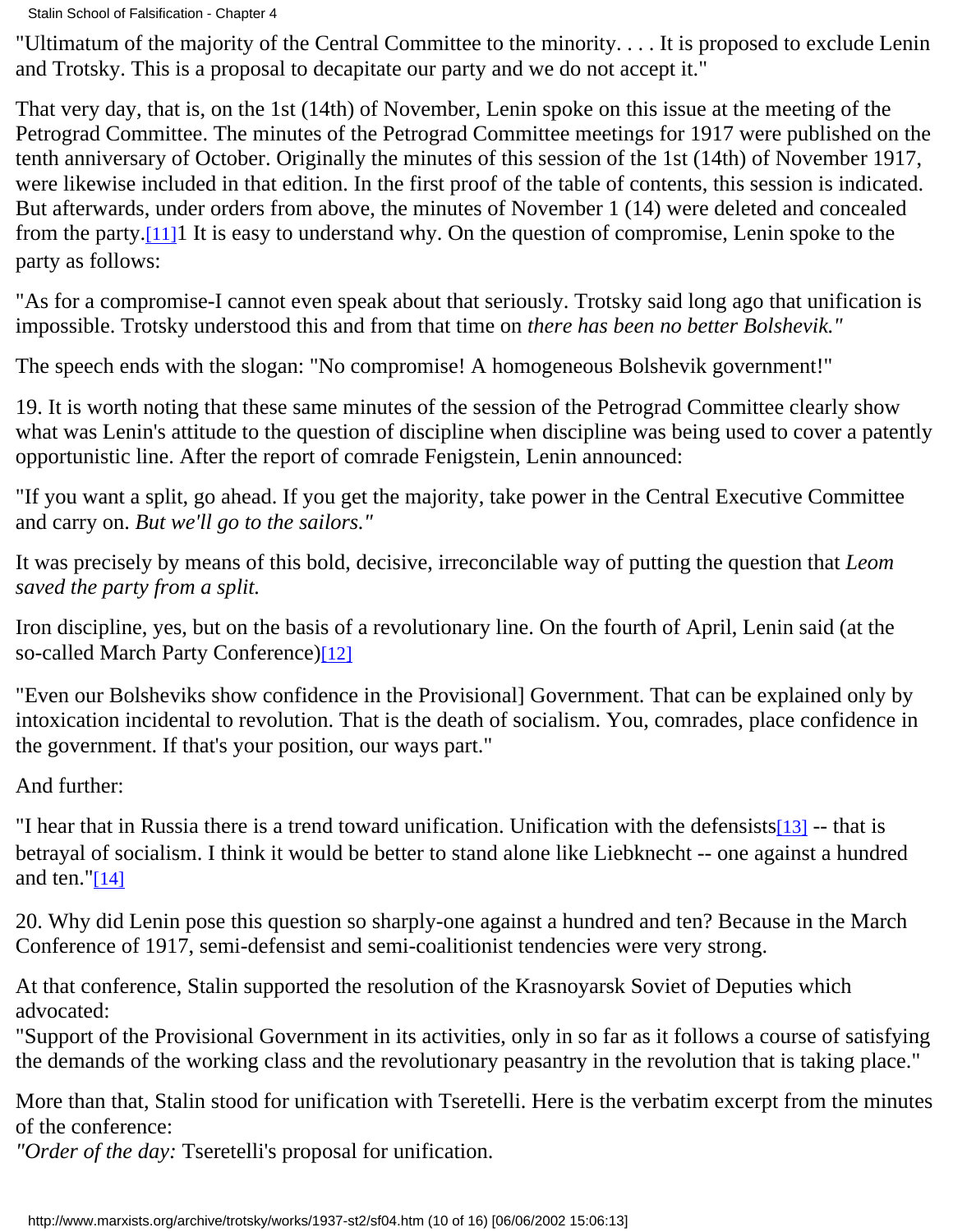"STALIN:We ought to go. It is necessary to define our proposal as to the terms of unification. Unification is possible along the lines of Zimmerwald-Kienthal."[15]

When certain participants of the conference made objections to the effect that such a unification would be heterogeneous, Stalin replied:

"There is no use running ahead and anticipating disagreements. There is no party life without disagreements. We will live down trivial disagreements within the party."

Disagreements with Tseretelli, Stalin considered "trivial." In his attitude toward the followers of Tseretelli, Stalin was for a broad democracy: "There is no party life without disagreements."

21. Now, comrade directors of the *18t part* of the Central Committee, permit me to ask you: Why have the minutes of the March 1917 Party Conference never yet seen the light of day? You broadcast questionnaires with innumerable graphs and rubrics. You collect every kind of triviality, often the most insignificant. Why do you keep on hiding the minutes of the March Conference which have tremendous significance for the history of the party? Those minutes reveal the state of mind of the leading elements of the party on the eve of Lenin's return to Russia. In the Secretariat of the Central Committee and in the Presidium of the Central Control Commission, I have repeatedly asked: Why does the *I\*tpart* conceal from the party a document of such extra ordinary importance? The document is known to you. It is in your possession. You do not publish it for the simple reason that it cruelly reflects upon the political physiognomy of Stalin at the end of March and the beginning of April- that is to say, in that period when Stalin *independently* tried to work out a political line.

22. In his same speech at the Conference of April 4, Lenin said:

*"Pravda* demands from *the government* that it renounce annexations. . . . Nonsense! Flagrant mockery of. . .

The minutes are not edited. There are omissions and unfinished sentences in them. But the general sense and the general trend of the speech are absolutely clear. One of the editors of *Pravda* was Stalin. In *Pravda* Stalin wrote semi defensist articles and supported the Provisional Government in so far as." With petty reservations, Stalin welcomed the manifesto of Kerensky and Tseretelli to all the nations-a lying, social-patriotic document which aroused nothing but indignation in Lenin.

That is why, comrades of the *Istpart,* and that is the only reason why, you do not publish the minutes of the Party Conference of March 1917 but hide them from the party.

23. I cited above the speech of Lenin at the session of the Petrograd Committee, November 1 (14). Where are the minutes of that meeting published? Nowhere. Why? Because you have forbidden it. There has just appeared a collection of the minutes of the first legal Petrograd Committee of 1917. The minutes of the session of November 1 (14) were originally included in this collection and were indicated in the table of contents as it was first set up. But afterward, as I said, at the order of the Central *lstpart,* the minutes were deleted from the book with this remarkable explanation that "obviously" the speech of Lenin was distorted by the secretary in his notes. What does this "obvious" distortion consist in? It consists in this: That Lenin's speech ruthlessly refutes the false assertions of the present historical school of Stalin Yaroslavsky concerning Trotsky. Everyone who knows Lenin's oratorical style will acknowledge without hesitation the authenticity of his recorded phrases. Behind the words of Lenin about conciliationism, behind his threat-"We will go to the sailors' -- you feel the living Lenin of those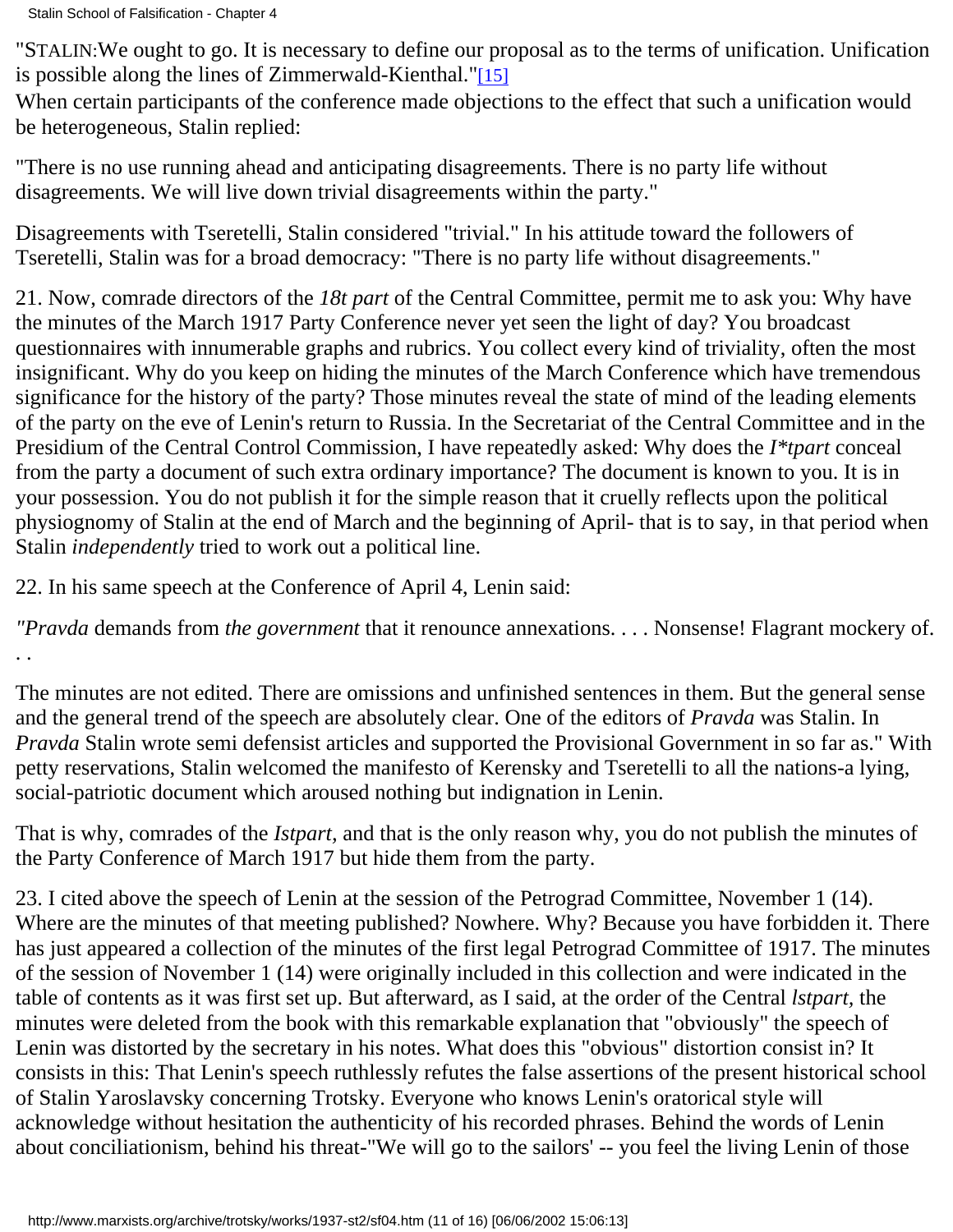days. You hide him from the party. Why? Because of his comment on Trotsky. Only that!

You hide the minutes of the March 1917 Conference because they compromise Stalin. You bide the minutes of the session of the Petrograd Committee only because they obstruct your work of falsification against Trotsky.

24. Permit me to touch in passing upon an episode concerning comrade Rykov.

Many comrades were surprised at the publication, in the notes of the Lenin Institute, of an article in which Lenin wrote several unpleasant lines in regard to Rykov. Here is what he wrote:

*"Rabochaya Gazeta,* an organ of Menshevik Ministerialists, is trying to cast aspersions upon us because the Okhrana[16] in 1911 arrested a Bolshevik conciliator, Rykov, in order to give 'free' activity, 'on the eve of the elections to the Fourth Duma' *(Robochaya Gazeta* especially emphasizes this) to the Bolsheviks of our party."

Thus, in 1911, Lenin numbered Rykov among the non-party Bolsheviks. How did these lines happen to see the light of day? Ordinarily, in these times, only those harsh comments that bear upon Oppositionists are quoted from the works of Lenin. About the representatives of the present majority, it is permitted to quote only praise (provided there is any). How then did the above lines get into print? Everybody is explaining this fact in exactly the same way: Stalin's historians consider necessary (so soon! so soon!) a complete objectivity -- in regard to Rykov.[17]

## **NOTES:**

**2.** The "American comrade, F." referred to here is Louis C. Fraina. The collection of articles appeared under the title, *The Proletarian Revolution in Russia,* by N. Lenin and Leon Trotsky. Edited with an Introduction, Notes and Supplementary Chapters by Louis C. Fraina. New York, The Communist Press, Publishers. 1918. [BACK TO TEXT]

**3.** Most of the self-styled "Old Bolsheviks" who sat in judgment upon Trotsky played a lamentable role during the war and especially upon the outbreak of the revolution of February (March), 1917. Thus, the Bolshevik Duma fraction and their guide, Kamenev, upon being tried for treason when war broke out, repudiated Lenin's theses on the war which were introduced in evidence against them and which called for the transformation of the imperialist war into a civil war. After the February revolution and before Lenin's arrival in Russia, most of the Bolshevik leaders merely adopted a radical democratic, but by no means proletarian, revolutionary position. Many, like Stalin, inclined strongly to defense of the fatherland (under Kerensky) in the war and to political support of the government. Interesting details are given in Leon Trotsky's *History of the Russian Revolution,* Vol.1, Chaps. XV and XVI. [BACK TO TEXT]

**4.** Lenin's theses, drawn up immediately after his arrival in Russia in April, 1917, were aimed to orient the Bolshevik party towards leading the workers and peasants to the seizure of power independently of the bourgeoisie. For the relations between Lenin's theses and Trotsky's theory of the permanent revolution, see the latter's *The Permanent Revolution,* New York, 1931, and his *The History of the Russian Revolution,* Vol. III, Appendix III. [BACK TO TEXT]

**5.** The German edition of Lenin's collected works describes the *Mezhrayontsi* as follows in an annotation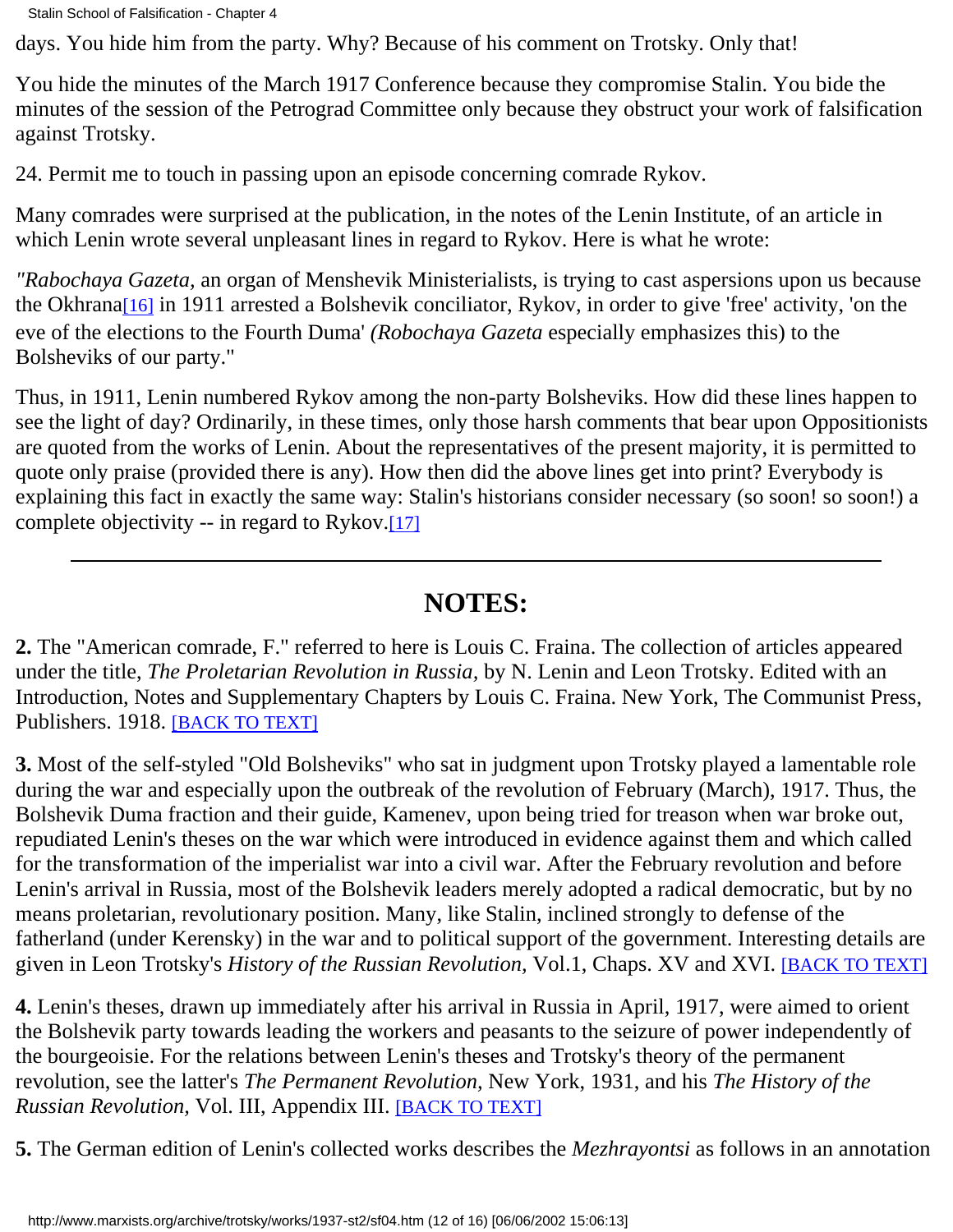(p. 573ff.) to the first book of Vol. XX, published in 1928: " 'Inter-District Organization of the United Social Democrats,' called 'Mezhrayontsi' in brief. -- The organization arose in Petrograd during the war and existed until the Sixth Congress of the Bolsheviks in July 1917, when it fused with the Bolshevik party. The organization officially bore an extra-factional character; up to February Revolution it numbered some 200 organized workers; it distributed leaflets and also published two numbers of an illegal periodical, *Vperyod* [Forward]. In its attitude towards the war, the 'Mezhrayontsi' defended an internationalist standpoint and in its tactics it stood close to the Bolsheviks. In the summer of 1917, Trotsky, Lunacharsky, Volodarsky, Uritsky, and others belonged to the 'Mezhrayontsi' organization. The conference of the 'Mezhrayontsi' at which the question of unification was dealt with took place on May 23 (10), 1917. The Bolshevik Central Committee was represented at the conference by Lenin, Zinoviev and Kamenev. The conference rejected the resolution proposed by Lenin and adopted the Trotsky resolution." [BACK TO TEXT]

**6.** A letter written by Trotsky from Vienna, on April 1, 1918, to N. S. Chkheidze, then chairman of the Menshevik fraction of the Duma, in which Lenin is sharply attacked for what Trotsky considered his divisive activities in the Bolshevik organ, which had been launched by Lenin in that period under a name, *Pravda* [Truth], similar to the name of the popular revolutionary organ founded shortly before by Trotsky in Vienna. In the same letter, Trotsky warns Chkheidze against the liquidationist tendencies of the (Menshevik) parliamentary organ, Luch [Ray]. As was the case with many, if not moat of the political documents, and even private letters, of that period of intense factional struggle, the language employed by Trotsky in the letter Chkheidze was extremely sharp. [BACK TO TEXT]

**7.** Corporal Ermolenko, who was used in the reactionary period of the "July days" in 1917, for the purpose of helping to frame-up Lenin and Trotsky as agents of the Kaiser's General Staff. Ermo lenko testified that the German General Staff had given him a sum of money for its agents, the Ukrainian separatists and Lenin, so that the latter might continue their agitation for the separation of the Ukraine from Russia. Among the other tasks of "Lenin and his followers" as "agents of the General Staff," according to Ermolenko, were espionage, blowing up bridges, etc. The aim of the whole frame-up, as perpetrated by Kerensky and the Czarist prosecutors and military men who continued to function under the Provisional Government after the February, 1917, Revolution, was to discredit the revolutionary Bolshevik leaders as common criminals and paid foieign spies. The whole miserable affair was speedily exposed by the Bolsheviks, but not without the story that Lenin and Trotsky were "German agents" continuing to be disseminated from interested quarters for a long time afterwards. It is interesting to note the similarity in patterns between Keren sky's frame-up of the Bolsheviks in 1917 and Stalin's frame-up of Trotsky and other defendants in the Zinoviev-Kamenev-Radek Piatakov trials of 1936-1937. [BACK] TO TEXT]

**8.** The "Wrangel officer" was an agent introduced by the G.P.U. into the ranks of the Left Opposition towards the end of 1927. In September of that year, the G.P.U. announced that a raid on a number of party members' homes had revealed the existence of a secret printing press and also of a conspiracy of the Trotskyist Opposition with military men, including a former officer of the army of General Baron Peter Wrangel, for the purpose of over turning the Soviet government. This abominable story acquired wide currency, despite the fact that it was officially established, only a few days after the G.P.U. raids, that the "secret printing press" consisted of a mimeographing machine and a typewriter on which the documents of the Opposition had been copied, and that the "Wrangel officer," whose name was never made public, had been sent by the G.P.U. as a provocateur to some of the Oppositionists, or more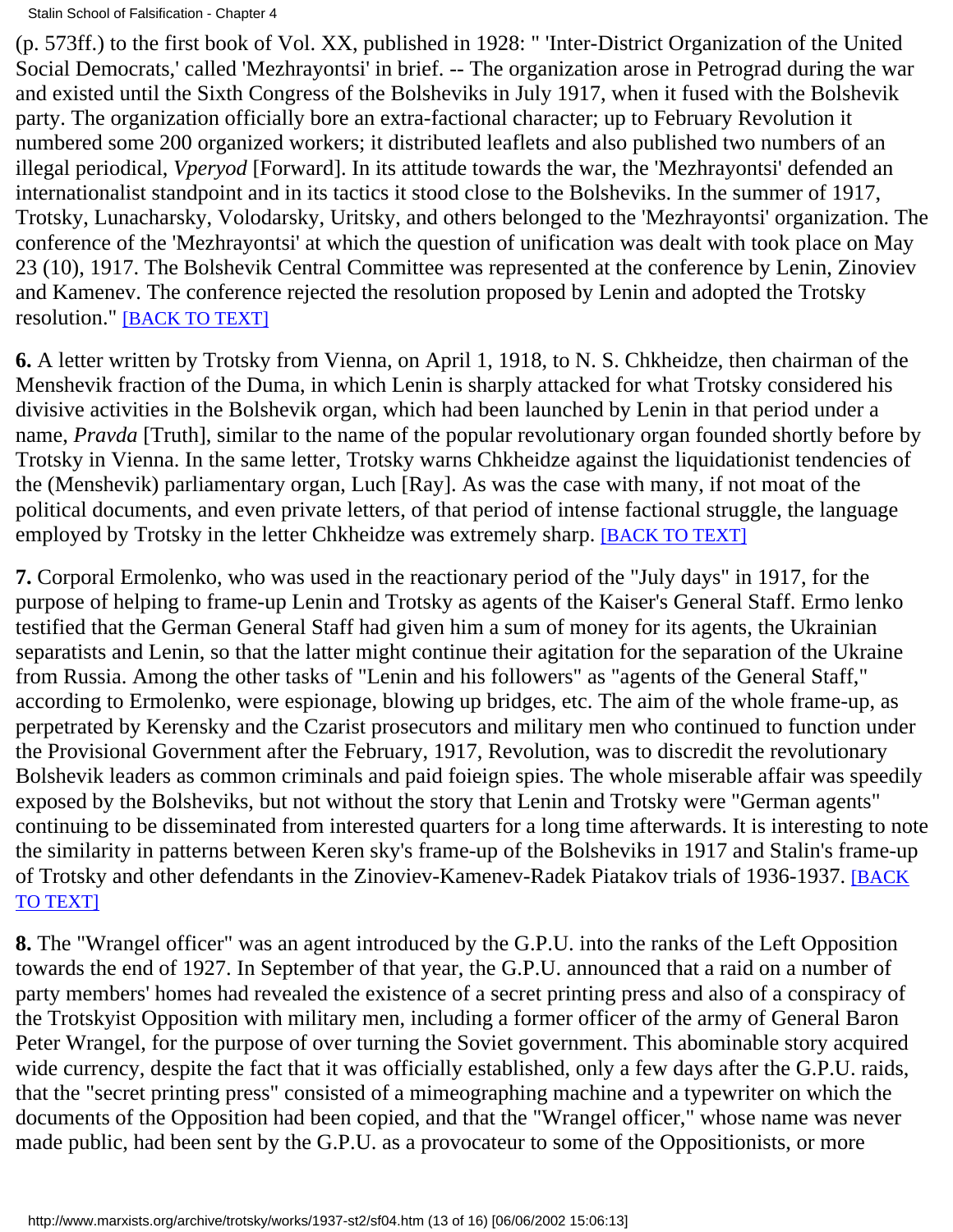accurately, to men claiming sympathy with the Opposition. For full details of the Wrangel officer frame-up, see *The New Internationai,* Vol. I, No.4, November, ]984, p. 120ff. [BACK TO TEXT]

**9.** The question of the "Pre-Parliament" marked an important stage in the development of the Bolsheviks towards the seizure of power. The "Pre-Parliament," or Council of the Republic, was set up by the Democratic Conference which came together during the days of the struggle against the Kornilov uprising. The "Pre Parliament" was conceived by the bourgeois and social demo cratic elements not so much as a preliminary to the Constituent Assembly whose convocation was constantly postponed, and in reality as a substitute for it, but above all for the purpose of distracting attention from the Soviets as instruments of power The Right wing of the Bolsheviks, Zinoviev, Kamenev, Nogin and others, were just as much in favor of BcJshevik participation in the "Pre-Parliament" as they had been of staying in the Demo cratic Conference, which Lenin had urged that the Bolsheviks quit in protest. The Right wing argued that the Bolsheviks should stay in the "Pre-Parliament" as its radical section, just as revolutionists participate in any regular parliamentary body. The Left wing, headed by Lenin and Trotsky (the former still isa hiding, the latter openly active), urged the boycott of the "Pre-Parliament" as a final demonstration of the Bolshevik rupture with all forms of bourgeois and coalitionist rule and of their orientation towards the seizure of power by the Soviets. In the meeting of the Bolshevik fraction of the Democratic Conference, Trotsky's proposal for a boycott was at first voted down. Lenin cordially and vigorously endorsed Trotsky's position and, under their joint pressure, combined with such instructive events as the growth of Bolshevik influence in the Soviets throughout the coun try, the vote was finally altered and a majority expressed itself for the boycott. On October 28, the Bolsheviks withdrew from the "Pre-Parliament" after the reading of a declaration by Trot sky in their name, and six days later the Petrograd Soviet created the Military Revolutionary Committee which guided the insur rection that took place on November 7, 1917. [BACK TO TEXT]

**10.** The "special position" of Kamenev, shared by Zinoviev, and by the Right wing of the Bolshevik party which they represented in the period prior to the Bolshevik insurrection, consisted essen tially in opposition to Lenin's orientation, set forth in the famous April Theses, towards the overthrow of the bourgeois government and the establishment of the dictatorship of the proletariat in the form of a Soviet republic. Kamenev and Stalin followed a policy of compromise with the bourgeois government prior to Lenin's return to Russia; Kamenev opposed the April Theses; Kamenev opposed withdrawal from the Democratic Conference and boycott of the "Pre-Parliament"; together with Zinoviev and others, he opposed the November 7 insurrection of the Bolsheviks; finally, with a whole group of other party leaders, he resigned from the Bolshevik government because Lenin and Trotsky carried their proposal to vote down the Right wing demand for the inclusion of all the other Soviet parties (i.e., the Mensheviks and Social Revolutionaries) in the government. [BACK TO TEXT]

**11.** For the full text of the minutes of the November 14, 1917 meeting of the Petrograd Committee, see p. 107ff. [BACK TO TEXT]

**12.** The records of the March Party Conference are contained in an appendix to this volume, beginning with page 281. The con ference started under the political direction of Stalin and Kam enev, and took a position which was sharply condemned by Lenin, who arrived towards the end to present his own position, formulated in what came to be known as the April Theses. [BACK TO TEXT]

**13.** The "defensists" or *"Oboronstsi"* were those who stood for the defense of the fatherland. Specifically, in the situation existing after the overthrow of Czarism and the establishment of the Provisional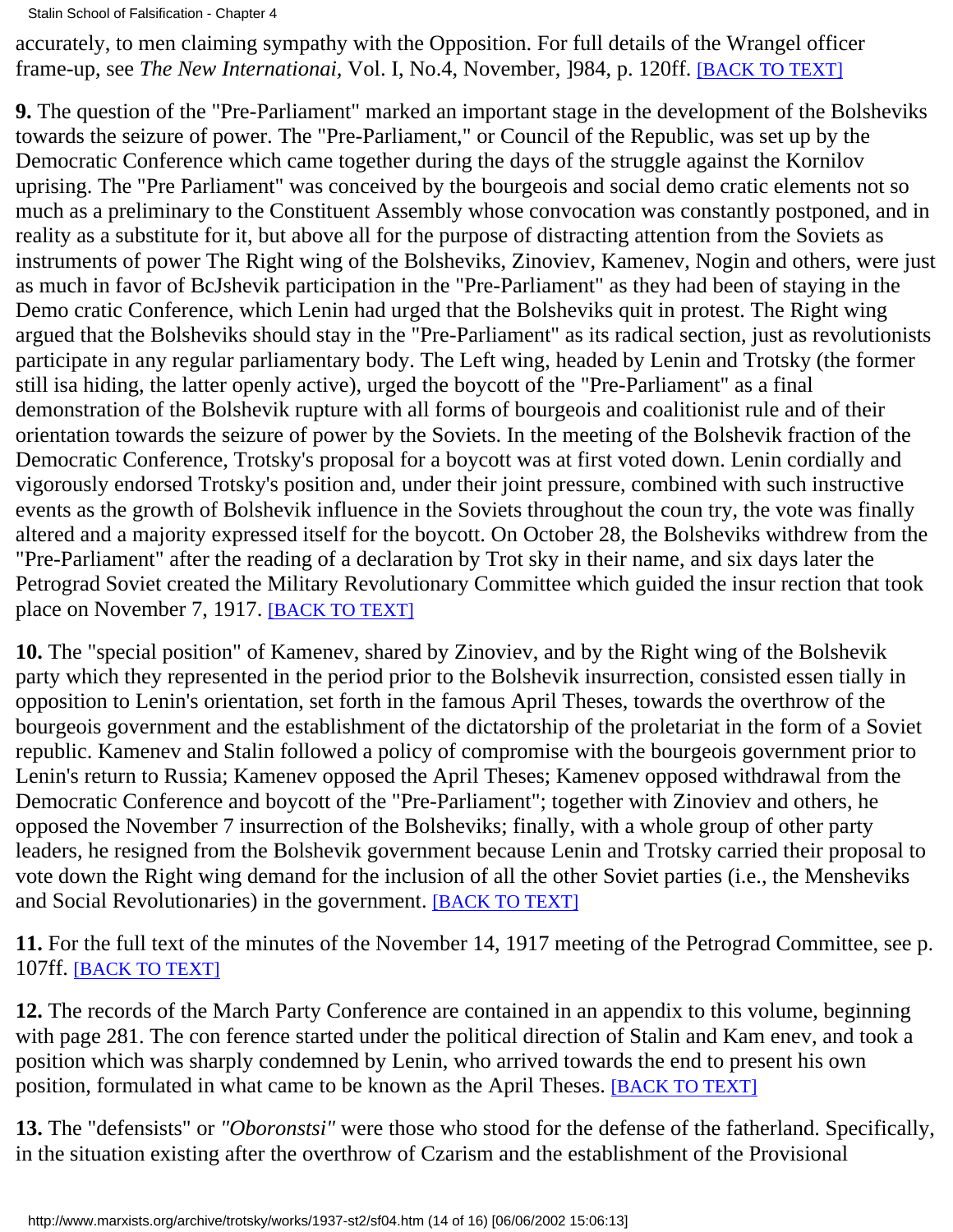Govrnment, "defensists" was the name applied to those who, whatever their position may have been on this question dur ing the reign of the Czar, were now in favor of continuing the war against Germany and defending the fatherland on the ground that it was now revolutionary and deserving of defense. The "defensists" included the leaders of the Menshevik and Social Revolutionary Parties, as well as Plekhanov and his small *Yed in'tvo* [Unity] group. Lenin, Trotsky and most of the other Bolsheviks, especially after the return to Russia of these two leaders, called for an end to the war, for peace with Germany- a general peace if possible and a separate peace otherwise-and were vigorously opposed to any defense of the fatherland under a capitalist government (Lvov or Kerensky) which continued to pursue imperialist aims. [BACK TO TEXT]

**14.** In the German Reichstag meeting in December, 1914, at which the second war credit demanded by the government was being considered, Karl Liebknecht finally broke the discipline of the social democratic fraction to which he belonged and voted against the entire Reichstag membership, including the members of his own party. Refusing to cast his vote for the credit demanded, he made a flaming attack upon the government and the war as imperialistic. He was subsequently expelled from the party fraction. Other members, who were also opposed to vot ing the war credits, nevertheless submitted to the decisions of the patriotic majority and voted with it in the plenary sessions of the Reichstag. **[BACK TO**] TEXT]

**15.** Zimmerwald and Kienthal are the two Swiss towns where the most important conferences of the anti-war socialists were held during the World War. The Zimmerwald Conference, in Septem ber, 1915, was initiated by the Swiss and Italian Socialist parties, and was attended by their representatives as well as by delegates from other anti-war parties and groups, including the Bolsheviks, who organized the Zimmerwald Left out of the extreme radical section of the conference. The Zimmerwald Manifesto condemned the war as imperialistic on both sides, rejected civil peace and voting for war credits, and called for a struggle against the war and for socialism. The defeated Left wing resolution sharply denounced the social patriots and the International Bureau and called openly for civil war in place of civil peace. The Kienthal Conference, in April, 1916, was a more radical gathering, in which the influence of Lenin and the Left wing showed its growth over that of the Centrists. The International Socialist Bureau was attacked for the first time and the "utopian demands of bourgeois and socialist pacifism" rejected. Lenin continued to urge the formation of a new International. His views on "the lines of Zimmerwald-Kienthal" as a basis for unification of the Bolsheviks and Mensheviks, as proposed by Stalin early in 1917, at a time when Lenin was fighting for a break with the Centrists who dominated the Zimmerwald Commission, may be deduced from Lenin's letter of June 17, 1917, to Karl Radek for the Foreign Bureau of the Central Committee (Vorovsky, Ganetzky, Radek) which was then located in Stockholm: "If it is true that the miserable Grimm, who has become quite confused (we were right in never trusting this ministerial good-for-nothing), has handed over all the Zimmerwald affairs to the Left Swedes, and that the latter are going to convene a Zimmerwald Conference in a few days, then I should like-speaking for myself personally (I write this solely on my own account)- urgently to warn against getting involved in Zimmerwald. 'It would be a good thing, however, to capture the Zimmerwald International now,' said Gregory [Zinoviev] today. In my opinion, this is an arch- opportunist and harmful tactic. 'Capture' Zimmerwald? This means taking over the dead weight of the Italian Party (the Kautskyans and pacifists), the Swiss Greulich and Co., the Ameri can Socialist Party (still worse!), the various Pelusos, the Longuetists and the like. This would mean to throw all our prin ciples over-board, to forget everything that we have written and spoken against the Center, to become entangled and to make our selves ridiculous. No, if the Left Swedes take Zimmerwald into their hands and if they become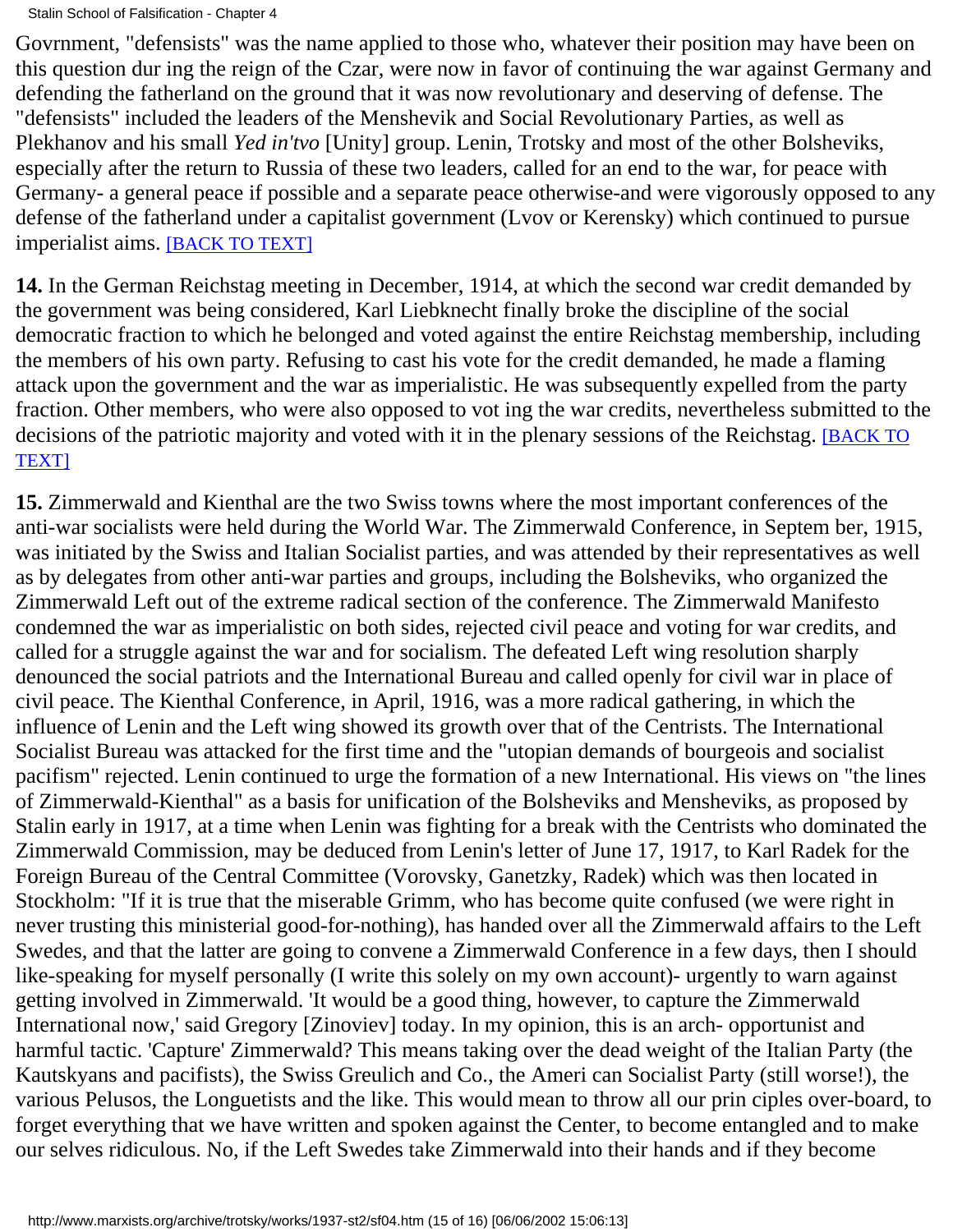desirous of running into error, tben we must submit to *them* an ultimatum: *either* they declare, on the first day of the Zimmerwald Conference, Zimmerwald to be dissolved and found the Third International, *or* we shall go. In this way or another, we must at any price bury the dirty (very "Grimmish"), Zimmerwald and found a *real* Third International only of Lefts, *only against the Kaatskyans.* Better a little fish than a big black beetle *(International Press Correspondence,* Vol. XII, No.51, p. 1107.) [BACK TO TEXT]

**16.** The *Okhrana* was the Czarist Secret Police, one of whose prin cipal tasks was the hounding of the revolufionary movements. [BACK TO TEXT]

**17.** Rykov, together with Bukharin and Tomsky, was part of the ruling machine at thc time Trotsky wrote his letter to the Bureau of Party History. Together with the Stalin faction, this trio car ried through the crushing and, finally, the expulsion of the Left Oppositionists in the party. Trotsky was the first, however, to mark off the political line of the Right wing trio from that of the Stalinist bureaucratic Center, and to foretell, years in advance, the break-up of the Right-Center bloc into its constituent parts. The quotation from Lenin against Rykov, which Trotsky refers to here, was only one part of the "ideological preparation" in Stalin's campaign to liquidate his Right wing allies in the strug gle against "Trotskyism." Early in 1929, this campaign began to take on flesh and blood and by the end of the year, Rykov had been removed as Chairman of the Council of People's Commis sars, Tomsky as head of the trade unions, and Bukharin as the head of the Comintern and editor of *Pravda -- all* on charges of being the channels through which the capitalist restoration, i.e., the counter-revolution, was expressing itself in the country. The trio thereupon capitulated to the Stalin machine and continued to capitulate regularly, upon command, until 1986. Then, Tomsky was driven to suicide or was killed for alleged complicity in the alleged assassination plot against Kirov and others (Zinoviev Kamenev trial); and Rykov and Bukharin were finally arrrested on similar charges. [BACK TO TEXT]

#### **[Return to Index Page](#page-0-0) — [Next Chapter](#page-47-0)**

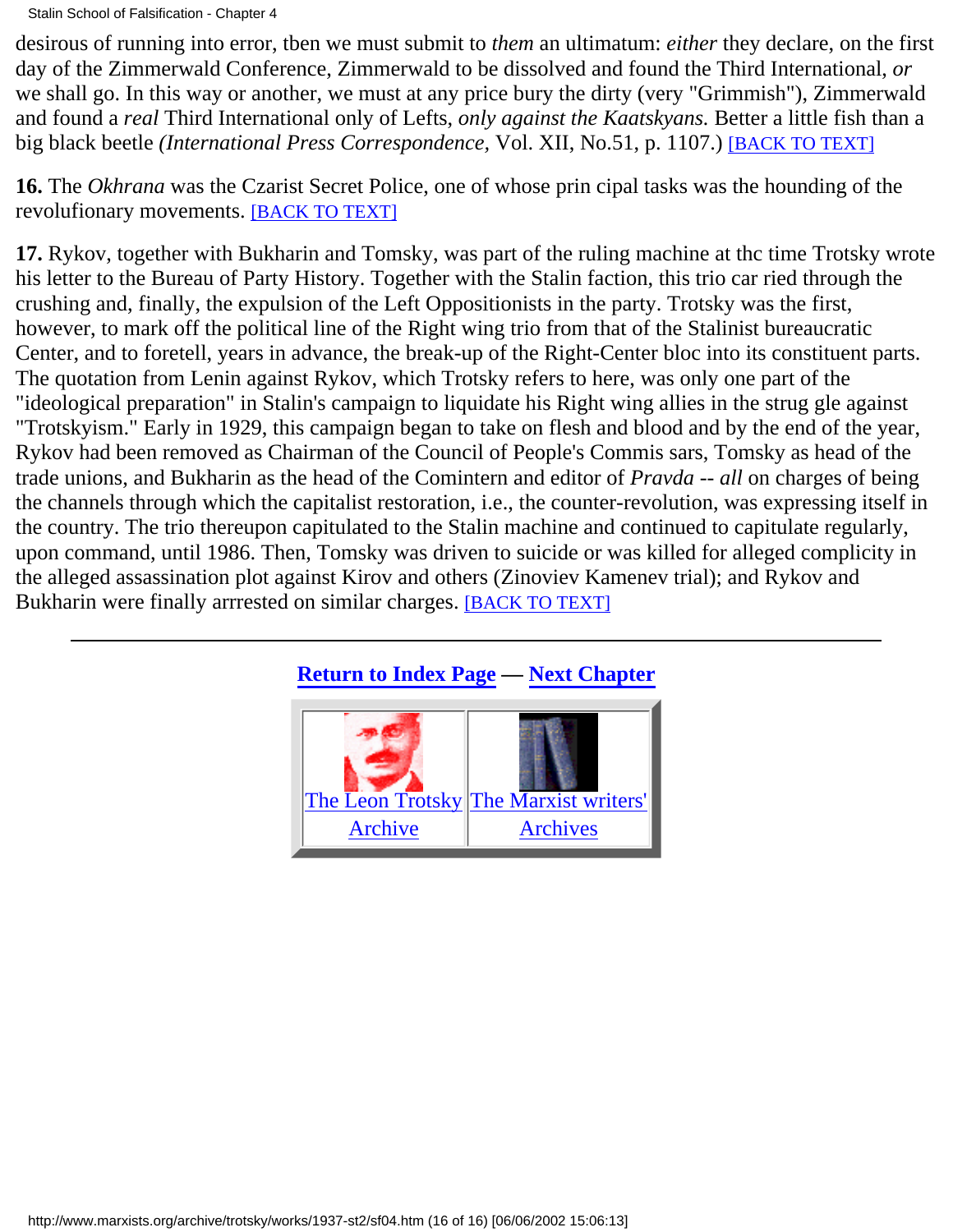# <span id="page-47-0"></span>**Leon Trotsky's**

# **The Stalin School Of Falsification**

Transcribed for the [Trotsky Internet Archive](#page-214-0) , now a sub-archive of the [Marxist writers' Internet Archive](#page-6-0) by [David Walters](mailto:dwalters@marxists.org) in 1997

# **Letter to the Bureau of Party History (Part 2) CONCERNING YAROSLAVSKY**

25. Nine-tenths of his slanders and falsifications, Yaroslavsky dedicates to the author of these lines. It would be hard to imagine lies more confused and at the same time more spiteful! Do not make the mistake of thinking, however, that Yaroslavsky always wrote in this way. No, he wrote quite differently. It was just as pedestrian, it was in just as bad taste, but to exactly the opposite effect. As late as the spring of l923, — Yaroslavsky devoted an article to the beginnings of the political-literary activity of the author of these lines. The article is a tumultuous panegyric, unbearable to read. It requires an effort to quote from it. But it can't he helped. In his character of inquisitor, Yaroslavsky takes a voluptuous pleasure in bringing face to face on the witness stand communists guilty of distributing the Testament of Lenin, the letters of Lenin on the national question, and other criminal documents in which Lenin dared to criticize Stalin. Let us bring Yaroslavsky face to face with himself.

"The brilliant literary-publicist activity of comrade Trotsky [so Yaroslavsky wrote in 1928] gained him the worldwide renown of 'Prince of Pamphleteers.' The English writer, Bernard Shaw, described him thus. Whoever has followed his activity during the course of a quarter of a century, cannot but be convinced that this talent of the pamphleteer and polemicist developed, grew and blossomed with especial brilliancy during the years of our proletarian revolution. But even at the dawn of his activity, it was observable that we had before us an endowment most profound. All his news paper articles were saturated with inspiration; they all par took of imagery, color, although they had to be written in the vise of the censorship of Czarist absolutism which mutilated the bold thought and the bold form of everyone who wished to escape from the grip of those jaws and raise himself above the common level. But so great were the ripening under ground forces, so strongly was felt the beating of the heart of the awakening people, so sharp were the developing contradictions, that all the censors in the world could not stamp out the creative power of such a shining individual personality as was already in those days the figure of L. D. Trotsky.

"Probably many have seen the quite widely distributed photograph of the youth Trotsky when he was first sentenced to exile in Siberia-that boisterous head of hair, those characteristic lips and lofty brow. Under that head of hair, under that lofty brow, was boiling even then a turbulent stream of Images, thoughts, moods-sometimes diverting comrade Trot sky a little from the broad road of history, compelling him sometimes to choose too long a detour, or, on the other hand, to cut his way fearlessly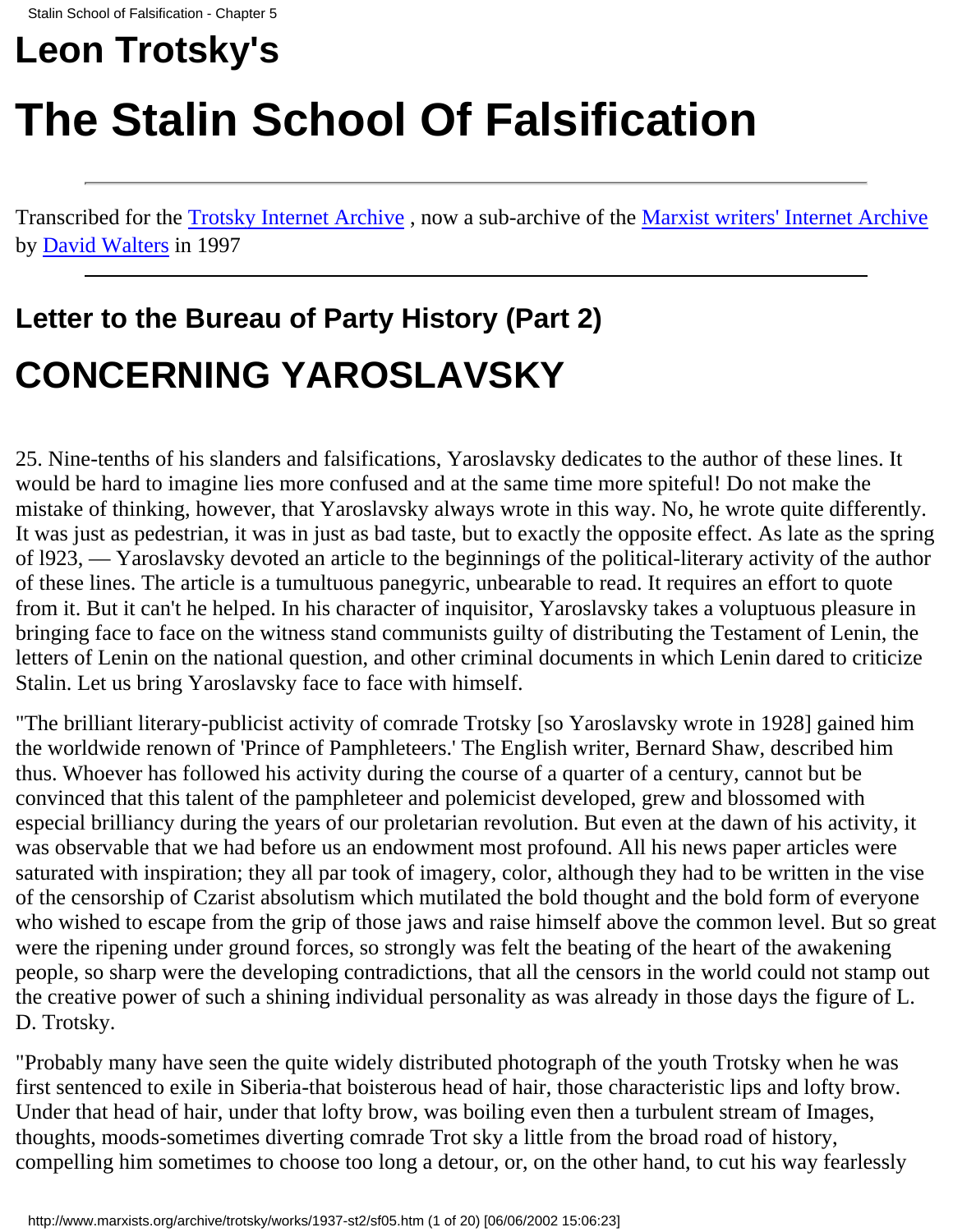through where it was impossible to go through. *But in all this questing we had before* us a man *profoundly dedicated to revolution, a man born to the role of tribune,* with a tongue sharply whetted and flexible as steel, slaying his enemies, and a pen scattering in handfuls like artistic pearls the riches of his mind."

And further:

"The articles at our disposal embrace a period of more than two years — from Oct.15, 1900 to Sept.12, 1902. The Siberian comrades read with delight these brilliant articles and awaited their appearance with impatience. Only a few knew who was the author, and those knowing Trotsky never guessed in those days that he would be *one of the recognized leaders of the most revolutionary army and of the greatest revolution in the world."*

And finally the conclusion:

"His protest against the pessimism of the demagnetized Russian intelligentsia [Ahem!] comrade Trotsky established later. Not in words, but in deeds he established it, shoulder to shoulder with the revolutionary proletariat of the great proletarian revolution. For this, great powers were needed. The Siberian village did not destroy in him these powers; it only further convinced him of the necessity of radically breaking, to the foundation, that whole social order which made possible the facts described by him." *(Sibirskye Ogni,* Nos. 1-2, Jan.-April 1923.)

Although in some of his recent articles comrade Yaroslavsky has made a turn of 180 degrees, we must grant that in one respect he remains faithfully the same: He is equally unbearable in slander and in praise.

### **CONCERNING OLMINSEY**

26. Among the exposers of "Trotskyism,"Olminsky, as is known, has occupied a fairly prominent place. He has been especially zealous, I remember, on the subject of my book, *1905,* which appeared originally in the German language. But Olminsky also has had two opinions upon this subject: one in the days of Lenin; another in the days of Stalin.

In October 1921, somebody raised the question of the publication of my book, *1905,* by the *Istpart.* Olminsky wrote me on that subject the following letter:

"Dear Leon Davidovitch:

"The *Istpart* will be delighted, of course, to publish your book in Russian but the question is: To whom shall the translation be entrusted? You can't let the first man you meet translate a book *by Trotsky!* All the beauty and individuality of the style would be lost. Maybe you could squeeze an hour a day from your duties of state importance for this work — also, by the way, of state importance and dictate the text in Russian to a typist.

"Another question: Why not begin to prepare a complete collection of your writings? We could easily commission some one to take charge of that. It is high time it was done. The new generation, not knowing, as it should, the history of the party, unacquainted with old and recent writings of the leaders, will always be getting off the track. I am returning the book in the hope that it soon comes back to the *Istpart* in a Russian text.

"With best wishes,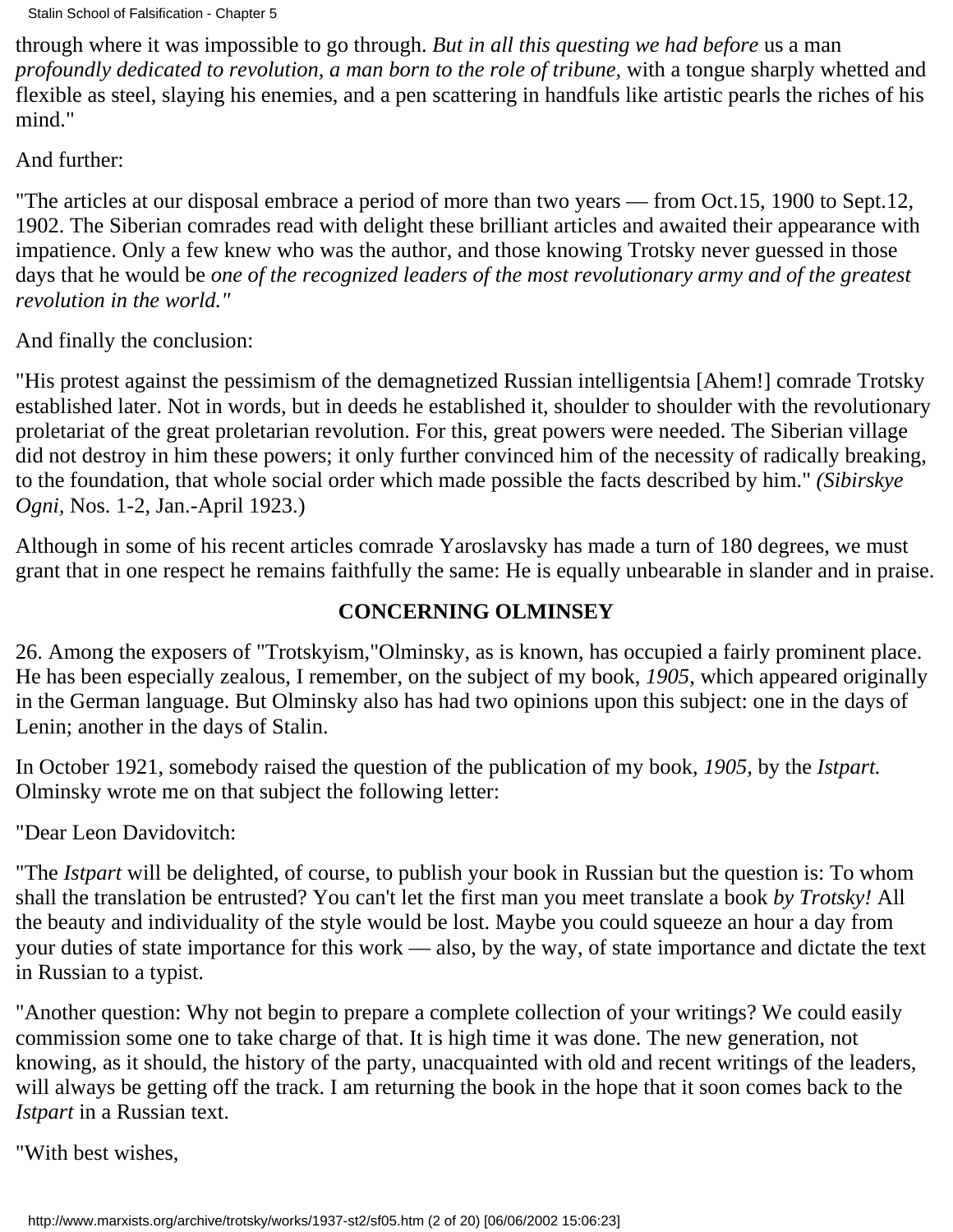"M. Olminsky.

*"October 17, 1921."*

That is how Olminsky wrote at the end of 1921 — that is to say, long after the controversies over the Brest-Litovsk peace and over the trade unions, controversies to which Olminsky and Co. are now trying to impart such an exaggerated importance. At the end of 1921, Olminsky considered the publication of *1905* a work of "state importance."Olminsky was the initiator of the publication of my complete works, which he considered necessary for the education of party members. In the autumn of 1921, Olminsky was not a child. He knew the past. My disagreements with Bolshevism were known to him better than to anybody else. He himself had engaged in polemics with me in the old days. All this did not prevent him, in the autumn of 1921, from insisting upon the publication of a complete collection of my works in the interests of educating the party youth. Was Olminsky perhaps a "Trotskyist"in 1921?

#### **A WORD OR TWO CONCERNING LUNACHARSKY**

27. Lunacharsky also now appears among the "exposers"of the Opposition. Trailing the others, he accuses us of pessimism and lack of faith. This role is especially becoming to Lunacharsky.

Trailing the others, Lunacharsky occupies himself not only with contrasting "Trotskyism"and Leninism but also supports in a very slightly disguised form-every kind of insinuation.

Like certain others, Lunacharsky knows how to write on one and the same question, both for and against. In 1923, he issued a little book, *Revolutionary Silhouettes.* There is a chapter in that book dedicated to me. I will not quote this chapter for the oratorical exaggerations of its praise. I will quote merely two passages in which Lunacharsky speaks of my attitude toward Lenin:

"Trotsky is a prickly person, imperious. Only in his relations with Lenin, after their fusion, Trotsky always showed, and still shows, a tender and touching yieldingness, and with a modesty characteristic of the truly great, recognizes Lenin's superior authority."(P.25.)

And a few pages earlier:

"When Lenin lay wounded mortally, as we feared, no one expressed our feeling about him better than Trotsky. In the terrible storm of world events, Trotsky, the other leader of the Russian Revolution, by no means inclined to sentimentalism, said: 'When you think that Lenin might die, it seems as if all of our lives were useless, and you want to stop living'." *(Ibid.,* p. 18.)

What sort of people are these, who know how to write this thing or that depending on who gives them orders-history or the Secretariat!

#### **THE BREST-LITOVSK AND THE TRADE UNION CONTROVERSY MARTINOVISM IN THE LIMELIGHT**

<span id="page-49-0"></span>28. What I have demonstrated above, with examples taken from the year 1917, could be carried through all the years that followed. I do not mean that there were no disagreements between Lenin and me. There were. The disagreements on the question of the Brest-Litovsk peace<sup>[18]</sup> lasted several weeks and assumed a sharp character for several days.

The attempt to present the differences on the question of the Brest-Litovsk peace as if they derived from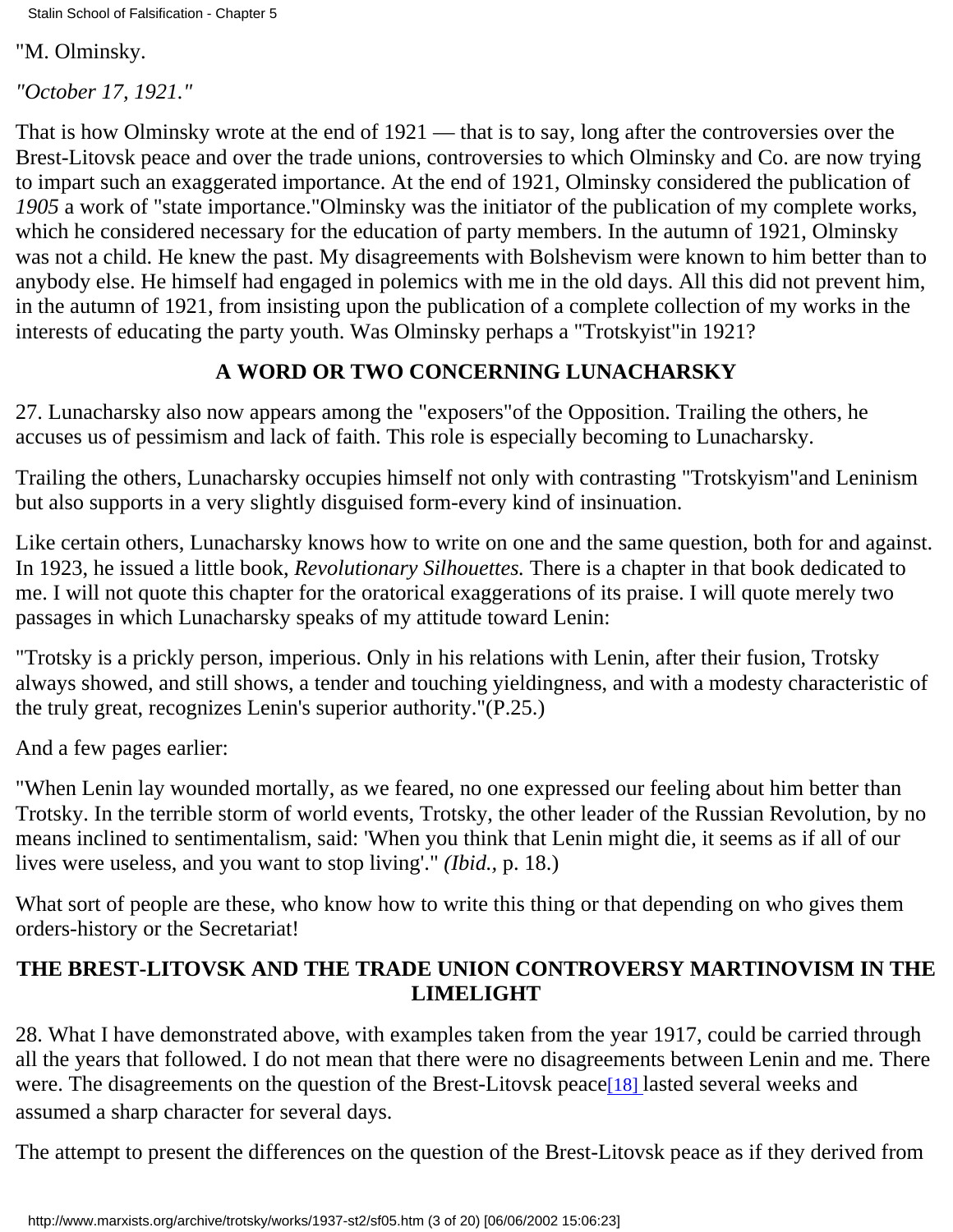my alleged "underestimation of the peasantry"is utterly ridiculous, and at best is an attempt to hang Bukharin's position onto me-a position with which I had nothing in common. Not for a moment did I suppose that in 1917-1918 it was possible to rouse the peasant masses for a revolutionary war. In estimating the moods of the peasant and labor masses after the imperialist war, I was wholly in agreement with Lenin. If I stood, at the time, for postponing as long as possible the moment of capitulation to Hohenzollern, it was not for the purpose of calling forth a revolutionary war but in order to arouse the workers of Germany and Austria-Hungary to as great a revolutionary activity as possible. The decision to announce a state of war as terminated, without signing a forced peace, was dictated by the intention of testing in action whether or not Hohenzollern was still able to wage war against the revolution. This decision was adopted by the majority of our Central Committee and approved by the majority of the fraction of the All-Russian Central Executive Committee of the Soviets. Lenin regarded that decision as the lesser evil since a very considerable section of the party leadership was for the Bukharinist "revolutionary war,"ignoring not only the condition of the peasants but also of the labor masses. The signing of the peace treaty with Hohenzollern exhausted entirely my episodic differences with Lenin on that question, and our work proceeded in complete harmony. Bukharin, on the other hand, developed his Brest-Litovsk differences with Lenin into an entire system of "Left Communism,"with which I had nothing in common.

Many wiseacres seize every propitious occasion to scintillate on the subject of my slogan: No peace-no war. It obviously appears to them in contradiction with the very nature of things. Yet, between classes, as well as between states, relationships of "no peace-no war"are not at all rare. One need only recall that several months after Brest-Litovsk, when the revolutionary situation in Germany had completely defined itself, we announced that we were breaking the Brest-Litovsk peace without in any way resuming hostilities against Germany. With the countries of the Entente, in the course of the first few years of the revolution, our relationships were those of "no peace-no war."As a matter of fact, the same type of relationship exists between us and England now (with the Tories in power). Throughout the Brest-Litovsk negotiations, the whole question was whether or not, at the beginning of 1918, a revolutionary situation had sufficiently matured in Germany to enable us, without continuing the war (we had no army!), to refrain from signing a peace. Experience showed that such a situation did not exist as yet.

The meaningless "reviews"beginning with 1923 have completely distorted the sense of the Brest-Litovsk controversy. All the fictions concerning my line during the epoch of Brest-Litovsk are discussed in detail and refuted on the basis of the incontrovertible documents in the notes to Volume XVII of my *Collected Work:*

The Brest-Litovsk disagreements, as I have already stated, did not leave the shadow of any bitterness in my personal relations with Lenin. Just a few days after the signing of the peace, I was placed-on the motion of Vladimir Ilyich-at the head of the military work.

<span id="page-50-0"></span>29. The conflict on the trade union question was sharper and more protracted. The new theoretician of Stalinism, the Menshevik, Martinov, who came to us on the wave of the N.E.P.[,\[19\]](#page-63-0) has described the disagreement on the trade union question as a disagreement on the question of the N.E.P. On this subject, Martinov wrote in 1923:

"L. Trotsky in 1905 argued more logically and consistently than either the Bolsheviks or the Mensheviks. But the flaw in his argument lay in that he was 'too consistent.' *The picture which he drew very*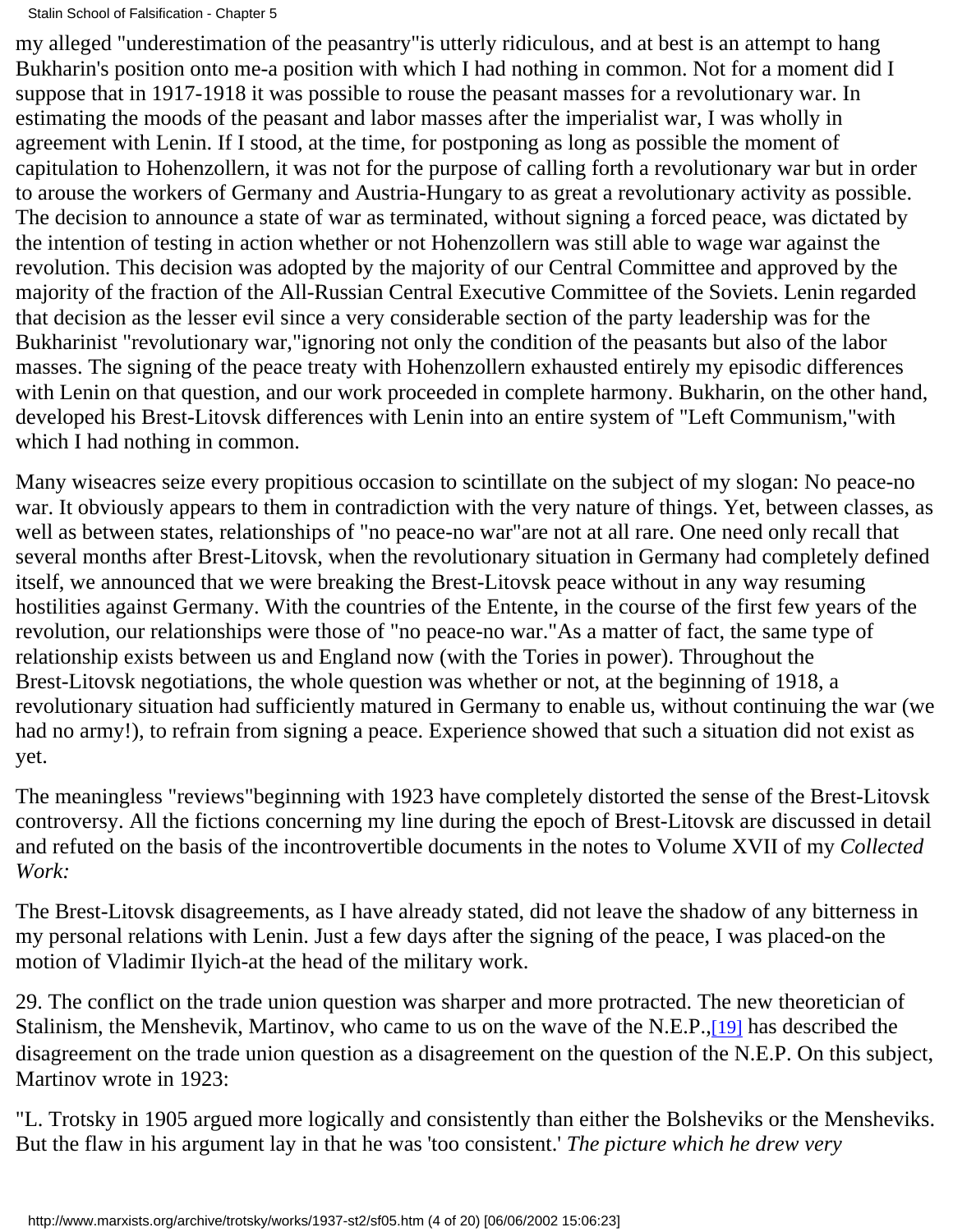*accurately anticipated the Bolshevik dictatorship during the first three years of the October Revolution* which, as is well known, arrived in a blind alley, tearing the proletariat away from the peasantry, by reason of which the Bolshevik party was compelled to make a long retreat."*(Krasnaya Nov,* No.2, 1923, p.262.)

Before the N.E.P., "Trotskyism"reigned. Bolshevism began only with the New Economic Policy. It is noteworthy that Martinov reasoned in exactly the same way about the revolution of 1905!

According to him, in October, November and December of 1905 — that is, in the period of the highest upsurge of the revolution — "Trotskyism" reigned. The real Marxian policy began only after the crushing of the Moscow insurrection — approximately, say, with the elections to the first State Duma. Martinov now contrasts Bolshevism with "Trotskyism"along the self-same line according to which twenty years ago he contrasted Menshevism with "Trotskyism."And these writings are passing for Marxism and are being fed to the young "theoreticians"of the party.

30. In his Testament, Lenin refers to the trade union discussion not in order to represent it as a controversy called forth by my widely publicized "underestimation of the peasantry."No. Lenin speaks of this discussion as of a controversy over the People's Commissariat of Means and Communication, and he chides me not for "underestimating the peasantry" but for a "disposition to be far too much attracted by the purely administrative side of affairs. "I think that these words quite correctly characterize the root of that controversy.

War Communism had exhausted itself. Agriculture and with it everything else had arrived in a blind alley. Industry was disintegrating. The trade unions had become agitational and recruiting organizations which increasingly lost their independence. The crisis of the trade unions was by no means a "crisis of growth"; it was a crisis of the whole system of War Communism. There was no passage out of the blind alley without the introduction of the N.E.P. Proposals sponsored by me to harness the trade union apparatus to the administrative system of economic management (my "disposition to be far too much attracted by the purely administrative side of affairs"), did not point the way out. But neither did the trade union resolution presented by the "Ten"(Lenin, Zinoviev and others) because the trade unions as defenders of the material and cultural interests of the working class and as a school of communism were losing their ground under conditions of an economic impasse.

<span id="page-51-0"></span>Under the blows of the Kronstadt uprising,[\[20\]](#page-64-0) a new economic orientation of the party was effected, which opened up altogether new perspectives for the trade unions as well. But it is significant that at the Tenth Congress, at which the party unanimously approved the initial foundations of the N.E.P., the trade union resolution was not in harmony with these foundations and retained all of its internal contradictions. This became evident within a few months. The trade union resolution which was adopted by the Tenth Congress had to be radically changed without waiting for the Eleventh Congress. The new resolution, drafted by Lenin, which brought the work of the trade unions under the new conditions created by the N.E.P., was unanimously adopted.

To study the trade union discussion without any relation to the question of the turn of our entire economic policy at the time means even now, seven years later, not to understand the meaning of that discussion. This lack of understanding is precisely the source of all efforts to foist the "underestimation of the peasantry"upon me when, indeed, at the time of the trade union discussion, it was I who proposed the slogan: Industry must turn its face to the village!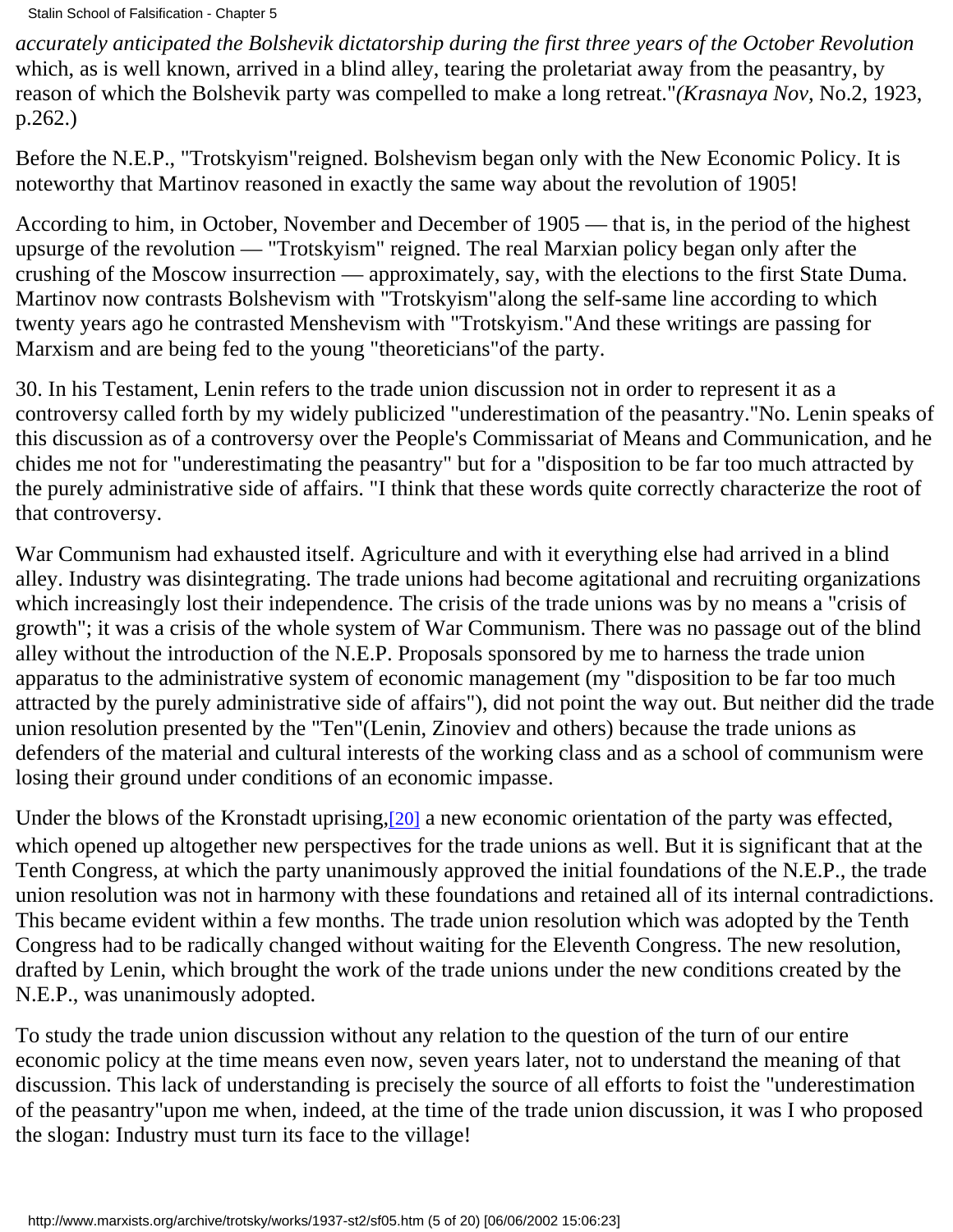More consistent falsifiers attempt to represent the matter as if I were opposed to the N.E.P. But irrefutable facts and documents prove that as early as the time of the Ninth Congress I raised time and again the question of the necessity to pass from the food levy to taxes and, within certain limits, to the commodity forms of circulation.

Only the rejection of these proposals, in the face of a continuing decline of economy, compelled me to seek a way out, along the opposite road, *i.e.,* along the road of rigid management and closer inclusion of the trade unions — not as mass organizations but as administrative machinery — into the system of economic management under War Communism. The transition to the N.E.P. not only met with no objections on my part, but, on the contrary, corresponded entirely with all the conclusions I had drawn from my own experience in economic management and administration. Such is the actual content of the so-called trade union discussion.

The volume of my *Collected Works* devoted to this period has not been published by the State Publishers precisely because that book does not leave a stone unturned in exposing the legend created around the trade union discussion.

31. To believe the present party historians and theoreticians, you might think that the first six years of the revolution were entirely filled with disagreements about Brest-Litovsk and the trade unions. All the rest has disappeared: the preparation of the October insurrection, the insurrection itself, the creation of the government, the creation of the Red Army, the civil war, the four congresses of the Comintern, all the writings on communist propaganda, the work in the sphere of leadership of the foreign communist parties and our own. Of all this work, in which upon all fundamental questions, I was in complete accord with Lenin, there remain, according to the present historians, only two moments: Brest-Litovsk and the trade unions.

32. Stalin and his lackeys have worked hardest over the effort to picture the trade union discussion as my "bitter"struggle against Lenin.

Here is what I said at the height of this discussion at our fraction in the Miners' Congress, January 26, 1921:

"Comrade Shliapnikov in speaking here-perhaps I express his thought a little crudely-said: 'Don't believe in this disagreement between Trotsky and Lenin. They will unite just the same and the struggle will be waged only against us!' He says: 'Don't believe.' I don't know what this means about believing or not believing. Of course, we may unite. We may dispute in deciding any very important question but the controversy only pushes our thoughts in the direction of 'unification'."(Trotsky, *Concluding Speech,* Second All-Russian Congress of Miners, Jan.26, 1921.)

Here is another passage from my speech which Lenin quoted in his pamphlet:

"During the sharpest polemic concerning comrade Tomsky, I always said what is absolutely clear to me, that the leaders in our trade unions can be only people with the greatest experience, with the authority that comrade Tomsky possesses. I said that at the meeting of our fraction during the Fifth Trade Union Congress. I said it again the other day at Zimin's Theater. An ideological struggle in the party does not imply mutual repulsion. It implies rather influence mutually exerted."*(Collected Works,* Vol. XVIII, Pt. 1, p.7l.)

And here is what Lenin said on this self-same question in his concluding speech at the Tenth Party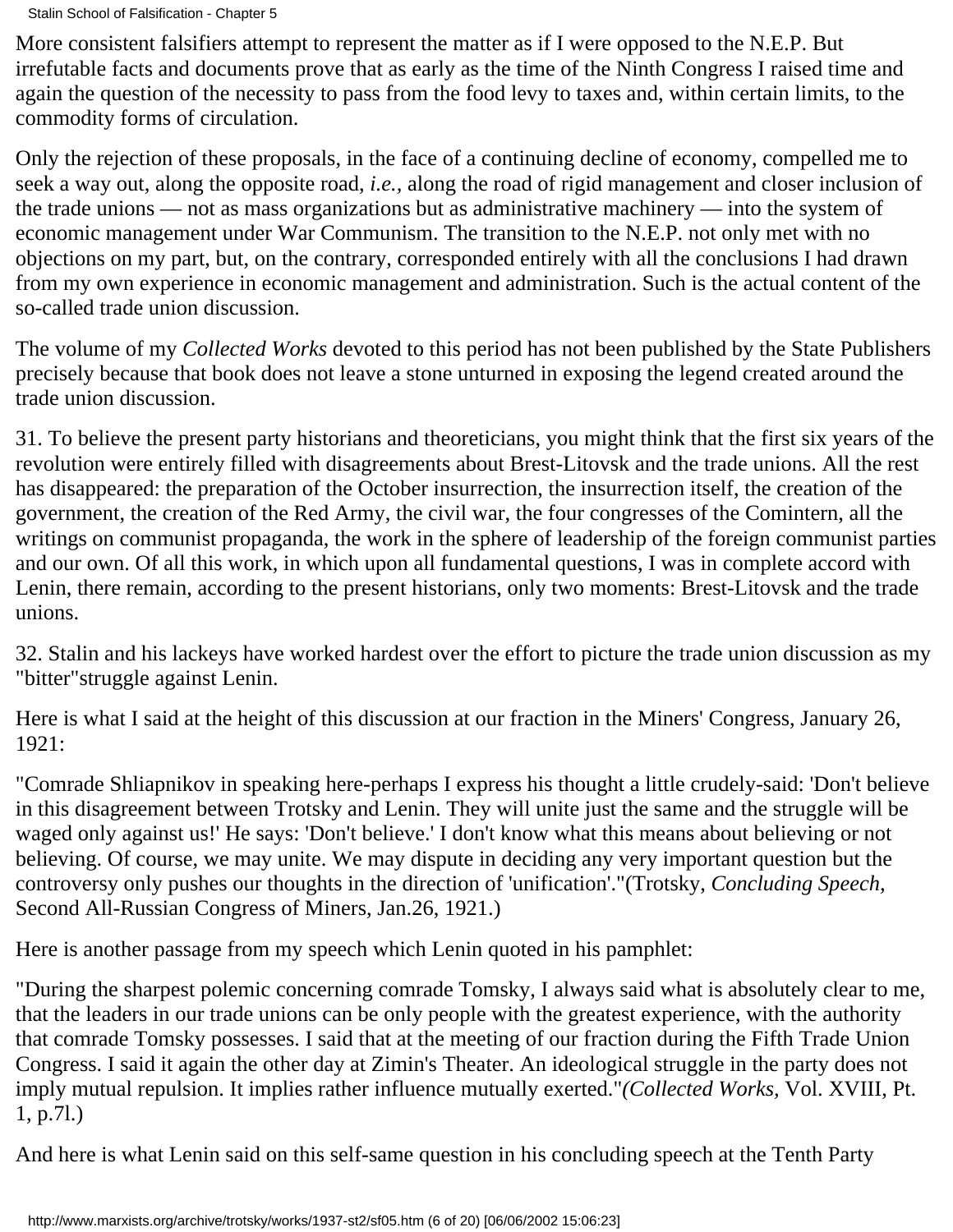Congress, summarizing the trade union discussion:

"The Workers' Opposition said: 'Lenin and Trotsky will unite.' Trotsky taking the floor replied: 'Whoever does not understand that it is necessary to unite is going against the party; of course, we will unite because we are party men.' I supported Trotsky. To be sure, Trotsky and I have differed. When more or less equal groupings arise in the Central Committee, the party decides, and decides in such a way that we unite according to the will and directives of the party. That is the announcement with which Trotsky and I went to the Miners' Congress and have come here, *i.e.,* to the Party Congress."*(Ibid.,* p.132.)

Is that anything like the spiteful scribbling which is given out these days for a history of the trade union discussion in one political textbook after another?

The thing becomes laughable when Bukharin incautiously proceeds to exploit the trade union discussion as a weapon against "Trotskyism." Here is the way Lenin appraised Bukharin's position in that discussion:

"Hitherto the 'chief' in the struggle has been Trotsky. But now Bukharin has left him way behind and completely eclipsed' him. Bukharin has created a completely new situation in the struggle for he has talked himself into a mistake a hundred times bigger than all the mistakes of Trotsky put together.

"How could Bukharin talk himself into this break with communism? We know all the softness of comrade Bukharin, one of the characteristics for which you love him so, and can't help loving him. We know that he is often jokingly called 'soft wax.' It seems that 'any unprincipled person,' any 'demagogue,' can print on that soft wax anything he wants to. The harsh expression included in the quotation marks was used by comrade Kamenev in the discussion of January 17. And he had a right to use it. But, of course, it would never occur to Kamenev or to anybody else to explain what happened as unprincipled demagogy-to reduce everything to that."*(Ibid.,* p.35.)

#### **THE THIRD CONGRESS OF THE COMINTERN**

33. After all, was the trade union question the only question in the life of the party and the Soviet Republic during the years of my collaboration with Lenin? In the same year, 1921, the year of the Tenth Party Congress, occurred the Third World Congress of the Comintern, which played an enormous role in the history of the international labor movement. At this Third Congress, a profound struggle unfolded upon the fundamental questions of communist policies. That struggle was transferred into our Political Bureau. I told something of it briefly at a session of the Political Bureau soon after the Fourteenth Party Congress:

<span id="page-53-0"></span>"There was danger at that time that the policy of the Comintern would follow the line of the March 1921 events<sup>[21]</sup> in Germany. That is, the attempt to create a revolutionary situation artificially-to 'galvanize' the proletariat, as one of the German comrades expressed it. That mood was the prevailing one in the Congress. Vladimir Ilyich came to the conclusion that, following this course, the International would most certainly go to smash. Before the Congress I wrote my impression of the March events to comrade Radek in a letter of which Vladimir Ilyich knew nothing. Considering the ticklish situation, and not knowing the Opinion of Vladimir Ilyich and knowing that Zinoviev, Bukharin and Radek were in general for the German Left, I naturally did not express myself publicly but wrote a letter (in the form of theses) to comrade Radek, asking him to give me his Opinion. Radek and I did not agree. Vladimir Ilyich beard about this, sent for me, and characterized the situation in the Comintern as one involving the very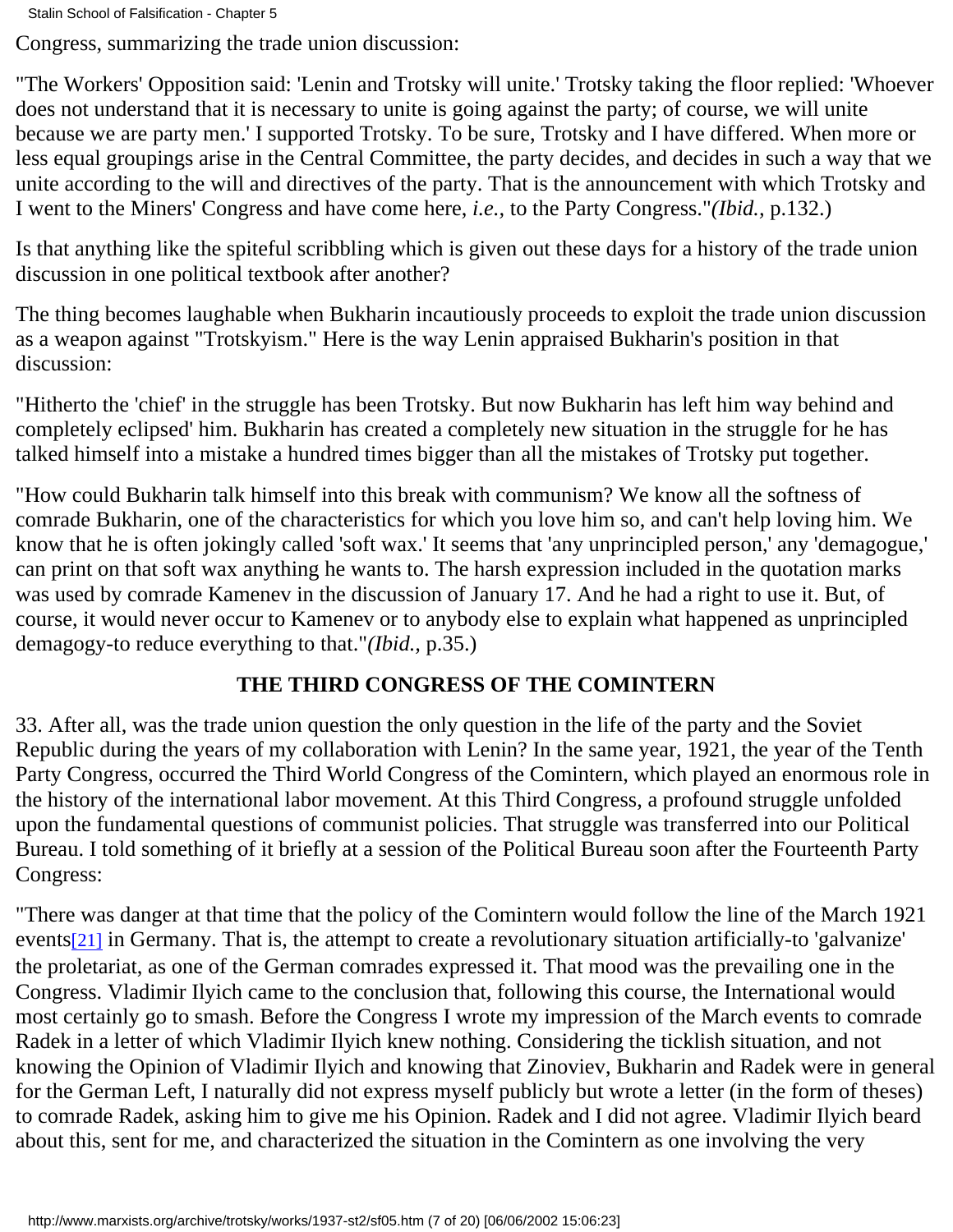greatest dangers. In appraising the situation and its problems, we were in full accord.

"After this conference, Vladimir Ilyich sent for comrade Kamanev in order to assure a majority in the Political Bureau. There were then five members in the Political Bureau. With comrade Kamenev, we were three and consequently a majority, but in our delegation to the Comintern, there were, on one side, comrades Zinoviev, Bukharin and Radek; on the other, Vladimir Ilyich, comrade Kamenev and myself. And, by the way, we had formal sittings of these groups. Vladimir Ilyich said at that time: 'Well, we are forming a new faction.' During further negotiations as to the text of the resolutions to be introduced, I served as the representative of the Lenin faction while Radek represented the Zinoviev faction."

ZINOVIEV: "Now the state of affairs is changed."

TROTSKY: "Yes, it has changed. Moreover, comrade Zinoviev rather categorically accused comrade Radek at that time of 'betraying' his faction in those negotiations; that is, of making presumably too great concessions. There was an intense struggle throughout all the parties of the Comintern, and Vladimir Ilyich conferred with me as to what we should do if the Congress voted against us. Should we submit to the Congress whose decisions might be ruinous, or should we not submit?

"The reflection of that conference you can find in the stenographic report of my speech. I said at that time, in agreement with Ilyich, that if you, the Congress, adopt a decision against us, I trust you will leave us a sufficient frame work in which to defend our point of view in the future. The meaning of this warning was perfectly clear. I ought to add, however, that the relations then existing within our delegation, thanks to the leadership of Vladimir Ilyich, continued to be perfectly comradely." *(Minute& of the Political Bureau of the C.P.S.U.,* March 18, 1926.)

In agreement with Lenin, I defended our common position in the E.C.C.I., whose session preceded the sessions of the Third World Congress. I was the target of a fierce attack by the so-called "Leftists."Vladimir Ilyich hurried to the session of the E.C.C.I. and this is what he said there:

"....I came here in order to protest against the speech of comrade Bela Kun who took the floor against comrade Trotsky instead of defending him as he ought to have done if he wanted to be a genuine Marxist....

"Comrade Laporte was absolutely wrong and comrade Trotsky, protesting against it, was absolutely right. Comrade Trotsky was a thousand times right when he stressed that point. And here is another Luxemburg comrade who reproached the French party because it did not sabotage the occupation of Luxemburg.[\[22\]](#page-65-0) There you have it. He thinks that this is a geographical question, just as comrade Bela Kun does. No, this is a political question and comrade Trotsky was entirely right in protesting against it.

<span id="page-54-0"></span>"That is why I considered it my duty to support fundamentally all that comrade Trotsky said. . ."

Throughout all of Lenin's speeches relating to the Third World Congress recurs this sharp emphasis upon his complete solidarity with Trotsky.

## **THE QUESTION OE EDUCATING THE PARTY YOUTH**

34. In 1922, there was created upon the initiative of comrade Ter-Vaganyan a magazine, *Pod Znamenyem Marxisma [Under the Banner of Marxism].* For the first issue, I contributed an article on the difference in the conditions of education of the two generations of the party-the old and the new-and on the necessity of a special theoretical approach toward the new generation in order to safeguard the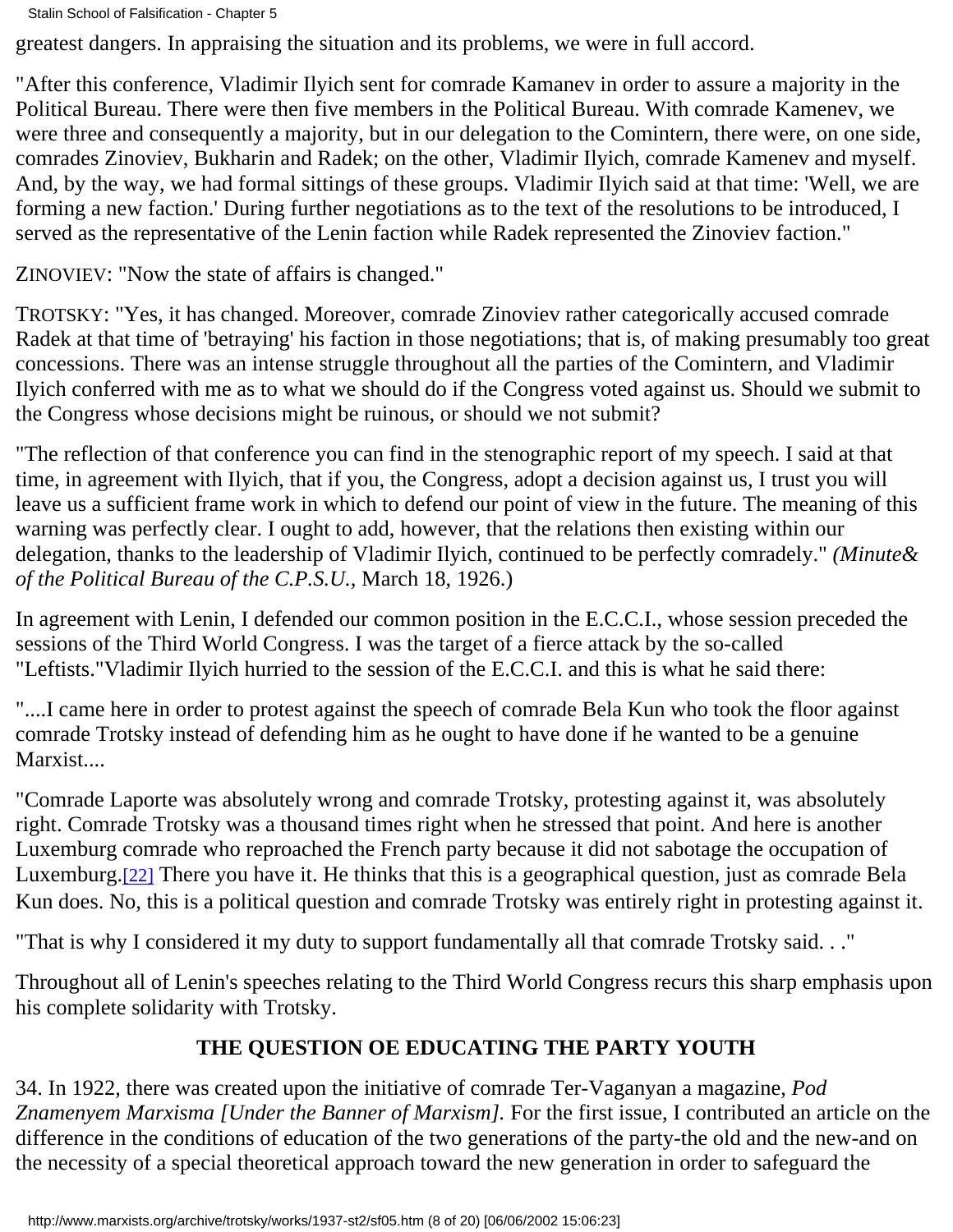theoretical and political heritage in the development of the party. In the following issue of the new magazine, Lenin wrote:

"Concerning the general task of the magazine *Under the Banner of Marxism,* comrade Trotsky in No.1-2 said all that was essential and said it excellently. I should like to dwell upon certain questions defining more closely the content and program of work issued by the editors of the journal in their preliminary announcement to No. 1-2."*(Collected Works,* Supplementary Vol. XX, Pt. 2, p.492.)

Could our solidarity upon these fundamental questions have been accidental? No, the only accident lies in the fact that the solidarity happened to be so clearly recorded in the press. In the overwhelming majority of cases, our solidarity was sealed only in deeds. Yet it was precisely on the question of attitude to the youth that innumerable legends have been created in recent years.

#### **ATTITUDE TOWARD THE PEASANTRY**

<span id="page-55-0"></span>35. After Bukharin, out of sheer rejection of or disregard for the peasantry, had arrived at his kulak Slogan<sup>[\[23\]](#page-65-1)</sup> "Enrich yourselves," he came to the conclusion that h( had thereby forever corrected all of his old mistakes. More than that, he thought he could string on the same thread with the peasant question, my disagreement about Brest-Litovsk and my other *partial* disagreements with Vladimir Ilyich. The stupidities and abominations put in circulation by the Bukharin m school on this theme are absolutely incalculable. It would take a volume to refute them a!! specifically. I will mention only the most important points:

<span id="page-55-1"></span>(a) I do not touch here upon the old pre-Revolutionary disagreements that really existed.[\[24\]](#page-65-2) I will say only that they have been monstrously distended, distorted and perverted by Stalin's agents and the petty school of Bukharin.

(b) In 1917 there was no disagreement whatever upon this question between Lenin and me.

(c) The "adoption"of the Social Revolutionary land program was carried out by Vladimir Ilyich in full agreement with me.

(d) I happened to be the first to read Lenin's penciled draft of the decree on the land question. There was not even a hint of disagreement. We were of one mind.

(e) In the food policy the peasant question occupied, obviously, no small place. Vulgarians like Martinov are saying that this policy was " Trotskyist"*(c.f.,* Martinov's article in *Kranaya Nov,* 1923). No, it was a Bolshevik policy. I took part in its enactment hand in hand with Lenin. There was not a shadow of disagreement.

(f) The policy based on the middle peasantry was adopted with my most active participation. The members of the Political Bureau know that after the death of Sverdlov, the first thought of Vladimir Ilyich was to name comrade Kamenev chairman of the All-Russian Central Executive Committee. The proposal to select instead a "worker-peasant"figure came from me. I nominated comrade Kalinin for the post. It was also on my suggestion that he was called "All-Russian *Starosta"*[village elder]. All this is, of course, a trivial matter upon which it would not be worth while to pause. But at present these trivialities, these symptoms, are murderous evidence against the falsifiers of our past.

(g) Nine-tenths of all our military policy and organization reduced itself to the policy of the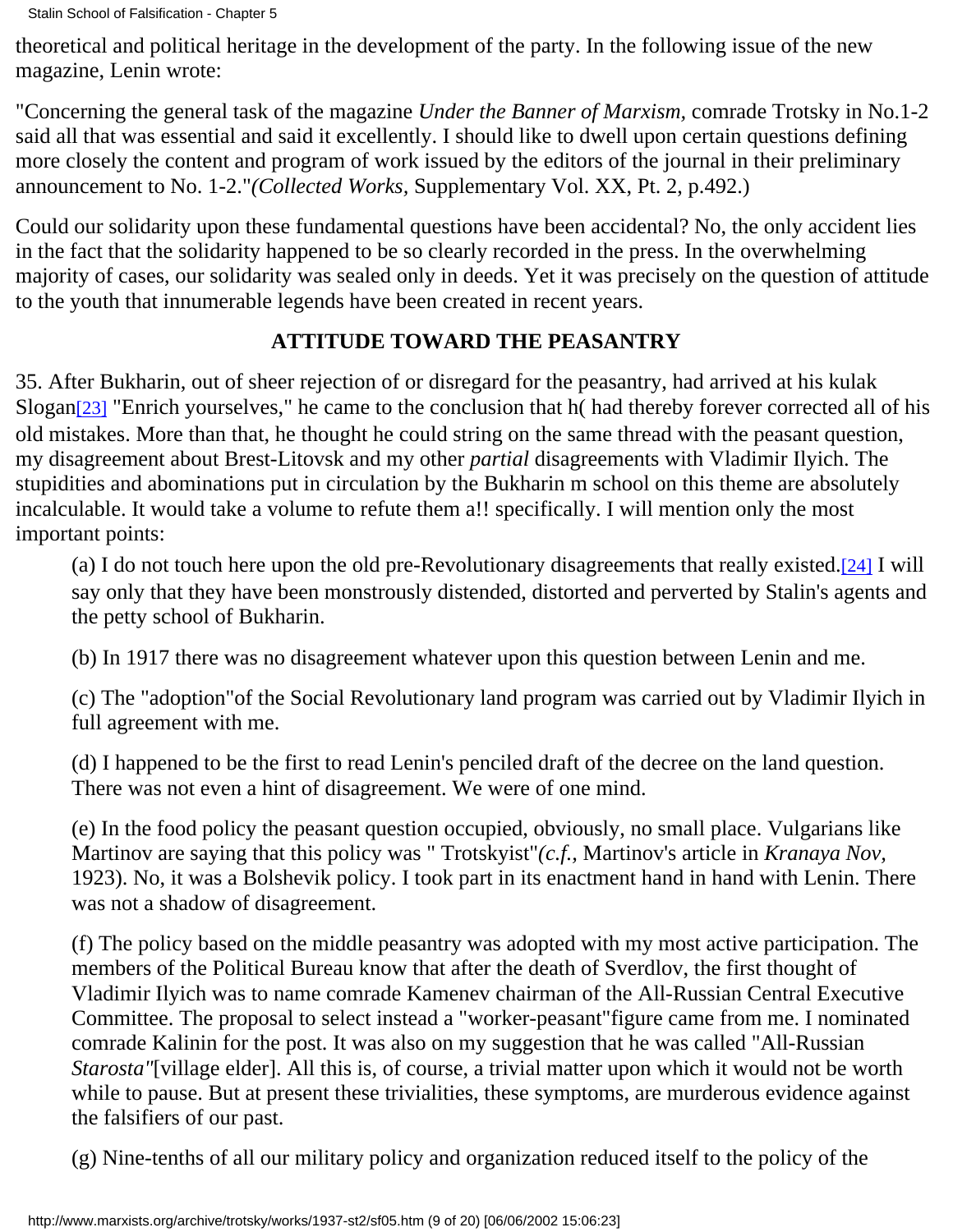relation of the workers to the peasantry. That policy-against petty bourgeois guerrilla and amateur methods (Stalin, Voroshilov and Co.) I carried out hand in hand with Vladimir Ilyich.

I cite, for example, a whole series of my telegrams from Simbirsk and Ruzaevka (March 1919) stressing the necessity of applying energetic measures in order to improve relations with the middle peasantry. I demanded that an authorized commission be sent to the Volga region for the purpose of checking up on the activities of local authorities and of making a study of the causes of peasant dissatisfaction. My third telegram-by direct wire to Stalin, Kremlin, Moscow (urgent)-reads as follows:

"The Commission's task should be to strengthen the faith of the Volga peasantry in the Central Soviet Government, to remove the most crying cases of local maladministration and to punish the guilty representatives of the Soviet power; to gather all complaints and materials to be used as a *basis of demonstrative decrees in favor of the middle peasants.* Smilga could be appointed a member on this commission; Kamenev is likewise desirable, or some other authoritative figure."(March 22, 1919, No.813.)

It was not Stalin who sent me this telegram-one of many-stressing the necessity of decrees to benefit the middle peasants, but it was I who sent it to Stalin. This took place not during the period of the Fourteenth Congress but at the beginning of the year 1919 when Stalin's views on the middle peasants were still unknown to anyone.

Indeed, every page of the old records-without the slightest attempt at selection-rings today like a scathing exposure of the twaddle invented at this late date regarding my "underestimation of the peasantry" or the "underestimation of the middle peasants!"

(h) At the beginning of 1920, basing myself on an analysis of the condition of peasant economy, I introduced in the Political Bureau the proposal of a series of measures similar to the N.E.P. That proposal could not possibly have been dictated by a "disregard"for the peasantry.

(i) The trade union discussion was, as I said, a search for a way out of an economic blind alley. The transition to the N.E.P. was carried out in complete unanimity.

36. All this can be proved on the basis of indisputable documents. Some day it will be. Here I limit myself to two quotations.

In answer to questions asked by peasants as to our relation to the kulaks, the middle and the poor peasants, and as to alleged disagreements between Lenin and Trotsky on the peasant question, I wrote in 1919:

"No disagreement upon this question in the centers of the Soviet Government have existed or exist. The counter-revolutionists, whose cause is getting more and more hopeless, have nothing left hut to deceive the toiling masses as to a pretended conflict supposed to be dividing the Council of People's Commissars within."*(Izvestia,* Feb. 7, 1919.)

Lenin wrote upon this theme, in answer to a question from the peasant Gulov, the following words:

"In *Izvestia* for February 2, there appeared a letter from Gulov, a peasant, who asks about the relation of the workers' and peasants' government to the middle peasantry and speaks of rumors to the effect that Lenin and Trotsky are not in harmony; that there are big disagreements between them, and especially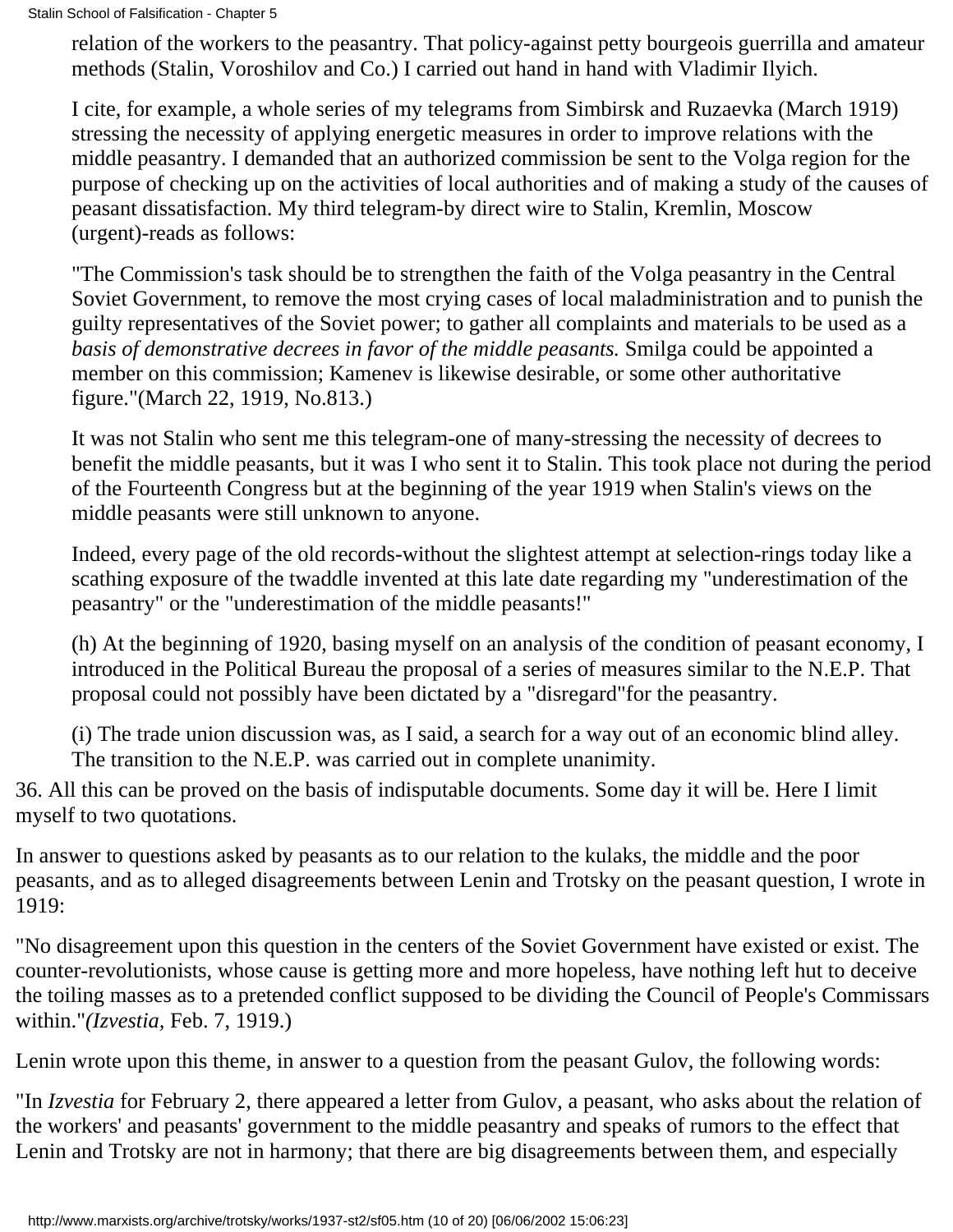upon the subject of the middle peasant.

"Comrade Trotsky has already given his answer in his 'Open Letter to the Middle Peasants' in *Investia* for February 7. Comrade Trotsky says in this letter that the rumors of disagreement between him and me are a monstrous and a despicable lie, propagated by the landlords and capitalists and their conscious or unconscious servitors. I, upon my part, fully confirm this statement of comrade Trotsky. There are no disagreements between him and me, and in regard to the middle peasants, there are no disagreements not only between Trotsky and me, but in general, in the Communist Party of which we are both members.

"Comrade Trotsky in his letter explained clearly and in detail why the party of the communists and the present workers' and peasants' government elected by the Soviets and members of that party, do not consider the middle peasants their enemies. I subscribe with both hands to what comrade Trotsky said."*(Collected Works,* Vol. XVI, pp. 28f. Printed originally in *Pravda,* No.85, Feb.15, 1919.)

Here we run into the same fact again. The rumor was first set going by the White Guards. Now it is caught up by the Stalin-Bukharin school, developed and deliberately propagated.

#### **MILITARY WORK**

37. On the subject of my military work which began in the spring of 1918, an attempt has been made, under the guidance of Stalin, to rewrite history. In fact, the attempt has been made to rewrite the entire history of the Civil War for the sole purpose of the struggle against "Trotskyism" or, to put it more precisely, the struggle against Trotsky.

To rehearse here the story of the creation of the Red Army and the relation of Lenin to that work, would be to write the history of the Civil War. For the time being, the Gusevs are writing it. Later, others will write it. I must limit myself to two or three examples supported by documents.

When Kazan was captured by our troops, I received a telegram of congratulations from Vladimir Ilyich, then rapidly convalescing:

"I greet with rapture the brilliant victory of the Red Army. Let it serve as a pledge that the union of workers and revolutionary peasants will shatter the bourgeoisie completely; will break every resistance of the exploiters, and guarantee the victory of world socialism. Long live the workers' revolution!

"Sept.10, 1918.

"Lenin."

The intensely elated (for Lenin) tone of the telegram-"I greet with rapture"-testifies to the enormous significance he attributed, and rightly so, to the capture of Kazan. Here occurred the first and essentially decisive trial of strength of the union of workers and revolutionary peasants and of the ability of the party, amid the economic ruin and terrible desolation left by the imperialist war, to create a fighting, revolutionary army. Here the methods of creating the Red Army underwent their trial by fire, and Lenin knew the true value of this trial.

38. At the Eighth Party Congress, a group of military delegates criticized the war policy. The Stalins and Voroshilovs have been taking lately as though I dared not even appear at the Eighth Congress and hear their criticisms. How monstrously far that is from the actual fact! Here is the resolution of the Central Committee on the subject of my departure for the front on the eve of the Eighth Congress: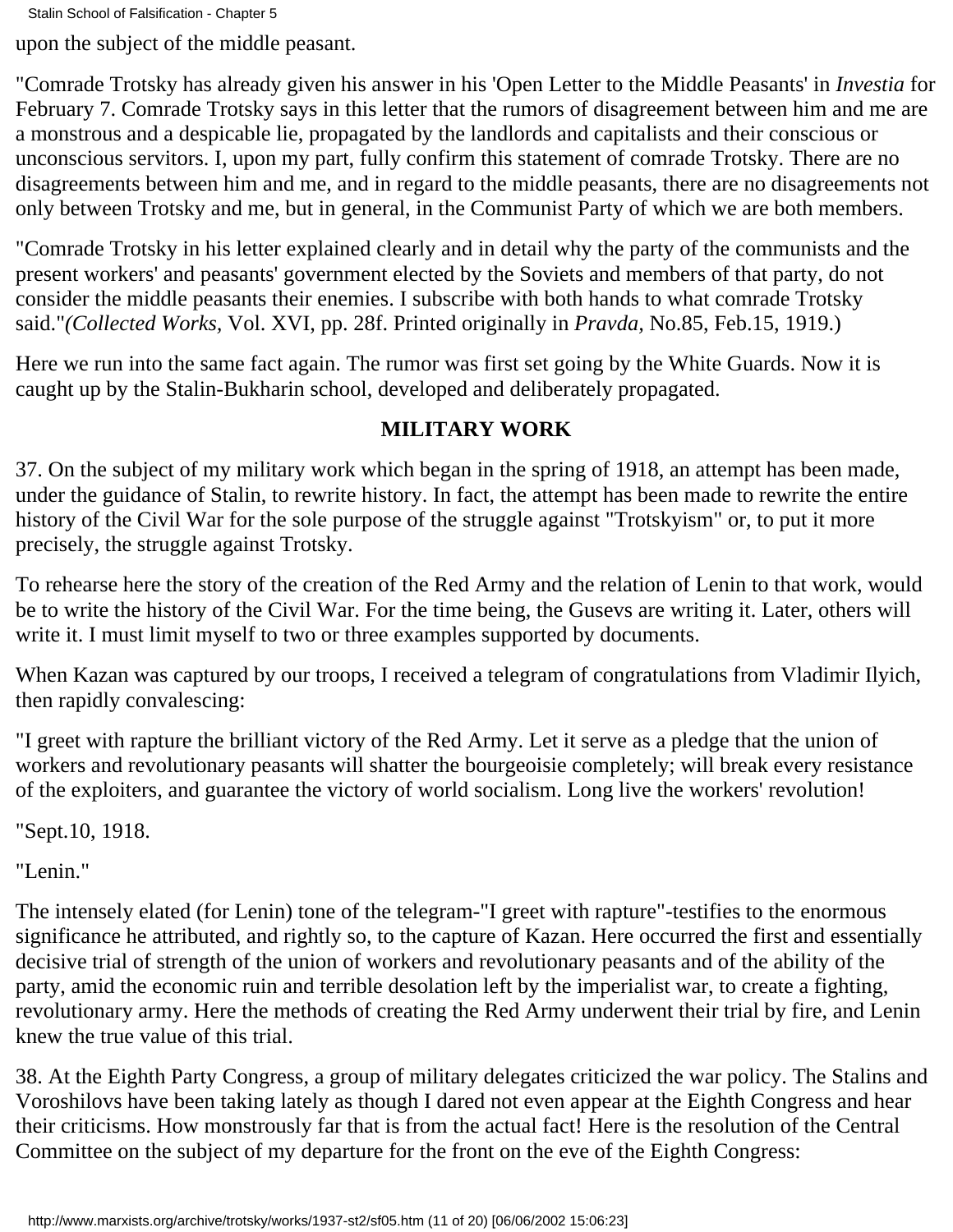Excerpt from the minutes of the March 16, 1919, session of the Central Committee, C.P.R. Present: Comrades Lenin, Zinoviev, Krestinsky, Viadimirsky, Stalin, Schmidt, Smilga, Dzerzhinsky, Lashevich, Bukharin, Sokolnikov, Trotsky, Stassova:

"12. Certain comrades from the front, learning of the Central Committee's resolution for the immediate return of the army comrades to the front, raised the ques tion as to the correctness of this decision which might be interpreted by the organiza tions at the front as an un wil!ingness of the Center to hear the voice of the army. Some are even interpreting it as a sort of trick because the departure of comrade Trotsky and the non-admis sion (recall to the front) of army deputies make it futile even to raise the question of military policy. Comrade Trotsky protests against the interpretation of the resolution of the Central Committee as a 'trick' and calls attention to the extreme seriousness of the situation caused by the retreat from Ufa and still farther west. He insists upon his departure."

"Resolutions Passed

"(1) Comrade Trotsky shall depart immediately for the front.

"(2) Comrade Sokolnikov shall announce at a meeting of the comrades from the front that the order for the departure of all of them is annulled, and it is assumed that those should depart im mediately who themselves consider their presence at the front necessary.

"(3) The question of mili tary policy shall be placed first on the order of the day of the Congress.

"(4) Comrade Vladimir Mikhailovich Smirnov is granted permission to re main, as requested by him, in Moscow."

There you have a clear example of the party regime of that epoch. All who were *attacking* the Central Committee for its military policy, and especially the leader of the military opposition, V. M. Smirnov, were permitted to remain for the congress, notwithstanding the grave situation at the front. Those who *supported* the official policy were sent to the front before the opening of the congress. Nowadays things are done in exactly the opposite way.

The minutes of the military section of the Eighth Party Congress, where Lenin spoke decisively in defense of the military policy carried out by me at the direction of the Central Committee, have not yet been published. Why? Because they rip to pieces the lies of Stalin, Voroshilov and Gusev concerning the period of the Civil War.

39. Stalin has tried to put in circulation an absurdly exaggerated account of the military disagreement which arose in the Political Bureau in regard to the Eastern front at the beginning of 1919. The essence of the disagreement was this: Should we continue the offensive in Siberia or entrench ourselves in the Urals and throw the maximum of our forces to the south in order to liquidate the threat against Moscow? I was inclined, for a certain period of time, towards the second plan. Many military workers, among them Smilga, Lashevich, I. N. Smirnov, K. I. Gruenstein and many others, were in favor of the first plan. The first plan was adopted and gave admirable results. This disagreement did not involve any principle. It was purely practical. The subsequent test demonstrated that the army of Kolchak was wholly disintegrated. The offensive in Siberia was entirely successful.

40. The military work was harsh work. It was not carried out without pressure, repressions and measures of force. Many prides were hurt-most often through necessity but sometimes by mistake. Much discontent resulted and some of it, of course, was entirely legitimate. When the disagreements arose in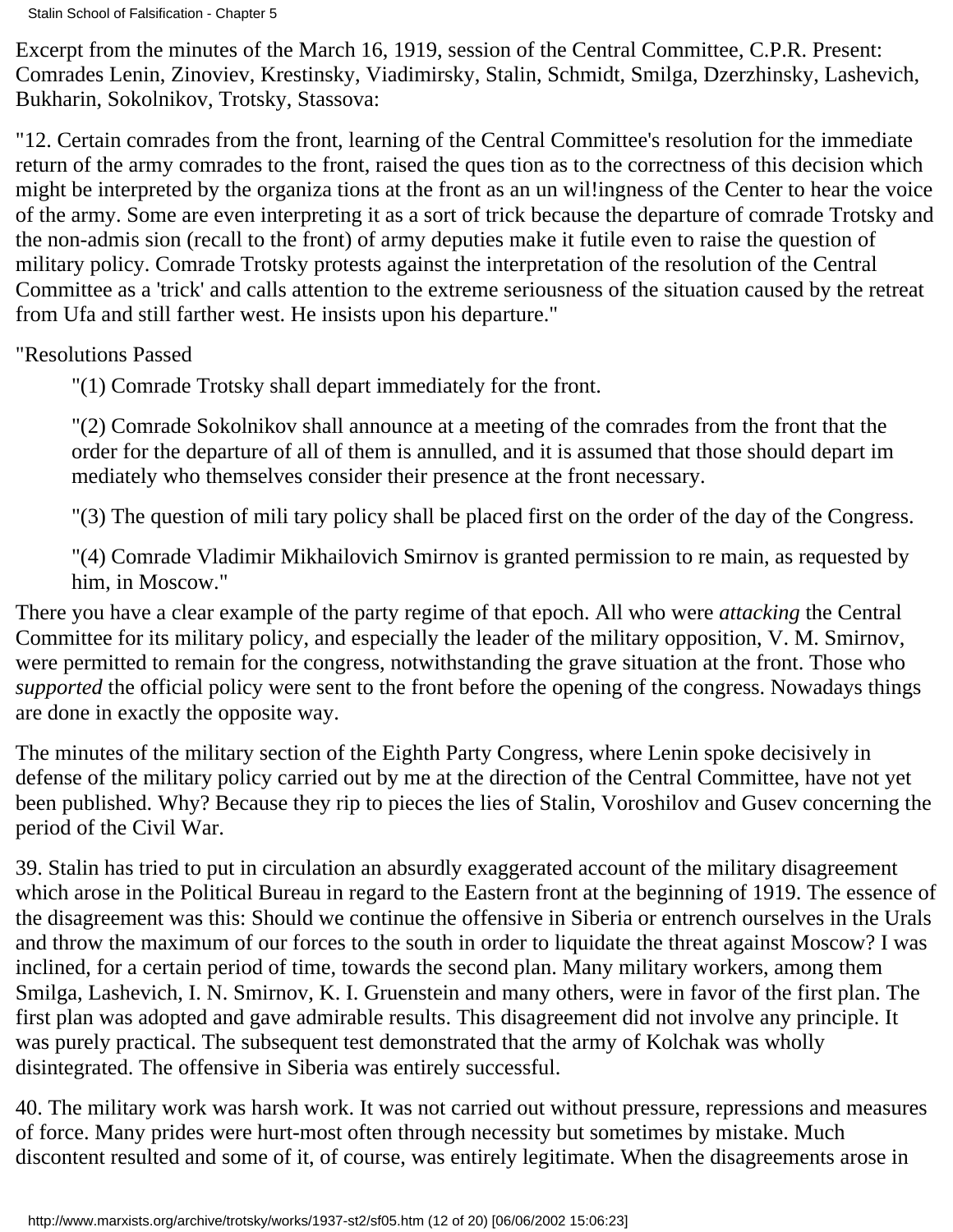regard to the Eastern front, and the Central Committee was to decide the question as to the change of Chief Command, I offered the Central Committee my resignation from the post of People's Commissar for War. On the same day, July 5, 1919, the Central Committee adopted a resolution, of which the principal part follows:

"The Organization Bureau and the Political Bureau of the Central Committee, after considering the statement of comrade Trotsky and discussing it in full, have come to the unanimous conclusion that his resignation cannot be accepted, being entirely out of question.

"The Organization Bureau and the Political Bureau of the Central Committee will do all that they can to make more convenient for comrade Trotsky, and more fruitful for the Republic, that work on the Southern front which comrade Trotsky himself has chosen and which is the most difficult, the most dangerous and the most important at the present moment. In his position as People's Commissar for War and Chairman of the Military Council, comrade Trotsky is also fully empowered to act as a member of the Military Revolutionary Council of the Southern front together with that Commissar of the Southern front (Yegorov) whom he him self proposed and whom the Central Committee has confirmed.

"The Organization Bureau and the Political Bureau of the Central Committee give comrade Trotsky full authority by every means whatsoever, to achieve what he considers a necessary correction of policy on the military question and, if he so desires, to expedite the congress of the party."

The signatures to this resolution were: Lenin, Kamenev, Krestinsky, Kalinin, Serebriakov, Stalin, Stassova.

This resolution speaks for itself. It ended the controversial issue, and we passed on to the next point on the agenda.

*A propos* of this: At the joint session of the Political Bureau and the Presidium of the Central Control Commission, Sept. 8, 1927, Stalin entered a statement into the min utes alleging that the Central Committee "forbade"me to touch the Southern front. On that question, too, the above resolution gives a sufliciently exhaustive answer.

41. But was the disagreement about the Eastern front the only disagreement of a strategical nature? Not by any means. There was a disagreement about the strategic plan against Denikin. There was a disagreement about Petrograd — surrender it to Yudenich or defend it? There was a dis agreement about the advance on Warsa[w\[25\]](#page-66-0) and about the possibility of a second campaign after we had retired to Minsk. Disagreements of this kind were born of the practical struggle and were liquidated in struggle.

<span id="page-59-0"></span>On the question of the Southern front, the necessary documents are published in my book, *[How the](http://www.marxists.org/archive/trotsky/works/1918-mil/index.htm) [Revo1ution Armed Itself](http://www.marxists.org/archive/trotsky/works/1918-mil/index.htm)* (Vol.11, Book I, p.80]).

During the advance of Yudenieh upon Petrograd, Lenin at one time thought it was not worthwhile trying to defend the city and that we ought to move the line of defense nearer Moscow. I objected. Comrade Zinoviev supported me and I think also comrade Stalin. On the 17th of October 1919, Lenin communicated with me in Petrograd by direct wire:

"Comrade Trotsky:

"Last night transmitted in code . . . the decision of the Council of Defense.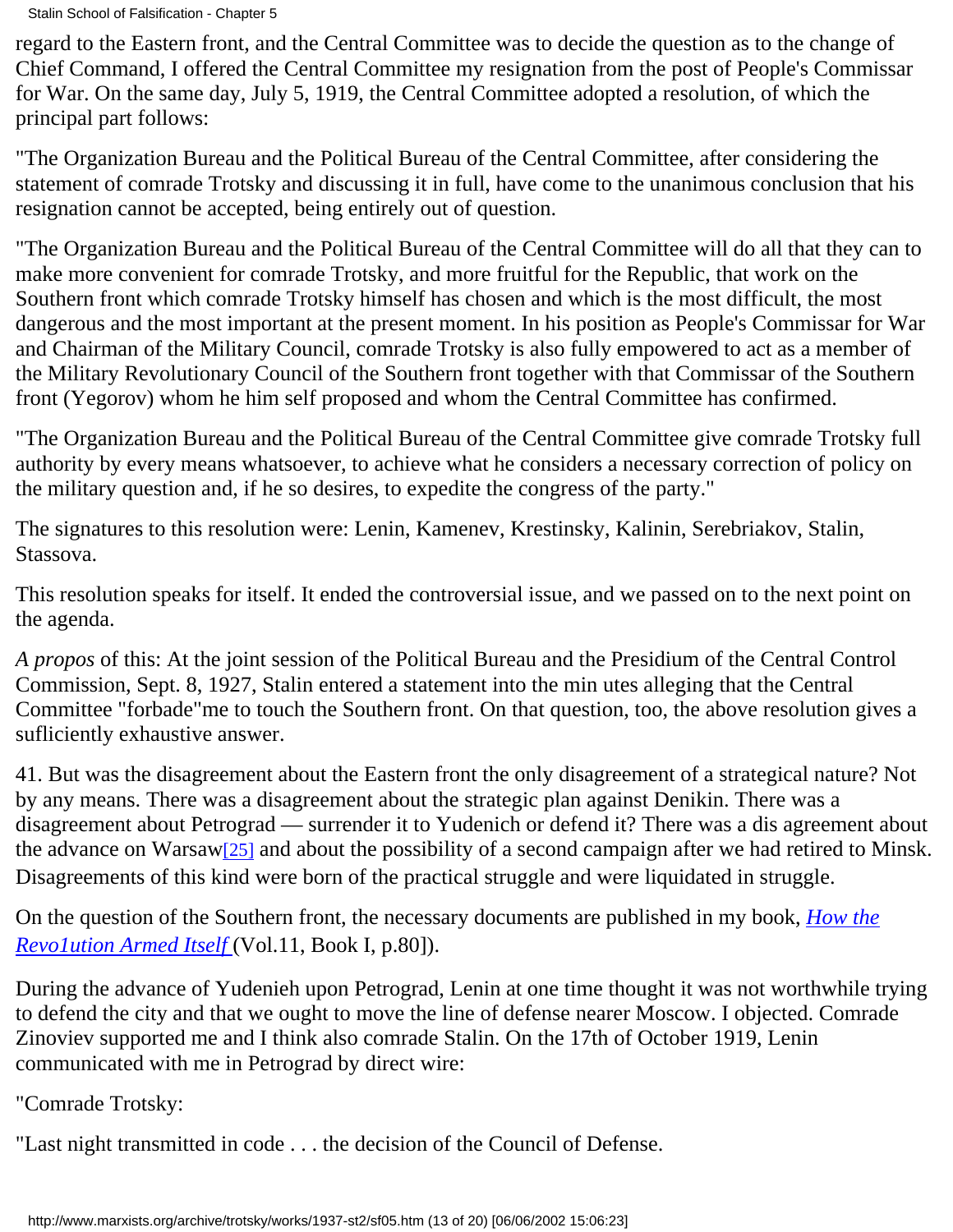"As you see, your plan was adopted. But the withdrawal of the Petrograd workers to the south was, of course, not rejected (I am told that you expounded it to Krassin and Rykov) ; but to discuss it before the need arises would distract attention from the fight-to-the-finish.

"An attempt to outflank and cut off Petrograd will, of course, bring corresponding changes which you will carry out on the spot.

"Assign someone in each department of the local executive committee to collect Soviet papers and documents in preparation for an evacuation.

"I enclose a proclamation which I was assigned to draft by the Council of Defense. I did it hastily and it turned out poorly. You had better put my signature under yours.

"Greetings!

"Lenin."

There were many such episodes. They had immense practical importance at the given moment but they never had any principled significance. It was not a struggle over principles but a working out of the best plan for fighting off the enemy at a given moment and a given place.

The Stalins and the Gusevs are trying to rewrite the history of the Civil War. They will not succeed!

42. The most contemptible part of the campaign of the Stalinists against me is their accusation that I had "communists"shot. This accusation was once put in circulation by our enemies, by their "Intelligence Service."That is, the political departments of the White Armies tried to circulate leaflets among our Red Soldiers, accusing the Red Command and Trotsky, in particular, of bloodthirstiness. The agentry of Stalin are now going the same road.

Assume for a minute that this lie is true. Then why were Stalin, Yaroslavsky, Gusev and the other agents of Stalin silent during the entire Civil War? What is implied by these current tardy "revelations"on the lips of the Stalin agentry? It means this:

"Workers, peasants and Red soldiers, the party deceived you when it told you that Trotsky, the Commander of the Army, was fulfilling the will of the party and carrying out its policy. In its innumerable articles about the work of Trotsky, in the resolutions of its party congresses and the congresses of the Soviets, the party deceived you, approving the military work of Trotsky and hiding from you such facts as the execution of communists. Lenin participated in this deceit, decisively supporting the military policy of Trotsky."

That is the real meaning of these tardy "revelations"of Stalin. These "revelations"compromise not Trotsky but the party, its leadership. They undermine the confidence of the masses in all the Bolsheviks. For if, in the past, when Lenin and the main core of his colleagues stood at the head of the party, it was possible to conceal monstrous mistakes and even crimes, what can you expect now, when the personnel of the Central Committee is infinitely less authoritative? If, for example, Yaroslavsky in 1928, when the Civil War was already long past, sang the immoderate praises of Trotsky, his fidelity, his revolutionary devotion to the cause of the working class, then what is the thoughtful young party member going to say today? He is going to ask himself:

"Just when was Yaroslavsky lying to m~when he exalted Trotsky above the skies, or now, when he is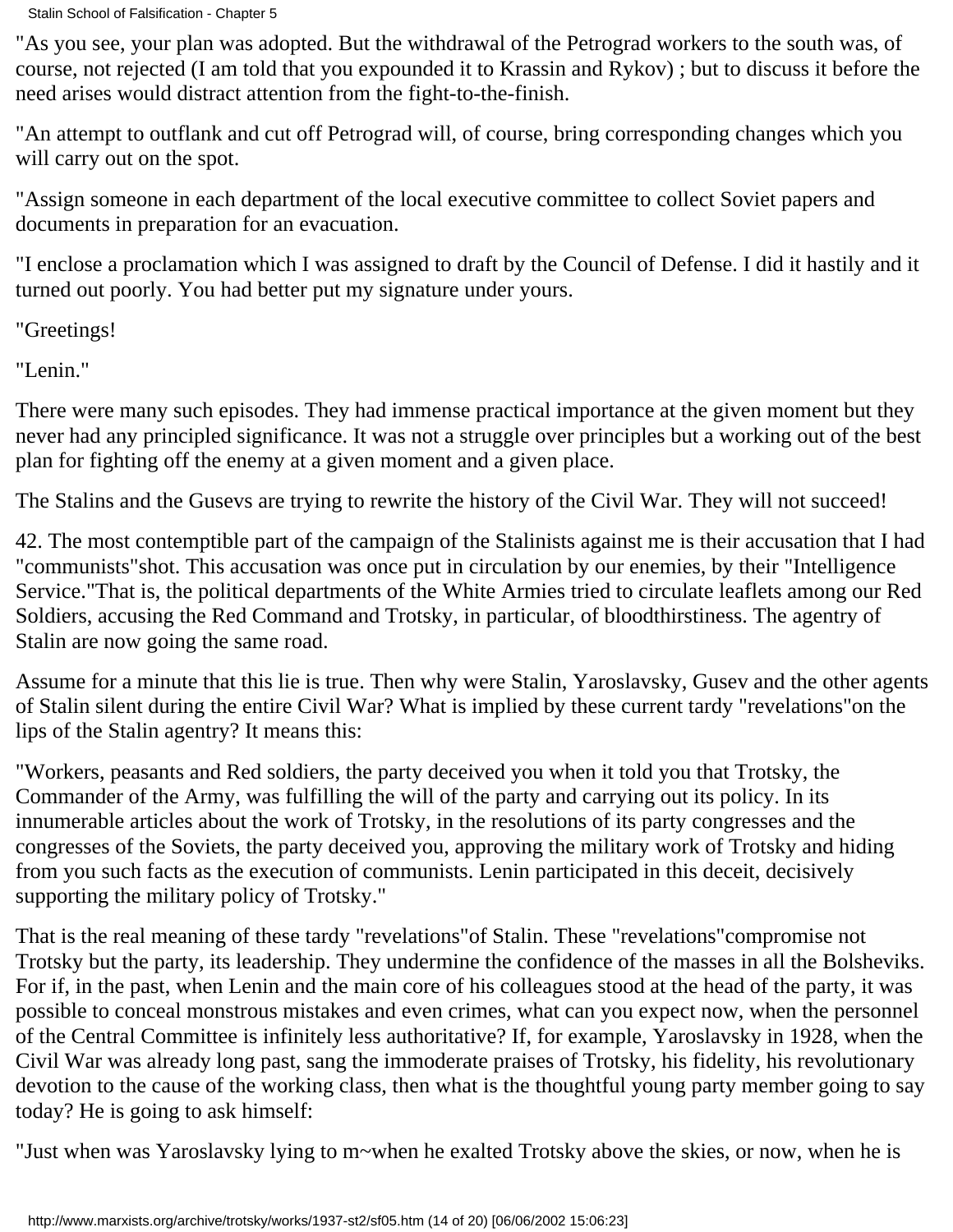```
Stalin School of Falsification - Chapter 5
```
trying to cover him with mud?"

Such is the real work of Stalin and his agents in their effort to invent a new biography for him after the events. The party mass cannot possibly check upon the greater part of Stalin's "revelations."Instead they become firmly imbued with a loss of confidence in the leadership of the party, past, present and future. We shall have to win this anew-this confidence of the party-against Stalin and Stalinism.

43. As is known, Gusev has devoted special energy to the literary revision of our war history. He has even written a brochure entitled *Our Military Disagreements.* In this brochure, it seems, the poisonous gossip first appeared about shooting communists (not deserters, not traitors, even though with party cards, but communists).

Gusev's misfortune, like that of many others, is that he has written twice about one and the same fact and question: once in Lenin's tim once in Stalin's.

Here is what Gusev wrote the first time:

"The arrival of comrade Trotsky [near Kazan] produced a decisive change in the situation. The arrival of Trotsky's train at the wayside station, Sviazhsk, brought a firm will to victory, initiative and momentum for all sides of the work of the army. From the very first day, in that station crowded with the wagon trains of the innumerable regiments, where were the headquarters of the political department and the commissary, as well as among the army troops deployed over a distance of fifteen *versts,* everybody felt that a great turn mg point had arrived.

"This made itself felt first of all in the sphere of discipline. The stern methods of comrade Trotsky in that epoch of guerrilla warfare, in discipline and provincial egotisms, were especially and above all expedient and necessary. You could do nothing with persuasion. And, moreover, there was no time for it. In the course of those twenty-five days that comrade Trotsky spent in Sviazhsk an enormous work was accomplished. The disorganized and degenerated regiments of the Fifth Army were converted into fighting troops and prepared for the capture of Kazan."*(Proletarskaya Revolutsia,* No. 2 [25], 1924.)

Every member of the party who lived through the experience of the Civil War and has not lost his memory will say, at least to himself, if he is afraid to say it out loud, that you could quote by the score, if not by the hundred, such printed testimonials as this testimonial written by Gusev.

44. I limit myself here to testimonials of the most authoritative character. In his recollections of Lenin, Gorky says:

"Striking his fist on the table, he [Lenin] exclaimed: 'Show me another man who would be able in a year to organize almost a model army; yes, and win the esteem of the military specialists. We have such a man. We have everything, and you'll see miracles!' "(Maxim Gorky, *Vladimir Lenin,* Leningrad, 1924, p.28.)

In the same conversation, Lenin said, according to Gorky:

"Yes, yes, I know. They lie a lot about my relations with him. They lie a great deal, it seems, especially about Trotsky and me."*(Ibid.,* p.28.)

Yes, they lied a lot about the relations of Lenin and Trotsky. But can you compare the amateurish lying of those days with the properly organized, All-Russian and international lying of today? In those days the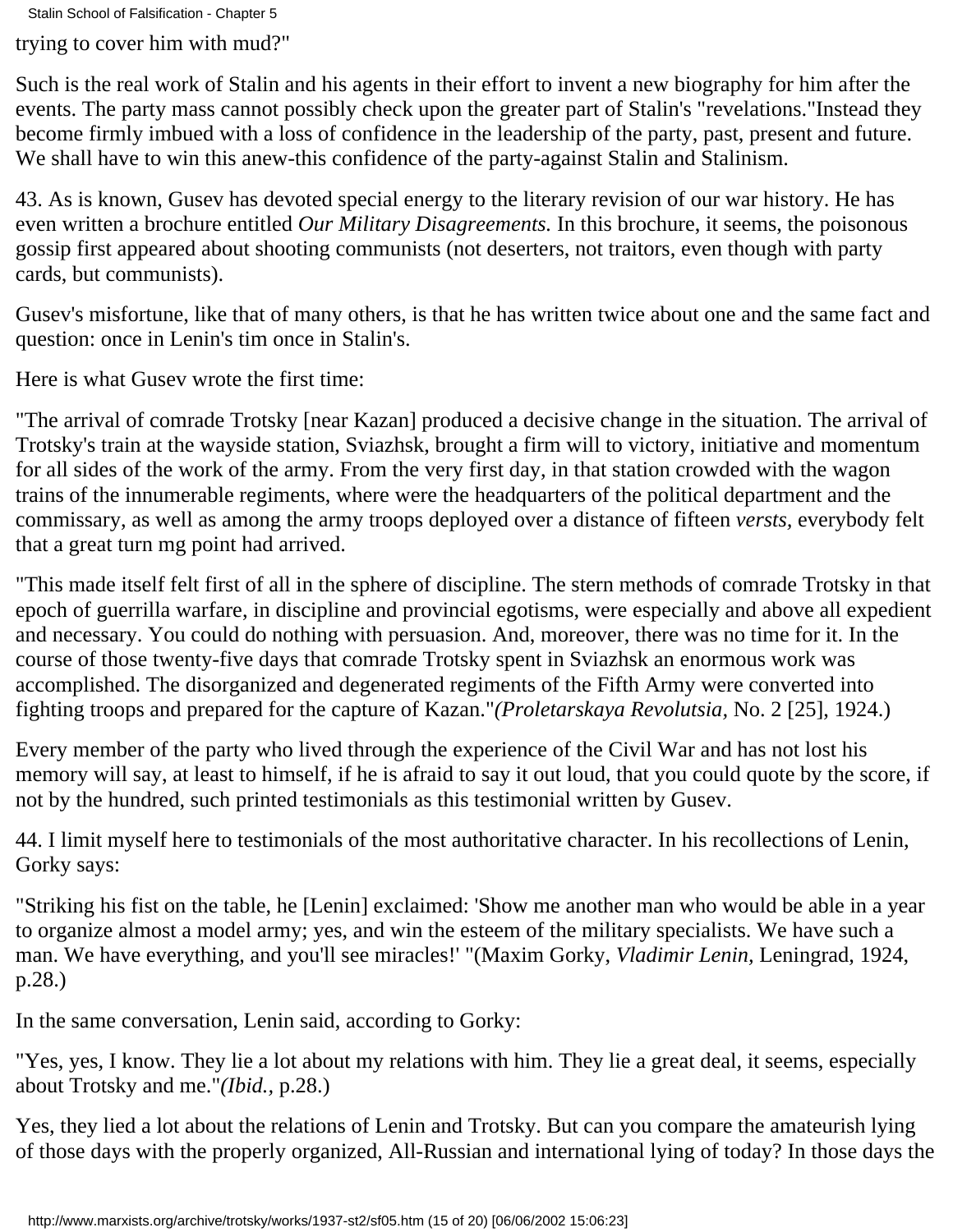liars were the Black Hundreds, the White Guards, in part also the Social Revolutionists and Mensheviks. Now it is the Stalin faction that has seized this weapon.

45. In the Bolshevik fraction of the All-Russian Central Council of Trade Unions, January 12, 1920, Lenin said:

"If we defeated Denikin and Kolchak, it was because our discipline was higher than that of all the capitalist countries of the world. Comrade Trotsky has introduced the death penalty and we will support him. He has introduced it by means of conscious organization and agitation on the part of communists."

46. I have not at hand the many other speeches of Lenin in defense of the military policy which I carried out in full accord with him. In particular, the minutes of the conference of delegates to the Eighth Congress on Military Affairs remain unpublished. Why are those minutes unpublished? Because Lenin in that conference opposed with all his energy the colleagues of Stalin who are now so industriously falsifying the past.

47. But I have at hand one document which is worth a hundred. I spoke of this document in the Presidium of the Central Control Commission when Yaroslavsky started a poisonous intrigue against me, under protest from Ordjonikidze. I quoted it at the last joint Plenum, August 1927, when Voroshilov followed in the footsteps of Yaroslavsky.

Lenin gave me, on his own initiative, a blank sheet of paper with the following lines written at the bottom:

"Comrades, knowing the harsh character of comrade Trotsky's orders, I am so convinced, so absolutely convinced, of the correctness, expedience and necessity for the good of our cause, of orders issued by comrade Trotsky, that I give them my full support.

"V. Ulianov (Lenin)."

The purpose of this blank I explained to the Presidium of the Central Control Commission in the following words:

"When he [Lenin] handed me that sheet of paper with these lines written at the bottom of a clean page, I was perplexed. He said: 'I have been informed that rumors are being started against you that you are shooting communists. I give you this blank and I will give you as many of them as you want, stating that I support your decisions. Above it you can write any decision you want to and my signature will be ready.' That was in July 1919. Since much gossip is now abroad about my relations with Vladimir Ilyich, and what is far more important, his attitude toward me, I would suggest that somebody else show me such a blank page with his signature, where Lenin says that he endorses beforehand every decision that I might make. Upon these decisions depended not only the fate of individual communists but often a far greater thing."

## **NOTES:**

<span id="page-62-0"></span>**18.** The onerous conditions of peace which the Germans, threaten ing a constantly deeper invasion of the Ukraine and Russia itself, sought to impose at Brest-Litovsk upon the young Soviet repub lic, created a violent dispute in the leading circles of the Bol shevik party and in the ranks. Emphasizing the exhaustion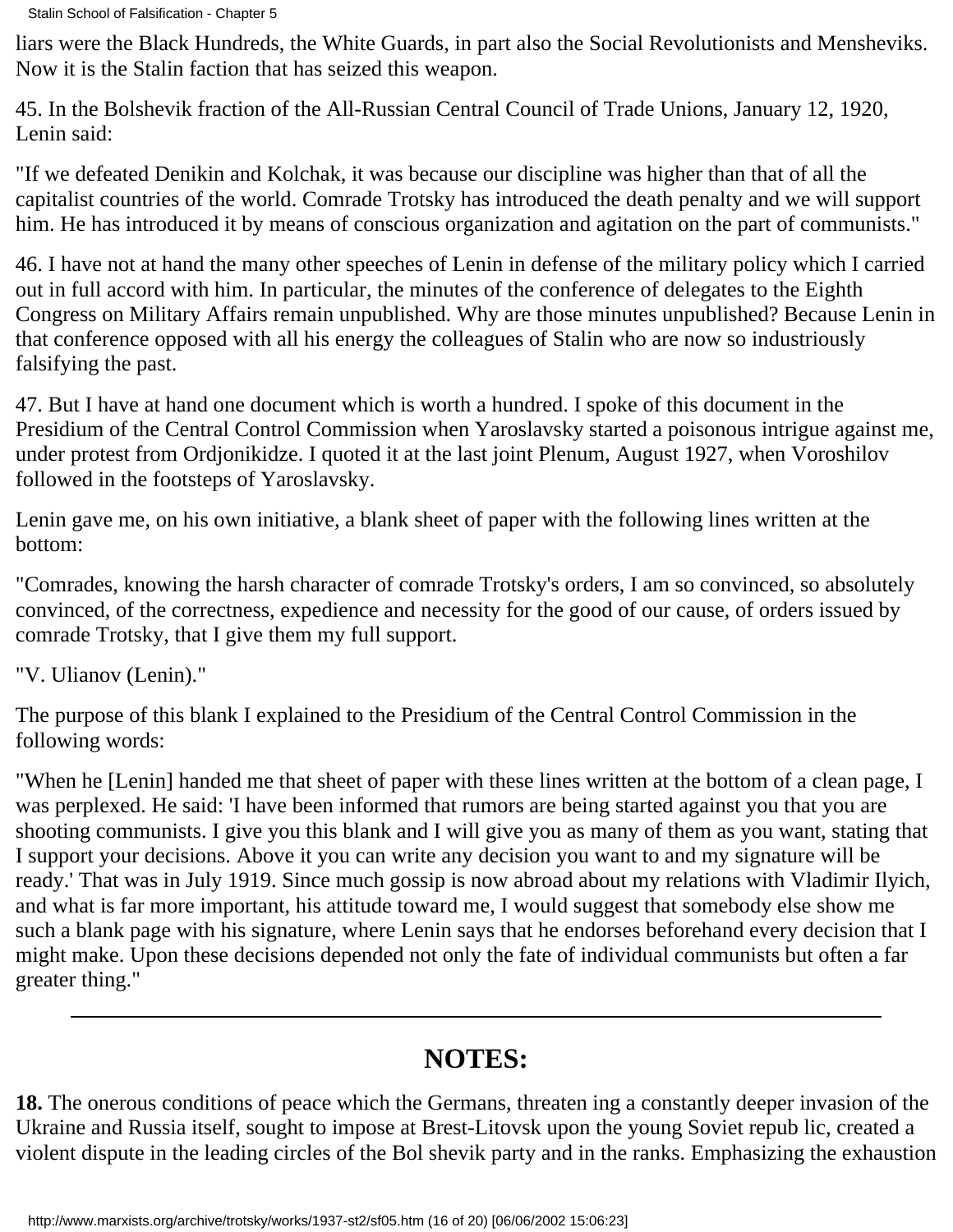of the Soviet forces and the need of a breathing spell, Lenin stood for signing the proposed peace treaty, even though it meant agreement to Russia's being despofled of vast territories and forced to pay tribute to the Germans. Bukharin and his group (including Inessa Armand, A. Bubnov, Bela Kun, Alexandra Kol lontai, Kuibyschev, N. Muralov,M. N. Pokrovsky, Preobrazhen sky, Piatakov, Radek, Uritsky, etc.), opposed the acceptance of the peace terms and advocated a revolutionary war against the Germans. Trotsky, recognizing the exhaustion of the armed forces of the Soviets, proposed that the war be declared at an end, that the peace treaty be not signed, and that if the Germans continued to advance, the terms be accepted "at the point of a bayonet," in order to show the international and especially the German work ing class t~at the Soviets had held out against German imperial ism till the very last. Trotsky's formula-"Neither war nor peace" — was, for example, exactly the status for years to come of relations between Russia and Roumania. At first Lenin was in a minority in tile leadership and the ranks. The principal Soviets in the country (except for Petrograd and Sebastopol) expressed themselves against signing the treaty (thus, Moscow, Ekaterin burg, Kharkov, Kronstadt, etc.). On January 21, 1918, at a conference in Petrograd of active leaders throughout the country, with 68 present, the revolutionary war position received an absolute majority of 32, the Trotsky position ("Neither war nor peace") 16, and the Lenin position 15. At the very last moment, when the Germans had resumed their advance and given their final ultimatum, the Central Committee session carried Lenin's proposal to sign the treaty. At the February 23 meeting, Lenin, Zinoviev, Sverdlov and Sokolnikov voted to sign, with Bukharin, Dzerzhinsky, Uritsky and Lomoy voting against. Trotsky stated:

"If there were unanimity among us, we could proceed with the organization of the defense and would do a good job of it. .

But this requires a maximum of unity. But since this unity does not exist, I cannot assume the responsibility for voting in favor of war." The C.C. thereupon decided by 7 votes to 4, with 4 abstain ing (Trotsky's abstention gave Lenin the necessary majority) to accept the German proposal instantly. At this session, it was Stalin who declared: "It is not necessary to sign, but we can begin peace negotiations" a position which Lenin attacked. The "Left Communists," Bukharin, Lomov, Bubnov, Yakovlev, Piatakov and V. Smirnov thereupon announced their withdrawal from all responsible party and Soviet posts in order to be free to carry on their agitation against the decision in the ranks of the party; in the name of the Moscow Party Committee controlled by them, they issued *Kommunist* as a faction organ in which a violent polemic was conducted for several months against Lenin's course. The signing of the Brest Treaty also had as one of its results the withdrawal of all the Social Revolutionary Commissars from the Soviet Government, followed by an armed uprising of that party against the Bolshevik régime. [\[BACK TO TEXT\]](#page-49-0)

<span id="page-63-0"></span>**19.** The N.E.P. (New Economic Policy) was adopted, on Lenin's initiative, by the Tenth Congress of the Communist Party of Russia, early in 1921, and re-enforced at the Tenth Party Conference in May of the same year. Not only had the post-war revolutionary wave in Europe subsided, especially after the fail ure of the Red drive on Warsaw, but relations with the peasantry in Russia had become strained to the breaking point. The ex tremely rigorous regulations of so-called War Communism (requisitioning and confiscation of grain from the peasant), accompanied by the breakdown of industry consequent upon the ravages of the civil war (in 1920, industrial output was only 18 per cent of the pre-war level; in heavy industry, specifically, the situation was far worse), had brought the alliance of the workers and peasants to extreme tension. The Tenth Congress met dur ing the Kronstadt rebellion, which reflected the intense discon tent of the peasants. Lenin proposed a policy of substituting a tax in kind for requisitions; of allowing the peasant to dispose of his surplus within the limits of "local trade"; of allowing the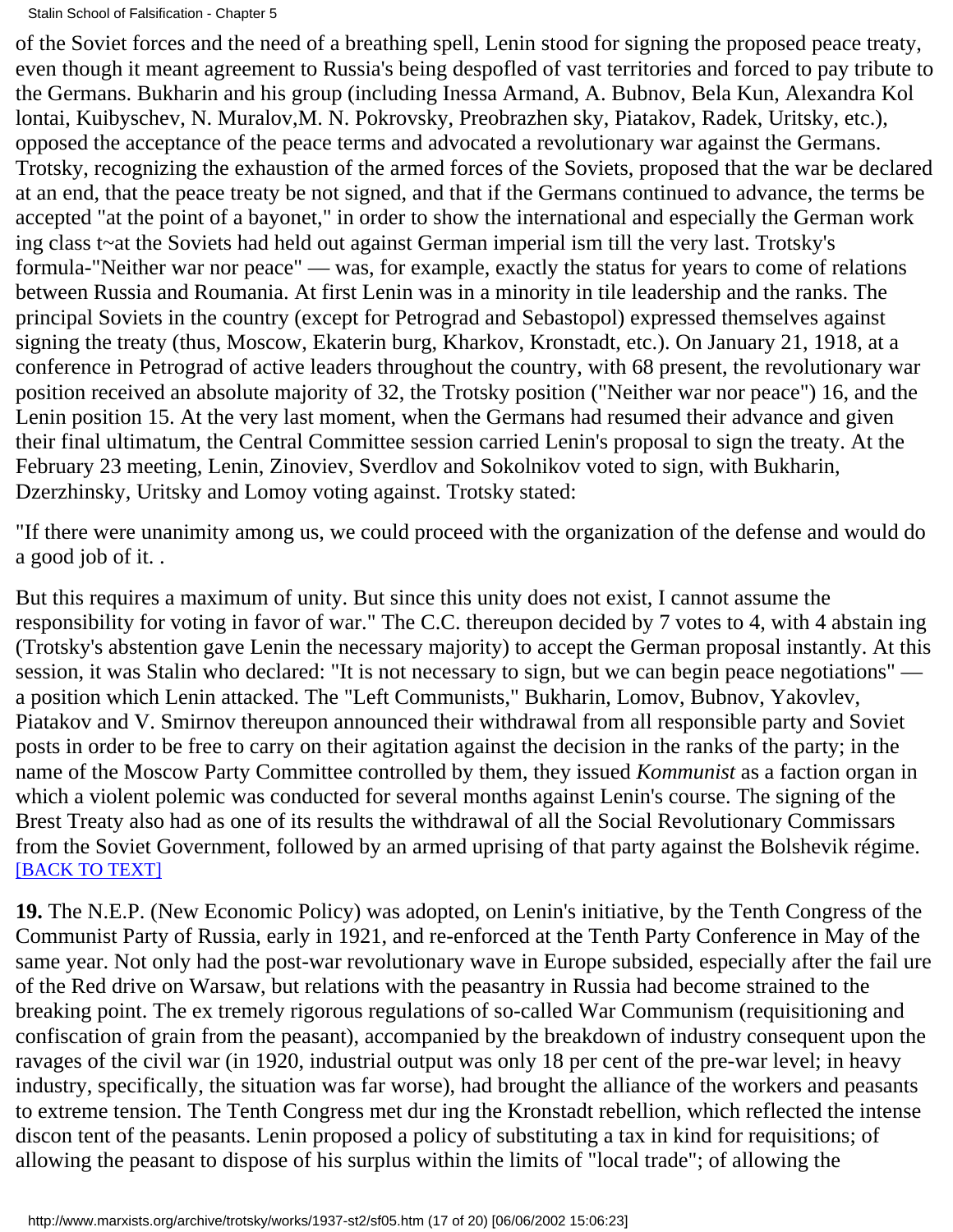development of capitalist concessions to a delimited extent, and of state capitalism, on the ground that state capitalism was a higher economic form than that which prevailed in most of agri cultural Russia. The retreat sounded by Lenin was to allow a breathing spell during which, while waiting for the decisive aid of the European revolution, Russia could reconstruct her indus tries, electrify and modernize them, and establish a more har monious relationship with the mass of her population, the peas antry. Capitalism, in industry and agriculture, was to be allowed a considerable field of possibilities in which to develop, provided, however, that the workers' state retained control of the so-called "commanding heights," namely, the nationalized key industries, state banking, nationalization of the land, monopoly of foreign trade. The N.E.P., despite the inherent dangers of capitalist restoration, greatly facilitated not only the re-establishment of good relations between worker and peasant, but also the recon struction of Russia's industrial life. [\[BACK TO TEXT\]](#page-50-0)

<span id="page-64-0"></span>**20.** On March 1, 1921, the sailors of Kronstadt, the fortress out side of Petrograd, rose in armed rebellion against the Soviet Gov ernment, mainly around the demands for new elections to the Soviets and for eliminating the Communist Party monopoly. Attempts at peaceful negotiations and settlement of differences proved unsuccessful. The government called upon the Kron' stadters to lay down their arms and acknowledge the discipline of the federal government, but the rebels refused. The decisive strategic importance of Kronstadt, the key to Petrograd, made it impossible to allow it to remain in hostile hands for any length of time, and a couple of days after the uprising, it was suppressed by troops led across ice floes from Petrograd. The suppression of the Kronstadt rising was one of the saddest necessities of the Russian Revolution. Unlike the sailors of the November, 1917, revolution, who were drawn largely from the industrial heart of Petrograd, and who were subsequently dispersed to the four cor ners of Russia during the civil war, the sailors in 1921 were drawn largely from southern ports (like Odessa), usually the sons of Ukrainian peasants (four members of the Kronstadt rebels' committee were Ukrainian, as was their chief, Petri chenko). On furlough in their home towns, they were heavily influenced by the complaints of the peasants against the stren uous régime of War Communism, and against the Communists who led the régime. In Kronstadt itself, anti-Communist elements —anarchists and Social Revolutionaries — were active in sharp ening relations between Kronstadt and Petrograd. Outside of Russia, the reactionary elements regarded the Kronstadt upris ing as a rallying pole for the counter-revolution-at first under the war-cry of "Soviets without Communists "-a bridge to no Soviets at all. The Kronstadt sailors were, for the most part, the unwitting victims of these forces. The uprising did serve, how ever, to call sharply to the attention of the Bolsheviks the impera tive need of putting an end to the War Communism course, which had brought relations with the peasantry, and even with sections of the working class, to a breaking point. The Tenth Congress of the Party, which met during the uprising, was the one that initiated the New Economic Policy. [\[BACK TO TEXT\]](#page-51-0)

<span id="page-64-1"></span>**21.** The call of the German Communist Party in March, 1921, for an armed insurrection to seize power, in connection with the struggles in Central Germany, was a direct manifestation of the so-called "theory of the offensive," whose principal inspirers and theorizers in the Comintern were Bukharin and, to a somewhat lesser extent, Zinoviev. The party leadership not only plunged its membership into what was obviously doomed in advance as a futile military action by a small minority of the working class, but after the collapse of the March Action, it declared that it would repeat the action at the first opportunity. These actions, it was stated by the ultra-Leftists, would electrify or galvanize the working class and cause them, each time, to mobilize into an ever greater force which would eventually overthrow capitalist rule. "If it is asked what was actually new about the March Action, it must be answered: precisely that which our opponents reprove, namely, that the party went into struggle without concerning itself about who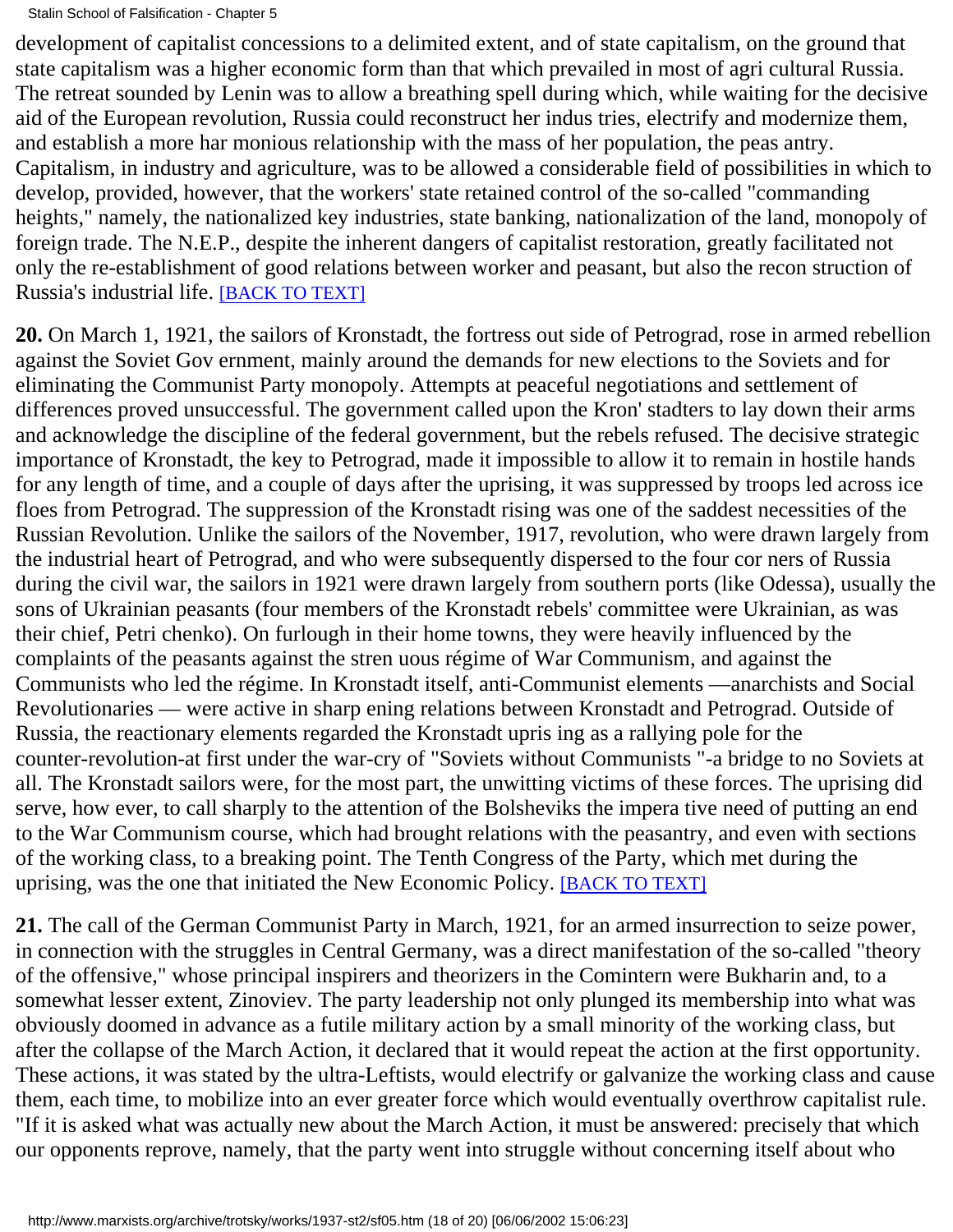would follow it." (A. Maslow, *Die Interna jionale,* Berlin, 1921, p.254.) "The March Action as an isolated action of the party would be-our opponents are right to this extent-a crime against the proletariat. The March Action as the introduction to a series of constantly rising actions, a redeeming act." (A. Thaiheimer, *Taktik and Organisation der revo1utionare Offensive,* Berlin, 1921, p. 6.) "The slogan of the party can, therefore, be nothing but: offensive, offensive at any cost, with all means, in every situation that offers serious possibilities of success." (Heyder, *Ibid.,* p. 22.) The Third Congress of the Comintern, confronted with this problem, was almost on the verge of a split. The Bukharin wing was supported by the majority of the delegates and leaders, including Pepper (Pogany) and Rakosi, who had really directed the March Action, Bela Kun, Munzenherg, Thalheimer, Frolich, most of the Italians, etc. Lenin, who placed himself demonstratively in the "Right wing of the Congress," threatened it with a split if the supporters of Bukharin and the "offensive" carried the day. Supported by Trotsky, and through the medium of Radek, who played the role of a conciliator, Zinoviev and Bukharin were outvoted in the Rus sian delegation, with the final result that Lenin's views tri umphed. The theses of the Third Congress and the slogan "To the masses!" which introduced the broad policy of the united front adopted shortly afterward, was a definite blow at the Leftists and put an effective end for a long period of time to putschist moods in the International. [\[BACK TO TEXT\]](#page-53-0)

<span id="page-65-0"></span>**22.** The criticism of the French party by the delegate from the Communist Party of Luxemburg, L. Reiland, dealt with the strike that broke out in March, 1921, in the mining district of his country, that is, on the very frontier of France. The Communist Party of France, then headed by the notorious opportunists, L.-O. Frossard and Marcel Cachin, paid no attention at all to the strike in the columns of the party organ, *l'Humanite',* nor was any protest made when the armed forces of France intervened and helped to crush the strike with the aid of bayonets. Reiland proposed the expulsion from the International of Frossard and Cachin. Coming on the heels of the speech by Maurice Laporte, leader of the French Communist Youth, who proposed that the party should have organized for a struggle against the mobilization of the Class of 1919 "with revolver in hand," Reiland's criticism were exploited by the ultra-Leftists at the Third Congress and drew the fire of Trotsky and Lenin. [\[BACK TO TEXT\]](#page-54-0)

<span id="page-65-1"></span>**23.** Early in 1925, Bukharin, addressing himself to the Russian peasantry, exclaimed: "Enrich yourselves " — the slogan with which Guizot helped to fortify the French reaction. This was one of the many manifestations of the growing tendency of the ruling Soviet bureaucracy to base itself upon the rich peasants (Kulaks), a tendency which was one of the main causes of the rise of an Opposition in Leningrad, led by Zinoviev, Kamenev and Krupskaya, in 1925, and the merger of the Trotskyist and Zinovievist groups in 1926 into the United Opposition bloc. — Towards the end of 1925, Bukharin made a formal acknowledg ment of error in advancing his slogan, but nothing was changed in the main policies of the Stalin-Bukharin régime with regard to the countryside. [\[BACK TO TEXT\]](#page-55-0)

<span id="page-65-2"></span>**24.** In a polemic against Radek in 1929, Trotsky wrote concerning his pre-revolutionary conflict with Lenin: " . . I never endeav ored to create a grouping on the basis of the theory of the per manent revolution. My inner-party stand was a *conciliatory* one and when at certain moments I strove for groupings, then it was precisely on this basis. My conciliationism was derived from a certain Social Revolutionary fatalism. I believed that the logic of the class struggle would compel both factions to pursue the same revolutionary line. The great historical significance of Lenin's stand was still unclear to me at that time, his policy of irreconcilable ideological demarcation and, when necessary, split, for the purpose of uniting and steeling the backbone of the truly revolutionary party. . . . By striving for unity at all costs, I involuntarily and unavoidably had to idealize the Centrist ten dencies in Menshevism. Despite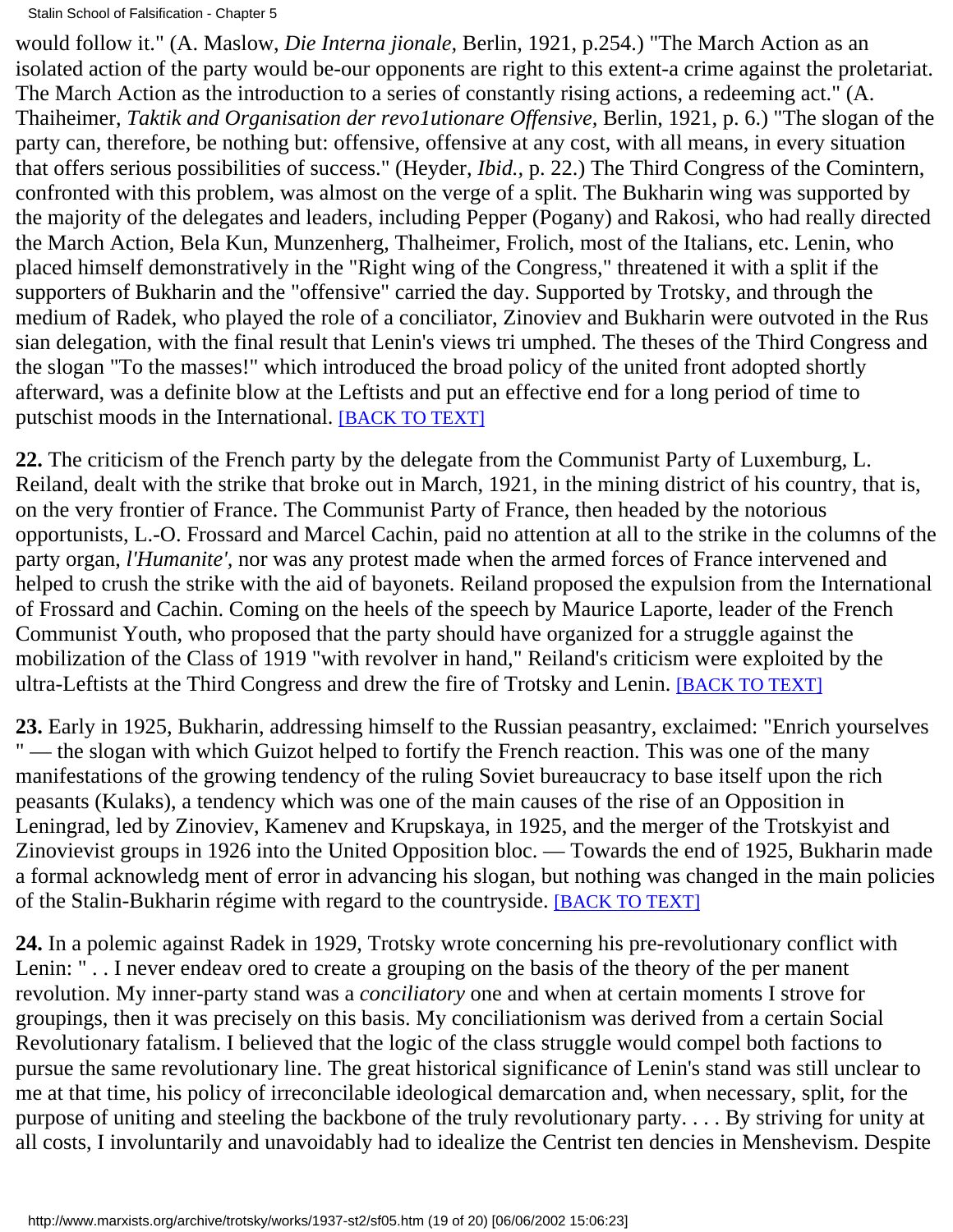the threefold episodic attempts, I arrived at no common work with the Mensheviks, and I could not arrive at it. Simultaneously, however, the conciliatory line brought me into an all the harsher position towards Bolshevism, since Lenin, in contrast to the Mensheviks, mercilessly rejected conciliationism and could do no different. It is obvious that no faction could be created on the platform of conciliationism." *(The Permanent Revolution, New York, 1981, p. 20ff.)* [\[BACK TO TEXT\]](#page-55-1)

<span id="page-66-0"></span>**25.** Lenin urged the advance on Warsaw in the summer of 1920, in the hope of effecting a juncture with the revolutionary workers of the capital and ensuring the establishment of a Polish Soviet Republic. Trotsky counselled against a further advance, on the ground that the army forces were too exhausted and that they were moving too speedily away from their principal bases of economic as well as military support. With the aid of French imperialism, Pilsudski was able to drive back the Red Army after it had succeeded in coming within a short distance of War saw itself. Lenin later acknowledged that Trotsky had been correct in his views. [\[BACK TO TEXT\]](#page-59-0)

## **[Return to Index Page](#page-0-0) — [Next Chapter](#page-67-0)**

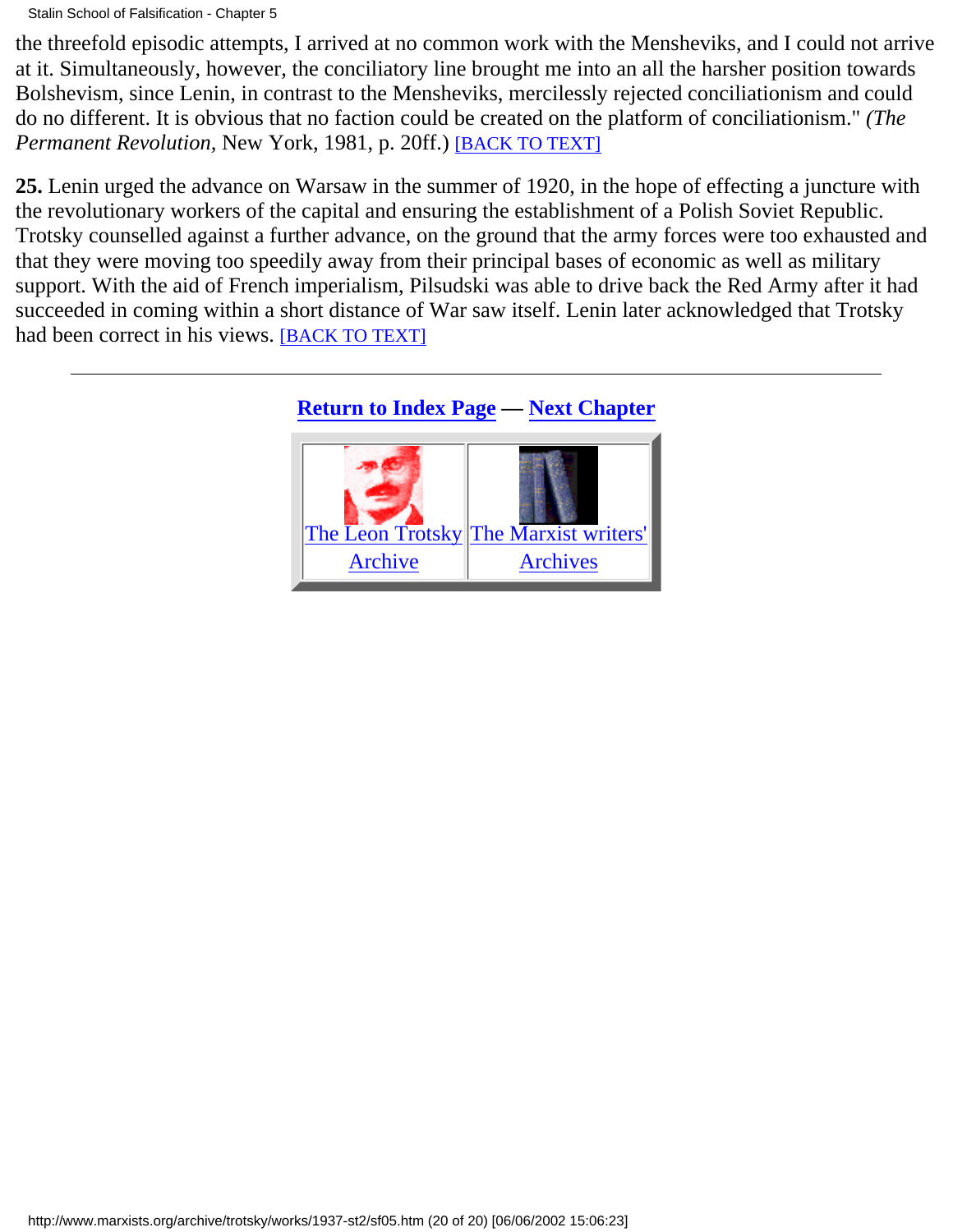## <span id="page-67-0"></span>**Leon Trotsky's**

# **The Stalin School Of Falsification**

Transcribed for the [Trotsky Internet Archive](#page-214-0) , now a sub-archive of the [Marxist writers' Internet Archive](#page-6-0) by [David Walters](mailto:dwalters@marxists.org) in 1997

## **Letter to the Bureau of Party History (Part 3)**

## **Concerning Economic Questions**

48. Martinov maintains, as is well known, that civil war and War Communism are "Trotskyism." This doctrine has now acquired a vast popularity. The creation of industrial armies, the militarization of labor and other measures flowing inevitably, just as did food distribution, from the conditions of that epoch, are portrayed by philistines and vulgarians as manifestations of "Trotskyism." On what side did Lenin stand in these questions?

In the organization section of the Seventh Congress of the Soviets, we were debating the question of bureaucratism in the directing centers. In my speech I pointed out that bossism might choke our industries; that centralism is not an absolute principle; that the necessary coordination between local initiative and the leadership of the center had yet to be found in practice. Lenin in his speech emphasized his full agreement with me on centralism and added:

"Let me say in conclusion that I agreed entirely with comrade Trotsky when he said that there have been some very wrong attempts made here to present our disputes as a disagreement between workers and peasants and to mix up with this question, the question of the dictatorship of the proletariat." (Speech on Dec. 8, 1918, *Collected Works,* Vol. XVI, p.433.)

"Our disputes" — this means those very prolonged disputes in which Lenin and Trotsky were on one side; Rykov, Tomsky, Larin and others, on the other side. In these disputes, as in so many others, Stalin remained behind the scenes maneuvering and waiting.

49. At the caucus of the Bolshevik fraction of the All-Russian Central Council of Trade Unions, January 12, 1920, Lenin had the following to say on the subject of "our disputes" with Rykov, Tomsky and others:

"Who started this disgusting departmental squabble? Not comrade Trotsky. There is none of it in his theses. It was comrades Lomov, Rykov and Larin. Every one of them holds the highest office. They are all members of the Presidium of the All-Russian Council of National Economy. Among them is the chairman of the Council who has so many titles that if I wanted to list them all I should lose five minutes of my ten minute speech. . . . Rykov and others have got up here and started a disgusting literary squabble. Comrade Trotsky posed the question of new problems and they have started a departmental polemic with the Seventh Congress of the Soviets. Of course, we know that comrades Lomov, Rykov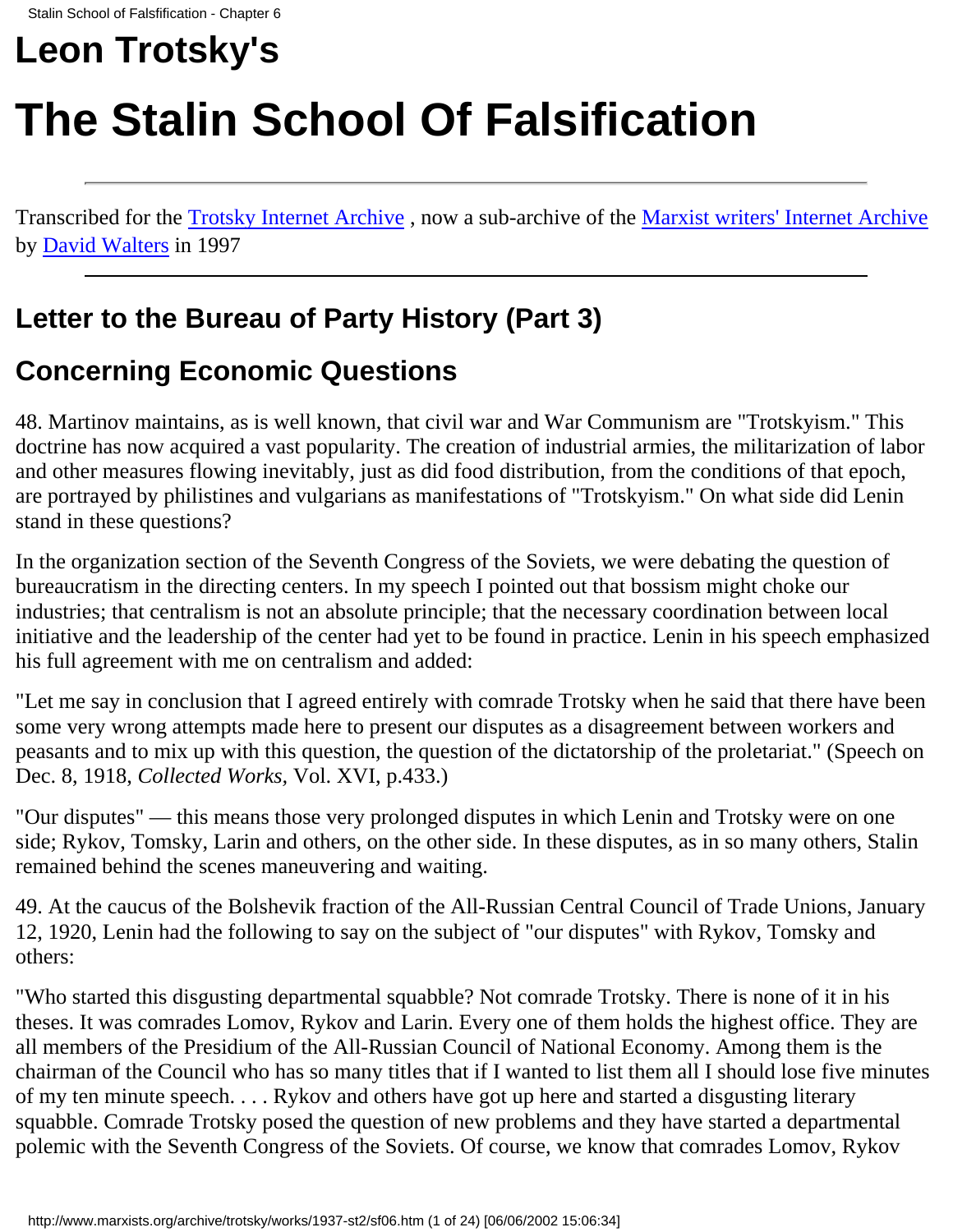and Larin did not say this directly in their extremely stupid article. As some orator here has said: 'You must not indulge in polemics with the Seventh Congress of the Soviets.' If the Seventh Congress of the Soviets made a mistake, correct that mistake in the meeting, say that it is a mistake, and stop babbling about centralization and decentralization. Comrade Rykov says that it is necessary to talk about centralization and decentralization because comrade Trotsky did not notice it. This man assumes that the people sitting here are so backward that they have forgotten the first lines of comrade Trotsky's theses which say: 'Economic administration assumes a general plan,' etc. Do you know how to read Russian, most condescending Rykov, Lomov and Larin? Let's go back to the time when you were sixteen years old and start babbling about centralization and decentralization. Is that the governmental work of the members of the collegium, of the Presidium of the All-Russian Council of National Economy? This is nonsense and pathetic rubbish — it is a shame and disgrace to waste time on it."

#### And further:

"War gave us the ability to carry discipline to a maximum and to centralize tens and hundreds of thousands of people, comrades, who died to save the Soviet Republic. Without that we should have all gone to hell."

I might add that this speech, which is at the disposition of the Lenin Institute, has not been published simply because it is inconvenient for the present "historians." The concealment from the party of a part of our ideological inheritance from Lenin is a necessary element in the departure from the Leninist course. The speech of Lenin quoted above will be brought forward when the time comes to decapitate Rykov.

50. About my work on the railway transport service, Lenin said at the Eighth Congress of the Soviets:

..... You have seen already, by the way, from the theses of comrade Emshanov and comrade Trotsky that in this sphere [the re-establishment of our transport] we have to do with a real plan, looking ahead many years. Order No. l042[,\[26\]](#page-89-0) reckons on five years. In five years we can restore our transport, reduce the number of broken-down locomotives and, if you please, as the most *difficult* I emphasize in the ninth thesis the indication that we might even shorten that period, as has been done.

"When big plans are made based on a many years' calculation, there are often skeptics who say: 'How can we calculate years ahead? God help us to do what we have to do right now.' Comrades, it is necessary to learn how to combine both. You can't work without having a plan that assumes a long period and serious success. That this is necessary is proved by the indubitable improvement of the transport work. I want to call your attention to that place in the ninth thesis where it says that the term for re-establishment would be four and a half years but that it is already shortened because we are working above normal. The term is already cut down to three and a half years. That is the way we should work in the other branches of our industry." (Speech on Dec. 2, 1920, *Collected Works,* Vol. XVII, pp. 423f.)

I remark here that a year after I had issued Order No. 1042, in the order of comrade Dzerzhinsky, "Concerning the Fundamental Principles of Further Work of the People's Commissariat of Means of Communication," for May 27, 1921, we read:

"Owing to the fact that the lowering of the norms set by Orders No.1042 and 1157, *the first brilliant experiment in planned industrial work,* is temporary, and due to the existing fuel crisis . . . measures must be taken to support and restore the equipment and the shops. . . ."

51. In 1924, Zinoviev put in circulation a charge against Trotsky that by issuing the railway "Order No.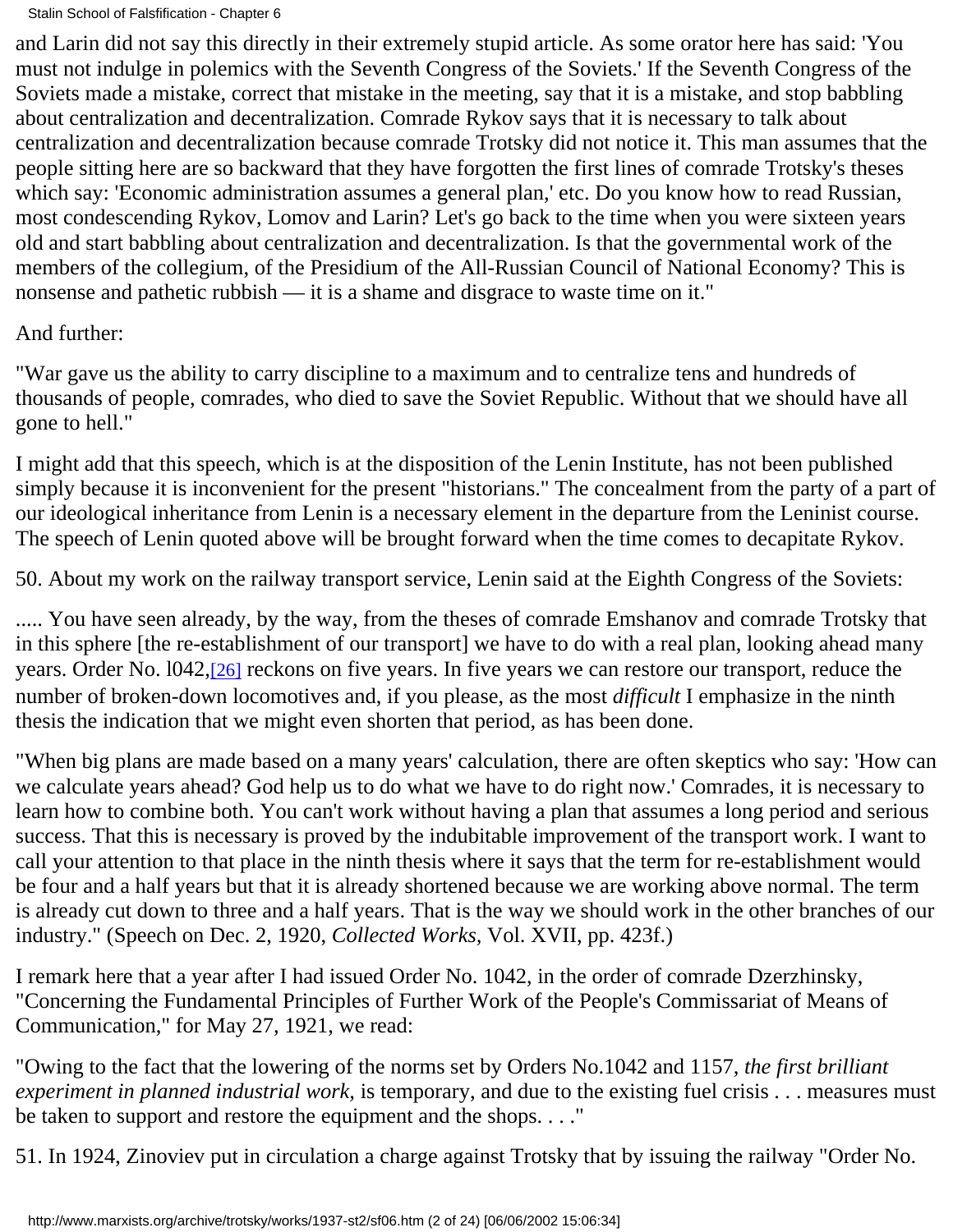1042," Trotsky almost ruined the transportation system. With this for a canvas, Stalin, Yaroslavsky and Rudzutak later embroidered various designs. In its day the legend made the rounds of all the publications of the Comintern. We have already quoted Lenin's and Dzerzhinsky's real opinions concerning Order No.1042 and its significance for transportation. But there is comment of a more recent origin. In the *Yearbook of the Communist International* issued in 1928, that is, on the eve of the campaign against Trotsky, the article entitled "The Transportation System of the R.S.F.S.R. and Its Re-establishment" has the following to say:

"At that time the transportation system was already completely disorganized. Not only was there no talk of ree~stab lishing it but matters had reached such a stage that in the Council of Labor and Defense, Professor Lomonosov, a mem ber of the Collegium of the People's Commissariat of Means of Communication, made a report to the effect that the transportation system was on the verge of complete and inevitable stoppage. Comrade Trotsky, on taking charge of transportation, advanced two slogans which proved of decisive significance not only for transportation but for the econolny of the country as a whole. . . . Order No.1042 is an historical event. According to that order, the locomotive park should have been restored in five years. Communist propaganda based on that order and communist enthusiasm called forth by it must be regarded as the highest level attained by the enthusiastic readiness of the masses for heroic achievements in labor." *(Yearbook of the Communist International,* Petro grad-Moscow, 1923, p. 363..)

You will observe that "Order No.1042" served different functions at different periods.

52. As to the alleged attempt on my part to shut down the Putilov shops: In comrade Rykov's theses written in October 1927-that is, four years after the question aros~ there appears again the legend about my urging the shutting down of the Putilov shops. In this case, as, by the way, in many others, comrade Rykov is acting very incautiously, collecting material against himself.

The fact is that the proposal to shut down the Putilov shops was introduced in the Political Bureau at the beginning of 1928 by *comrade Rykov himself as Chairman of the All Russian Council of National Economy.* Rykov demonstrated that the Putilov shops will not be needed in the course of the next ten years and that trying to maintain them artificially will have a harmful effect upon other factories. The Political Bureau — and I among others — took the data adduced by comrade Rykov for good coin. I was not the only one who voted for the closing of the Putilov shops upon the proposal of comrade Rykov. So did Stalin for that matter. Comrade Zinoviev was away on leave of absence. He protested against the decision. The question was raised again in the Political Bureau and the decision reversed. Thus the initiative in this affair was wholly in the hands of Rykov as Chairman of the All-Russian Council of National Economy. To what extent must the feeling of impunity have grown, when Rykov dares, after a short four years, to attribute to me his own ''sin." However, don't worry. This fact will no doubt crop up again in a new form, when the time comes for Stalin to "reviews"Rykov. You won't have long to wait.

53. You delude the party with tales about how "Lenin wanted to send Trotsky to the Ukraine as People's Commissar of Food Supplies." On that subject you confuse and twist the facts beyond recognition. I made many such journeys at the direction of the Central Committee. In full agreement with Lenin I went to the Ukraine to improve the organization of the coal industry in the Don Basin. In full agreement with Lenin I worked as Chairman of the Soviet of the Industrial Army in the Ural. It is perfectly true that Lenin insisted that I go to the Ukraine for two weeks — for *two weeks! —* in order to improve the organization of the food supplies. I got in touch with comrade Rakovsky by telephone. He informed me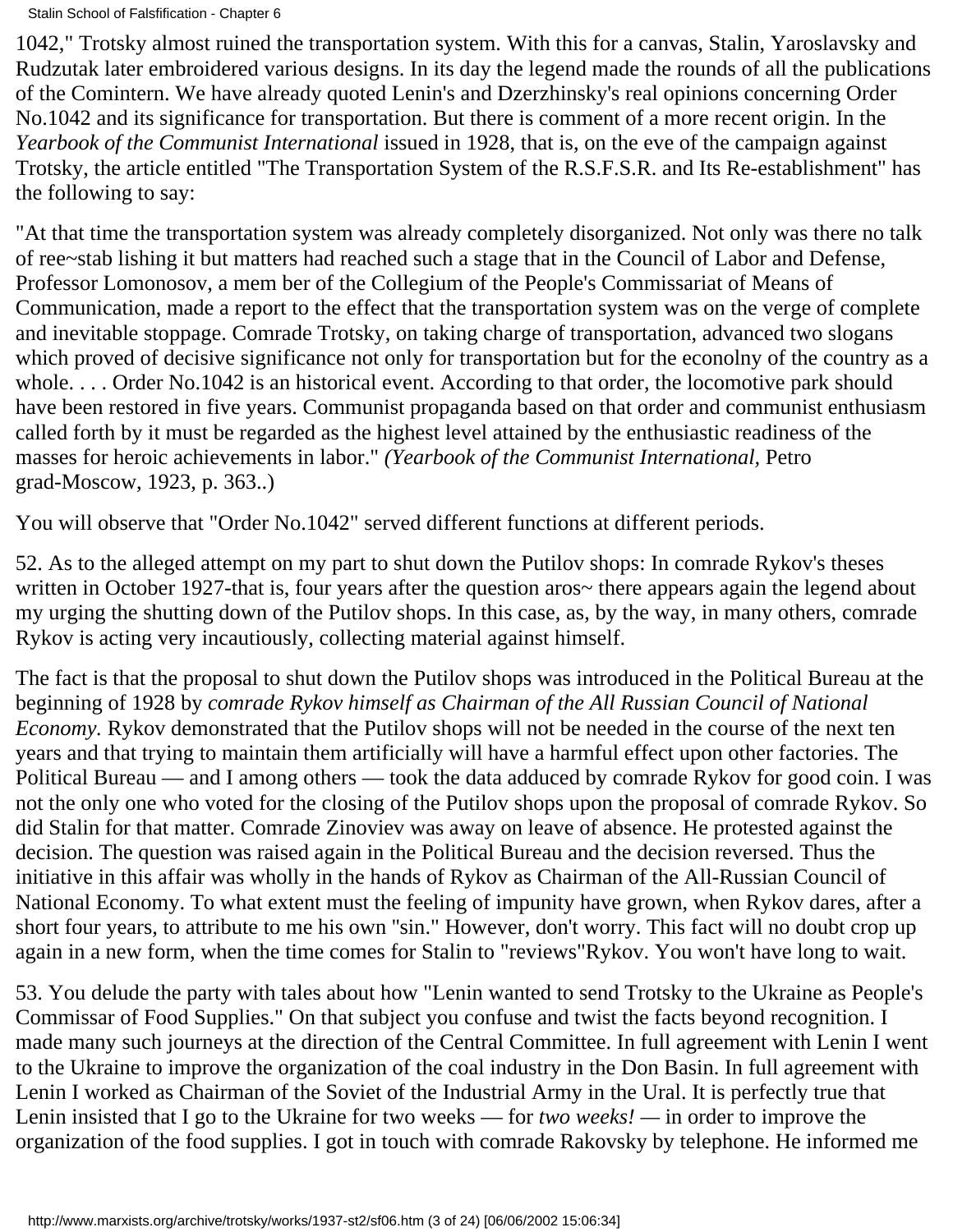that all the necessary measures to guarantee food for the workers' centers had been taken without my help. Vladimir Ilyich at first insisted upon my going but afterward abandoned the idea. That was all there was to it. It was a question of a practical fighting problem which Lenin con sidered the most important for the given moment.

54. Here is what Lenin said at the Eighth All-Russian Congress of the Soviets, December 22, 1920, on the question of my journey to the Don Basin:

"Coal from the Don Basin which we were receiving at the rate of 25,000,000 *poods* a month has now reached 50,000,- 000, thanks to the work of the Plenipotentiary Commission which was sent to the Don Basin with comrade Trotsky as chairman and which took the decision that experienced and responsible workers should be assigned there. At present, comrade Piatakov has been sent there to direct the work." *(Collected Works,* Vol. XVII, p. 422.)

55. A *propos* of this: Comrade Piatakov was crowded out of the Don Basin by the underground intrigues of Stalin. Lenin considered this a serious blow to the coal industry, expressed his indignation against it in the Political Bureau and protested publicly against the disorganizing activities of Stalin.

"That we have had immense success was demonstrated especially, for example, in the Don Basin where such comrades as Piatakov have been working with extraordinary devotion and with extraordinary success in the sphere of the large- scale industries." (Lenin's report at the Ninth Congress of the Soviets, Dec.23, 1921. *Collected Works,* Vol. XVIII, Pt. 1, p.408.)

"In the central management of the coal industry stood people not only of undoubted devotion but people of real education and great ability, and I think I make no mistake if I say, talented people, and, therefore, the attention of the Central Committee was directed thither. . . . We, the Central Committee, have after all had a certain amount of experience and we decided unanimously not to remove the managing groups.. .. I made inquiries among the Ukrainian comrades. And comrade Ordjonikidze I asked especially, and also the Central Committee directed him to go there and find out what was happening. Quite evidently *there was intrigne there* and every other kind of mess which the Bureau of Party History will be unable to unravel in ten years, should they ever under take the job. But the practical result was that, *contrary to the unanimous orders of the Central Committee, the manag ing group was replaced by another."* (Lenin's report at the Eleventh Party Congress, March 27, 1923.)

It is known to all the members of the old Political Bureau — Stalin best of all — that the acrid words of Lenin about *intrigue* against devoted, educated and talented leaders in the Don Basin referred to the intrigue of Stalin against Piatakov.

56. During the Ninth Congress of the Soviets in Decem ber 1921, Lenin wrote some theses concerning the funda mental problems of industrial construction. I remember I answered that the theses were excellent and that there was only one point lacking, that about the specialists. (In a few words I indicated the contents of that point.) The same day I received the following letter from Vladimir Ilyich:

### *"Strictly confidential.*

### "Comrade Trotsky:

"I am sitting in a meeting of non-party members with Kalinin. He advises me to make a short speech on that reso lution which I introduced (and to which you proposed an amendment, entirely correct, about the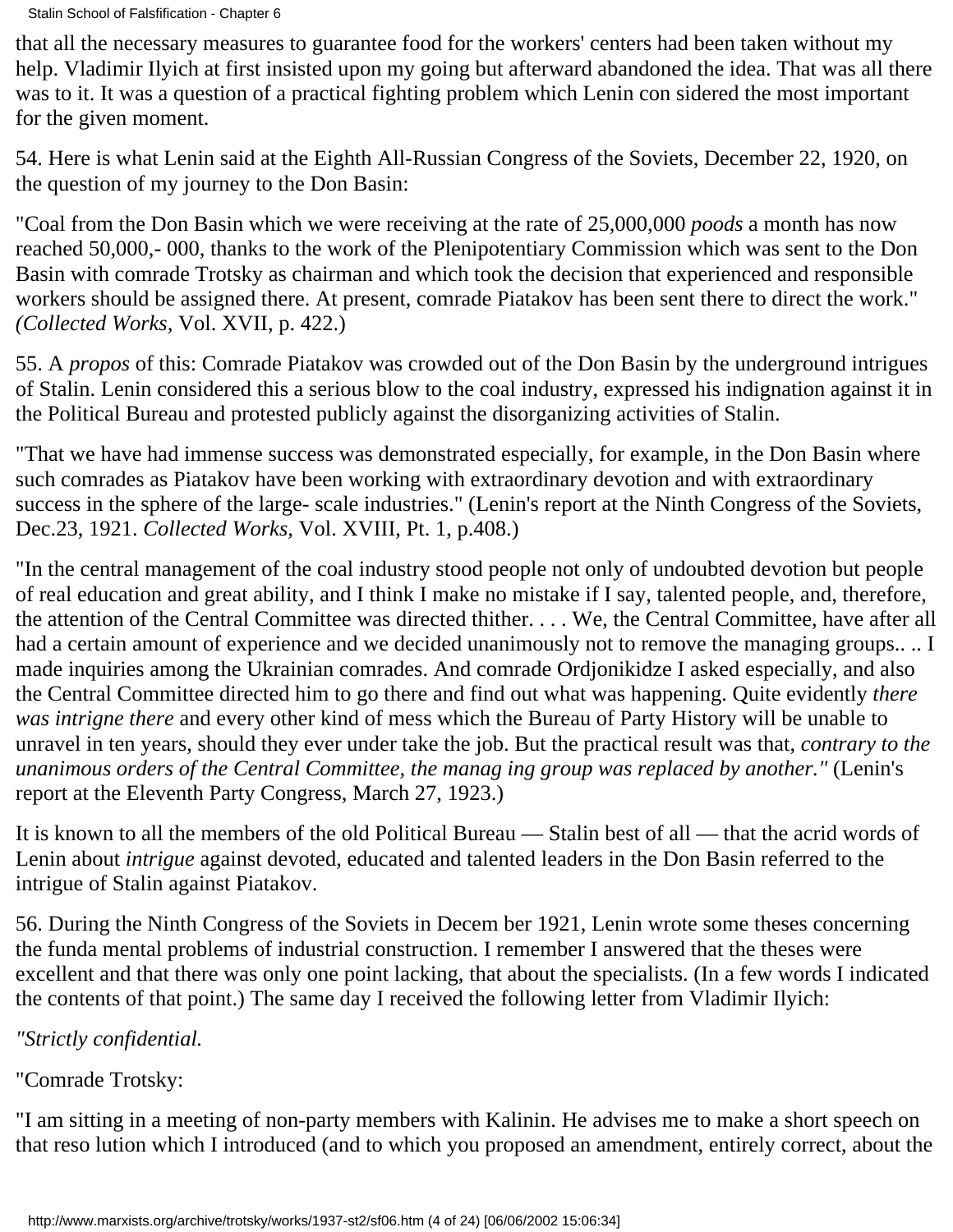specialists).

"Couldn't you undertake a very short *report* on that reso lution on *Wednesday-at* the Plenum of thie congress.

"Your military report is, of course, ready and you will be through with it on Tuesday.

"It is impossible for me to undertake a second speech at the congress. Drop me a note or send a telephonogram. It will be best if you agree, and it can be confirmed by telephone with the vote of the Political Bureau.

"Lenin."

Our solidarity on the fundamental problems of socialist construction was so complete that Vladimir Ilyich considered it possible to authorize me to make a report in his place on those questions. I remember that I persuaded him by tele phone to appear himself on this important matter if only his health permitted. In the end that was done.

### **DURING THE LAST PERIOD OF LENIN'S LIFE**

57. The falsifications and fictions in relation to the last period of Lenin's life are especially numerous. It would behoove Stalin to be extremely cautious about this period when Vladimir Ilyich arrived at certain final conclusions about Stalin.

It is naturally difilcult to expound the inner history of the Political Bureau during Vladimir Ilyich's active life. There were no m]nutes taken and only the decisions were recorded. That is why it is so easy to lift out separate, completely insignificant episodes, distort them and puff them up or, indeed, simply invent "disagreements" where there was not a sign of one. Really shameful in its stupidity is the legend about "the cuckoo" which is supposed to indicate, in retro spect, my "pessimism." The "cuckoo" is the last resort of Stalin and Bukharin when they are driven to the wall by arguments or events. The "cuckoo" is borrowed from my conversation with Vladimir Ilyich in the first period of the N.E.P. The drain of our limited state resources awakened in me a serious alarm both from the point of view of the waste of the already limited resources of the workers' government as well as from the point of view of the possibi!ity of swift accu mulations of private capital at this critical period. I talked about that more than once with Vladimir Ilyich. In order to investigate the industrial processes in progress in the coun try, I organized at that time the so-called Moscow Amalgamated Network. In one of my conversations with Lenin, refer-ring to certain flagrant examples of wastefulness, I used approximately this phrase: "If we administer things that way, the cuckoo will soon he singing our death-knell." Some thing of that kind. Phrases like that were repeated by every one of us more than once. How many times did Lenin exclaim:

"If this keeps on, we're gone for sure." It was a strong statement but by no means a "pessimistic" prognosis.

That is approximately the history of the "cuckoo" with the dividends of which Stalin and Bukharin are trying to pay their debts for the Chinese Revolution, the Anglo-Russian Committee, the economic leadership and the party regime.

To be sure, practical disagreements arose often enough in the Political Bureau and among them disagreements between Vladimir Ilyich and me. The whole question is, what place did these disagreements occupy in the common work? On that theme the Stalin faction, with extreme lack of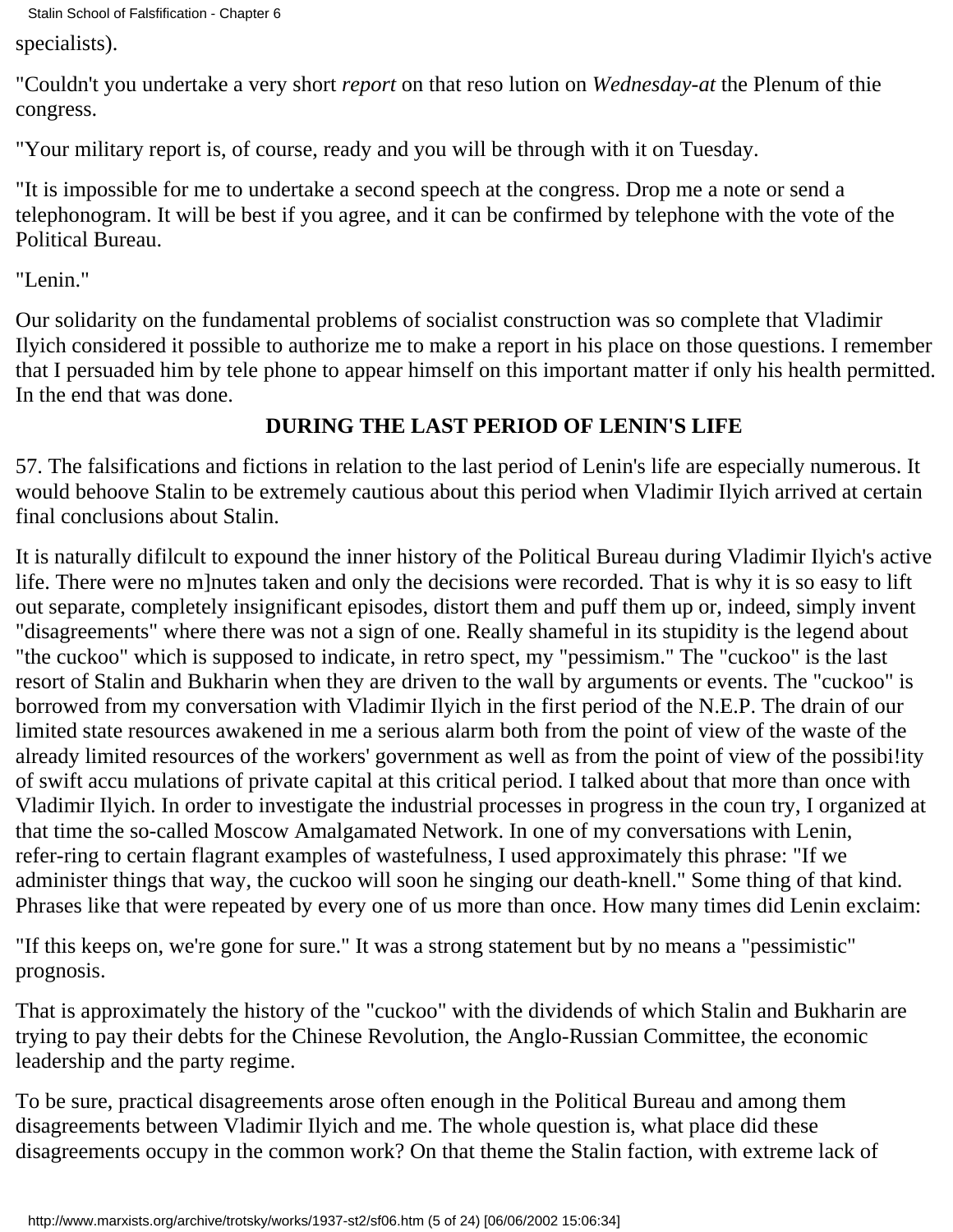caution, is put ting into circulation spiteful legends which go to pieces at the first touch of real fact, and which will ultimately turn wholly against Stalin.

58. To refute these legends it is necessary to take first of all the period of Lenin's illness-more accurately, the period *between* the two heavy attacks of it-when the doctors permitted Lenin to take part in the work, and when many important questions were decided by correspondence. In this correspondenc~that is, in unquestionable documents-it is possible. to see what debated questions arose in the Central Committee, who had disagreements with whom, and in part also what was the attitude of Vladimir Ilyich toward indi vidual comrades. I will adduce a few examples.

#### **THE MONOPOLY OF FOREIGN TRADE**

59. In the Central Committee at the end of 1922, there arose a very fundamental disagreement on the question of the monopoly of foreign trade. I do not want to exaggerate its significance in retrospect, but the political groupings created in the Central Committee around that question were, never theless, very characteristic.

On the initiative of comrade Sokolnikov, the Central Committee adopted a decision which meant a serious breach in the monopoly of foreign trade. Vladimir Ilyich was decisively against this resolution. Learning from Krassin that I was not present at the Plenum of the Central Committee and that I had expressed myself against the resolution, Lenin entered into correspondence with me. Those letters are not yet pub lished, any more than the correspondence of Lenin with the Political Bureau on the question of the monopoly of foreign trade. The censorship established over our inheritance from Lenin is ruthless. You publish two or three words written by Lenin on a scrap of paper, if only they may directly or indirectly be used to injure the Opposition. You suppress documents of vast and fundamental significance, if they directly or indirectly involve Stalin.

I quote the letters from Lenin touching that question:

"Comrade Trotsky:

"I am sending you a letter from Krestinsky. Write immediately. Do you agree? I will fight at the Plenum for the monopoly. And you?

"Yours,

"Lenin.

"P.S. Better return it *quick."*

"To Comrades Frumkin and Stomoniakov, [Non-members of the Central Committee with whom Lenin entered Into a "conspiracy" against the majority of the committee  $! -L$ . T.  $]$  copy to Trotsky:

"In view of my increasing sickness, I cannot be present at the Plenum. I am conscious how awkwardly, and even worse than awkwardly, I am behaving in relation to you, but all the same, I cannot possibly speak.

"Today I have received the enclosed letter from comrade Trotsky, with which I agree in all essentials, with the exception perhaps of the last lines about the State Planning Commission. I will write Trotsky of my agreement with him and ask him to take upon himself, in view of my sickness, the defense of my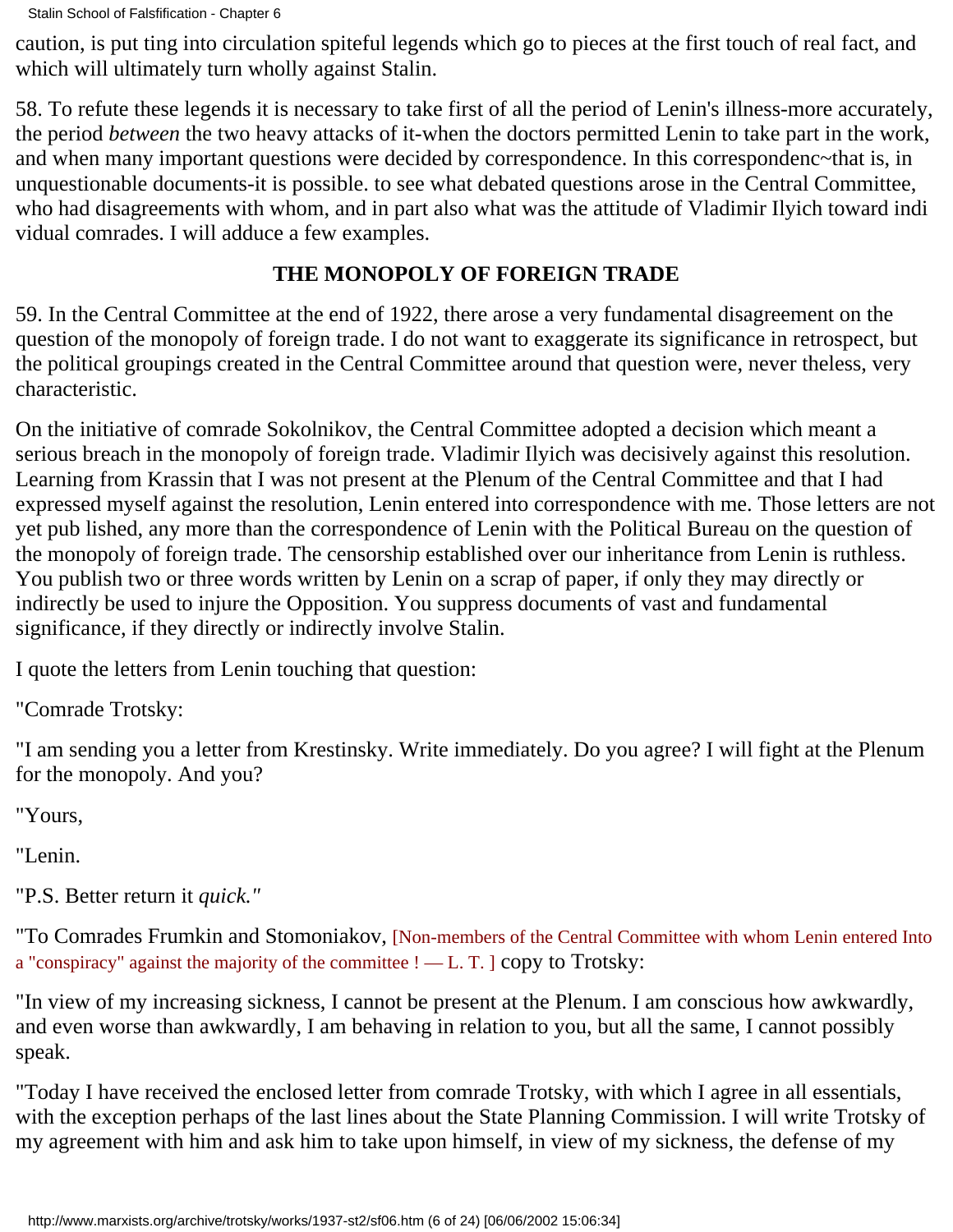position at the Plenum.

"I think that this defense ought to be divided into three parts. *First,* the defense of the fundamental principle of the monopoly of foreign trade, its full and final confirmation; *second,* delegate to a special commission the detailed con sideration of those practical plans for realizing this monopoly which are advanced by Avanesov-at least half of this com mission ought to consist of representatives from the Commissariat of Foreign Trade; *third,* the question of the work of the State Planning Commission ought to be considered separately. And by the way, I think that there will be no disagreement between me and Trotsky, if he confines himself to the demand that the work of the State Planning Commission, carried on under the aegis of the development of state indus try, should give its opinion about all parts of the activity of the People's Commissariat of Foreign Trade.

"I hope to write again today or tomorrow, and send you my declaration on the essence of the given problem at the Plenum of the Central Committee. At any rate, I think that this question is of such fundamental importance that in case I do not get the agreement of the P!enum, I ought to carry it into the party congress, and before that, announce the exist ing disagreement in the fraction of our party at the coming congress of the Soviets.

"Lenin.

"Dictated to L. F. [Fotieva, Lenin's Secretary.]

"Dec. 12, 1922."

"To Comrade Trotsky, copy to Frumkin and Stomoniakov:

"Comrade Trotsky:

"I received your comment on the letter of Krestinsky and the plans of Avanesov. I think that we are in maximum agreement, and I think that the question of the State Plan ning Commission in the given situation excludes (or postpones) the dispute as to whether the State Planning Commis sion needs to have administrative rights.

"At any rate, I earnestly ask you to take upon yourself at the coming Plenum, the defense of our common opinion of the unconditional necessity of preserving and ree~nforcing the monopoly of foreign trade.

"Inasmuch as the preceding Plenum adopted a decision going wholly contrary to the monopoly of foreign trade, and since it is impossible to yield on this question, I think, as I say in my letter to Frumkin and Stomoniakov, that in case of our defeat we must carry the question into the party con gress. For that we will need a short exposition of our dis agreement before the party fraction of the coming congress of the Soviets. If I can, I will write one, and I should be very glad if you would do the same thing. Vacillation on this ques tion will do us untold injury. The argument *against* the monopoly amounts to an accusation of inadequacy against our apparatus. But our apparatus is inadequate here and everywhere, and to renounce the monopoly because of the inadequacy of the apparatus would be to pour the baby out with the bath.

"Lenin.

"Dictated by telephone to L. F.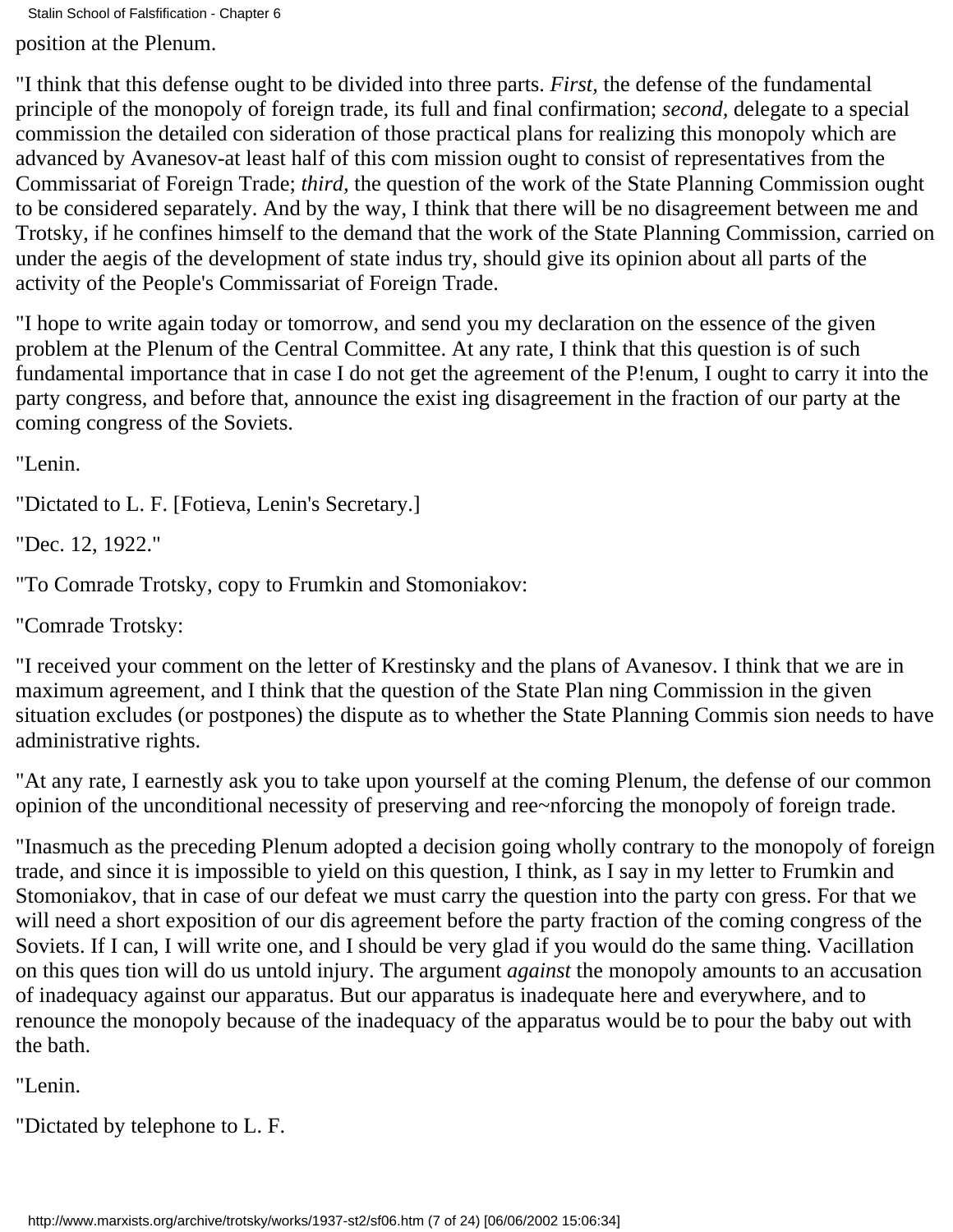"Dec.18, 1922."

"To Comrade Trotsky:

"I send you a letter received today from Frumkin. I also think that it is absolutely necessary to settle this question once and for all. If there is any fear that this question excites me and might have a bad effect on my health, I think this is wholly wrong because I should be ten thousand times more excited by a delay which would make completely unstable our policy upon one of the fundamental questions. Therefore, I call your attention to the enclosed letter and earnestly ask you to support an immediate consideration of this question. I am convinced that if we are in danger of losing out, it would be far more advantageous to lose out before the party congress, and immediately turn to the fraction of the Soviet congress than to lose out after the congress. Perhaps such a compromise as this would be accepted: Adopt the decision about confirmation of the monopoly now but raise the ques tion nevertheless at the party congress and make that agr~ ment now. No other compromise, in my opinion, would be to our interest in any circumstances.

"Lenin.

"Dictated by telephone to L. F.

"Dec.15, 1922."

"Comrade Trotsky:

"I think we have arrived at a full agreement. I ask you to announce our solidarity in the Plenum. I am in hope that our decision will go through, for a part of those voting *agai~st* in October have now come over partially or completely to our side.

"If, unexpectedly, our decision does not go through, we will turn to our fraction of the Soviet congress and declare that we are going to carry the question into the party congress.

"Notify me in that case and I will send my declaration. If this question should be removed from the order of the day of the present Plenum (which I do.not expect and against which, of course, you must protest with all your strength in our common name), then I think we must turn just the same to the fraction of the Soviet congress and demand the transfer of this question to the party congress. For any more waver ing is absolutely impermissible.

"All the materials which I sent you, you can keep until after the Plenum.

"Yours,

"Lenin.

"Dec.15, 1922."

"Leon Davidovich:

"Professor Forster today permitted Vladimir ilyich to dictate a letter and he dictated to me the following letter to you:

"'Comrade Trotsky: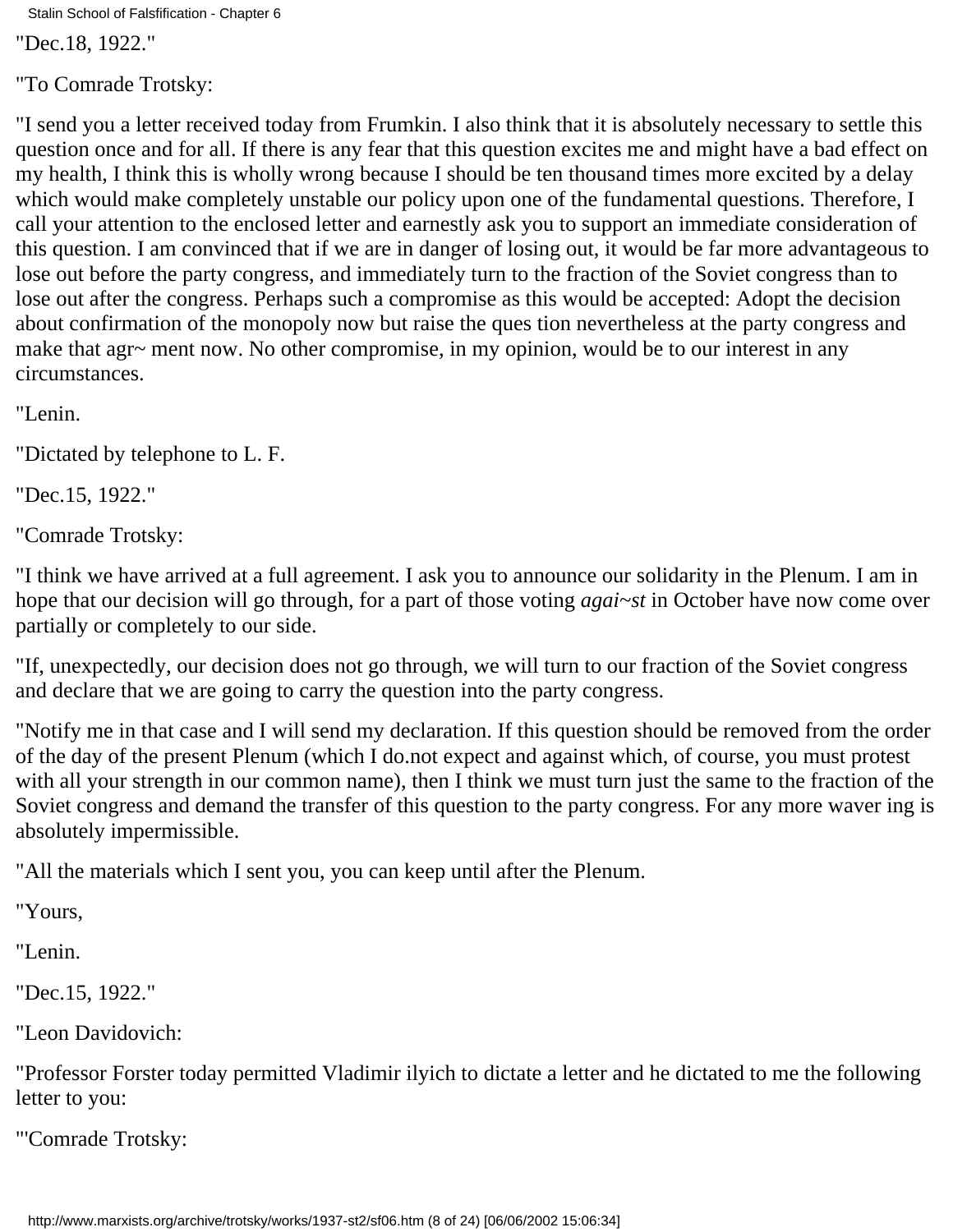"'It seems we captured the position without firing a shot by mere movements of manceuvre. I propose that we should not stop but continue the attack, and to that effect introduce a resolution to raise the question at the party congress of re-enforcing the monopoly of foreign trade and of measures looking to its better enactment. Announce this at the frac tion of the Soviet congress. I hope you have no objection and wrn not fail to make a report at the fraction.

" 'N. Lenin.'

"Vladimir Ilyich also asks you to telephone an answer.

"N. K. Ulia nova.

"Dec.21, 1922."

Neither the content nor the tone of these letters needs any comment.

On the question of foreign trade, the Central Committee adopted a new decision annulling the old one. The joking words in Lenin's letter about a victory gained "without firing a shot," refer to that.

It remains to ask: Suppose that among those voting for the resolution disrupting the monopoly of foreign trade had appeared the name of Trotsky, while Stalin, in agreement with Lenin, had fought for the annullment of that resolution, how many books, brochures and "cribs" would have been written in proof of the petty bourgeois and kulak deviation of Trotsky?

#### **THE QUESTION OF THE STATE PLANNING COMMISSION**

60. I related our "wastefulness" to the planlessness of our national economy in general. There were differences in the Political Bureau on the question of planned management and the role of the State Planning Commission. Among them, differences between Vladimir Ilyich and me. There were debates about the composition of the planning bureaus.

In his letter to the members of the Political Bureau on the question of the State Planning Commission, Vladimir Ilyich wrote as follows:

"As to giving legislative functions to the State Planning

Commission:

"Comrade Trotsky advanced this idea, it seems, long ago. I opposed it then because I thought that there would be in that case a fundamental incoherence in our system of legis lative institutions, but after attentively reconsidering the matter, I find that there is an essentially healthy thought here: The State Planning Commission stands somewhat apart from our legislative institutions, notwithstanding the fact that as a meeting center of the leaders, experts and representatives of science and technology, it possesses, as a matter of fact, the best possible data for a correct judgment of things. . . . In that respect, I think I should and must come over to comrade Trotsky, but not in respect to giving the chairmanship of the State Planning Commission to any one of our political leaders, or to the Chairman of the Supreme Council of National Economy, and so forth." (Dec. 27, 1922.)

These disagreements about the State Planning Commis sion were mentioned above in Lenin's letters to me on the question of the monopoly of foreign trade. Lenin there pro posed to *postpone* that question, describing it-not quite accurately-as a question of the administrative rights of the State Planning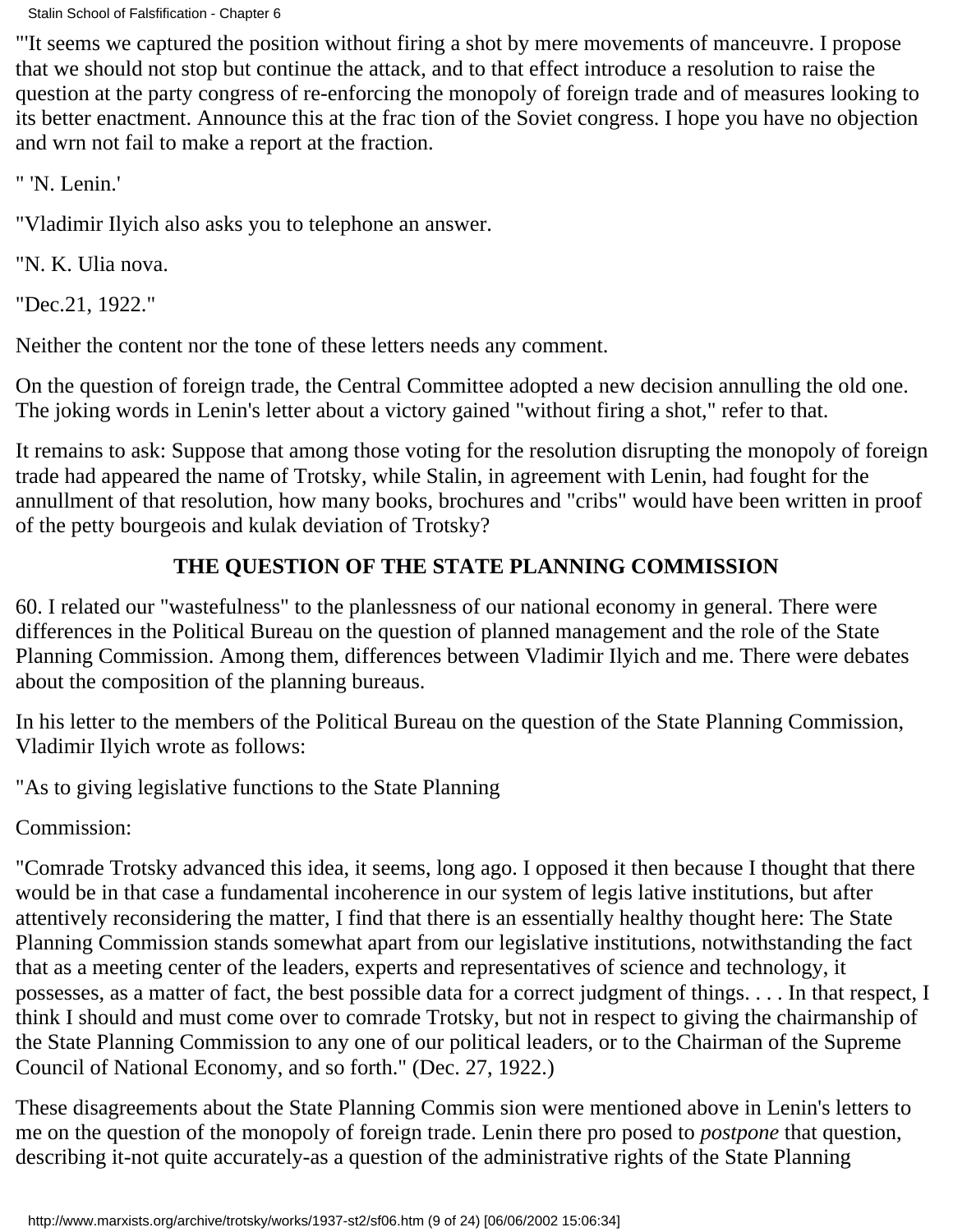Commission. In insisting on the all-sided rceenforcement of the State Planning Commission, the sub ordination to it of the planning work of all the departments, I did not propose to give the State Planning Commission administrative rights, believing that they ought to be concen trated as before in the hands of the Council of Labor and

Defense. But that is not the essential thing now. Both the character and the tone of the above letter show how calmly, and purely as a matter of business, Lenin regarded our pre viously existing disagreements, proposing to the Political Bureau to resolve those disagreements in the direction of a very close approach to the views which I had defended. How many lies have been told the party on this subject!

#### **LENIN'S LETTERS ON THE NATIONAL QUESTION**

61. I will not quote here Lenin's principal letter against Stalin on the national question. It is printed in the stenographic reports of the Plenum of July 1926 and, moreover, it is being passed around in individual copies. They will fail to conceal the letter. [To my regret, at the moment of the publication of this hook, a copy of the letter is not in my possession. It is of exceptional interest.— L. T.] But there are other documents on the same theme, completely unknown to the party. The keepers of the archives and the historians of the Stalin school are taking every measure to prevent those documents from appearing. They will continue to do so. They are quite capable, in fact, of simply destroying them.

For that reason I think it necessary to quote here the most important excerpts from an earlier letter of Lenin and the answer of Stalin on the question of the structure of the U.S.S.R. Lenin's letter, dated Sept.27, 1922, was addressed to comrade Kamenev, a copy being sent to all the members of the Po!itical Bureau. Here is the beginning of the letter:

*"You* probably have already received from Stalin the reso lution of his commission on the admission of the independent republics into the R.S.F.S.R.

"If you have not received it, get it from the secretary and please read it immediately. I spoke about it yesterday with Sokolnikov, today with Stalin, tomorrow I will see Mdivani (a Georgian communist suspected of advocating 'independence').

"In my opinion the question is supremely important. Stalin is somewhat inclined to hurry. You must think it over well; Zinoviev too. You once intended to take this matter up and did so to some extent.

"Stalin has already agreed to one concession in Section I; instead of saying 'entry' into the R.S.F.S.R. to say: 'formal unification with the R.S.F.S.R. in a union of Soviet Republics of Europe and Asia.' I trust the spirit of this concession is obvious. We acknowledge ourselves on an equal basis with the Ukrainian S.S.R. and the other republics and together with them on the basis of equality we enter into a new union, a new federation — 'the Union of Soviet Republics of Europe and Asia'."

There follows a whole series of Lenin's corrections made in the same spirit. In the concluding part of his letter, Lenin says:

"Stalin agreed to postpone introducing the resolution in the Political Bureau until my arrival. I arrive Monday, October 2. I should like to have a meeting with you and Rykov for a couple of hours-in the morning, say, from one to two and, if necessary, in the evening, say five to seven or six to eight.

"Here is my preliminary project. On the basis of conver sations with Mdivani and other comrades, I will fight also for other changes. I urge you to do the same and answer me.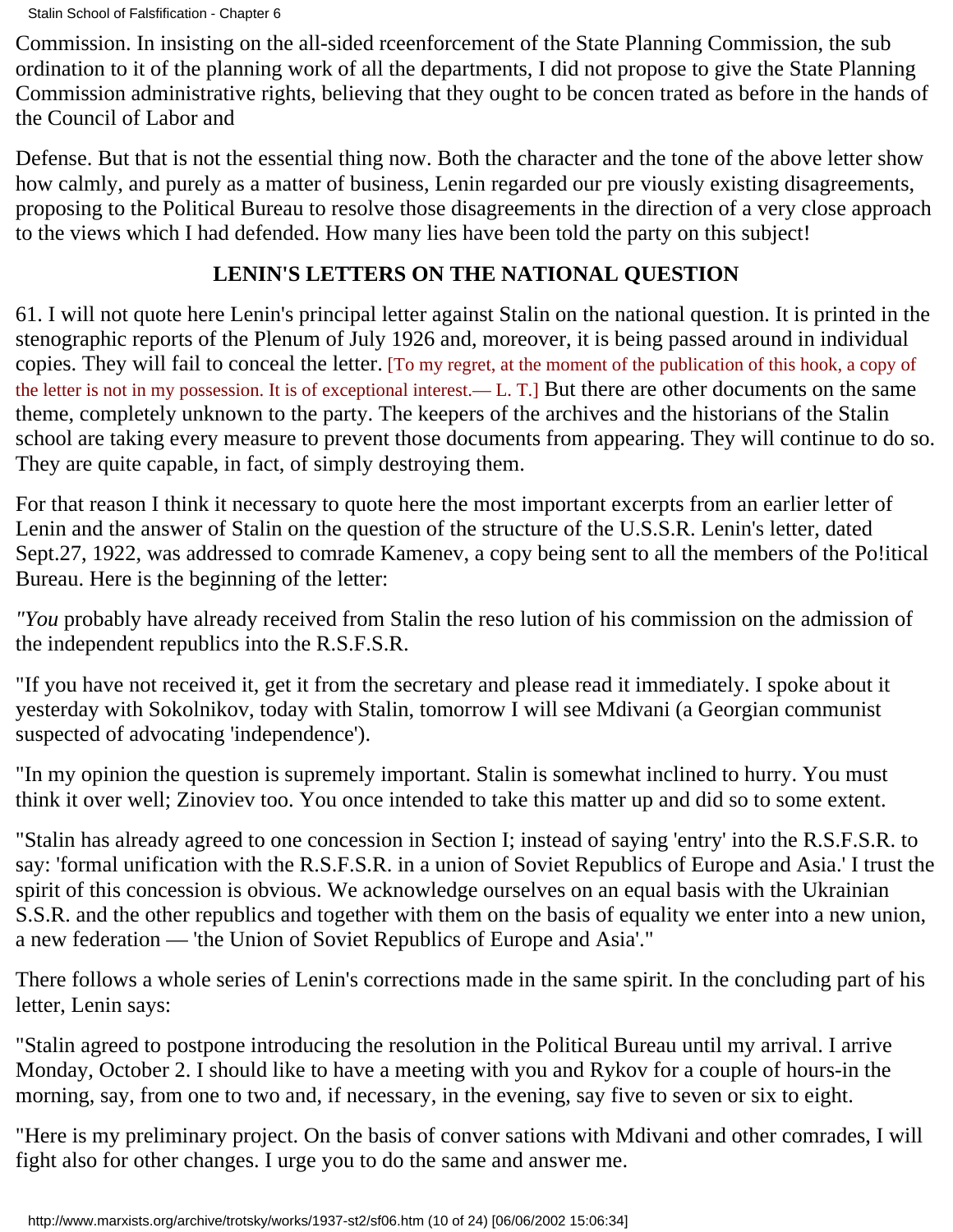"Yours,

"Lenin.

"P.S. Send copies to *aU* members of the Political Bureau."

Stalin sent his answer to Lenin to the members of the Political Bureau the same day, Sept.27, 1922. I quote from his answer two important passages:

"Lenin's correction to paragraph 2, proposing to create, along with the All-Russian Central Executive Committee of the R.S.F.S.R., a Central Executive Committee of the Federa tion should not, in my opinion, be adopted. The existence of two Central Executive Committees in Moscow, one of which will obviously represent a 'lower house' and the other an 'upper house' will give us nothing but conflict and debate."

And further:

"4*.* On the subject of paragraph 4, in my opinion, com rade Lenin himself 'hurried' a little, demanding a fusion of the Commissariats of Finance, Food Supply, Labor and National Economy with the commissariats of the Federation. There is hardly a doubt that this 'hurriedness' will 'supply fuel to the advocates of independence,' to the detriment of the national liberalism of comrade Lenin.

"5. Comrade Lenin's correction of paragraph 5 is, in my opinion, superfluous.

*"*J*.* Stalin."

This extraordinarily illuminating correspondence, con cealed, like many similar documents from the party, preceded the famous letter of Lenin on the national question. In his remarks upon Stalin's draft, Lenin is exceptionally reserved and mild in his expression. Lenin still hoped, in that period, to adjust the matter without a major conflict. He gently accuses Stalin of "hurrying." Stalin's accusation against Mdivani of "independence," Lenin places in quotation marks, obviously dissociating himself from that accusation. Moreover, Lenin especially emphasizes the fact that he is intro ducing his corrections on the basis of conversations with Mdivani and other comrades.

Stalin's answer, on the contrary, is marked by rudeness; the concluding phrase of the fourth point is especially worthy of attention:

"There is hardly a doubt that this 'hurriedness' [Lenin's 'hurriedness'-L. T.] will supply fuel to the advocates of independence, to the detriment of the national liberalism [!] of comrade Lenin."

Thus Lenin had come to the point of being accused of national liberalism!

The further course of the struggle over the national ques tion showed Lenin that he could not straighten things out by means of internal and, so to speak, family methods of influencing Stalin; that it was necessary to appeal to the Congress and to the party. With this purpose, Lenin wrote in several installments his letter on the national question.

62. Vladimir Ilyich attached enormous importance to the "Georgian" question, not only because he feared the consequences of a false national policy in Georgia — a fear which had been wholly confirmed — but also because in that question was revealed to him the falseness of Stalin's whole course on the national question. The exhaustive and fundamental letter of Lenin on the national question is concealed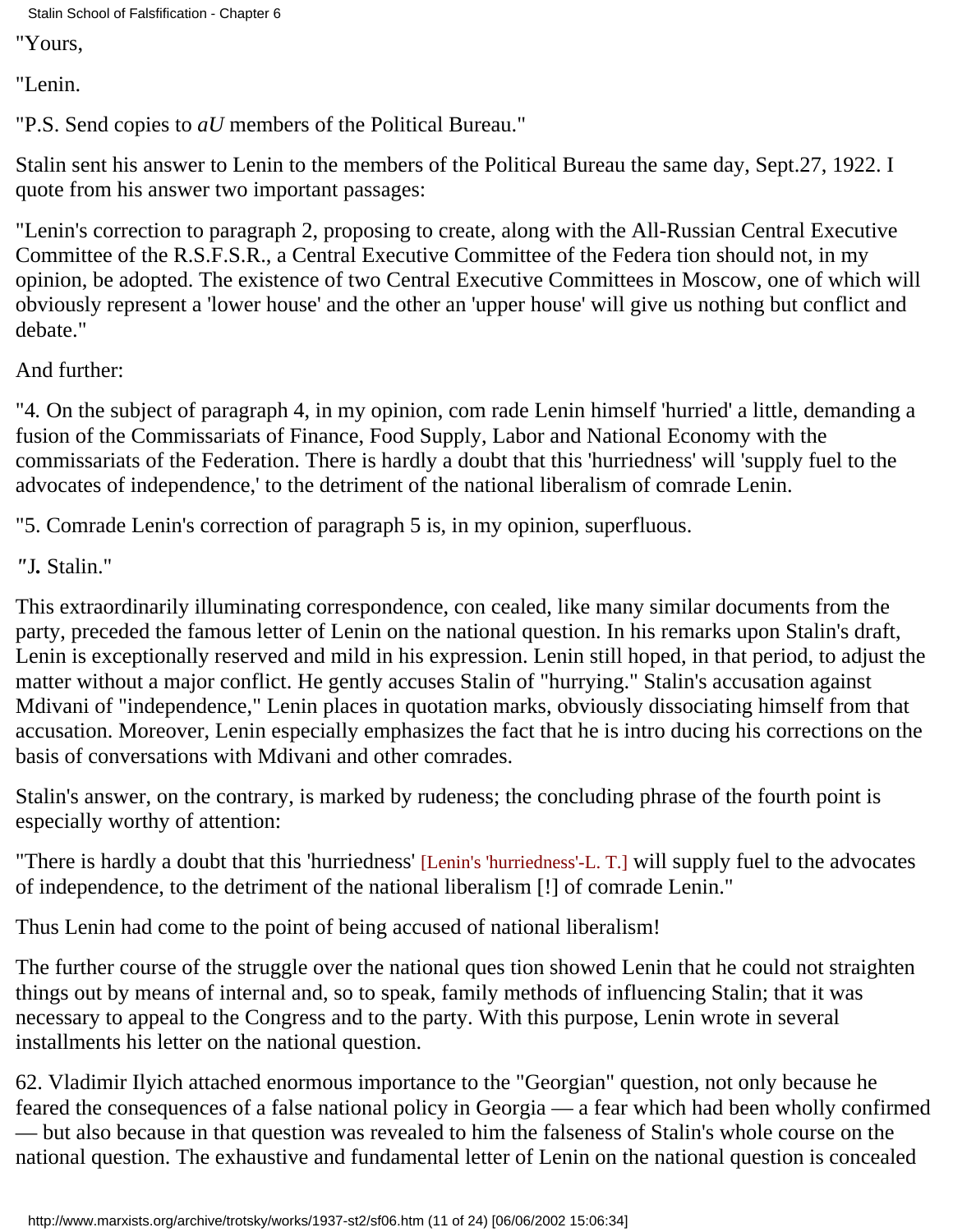from the party to this day. The pretense that Lenin did not intend his letter to be read to the party is false to the core. Did Lenin intend his remarks in note books or on margins of the hooks he read to be published? The fact is that you publish everything which directly or indirectly strikes at the Opposition but you hide the programmatic letter of Lenin giving his fundamenta! position on the national question.

Here are two quotations from this letter:

"I think that here the hastiness and administrative impulsiveness of Stalin played a fatal r6le, and also his spite fulness against the notorious 'social nationalism.' Spitefulness in general plays the worst possible r6le in politics." (From Lenin's note of December 80, 1922.)

That is clear enough!

"It is, of course, necessary to hold Stalin and Dzerzhinsky responsible for all this out-and-out Great Russian nationalistic campaign." (From Lenin's letter of December 31, 1922.)

Vladimir Ilyich sent me this letter at the moment when he felt that he would hardly be able to appear at the Twelfth Congress. Here are the notes which I received from him in the course of the last two days of his participation in political life:

"Strictly confidential. Personal.

"Esteemed Comrade Trotsky:

"I earnestly ask you to undertake the defense of the Georgian affair at the Central Committee of the party. That affair is now under 'prosecution' at the hands of Stalin and Dzerzhinsky and I cannot rely on their impartiality. Indeed, quite the contrary! If you would agree to undertake its defense, I could be at rest. If for some reason you do not agree, send me back all the papers. I will consider that a sign of your disagreement.

"With the very best comradely greetings,

"Lenin.

"Dictated to M. V. "(Checked by M. Volodicheva)

"March 5, 1923."

"To Comrade Trotsky:

"To his letter, sent to you by telephone, Vladimir Ilyich asks me to add for your information that comrade Kamenev is going to Georgia on Wednesday, and Vladimir Ilyich asks me to find out whether you do not want to scnd something there from you.

"M. Volodicheva."

"To Comrades Mdivani, Makharadze and others:

(copy to Comrades Trotsky and Kamenev) "Esteemed comrades:

"I am with you in this matter with all my heart. I am outraged at the rudeness of Ordjonikidze and the connivance of Stalin and Dzerzhinsky. I am preparing for you notes and a speech.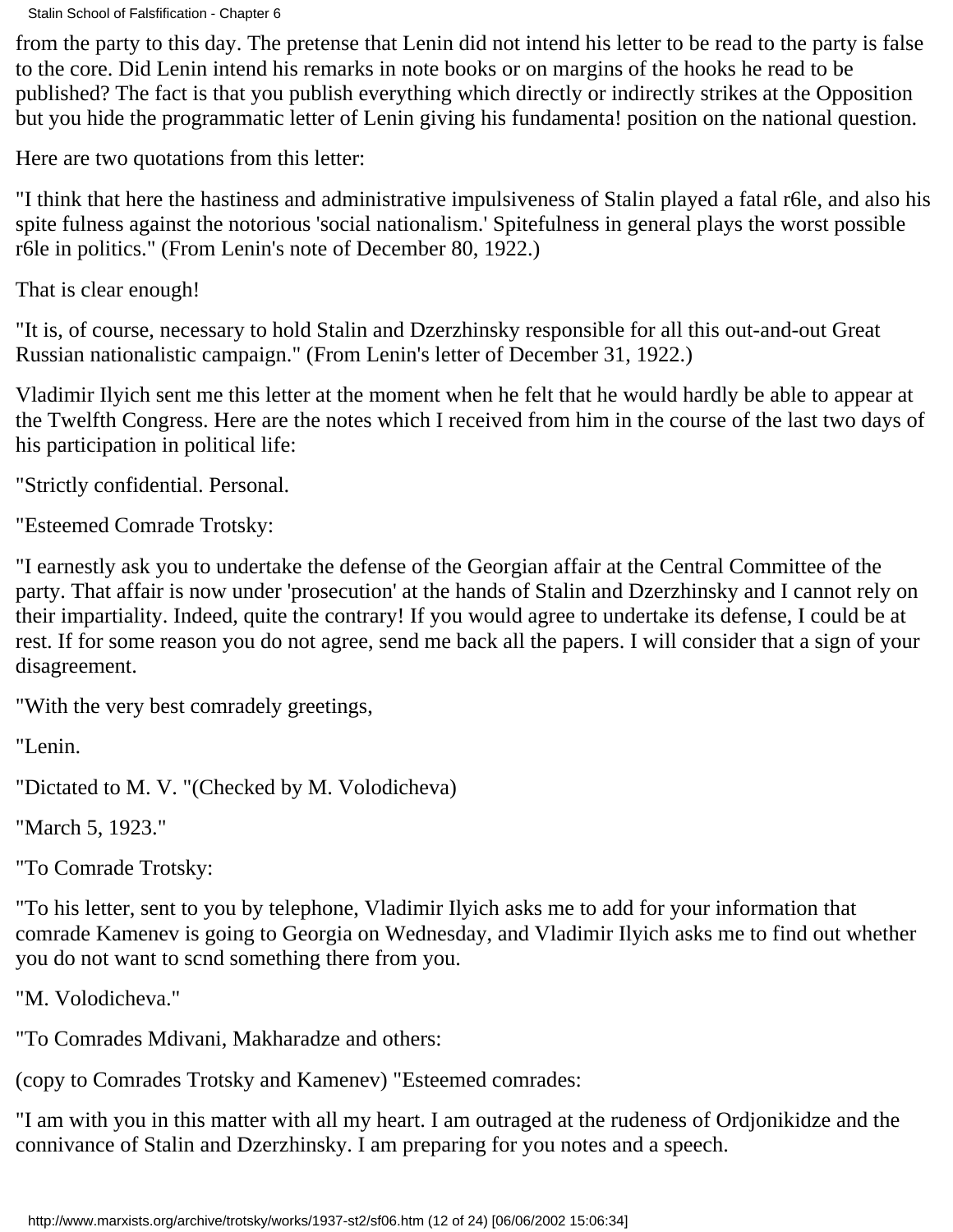"With esteem,

"Lenin.

"March 6, 1923."

"To Comrade Kamenev (copy to comrade Trotsky): "Leon Borisovich:

"Supplementing our telephone conversation, I commumcate to you as acting chairman of the Political Bureau the following:

"As I already told you, December 31, 1922, Vladimir Ilyich dictated an article on the national question.

"This question has worried him extremely and he was pre paring to speak on it at the party congress. Not long before his last illness he told me that he would publish this article, but later. After that he took sick without giving final directions.

"Vladimir Ilyich considered this article to be a guiding one and extremely important. At his direction it was communi cated to comrade Trotsky whom Vladimir Ilyich authorized to defend his point of view upon the given question at the party congress in view of their solidarity upon it.

"The only copy of the article in my possession is preserved at the direction of Vladimir Ilyich in his secret archive.

"I bring the above facts to your attention.

"I could not do it earlier since I returned to work only today after a sickness.

"L. Fotieva

"(Personal secretary of Comrade Lenin)

"March 16, 1923."

After all the slanders with which they have surrounded the question of Lenin's attitude to me, I cannot refrain from calling attention to the signature of his first letter — "with the very best comradely greetings." Whoever knows Lenin's par simony of words and his manner of conversation and cor respondence will realize that Lenin did not sign those words to his letter accidentally. It was not accidental either that Stalin, when he was compelled to read this correspondence at the Plenum of July 1926, substituted for the words "with the very best comradely greetings" the official phrase "with communist greetings." Here again Stalin was true to himself.

68. The ahove quoted notes of Vladimir Ilyich on the national question require a brief explanation. Vladimir Ilyich was at the time ill in bed. My own health was poor. Vladimir Ilyich's secretaries, comrades Glyasser and Fotieva, came to me during the last day before the second and final illness of Lenin. When Fotieva brought me the so-called "national" letter of Lenin, I suggested that since Kamenev was leaving that day for Georgia to the party congress, it might be advisable to show him the letter so that he might undertake the necessary measures. Fotieva replied: "I don't know. Vladimir Ilyich didn't instruct me to transmit the letter to comrade Kamenev, but I can ask him." A few minutes later she returned with the following message: "It is entirely out of the question. Vladimir Ilyich says that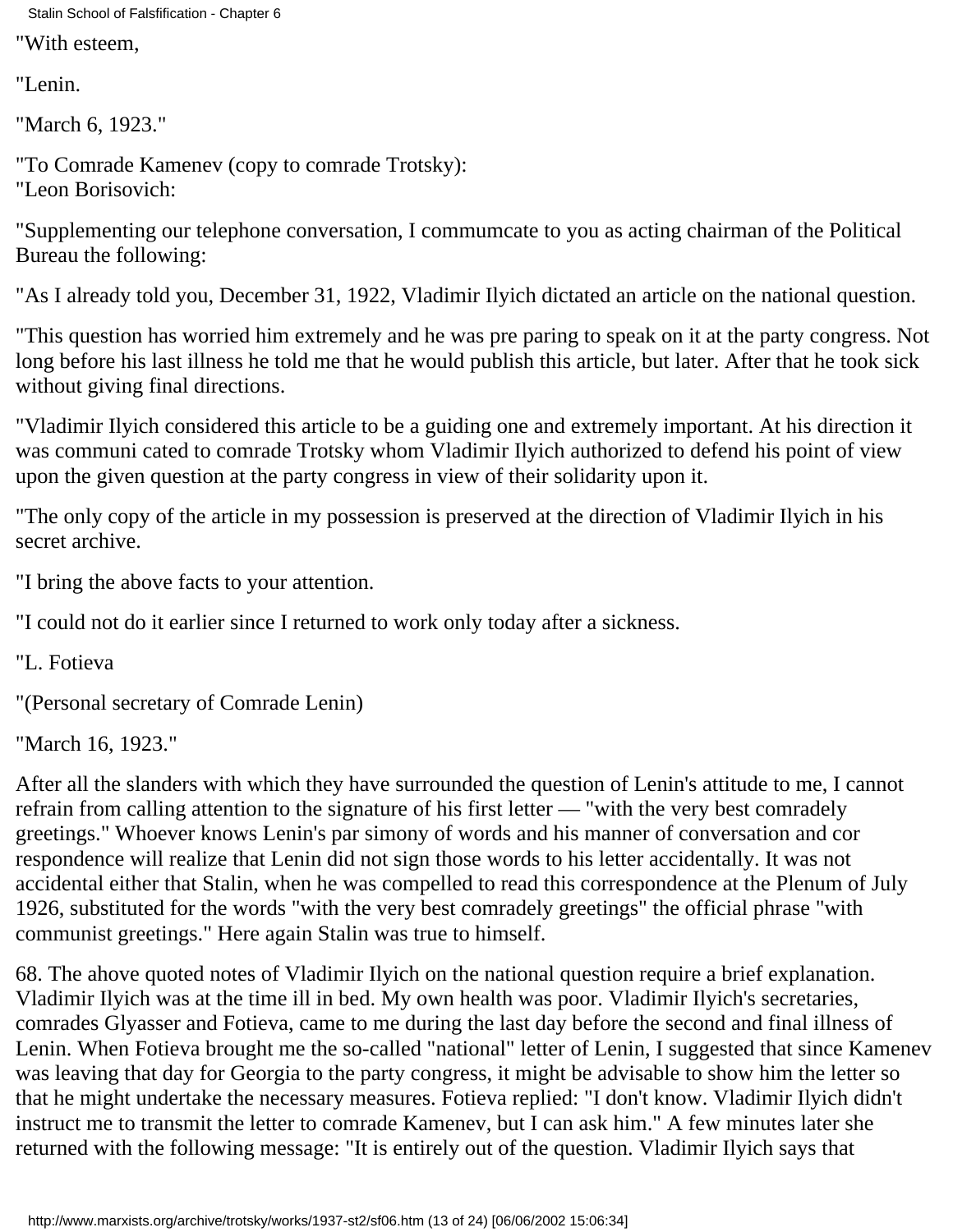Kamenev would show the letter to Stalin and Stalin would make a rotten compro mise in order then to deceive."

However, almost immediately thereafter, it may have been within half an hour, Fotieva returned from Vladimir Ilyich with another message. According to her, Vladimir Ilyich decided to act immediately and wrote the above quoted note to Mdivani and Makharadze, with instructions to transmit copies to Kamenev and myself.

"How do you explain this change?" I asked Fotieva.

"Evidently," she replied, "Vladiiinir Ilyich is feeling worse and is in haste to do everything he can."

#### **THE QUESTION OF THE CENTRAL CONTROL COMMISSION AND THE COMMISSARIAT OF WORKERS' AND PEASANTS' INSPECTION**

64. Lenin's proposal to *reorganize the Commissariat of Workers'* and *Peasants' Inspection (Rabkrin)* was met with extreme hostility by Stalin's group. I told of this in very restrained language in one of my former letters to the members of the Central Committee. I reproduce the passage here:

"But how did the Political Bureau react to Lenin's project for the reorganization of *Rabkrin?* Comrade Bukharin hesitated to print Lenin's article, while Lenin, on his side, insisted upon its immediate appearance. N. K. Krupskaya told me by telephone about this article and asked me to take steps to get it printed as soon as possible. At the meeting of the Political Bureau, called immediately upon my demand, all those present-comrades Stalin, Molotov, Kuibyshev, Rykov, Kalinin, Bukharin — were not only against comrade Lenin's plan but against the very printing of the article. The mem hers of the Secretariat were particularly harsh and categorical in their opposition. In view of the insistent demand of comrade Lenin that the article should be shown to him in print, comrade Kuibyshev, afterwards the head of *Rabkrin* proposed at the above-mentioned session of the Political Bureau that one special number of *Pravda* should be printed with Lenin's article and shown to him in order to placate him, while the article itself should be concealed from the party.

"I argued that the radical reform proposed by comrade Lenin was progressive in itself-provided, of course, it were properly carried out-but that even if one held that the contrary was true, it would be absurd and ridiculous to defend the party against the proposals of comrade Lenin. I was answered with arguments, all in the same spirit of formalism: 'We are the Central Committee. We will take the responsibility. We will decide.' I was supported only by com rade Kamenev who appeared at the meeting of the Political Bureau almost an hour late.

"The chief argument which induced them to print the article was that an article by Lenin could not be concealed from the party in any case. Later on that article became a special weapon in the hands of those who had not wanted to print it, a weapon which they attempted to use *against me!* Comrade Kuibyshev, then a member of the Secretariat, was placed at the head of the Central Control Commission. Instead of a struggle against Lenin's plan, a policy of 'draw ing its teeth' was adopted. Whether the Central Control Commission acquired in this way the character of an inde pendent, impartial institution, defending and confirming party justice and unity against all kinds of administrative excesses-it is hardly necessary to go into that question since the answer is perfectly clear." (Trotsky, Letter to the Members of the C.C. and the C.C.C., Oct.23, 1923.)

The conduct of Stalin upon this question first clearly proved to me that the proposal to reorganize the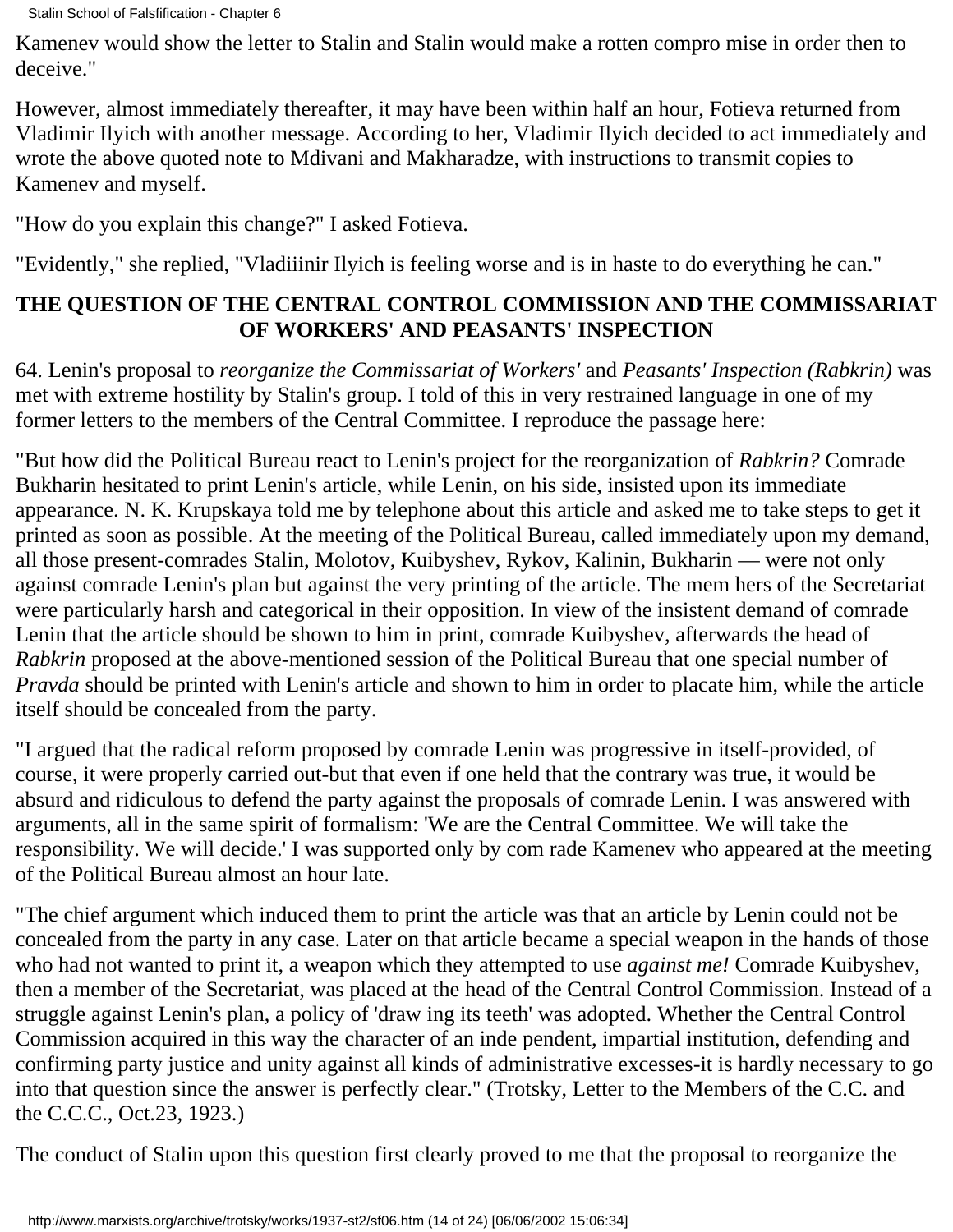Central Control Commission and the Central Committee was directed solely and entirely against the bureaucratic power of Stalin, then already excessive, and against his disloyalty. Hence Stalin's stubborn opposition to Lenin's plan.

#### **LENIN'S LAST PLANS**

65. At the Presidium of the Central Control Commission I reported about my *last conversation with Vladimir Ilyich*, not long before the second attack of his illness. I quote from the report:

"Lenin summoned me to his room in the Kremlin, spoke of the terrible growth of bureaucratism in our Soviet apparatus and of the necessity of finding a lever with which to get at that problem. He proposed to create a special commission of the Central Committee and asked me to take active part in the work. I answered him: 'VIadimir Ilyich, it is my conviction that in the present struggle with bureaucratism in the Soviet apparatus, we must not forget that there is taking place, both in the provinces and in the center, a special selection of functionaries and specialists, party and non-party, around certain ruling party personalities and groups — in the provinces, in the districts, in the party locals and in the center — that is, the Central Committee. Attacking a functionary you run into the party leader. The specialist is a member of his retinue. Under present circumstances, I could not undertake this work.'

"Vladimir Ilyich reflected a moment and — here I quote him verbatim — said: "That is, I propose a struggle with Soviet bureaucratism and you are proposing to include the bureaucratism of the Organization Bureau of the Party." [Stalin as General Secretary was at the head of this Bureau.-L. T.]

"I laughed at the unexpectedness of this, because no such finished formulation of the idea was in my mind.

"I answered: 'I suppose that's it.'

"Then Vladimir Ilyich said: 'Very well, then, I propose a bloc.'

"I said: 'It is a pleasure to form a bloc with a good man.'

"At the end of our conversation, Vladimir Ilyich said that he would propose the creation by the Central Committee of a commission to fight bureaucratism in general,' and through that we would be able to reach the Organization Bureau of the Central Committee. The organizational side he promised to think over 'further'! At that we parted. I then waited two weeks for the bell to summon me but Ilyich's health became continually worse and he was soon confined to bed. After that Vladimir Ilyich sent me his letters on the national question through his secretaries. And so that work was never carried through."

In the essence of the matter that plan of Lenin was wholly directed against Stalin. It flowed from the same train of thought which found its expression in the so-called "Testa ment of Lenin."

66. Yes, I had disagreements with Lenin. But Stalin's attempt, relying upon these "facts," to distort the general character of our relations goes to pieces completely when confronted with the facts of that period when, as I have said, things were decided, not in conversation and in votes, of which no record remained, but by means of correspondence; that is, in the interval between the first and second illnesses of Lenin. To summarize:

(a) On the national question Vladimir Ilyich was prepar ing for the Twelfth Party Congress a decisive attack upon Stalin. Of this his secretaries told me in his name and at his direction. The phrase of Lenin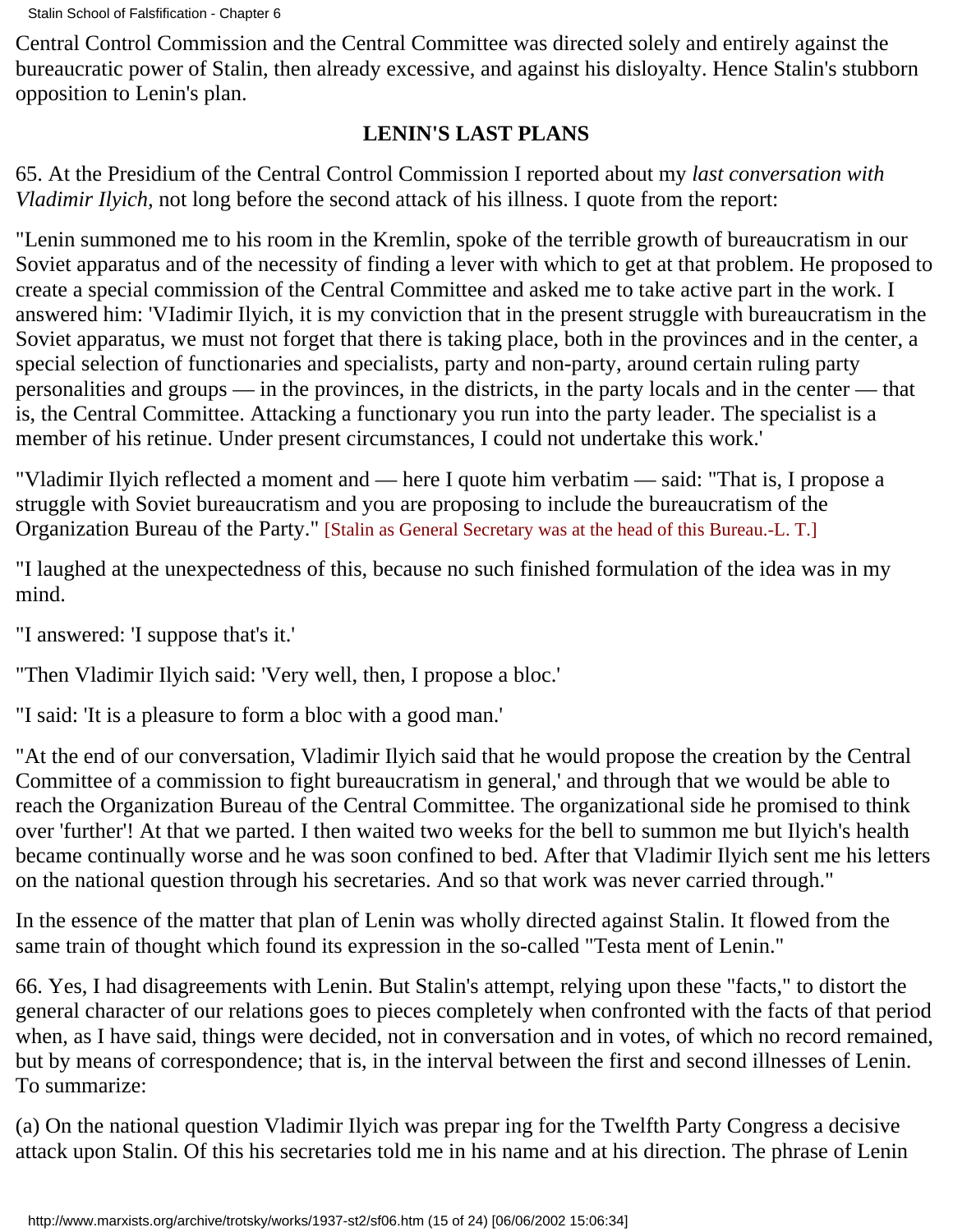that they repeated oftenest of all was: "Vladimir Ilyich is preparing a *bomb* against Stalin."

(b) In his article about the *Rabkrin,* Lenin says:

"The People's Commissariat of *Rabkrin* does not enjoy at the present moment a shadow of authority. Everybody knows that a worse organized institution than our Commissariat of *Rabkrin* does not exist, and that in the present circumstances you cannot expect a thing of that Commissariat. . . . As a matter of fact, what is the use of creating another commis sariat whose work is carried on any old way, not inspiring the slightest confidence, and whose word enjoys infinitely small authority? .

"I ask any of the present leaders of *Rabkrin* or any of the people connected with it-can they tell me, in good con science, what is the practical use of such a Commissariat as *Rabkrin."* (Lenin, "Better Less, but Better," March 4, 1923.)

Stalin stood at the head of *Rabkrin* throughout the first years of the revolution. Lenin's volley here was directed wholly against him.

(c) In the same article we read:

"(We have bureaucratism not only in the Soviet institu tions but also in the party.)"

These words, clear enough in themselves, acquire an espe cially sharp significance in connection with my last conversa tion with Vladimir Ilyich, quoted above, where he spoke of our forming a "bloc" against the Organization Bureau of the Central Committee as the fountainhead of bureau cratism. The mild and typically Leninist remark in paren thesis was directed wholly against Stalin.

(d) Of the Testament, it is needless to speak. It is filled with distrust of Stalin, his rudeness and disloyalty. It speaks of the possible misuse of power on his part and the danger, due to this, of a party split. The sole organizational inference indicated in the Testament, from all the characterizations made there is this: "Remove Stalin from the post of General Secretary."

(e) Finally, the last letter which Lenin ever wrote in his life, or rather dictated, was a letter to Stalin breaking off all comrade!y relations with him. Comrade Kamenev told me of that letter on the same night it was written (March 5-6, 1923). Comrade Zinoviev told about that letter at the joint Plenum of the Central Committee and the Central Control Commission. The existence of the letter was confirmed in the minutes by the testimony of M. I. Ulianova. ("Documents on the subject of this incident exist" — says a declaration of M. Ulianova at the Presidium of the Plenum.)

Enumerating the "warnings" which Lenin gave to Stalin, comrade Zinoviev said at the July Plenum, 1926:

"And the third warning consists of this: That at the begin ning of the year 1928, Vladimir Ilyich, in a personal letter to comrade Stalin, broke off all comradely relations with him." *(Minutes,* 4th issue, p.32.)

M. Ulianova tried to present the matter in such a way that the breaking off of comradely relations announced by Lenin to Stalin in the last letter before his death seemed to be evoked by personal and not political causes. *(Minutes,* 4th issue, p. 104.)

Need we recall that with Lenin personal motives always derived from political, revolutionary, party causes? "Rudeness" and "disloyalty" are also personal qualities. But Lenin warned the party about them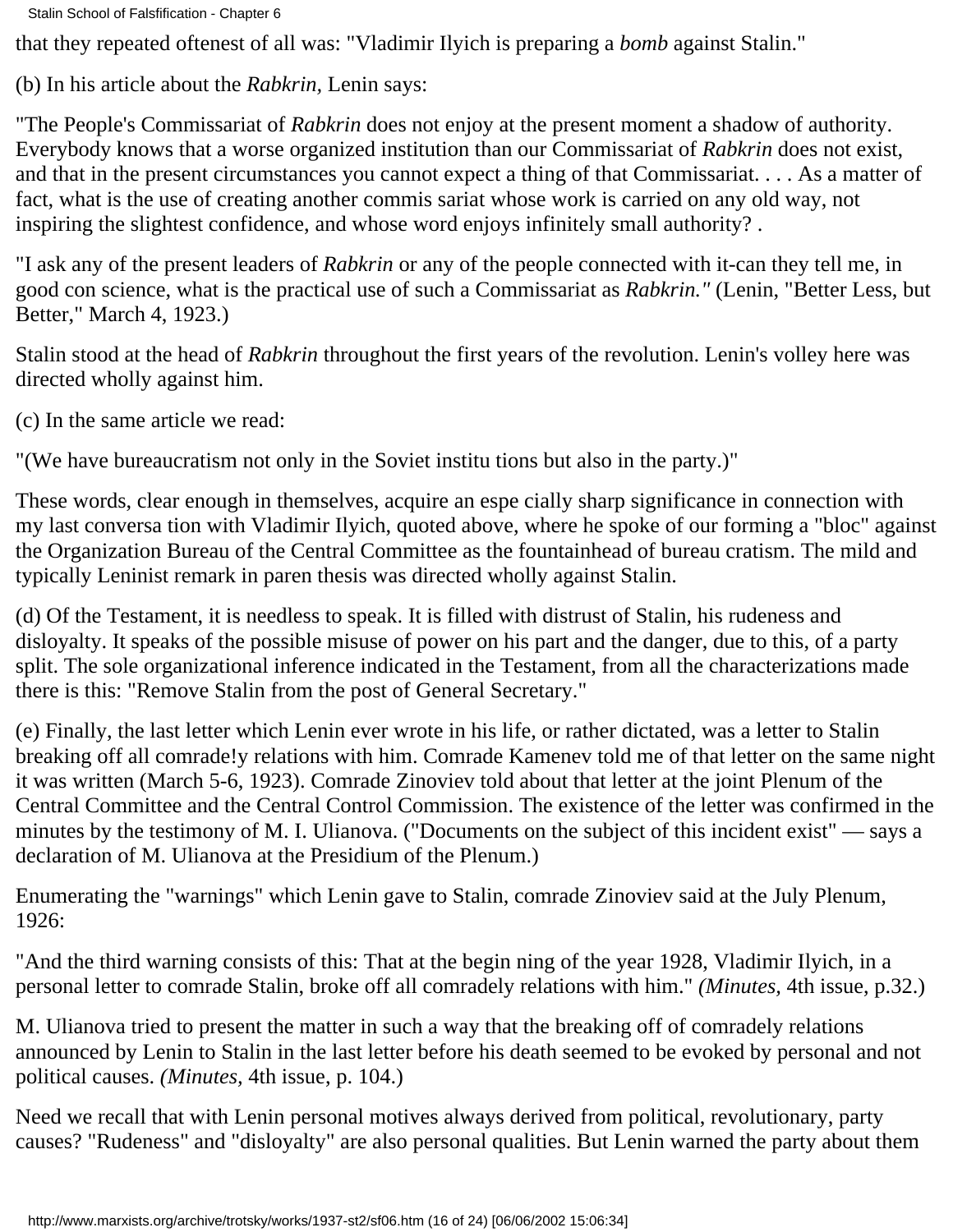not for "personal" but for party reasons. Lenin's letter, breaking off comradely relations with Stalin, had exactly the same character. That last letter was written *after* the letter on the national ques tion and *after* the Testament. Attempts are being made in vain to weaken the moral weight of the last letter of Lenin. The party has a right to know that letter!

That is how the facts stand. That is how Stalin is deceiv mg the party.

#### **DISCUSSION DURING THE YEARS 1923-1927**

67. During Lenin's lifetime and especially at the time of the discussions over the Brest-Litovsk peace and over the trade unions, which have since been so grossly exaggerated and distorted, the word "Trotskyism" did not exist at all.[In this connection, the fact might be mentioned that Stalin insistently proposed on the eye of the Twelfth Congress that I make the political report for the Central Committee. He did so in agreement with Kamenev, who was then the acting chairman of the Political Bureau, and with the energetic support of Kalinin and others. I declined, partly on the ground that there were differences of opinion on industrial questions. "One can hardly say differences," objected Kalinin. "In the majority of cases, your proposals are a:cepted." — L. T.] The party held that whatever occasional differences there were, they unfolded on the historical foundations of Bol shevism. The extreme opponents of Lenin on the question of Brest-Litovsk were: Bukharin, Yaroslavsky, Kuibyshev, Soltz, Safarov and scores of other old Bolsheviks, who made up the faction of the "Left communists." They would have been legitimately amazed had it occurred to any one at that time to say that their position was "Trotskyism," especially since on all the fundamental issues which separated the Left com munists from Lenin, I was on the side of Lenin.

The same must be said about the trade union discussion. The tendency to stress the administrative side grew out of the entire practice of War Communism and affected innumer able old Bolsheviks. If, at the time of the discussion, any one had mentioned such a thing as "Trotskyism" he would simply have been regarded as temporarily insane. The bogey of "Trotskyism" was projected after Lenin had withdrawn entirely from work, precisely at the time of the discussion of 1923. It was then that the "criticism of the theory of the permanent revolution" began for the purpose of stringing together the differences which had arisen on a new stage of historical development. They engaged in a struggle against Trotsky not because he had advanced a special theory of "Trotskyism." On the contrary, the critics artificially built a theory of "Trotskyism" in order to carry on the struggle against Trotsky. Some of the original critics confessed as much later on, when the groupings changed[.\[27\]](#page-89-0)

#### **THE PERMANENT REVOLUTION**

<span id="page-83-0"></span>68. As to the theory of the permanent revolution, I shall devote special consideration to it at some future time.[Since that time the author has published a book entitled, *The Permaneat Revolution (*Pioneer Publishers, New York, 1931). The exposition of the theory is therefore ommitted here].

Here I limit myself to two references.

In the heginning of 1918, in a brochure devoted to the October Revolution, Bukharin wrote:

"The downfall of the Czarist regime was prepared by the entire preceding history of the revolution. But this down fall, and *the victory of the proletariat* supported by the poor peasantry, a victory which has at a single blow opened up unlimitable vistas throughout the world, *is not yet the beginning of the organic epoch*. . . . The Russian proletariat is confronted more sharply than ever before with the problem of the *international revolution*. . . . The grand total of relationships which have arisen in Europe leads to this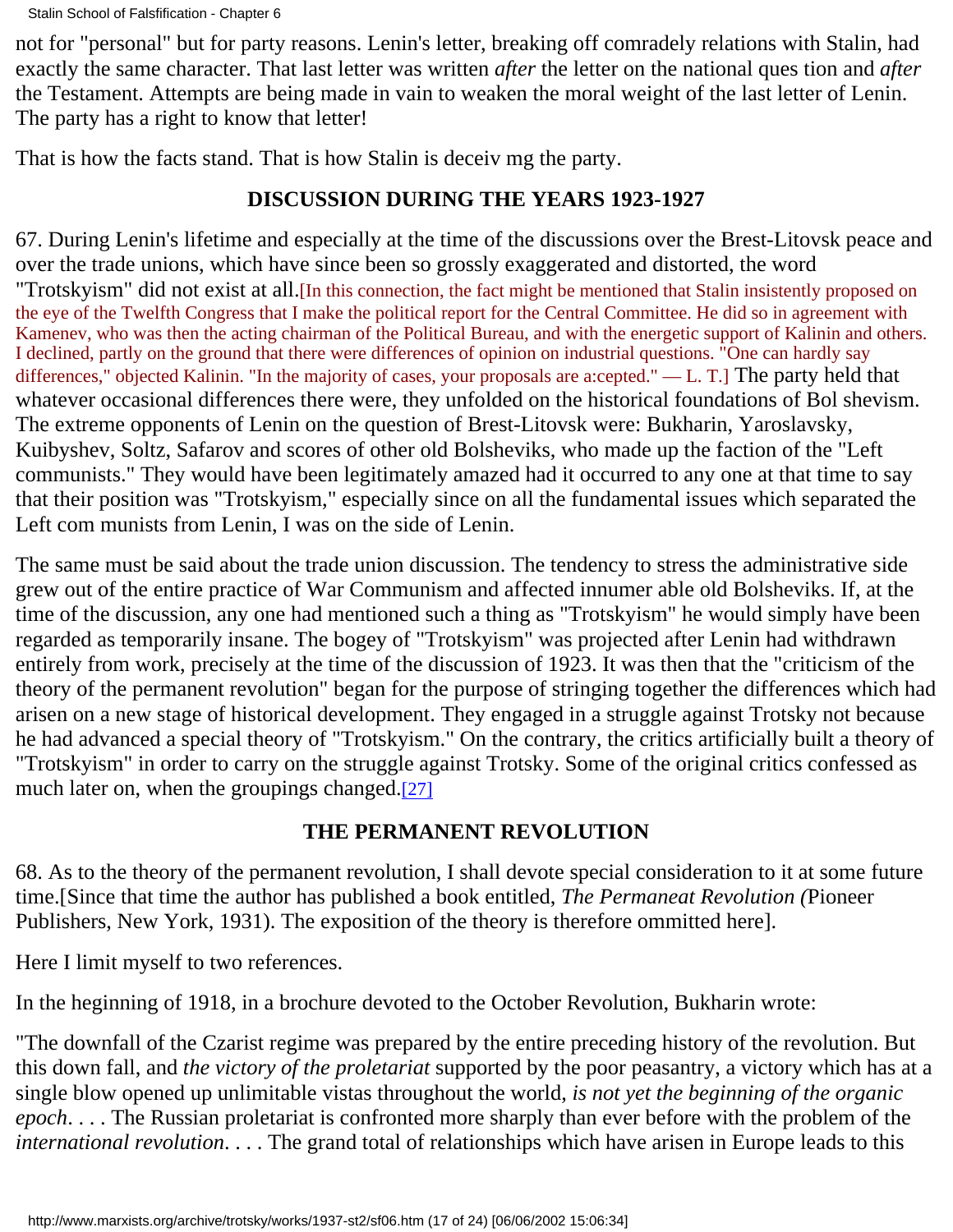inevitable conclusion. Thus, *the permanent revolution in Russia is passing into the European proletarian revolution." (From the Collapse of Czarism to the Fall of the Bourgeoisie,* p. 78. Our emphasis.)

The brochure ends with the following words:

"Into the powder magazine of old blood-stained Europe was thrown the torch of the Russian socialist revolution. It has not died. It lives. It is spreading. And it will inevitably merge with the great triumphant uprising of the world proletariat." *(Ibid.,* p. 144.)

How infinitely removed was Bukharin of that time from the theory of socialism in one country!

It is common knowledge that Bukharin was the chief and indeed the sole theoretician of the entire campaign against "Trotskyism," summed up in the struggle against the theory of the permanent revolution. But at an earlier period when the lava of the revolutionary upheaval had not yet cooled, Bukharin, as we see, was unable to provide a characterization for revolution different from the one against which, a few years later, he was to wage a ruthless struggle.

Bukharin's brochure was issued by the official party publishing house, *Priboy,* under the supervision of the Central Committee. Not only did no one declare that pamphlet heretical but, on the contrary, everyone accepted it as the official and unchallenged expression of the views of the Central Committee of the party. This brochure went through several editions in the course of the next few years. Together with another brochure devoted to the February Revolution it appeared in translations into German, French, English and other languages, under the general title, *From the Collapse of Czarism to the Fall of the Bourgeoisie.*

In 1923, the brochure was published — apparently for the last time — by the Kharkov party publishing house, *Proletari.* The preface to this edition expressed the conviction that this little book "will prove of great interest" not only to new members of the party, the youth and so forth, but also "to the Bolshevik Old Guard of the underground period of our party."

That Bukharin is not very staunch in his views is sufficiently well known. But it is not a question of Bukharin himself. If we are to believe the legend created for the first time in the autumn of 1924, that there was an impassable abyss between Lenin's understanding of revolution and Trotsky's theory of the permanent revolution, and that the old generation of the party was brought up on the understanding of the irreconcilability of these two theories, then it is incomprehensible why Bukharin, at the beginning of 1918, could preach this theory with impunity, calling it by its name — the theory of the permanent revolution. How did it happen that not a single person — literally nobody in the entire party — took issue with Bukharin? How and why did the official publishing house of the Central Committee publish this brochure? How and why did Lenin happen to keep silent? How and why did the Comintern publish in several foreign languages this brochure of Bukharin in defense of the permanent revolution? How and why did Bukharin's brochure retain its status as a party textbook up to the very death of Lenin? How and why was Bukharin's brochure republished as late as 1928 and warmly recommended both to the party youth and to the Bolshevik Old Guard in Kharkov — the future center of Stalinist zealots?

This brochure of Bukharin's differs from his later writings and from the entire latter-day Stalinist historiography, not only in its characterization of the revolution, but also in its manner of portraying the participants of the revolution. For example, we find the following on page 131 of the Kharkov edition:

"The focal point of political life became . . . not the pathetic Soviet of the Republic, but the impending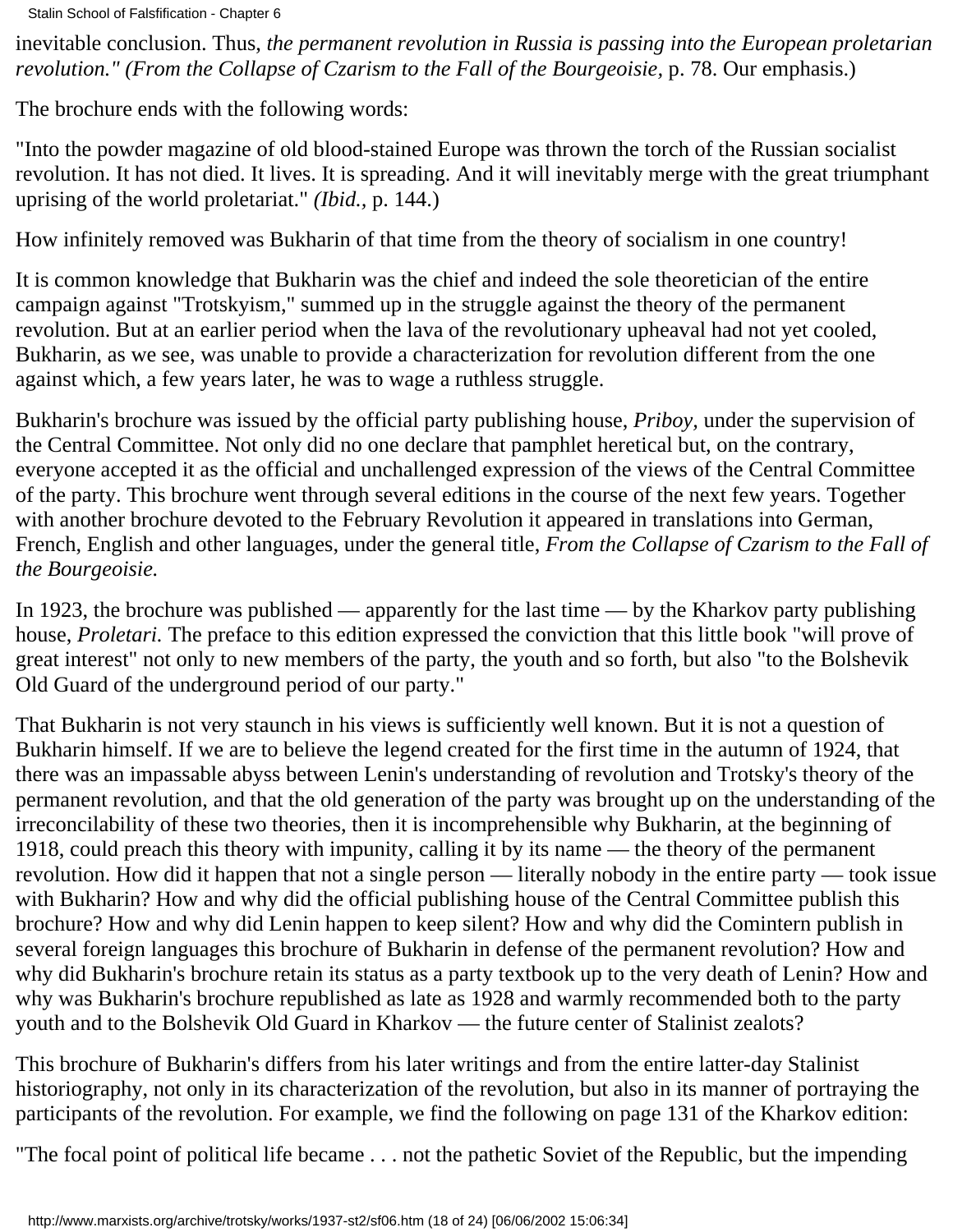```
Stalin School of Falsfification - Chapter 6
```
Congress of the Russian Revolution. In the center of this work of mobilization stood the Petersburg Soviet which demonstratively elected as its chairman, Trotsky, the most brilliant tribune of the proletarian uprising.

And further, on page 188:

"On the 25th of October, Trotsky, the brilliant and courageous tribune of the insurrection, the indefatigable and flaming herald of revolution, declared in the name of the Military Revolutionary Committee of the Petersburg Soviet, to the thunderous applause of the assembly, that 'the Provisional Government no longer exists.' And as living proof of this fact, greeted by a stormy ovation, Lenin appeared on the tribunal, liberated from illegality by the new revolution."

In 1923-1924, the party was overwhelmed by the flood of so-called discussion against "Trotskyism." It wrecked a great many things that had been reared by the October Revolution. It flooded newspapers, libraries, reading rooms, and buried under its silt and slime countless documents relating to the greatest epoch in the development of the party and the revo lution. Now we are compelled to extract these documents in fragments in order to restore the past.

69. In 1921, one of the many editions of Trotsky's old book entitled, *Sumnaries and Perspectives of the Revolution,* was published in the English language. Contained in it is the most complete exposition of the theory of permanent revolution.

The English edition is supplied with a preface by the author dated March 12, 1919, Kremlin, and originally written for the Russian edition of the brochure issued in 1919. In the period between that Russian edition and the English edition of 1921 appeared several editions in various languages. In his preface of 1919, the author referred to the differences of opinion on this question which had formerly separated him from Bolshevism. The preface states among other things:

"Having thus conquered power, the proletariat cannot confine itself to bourgeois democracy. The proletariat is compelled to resort to the tactic of the *permanent revolution* — that is to say, it must destroy the barrier between the minimum and maximum programs of social democracy, introduce increasingly radical social reforms and strive for the direct and forthright support of the European revolution. That position was developed in the present brochure which was originally written in 1904-1906."

"Destroy the barrier between the minimum and maximum programs " — that is precisely the formula for the growing over of the bourgeois democratic revolution into the socialist revolution. Such a process is predicated on the conquest of power by the proletariat which, by the logic of its position, is compelled to "introduce increasingly radical social reforms. . .

And who published this brochure? The publisher did not at all deem it necessary to hide his criminal identity. The title page reads: "Published by the Communist International, Moscow, 1921." The last page of the brochure bears the notation in Russian: "Printshop of the Comintern." The chairman of the Comintern was Zinoviev. Bukharin was in full-time employ of the Comintern. The edition could not have passed unnoticed by them, especially since there were several editions. Nor could the edition in the Russian language have passed unnoticed by the Central Committee of the party as a whole — especially since the brochure was expressly published by it — nor by Lenin in particular. At that period the question of interpreting the significance of the October Revolution was very sharply posed in the mind of every mem ber of the party, and especially of its leading cadres.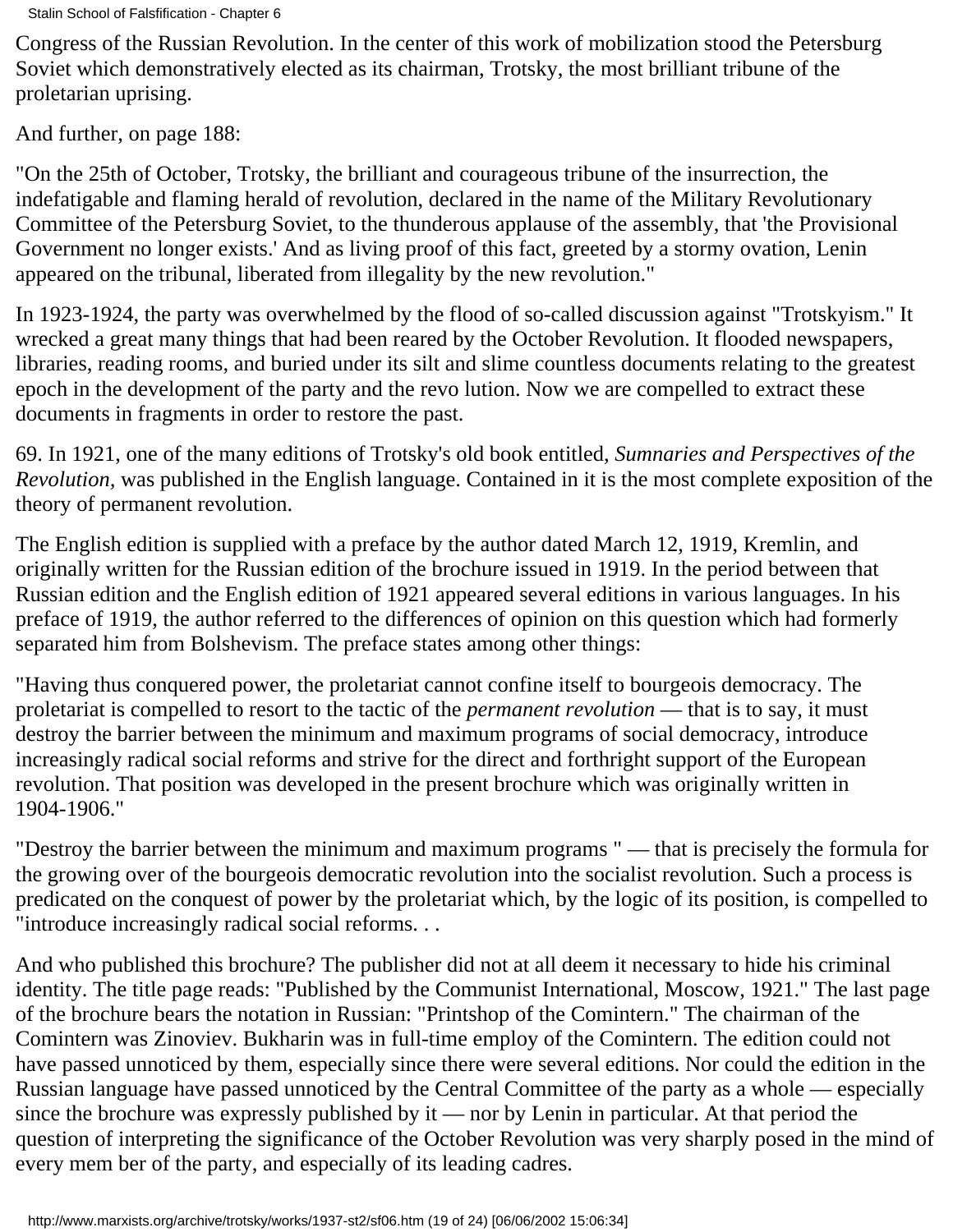I am compelled to ask again: How was it that on the most important and most burning question, not only the Central Committee but even the Comintern, could disseminate a brochure devoted wholly to the defense and exposition of the theory of the permanent revolution and, moreover, containing a preface written specially for the new edition, in which the author declared that the course of events had confirmed that theory? Is it your contention that until 1924 the Bolshevik party and the Comintern were headed only by blind or ignorant men, or what is worse, Mensheviks and counter- revolutionists? We demand an answer to this question-one of a hundred, one of a thousand similar questions.

#### **"DISCUSSIONS" IN THE POST-LENIN PERIOD**

<span id="page-86-0"></span>70. I do not propose to analyze here the discussion of 1923. The controversy opened at that time still continues. The fundamental controversial questions were:

<span id="page-86-1"></span>(a) The inter-relations between the city and country (the "scissors," $[28]$  the disproportions; whether the threat to the *smychkai*[\[29\]](#page-89-2) in the next period lay in industry's lagging behind or in the attempt to leap ahead).

(b) The role of planned management of national economy from the point of view of the struggle of socialist and capi talist tendencies.

(c) The party regime.

<span id="page-86-2"></span>(d) The problems of international revolutionary strategy (Germany, Bulgaria, Esthonia[\[30\]\)](#page-89-3). Since that time the controversial questions have assumed a much clearer aspect and have been expressed in more adequate form in a number of the documents of the Opposition. However, the main line sketched by the Opposition in 1923 has been wholly confirmed.

The July 1926 declaration signed by comrades Zinoviev and Kamenev states the following:

"At the present moment there can no longer be any doubt that the main nucleus of the Opposition of the year 1923 had correctly warned us of the danger of sliding away from the proletarian line and of the alarming growth of the apparatus regime. Nevertheless, scores and hundreds of leaders of the Opposition of 1923, among them many old worker-Bolsheviks tempered in the struggle, immune to careerism and servility, remain to this day removed from party work, despite their proven constancy and submission to discipline."

That declaration alone suffices to show how puny on the scales of theory is the weight of the phantom of "Trotskyism," created and fostered to befuddle the party.

The label "Trotskyism" has been applied since 1923, and especially since 1924, to the correct application of Marxism with regard to the new stage in the development of the October Revolution and of our party.

#### **A FEW CONCLUSIONS**

The above is a very small part of those facts, testimonials and quotations which I might adduce in refutation of the history of the last ten years as falsified by Stalin, Yaro slavsky and Co.

I must add that the falsification is not limited to these ten years but spreads over the whole preceding history of the party, converting it into an uninterrupted struggle of Bol shevism with "Trotskyism." In that sphere the falsifiers feel especially free, for the events belong to an already compara tively remote past, and they can make an arbitrary selection of documents. The thought of Lenin is counterfeited by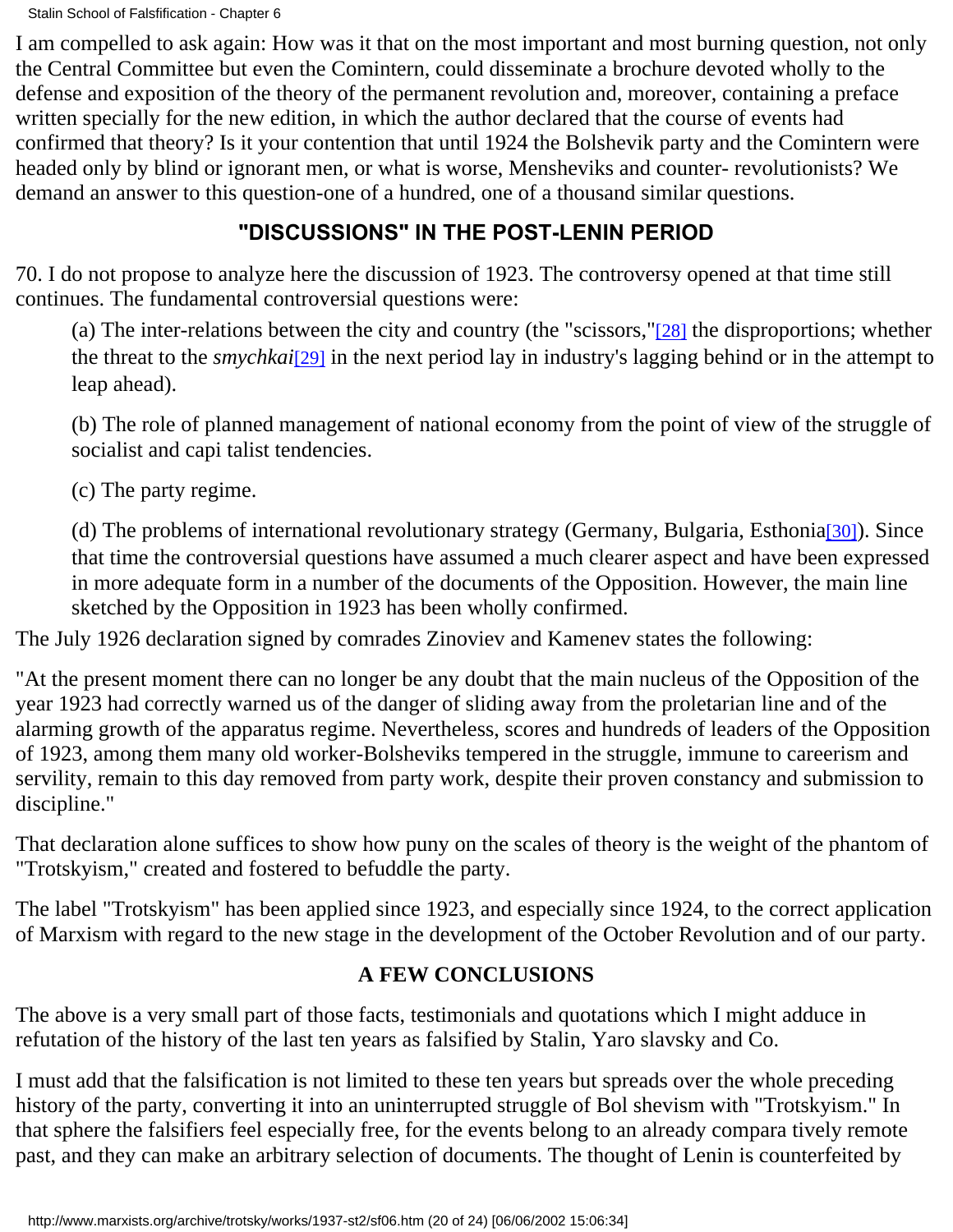means of a one-sided selection of quotations. At present, however, I will not enter into the preceding period of my revolutionary activities (1897 to 1917) since the motive of the present letter is your questionnaire as to my participation in the October Revolution and my meetings and relations with Lenin.

As to the twenty years preceding the October Revolution, I will confine myself to a few lines.

I was of that "minority" *(menshinstvo)* of the Second Congress (1903) from which Menshevism subsequently devel oped. I remained politically and organizationally associated with this minority only until the autumn of 1904 — approximately until the so-called "land campaign" of the *New Iskra,* when my irreconcilable conflict with Menshevism upon the questions of bourgeois liberalism and the perspectives of the revolution defined itself. In 1904, that is, twenty-three years ago, I broke politically and organizationally with Menshevism. I never called myself or considered myself a Menshevik.

At the Plenum of the Executive Committee of the Comintern, on December 9, 1926, in connection with the question of "Trotskyism," I made the following statement:

"Generally speaking, I do not think that the biographical method can lead us to a decision about questions of principle. It is indubitable that I made mistakes upon many questions, especially during my struggle against Bolshevism. From that, however, it hardly follows that political questions ought to be examined not according to their inner content but on the basis of biography. Otherwise, we should have to demand an elaboration of the biographies of all the delegates. .

"I personally may refer to a certain great precedent. In Germany there lived and fought a man by the name of Franz Mehring, who only after a long and energetic struggle against the social democracy (until late years we all called ourselves social democrats), only after he was fully mature, joined the Social Democratic party. Mebring wrote the history of the German social democracy at first as an enemy, not as a lackey of capitalism, but as intellectually opposed to it — and afterward he rewrote it in that splendid work on the German social democracy as its true friend. On the other hand, Kautsky and Bernstein never struggled openly against Marx and they both stood under the whip of Frederick Engels. Bernstein, moreover, is famous as the literary executor of Engels. Nevertheless, Franz Mehring died and was buried as a Marxist, as a communist, whereas the other two, Kautsky and Bernstein, still live the lives of reformist dogs. The biographical element is, of course, important but of itself it decides nothing."

As I have many times stated, in my disagreements with Bolshevism upon a series of fundamental questions, the error was on my side. In order to give an approximate outline in a few words of the nature and extent of those former disagree ments of mine with Bolshevism, I will say this:

During the time when I stood outside the Bolshevik party, during that period when my differences with Bolshevism reached their highest point, the distance separating me from the views of Lenin was never as great as the distance which separates the present positions of Stalin-Bukharin from the very foundations of Marxism and Leninism.

Every new stage in the development of the party and the revolution, every new hook, every new fashionable theory, has called forth a new zigzag and a new blunder on the part of Bukharin. His whole theoretical and political biography is a chain of errors committed within the formal framework of Bolshevism. The mistakes of Bukharin since the death of Lenin far exceed in their scale, and especially in their political consequences, all his earlier mistakes. This scholiast, emptying Marxism of all concrete reality, converting it into a game with ideas, often into mere verbal sophistry, has proved naturally the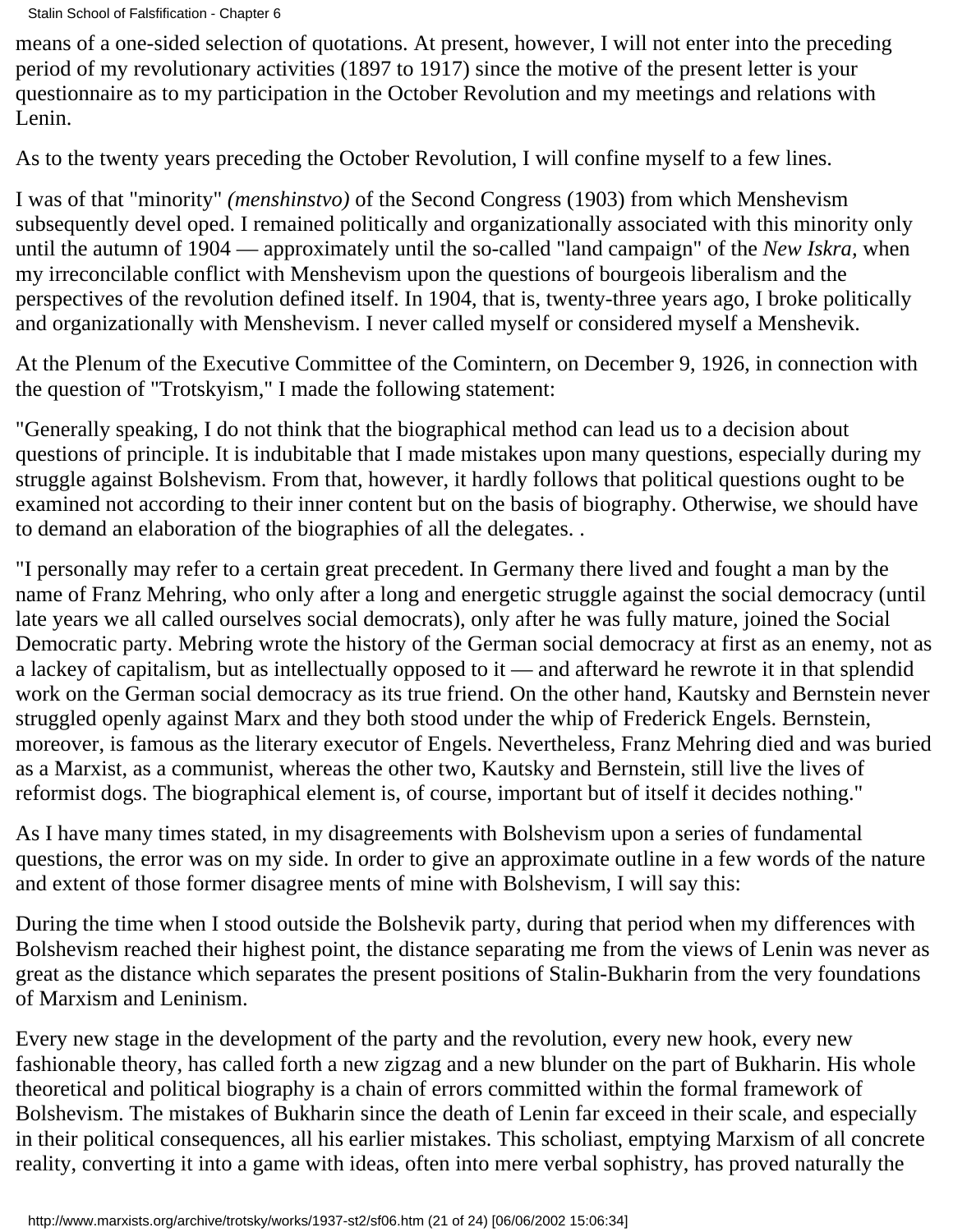most suitable "theoretician" for the period of the sliding over of the party leadership from the proletarian to the petty bourgeois rails. Without sophistry this cannot be done. Hence the present "theoretical" r6le of Bukharin.

In all those very few — questions upon which Stalin has attempted to occupy an independent position, or has merely given, without the immediate direction of Lenin, his own answer upon major issues, he has always and invariably, and so to speak, organically, occupied an opportunist position.

<span id="page-88-0"></span>The struggle of Lenin against Menshevism, against *Vperyodism,*[\[31\]](#page-89-4) and Conciliationism, Stalin denounced from exile as an emigre "tempest in a teapot" *(cf., Zarya Vostoka,* Dec.23, 1925).

No other political documents as to the form of Stalin's thoughts up to 1917 exist, as far as I know, except for a number of more or less correct but school-boy articles on the national question.

The independent position of Stalin (prior to the arrival of Lenin) at the beginning of the February revolution was opportunist through and through.

The independent position of Stalin in relation to the German revolution of 1923 was wholly saturated with tail-endism and conciliationism.

The independent position of Stalin on the problems of the Chinese revolution is nothing but a cheap edition of Martinov's Menshevism of 1903 to 1905.

<span id="page-88-1"></span>The independent position of Stalin on the problems of the British labor movement is a Centrist capitulation to Menshevism[.\[32\]](#page-89-5)

You can juggle quotations, hide the stenographic reports of your own speeches, forbid the circulation of Lenin's letters and articles, fabricate yards of dishonestly selected quota tions. You can suppress, conceal and burn up historic docu ments. You can extend your censorship even to photographic and moving-picture records of revolutionary events. All these things Stalin is doing. But the results do not and will not justify his expectations. Only a limited mind like Stalin's could imagine that these pitiful machinations will make men forget the gigantic events of modern history.

In the year 1918, Stalin, at the very outset of his cam paign against me, found it necessary, as we have already learned, to write the following words:

"All the work of practical organization of the insurrection was carried out under the direct leadership of the Chairman of the Petrograd Soviet, comrade Trotsky. We can say with certainty that the swift passing of the garrison to the side of the Soviet and the bold execution of the work of the Military Revolutionary Committee the party owes principally and above all to comrade Trotsky." (Stalin, *Pravda,* Nov. 6, 1918.)

With full responsibility for my words, I am now compelled to say that the cruel massacre of the Chinese proletariat and the Chinese Revolution at its three most important turning points, the strengthening of the position of the trade union agents of British imperialism after the General Strike of 1926, and, finally, the general weakening of the position of the Communist International and the Soviet Union, the party owes principally and above all to Stalin.

*October 21, 1927.*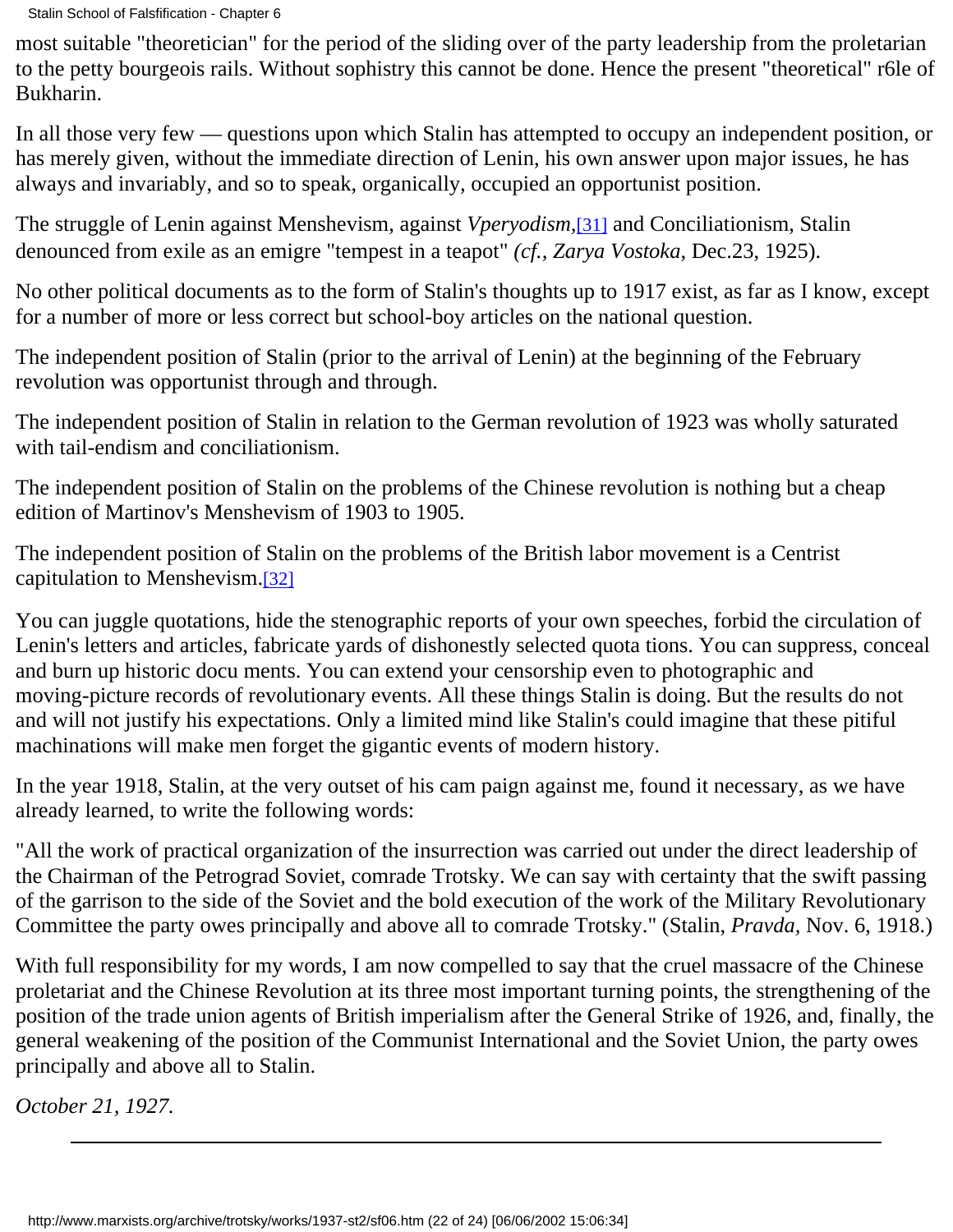### **NOTES:**

**26.** Back in July, 1920, with the whole system a wreck, Trotsky was chosen to restore transportation. One of his first acts was to issue "Order No. 1042," the first serious attempt to introduce long-term planning into Soviet economy. The Order, the first of a series of systematic measures that finally brought order and regularity where chaos and collapse had prevailed before, was based upon a five-year outline of activity. [\[BACK TO TEXT\]](#page-68-0)

<span id="page-89-0"></span>**27.** The "original critics" of Trotskyism referred to are Zinoviev and Kamenev, who were the principal initiators of the fight against Trotsky which they opened in 1928 together with Stalin, Bukharin and Rykov. How the entire campaign was conspira torially and disloyally conceived, is related in the testimony of Radek, Piatakov, Rakovsky, Eltsin and others, printed in this volume in the chapter "The Legend of Trotskyism." [\[BACK TO TEXT\]](#page-83-0)

<span id="page-89-1"></span>**28.** The "scissors" was an image employed by Trotsky in dealing with the economic crisis in the Soviet Republic, especially as affecting the peasantry. One blade of the scissors was to repre sent the high price of manufactured articles, the other the low price for agricultural products and consequently the low pur chasing power of the rural masses. The crisis became increas ingly acute as the "blades" opened wider. The crisis would be eliminated, said Trotsky, by closing the "blades," that is, pri marily, by lowering the price of industrial products. [\[BACK TO TEXT\]](#page-86-0)

<span id="page-89-2"></span>**29.** *Smychka* is the Russian word for alliance or union. In popular Russian political parlance, it refers specifically to the alliance between the workers and the peasants, the firm maintenance of which, the Bolsheviks always insisted, was a pre- condition to the preservation of the Soviet power. [\[BACK TO](#page-86-1) [TEXT\]](#page-86-1)

<span id="page-89-3"></span>**30.** Among the earliest differences developing between Trotsky and his supporters on one side, and the leadership of the Russian party and the Comintern, on the other, revolved around the strat egy pursued in the German Revolution of October, 1923, the Bulgarian insurrection of September, 1928, and the Esthonian *p'utsch* of December, 1924. For a fuller elucidation of the dif ferences, see Leon Trotsky's *The Third International After Lenin,* New York, 1986, specifically the chapter entitled "Strat egy and Tactics in the Imperialist Epoch," p.75 *et seq.* [\[BACK TO TEXT\]](#page-86-2)

<span id="page-89-4"></span>**31.** *Vperyodism* was the tendency represented by the group calling itself *Vperyod* [Forward], which was formed towards the end of 1909 in exile by a number of ultra-Leftist Bolsheviks, Bogdanov, Lunacharsky, Alexinsky, Pokrovsky, Menzhinsky, Manuilsky and Gorky. The group existed for several years, issuing a number of literary works, and condemning Lenin for having departed from the true traditions of Bolshevism which the *Vperyodists* alone were now defending. The ultra-radicalism of the group, which was displayed in its opposition to utilizing parliamentary partici pation in the Duma, or active work in the trade unions, was com bined with attempts at philosophical revision of Marxism, espe cially by Bogdanov and Lunacharsky. Lenin devoted an entire volume, *Materialism and Empino-Criticism,* to the latter aspect of the *Vperyodist* policy. [\[BACK TO TEXT\]](#page-88-0)

<span id="page-89-5"></span>**32.** Trotsky refers to Stalin's continual capitulation to the Right wing British trade union leaders, associated with him in the Anglo-Russian Trade Union Unity Committee, during the period from the end of the General Strike in May, 1926, until the dis solution of the Committee a year later. For a more detailed account of the criticism of Trotsky, see his *The Third Interna tional After Lenin,* pp. 128-184,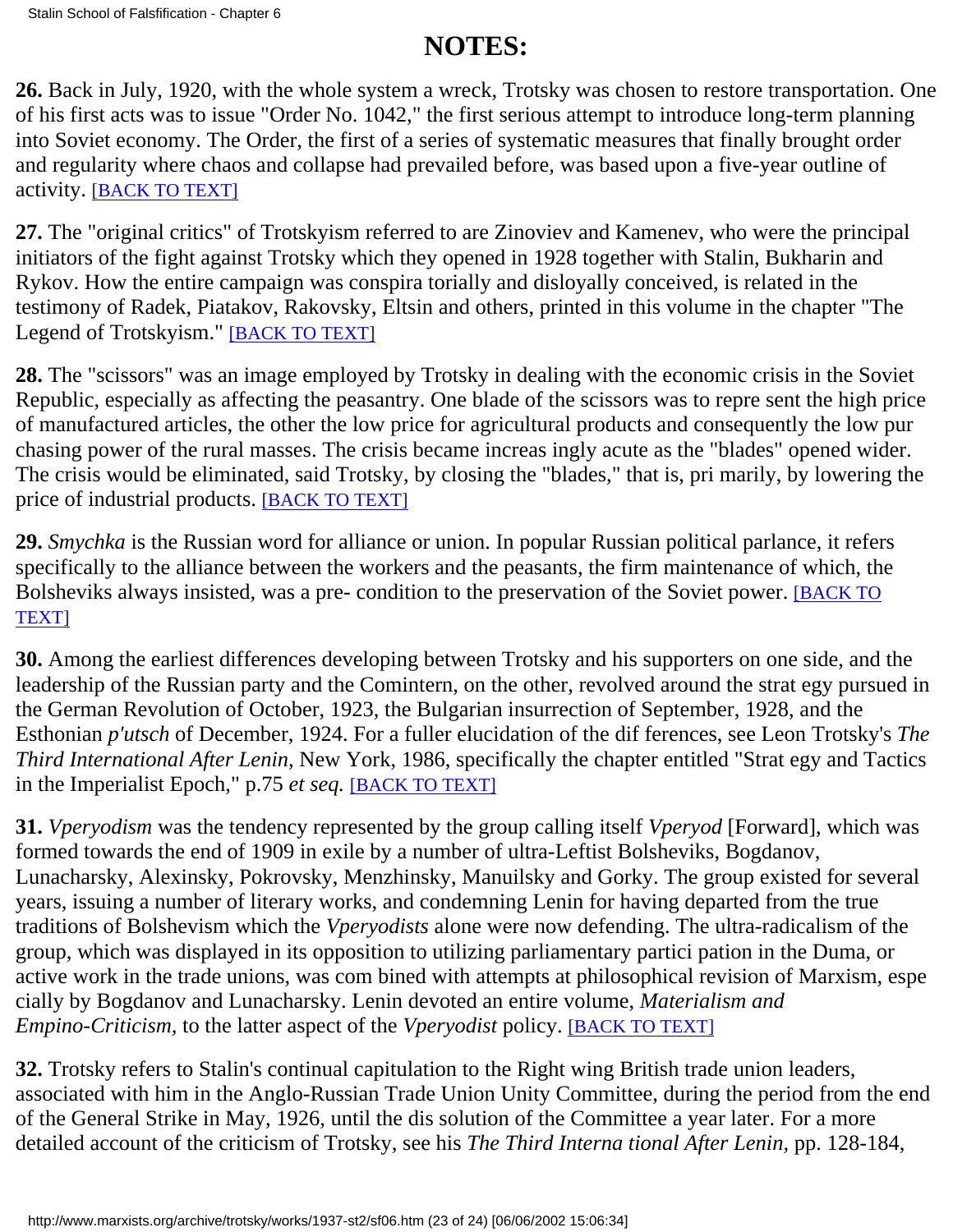and *Problems of the Chinese Revolution,* New York, 1982, pp. 61-67. [\[BACK TO TEXT\]](#page-88-1)

#### **[Return to Index Page](#page-0-0) — [Next Chapter](#page-91-0)**

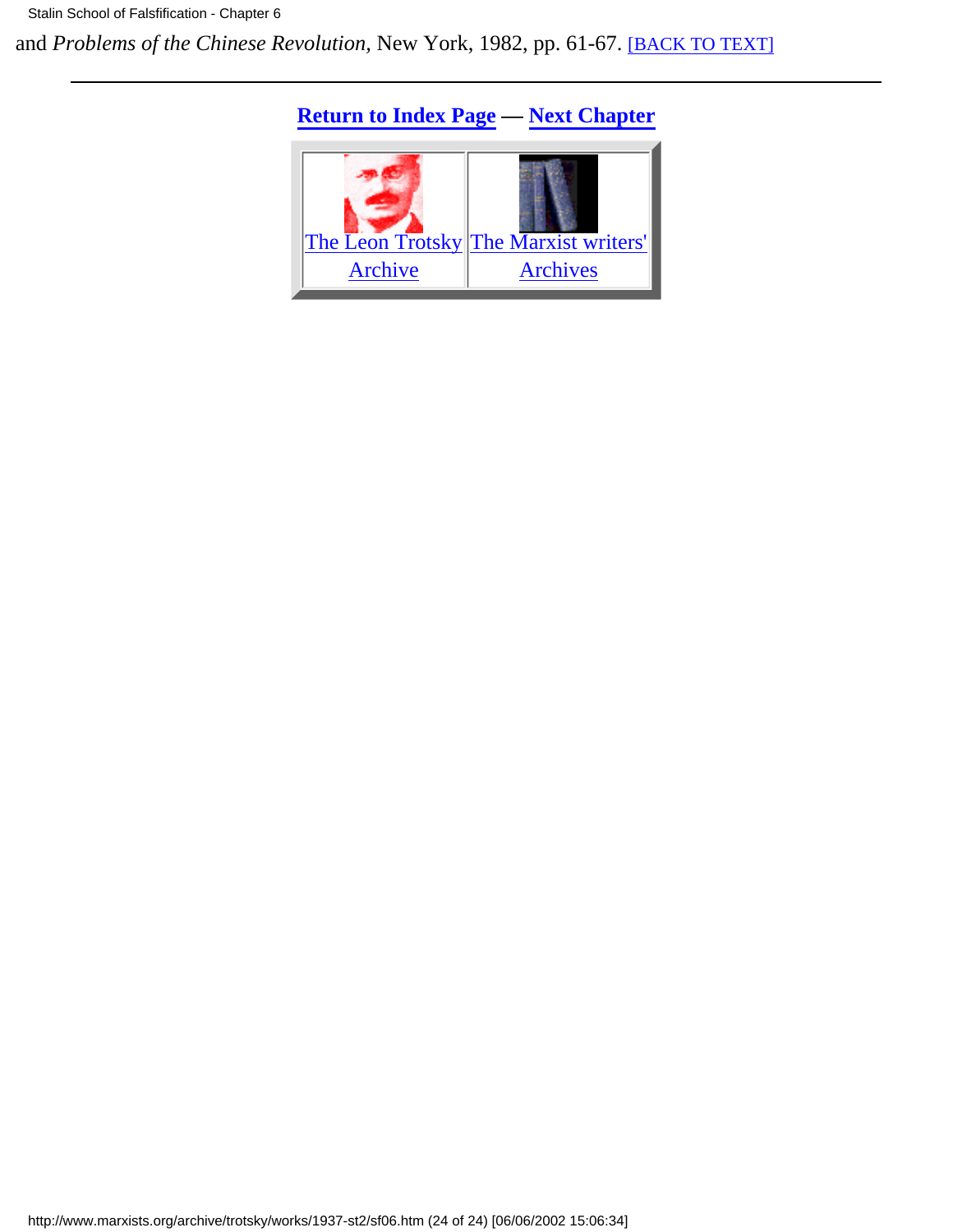# <span id="page-91-0"></span>**Leon Trotsky's**

# **The Stalin School of Falsification**

Transcribed for the [Trotsky Internet Archive,](#page-214-0) now a sub-archive of the [Marxist writers' Internet Archive](#page-6-0) by [David Walters](mailto:dwalters@marxists.org) in 1997

### **Some Documents Relating to the Origin of the Legend of "Trotskyism"**

IN NOVEMBER 1927, Zinoviev and Kamenev, after spending nearly two years in the Opposition, found it necessary to return to the haven of the Stalinist bureaucracy.[\[33\]](#page-96-0) For their credentials, they sought once again to present a declaration of their disagreement with "Trotskyism." But the misfortune is that Zinoviev and Kamenev, while they were in the Opposition, had bestirred themselves to expose completely the workings of the machine in the preceding period from 1928 to 1926, when they together with Stalin had manufactured the legend of "Trotskyism" in their conspiratorial laboratory.

On the eve of my exile to Central Asia, I sent a letter to a number of comrades. The text of this letter together with the replies is printed below (with minor omissions).

Moscow, November 21, 1927.

Dear Comrades:

Zinoviev and Kamenev and their closest associates- - after a considerable interval — are again bringing up the legend of "Trotskyism."

For this reason I should like to establish the following facts:

(1) When the so-called "literary discussion" was first kindled (in 1924), certain comrades closest to our group declared that the publication of *[The Lessons of October](http://www.marxists.org/archive/trotsky/works/1924/1924-les.htm)* was tactical error because it provided the then majority of the Political Bureau with a pretext for launching a "literary discussion."[34] On my part, I maintained that the "literary discussion" would have been launched in any case, on one pretext or another. The gist of the "literary discussion" consisted in piling up as many facts and quotations as possible against me, culling them from the entire past history of the party, and presenting them — in a distorted perspective and in actual violation of historical truth — to the uninformed party masses. In point of fact, the "literary discussion" had no bearing whatever upon my book, *[The Lessons of October](http://www.marxists.org/archive/trotsky/works/1924/1924-les.htm) .* Any one of my books or speeches might have served as a formal pretext for burying the party underneath an avalanche — a drive against "Trotskyism." That was my reply to those comrades who were inclined to view the publication of *The Lessons of October* as a tactical blunder.

After the formation of our bloc with the Leningrad Group, during one of the conferences, in the presence of several other comrades, I put substantially the following question to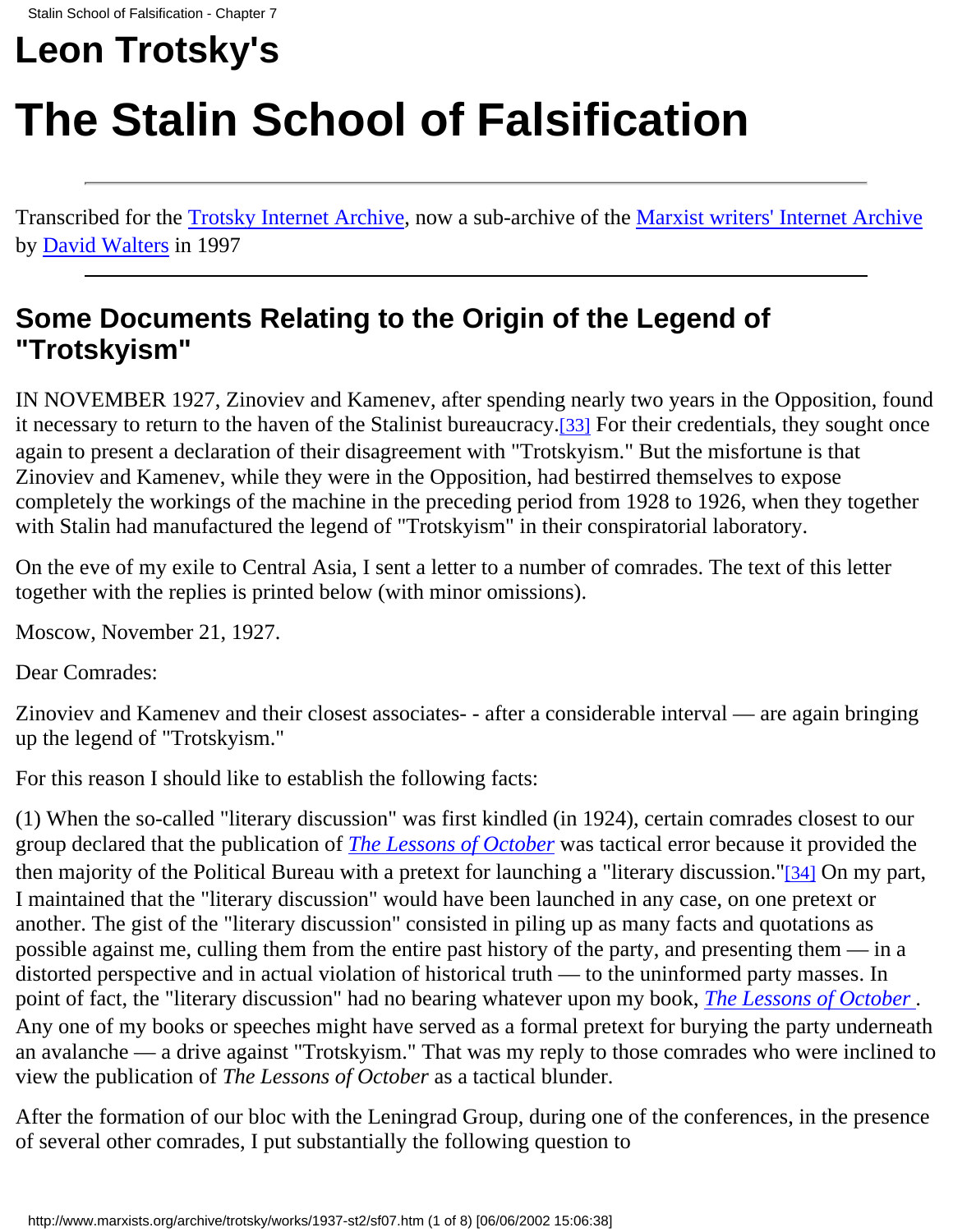Zinoviev:

"Could you please tell me whether the so-called literary discussion against 'Trotskyism' would have taken place, if I had not published *The Lessons of October.*?"

Without the slightest hesitation, Zinoviev replied: "Yes, indeed. *The Lessons of October* served only as a pretext. Failing that, a different motive would have been found, and the discussion would have assumed somewhat different forms, nothing more."

(2) In the declaration of July 1926, signed by Zinoviev and Kamenev, the following statement occurs:

"There can no longer be any doubt now that the main nucleus of the 1923 Opposition correctly warned against the dangers of the departure from the proletarian line and against the alarming growth of the apparatus regime. Nevertheless, scores and hundreds of the leaders of the 1928 Opposition, among them many old worker-Bolsheviks, tempered in the struggle and immune to careerism and toadyism, remain to this day removed from party work, despite their proven constancy and submission to discipline."

(3) At the joint Plenum of the Central Committee and the Central Control Commission of July 14 to July 23, 1926, Zinoviev said:

"I have made many mistakes. But I consider two mistakes as my most important ones. My first mistake of 1917 is known to all of you. . . . The second mistake I consider *more dangerous* because the first one was made under Lenin. The mistake of 1917 was corrected by Lenin and made good by us within a few days with the help of Lenin, but my *mistake of 1923* consisted in...."

ORDJONIKIDZE *(interrupting):* "Then why did you dupe the entire party?"

ZINOVIEV: "We say, there can no longer be any doubt now that the main nucleus of the 1923 Opposition, as the development of the present ruling faction has shown, correctly warned against the dangers of the departure from the proletarian line, and against the alarming growth of the apparatus regime. . . . Yes, in the question of suppression by the bureaucratized apparatus, Trotsky proved to be right as against us." *(Minutes,* 4th Issue, p. 33.)

In this manner, Zinoviev admitted his mistake of 1923 (in waging a struggle against "Trotskyism" and even characterized it as much more dangerous than that of 1917— when he opposed the October insurrection!).

(4) This admission on the part of Zinoviev aroused considerable astonishment among many second-rank leaders of the Leningrad Opposition who were not initiated into the conspiracy and who honestly believed in the legend of "Trotskyism."

Zinoviev told me repeatedly: "In Leningrad we hammered it into the minds of the comrades more deeply than anywhere else and it is, therefore, most difficult to re-educate them."

I recall quite accurately the words that Lashevich shouted at two members of the Leningrad Group who came to Moscow to clarify themselves on the question of Trotskyism:

"Why do you keep standing the matter on its head! We invented 'Trotskyism' together with you in the struggle against Trotsky. Why won't you understand this? You are only helping Stalin! etc."

Zinoviev in his turn said: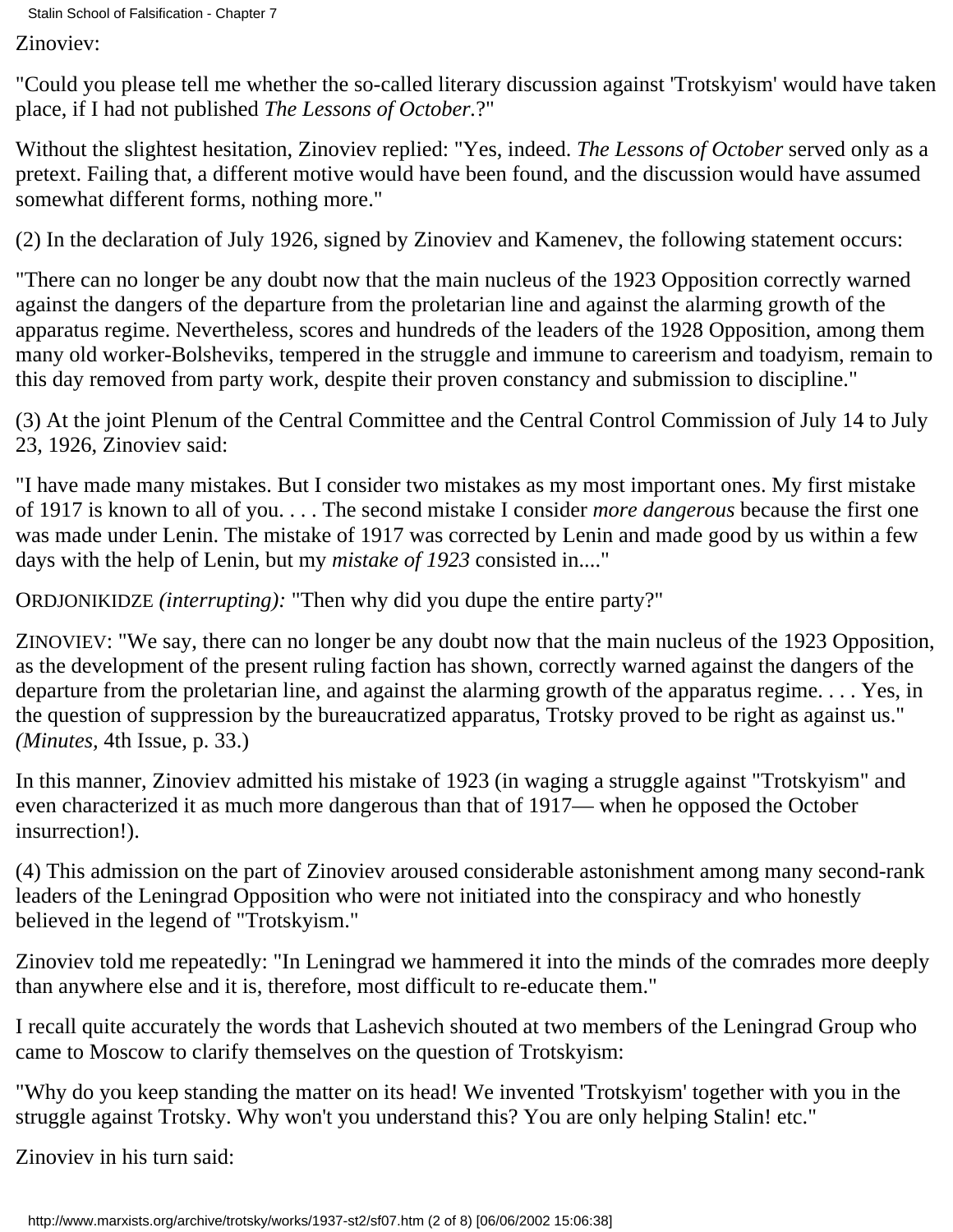"You must keep the circumstances in mind. You must understand it was a struggle for power. The trick was to string together old disagreements with new issues. For this purpose 'Trotskyism' was invented.

This conversation made a deep impression upon us, the members of the 1923 Group, even though we had had previous knowledge of the mechanics of the struggle against "Trotskyism."

Now that Zinoviev and Kamenev are again resorting to the same trick, that is to say, stringing together old disagreements with the rather current question of their capitulation, I am asking you to recall whether you participated in any of the above-mentioned conversations and what your own recollections are.

With communist greetings,

L. Trotsky.

#### **Letter from E. Preobrazhesky**

I confirm everything brought out in the above document. Only Lashevich said: "We invented Trotskyism ourselves, etc." without using the words "together with you." Because, as I recall it, the two Leningrad comrades were quite honestly perturbed about "Trotskyism" and could hardly have been informed of the entire plan of the struggle against "neo-Trotskyism" from its inception. The meeting took place at Kamenev's [home] somewhere around October 16 [1926], perhaps a few days before or after — I cannot recall exactly.

*Dec. 29, 1927.*

E. A. Preobrazhensky.

#### **Letter from G. Piatakov**

Dear Leon Davidovich:

You ask me to inform you what I am able to recall about the speeches of Lashevich and Zinoviev on the occasion of a discussion with Leningrad comrades on "Trotskyism" which took place at Kamenev's home. I no longer remember all that was said. But since I have always been deeply disturbed by the question of so-called "Trotskyism," and since the attitude of the Opposition of 1925-1926 towards this question was always of enormous political interest to me, I remember quite clearly what Zinoviev and Lashevich said to us. I do not recall the exact words but the sense of what they said I remember well, namely:

"Trotskyism" had been invented in order to replace the real differences of opinion with fictitious differences, that is, to utilize past differences which had no bearing upon the present but which were resurrected artificially for the definite purpose mentioned above. This was told to the comrades from Leningrad who were wavering on the question of "Trotskyism" and to whom it had to be explained how and why the legend of "Trotskyism" had been created.

*Jan. 2, 1928.* [The date in the original is mistakenly given as 1927. — L. T.]

Piatakov.

#### **Letter from K. Radek**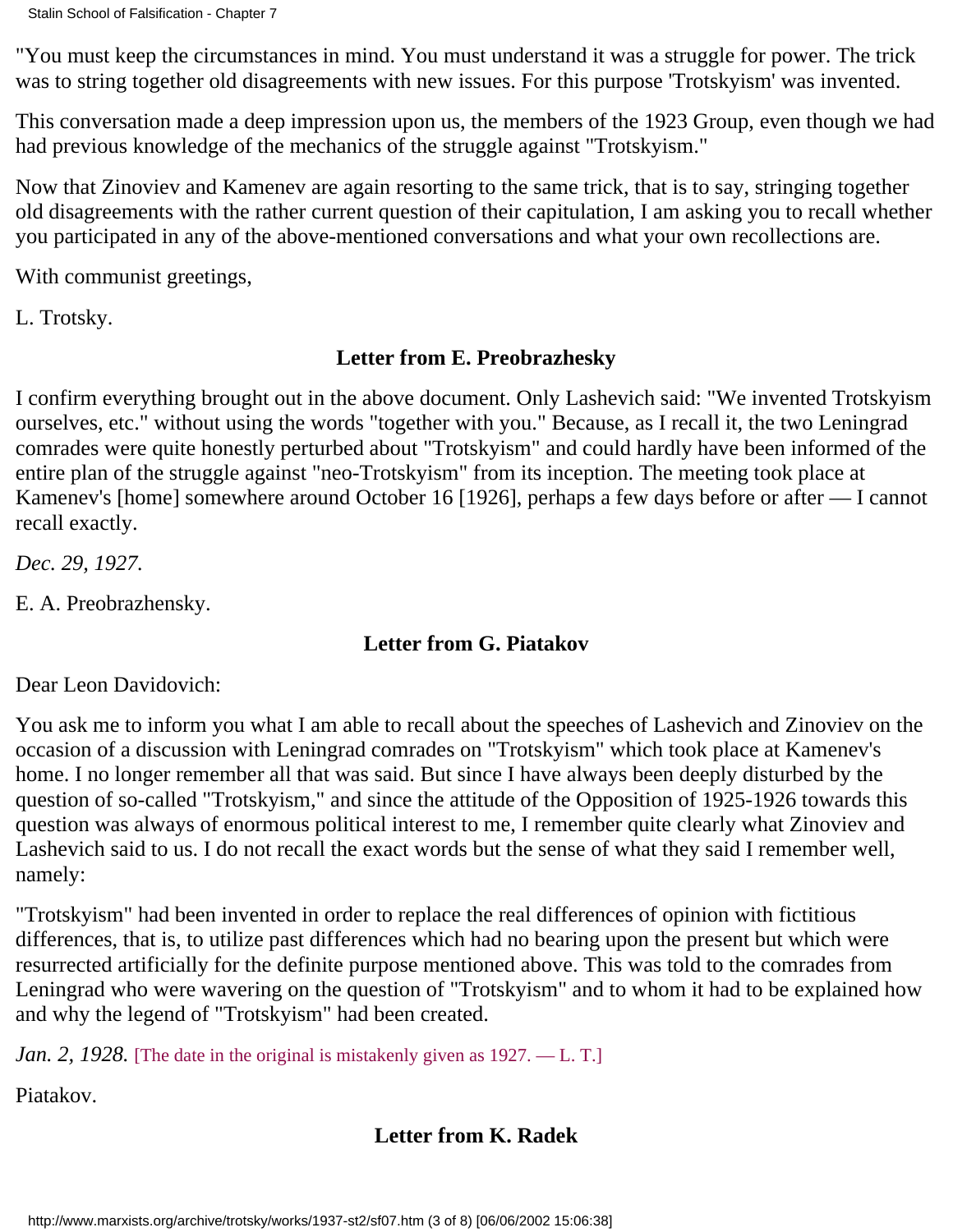I was not present during the first conversation but heard of it later from L. D. [Trotsky].

But I was present at the conversation with Kamenev when L. B. [Kamenev] said he would openly declare at the Plenum of the Central Committee how they, that is, Kamenev and Zinoviev, together with Stalin, decided to utilize the old disagreements between L. D. [Trotsky] and Lenin so as to keep comrade Trotsky from the leadership of the party after Lenin's death. Moreover, I have heard repeated from the lips of Zinoviev and Kamenev the tale of how they had "invented" Trotskyism as a topical slogan.

*Dec. 25, 1927.*

K. Radek.

[Radek here recalls a striking incident that is not mentioned in my letter. During the July Plenum in 1927, Zinoviev and Kamenev were subjected to a particularly heavy barrage of quotations out of their own writings against "Trotskyism." Since Kamenev hoped to get the floor again on the question of the Opposition, he was preparing, as he put it, to take the bull by the horns and declare openly before the Plenum how and why the Trotskyist danger had been invented for the purpose of an organized struggle against Trotsky. But the speakers' list was closed and Kamenev did not get the floor again. — L. Trotsky.]

#### **Letter from C. G. Rakovsky**

Dear Leon Davidovich:

I was not present at the conversation to which you refer (I was not in Moscow, having left for Paris after the Plenum). However, on my return in the autumn I heard from you — as well as from Preobrazhensky in Paris — concerning both the conversation with Zinoviev and Lashevich's remarks in particular ("Why do you keep standing the matter on its head?"). Both of them *(i.e.,* Zinoviev and Lashevich) stated themselves that the argument from "Trotskyism" and the "permanent revolution" was dragged in by the hair for the sole purpose of discrediting the 1923 Opposition.

With greetings,

C. Rakovsky.

*Dec. 28, 1927.*

*Letter from V. B. Eltsin* Dear Leon Davidovich:

I have a very clear recollection of the episode relating to the "literary discussion" on *The Lessons of October*. It occurred during one of the conversations in Kamenev's home on the eve of the Declaration of October 16.[35]

To a question put by Leon Davidovich as to whether the discussion against "Trotskyism" would have taken place if *The Lessons of October* had not appeared, Zinoviev replied:

"Certainly, it would have taken place," for the plan to begin this discussion was already decided upon in advance, and they were only looking for a pretext. None of the supporters of the 1925 Group (the Zinovievists) who were present raised any objections to this. Everyone received this information of Zinoviev's as a generally known fact.

*Jan 2, 1928*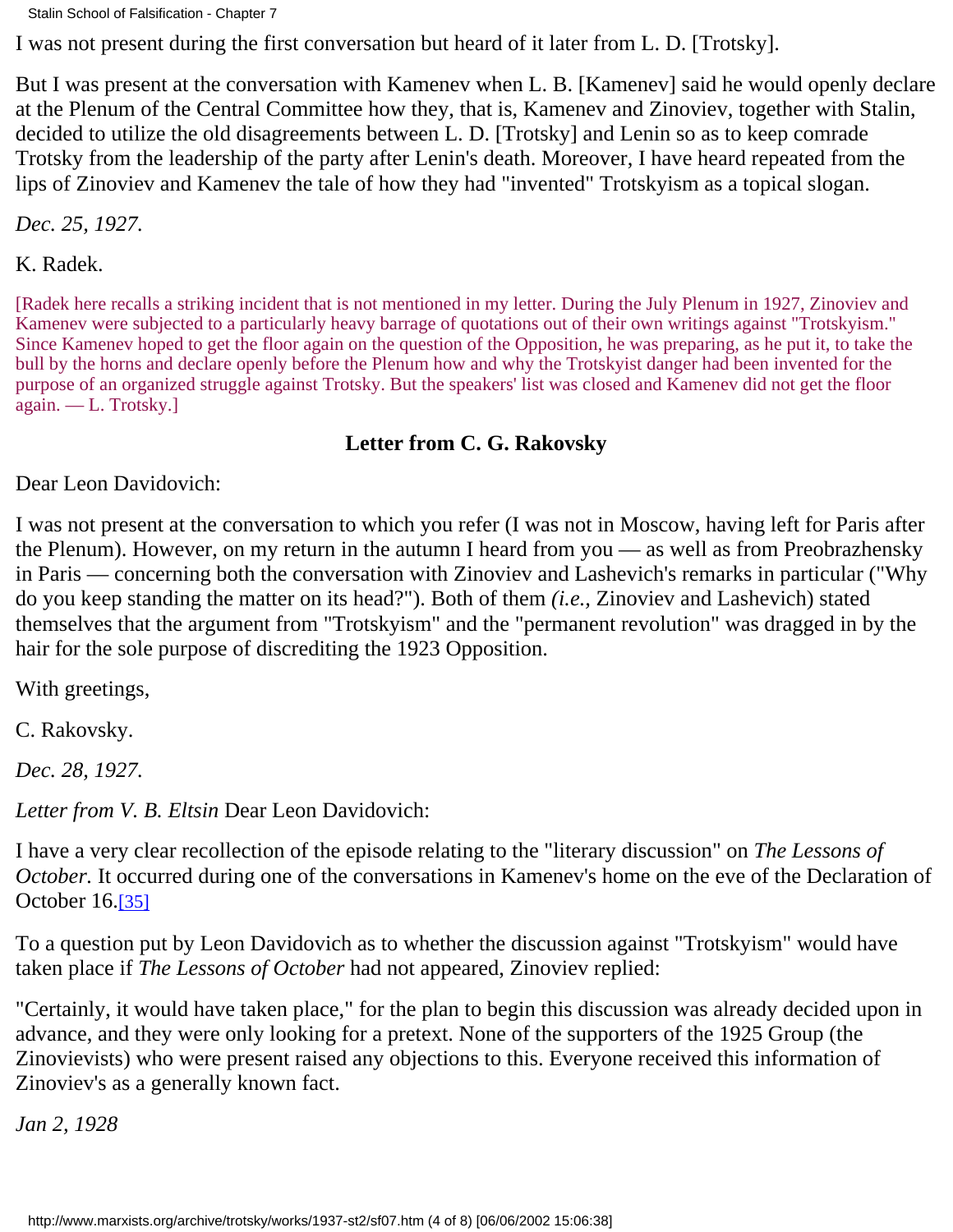V. Eltsin.

I succeeded in obtaining these written testimonials in Moscow prior to my exile. These testimonials serve only to illustrate what is clear enough to those comrades who are better informed. They cast a rather glaring light upon the repulsive ideological jugglery on the question of "Trotskyism." In the years from 1917 to 1928, there was no mention ever made of Trotskyism. That was the period, apart from other things, of the October insurrection, the Civil War, the construction of the Soviet state and of the Red Army, the elaboration of our party program, the founding of the Communist Inter national, the formation of its cadres, the drafting of its fundamental documents, including the programmatic theses and the manifestoes of the C.I. In 1928, after Lenin's withdrawal from work, serious differences broke out in the main nucleus of the Central Committee. In the course of the next four years, these differences were to develop into two irreconcilable political lines. In 1924, the phantom of Trotskyism was brought into the arena after meticulous preparations behind the scenes. The guiding spirits in the campaign were Zinoviev and Kamenev. They stood at the head of the "Bolshevik Old Guard" — in the terminology of that period. On the opposing side as — "Trotskyism." But the "Old Guard" group suffered a split in 1925. Within a few months, Zinoviev and Kamenev found themselves compelled to admit that the main nucleus of the 1928 Opposition — the so-called "Trotskyists" — proved to be right on the fundamental controversial questions. This admission was the harsh penalty they paid for abuses in the sphere of party theory. But that was not all. Zinoviev and Kamenev soon found themselves enrolled among the "Trotskyists." One could hardly conceive a fate more ruthless in its irony!

The Fifteenth Party Congress brought no change in the political line of the majority. On the contrary, the Congress set its seal of approval upon this line. It condemned the Opposition and banished the latter from the party. So far as Zinoviev and Kamenev were concerned, this provided them with sufficient cause to hide the danger of Thermidor. Instead they sought to resurrect the phantom of Trotskyism. It would not surprise us at all if Zinoviev were to undertake writing a brochure against the Trotskyist danger, while Kamenev begins quoting from his articles and speeches of 1923-1924.

Unprincipled politics carries with it its own punishment. It disintegrates when confronted with facts; it undermines confidence in itself and it ultimately becomes a laughing stock.

Individuals, even such outstanding men as Zinoviev and Kamenev, come and go, but the political line remains.

*Moscow, January 3, 1928.*

\* \* \*

Since the above lines were written, more than two years have elapsed. Piatakov and Radek, the chief witnesses against the falsifiers who had created the legend of Trotskyism, failed to foresee that a few months after signing their eloquent depositions (reproduced here in facsimile) they themselves would take a different road. The paths of ideological back sliding are truly incalculable! The undertow of a revolutionary ebb-tide is so powerful that people flounder in it, and heads and feet become so mixed up in the foam as to be indistinguishable.

Despite its tragi-comic aspects, the fate of the capitulators has a very weighty meaning: The frailty of men serves only to underscore the power of ideas.

It is not the author of this book but rather his adversaries who have built and appraised all party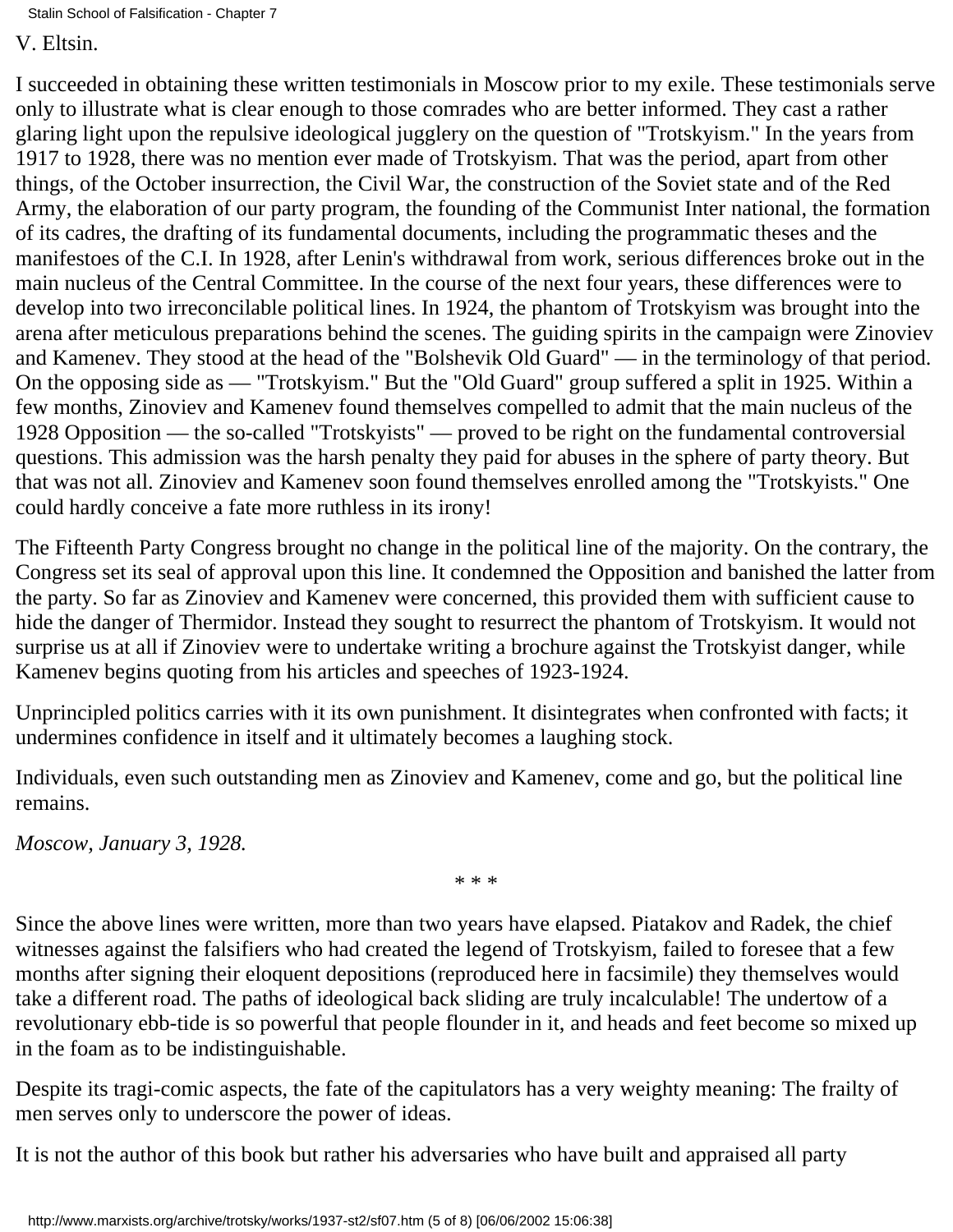groupings, with their attitude toward "Trotskyism" as a measuring rod. In the struggle against "Trotskyism," Stalin turned "theoretician" and Molotov, leader. Zinoviev and Kamenev marched hand in hand with Stalin, broke with Stalin and returned to Stalin — and each time "Trotskyism" served as the touchstone. The Right wing (Bukharin, Rykov, Tomsky) broke with Stalin, accusing him of "Trotskyism." Stalin, in his wisdom, turned the self-same accusation against the Rights. Piatakov, Radek and other second-draft capitulators were compelled to drink from the self-same fountain.

What does it all mean? First of all, it means that all these individuals and groups possess nothing they can call their own. All of them are repelled by something; they all temporarily gravitate toward something only in order to be repelled again. They call this "something" — "Trotskyism" and they use this pseudonym to settle their accounts with the doctrine of Marx and Lenin.

Revolution is a harsh school. It is unsparing of spines, whether physical or moral. An entire generation has spent itself, becoming drained physically and spiritually. Only a few have survived. The overwhelming majority of the Stalinist tops consists of men drained to the core. The appurtenances of the apparatus invest them with an imposing appearance, serving them as a parade uniform serves a senile general. Historical events will continue to expose and to confirm the hollowness of the Stalinist "Guard" at each new trial. The capitulations on the question of Trotskyism have served thousands and tens of thousands as training in the art of capitulation as such.

The succession of political generations presents a major and a very complex problem which is posed in its own peculiar manner before each class and each party. But all must face it.

Lenin often castigated the so-called "Old Bolsheviks," even remarking on occasion that revolutionists on reaching the age of 50 should be consigned to the Hereafter. This grim jest contains a serious political thought. Each revolutionary generation becomes, after attaining certain limits, an obstacle to the further development of those ideas which it had served. Generally speaking, men are quickly drained by politics and all the more so by revolution. Exceptions are rare. But there are exceptions. Otherwise there would be no such thing as ideological continuity.

Today the theoretical education of the younger generation is our supreme task. This is the meaning of the struggle we are waging against the epigones who despite their seeming strength have already been drained ideologically.

T.

Constantinople, *February 7, 1930.*

## **NOTES:**

<span id="page-96-0"></span>**33.** When the entire Left Opposition was expelled from the Communist Party of the Soviet Union by the Fifteenth Party Con gress at the end of 1927, the Zinovievist section of the Opposition (Zinoviev, Xamenev, Yevdokimov, Bakayev, etc.), faced with the demand by Stalin's congress that they not only renounce their right to disseminate their political views, but even their right to entertain such views, ended by presenting a statement of complete capitulation. Shortly thereafter, they were re-admitted into the party. Their submission availed them little, for at the end of 1932 they were once more expelled for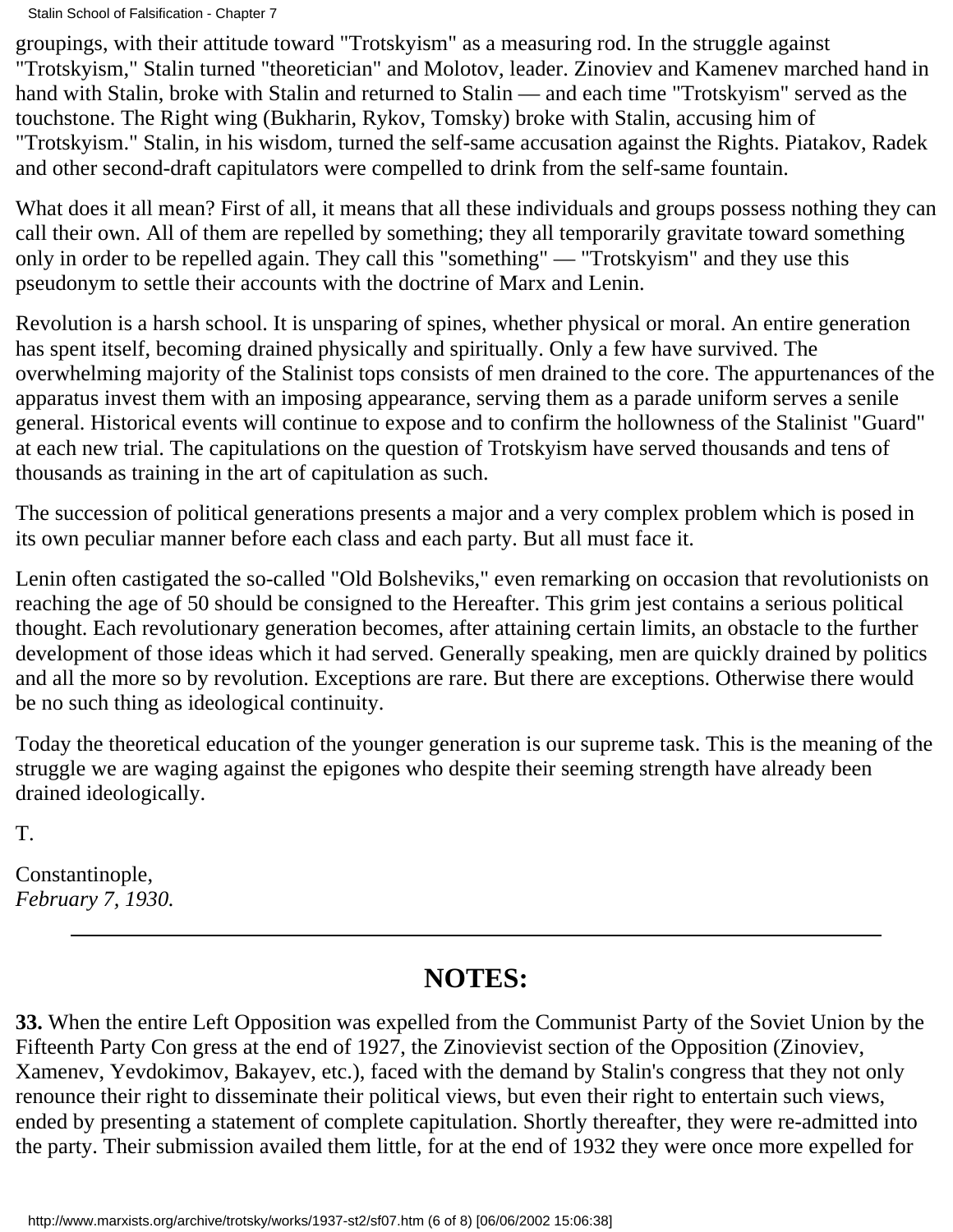having had "guilty knowledge" of a secret faction organized by Syrtsov, Lominadze, Shatskin and Sten, and for having failed to inform the party authorities. Once more, Zinoviev and Kamenev presented a statement of recantation, even more humiliating than the first; they were again readmitted in 1933. From then on, their self-debasing statements continued periodically, until January, 1935, when they admitted "moral complicity" in the assassination of S. M. Kirov in Leningrad, for which they were sentenced, along with a number of their real and alleged political associates, to prison sentences ranging from five to ten years. In August, 1936, they were once more accused of complicity in the assassination of Kirov, but this time of direct responsibility. Less than two weeks after the opening of the tragically farcical trial, they were executed along with fourteen other defendants. [BACK TO TEXT]

**34.** The "literary discussion" was launched in 1924 in the Russian party on the pretext of the publication of *The Lessons of October* (Eng. trans. New York, 1937), which examined the problems of revolutionary strategy and tactics in the German Revolution of October, 1923, in the light of the instructive internal disputes which developed in the Bolshevik Party during the year 1917 over the question of the insurrection which finally occurred in Novem ber. Trotsky's work, an introduction to his volume *1917,* was almost universally condemned by the various Communist parties on command from Moscow, but not one person in a hundred called upon to condemn it, ever laid eyes on it. In fact, in the American Communist Party, the press was called upon, at one and the same time, to condemn Trotsky's work and to refrain from publishing it! The Central Executive Committee of the party issued the following decision to all part; editors: "You will find attached hereto an English translation of a review of comrade Trotsky's Book *1917* entitled 'How One Should Not Write the History of October.' By decision of the Central Execu tive Committee all party papers are instructed to reprint this *Pravda* review within ten days time. It is the further instruction of the Central Executive Committee that no party paper shall reprint the book *1917* or any chapter thereof in the party press. It is the view of the Central Executive Committee of the Workers [Communist] Party of America that the publication of Trotsky's book in this country would be a detriment to the work of Bolshevizing the Workers Party which is the most important task before our party. The Central Executive Committee regrets to note that the *Volkazeitung* [the party organ in German at that time] has already begun publication of the book serially. It has instructed the *Volkszeitun'q* to discontinue the publication and further instructs all other party papers that neither the book as a whole nor any chapter thereof is to be reprinted in the party press. . . . Central Executive Committee, W. P. of A., Wm. Z. Foster, Chairman, C. E. Ruthenberg, Executive Secretary." *(Daily Worker,* December 18, 1924.) It was therefore a "detriment to the work of Boishevizing" the American Communist movement to make available to the membership Trotsky's essay so that they might at least know the contents of what they were instructed to condemn as counter-revolutionary. [BACK TO TEXT]

**35.** On October 16, 1926, the recently formed Opposition, faced with the threat of expulsion which would prematurely cut them off from contact with the party membership, issued a statement to the party in which the pledge is made to cease advocating their views in the intensely sharp factional form which the struggle had assumed by that time. The increasingly repressive and bureaucratic measures taken by the Stalinist leadership, plus the decisive importance of the events in England and especially in China, made it impossible to conduct the struggle against the decadent bureaucracy in the form pledged by the statement. [BACK TO TEXT]

**[Return to Index Page](#page-0-0) — [Next Chapter](#page-99-0)**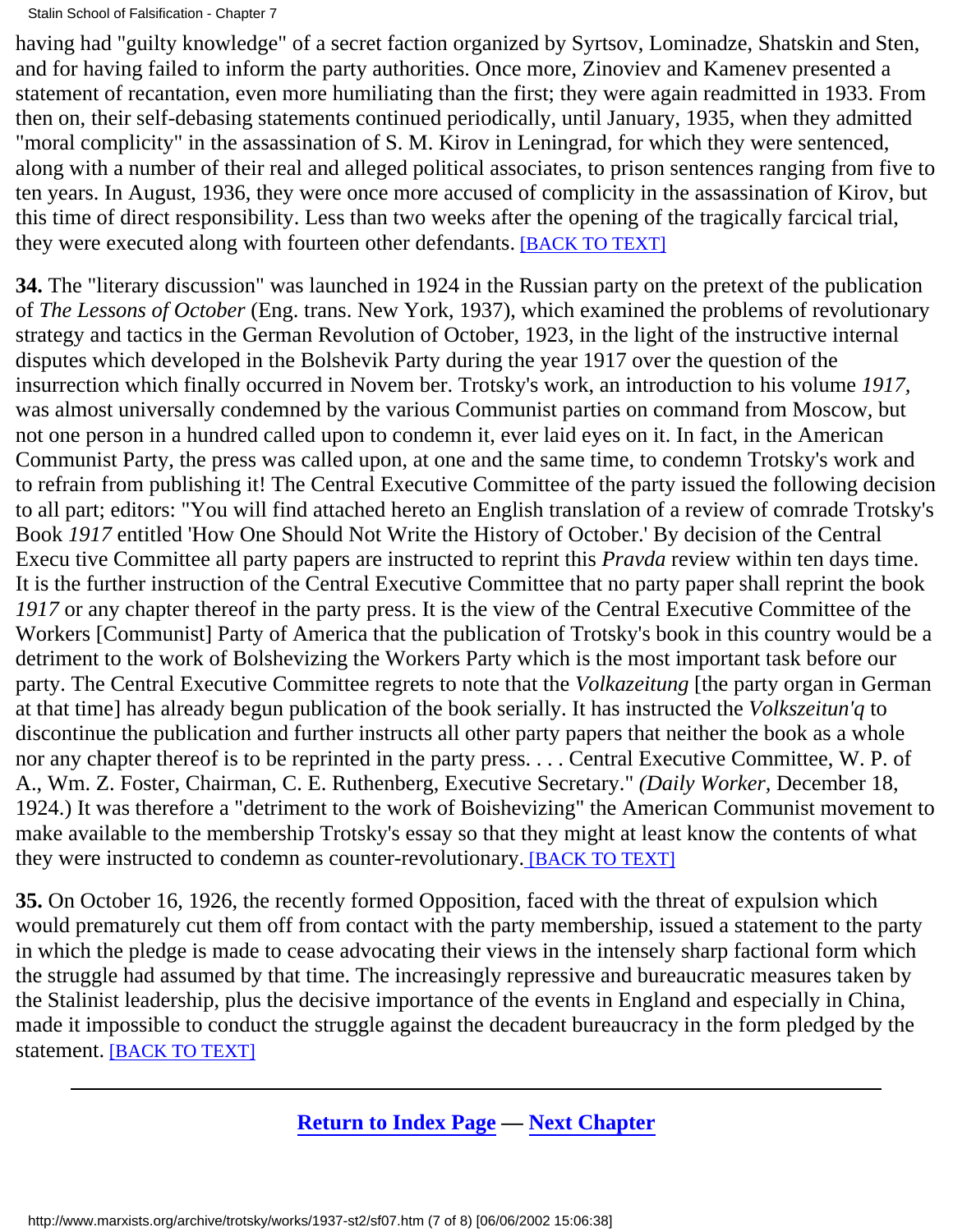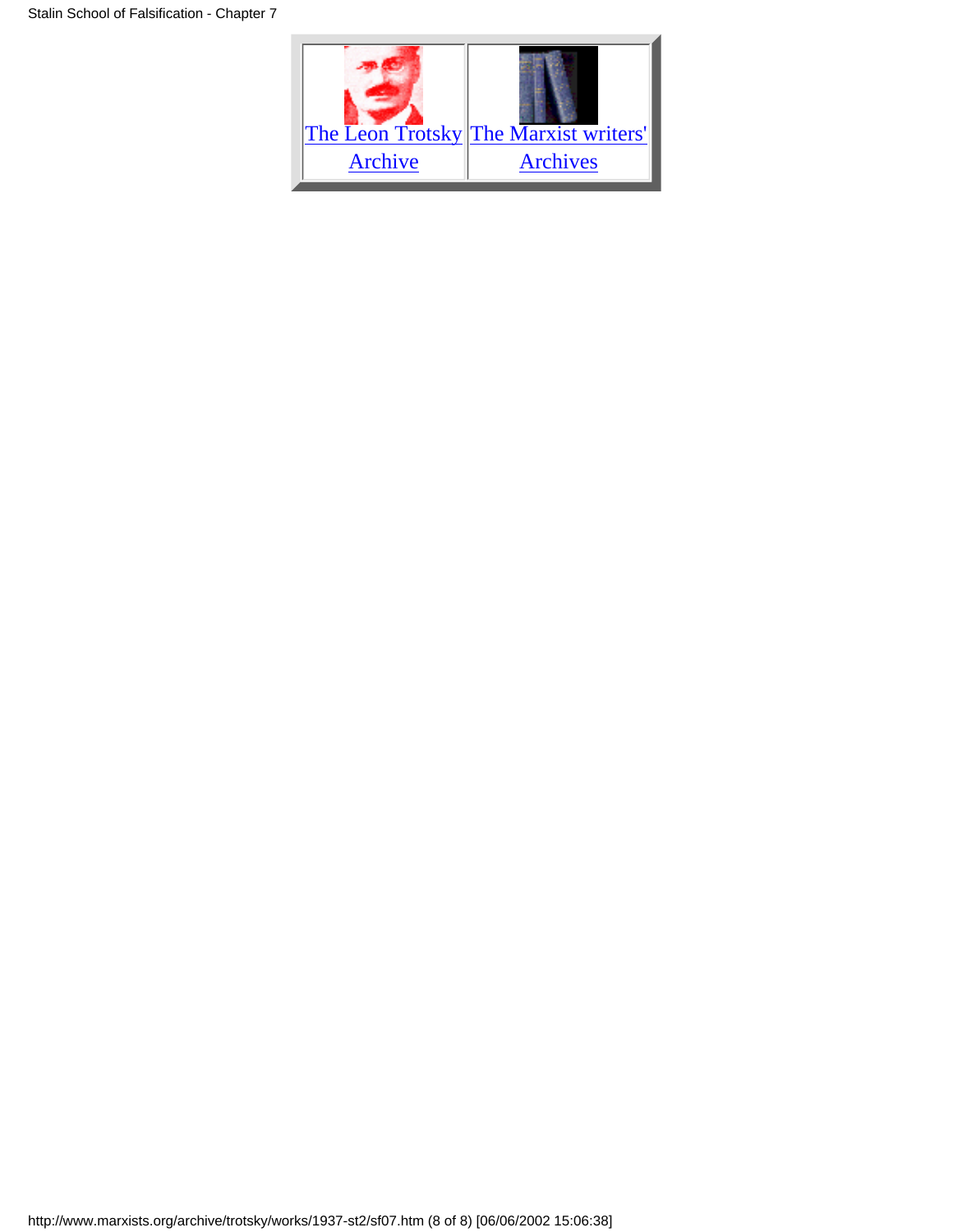# <span id="page-99-0"></span>**Leon Trotsky's**

# **The Stalin School of Falsification**

Transcribed for the [Trotsky Internet Archive,](#page-214-0) now a sub-archive of the [Marxist writers' Internet Archive](#page-6-0) by [David Walters](mailto:dwalters@marxists.org) in 1997

## **The Lost Document**

WE PUBLISH herewith the minutes of the historic session of the Petrograd Committee of the Bolsheviks held November 1 (14),<sup>[36]</sup> 1917. The conquest of power had already been achieved, at any rate, in the most important centers in the country. Within the party, however, the struggle over the question of power had far from terminated. It had merely passed into a new phase. Prior to October 25, the representatives of the Right wing (Zinoviev, Kamenev, Rykov, Kalinin, Lunacharsky and others) argued that the uprising was pre mature and could lead only to defeat. After the victorious insurrection, they proceeded to argue that the Bolshevik party would be unable to maintain itself in power unless the Bolsheviks entered into a coalition with the other Socialist parties, *i.e.,* the Social Revolutionists and the Mensheviks. During this new phase, the struggle of the Rights became exceptionally acute, and terminated with the resignation of the representatives of the Right wing from the Council of People's Commissars and from the Central Committee of the party. It should be borne in mind that this crisis occurred only a few days after the conquest of power.

How did the present Centrists and, above all, Stalin, con duct themselves on this question? In the nature of things, Stalin was a Centrist even at that time. He occupied a Centrist position whenever he had to take an independent stand or to express his personal opinion. *But this Centrist stood* in *fear of Lenin.* It is for this reason that there is virtually no political trace of Stalin during the most critical moments of the ideological struggle -- from April 4, 1917, up to the time Lenin fell ill.

As these minutes prove, the revolutionary line of the party was defended jointly by Lenin and Trotsky. That is precisely why the minutes we publish were not included in the collection of the minutes of the Petrograd Committee, issued under the title: *The First Legal Petrograd Committee of the Bolsheviks in 1917* (State Publishers, 1927). We must pause to correct ourselves. The minutes of the November 1 session were originally included in the book. They were set in type and the proofs were carefully read. As evidence of this, we present a facsimile reproduction of a section of these proof-sheets. But the minutes of this historical session were in flagrant and virtually intolerable contradiction with the falsification of the history of October, executed under the unenlightened but zealous supervision of Yaroslavsky. What was there left to do? Leningrad phoned Moscow; the Central *Istpart* phoned the Secretariat of the Central Committee, and the latter issued its instructions: That the minutes be expunged from the book, in such a manner as would leave no traces behind. The table of contents was hastily reset and the pages renumbered. Nevertheless, a tell-tale trace re mains in the body of the book itself. The session of October 29 concludes by setting Wednesday (November 1) as the date for the next session. Meanwhile, according to the book the "next" session takes place on Thursday, November 2. But a much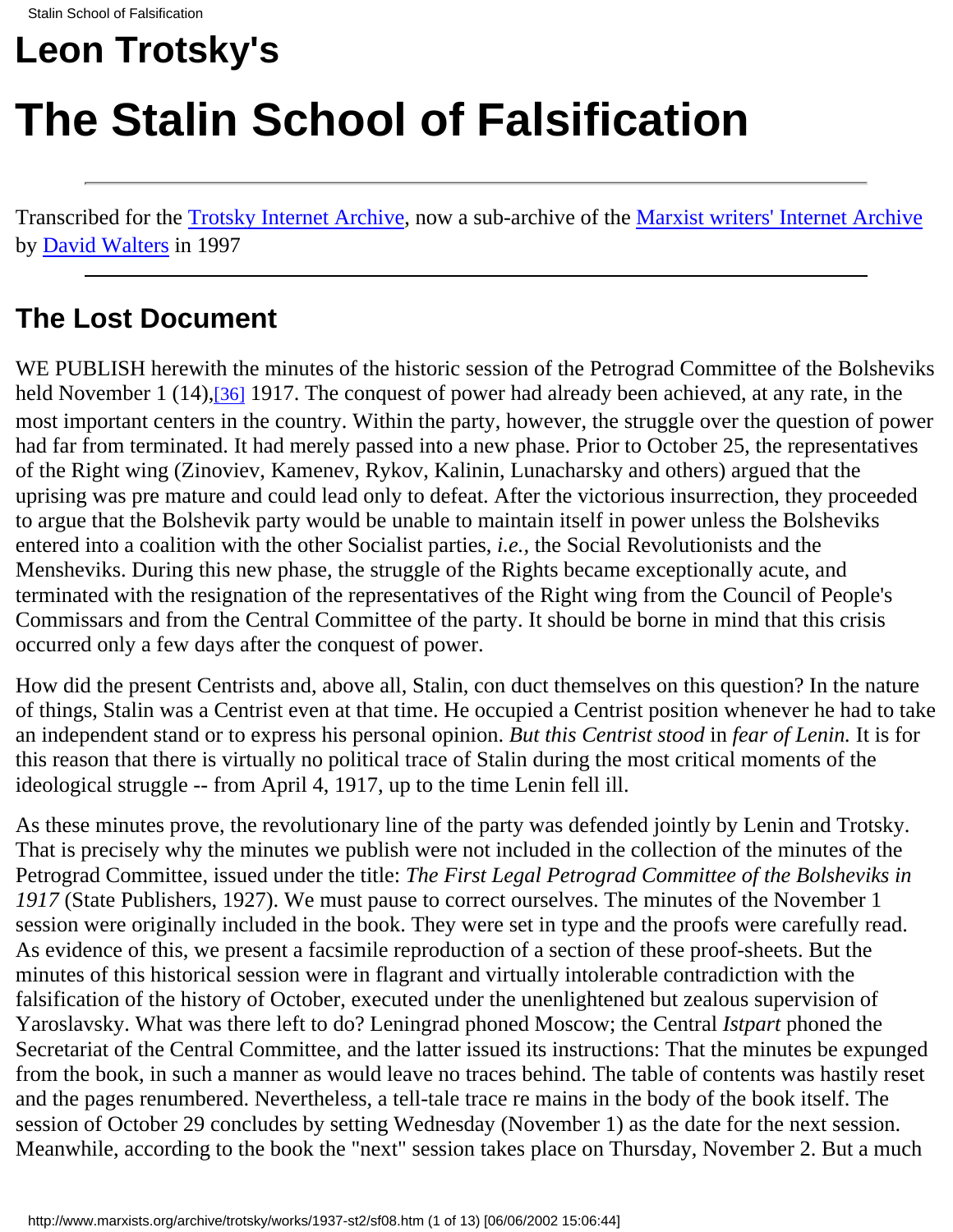```
Stalin School of Falsification
```
more important trace is preserved outside the pages of the book itself, in the form of the above-mentioned proof sheets, corrected and annotated in her own handwriting, by P. F. Kudelli, the editor of the volume.

As the official reason for hiding the most important minutes of the Petrograd Committee for the year 1917, Kudelli jotted down the following note on the proofs: "The speech of V. I. Lenin was recorded by the secretary of that session of the Petersburg Committee with considerable omissions and numerous abbreviations of various words and sentences. In places, the record of Lenin's speech cannot be deciphered. To avoid presenting the speech in garbled form, it will, there fore, not be printed."

It is quite true that the record of the minutes is imperfect, containing many omissions and obscure passages. But this is equally true of all the minutes of the Petrograd Committee for the year 1917. The record of the November 1 session is, if anything, superior to several others. It is generally known that Lenin's speeches were always difficult to record even in shorthand, because of the peculiarities of his delivery. He spoke very rapidly, using extremely complex sentences, making sudden and abrupt interpolations, etc. Nevertheless, the full import of Lenin's speech of November 1 (14) is perfectly clear. Lunacharsky's speech and the two speeches of Trotsky are quite adequately recorded. The reason for the excision of these minutes is wholly different. Nor is it difficult to find. The reason is denoted on the margins of the proof sheets by a heavy line accompanied with an enormous question mark. These notations are placed next to the following words in the text:

*"As for conciliation* [with the Mensheviks and the Social Revolutionists] *I cannot even speak about that seriously. Trotsky long ago said that unification is impossible. Trotsky understood this and from that time on there has been no better Bolshevik."*

It was *this* passage that completely overwhelmed the Secretariat of the Central Committee and resulted in a reconstruction of the entire book which is unpleasant enough in itself -- for even in its present ravaged form it constitutes a deadly document against the falsifiers. Enough to mention that the viewpoint of the Central Committee as presented to the locals was referred to as "the viewpoint of Lenin and Trotsky" (cf., p. 845). Not even a man as assiduous as Yaroslavsky can attend to every detail.

I might remark in passing that it would be highly instructive to reconstruct the independent ideological creative work of this incompetent compiler and spiteful falsifier during the year 1917. We shall recall only a single fact that is little known or conveniently forgotten. After the February Revolution, Yaroslavsky issued in Yakutsk jointly with the Mensheviks a review, *Sotsial-Demokrat,* a mode! of infinite political sordidness, straddling between Menshevism and the most provincial form of liberalism. Yaroslavsky at that time was at the head of the Yakutsk Chamber of Arbitration, whose function it was to safeguard the splendors of the democratic revolution against clashes between workers and capitalists. This spirit permeated all the articles in the above review, of which Yaroslavsky was the editor. Among his collaborators who, too, did not violate the spirit of the publication were Ordjonikidze and Petrovsky, the present Chairman of the All-Ukrainian Central Executive Committee. In a leading article which might seem incredible had it not appeared in print, Petrovsky literally shed tears to express his emotions over the fact that a government official had donated 50 roubles to charity. Petrovsky expressed his firm conviction that the revolution would attain its full fruition the moment when the ruling classes began to follow the example of the noble titular or, perhaps, aulic councilor. These staunch "Marxists" and inflexible "revolutionists" are now editing Lenin and are seeking to edit all history. On a proof sheet of the November 1 session they write with assurance:' 'Junk that." (See the facsimile reproduction.) Exactly!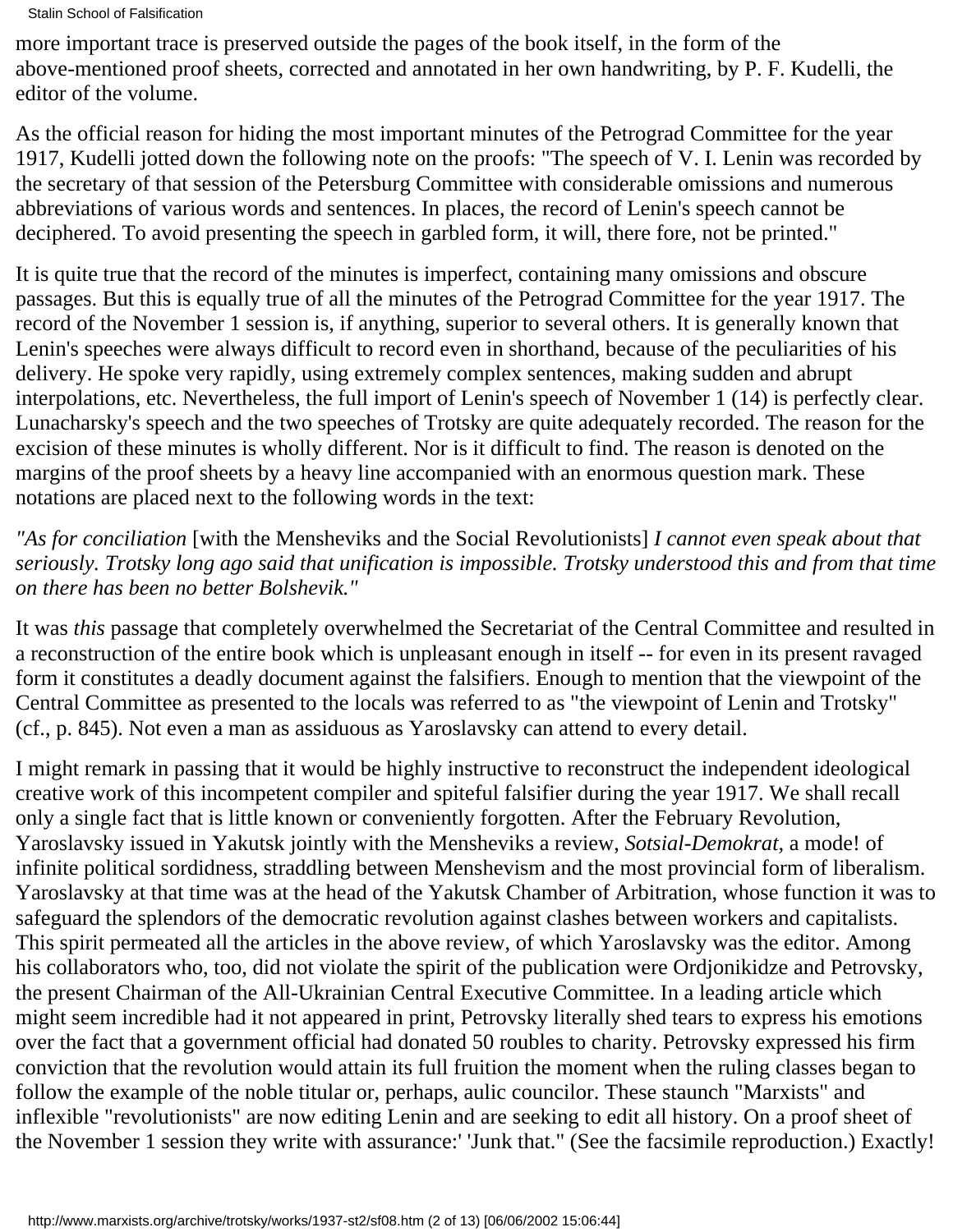```
Stalin School of Falsification
```
"Junk" the history of the October Revolution! "Junk"-Lenin! The history of Russia for a third of a century must be reset- with Yaroslavsky as the author, proofreader and make-up man of the new Stalinist history.

But, sad to say, Yaroslavsky "failed" on this occasion too. He failed to "junk" the minutes. After all, it takes living men to break up the galleys.

The proof sheets with all the notations fell instead immediately into the hands of the Opposition. It is not the only document of this kind!

As to the editing of the text printed by us here, we were guided solely by the same methods as were used by the editors of the above- mentioned collection of the minutes of the Petrograd Committee. Wherever the meaning of the sentences leaves no room for doubt, we have corrected the gram mar or the syntax to assist the reader. Half-formed or unintelligible phrases have been deleted. The general trend of the entire session and of the tendencies and groupings represented there can be gleaned quite incontestably from the record which, despite all its defects, bears internal evidence of its authenticity. In publishing the present document, we rescue for the annals of history a living and rather important page of the October Revolution.

\* \* \*

#### **SESSION OF THE PETERSBURG COMMITTEE OF THE SOCIAL DEMOCRATIC LABOR PARTY OF RUSSIA (BOLSHEVIK), NOVEMBER 1 (14), 1917**

*Under discussion -- the* question of expelling A. V. Lunacharsky[Lunacharsky came out in favor of a coalition with the Mensheviks and the Social Revolutionists. He resigned from the Government, giving as his reason the (alleged) destruction of the Cathedral of St. Basil the Blessed in Moscow. The proposal to expel Lunacharsky was introduced on the initiative of Lenin.] from the party.

J. G. Fenigstein -- Daletsky speaks against.

The motion is put to a vote.

Motion to expel defeated.

*The current* situation -- reporter, J. G. Fenigstein.

J. G. FENIOSTEIN: I have been chosen reporter by chance. Perhaps someone else will make the report?

[The proposal (for another reporter) rejected.]

Our goal -- the impending coordination of work [with the Mensheviks and S.R.'s]. What is involved here is a coalition with other socialist parties. Such considerations as "blood being spilled" or the workers being weary -- should not predominate. For a political party that wants to make history -- these facts cannot constitute obstacles. The task is:

What to do in order to satisfy the just demands of workers and peasants? What was [the nature of] the second revolution? It was inevitable. Class contradictions were growing. We have pointed this out. The revolution was not [only] political. It brought with it a series of changes in economic and social spheres. A great process was being consummated. Illusions were being dissipated. The mood of the Soviets and of the popular masses was changing; they were losing the [conciliationist] illusions. All were coming to the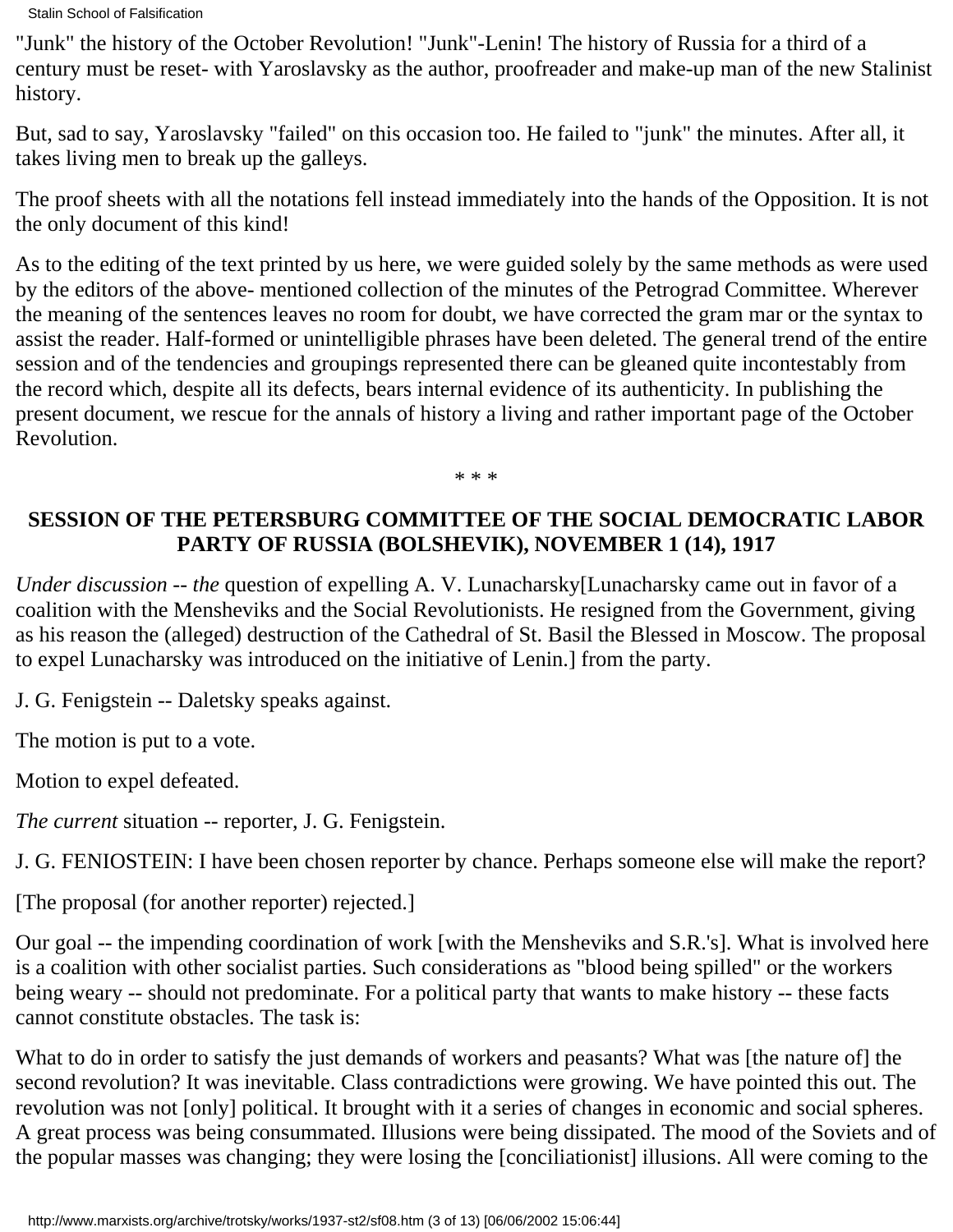conclusion that the Soviet state was necessary. Under this slogan we have developed and grown. We have elaborated a number of slogans relating to the economic struggle, etc. Our party has grown. We have had the support of the masses.

LENIN: I cannot make a report but I shall give some in formation upon a question which is of great interest to all. That is, the question of the crisis in the party, which broke out [openly] at a time when the party was already in power.

The polemic waged by *Rabochi Put,*[\[37\]](#page-110-1) and my speeches against Kamenev and Zinoviev are no news to all those who have been following the life of the party. Formerly, *Delo Naroda*[\[38\]](#page-110-2) used to say that the Bolsheviks would be afraid to take power. This compelled me to take up my pen in order to show the bankruptcy and the infinite stupidity of the Social Revolutionists. I wrote *Will the Bolsheviks Retain Power.*[\[39\]](#page-110-3) The question of the armed insurrection was raised at the October 1 session of the Central Committee. I had fears of opportunism from the side of the Internationalist Fusionists,[\[40\]](#page-110-4) but these were dissipated. However, certain [old] members of the Central Committee came out in opposition. This grieved me deeply. Thus, the question of power has been posed for a long time. Couldn't we now renounce it

because of the disagreement on the part of Zinoviev and Kamenev? The insurrection was [objectively] necessary. Comrades Zinoviev and Kamenev began to agitate against the insurrection, and we began to look upon them as strike breakers. I even sent a letter to the Central Committee with a proposal to expel them from the party.

I expressed myself sharply in the press when Kamenev made his speech in the All-Russian Central Executive Committee of the Soviets.[On August 4 (17), 1917, Kamenev made a speech at a session of the All-Russian Central Executive Committee of the Soviets on the subject of his arrest. On August 6 (19), he also spoke on the subject of the Stockholm International Socialist Conference, which the Conciliationists proposed to convene in the summer of 1917 for the purpose of expediting the conclusion of peace by the Socialist parties exerting pressure upon their respective Governments] I should not like [now, after the victory. On August 6 (19), Kamenev spoke in his own name in favor of participating in the Conference despite the decision of the Central Commit tee of the party not to participate in the Stockholm Conference. -- L. T.] to assume a severe attitude toward them. I take a favorable attitude toward Kamenev's negotiations in the Central Executive Committee with a view to conciliation be cause we are not opposed to it in principle. [Neither Lenin nor I objected at the outset to the negotiations for a coalition with the Mensheviks and the Social Revolutionists on the condition that the Bolsheviks were assured of a stable majority, and that these parties were to recognize the Soviet state, the land decrees, the peace decree, and so on. We were convinced that nothing would come of the negotiations. But an objective lesson was needed. -- L. T.]

However, when the Social Revolutionists declined to participate in the Government, it was clear to me that they did so after Kerensky rose up in [armed] opposition. Some de lay occurred in Moscow *(i.e.,* the seizure of power in Moscow). Our [Rights] became pessimistic. Moscow, if you please, is incapable of taking power, and so on. And so they raised the question of conciliation.

The insurrection poses new tasks. Other forces, other qualities are required. In Moscow, for instance, there were many cases of cruelty on the part of the Junkers, shootings of captive soldiers, etc. The Junkers, sons of the bourgeoisie,

understood that with the advent of the people's rule, the rule of the bourgeoisie came to an end, for even at the Conference we outlined a number of such measures as the seizure of the banks, and so on. The Bolsheviks, on the contrary, were often much too soft. Now if the bourgeoisie had triumphed, it would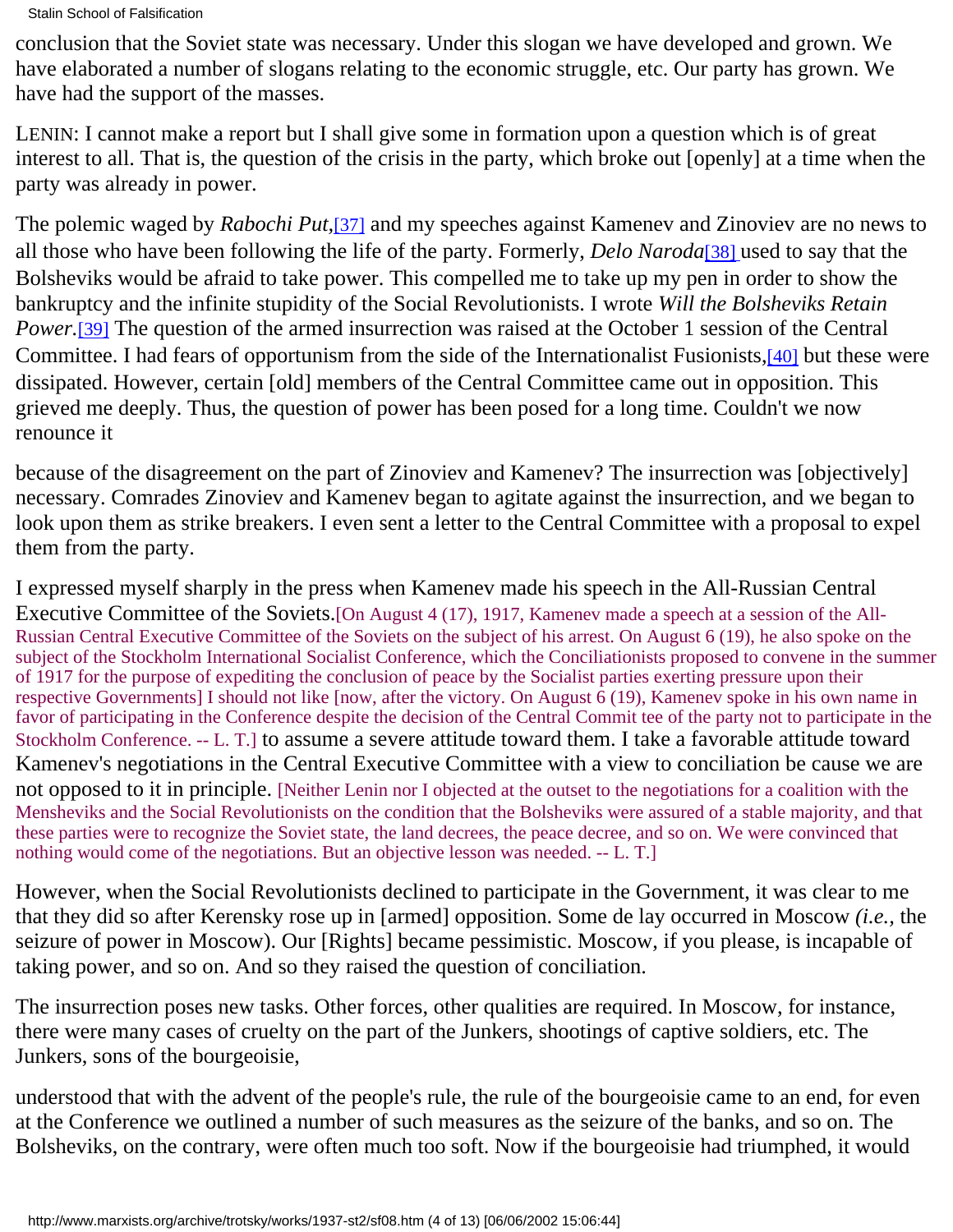```
Stalin School of Falsification
```
have acted as it did in 1848 and 1871. Who was there that believed that we would not meet with sabotage on the part of the bourgeoisie? This was clear even to an infant. We, too, must apply force. We must arrest bank directors and others. Even brief arrests of these people have already yielded very good results.

This hardly surprises me, for I know how little capable they are of doing any fighting themselves. The most important thing in their eyes is to safeguard their cozy posts. In Paris, they [the revolutionists] used the guillotine while we will only take away the food cards of those who fail to obtain them from the trade unions. Thereby we fulfill our duty. And now, at such a moment, when we are in power, we are faced with a split. Zinoviev and Kamenev say that we will not seize power [in the entire country]. I am in no mood to listen to this calmly. I view this as treason. What do they want? Do they want to plunge us into [spontaneous] knife- play? Only the proletariat is able to lead the country.

As for conciliation, I cannot even speak about that serious ly. Trotsky long ago said that unification is impossible. Trotsky understood this, and from that time on there has been no better Bolshevik.

Zinoviev says that we are not the Soviet power. We are, if you please, only the Bolsheviks, left alone since the departure of the Social Revolutionists and the Mensheviks, and so forth and so on. But we are not responsible for that. We have been elected by the Congress of the Soviets. This organization is something new. Whoever wants to struggle enters into it. It does not comprise the people, it comprises the vanguard whom the masses follow. We go with the masses-the active and not the weary masses. To refrain now from extending the insurrection [is to capitulate] to the weary masses, but we are with the vanguard. The Soviets take shape [in struggle]. The Soviets are the vanguard of the proletarian masses. And now we are being invited to wed the City Duma-how absurd!

We are told that we want to "introduce" socialism-how absurd! We do not intend to institute peasant socialism. We are told that we must "halt." But that is impossible. Some even say that we are not the Soviet power. Then who are we? We are certainly not those who intend to unite with the Duma. We shall have next the proposal to coalesce with the *Rumcherod*[\[41\]](#page-110-5) and the *Vikzhel.*[\[42\]](#page-110-6) This is horse-trading. Perhaps we should also unite with General Kaledin? First con ciliate with the Conciliators and then they will put a spoke in the wheels. That would he miserable horse-trading and not a Soviet power. That is precisely how we must pose the question at the Conference. 99% of the workers follow us.

If you want a split, go ahead. If you get the majority, take power in the Central Executive Committee and carry on. But we will go to the sailors.

We are in power. Who is capable of deserting now to the *Novaya Zhizn?*[\[43\]](#page-110-7) [Only] spineless, unprincipled people who are today with us and tomorrow with the Mensheviks. They say that we will be unable to maintain power alone, and so on. But we are not alone. The whole of Europe is before us. We must make the beginning. Only a socialist revolution is possible now. All these vacillations and doubts [conciliations] are a piece of nonsense. When I spoke [at a mass meeting] and said !et us fight [the saboteurs] with food cards, the faces of the soldiers lit up. [The Rights] declare that the soldiers are incapable of fighting. But we get reports from speakers [who address the masses] that they have never be fore seen such enthusiasm. Only we can create a plan of revolutionary work. Only we are capable of waging a struggle. As for the Mensheviks, they will not follow us. At the coming Conference we must put the question of the future course of the socialist revolution. We are confronted with Kaledin, we have not yet conquered [finally]. When we are told [by the *Vikzhel* and the saboteurs and others] that "there is no [central] power," then we must put them under arrest, and we'll do it. Then they can talk all they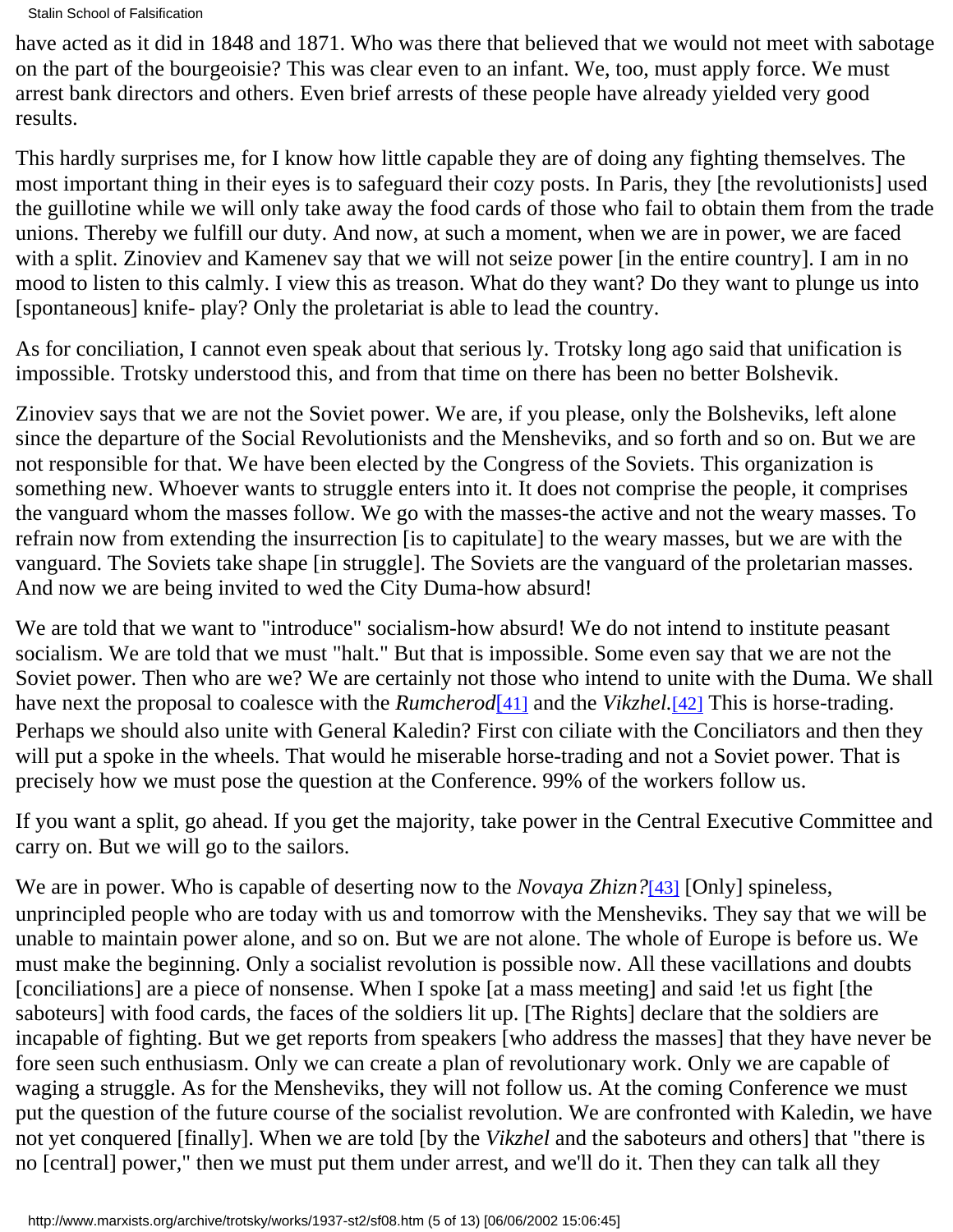please about the horrors of the dictatorship of the proletariat. Now, if we were to place the members of the *Vikzhel* under arrest-I could understand that. Let them howl about the arrests. The delegates from Tver [The peasant delegate from Tver demanded at the Congress of the Soviets on October 25 (November 7) the arrest of Avksentiev and other conciliationist leaders of the then Peasant Alliance .-- L. T.] said at the Congress of the Soviets, "Arrest them all"-here is something I can understand. Here you have a man who understands the dictatorship of the proletariat. Our present slogan is: No compromise, *i.e.,* for a homogeneous Bolshevik Government.

LUNACHARSKY: I should like to share with you my impressions of the masses who have done the fighting. I was very much astonished to hear Vladimir Ilyich say in his speech that Kamenev supposedly fails to recognize the revolution as a socialist revolution. But who holds power now? The Bolsheviks. That fact alone speaks for itself. I am unaware that Kamenev holds a Menshevik point of view. Our influence is growing. The peasants are coming over to our side.

The city worker, too, is beginning to understand that the question of land is not a matter of indifference to him. We have adopted the S. R. resolution as the basis for the land decree. We have introduced it into the program of our activities, we can likewise introduce it in appointing the government. [Lunacharsky develops the following idea in his argument: Since the Bolsheviks have included in their land decree a peasant measure permeated with the S.R. spirit, therefore, the Bolsheviks must also share the state power with the Social Revolutionists.-L. T.] We [the Right Wing Oppositionist that a homogeneous socialist government is necessary. We say: Not a single place to the Constitutional-Democrats [the Cadets].[\[44\]](#page-111-0)

We have, furthermore, pointed out the necessity of workers' control, the necessity of regulating production by the factory and shop committees. The other parties are agreed on this. We will compel everybody to accept this point. This plus the Soviet power exhausts our program. Does this imply that we reject City Dumas? Why, it is our own people who are seated in them. If these Dumas attempt to seize [power], we will crush them. But does it mean that we aim to give the Dumas a little slice of power? No. [We mean to give them] simply representation [in the Soviet Government]. Is it really possible that we would continue the civil war over this issue? No, we can't do it. Having re-elections for the Dumas-that is another matter. Here we are already eight days in power, but we still do not know whether the peace decree has been made known to the people. . . . Who is responsible for it? The technical personnel which is bourgeois or petty bourgeois. They sabotage us. If the City Duma were to demand a change in the main political line -- that would be another matter. But if they demand only representation in the government, then there is no need even to discuss it. We cannot manage with our own forces. Famine will break out. If we do not have with us those who are sabotaging, *i.e.,* the technical apparatus, then even our agitation will not he read abroad, and we will not be able to manage anything. Of course, we can resort to terror-- but why? Where is the need for it?

We will strive for conciliation. But should they try to hold our hands, we are sufficiently resolute people to give them the proper answer. . . . At the present moment we must above all take possession of the entire apparatus. This implies acting along the line of least resistance, and not taking each post by a bayonet charge. Otherwise we won't achieve anything. That is the first stage. We must conquer the first rung on the ladder in order to climb the next one. It is impermissible to make leaps, we must proceed gradually by stages. [We have here, from the lips of Lunacharsky, the formula which provides the *leitmotif* for the entire activity of Stalin. In defending for Germany (in l923) the self-same policy of conciliationism and temporization that Lunacharsky defended in 1917, Stalin kept invariably repeating: "It is impermissible to make leaps, we must proceed gradually step by step." -- L. T.] We must consolidate our position as quickly as possible. We must put the entire state apparatus in order, and then proceed. Whoever pulls a string too tightly will end by breaking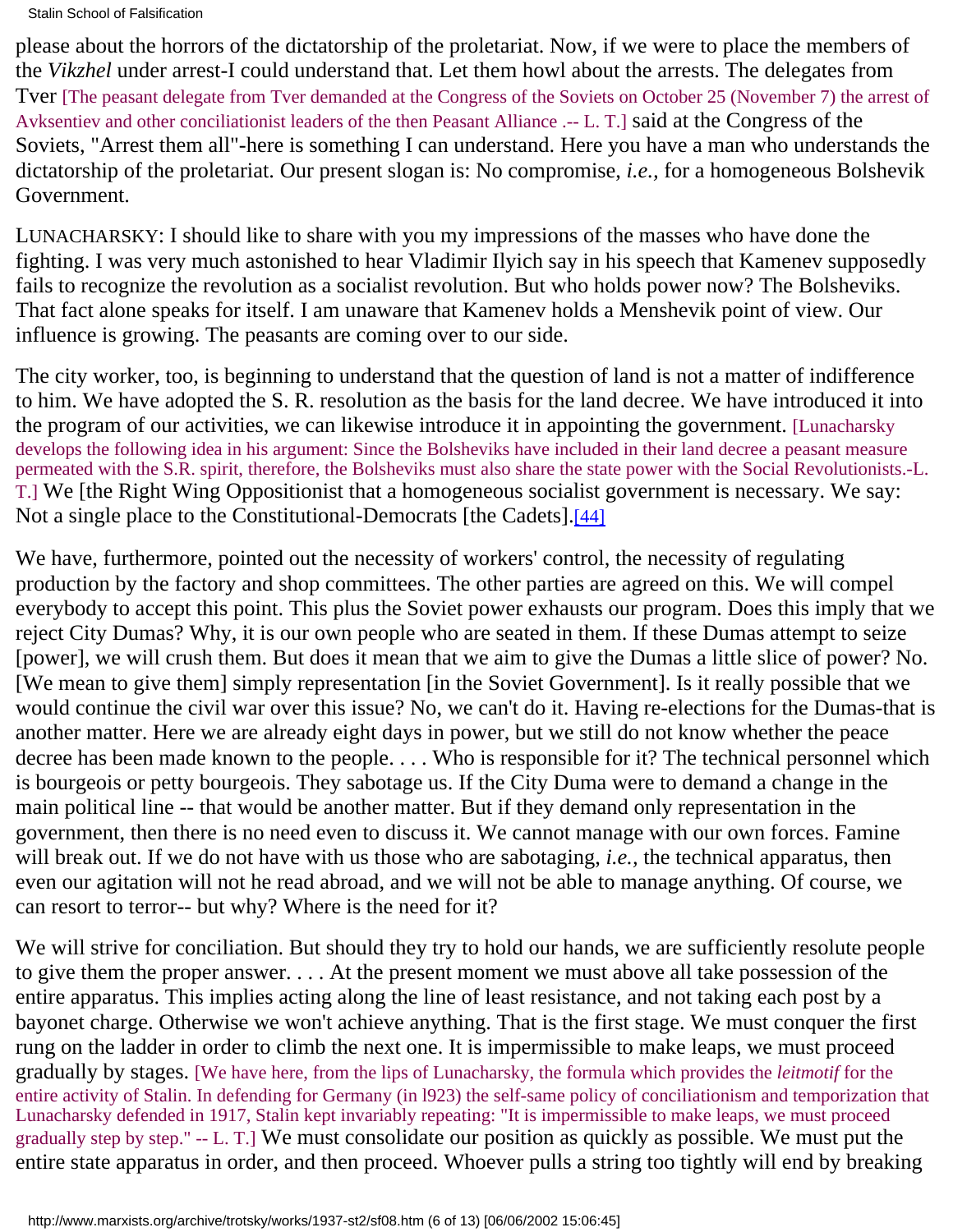it. It will burst. The party representative in the Navy Committee said just now that the majority of the sailors are in such a mood that they are ready to go to Smolny<sup>[45]</sup> and announce that they refuse to wage a civil war over the question whether the Bolsheviks should have more power or less. This emergency situation cannot long continue. To prolong it is to bleed to death, without the support of the technical apparatus.

I was amazed to hear Vladimir Ilyich's remark about negotiating with General Kaledin, [Lenin, as is evident from the context, said that if we are to enter into negotiations in order to liquidate the evil war, then we ought to negotiate with Kaledin and not with the Mensheviks. The official editors of the *Istpart*, as their explanatory remarks show, completely missed the meaning of this purely Leninist argument. -- L. T.] because, you know, the latter represents a real force, whereas the Mensheviks represent a mythical one. But this mythical force is capable of moving troops from the front and of provoking battle near Vinnitsa, and of preventing the Latvian riflemen from arriving here. We are automatically prevented from achieving anything on the position we have assumed. We have become very fond of war, as if we were not a workers' party hut a party of the soldiery, a party of war. It is necessary to create, but we are doing nothing. We continue to polemicize in the party, and we'll keep on polemicizing, until only one man remains-a dictator. [These words were greeted by applause (there is further reference to this in Trotsky's speech). The fact is that during tile negotiations for a coalition government composed of all Soviet parties, the Conciliationists put forward the demand to "conclude" the civil war, and, in order to attain this, to eliminate Lenin and Trotsky from the government. Sometimes, Lenin alone was mentioned. The Rights were willing to accept this .-L. T.]

We cannot possibly handle the situation by means of arrests. It is impossible to attack the technical apparatus, it is too big. The people are reasoning as follows: Our program must be fulfilled, provided the arms remain in the hands of the workers. We can get a breathing spell on this basis. But we cannot set to work now, because there is no apparatus. Such a condition cannot long continue. We must show that we are capable of constructive work, instead of saying only: "Keep on fighting! Keep on fighting!" To clear our path with bayonets-that will get us nowhere. It is much easier to compel people who are working badly to do their work better, than to coerce a man to work by force. In the face of all these difficulties I consider conciliation desirable. None of your arguments relating to the Mensheviks will convince the masses. I am firmly convinced that it is impermissible to work as we are now working. It is impermissible from the standpoint of principle, and, moreover, it is impermissible to risk innumerable lives. Do not sow dissension. There is enough dissension as it is, and the masses are becoming very restive.

TROTSKY: We are told that we are incapable of building up. In that case we should simply surrender power to those who were correct in struggling against us. But we have al- ready performed a great labor. We are told that we cannot sit on bayonets. But neither can we manage without bayonets. We need bayonets there in order to be able to sit here. One should imagine that the experience we have already gone through has taught us something. There has been a battle in Moscow. Yes, there was a serious battle with the Junkers<sup>[46]</sup> there. But these Junkers owe allegiance neither to the Mensheviks nor the Vikzhel. Conciliation with the Vikzhel will not do away with the conflict with the Junker detachments of the bourgeoisie. No. A cruel class struggle will continue to be waged against us in the future as well. When all these middle-class lice, who are now incapable of taking either side, discover that our Government is a strong one, they will come to our side, together with the *Vikzhel.* Owing to the fact that we crushed the Cossacks of [General] Krasnov beneath Petersburg, we were showered on the very next day with telegrams of congratulation. The petty bourgeois masses are seeking that force to which they must submit themselves. Whoever fails to understand this, cannot have the slightest comprehension of anything in the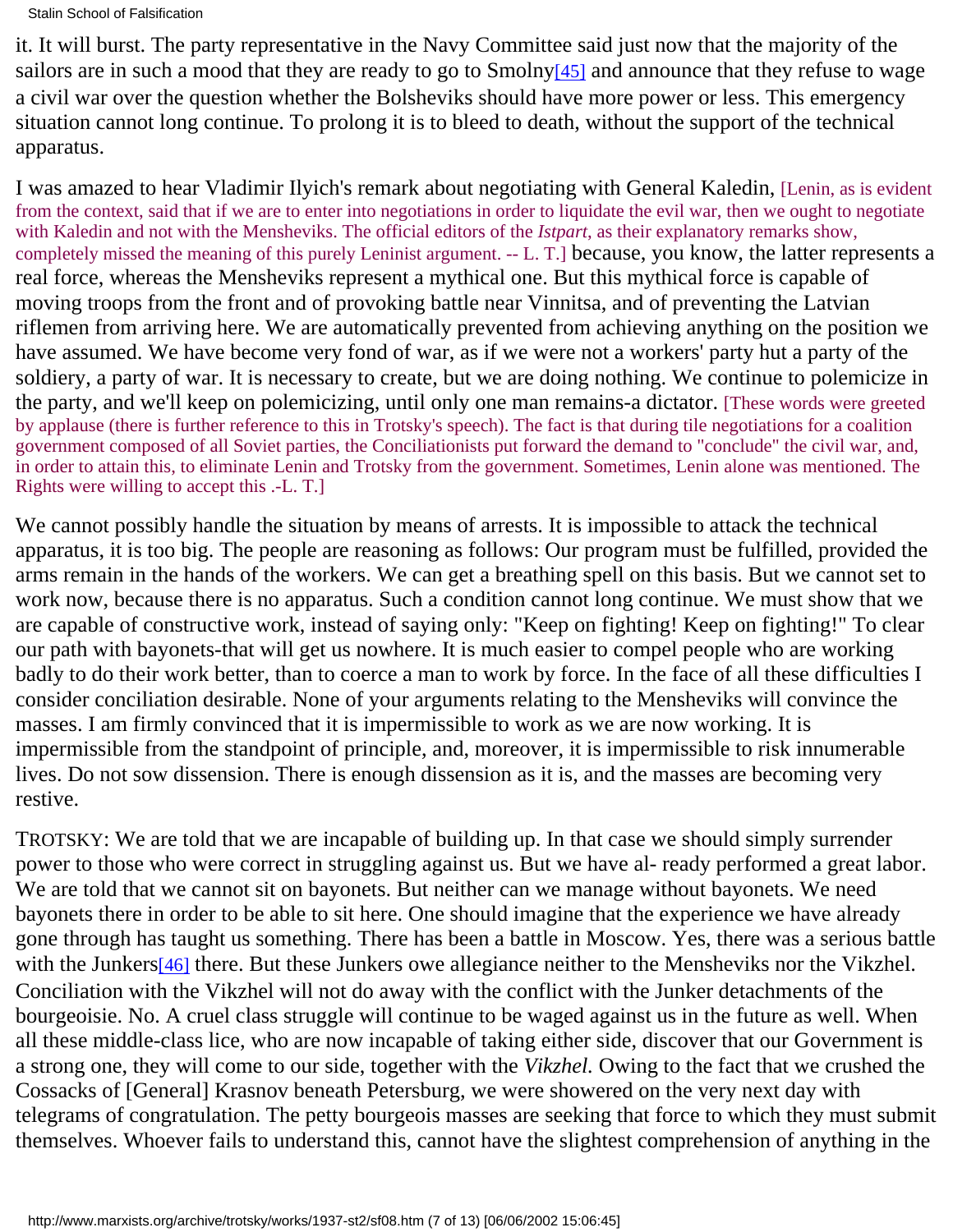#### Stalin School of Falsification

universe and, least of all, in the state apparatus. Back in 1871, Karl Marx said that a new class cannot simply make use of the old apparatus.<sup>[47]</sup> This apparatus engenders its own interests and habits which we must run up against. It must be smashed and replaced; only then will we be able to work.

If that were not so, if the old Czarist apparatus suited our new purposes, then the entire revolution would not be worth an empty eggshell. We must create such an apparatus as would actually place the common interests of the popular masses above the proper interests of the apparatus itself.

There are many in our midst who have cultivated a purely bookish attitude towards the question of the classes and of the class struggle. The moment they got a whiff of the revolutionary reality, they began to talk a different language *(i.e.,* of conciliation and not struggle).

We are now living through the most profound social crisis. At present the proletariat is effecting the demolition and the replacement of the state apparatus. The resistance on their part reflects the processes of our growth. No words can moderate their hatred of us. We are told that their program is presumably similar to ours. Give them a few seats and that will settle everything. But why do they give aid to Kaledin, if they have the same program as we? No. The bourgeoisie is aligned against us by virtue of all its class interests. And what will we achieve as against that by taking to the road of conciliation with the *Vikzhel?* . . . We are confronted with armed violence which can be overcome only by means of violence on our own part. Lunacharsky says that blood is flowing. What to do? Evidently we should never have begun.

Then why don't you openly admit that the biggest mistake was committed not so much in October but towards the end of February when we entered the arena of future civil war.

We are told that conciliation with the *Vikzhel* will help us against Kaledin. But why, then, do they fail to support us now if they are closer to us? Because they understand that however bad the counter-revolution may be for them, it will, nevertheless, give the tops of the *Vikzhel* more than the dictatorship of the proletariat. For the moment they are pre serving a neutrality which is not friendly to us. They are letting through the shock troops and Krasnov's Cossacks. The *Vikzhel* forbade me personally to communicate by direct wire with Moscow in order to report that we are progressing in our struggle against Krasnov. Because, if you please, this "might raise the morale there," and the members of the *Vikzhel,* mind you, are neutral.

To conciliate with them is to continue the policies of Gotz, Dan and the rest. We are told we have no calico and no petroleum, therefore we must have conciliation. But I ask for the thousand and first time: Just how will conciliation with Gotz and Dan give us petroleum?

Why are all the Chernovs against us? They protest because they are bourgeois through and through in their psychology. They are incapable of applying any serious measures against the bourgeoisie. They are against us precisely because we are putting into effect drastic measures against the bourgeoisie. Nobody can tell now what harsh measures we may yet be compelled to apply. The sum total of what the Chernovs can contribute to our work is: vacillation. But vacillation in the struggle against our enemies will destroy our authority among the masses.

What does conciliation with Chernov mean? It does not mean that we have a heart-to-heart talk with him and the matter ends there. No. It means an alignment with Chernov. This would be treason. For that we should all deserve to be shot immediately.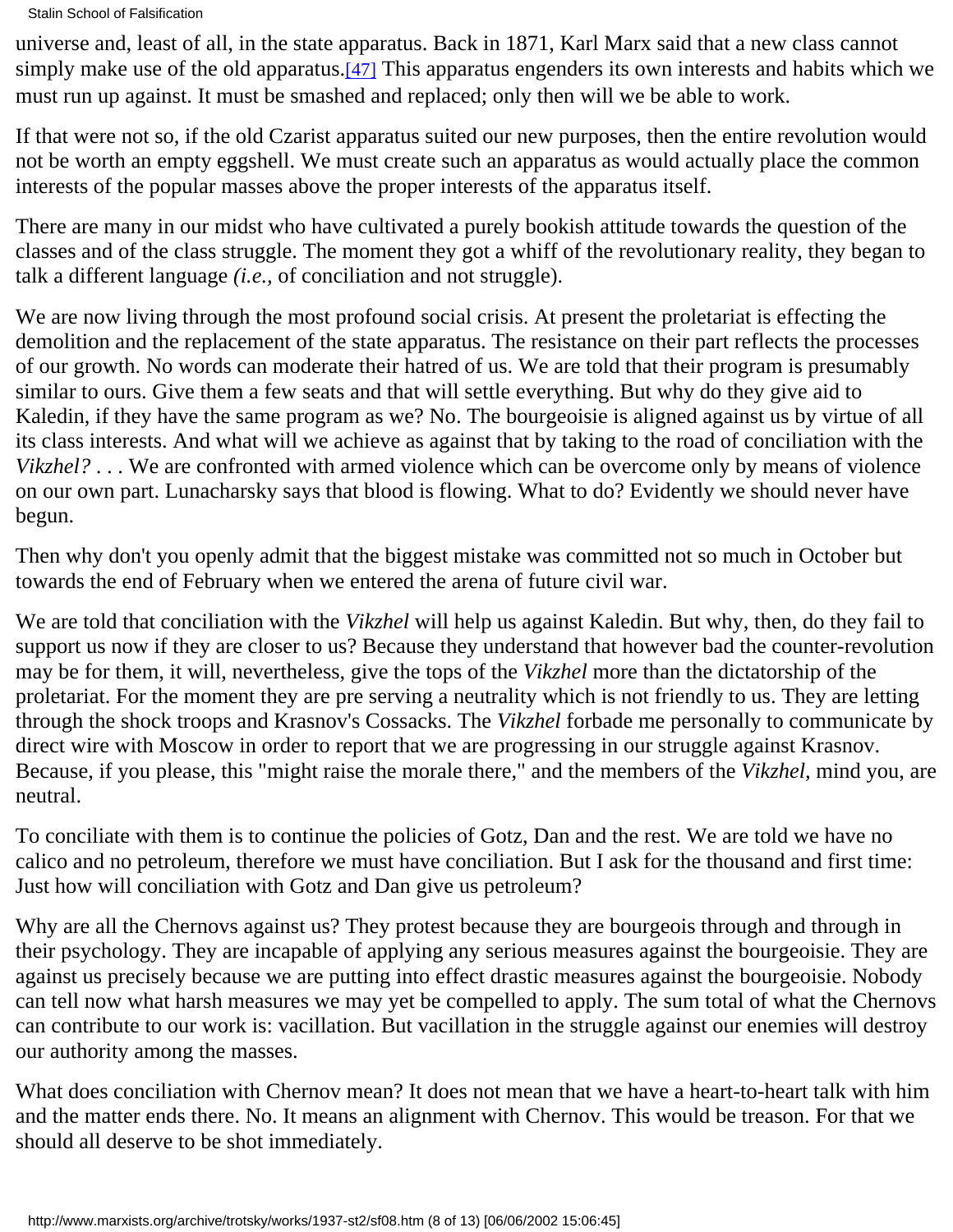#### Stalin School of Falsification

It grieved me to hear in this assembly the applause that greeted [Lunacharsky's] reference to the dictatorship of a single individual. Why and on what grounds do they seek to behead the party that has seized power in battle, in blood shed, by demanding the removal of Lenin? Miliukov, for ex ample, was driven from the Government-but when? When the proletariat placed its knee on the chest of the Cadets. But now? Who is holding his knee on our chest? Nobody. We have held power for eight days. We are basing our tactics upon the revolutionary vanguard of the masses. We are told by the champions of conciliationism that unless we conciliate the Baltic Fleet will not give us even a rowboat. Nothing of the sort happened. They tried to scare us by insisting that the workers would balk. Meanwhile, the Red Guards are facing death bravely. No. There is no returning to half-way policies, to conciliationism. We will put the dictatorship of the proletariat into effect. We will compel these people to work. How did it happen that society existed and the masses worked under the former terror of the minority? With us it is not the terror of a minority but the organization of the class violence against the bourgeoisie.

What are they scaring us with today? With the self- same thing that the Mensheviks and the Social Revolutionists sought to scare us yesterday. As soon as we undertake the socialist revolution [said they], we shall see that the Junkers take to shooting, that blood begins to flow, the bourgeoisie forges conspiracies, the functionary resorts to sabotage, the army committees resist. . . . Of course! But these are only the tops. Had we the bourgeoisie with us, there would be no civil war-nobody could gainsay that.

The army committees are hated by the masses of the soldiery but in many cases the masses are unable to under take anything against them as yet. In a whole number of army divisions, however, Military Revolutionary Commit tees have already been elected and they have placed under arrest the officers, the old committees and the entire commanding staff. This has already been done in about one- fourth of the Army. To fraternize with the old army commit tees is to rouse the workers against us.

The prejudices of Lunacharsky are a heritage of the petty bourgeois psychology. Naturally, that is also, in part, inherent in the masses, being the heritage of their slavery of yesterday. But should the counter-revolution threaten, even the backward masses will take up arms. The nethermost rank and file are placed in such a position as will make them resort to arms. It is otherwise with the *Vikzhel,* the army committees, the Social Revolutionists, the Mensheviks and all other tops.

Lunacharsky says: We must halt -- we must wait. .

No. We must drive ahead. When you come out against us at the moment of sharp struggle, you weaken us. Conciliation with Chernov would provide nothing. What we need is organization and this we must attain. Chernov is in fear lest the people press too hard against the bourgeoisie, and take away from the bourgeoisie the money it has plundered. Chernov is an auxiliary lever in the hands of the bourgeoisie. He will merely weaken us by his petty bourgeois vacillations, nothing more.

We must tell the workers simply and intelligibly that we do not aim to build a coalition with the Mensheviks and the others but that the crux of the matter lies in a program of action. We already have a coalition. Our coalition is with the peasants-the soldiers who are now fighting for the Bolshevik power. The All-Russian Congress of Soviets transmitted power to a certain party. You seem to forget this.

Is it permissible to share power with those elements who have heretofore even sabotaged the Soviets and who are today fighting from the outside against the proletarian state? All those who are ready to do so forget to ask themselves whether those with whom they are willing to share power are capable of carrying out our program. They do not even mention that. Are the Conciliationists capable of carrying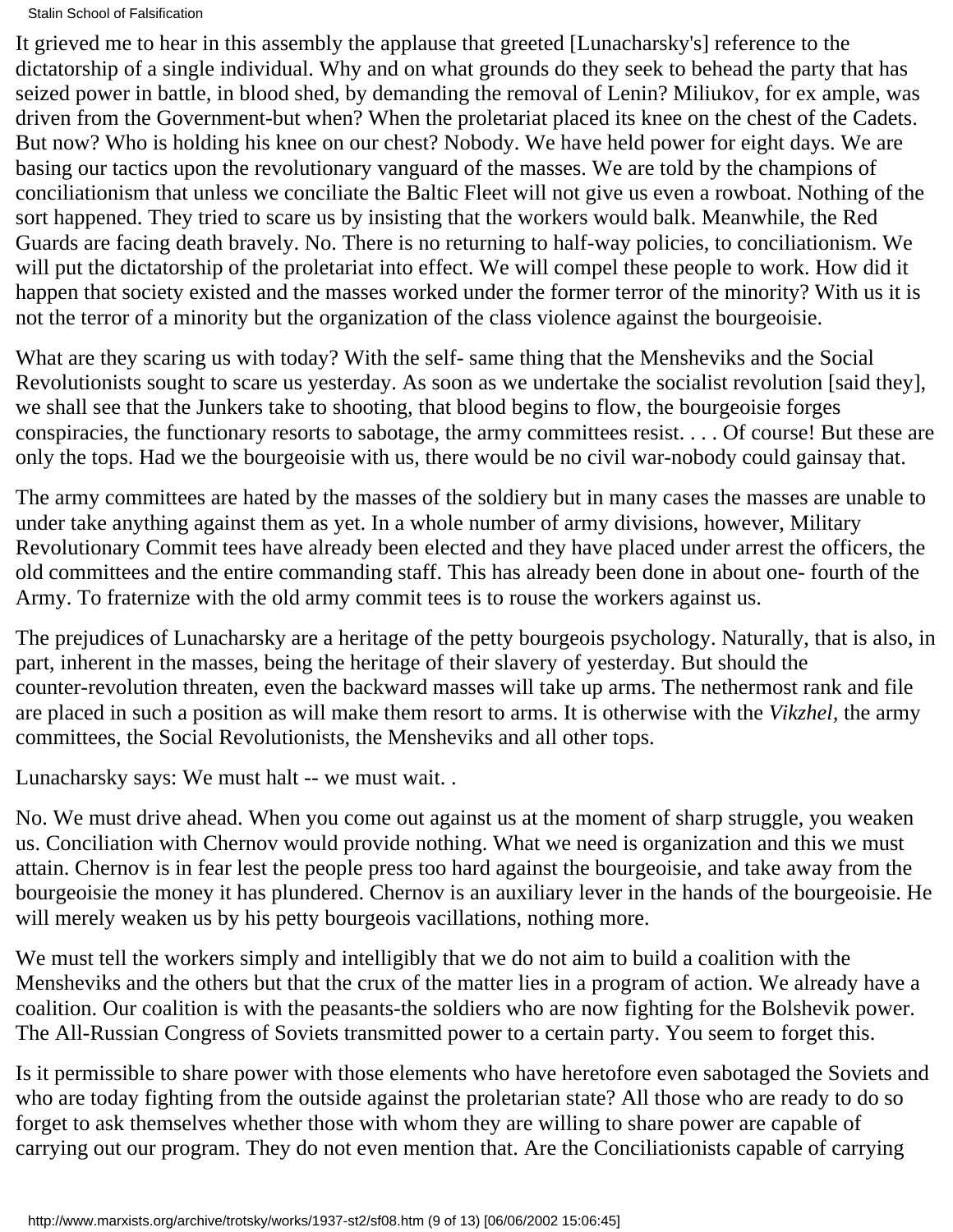out the policy of economic terror? No. If after taking power we are incapable of realizing our own program, then we ought to go to the soldiers and workers and declare ourselves bankrupt. But nothing whatever can come of merely leaving a few Bolsheviks in a coalition government. We have taken power; we must also bear the responsibilities.

### *[Motion to limit speaker to 15 mintutes.]*

NOCIN: The question as to the nature of our revolution has been settled. There is no need to talk about it now that our party has gained power. But can we propose to spill blood together but not rule jointly? Can we deny power to the soldiers? The civil war will last for many years. In our relations with the peasantry, we can't make much headway with bayonets. With respect to capitalist industry-we face one problem. With respect to the peasantry we must have a different tactic.

The word "conciliation" grates altogether too much upon the ears of our comrades. The crux of the matter is not in a conciliation but in the question how to manage if we push aside all the other parties? The Social Revolutionists left the Soviets after the revolution; the Mensheviks did likewise. But this means that the Soviets will fall apart. Such a state of affairs in the face of complete chaos in the country will end with the shipwreck of our party in a very brief Interval. We should not bombard swallows with artillery. The famine conditions will provide fertile soil for Kaledin who is now advancing against us. By a single telegram to the railway employees informing them of our intention to deprive them of their food cards we would lay the basis for a mighty wave of protest.

GLEBOV: The situation is rendered serious not because the shock troops are advancing. Power is in our hands and we shall be able to deal with them. But we have the beginning of sabotage within our own party and matters have almost reached the point of an official split. An end must be put to this. Sabotage is effective only to the extent that we pursue a line of conciliation with it. So long as I was conciliatory, the functionaries mocked at me. But as soon as I took decisive measures, I was able to adjust a great many things. With regard to the Department of Posts and Telegraphs, the important thing is that it has passed a resolution in our favor....

They must reckon with us. In Ivanovo-Voznesensk the proletariat has adopted a decisive resolution. They arrested and jailed the saboteurs and when the latter came out they were like lambs. To the comrades who have begun to waver, we must say: "We must part company. Stop interfering with us. Otherwise, if we vacillate, we shall lose everything."

We are told that the government will be responsible to the Parliament. What sort of Parliament will it be? Will it by any chance resemble the Pre-Parliament? No. We are for the Soviets. There is no other way. The crux of the matter is not in the seats that we must assign to other parties but in that they will not carry out our policy. Nothing else re mains, except to say: "We must part company."

TROSTSY: The question has been adequately clarified by Trotsky and Lenin. During the July days, from July 8 to July 5, when it seemed as though the counter-revolution had defeated us, we were in reality the victors. The days of the insurrection have proved that we have a coalition with the masses. The peasants and the workers stand shoulder to shoulder.

But the hammer of revolution, while consolidating the masses, has chipped away the Mensheviks, the Defensists, and the Social Revolutionists. We have seen how the Conciliationists worked against consolidation. Now, after we have conquered, an attempt is being made to lead us on the road of conciliationism. Conciliation with these people is a masked retreat from power. Hitherto the parties of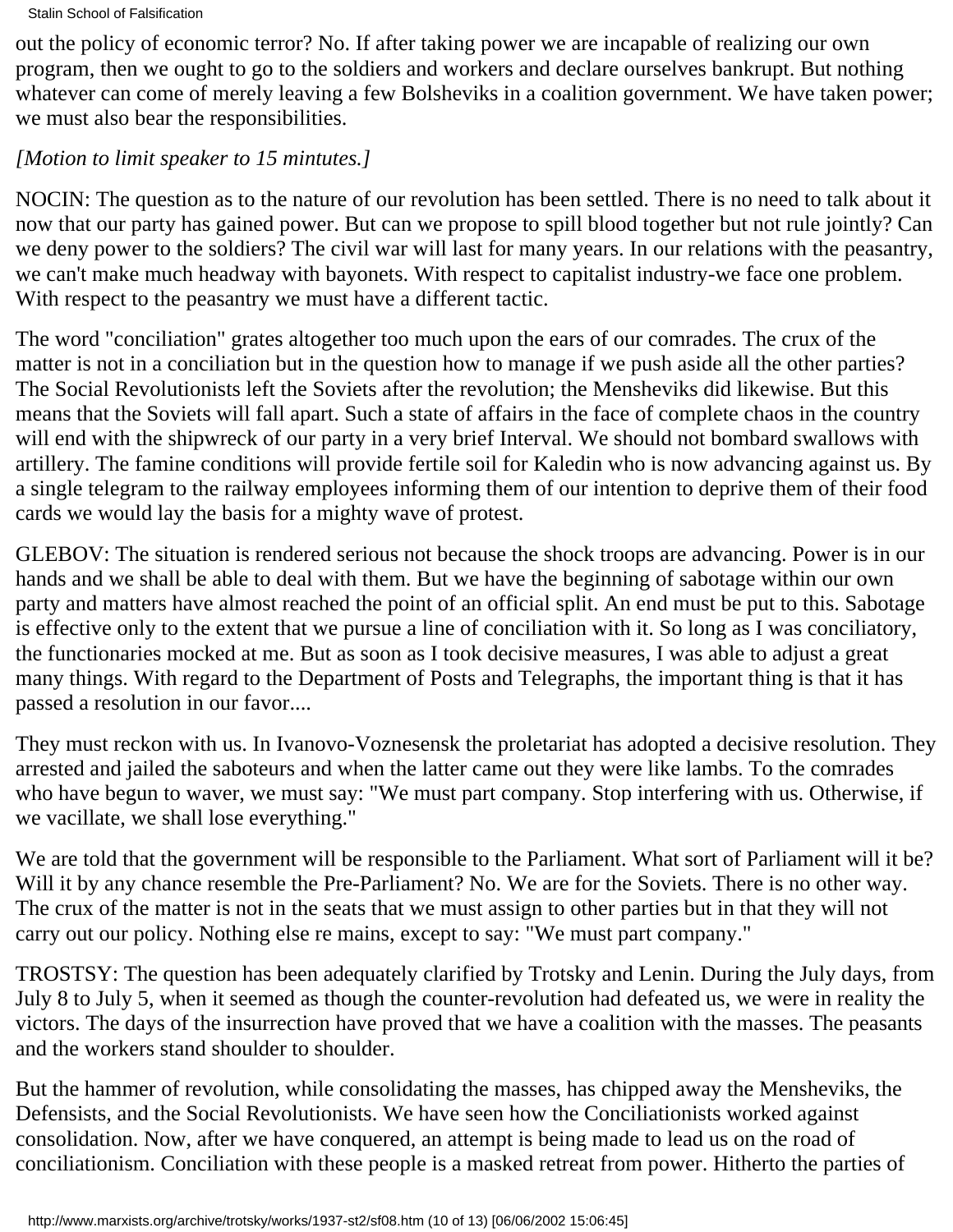#### Stalin School of Falsification

conciliation with the bourgeoisie have stood at the helm of power but now we stand at the helm without conciliation. I regard as superfluous comrade Lunacharsky's remarks about there be -- no harm in giving the City Dumas fifty seats [in the All-Russian Central Executive Committee]. What does giving 50 seats imply? Surely we are not taking them in so as to furnish the premises. We stand for the Soviet power. I, too, should like to ask how petroleum will come pouring to us through faucets by the name of Kamkov? Just how will the doors of granaries open to us through the medium of the Social Revolutionists? In all this, there is an utter lack of principle. Why not give them 60 seats? Why not 25 or 35? The revolutionary masses will not follow this call.

BOKI: Several mentions have been made here of a Conference. This is too high-sounding a name for it. It will be hard to call a full session tomorrow. Let us call together here, tomorrow at 7 o'clock in the evening, a session of the Committee plus local representatives in the Petersburg Committee.

TROTSKY: We have had rather profound differences in our party prior to the insurrection, within the Central Committee as well as in the broad party circles. The same things were said; the same expressions were used then as now in arguing against the insurrection as hopeless. The old arguments are now being repeated after the victorious insurrection, this time in favor of a coalition. There will be no technical apparatus, mind you. You lay the colors on thick in order to frighten, in order to hinder the proletariat from utilizing its victory. It is true [that the apparatus is not ours]. We have had to waste so much time with Kerensky's miserable detachments because we lacked a technical apparatus. But under the given conditions we have already created a magnificent apparatus. At present we are victorious both here and in Moscow. Petrograd is now secure against any surprises of a military nature.

I repeat that we shall be able to draw the petty bourgeoisie behind us only by showing that we have in our hands a material fighting force. We can conquer the bourgeoisie only by overthrowing it. This is the law of the class struggle.

This is the guarantee of our victory. Then and only then will the *Vikzhel* follow us. The same might be said about other technical branches. The apparatus will place itself at our service only when it sees that we are a force.

The October Revolution does not consist in setting the old apparatus in motion again. Our task is to rebuild the entire apparatus from top to bottom. For our proletarian tasks to become a living reality, we need our own apparatus, made up of the flesh and blood of our own class. We created such an apparatus of our own against Kerensky and against Krasnov beneath Petrograd. You keep repeating that we cannot sit on bayonets. But in order for us to carry on these discussions with you here it is indispensable to have bayonets at Tsarskoye Selo.

All government is based on force and not conciliation. Our government is the force exercised by the majority of the people against the minority. This is beyond dispute. This is the A B C of Marxism. They prevented me from communication with Moscow by direct wire and then they let through the shock troops. They betray us in the most acute moments of the struggle. And it is proposed to us, now that we have conquered, that we admit them into the very strong hold of the government.

### *[Motion: To limit the speakers to 10 minutes.]*

NOCIN: We, Bolsheviks, recognize that our revolution is not a bourgeois revolution. But we will conquer not alone but together with the peasants. It is for this reason that they must possess jointly what has been jointly gained by the blood of workers and soldiers. That is to say, power. Our party must be the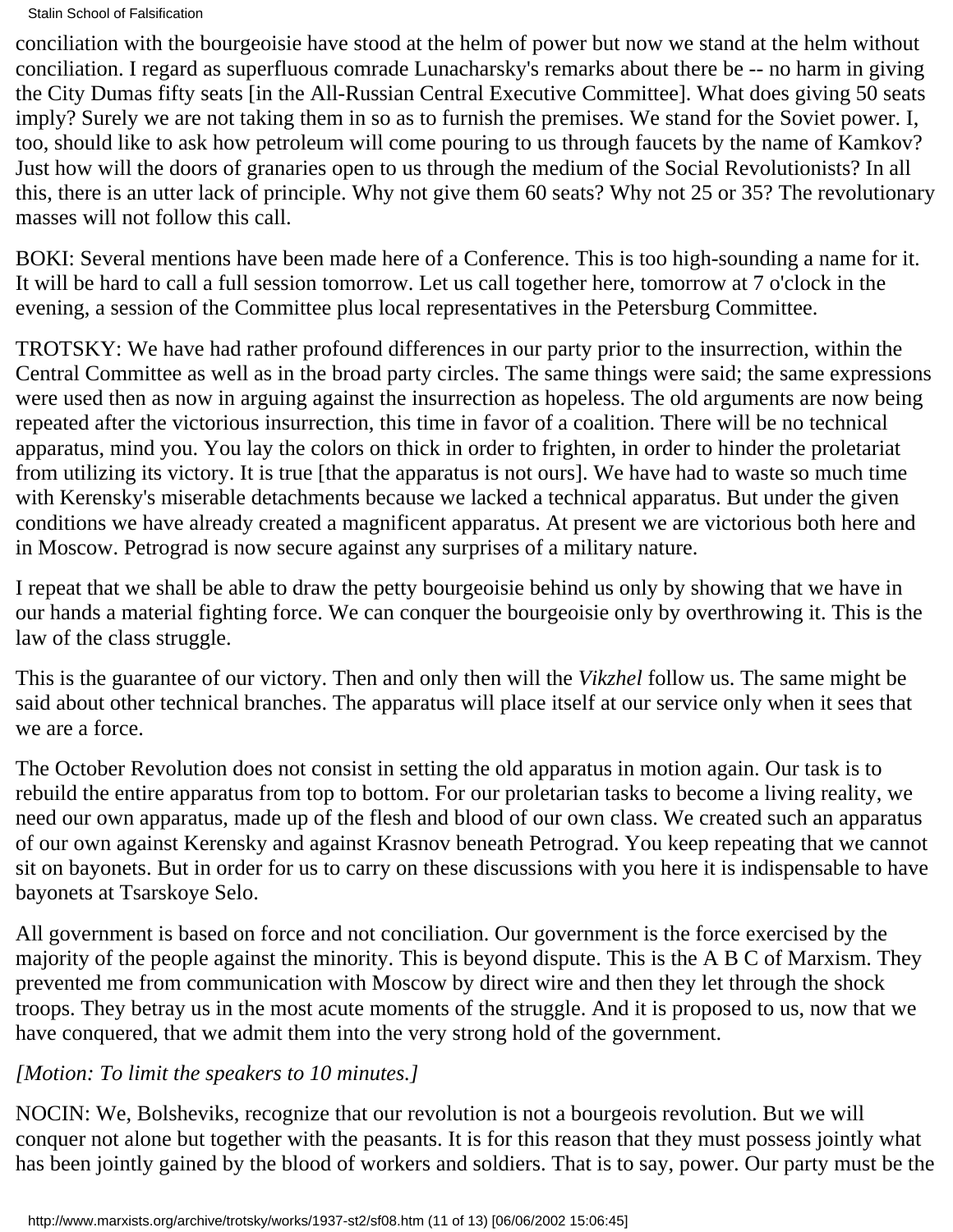most disciplined party in the world. Stalin School of Falsification

*Session adjourned.*

## **NOTES:**

**36.** The modern universal calendar, differs from the old Russian by being thirteen days in advance. Thus, the revolution which took place on November 7, 1917, is almost always referred to by the Russians (and often abroad, too), as the "October Revolution" because, according to the old calendar, it took place on October 25, 1917. The meeting of the Petrograd Committee of the Bolsheviks was, therefore, actually held on November 14, 1917, a week after the insurrection. [\[BACK TO TEXT\]](#page-99-0)

**37.** *Rabochi Put* [Worker's Path], the Bolshevik central party organ published in Petrograd after the suppression of its organ *Rabochi* by the Provisional Government. *Rabochi Put* appeared between September 3 and October 26, 1917, and the polemic referred to by Lenin was the one directed at Zinoviev and Kamenev, who had broken party discipline and appeared in the columns of Gorky's paper with an attack on the Bolshevik plan for an insurrection. [\[BACK TO TEXT\]](#page-102-0)

**38.** *Delo Naroda* [People's Cause], the daily organ of the Social Revolutionary party from March 15, 1917, until March 30, 1919. Its editorial board was directed by such men as Zenzlnov, Keren sky, Chernov, Gotz, Avksentiev and Sorokin, and it pursued a violently anti-Bolshevik policy both before and after the Novem ber Revolution. [\[BACK TO TEXT\]](#page-102-1)

**39.** An English translation of this essay, published in 1932, is available under the imprint of International Publishers. It pre sented Lenin's arguments in favor of taking power, and set out to prove that the Bolsheviks would take power and would be able to maintain it, on the basis of the program elaborated in the essay itself. [\[BACK TO TEXT\]](#page-102-2)

**40.** The "Internationalist-Fusionists" referred to by Lenin were the former *Mezhrayontsi* (see Note 5) who fused with the Bolsheviks at their Sixth Congress in July, 1917, the latter electing three *Mezhrayontsi,* Trotsky, Joffe and Uritsky, to their Central Committee. [\[BACK TO TEXT\]](#page-102-3)

**41.** *Rumcherod,* a combined term made up of abbreviations of the Joint Executive Committee of the Soviet of the Soldiers of the Roumanian Front, of the Black Sea Coast and of the Odessa Garrison. The Joint Executive was in the hands of the Mensheviks and the Social Revolutionaries who sought to employ it as a battering ram against the Bolshevik government. [\[BACK TO TEXT\]](#page-103-0)

**42.** *Vikzhel,* a combined term made up of abbreviations of the Central Executive Committee of the All-Russian Union of Railwaymen. This body was also controlled by the Mensheviks and Social Revolutionaries, and disposed of a strong and powerful organization throughout the country, whereas the Bolsheviks were just beginning to establish an administrative apparatus of their own. For a time the Bolsheviks were at the mercy of the *Vikzhel* which controlled the movement of trains and would not cooperate until the Bolsheviks consented to organize a government including the Mensheviks and Social Revolutionaries. The sabotage of the *Vikzhel* was finally broken. [\[BACK TO TEXT\]](#page-103-0)

**43.** The "desertions" to *Novaya Zhizn* [New Life], the organ of Gorky, refers to the action taken by Zinoviev and Kamenev, on the eve of the insurrection, in publishing their attack on the Bolshevik plan in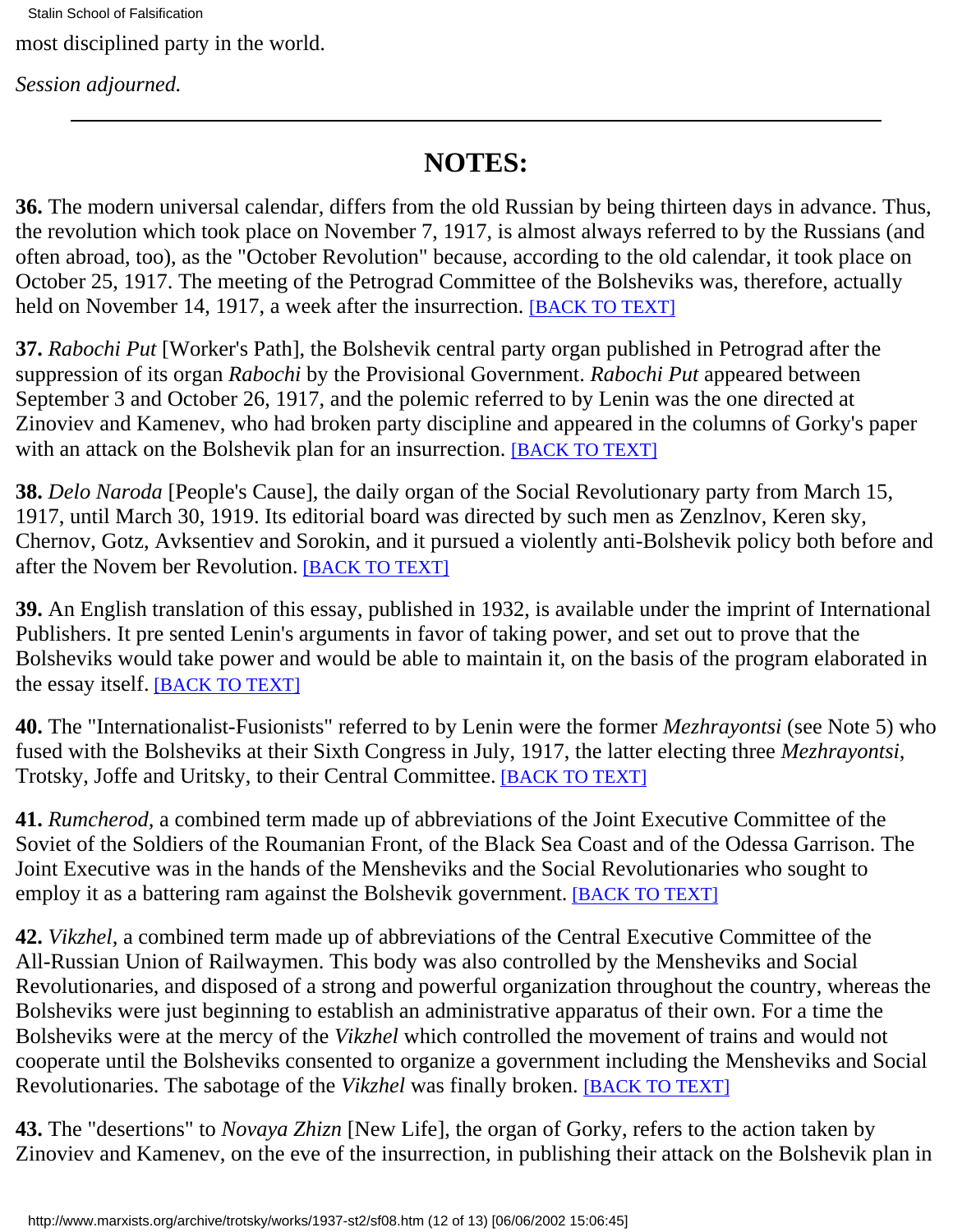Stalin School of Falsification

the columns of a public organ and, moreover, a violently anti- Bolshevik paper. [\[BACK TO TEXT\]](#page-103-1)

**44.** Cadets, a combined term made up of the initials of the Con stitutional-Democrats, or the Party of People's Freedom, the party of the Russian democratic bourgeoisie and "liberal" landowners who, under the Czar, stood for a constitutional monarchy, and later even for a republic. Led by Professor Paul Miliukov, now the leader of a section of the counter-revolutionary *emigres.* [\[BACK TO TEXT\]](#page-104-0)

**45.** Smolny Institute, formerly a school for young ladies of the nobility, was taken over by the revolutionists and made the head quarters of the Petrograd Soviet and the Revolutionary Military Committee which directed the Bolshevik uprising. [\[BACK TO TEXT\]](#page-105-0)

**46.** The *Junkers* was the name given to the students at the officers' school. They were used in an attempt to crush the Bolshevik insurrection. [\[BACK TO TEXT\]](#page-105-1)

**47.** In the manifesto on "The Civil War in France," issued on May 30, 1871, in the name of the General Council of the International Workiugmen's Association (First International), Marx wrote:

"But the working class cannot simply lay hold of the readymade State machinery and wield it for its own purposes." *(The Paris Commune,* New York, 1920, p. 70.) On April 12, 1871, Marx wrote to Isis friend Kugelmann: "If you look at the last chapter of my *Eighteenth Brumaire,* you will see that I declare the next attempt of the French Revolution to be: not merely to hand over, from one set of hands to another, the bureaucratic-military machine-as has occurred hitherto, but to *shatter* it; and it is this that is the preliminary condition of any real people's revolution on the Continent. That is just what our heroic Parisian comrades are attempting to do." *(Briefe an Kugelmann,* Berlin, 1924, p. 86.) [\[BACK TO TEXT\]](#page-106-0)

#### **[Return to Index Page](#page-0-0) — [Next Chapter](#page-112-0)**

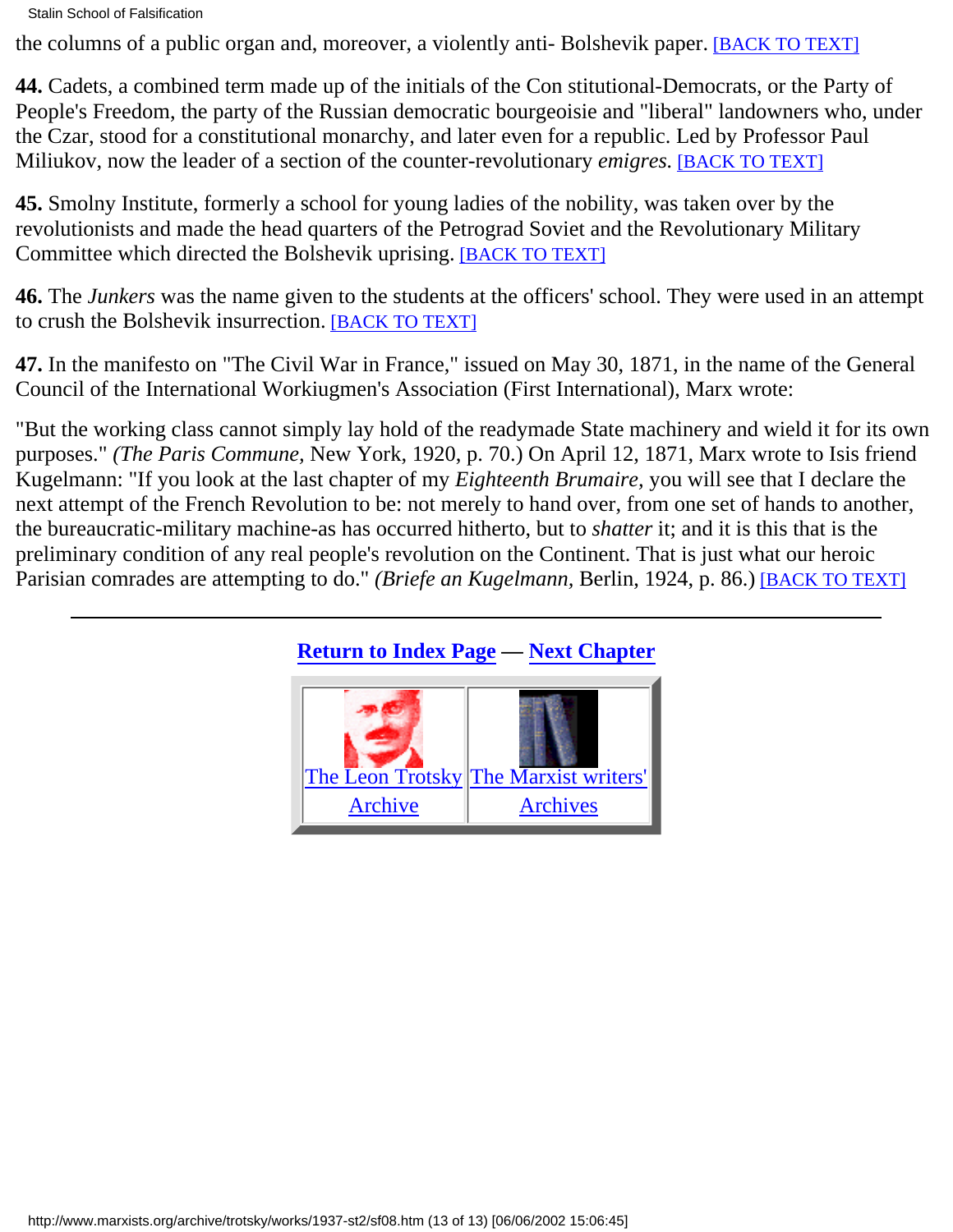## <span id="page-112-0"></span>**Leon Trotsky's**

# **The Stalin School of Falsification**

Transcribed for the [Trotsky Internet Archive,](#page-214-0) now a sub-archive of the [Marxist writers' Internet Archive](#page-6-0) by [David Walters](mailto:dwalters@marxists.org) in 1997

## **Two Speeches at the Session of the Central Control Commission**

THE PLAN to remove Trotsky from the leadership was conceived back in the period of Lenin's *first* illness, namely in 1922. Throughout the following year, 1923, the preparatory work proceeded in full swing. Toward the end of the year the campaign was brought into the open. This work was under the guidance of the "triumvirate": Stalin, Zinoviev and Kamenev. In 1925, the triumvirate fell apart. Zinoviev and Kamenev found themselves caught in the wheels of the ma chine they had created against Trotsky. Henceforth the Stalinist faction set itself the task of completely transforming the leading staff by removing from posts all those who had directed the party and the Government under Lenin. At the joint plenary session of the Central Committee and the Central Control Commission[,\[48\]](#page-129-0) in July 1926, Trotsky read a declaration which quite accurately foretold the future measures the Stalin faction would apply in order to substitute the Stalinist leadership for the Leninist. In the course of the next few years that program was carried through by the Stalinists in amazing conformity with the predictions made.

<span id="page-112-1"></span>The most important step on that path was to place Trotsky on trial before the Presidium of the Central Control Commission on charges of these two crimes: (1) making "factional" speeches at the Plenum of the E.C.C.I.; (2) participating in a farewell demonstration to Smilga, a member of the Central Committee, who, a short time previously, had been sent to the city of Khabarovsk in the Far East as punishment for being in the Opposition. Zinoviev was likewise charged with similar crimes. The proposed penalty was to remove both of them from the Central Committee.

We print below the two speeches by Trotsky at the Presidium of the Central Control Commission which sat as the court of trial. The author has considerably condensed his two speeches wherever questions of minor importance were concerned. In other respects the speeches are reprinted as they were delivered except for minor corrections in style.

#### **THE FIRST SPEECH**

TROTSKY: Before proceeding with my speech-and I am in doubt whether I speak here as the defendant or the accuser -- I must insist on the removal of comrade Janson from the judges' bench on the ground that he is disqualified by his entire previous activity. All of you are, of course, well aware of the fact that since 1924 there has existed a factional "septemvirate" composed of all the members of the Political Bureau, with the exception of myself. My own place was taken by your former chairman, Kuibyshev, who, as was his duty, should have been the foremost guardian of party statutes and morals but who was in fact their foremost violator and corruptor. This septemvirate constituted an illegal and anti-party institution which disposed of the fate of the party behind its back. Comrade Zinoviev in one of his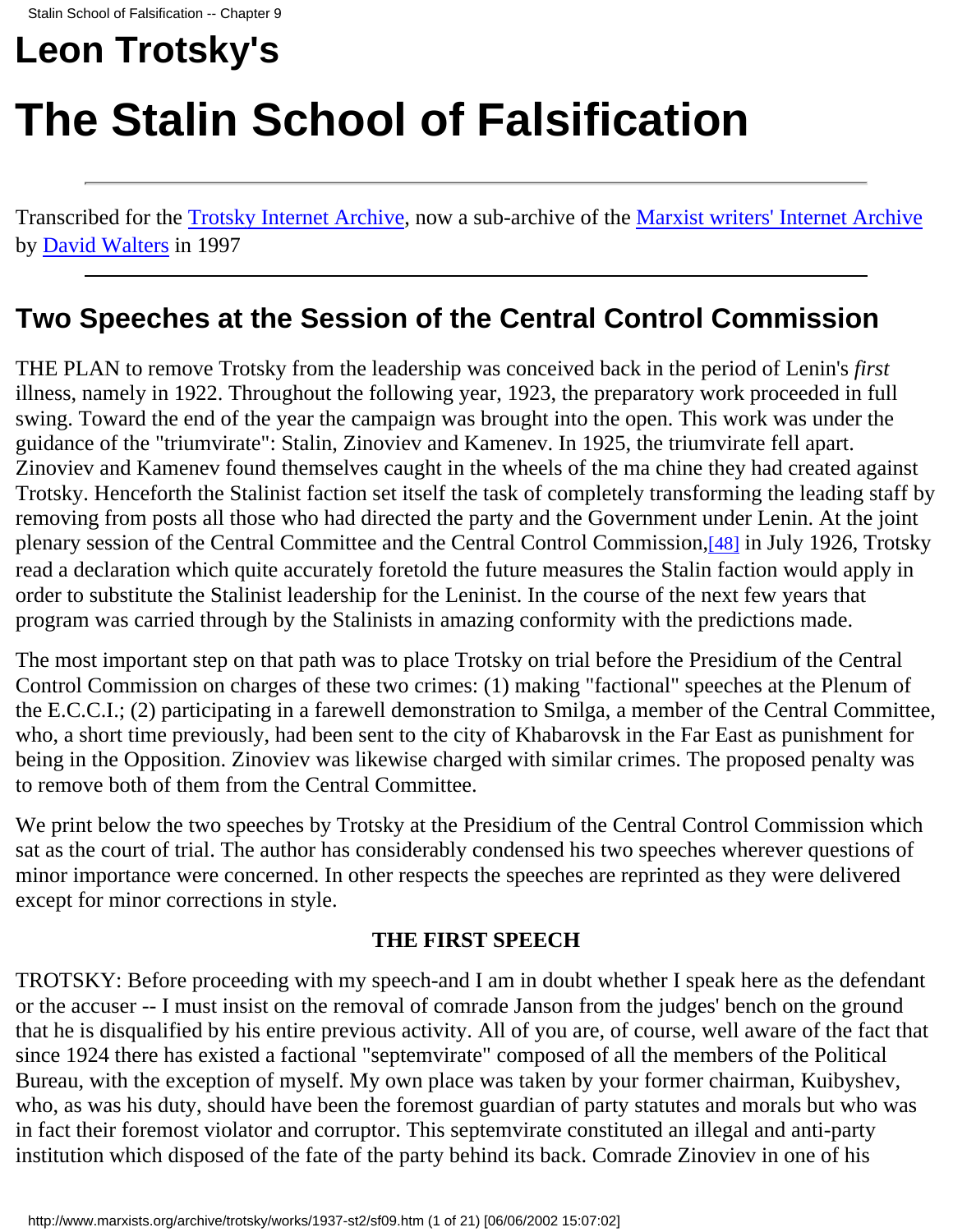speeches at the session of the Central Committee named Jan- son as one of those who had participated in the functioning of the anti-party septemvirate. Nobody has refuted this statement. Janson himself has kept mum. Although there are others equally guilty of the same crime, in Janson's case we have recorded testimony. At the present moment Janson is about to sit in judgment upon me for anti-party conduct. I demand the removal of Janson from the judges' bench.

CHAIRMAN ORDJONIKIDZE: That is impossible. You are doubtless joking, comrade Trotsky.

TROTSKY: It is not my custom to joke in important and serious questions. I realize that the Presidium may possibly be placed in a somewhat awkward position by my proposal, because I am afraid that among the personnel of the Presidium there may be others who likewise participated in the work of the septemvirate. But it was never my intention to turn my proposal into a joke. The fact is that I, a member of the Political Bureau, knew nothing of these meetings at the time, even if they did take place under the guise of "drafting notices." At these meetings were elaborated the ways and means of conducting the fight against me. In particular, it was there decided and made binding upon members of the Political Bureau not to polemicize against each other, but for all to polemicize against Trotsky. The party was not informed of it. Neither was I. This went on for a long time. . . . I did not say that comrade Ordjonikidze was a member of the septemvirate, but that he participated in the work of this factional septemvirate.

ORDJONIKIDZE: It may have been Janson, but not Ordjonikidze. Aren't you making a mistake?

TROTSKY: I beg your pardon, although I do believe that the mistake is purely of a formal character. I did in fact refer to Janson. I did not say that comrade Janson was a member of the septemvirate itself. No, but he did participate in the work of this factional septemvirate, for which there is no provision made in the party statutes, and which functioned against the statutes and the will of the party-other wise it would have had no reason for hiding. Should it prove that other comrades present here participated like Janson in the work of this factional septemvirate, then I humbly ask that my request for removal be extended to include them also.

### *[The proposal to remove Janson from the judges' bench is instantly rejected by the Presidium.]*

<span id="page-113-0"></span>TROTSKY: The comrades wish to picture matters as if it is necessary to remove us from the Central Committee be cause of the incident at the Yaroslav railway station, because of Zinoviev's speech over the radio, and my "conduct" at the E.C.C.I[.\[49\]](#page-129-1) All this might have seemed very plausible, but not in the light of our declaration which we, the Opposition, presented to the Central Committee as far back as *the beginning of last July.* In this declaration we forecast with complete clarity and in detail all the paths of your struggle against us. We predicted that you would seize upon the slightest pretext in order to achieve the program of reconstructing the party leadership, conceived by your factional tops long ago, even prior to the July Plenum, prior to the Fourteenth Party Congress.

You have brought me up on two charges. First -- my speech at the E.C.C.I. I have maintained, and still maintain, that the Central Control Commission can in no case sit in judgment upon me for a speech I delivered at the Plenum of the E.C.C.I., which is a higher body. If this still remains incomprehensible to comrade Janson, he should ponder the matter and re-read the statutes of the Communist Inter national and the statutes of our party. He would then understand that I am right, just as I would be absolutely right in denying a District Control Commission the right to sit in judgment upon me for any speech I may have made as a member of the Central Committee of the party.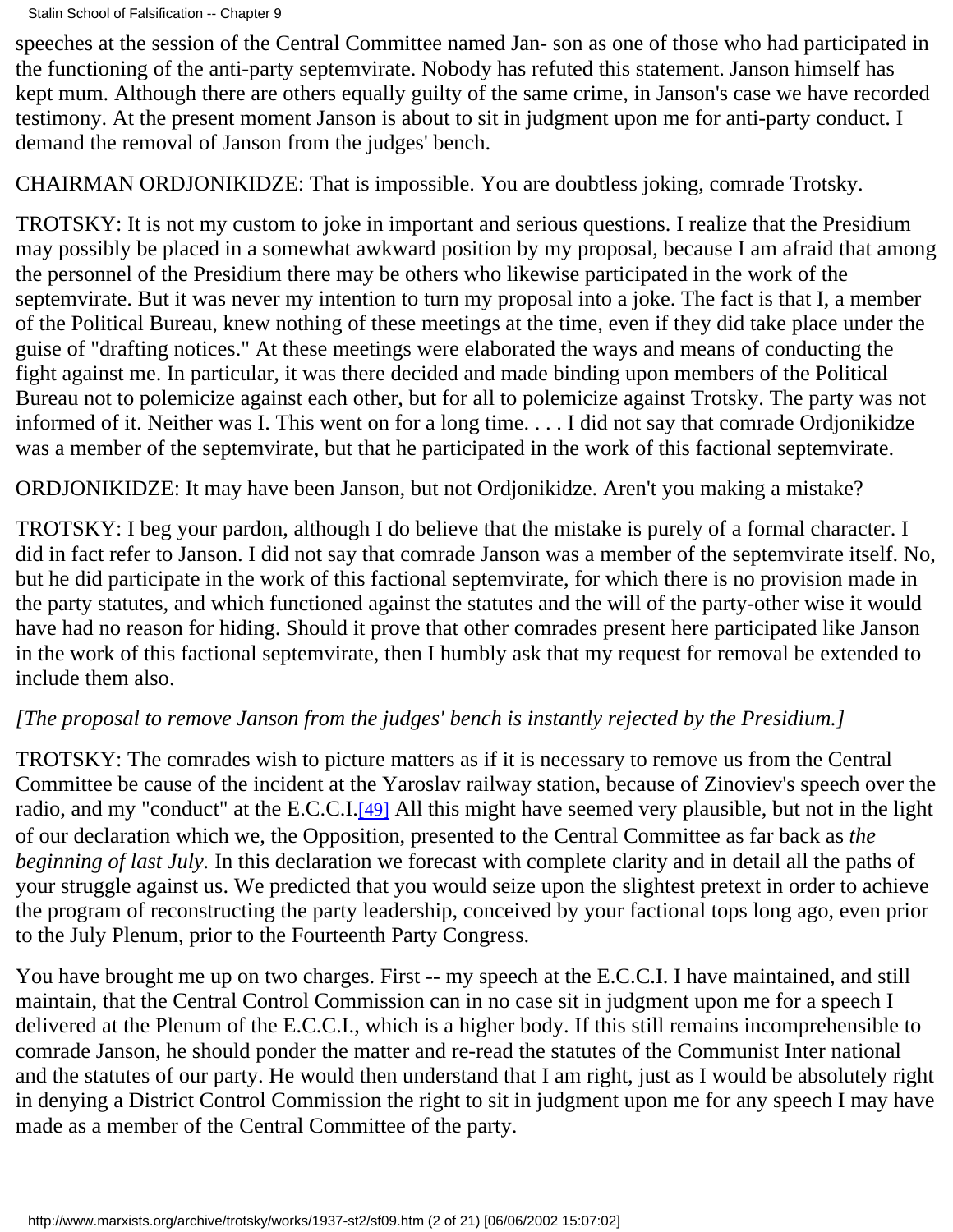The second charge -- the farewell demonstration to Smilga at the Yaroslav railway station. You banished Smilga to Khabarovsk. Once again I make an urgent request that you at least agree among yourselves upon a uniform explanation for this exile. In the Commission, Shkyratov shouted: "There is work to be done in Khabarovsk, too!" If Smilga was sent, as a matter of normal procedure, to work in Khabarovsk, then you cannot dare claim that our collective farewell was a demonstration against the Central Committee. However, if this is an administrative exile of a comrade, who is at the present moment needed at responsible posts, that is, at fighting Soviet posts, then you are duping the party. You are guilty of duplicity. Are you going to repeat again that Smilga was sent to Khabarovsk as a normal assignment of work? And at the same time are you going to accuse us of demonstrating against the Central Committee? Such politics are double-dealing.

But I wish to pass from these calumnies presented as charges to the fundamental political question.

*On the war danger.* In the declaration which we presented last July, we said: "The paramount condition for the defense of the Soviet Union and, therefore, for the maintenance of peace is the indissoluble tie between the ever growing and ever more powerful Red Army and the toiling masses of our country and of the entire world. A]l economic, political and cultural measures which tend to raise the role of the *working class* in the state, which strengthen the ties of the *working class* with the *agricultural laborers* and the *poor peasants,* and its alliance with the *middle* peasants -- thereby strengthen the Red Army, assure the inviolability of the land of the Soviets and reinforce the cause of peace."

Here is adequate proof that a year ago we called upon you to concentrate on the question of the war danger and the internal dangers in the U.S.S.R. during war-time. These are not special questions. They are questions of our class policy, of our entire course. When Kalinin, the formal head of the State, the Chairman of the All-Russian Central Executive Committee of the Soviets, delivers a speech in Tver to the effect that we need stalwart and strong soldiers, and that only a middle peasant can make a stalwart and strong soldier, and that the poor peasants cannot provide such soldiers be cause there are many puny ones among them, then we have here nothing else than an open orientation towards the strong "middle peasant," a label which serves to camouflage none other than the kulak, or a candidate for kulakdom. Kalinin forgets our having accomplished the October Revolution in which the puny and the thin conquered the tall and the strong. Why were they able to conquer? Because there existed and still exist many more of them than of the others. You will say, "The honorable Mikhail Ivanovich [Kalinin] is given to saying a lot of things!" But did you curb him? No, you did not, you curbed us instead when we criticized his line which deprecates the poor peasant and encourages the kulak-the self-same kulak whom Yakovlev is covering up with his statistical tricks. It is Yakovlev who should be up on trial, but instead Yakovlev is about to pass judgment on us.

The war danger is now being exploited by you in order to hound the Opposition and to prepare for its physical annihilation. Of all the labors of the E.C.C.I., where we discussed the question of the war danger, the question of the British labor movement and especially the question of the Chinese Revolution, you have issued for the information of the party only this little red pamphlet, which I hold in my hand, and which you have issued against the Opposition. Moreover, even in this case -- how shall I say ? -- you pilfered my speech from the minutes on the pretext that I had not yet "corrected it." This means precisely that you are exploiting the war danger primarily against us.

We declare that we shall continue to criticize the Stalinist regime so long as you do not physically seal our lips. Until you clamp a gag on our mouths we shall continue to criticize this Stalinist regime which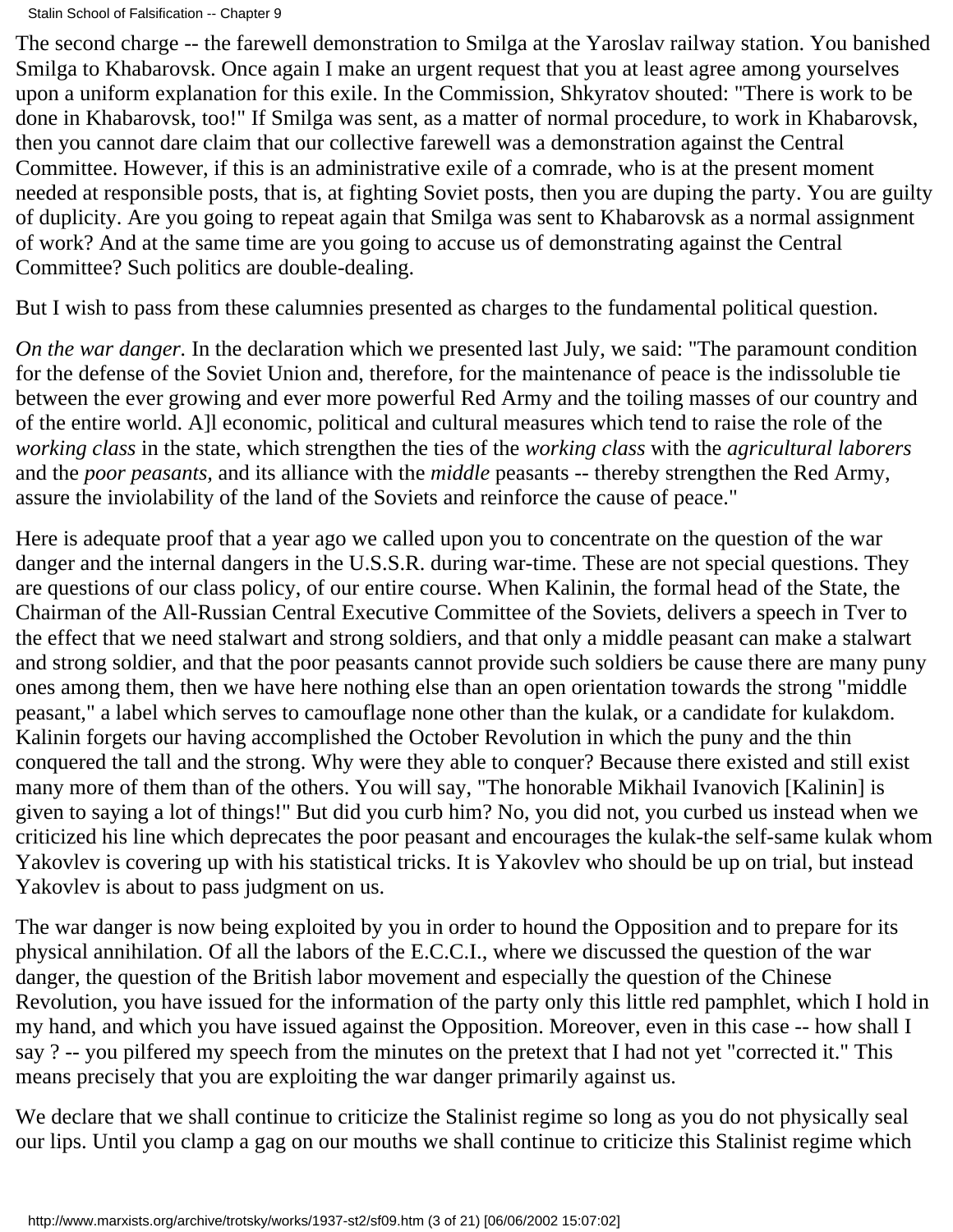will otherwise undermine all the conquests of the October Revolution. Back in the reign of the Czar there were patriots who used to confound the fatherland with the ruling administration. We have nothing in common with them. We will continue to criticize the Stalinist regime as a worthless regime, a regime of back-sliding, an ideologically emasculated, narrow-minded and short-sighted regime.

<span id="page-115-0"></span>For one year we tried to hammer into your heads the meaning of the Anglo-Russian Committee[.\[50\]](#page-130-0) We told you that it was ruining the developing revolutionary movement of the English proletariat. In the meantime, all your authority, the entire accumulated experience of Bolshevism, the authority of Leninism -- all this you threw on the scales in support of Purcell. You will say, "But we criticize him!" This is nothing else than a new form of support to opportunism by back sliding Bolsheviks. You "criticize" Purcell -- ever more mildly, ever more rarely-and you remain tied to him. But what is he enabled to say in reply to revolutionists in his own country when they brand him as the agent of Chamberlain? He is able to say, "Now look here! Tomsky himself, a member of the Political Bureau and Chairman of the All-Russian Central Council of the Trade Unions who sent money to the English strikers, has made criticisms of me but nevertheless we are working hand in hand. How dare you call me the agent of imperialism?" Would he be right or wrong? He would be right. In a devious way you have placed the entire machinery of Bolshevism at the disposal of Purcell. That is what we accuse you of. This is a very grave accusation-far graver than bidding Smilga farewell at the Yaroslav station. What have you done to Bolshevism? What have you done in the space of a few years to all the authority of Bolshevism, all its experience, and the entire theory of Marx and Lenin? You have told the workers of the world, and above all our Moscow workers, that in the event of war the Anglo-Russian Committee would be the organizing center of the struggle against imperialism. But we have said and still say that in the event of war the Anglo-Russian Committee will be a ready-made trench for all the turn-coats of the breed of the false, half-way friends of the Soviet Union, and for all the deserters to the camp of the enemies of the Soviet Union. Thomas gives open support to Chamberlain. But Purcell supports Thomas, and that is the main thing. Thomas maintains himself upon the support of the capitalists. Purcell maintains himself by deceiving the masses and lends Thomas his support. And you are lending support to Purcell. You accuse us of giving support to Chamberlain. No! It is you yourselves who are linked up with Chamberlain through your Right wing. It is you who stand in a common front with Purcell who supports Thomas and, together with the latter, Chamberlain. That is the verdict of a political analysis and not a charge based on calumny.

<span id="page-115-1"></span>The devil only knows what is already being said about the Opposition at meetings, particularly at meetings of workers' and peasants' nuclei. Questions are raised as to the "resources" used by the Opposition to carry on its "work." It may be that illiterate and unconscious workers, or your own plants, are sending up such questions as are worthy of the Black Hundred[.\[51\]](#page-130-1). . . And there are scoundrels acting as reporters who have the audacity to give evasive answers to such written questions. If you were really a Central Control Commission, you would be duty-bound to put an end to this dirty, abominable, contemptible and purely Stalinist campaign against the Opposition. We, on the other hand, are not preoccupied with spreading calumny. We present an open political declaration: Chamberlain and Thomas are in a common front; they are supported by Purcell, without whose support they are ciphers; but you are supporting Purcell and thereby weakening the U.S.S.R. and strengthening imperialism. This is an honest political declaration! And you yourselves are feeling the weight of it at this very moment.

If you were seriously mindful of the war danger, as you claim, how could there possibly have been the wild internal party repressions which are now becoming more and more unbridled? How can you at the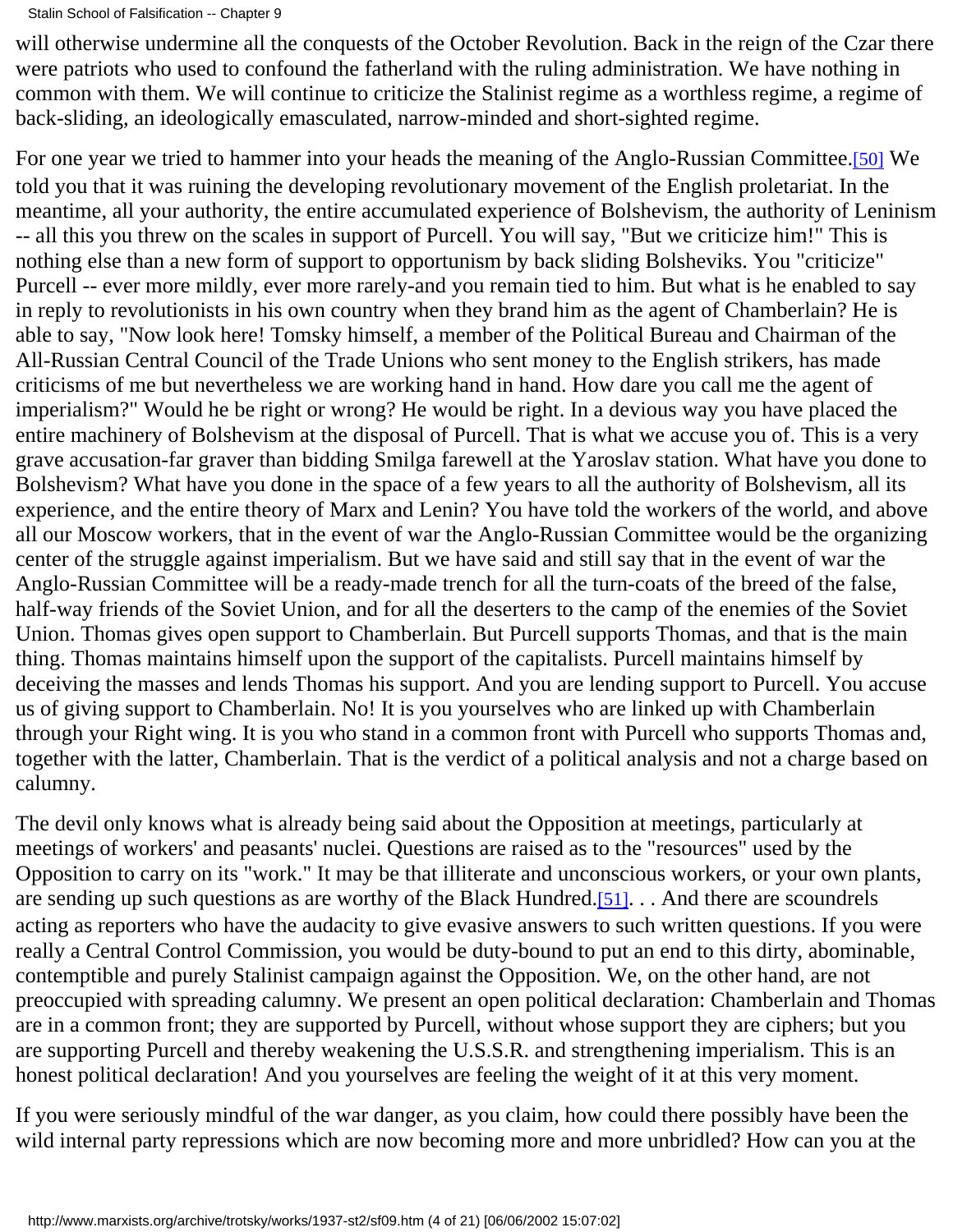<span id="page-116-0"></span>present time discard first class military workers who are being removed from military activity because, although they are ready and able to fight for the Socialist fatherland, they consider the present policy of the Central Committee false and ruinous? Have you many such military workers as Smilga, Mrachkovsky, Lashevich and Bakayev? I have heard that it is your intention to remove Muralov from Military Inspection because he was a signatory to the Declaration of 83.[\[52\]](#page-130-2) You are as one with Purcell and other "fighters against war" of the same stripe, but you want to remove Muralov from Military Inspection. *[Commotion in the hall. Shouts: "Who gave you that report?"]* No one "reported" it to me, but there is widespread talk of it.

ORDJONIKINZE: You anticipate too much.

TROTSKY: That was well put, indeed! I am stating 48 hours ahead of time what you will do a little later, [Muralov, one of the most outstanding leaders of the Red Army, was shortly thereafter not only removed from Military Inspection but expelled from the party and exiled to Siberia where he is at present. -- L. T. ]

[Muralov was executed as a "Fascist agent" on February 1, 1937, following the conviction of the 17 defendants in the trial of Radek, Platakov, et al, in January 1937. -- MS. ] just as last July we presented you beforehand with the entire itinerary of your struggle against us. A new stage of development is now in order.

What about the students in the Military Academy and in the Academy of the Air Corps? You are expelling the best students for being in the Opposition. I have succeeded in obtaining brief biographies of the four students whom you expelled the other day on the eve of their graduation from the Military Academies. The first biography is that of Okhotnikov; the second -- Kuzmichev; the third -- Broidto; the fourth -- Kapel. Here is the first: *Okhotitjkov,* born in 1897; father and mother, peasants (from Bessarabia); they possessed no land of their own, hut worked on that of the landlord. He received only an elementary education. Until 1915, worked for his father and hired out as a truckman. From 1915, served as a soldier in the Czarist army. During the February Revolution was in the city of Ekaterinoslav; elected delegate from the reserve artillery to the Soviet of Soldiers' Deputies, but was transferred in May to the 4th Army at the front because of Bolshevik tendencies, and was there a delegate from the 14th Artillery Brigade to the divisional and corps committee. During the October Revolution, having been wounded in battle, he was convalescing in a hospital. Upon leaving the hospital in December 1917, he organized, acting under the leadership of the Bolshevik party, a partisan detachment and fought against the Romanian occupation troops. In 1918, he joined the underground organization in Bessarabia. Served as chairman of the under ground Revolutionary Committee of Teletsk district, and as commander of the partisan detachment. For his activities he was tried twice by the Romanian court martial and was sentenced to death, but escaped. In 1919, he came with the partisans to the Ukraine, where he joined the 45th Red Division. Served in various commanding posts. Throughout the war remained at the front, and at the conclusion of the war repeatedly took part in the struggle against the White bandits. In 1924, he entered the Military Academy and was assigned to a preparatory course in view of his not having had a general schooling. He graduated from the first course to the second *cttm* lasule. He was first brought up on charges in the party for Oppositionist views in February 1927. Expelled from the Academy for participating in the "farewell to Smilga."

Thus far I have in my possession four biographies which do not differ from each other in any fundamental respect. They are all soldiers of the revolution, soldiers of the party, wounded in battle, honored with certificates by the All-Russian Central Executive Committee of the Soviets, recipients of the medals of the Red Banner, tempered revolutionists who will remain faithful to *October,* who will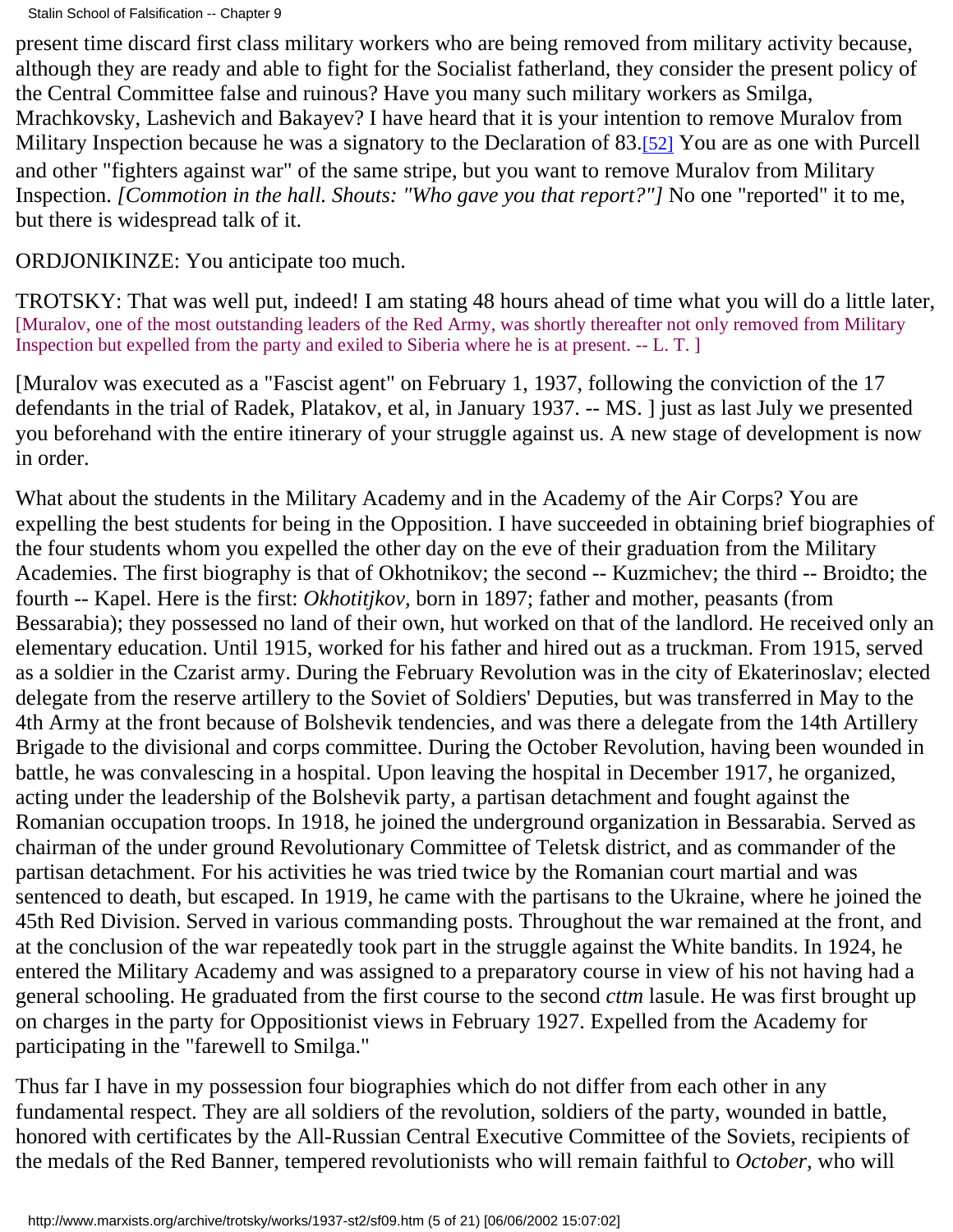fight to the end for *October-but* whom you are driving out of the Military Academies. Is that the way to prepare for the military defense of the revolution?

We are accused, as is well known, of pessimism and lack of faith*.* How did the accusation of "pessimism" originate? This foolish and contemptible word was put in circulation, I believe, by Stalin. But a good deal more faith than most of you have in the international revolution is required to swim against *the current.* What is the origin of the accusation of lack of faith? It is the notorious theory of building socialism in one country. We refuse to believe in this theory of Stalin's.

ZINOVIEV: In 1925, Ordjonikidze told me that I must write against Stalin.

TROTSKY: We refused to believe in this revelation which tends to distort fundamentally Marx and Lenin. We did not believe in this revelation and therefore we are pessimists and men of little faith.

But do you know who was the precursor of Stalin, "the optimist"?

<span id="page-117-0"></span>I have brought with me and, if you wish, will deliver into your hands an important document. It is an article written in 1879 by Vollmar, who later became famous as a German social-patriot. This article is entitled, "The Isolated Socialist State."[\[53\]](#page-130-3) It ought to be translated and sent to all members of the Central Committee and the Central Control Commission and, indeed, to all members of the party.

The German social democrat Voilmar developed the theory of national socialism back in 1879, whereas his epigone Stalin set about creating his "original" theory only in 1924. Why in 1879? Because that was the time of reaction, the period of a widespread decline in the European labor movement. The French Commune was crushed in 1871. Up to 1879 there was no revolutionary movement in France. In England, liberal trade unionism and liberal-labor policies triumphed all along the line. This was the time of the most profound decline in the English and continental revolutionary movement. Meanwhile, in Germany, the social democracy was developing quite rapidly. In consequence of that contradiction, Voilmar arrived at his original theory of socialism in one country. And do you know how Volimar ended? He ended by becoming an extreme Right wing Bavarian social democrat, a chauvinist. You will say that the situation today is different. Of course, the general situation today is different.

But the proletariat in European countries has suffered major defeats during the last few years. Hopes are deferred today for an international revolution, for its *immediate victory* as was the hope in 1918-1919, and some of the "optimists" in the majority have lost this hope altogether and are there fore driving to a conclusion that we can get along without an international revolution. Precisely therein lies the pre requisite for the opportunistic back-sliding to the narrow nationalistic Volmarism, beginning with his theory of socialism in one country.

You accuse us of pessimism and lack of faith both in connection with this theory and without any connection with it. We, the Opposition, are a "tiny clique" of pessimists and men of little faith. The party stands united and in it all are optimists and men of great faith. Isn't this much too simple a picture? Permit me to put the question in the following manner: Will a careerist, *i.e.,* a man seeking personal advancement, now join the Opposition? Certainly not, unless he is such a wily fellow as will join only to withdraw immediately in order to he at once enrolled among the "best representatives" of our party and our country. But these are, so to speak, supremely contemptible exceptions. If you were to take the average careerist, then, I ask, will such an individual seek his career through the Opposition under the present conditions? You yourselves know that he will not. Will a self-seeker join the Opposition under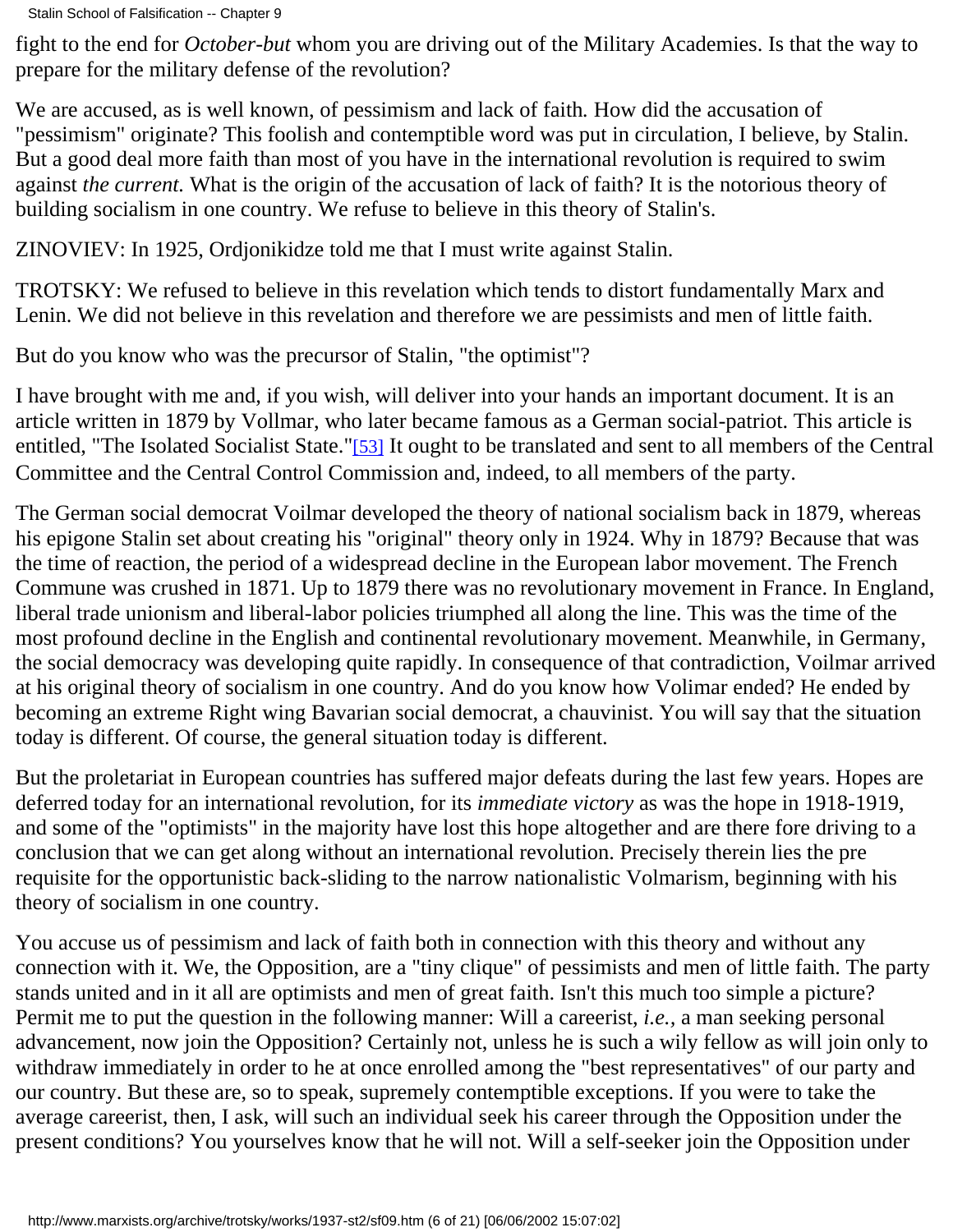present conditions when worker-Bolsheviks are being driven, for Opposition activity, from factories and mills and into the ranks of the unemployed-all of whom will fight no worse when the need arises than all those now assembled here? The self-seeker will not join. The example of the worker-Oppositionists is proof that despite the repressions, there are still men left in the ranks of the party who have the courage to fight for their opinions. The prime quality of every revolutionist is the ability to dare swim against the current, the ability to struggle for his opinions even under the most adverse conditions. I ask once again: Will the man-about-town, the functionary and the self-seeker join the Opposition? No, they will not. Will the workers with large families, who have grown weary and have become disillusioned in the revolution and who remain in the party out of inertia, go into the Op position? No, they will not. They will say: "The regime is, of course, bad, but let them do whatever they please, I am not the one to butt in." What are the qualities a man re quires to join the Opposition under the present conditions? He must have a very firm faith in his cause, *i.e.,* the cause of the proletarian revolution-a genuine revolutionary faith. But you demand only faith in a protective coloration; the faith to vote as the authorities vote, to identify the Socialist fatherland with the district committee and to emulate the secretary. If you are a manager or an administrator, you must insure yourself through the district commit-tee or through the secretary of the regional committee.

How is your great faith tested? Through 100% votes. Whoever does not wish to participate in such compulsory voting seeks on occasion to sneak out. But the secretary will not allow it-he must vote, and he must vote as per instructions, and the names of those who abstain are noted down. Do you think you can hide all this from the proletariat? What are you trifling with? I repeat: What are you trifling with? You are trifling ominously with your selves, with the revolution and the party! The man who always votes 100% with you, the man who "smeared" yesterday Trotsky, today Zinoviev, and who will tomorrow "smear" Bukharin and Rykov, will never make a staunch soldier in the difficult hours of the revolution. But the Opposition gives proof of its loyalty and courage precisely because it does not surrender in the most difficult period of back-sliding and repression, but gathers around itself the most valuable fighting elements who can he neither bribed nor brow-beaten.

JANSON: There are careerists and self-seekers among the Oppositionists as well.

TROTSKY: Name them! You need only name them, and then we, together with you, will drive them out. Where are they? The main nucleus of the Opposition is composed of elements who can be neither bribed nor brow-beaten.

The party regime stifles, chokes and chains the party; and it camouflages the profound class processes taking place in the country, with which we are confronted at the very first rumors of the war danger and which will confront us still more sharply at the outbreak of the war.

The present regime effaces the vanguard of the proletariat because it allows no opportunity for stating openly and honestly whence the danger threatens-and the proletariat is threatened with danger from the side of the non-proletarian classes. The entire past period consists in this, that the proletariat is being politically shrivelled up while the other classes are unfolding.

Bound up with this is the question of the workers' state. One of the many scandalous lies that are being disseminated systematically through *Pravda* is the allegation that I said that our state is not a workers' state. This is done by employing a falsified interpretation of an uncorrected speech of mine in which I merely developed Lenin's attitude towards the Soviet state, counterpoising it to the Molotov position. Lenin said that we had taken over many of the worst things from the Czarist apparatus. But what are you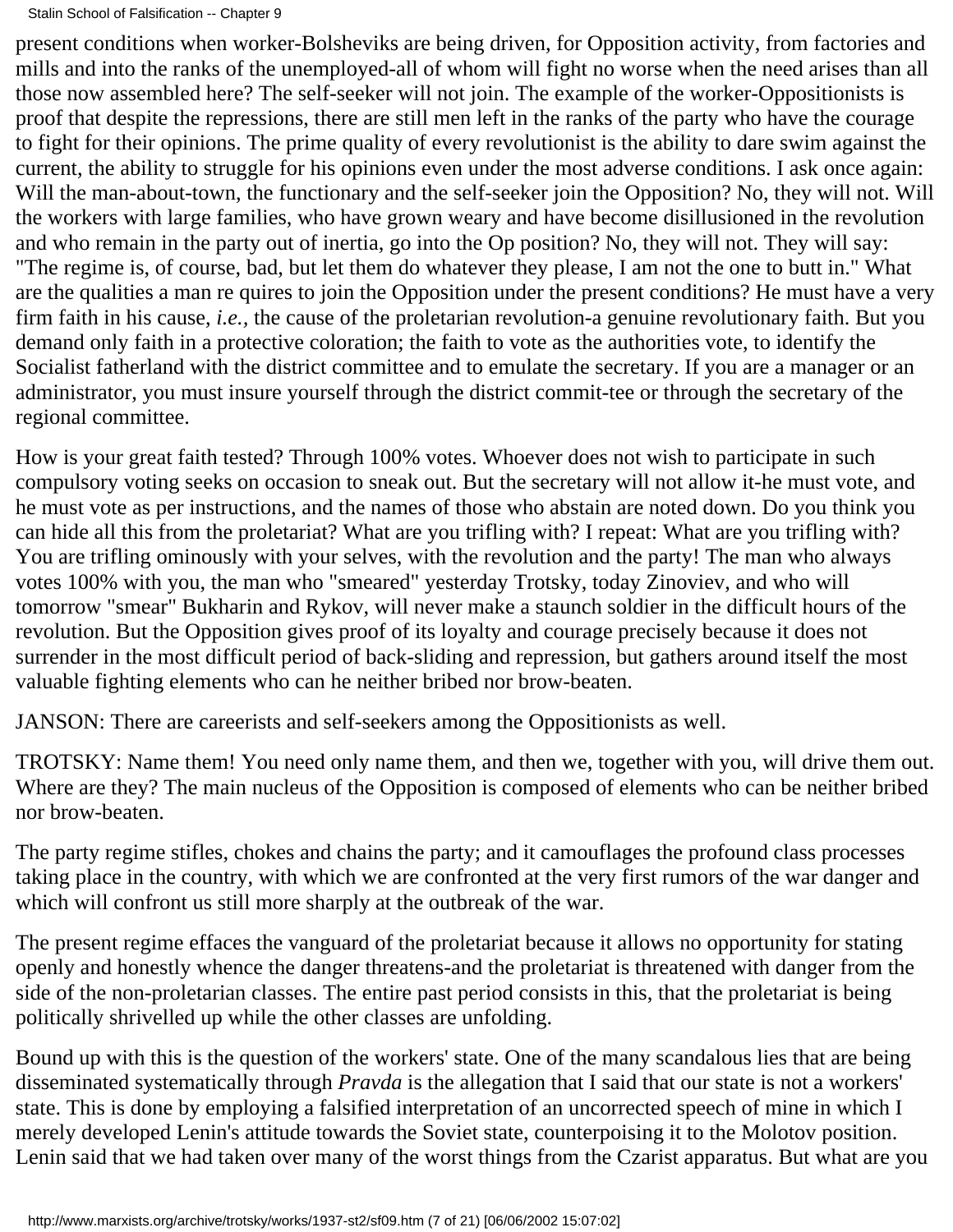saying now? You are making a *fetish* of the worker's state, and are seeking to sanctify the given state as a special sort of state "by divine dispensation." And who is the most accomplished theoretician of such sanctification? It is Molotov. That is his contribution. I shall again read you what he said. You have suppressed my criticism of Molotov, while *Pravda* has distorted it. But here is what Molotov said against Kamenev at the Fourteenth Party Conference of the Moscow district:

"Our state is a workers' state. . . . But we are being offered a formula according to which it would be more correct to say that the working class must be drawn still closer to our state. . . . What is this? We must set ourselves the task of drawing the workers closer to our state, but what is our state -- whose is it? Is it not that of the workers themselves? Is it not the state of the proletariat? How is it possible then to draw closer to the state, *i.e.,* to draw the workers them selves closer to the working class which is in power and which is controlling the state?" *(Pravda,* Dec. 18, 1925.) These are Molotov's words. This, comrades, is the most dull witted criticism of the Leninist concept of a *given* workers' state which can become genuinely and completely a workers' state only with the accomplishment of a colossal work of criticism, correction and improvement. But according to Molotov, the given state is something absolute which it is no longer possible to draw closer to the masses. It is to this bureaucratic fetishism that my refutation, or rather my ex position of the Leninist analysis of the Soviet state, applies. *[Shouts.]*

You say here, "What must be done?" If you really are of the opinion that there is nothing to be done against the phenomena I have indicated, then it means that you concede the revolution is bound to perish. Because, on the present path, it must perish. It means that you are the real pessimists, even if you are smug. Yet it is entirely possible to remedy the situation with a change of policy. But before we can decide *what to do,* we must say *what is;* we must specify the direction in which the processes are moving. If you were to consider such an acute problem as the housing question, you would discover that two processes are occur ring here, reflected in statistics that you can easily verify: The proletariat is undergoing a shrinkage in living quarters while the other classes are expanding. I am not even referring to the village, where construction is proceeding apace. Of course it is not the poor peasants who are building, but the tops, the kulak and the strong middle peasant. But what have we in the cities? The so-called *"kastari"* [handicraft workers], *i.e.,* the petty bourgeoisie, the small business men the traders and the specialists-all of them occupy this year more cubic feet per person. But there is less space per worker this year than last year. Before there is any talk of what to do, we must honestly state the facts. Just as in the housing question, so in every-day life, in literature, in the theater and in politics-the non-proletarian classes are expanding, getting elbow room, while the proletariat is being squeezed and is shrinking. I repeat: Just as the bourgeois classes are expanding in the material sphere -- you can observe this on the streets, in the stores, in the trolleys and in the apartments -- just so in politics; the proletariat as a whole is being shrunk, while *oor party regime strengthens this class shrinkage of the proletariat.* This is the fundamental fact. The blow threatens from the Right-from the side of the non-proletarian classes. Our criticism must be aimed to rouse the proletariat to take cognizance of the impending danger, and not to permit the proletariat to think that power has been conquered irrevocably and for all time, regardless of the conditions; and that the Soviet state is presumably an absolute which remains a workers' state always and under all conditions. It is important that the proletariat should understand that in a certain historical period, especially with a false policy of the leadership, the Soviet state may become an apparatus through which power may be shifted from the proletarian base and drawn to the bourgeoisie, which would subsequently discard completely the Soviet covering and transform its power into a Bonapartist rule. With a *false* political line such a danger is quite real.

Without an international revolution, socialism cannot be built. Without correct policies, calculated on the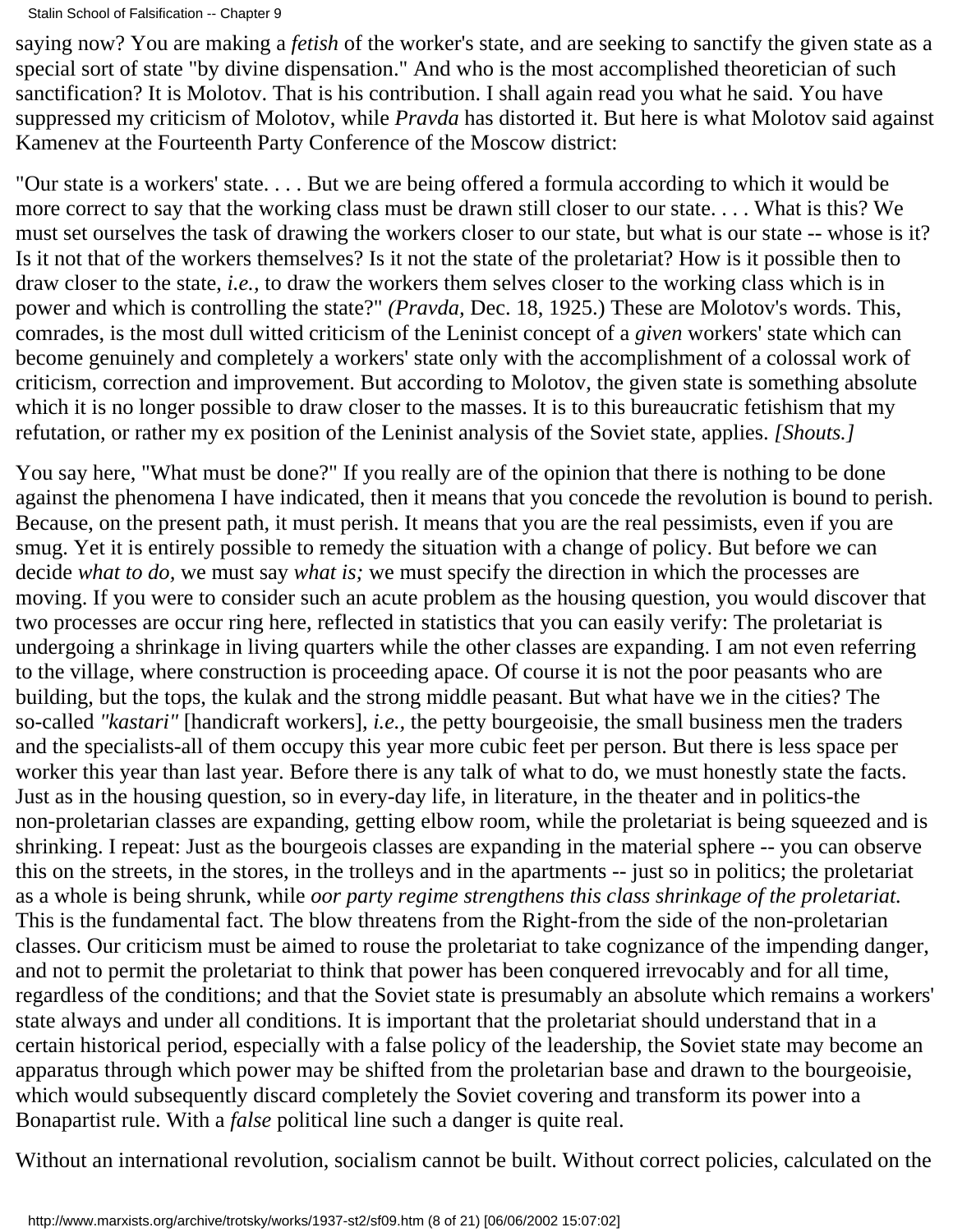international revolution and not on supporting Purcell, you will not only fail to build socialism, but you will doom the Soviet power itself. It is urgent that the proletariat understand this. The fault of the Opposition, our crime, lies in the fact that we refuse to lull ourselves, and "optimistically" to shut our eyes to the dangers confronting our revolution.

The real danger is from the Right, not from the Right wing of our party-the Right wing of our party serves only as a transmitting mechanism-the real, basic danger comes from the side of the bourgeois classes who are raising their heads, whose ideologist is Ustrialov, that wise and far-seeing bourgeois to whom Lenin used to listen and against whom he warned. You all know that Ustrialov is not supporting us; he supports Stalin. In the autumn of 1926, Ustrialov wrote: "What we need now is a new maneuver, a new impulse, to put it figuratively, a *Neo-Nep.* From this standpoint, it must be recognized that a number of actual concessions recently made by the party to the Opposition cannot fail to inspire serious apprehension." Further: "All hail to the Political Bureau if the declaration of repentance on the part of the leaders of the Opposition is the result of their *one-sided* and *unconditionol* capitulation. But woe to it, if it is the fruit of a compromise with them. If the latter is the case, the struggle must inevitably flare up again. . . . The victorious Central Executive Committee must acquire an inner immunity against the decomposing poison of the Opposition. It must draw all the necessary conclusions from the defeat of the Opposition. . . . Otherwise, it will be a calamity for our country. . . . It is thus [continues Ustrialov] that the cause must be approached by the Russian intelligentsia within the country, by the business elements and the specialist circles, the ideologists of evolution and not of revolution." Ustrialov draws the conclusion: *"That is why we are* now. . . *definitely in favor of Stalin."* And what is your reply to that? You seek to remove the Opposition from the Central Committee for the time being only from the C.C. Ustrialov is a bourgeois who is acquainted with the history of the great French bourgeoisie, indeed, very well acquainted with it. And this spokesman for the moods of the new bourgeoisie understands that only the back-sliding of the Bolsheviks themselves can prepare the power for the new bourgeoisie least painfully. Supporting the Stalinist C.C., Ustrialov writes that it is necessary to safeguard (what?) against the decomposing Poison of the Opposition. In consequence he also is in agreement with you that the Opposition is -- a decomposing poison; that it is necessary to destroy this poison, otherwise "it will be a calamity for our country." That is what Ustrialov says. That is why he is not only against me, but also why he sup ports Stalin. Reflect on this. You are dealing here not with ignorant people, the unconscious or the duped who think that the Opposition carries on its activity with English money- no, Ustrialov is a very class-conscious man, he knows what he is saying and whither he is going. Why then does he support you? What is he defending together with you?

I was recently informed that comrade Soltz, in the course of a conversation with one of the comrades who had signed the declaration of the Opposition, drew an analogy with the French Revolution. Now I am of the opinion that this method is a correct one -- I believe that a factual exposition and a Marxian interpretation of the Great French Revolution, especially of its last period, should be now reprinted for the benefit of the party. Comrade Soltz is present here, he knows better than I do what he said, and if I quote him erroneously, he will correct me. "What does the Declaration of 83 mean?" said Soltz. "What does it lead to? You know the history of the French Revolution,-and to what this led: to arrests and to the guillotine." Comrade Vorobiev, with whom comrade Soltz was talking, asked him, "So then, is it your intention to guillotine us?" To which Soltz replied by going into a lengthy explanation, "In your opinion, wasn't Robespierre sorry for Danton when sending him to the guillotine? And then Robespierre had to go himself.

Do you think he was not sorry? Sure he was, but he had to do it. . .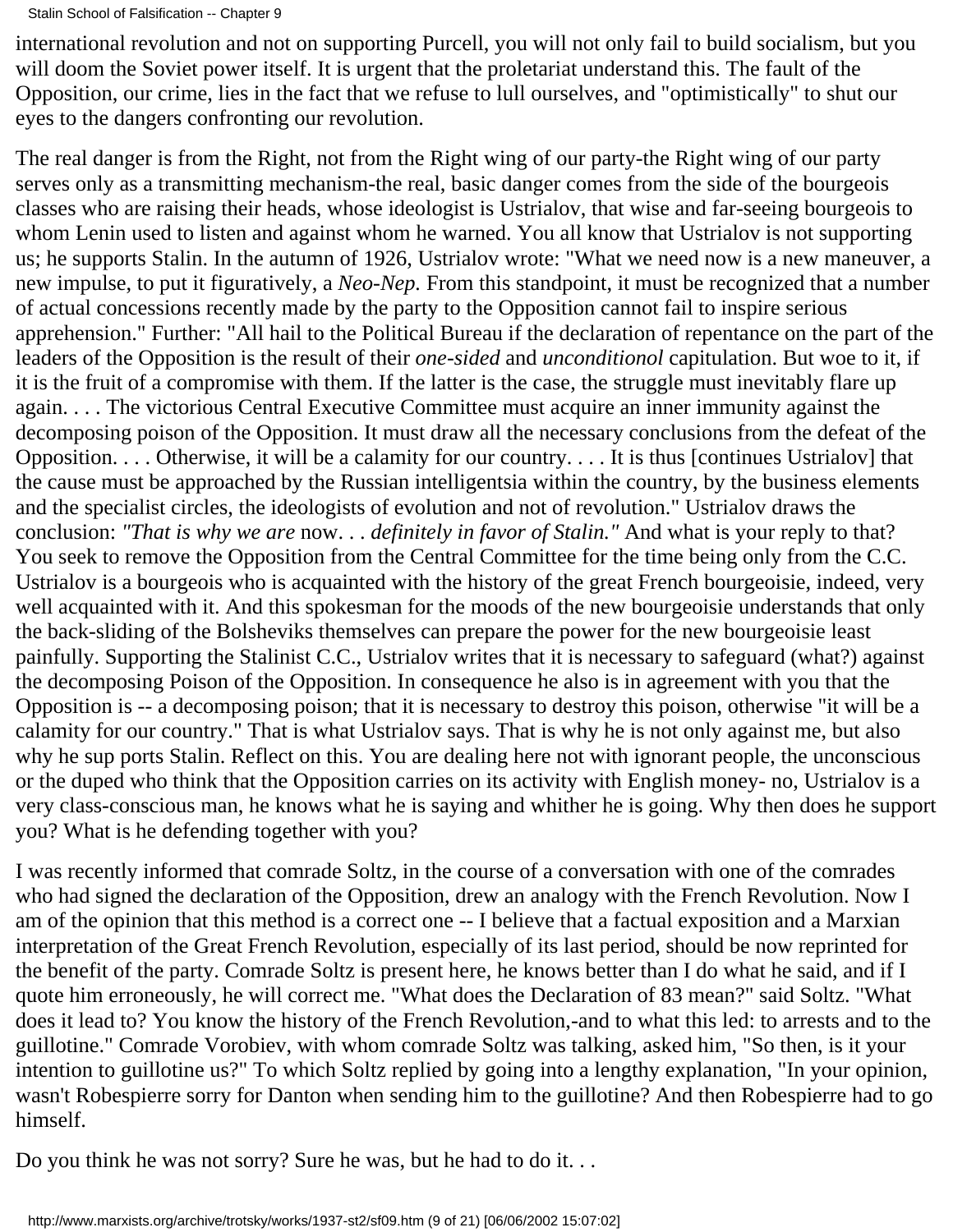That was the substance of the conversation. I repeat that we must at this time at all costs refresh our knowledge of the Great French Revolution-it is absolutely indispensable. We might begin even with Kropotkin, who was not a Marxist but who understood better than Jaures the national and class subsoil of the Revolution.

During the Great French Revolution, many were guillotined. We, too, had many people brought before the firing squad. But in the Great French Revolution there were two great chapters, of which one went like this *[points upward]* and the other like that *[points downward].* We must under stand this. When the chapter headed like this-upwards- the French Jacobins, the Bolsheviks of that time, guillotined the Royalists and the Girondists. We, too, have had a similar great chapter when we, the Oppositionists, together with you, shot the White Guards and exiled the Girondists. And then there began another chapter in France, when the French Ustrialovs and semi-Ustrialovs-the Thermidorians and the Bonapartists from among the Right wing Jacobins-began exiling and shooting the Left Jacobins-the Bolsheviks of that time. I should like comrade Soltz to think his analogy through to the end and, first of all, to give himself an answer to the following question: In accordance with which chapter is Soltz preparing to have us shot? *[Commotion in the hall.]* This is no jesting matter; revolution is a serious business. None of us is scared by firing squads. We are all old revolutionists. But the thing is to know *whoon to shoot, and in accordance with which chapter.* When we did the shooting we were firm in our knowledge as to the chapter. But, comrade Soltz, do you clearly understand in accordance with which chapter you are now preparing to shoot? I fear, comrade Soltz, that you are about to shoot us in accordance with the Ustrialov, *i.e.,* Thermidorian chapter.[\[54\]](#page-130-4)

<span id="page-121-0"></span>When the term "Thermidorian" is used among us, it is taken for a term of abuse. It is thought that the Thermidorians were arrant counter-revolutionists, conscious sup porters of the monarchic rule, and so on. Nothing of the kind! The Thermidorians were Jacobins, with this difference, that they had moved to the Right. The Jacobin organization-the then Bolsheviks-under the pressure of class contradictions, shortly arrived at the conviction that it was necessary to destroy the Robespierre group. Do you think that on the very next day after the 9th of Thermidor they said to themselves: We have now transferred power into the hands of the bourgeoisie? Nothing of the kind! Refer to all the newspapers of that time. They said: We have destroyed a handful of people who disrupted peace in the party, but now, after their destruction, the revolution will triumph completely. If comrade Soltz has any doubts about it.

SOLTZ: You are practically repeating my own words.

TROTSKY: So much the better. If we are agreed on this, comrade Soltz, then it will help us considerably to decide the question as to what chapter you are preparing to open by the physical annihilation of the Opposition. One thing must be firmly understood: Unless we undertake to rectify the class line of the party, as it should be done, the line indicated by Ustrialov will have to be pursued inevitably in side the party, *i.e.,* the line of a ruthless struggle against the Opposition.

I shall read you what was said by Brival, who was a Right Jacobin, one of the Thermidorians, when he reported about the session of the Convention during which Robespierre and the other Jacobins were handed over to the Revolutionary Tribunal: "Intriguers and counter-revolutionists covering themselves with the toga of patriotism sought the destruction of liberty; the Convention decreed to place them under arrest. These representatives were: Robespierre, Couthon, Saint-Just, Lebas and Robespierre the Younger. The chairman asked what my opinion was. I replied: Those who had always voted in accordance with the spirit of the principles of the Mountain both in the Legislative Assembly as well as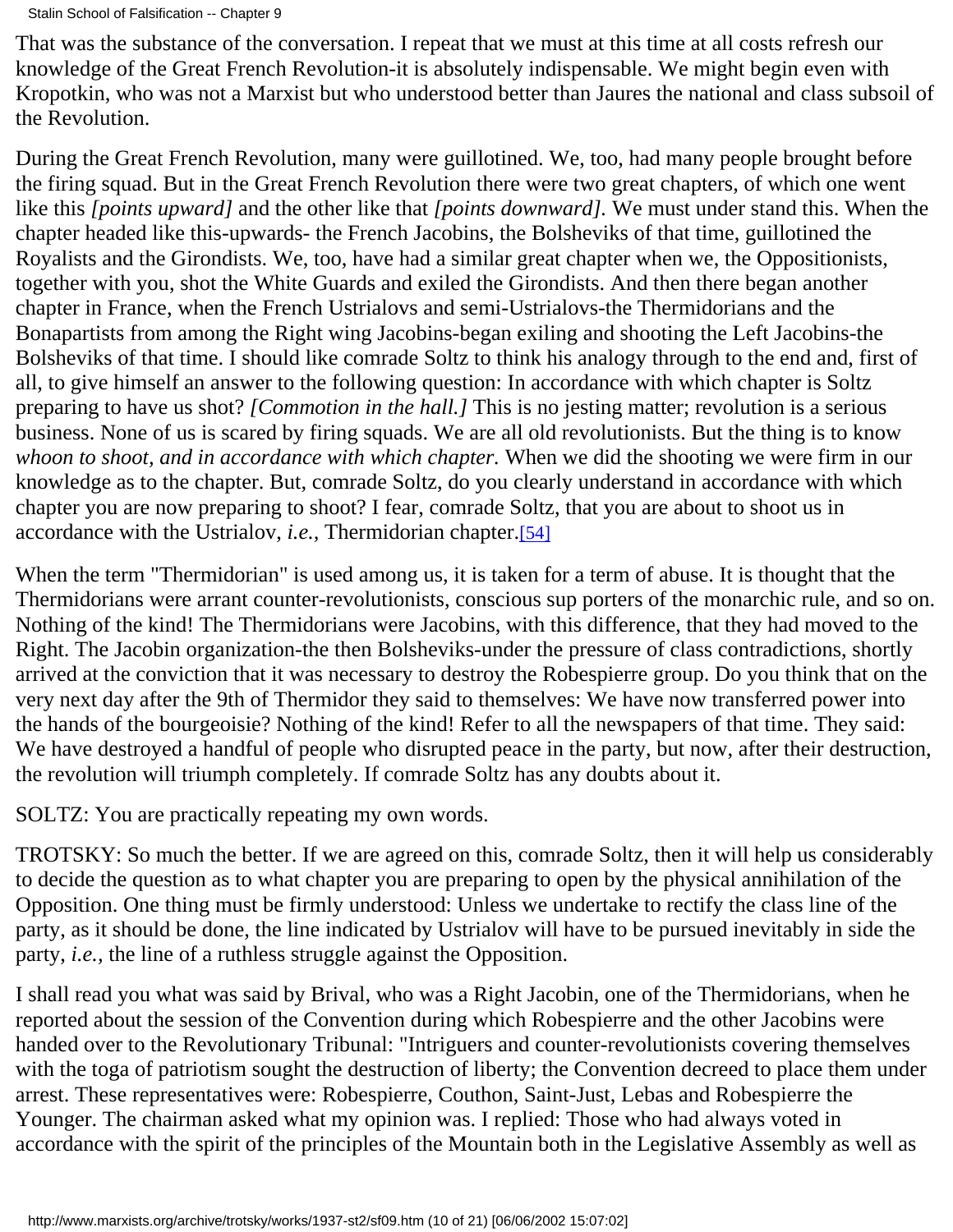in the Convention, those voted for the arrest. I did even more than that, for I am one of those who proposed this measure. More- over, as secretary, I made haste to sign and to transmit this decree of the Convention." That is how the report was made by a Soltz or a Janson of that time. Robespierre and his associates -- those were the counter-revolutionists. "Those who had always voted in accordance with the spirit of the principles of the Mountain" signified in the language of that time, "those who had always been Bolsheviks." Brival considered himself an old Bolshevik. "As secretary, I *made haste* to sign and to transmit this decree of the Convention." Today, too, there are secretaries who make haste "to sign and to transmit." Today, too, there are such secretaries.

Listen further to the Manifesto of the Convention to France, to the country and to the people, after the annihilation of Rcbespierre, Saint-Just and the others: "Citizens, amid the brilliant victories over the foreign enemies, the Republic is threatened by a new danger. . . . The work of the Convention will prove barren, and the courage of our armies will lose all meaning, if the French citizens vacillate in their choice between the *Fatherland and a few isolated individuals....*Obey the call of the Fatherland, do not join the ranks of the evil-minded aristocrats and the enemies of the people and you will once again save the Fatherland."

They reckoned that in the path of the triumph of the revolution stood the interests of "a few isolated individuals." They did not understand that these "isolated individuals" reflected the nethermost revolutionary elemental forces of that time. These "few individuals" reflected the elemental forces that were against the "Neo-Nep" and against Bonapartism. The Thermidorians thought that the issue involved a change of individuals and not a class shift. "Obey the call of the Fatherland, do not join the ranks of the evil-minded aristocrats." The friends of Robespierre-these were the aristocrats." And did we not hear today the very same cry "Aristocrat!" from the lips of Janson addressed to me?

I could quote you any number of articles wherein the revolutionary Jacobins are referred to as the agents of the Chamberlain of that time, who was Pitt. The analogy is truly startling! In Chamberlain you have the modern pocket edition of Pitt. Take Aulard's history [of the French Revolution]. "The enemies were not content with killing Robespierre and his friends; they calumniated them, picturing them in the eyes of France as Royalists and as men who had sold themselves to foreigners." That is the literal wording of the passage. And today, does not Pravda's article entitled "The Path of the Opposition" swerve into a similar path? Whoever is familiar with the last leading article of Pravda cannot possibly miss the odor. The odor of the "second chapter" assails one's nostrils. The odor of this second chapter is Ustrialovism, which is already penetrating through the official institutions of our party, and which is disarming the revolutionary van guard of the proletariat at a time when the party regime stifles everyone who struggles against Thermidor. In the party the mass worker has been stifled. The rank and file worker is silent.

You desire a new "purge" in the name of silence. Such is the party regime. Recall the history of the Jacobin clubs. They had two chapters of purges there. When the wave went like this [upwards], the moderates were ejected. When the line began to curve downwards, the revolutionary Jacobins began to be ejected. What did this do to the Jacobin clubs? An anonymous regime of terror was instituted, for silence was made compulsory, ~00% votes and abstention from all criticism were demanded, thinking in accordance with orders from above was made obligatory, and men were compelled to unlearn to think that the party is a living, independent organism and not a self-sufficing machine of power. The then Central Control Commission-there were likewise institutions at that time which fulfilled your functions-together with the revolution as a whole, went through two chapters. In the second chapter it disaccustomed the members of the party from thinking, and compelled them to accept blindly every thing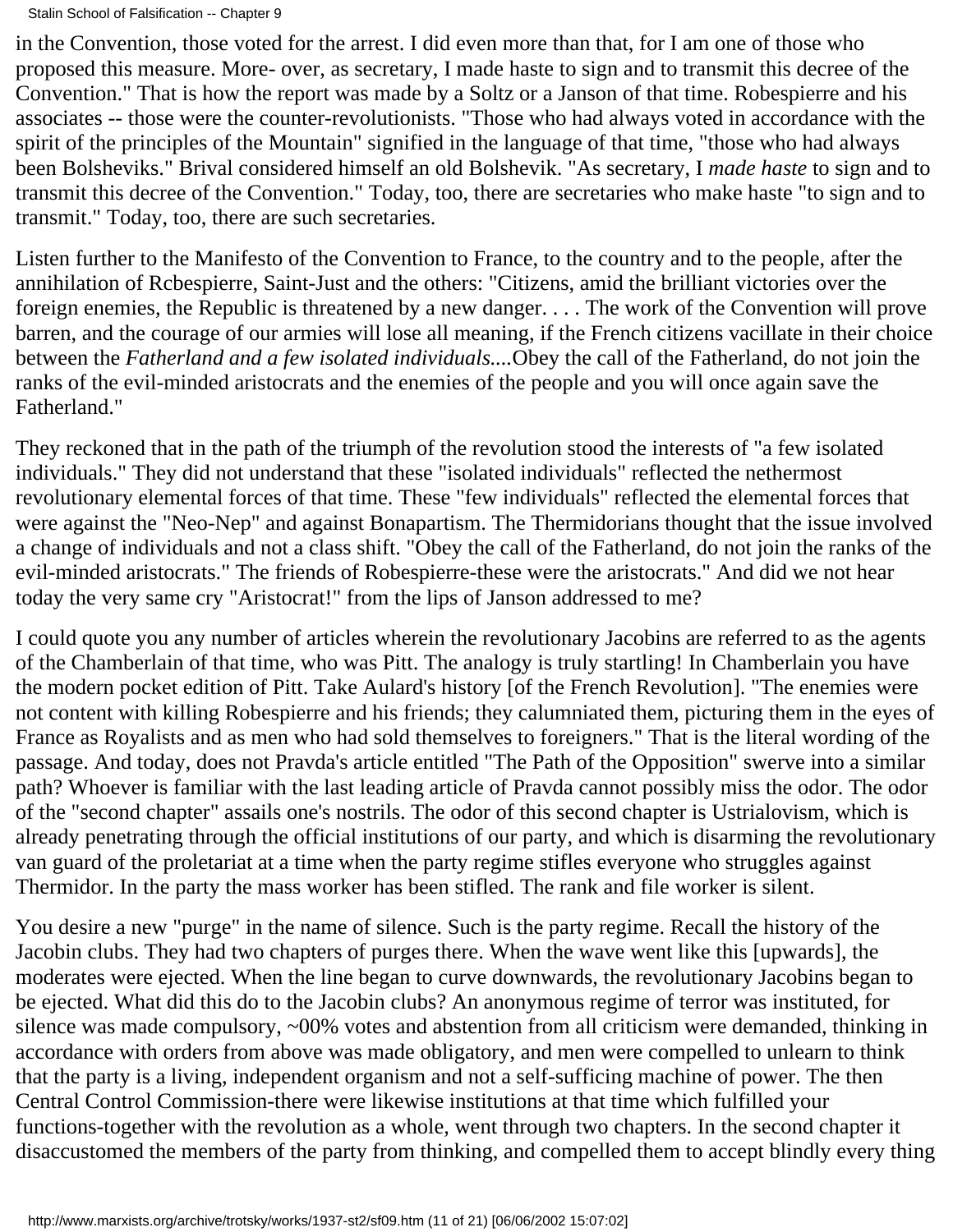from above. The Jacobin clubs, the crucibles of revolution, became the nurseries of future functionaries of Napoleon. We should learn from the French Revolution. But is it really necessary to repeat it? [Shouts.]

This was not said in factional jesting. No one would risk for the sake of trifles and trash such great things as are at stake between us. I do not know whether this is my last opportunity to express myself on these questions before this body. I do not know how quickly you will effect in the future the itinerary to which I referred in the beginning of my speech. But I sought to use the eighty minutes allotted to me not to refute the miserable petty charges you have presented against me but to pose the basic questions in dispute.

What to do in order to avoid a split? Is it possible to avoid one? If we were living under the conditions of the period prior to the imperialist war, prior to the revolution, under the condition of a comparatively slow accumulation of contradictions, I believe that a split would be far more likely than the preservation of unity. It would be criminal to have any illusions about the profundity of our differences. But we have a different situation now. Our differences have sharpened frightfully, the contradictions have become very great. During the most recent period, in the course of the Chinese Revolution, the differences have again increased in the extreme. But at the same time we have, in the first place, a gigantic revolutionary potential in the party, we possess gigantic ideological wealth of accumulated experience in the works of Lenin, in the program of the party, in the traditions of the party. You have squandered a great deal of this capital, you have substituted for a lot, the cheap surrogates of the "modern school" which prevails now in the party press. But a good deal of pure gold still remains. In the second place, we have the present historical period of abrupt turns, gigantic events, colossal lessons from which one can and must learn. There are stupendous facts, which provide the test for the two lines. But you must not dare hide these facts. Sooner or later they will become known anyway. You cannot hide the victories and defeats of the proletariat. It is possible to make it easier or more difficult for the party to familiarize itself with these lessons and to assimilate them. You make it more difficult. That is why it is we, and we alone, who are the optimists. We say that we are rectifying the policies of the party, without a split. We are fighting and will continue to fight for the line of the October Revolution. We are now so profoundly convinced of the correctness of our line that we have no doubt that this line will make its way into the consciousness of the proletarian majority of our party.

What then is the duty of the C.C.C. under these conditions? It seems to me that the duty of the C.C.C. under these conditions should be to create, for this sharp and critical period, a more healthy and flexible regime in the party so as to enable the gigantic events to provide the test for the antagonistic lines without any convulsions. It is necessary to secure for the party the possibility of ideological self-criticism on the basis of the great events. If this is done, I am certain that, in a year or two, the course of the party will be rectified. There is no need to rush, there is no necessity for adopting such decisions as cannot be later remedied. Beware lest you are compelled to say: We parted company with those whom we should have preserved, while preserving those from whom we should have parted.

#### **THE SECOND SPEECH**

TROTSKY: I am pleased to take note of comrade Ordjonikidze's declaration that in his opinion, as well as in mine, bureaucratism has grown during the past year. It is not a question of the mere number of functionaries. It is a question of the regime, of the course, of the attitude of the rulers towards the ruled. At a secret and select regional member ship meeting where Yakovlev, the regional secretary, delivered a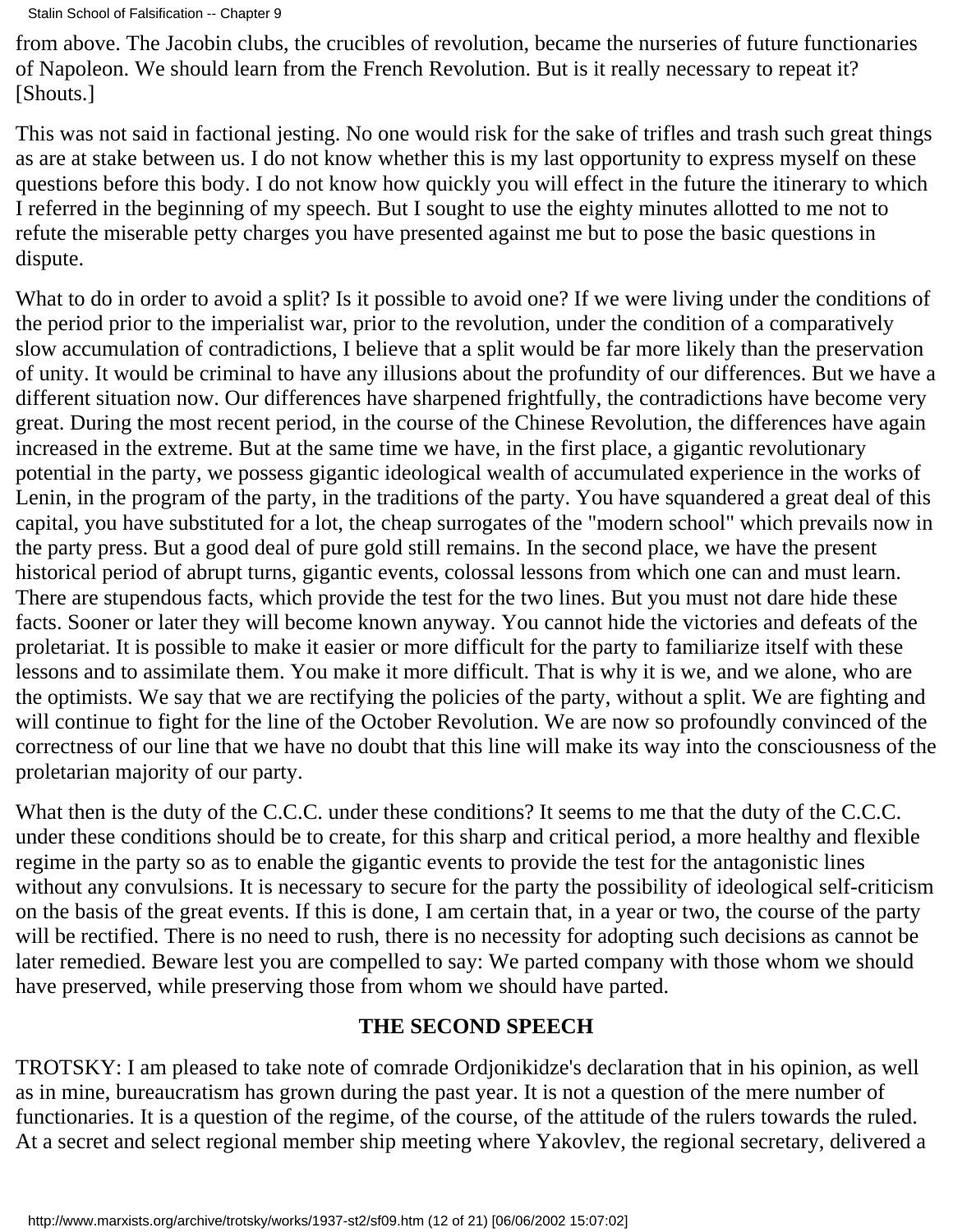factional report against the Opposition, a working woman took the floor and said substantially the following: "I agree with everything that was said here. It is necessary to make short shrift of the Opposition, but the whole trouble is that when a man who happens to be dressed a little cleaner, comes to the Regional Committee, he is immediately directed where he needs go; but when a working woman comes, some what more drab and dirty, she has to wait a long time in the hall-way." That was said by a working woman, a member of the Regional Committee. Such voices are to be heard more and more often. They signify not only that the number of bureaucrats has increased, but also the fact that the ruling circles are becoming more and more fused with the upper layers of the Soviet-Nep society; and that two floors are being created, two forms of life, two kinds of habits, or, to use the more fully expressive words, element: are being created of dual power in daily life which upon further development may become transformed into political dual power. Now, political dual power would already constitute a direct threat to the dictatorship of the proletariat. An enormous layer of the urban party-Soviet personnel leads the lives of functionaries until 8 P.M.; after three o'clock, they live like men-about-town, taking the attitude of liberals toward the Central Committee, while on Wednesdays, after six o'clock, they condemn the Opposition for being men of little faith. This type of party member bears a considerable resemblance to the Czarist functionary who used to profess privately the theory of Darwin, and who, when the need arose, presented credentials of holy communion.

Comrade Ordjonikidze has proposed to us that we aid him in the struggle against bureaucratism. Why then does he remove Oppositionists from their posts? I maintain that the overwhelming majority of Oppositionists are removed not for performing their work badly or for failing to work in keeping with the directives of the C.E.C., but as punishment for their convictions. They are removed as Oppositionists. They are removed as punishment for so-called "Trotskyism."

I should like to avail myself of at least a single opportunity to express myself briefly on the subject of Trotskyism, i.e., the lie that has been passing under the guise of my political biography, especially from the lips and pen of Yaroslavsky, who is present here in the capacity of a judge, and others like himself. I have stated more than once, as is well known to all old party members, that on many most import ant questions I at one time fought against Lenin and the Bolshevik party, but I was not a Menshevik. If by Menshevism is understood a political class line-and that is the only way to understand it-then I was never a Menshevik. I broke organizationally and politically with what was to become Menshevism in the middle of 1904, i.e., from the moment when it began to take shape as a political tendency. I broke on the question of the attitude towards the liberal bourgeoisie,[\[55\]](#page-130-5) with the publication of Vera Zasulich's article, and the article by Axelrod in which he presented his plan of supporting the Zemstvo [Provinclai and county council elected by a limited franchise and hay ing only economic and cultural functions] liberals, etc. On the question of the role of the classes in the revolution I was never in agreement with Menshevism. And this was the fundamental question. All the Yaroslavskys are duping the party and the International not only with respect to the last ten years, but also with respect to the more distant past when I stood outside both of the main factions of the then social democracy.

<span id="page-124-1"></span><span id="page-124-0"></span>In May 1905, the Bolshevik Congress adopted a resolution on the question of the armed insurrection and the Provisional Government. At the Congress comrade Krassin introduced a major amendment, which was, in reality, a separate resolution, which was referred to by Lenin at the Congress in the most laudatory manner.<sup>[56]</sup> This resolution presented by Krassin was written entirely by me in Petrograd-I have proof of this, namely, a note written by Krassin to me during one of the sessions. The most important resolution of the first Congress of the Bolshevik Party on the question of the armed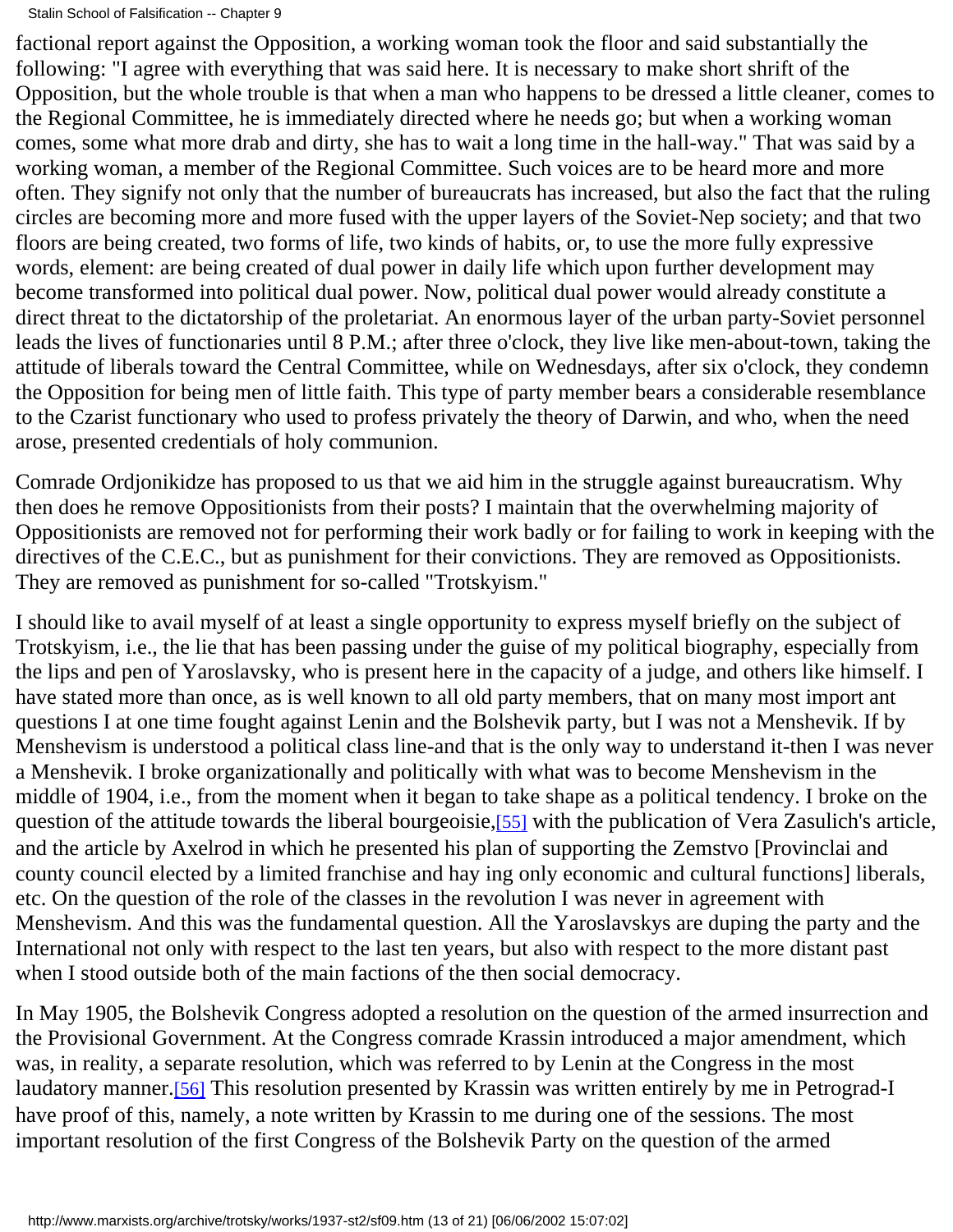insurrection and the Provisional Government, contained the central portion -- consult the protocols -- that was written by me, and I am proud of it. Have any of my critics perhaps something similar to list among their assets?

In 1905, a whole number of proclamations issued in Baku in the underground Bolshevik printshop were written by me: the one to the peasants on the occasion of January 9; another on the Czarist agrarian laws, and so on. In 1905, in November, Novaya Zhizn, under the editorship of Lenin, solidarized itself with my articles in Nachalo<sup>[57]</sup> on the nature of our revolution. And I was expounding in them the so-called theory of the permanent revolution.

<span id="page-125-0"></span>ORDJONIKIDZE: Nevertheless you happened to be with Nachalo and not Novaya Zhizn. Isn't that so?

TROTSKY: But you have apparently forgotten that at that time the Bolshevik C.E.C. headed by Lenin unanimously adopted a resolution in favor of unity between the Bolsheviks and Mensheviks. Within a few weeks, Nachalo was merged with Novaya Zhizn, and the latter wrote in warm praise of my articles on more than one occasion. This was the period of the tendency toward unification. Ynuhide the fact that I worked hand in hand with the Bolsheviks in the 1905 Soviet. You hide the fact that in 1906 Lenin published in Novaya Volna my pamphlet "Our Tactics" which defined our attitude toward the peasantry in the revolution. You hide the fact that at the London Congress in 1907, Lenin referred favor ably to my attitude towards the bourgeoisie and the peasantry[.\[58\]](#page-132-0) I maintain that my differences with Bolshevism were never greater than those of Rosa Luxemburg and Karl Liebknecht upon those questions on which they also differed from Bolshevism. Let anyone dare assert that they were Mensheviks!

<span id="page-125-1"></span>I was not a Bolshevik at that time. But I was never guilty of such monstrous blunders as the preservation of the Anglo-Russian Committee, or the subordination of the Chinese Communist Party to the Kuomintang.

KRYVOY: What about the Vienna platform?

<span id="page-125-2"></span>TROTSKY: Are you referring to the bloc<sup>[59]</sup> in August 1912?

KAYVOV: Yes.

TROTSKY: That was the fruit of conciliationism. I had not yet lost hope at the time of the possibility of uniting the Bolsheviks and the Mensheviks. But let not Ordjonikidze, Yaroslavsky and the others forget that they themselves participated in 1917-not in 1912, mind you, but in 1917-in joint organizations with the Mensheviks. The Vienna Conference was one of the attempts at conciliationism. It was not at all my intention to make a bloc with the Mensheviks against the Bolsheviks. I still had hopes of reconciling the Bolsheviks with the Mensheviks, and sought to unite them. In this as in all other instances, Lenin refused to have anything to do with such an artificial unification. As a result of conciliationist policies, I found myself formally in a bloc with the Mensheviks. But the struggle between us flared up instantly, almost on the very next day; and the outbreak of the war found us irreconcilable opponents. Incidentally, Stalin, throughout this period, was himself rather a vulgar conciliationist and, moreover, during the most acute moments. In 1911, Stalin wrote concerning the struggle between Lenin and Martov that it was "a tempest in a teapot." This was written by a member of the Bolshevik party. In March 1917, Stalin was in favor of unity with Tseretelli. In 1926, Stalin was in favor of a bloc with Purcell, Chiang Kai-shek and Wang Ching-wei. My mistakes are trifling indeed when compared with these mistakes. My activity from 1914 to 1917, i.e., during the war, is being distorted ruthlessly, after the easy manner of that simon-pure social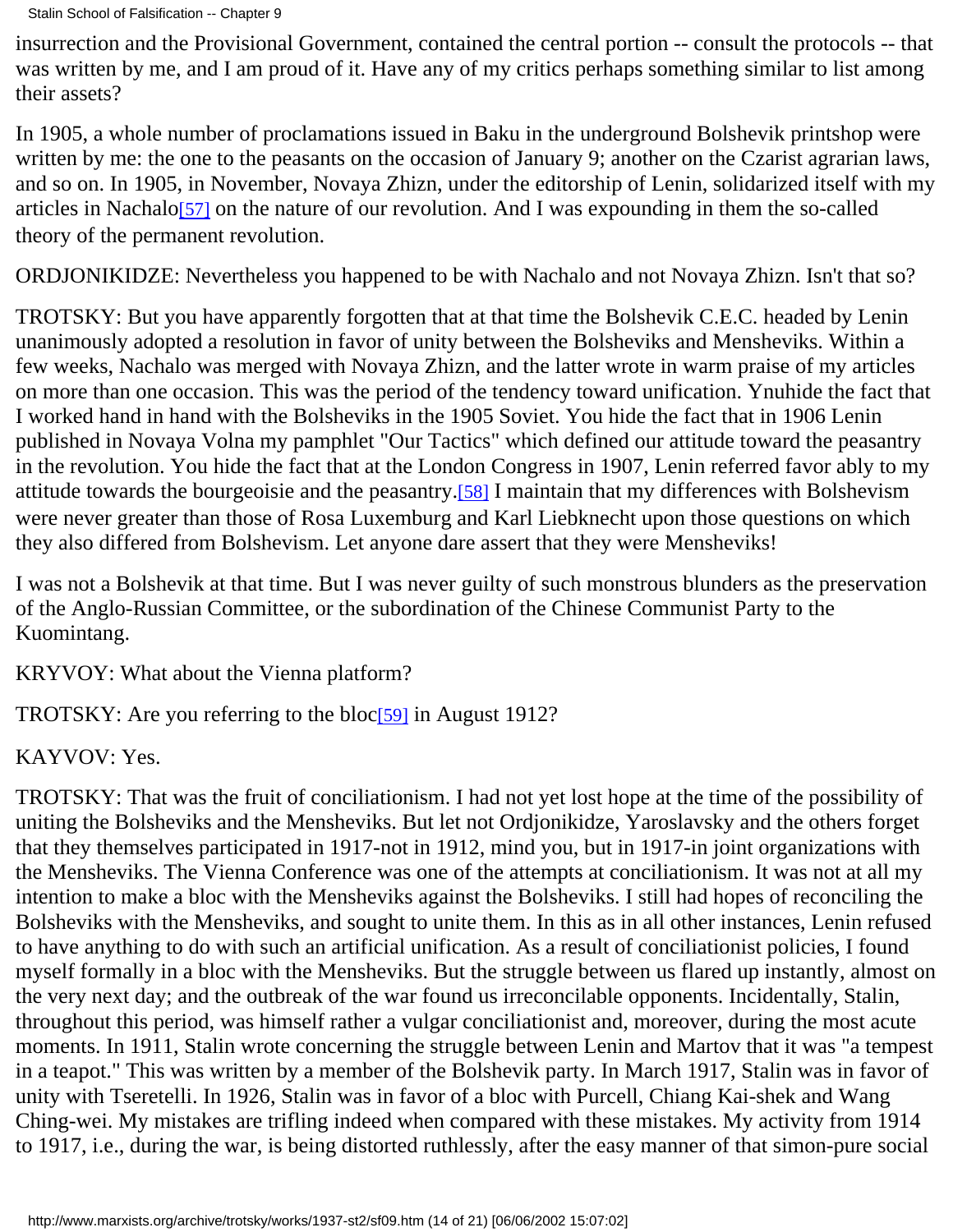```
Stalin School of Falsification -- Chapter 9
```
democrat Kuusinen, and especially by those gentlemen who were either patriots or followers of Kautsky at the time. Let me remind you that at the beginning of the war I wrote a pamphlet entitled IVar and the International concerning which Zinoviev-who was not and could not have been favorably disposed toward me-wrote that it posed the question correctly on all fundamental issues.

SHKLOVSKY: That was in 1914!

TROTSKY: Very true, that was in 1914. This pamphlet became a weapon in the hands of extreme Left wingers in Germany, Austria and Switzerland. I was a revolutionary internationalist, even though I was not a Bolshevik. In France, I collaborated with a group of comrades, socialists and syndicalists, who later joined the Communist International, and who were among its founders. I was deported from France asa revolutionary internationalist. I was deported from Spain as a revolutionary internationalist. In New York, I worked on the editorial board of *Novy Mir,* together with Volodarsky and Bukharin. In February and March 1917, I wrote articles in Novy Mir which were written in the same spirit as Lenin's Geneva articles, at a time when Stalin came out in Pravda as a semi-Menshevik and semi defensist. In a Canadian concentration camp at Amherst, I organized the German sailors who were followers of Liebknecht, and who later fought on the side of the Spartacists.

ORDJONSKSDZE: You have four minutes left, comrade Trotsky.

TROTSKY: I have not yet touched on the answer to the fundamental question that you posed in reference to the "decline" of our revolution.

ORDJONIKIDZE: Why did you dwell so long on your biography?

TROTSKY: I think that an accused man has a right to speak of his biography, and it is not within the province of a chairman to restrict him on such occasions. At any rate, I was not the one who first brought up the question of my biography. Nothing was further from my mind. There are enough questions as it is. But it is precisely the Stalinist faction that has substituted the question of my biography for all political questions. And I reply to fictions with irrefutable facts. I appeal to the Presidium to grant me 15 minutes in order to reply on the question of the destiny of our revolution.

ORDJONSKIDRE: You will speak the remaining four minutes, and then we shall take up the question of extending your time. Trotsky Ordjonikidze upbraided me for drawing an analogy with the Great French Revolution. One must not talk, you see, of prisons, guillotines and the perspectives of decline, etc. It is a superstition that harm can come from words. Harm can come from facts, from actions, from false policy. I must say, however, that the question itself was not raised on my initiative at all. I made reference to Soltz's words. They motivated me to pose the question of the different stages of the revolution, its waves of rise and fall, either temporary or final.

Temporary or final -- herein is the crux of the question, comrade Ordjonikidze. Before dwelling on this question, I must state that in all the nuclei preparations are being made at the present time to draw further and further conclusions --preparations for precisely that line which you, comrade Ordjonikidze, so lightly and bureaucratically dismiss, namely, the path of expulsions and repressions. Yes, I repeat, you do so lightly and bureaucratically, shutting your eyes to what is taking place in the party and above the party. In all nuclei, the reporters, especially rehearsed beforehand, pose the question of the Opposition in such a manner as makes some worker rise -- most often on instructions -- and say: "Why are you bothering with them? Is it not high time to shoot them?" Then the reporter, with a hypocritically mild mien, objects, "Comrades, there is no need to be hasty." This has already become a routine in the party. The question is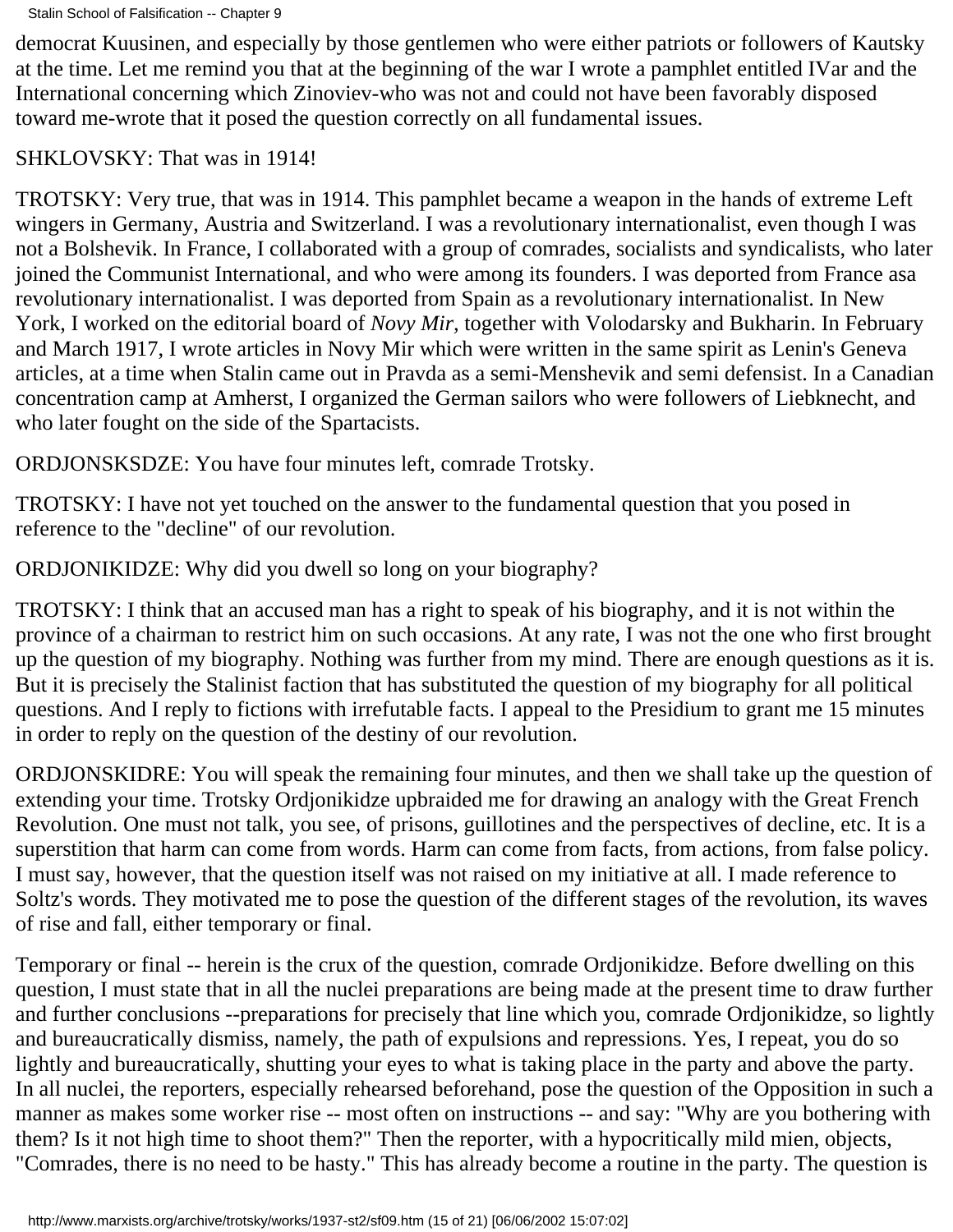always being posed behind the backs of the Oppositionists, with insinuations, with filthy implications, with rude, dishonest and purely Stalinist distortions of the Opposition's platform and of the revolutionary biographies of the Oppositionists, who are being pictured as the enemies of the revolution, as the enemies of the party -- all this in order to arouse a wild reaction on the part of the duped audience, on the part of the raw young party members with whom you are artificially loading the party ranks; so that you will later have the opportunity to say, "Now look! We are ready to be patient, but the masses are insisting." This is the specific strategy of Stalin, you yourselves are to a greater or lesser degree the organizers of this campaign, and when the backwash engulfs you, you say, "The party demands it, and I can do nothing about it. . . .

The second rebuke launched by comrade Ordjonikidze against me is a political rebuke of a more general nature. He says that my comparison with the Great French Revolution precisely expresses my "pessimism." Trotsky, you see, thinks the revolution has perished. If I thought the revolution had perished, why should I struggle against you? On this issue you are never consistent. If I do not believe in the construction of socialism, as you assert, why should I propose to "plunder the peasant" as you likewise assert? Is it perhaps out of my personal hostility toward the peasant? If I do not believe in the revolution, why should I engage in a struggle? It would then be best to swim with the tide. Please, try to understand this! Whoever thinks that the revolution has already perished anyway, would not engage in a struggle. Comrades, you have once again failed to put two and two together.

The October Revolution has not perished. I never said it has. I do not believe it has. But I did say that it is possible to ruin the October Revolution, if one really undertakes to do so-and that you have already accomplished a few things to that end. Your entire thinking on this question, comrade Ordjonikidze, is not dialectical but formal. You ignore the question of the conflict of living forces, the question of the party. Your thinking is utterly permeated with fatalism. You differentiate between optimism and pessimism as if they were two immutable categories independent of conditions and politics. According to your way of thinking, one can be only either an "optimist" or a "pessimist," i.e., either think that the revolution has completely perished or that it will not perish under any circumstances no matter what we did. The

one and the other are false. Has not the revolution already passed through a number of ups and downs? Didn't we have a stupendous upswing in the period of the October overturn, and didn't we hang suspended by a hair in the period of the Brest-Litovsk peace? Recall to your minds what Lenin said during the struggle against the Left Communists -- that it is extremely difficult to control the automobile of power in the epoch of revolution, because it is necessary to keep making sharp turns all the time. Brest-Litovsk was a retreat. The N.E.P., after the Kronstadt uprising, was a retreat. And did not each wave of retreat engender in its turn opportunist moods? It is clear as noonday that when these movements of retreat and of downward swings in the revolution are pro- longed for a year, or two and three years, they engender a more profound drop in the moods of the masses and of the party as well. Comrade Ordjonikidze, you are a native Caucasian and you know that a road that leads up the mountain, does not go straight upward, but winds and zigzags, and often after a steep rise, it is necessary to descend two or three versts [A Russian measure, app. 2/3 of a mile.] in order then to resume the upward march -- but the road itself leads nevertheless up the mountain. While making a partial downward descent, I must keep aware that the road will turn and again mount upwards. But if I, for the sake of "optimism," altogether ignore these upward and downward zigzags, then my wagon will fly off into the abyss on one of the turns. I say that at the present time your road leads to the right and downwards. The danger lies in the fact that you do not see this, i.e., that you shut your eyes to it. And it is dangerous to ride up the mountain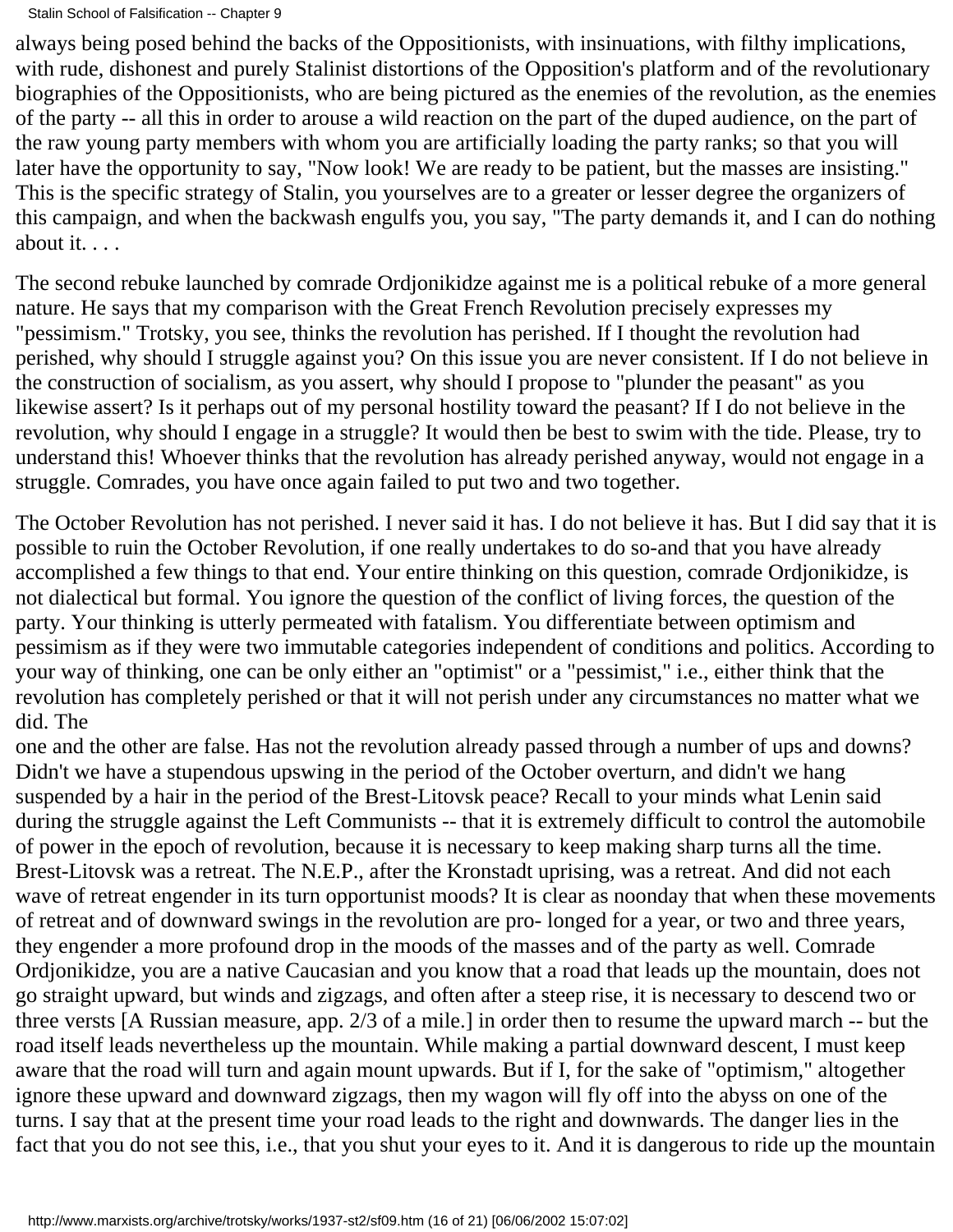with one's eyes shut.

In the autumn of 1923, we had a stupendous upsurge in the party, parallel with the lift in the German revolution. But after its defeat we, too, suffered an ebb-tide. Out of this ebb-tide grew the Stalinist theory of socialism in one country, a theory of decline, which is in radical contradiction with the fundamentals of Marxism. In 1926, during the Chinese Revolution, simultaneously with the improvement of our inter national situation, there was a powerful upward surge. Then followed an intensified ebb-tide -- after the defeat of the Chinese Revolution. One must take the curve of the historical movement in all of its concreteness. From 1923 on, we have had a series of major defeats. Only a miserable coward would lose heart because of that. But he is blind, and a dullard and a bureaucrat, who cannot differentiate between the right foot and the left, between the upsurge of the revolution and its ebb. When I had a discussion with Brandler in January 1924, after the defeat, he said to me, "In the autumn of 1923, I was not in agreement with you because you were over-optimistic; now you are too pessimistic and I am again in disagreement with you." I replied, "Comrade Brandler, I fear that you will never make a revolutionist, because you cannot distinguish between the face of the revolution and its other extremity."

Comrade Ordjonikidze approaches the question of the victory or defeat of the revolution independently of any connection with the dialectic process, i.e., independently of the mutual interaction between our policies and the objective conditions. He poses the question in the following manner: either the inevitable victory of the revolution or its inevitable defeat. Now, I say: If we proceed to make real and thorough mistakes, then we can doom the revolution. But if we apply all our forces to rectify a false line, then we shall triumph. But to assert that no matter what we may do -- either in relation to the kulak, in relation to the Anglo-Russian Committee, or in relation to the Chinese Revolution -- it can do no harm to the revolution; that the revolution must triumph "anywny"-is to reason in the manner that only indifferent bureaucrats are capable of doing. And so far as they are concerned, it is precisely they who are capable of ruining the revolution.

Wherein does our revolution differ from the French?

In the first place, with respect to the economic and class foundation of the respective epochs. In France, the leading role was played by the lower sections of the urban petty bourgeoisie. In our country-by the proletariat. It was owing to this alone that the bourgeois revolution could grow over into a socialist revolution in our country, and develop as such-with great obstacles and dangers remaining as yet. This is the first point of difference.

The second point of difference: France was surrounded by feudal countries-more backward in the economic and cultural sense than France herself. We, on the other hand, are surrounded by capitalist countries more advanced than we are with respect to technology and industry, and with a more powerful and cultured proletariat. We may expect revolutions in these countries in a comparatively near future. In consequence, the international position of our revolution, despite the fact that imperialism is mortally hostile to us, is in a wide historical sense far more favorable to us than was the case in France toward the end of the 18th century.

Finally, the third point of difference. We live in the epoch of imperialism, in the epoch of the greatest international and internal upheavals-and this creates the great rising revolutionary curve upon which our policies are based. But it is impermissible to think that this "curve" will carry us through under any and all conditions. This is false! He understands nothing who believes that we can build socialism even in the event capitalism is able to crush the proletariat for several decades to come. This is not optimism but the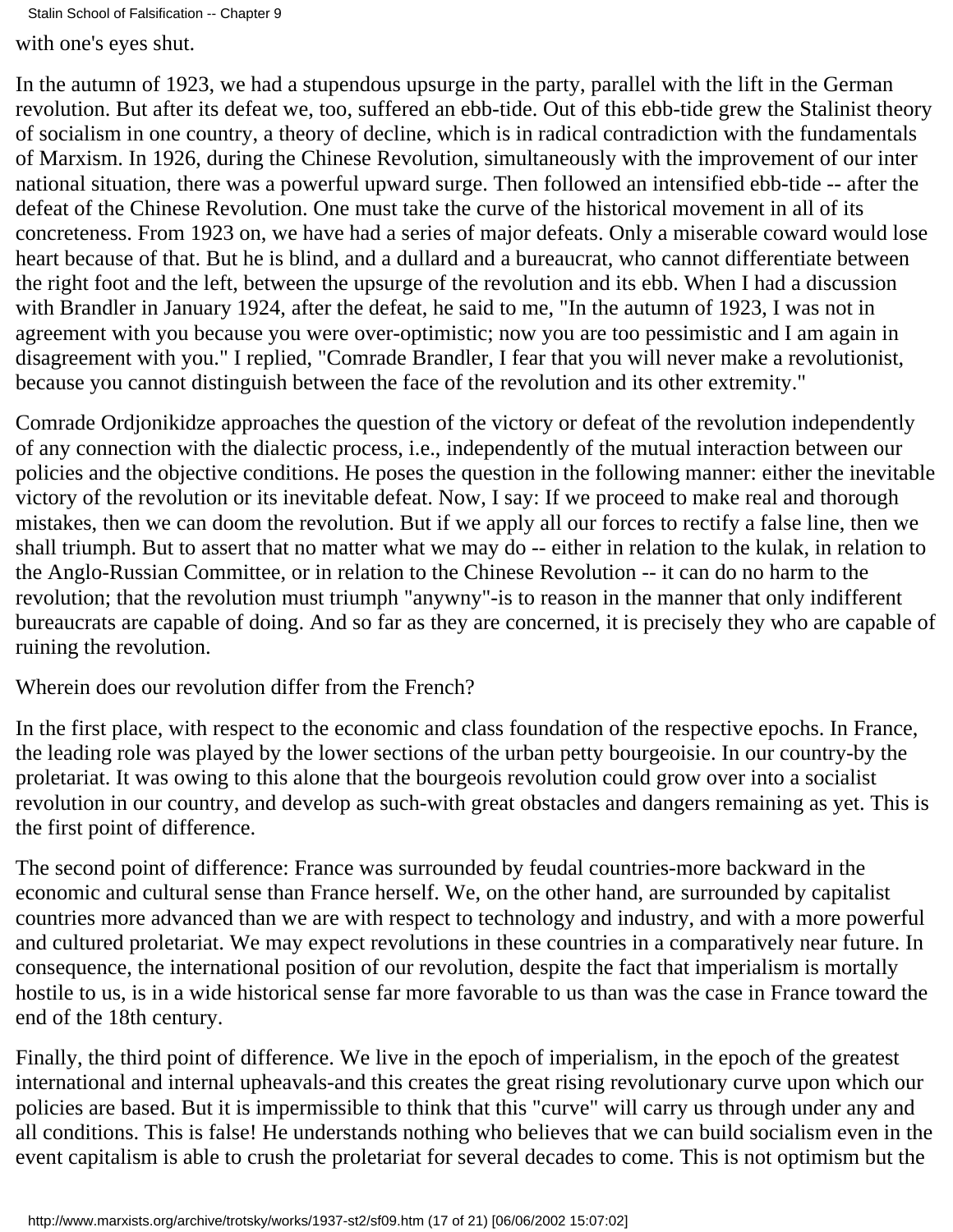stupidity of national-reformism. We can be victorious only as an integral section of the world revolution. We must hold on until the world revolution, even if the latter is deferred for a number of years. In this respect, the trend of our policy is of decisive importance. By means of a correct revolutionary course, we shall intrench ourselves for a number of years, we shall intrench the Communist International, move ahead along the socialist path and achieve our being taken in tow by the great historical tugboat of the international revolution.

Our present party course is the main danger. It stifles the revolutionary power of resistance. What does your course consist of? You put your stake on the strong peasant and not on the agricultural laborer and the poor peasant. You steer toward the bureaucrat and the functionary and not the masses. You place far too much faith in the apparatus. In the apparatus you have tremendous internal support for each other, and mutual insurance for yourselves - that is why Ordjonikidze is unable to succeed even in reducing the staffs. Independence from the masses creates the system of mutual concealment and shielding. And all this is considered as the main prop of power. In the party, reliance is now placed on the secretary and not on the rank and file member. You rely now on Purcell and not on the rank and file proletarian. You rely not on the revolutionary miner but on Purcell who has betrayed the miners. In China, you steer a course toward Chiang Kai-shek and Wang Ching-wei and not toward the Shanghai proletarian, not the coolie who drags cannon on his shoulder, and not the insurgent peasant.

You have placed on the order of the day the question of expelling us from the Central Committee. Assuredly, each one of us will carry out his work regardless of his position, as a rank and file party member. But this will not solve the question; you will have to draw further conclusions. Life itself will compel you to make these conclusions. You had better pause instead and change your course.

## **NOTES:**

<span id="page-129-0"></span>**48.** The Central Control Commission is a body, formally distinct from the Central Committee, which presides over the morals and the discipline of the party memhership. It is, in theory, sup posed to be made up of the most authoritative and unimpeachable party members, so that their decisions shall not be influenced by factional or other extraneous considerations. In Stalin's period, the C.C.C. was converted into a mere factional instrument for the punishment and expulsion *of* any political opponent or critic indicated by the bureaucracy. [\[BACK TO TEXT\]](#page-112-1)

<span id="page-129-1"></span>**49.** The incident at the railway station refers to the gathering of political and personal friends to bid farewell to I. T. Smilga who was being deported from Moscow on the pretext of being sent to do party work in the provinces -- an action in direct violation of the party rules, adopted as early as the Tenth Congress on Lenin's motion, providing against the shifting of members for party work on the grounds of their political views. Zinoviev's speech over the radio was on the occasion of the anniversary of the central party organ, *Pravda;* he was charged with having spoken about inner-party affairs to an audience containing non- party members-at a time when the public press was filled with column upon column of the most violent and slanderous attacks upon the Oppositionists every single day. As for Trotsky's "breach of discipline," he had been condemned by the Stalinist press more than a year before for having failed to appeal his case to the international tribunal, namely, to the Communist Inter national, which is, in theory, a superior body to any committee or assembly of the Russian party, which is only one of its national sections. Trotsky and Vuyovich, as members of the Executive Committee of the Communist International, did exercise their rights as members to appear before the Eighth Plenum of the E.C.C.I. in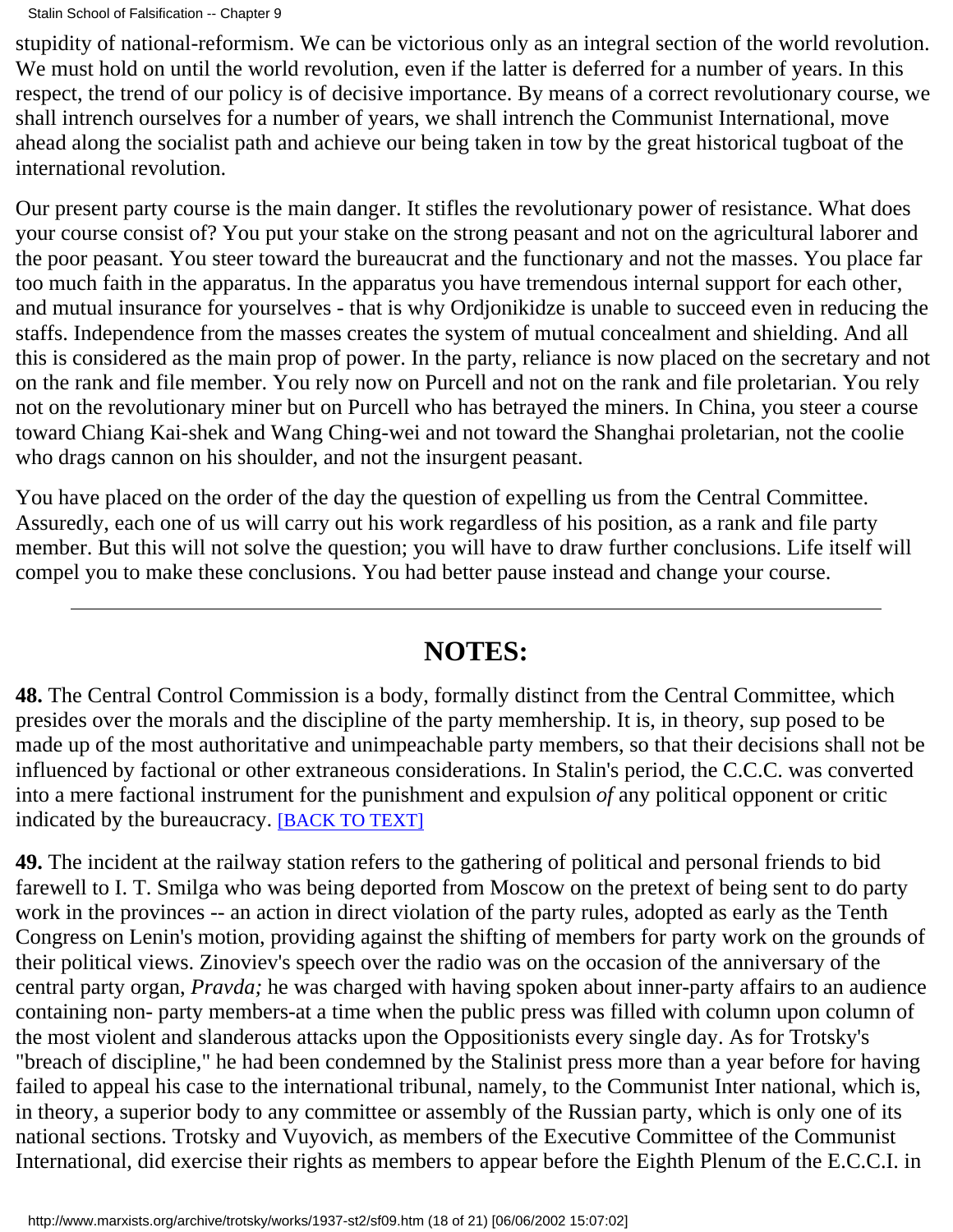May, 1927, to present their point of view on the Anglo-Russian Committee, the Chinese Revolution, and the situa tion in the Soviet Union. For having done so, they were removed from the E.C.C.I. in violation of its statutes. [\[BACK TO TEXT\]](#page-113-0)

<span id="page-130-0"></span>**50.** By the time Trotsky was delivering this speech, it was p05 sible to draw a complete balance sheet of the Anglo-Russian Trade Union Unity Committee, which was dissolved by the with drawal of the British trade union leaders sometime in May, 1927, after they had squeezed out of it every possible political advan tage to themselves. See also, Note 82. [\[BACK TO TEXT\]](#page-115-0)

<span id="page-130-1"></span>**51.** The Black Hundreds was the name given to the arch-reactionary and monarchistic "Union of the Russian People" which ter rorized revolutionists and instigated anti-Semitic pogroms under the rule of the Czar. [\[BACK TO TEXT\]](#page-115-1)

<span id="page-130-2"></span>**52.** The "Declaration of 88" was handed to the Central Committee of the Communist Party of the Soviet Union on May 26, 1927 by G. Yevdokimov, G. Zinoviev, I. T. Smilga and L. Trotsky in the name of 88 old revolutionists. The declaration was a summary of the Opposition's point of view on the decisive questions in dis pute in the Soviet Party. Among its signers, the year of whose adherence to the party is given in parentheses, were: Beloborodov (1907), Visnevskaya (1905), Vuyovich (1912), Vassiliev (1904), Vardin (1907), A. Gertek (1902), N. Gordon (1903), Yemelianov (1899), Yevdokimov (1903), Shuk (1904), Zinoviev (1899), Zaks-Gladnev (1906), Kuklin (1903), Kavtaradze (1903), Lizdin (1892), Muralov (1908), Ostrovskaya (1905), Piatakov (1910), Radek (1902), Serebriakov (1905), I. N. Smir nov (1899), Samsonov (1903), Sosnovsky (1903), Ter-Vagan yan (1912), Kharitonov (1905), Sharov (1904), Tsibulsky (1904), Eltsin (1898). The declaration was speedily signed by several hundred names. [\[BACK](#page-116-0)] [TO TEXT\]](#page-116-0)

<span id="page-130-3"></span>**53.** It is to be found in the *Jahrbach fur Sozialwissenchaft und Sozialpolitik,* published by Dr. Ludwig Richter, Zurich, 1879, pp.54-75 and is entitled "Der Isolirte Sozialistisehe Staat" von G. V[ollmar]. In setting forth his view, Vollmar, prominent spokesman for the Right wing of the German social democracy in his time, wrote: "I believe-and shall seek to demonstrate it in the following pages-that the final victory of socialism is not only historically more likely primarily in a single state, but that nothing stands in the road of the existence and prosperity of the isolated socialist state." (P. 55) [\[BACK TO TEXT\]](#page-117-0)

<span id="page-130-4"></span>**54.** The "Thermidorian chapter" of the French Revolution opened up on the 9th of Thermidor (July 27, 1794) when the counter revolution effected its dramatic *coup* by the execution of the rev~~ lutionary Jacobins, Robespierre, Saint-Just, Couthon, Lebas and others. The term is applied by Trotsky to conditions socially analogous in the Russian Revolution, meaning the growth of social, economic and political reaction occurring under the old structural forms and banners. [\[BACK TO TEXT\]](#page-121-0)

<span id="page-130-5"></span>**55.** The Menshevik attitude towards the "liberals," that is, the "progressive bourgeoisie," was fundamentally different from the attitude of the Bolsheviks, or of Trotsky. The Mensheviks saw the basic problem of the coming revolution in Russia as that of the alliance of the proletariat with the bourgeoisie against feudalism and for the establishment of a democratic, parliamentary bourgeois republic, in which the working class and its party would constitute the Left wing, in approximately the same way as the socialist parties of France, England and Germany func tioned in' their bourgeois republics or parliaments. The Bolsheviks saw the. problem as one of an alliance of the proletariat with the peasantry *against* the industrial bourgeoisie, for the establish ment of a "democratic dictatorship of the proletariat and peas antry." Trotsky saw the problem of the *alliance* in exactly the same way as the Bolsheviks, but differed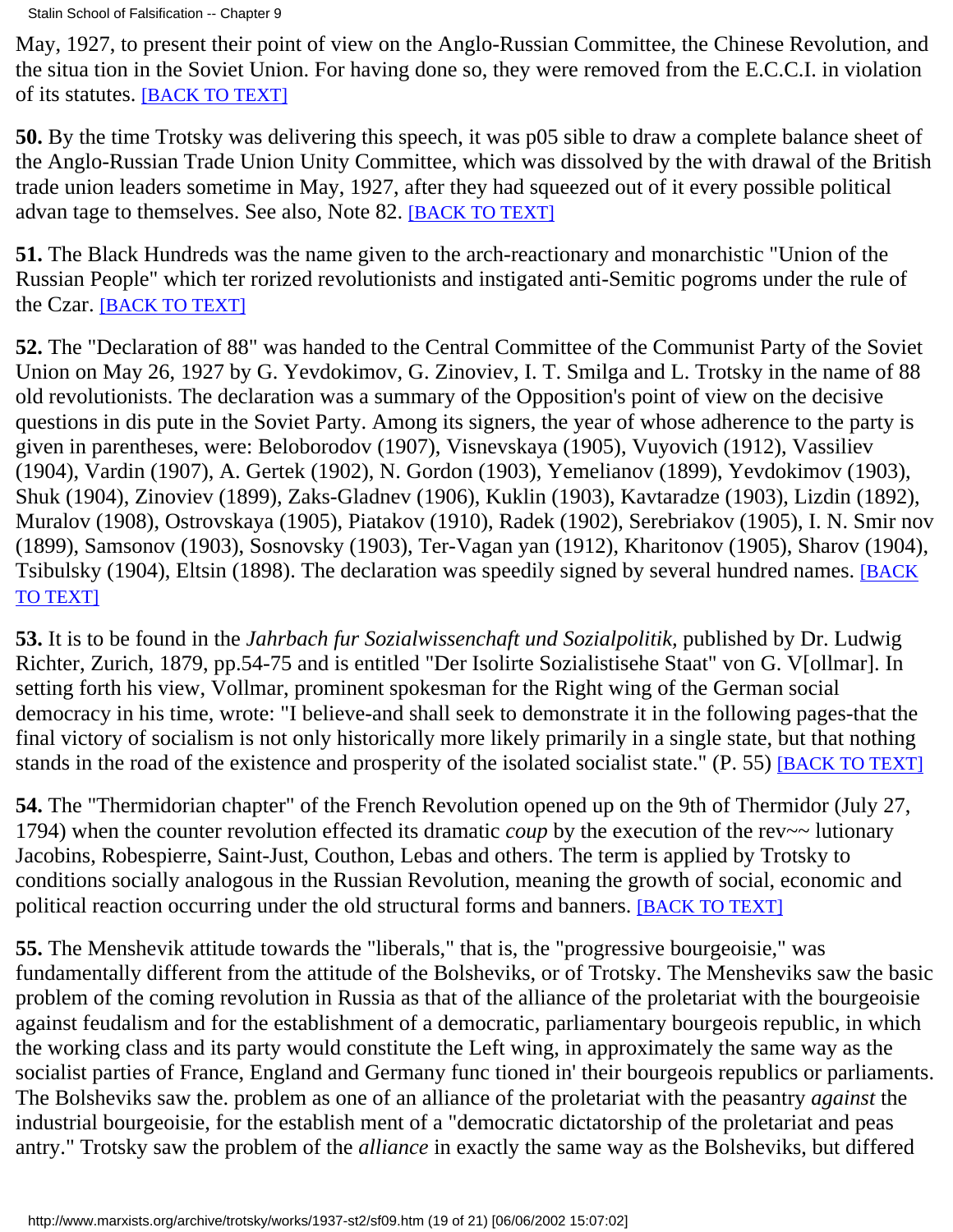.

from the latter in his insistence upon a more precise formulation of the nature of the future revolution, arguing that the proletariat once having come to power, in alliance with the rural masses, would be unable to halt at the "democratic" stage and would have to continue to the "socialist stage," i.e., would make the revolution permanent. [\[BACK TO TEXT\]](#page-124-0)

**56.** In defending his (that is, Trotsky's) amendment, Krassin said at the third congress of the Bolsheviks: "As regards the resolu tion of Comrade Lenin, I see its weak point in its failure to stress the question of the provisional government, and to indicate with sufficient clarity the connection between provisional government and armed uprising. As a matter of fact, the provisional gov ernment is established by the popular uprising as its own organ.

I further find in the resolution the incorrect opinion that the provisional revolutionary government will appear only *after* the final victory of the armed uprising and after the overthrow of autocracy. No-it arises in the very process of the uprising and takes the most active part in the conduct of the uprising, insuring the latter's victory by its organized action. It is naive to think that the social democracy will be able to take part in the provi sional revolutionary government the moment the autocracy is completely overthrown; when the chestnuts have been removed from the fire by other hands than ours, nobody will ever dream of sharing them with us." In dealing with Krassin's remarks, Lenin said: "Taking it by and large, I subscribe to the opinion of Comrade Krassin. It is natural that as a literary man, I should concentrate my attention on the literary shaping of the question. The importance of the object of the struggle is pointed out by Comrade Krassin very exactly, and I wholly subscribe to his view. One cannot engage in a struggle without expecting to cap ture the position for which one is fighting." Commenting on the episode twenty-four years later, Trotsky wrote: "The resolution was correspondingly amended. It may not be superfluous to remark that during the polemics of the last few years, the reso lution of the Third Congress on the question of provisional gov ernment has been quoted hun~reds of times as something opposed to 'Trotskyism.' The 'Red Professors' of the Stalin school have not the ghost of an idea that they are quoting against me, as an example of Leninism, the very lines that I wrote myself." *(My Life,* New York, 1930, p. 173.) [\[BACK TO TEXT\]](#page-124-1)

<span id="page-131-0"></span>**57.** In reply to an article in the bourgeois liberal journal, *Nasha Zhizn* [Our Life], which sought to contrast the "reasonable" views of Lenin to the "permanent revolution" of Trotsky, the Bolshevik organ, *Novaya Zhizn* [New Life] replied, on Novem ber 27, 1905: "This gratuitous report is of course slicer nonsense. Comrade Trotsky said that the proletarian revolution, without standing still at the first stage, by pressing hard upon the ex ploiters, can continue on its road, while Lenin pointed out that the political revolution is only the first step. The publicist of *Nasha Zhizn* would like to perceive a contradiction there.

The whole misunderstanding comes, first, from the fear with which the name alone of the social revolution fills *Nasha Zhizn,* secondiy, out of the desire of this paper to discover some sort of sharp and piquant difference of opinion among the social demo crats and, thirdly, in the metaphorical expression of Comrade Trotsky: 'at one fell swoop.' In No. 10 of *Nachalo* [The Beginning], Comrade Trotsky explains his ideas quite unequivocally:

'The complete victory of the revolution signifies the victory of the proletariat,' writes Comrade Trotsky. 'But this victory in turn signifies the further uninterruptedness of the revolution. The proletariat realizes the fundamental tasks of democracy and the logic of its immediate struggle for the safeguarding of politi cal domination causes purely socialist problems to arise at the given moment. Between the minimum and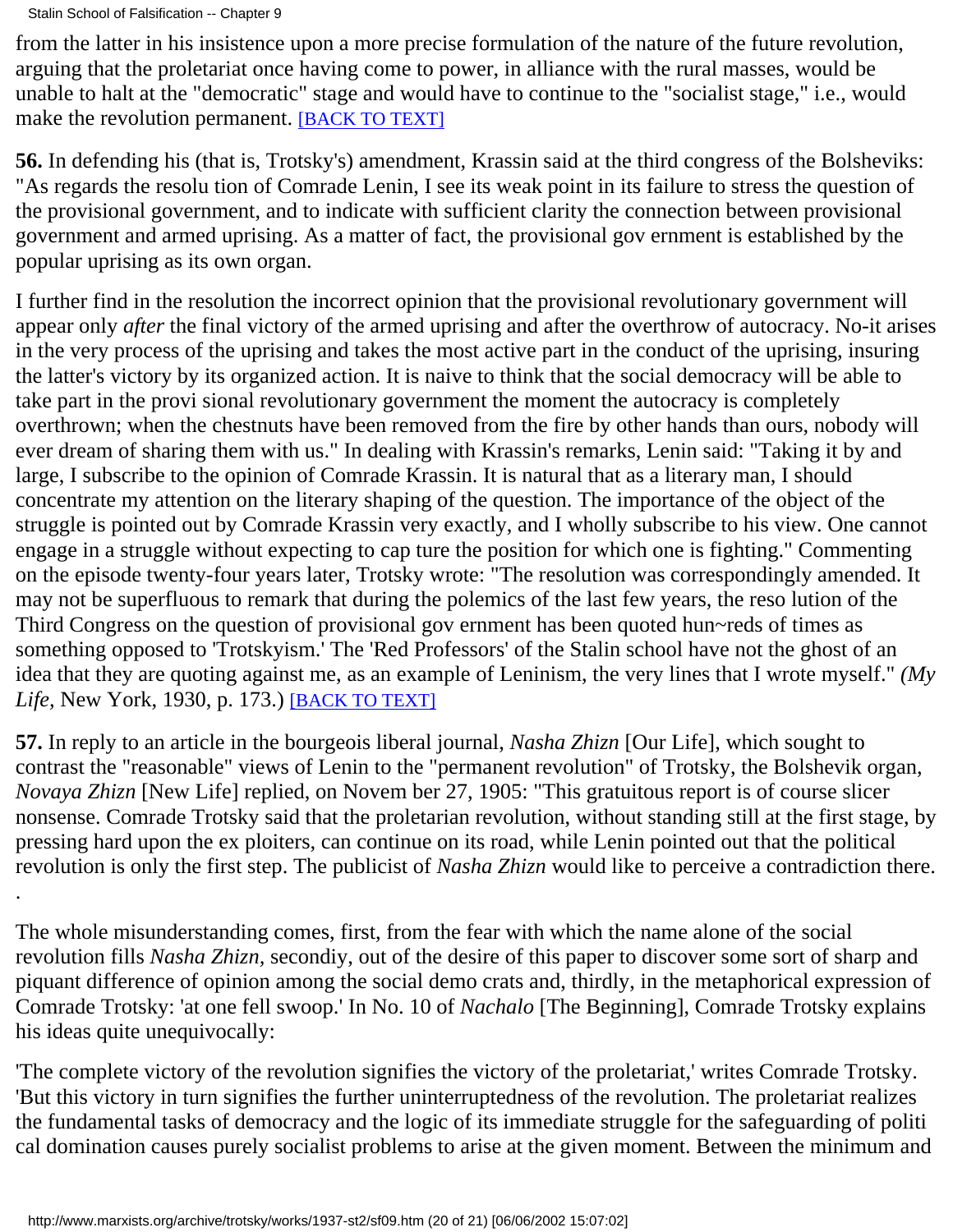the maximum program of the social democracy, a revolutionary continuity is established. This is not one "blow," it is not one day and not a month, it is a whole historical epoch. It would be absurd to want to determine its duration in advance.' " [\[BACK TO TEXT\]](#page-125-0)

<span id="page-132-0"></span>**58.** At the London Congress in 1907, Lenin said of Trotsky's pro grammatic speech: "I merely wish to observe that Trotsky, in his hook *On the Defense of the Party* emphatically expressed his solidarity with Kautsky, who wrote of the economic community of interests of the proletariat and the peasantry in the present revolution in Russia. Trotsky recognized the admissibility and expediency of a Left bloc [with the peasants] against the liberal bourgeoisie. These facts are enough for me to establish Trotsky's approach to our conception. Independent of the question of the 'uninterrupted revolution,' we have here before our eyes a soli darity in the fundamental points of the question concerning the relationship to the bourgeois parties." *(Collected Works,* Vol. VIII, p.400. Russ. ed.) [\[BACK TO TEXT\]](#page-125-1)

<span id="page-132-1"></span>**59.** In the period of the upswing in the Russian labor movement, Trotsky sought to unify the various socialist groups and took the initiative to call a conference in Vienna of all the contending factions. It met in August, 1912, attended by various Menshevik representatives, Trotsky, and a number of Bolshevik conciliators. Largely because of Trotsky's irreconcilable political differences with the Mensheviks, the bloc formed in Vienna failed to hold together for any length of time. Looking back on the episode, Trotsky later wrote: "Among the Bolsheviks themselves, concil iatory tendencies were then still very strong, and I had hoped that this would induce Lenin also to take part in a general con ference. Lenin, however, came out with all his force against union. The entire course of the events that followed proved con clusively that Lenin was right." *(My Life,* p. 225.) [\[BACK TO TEXT\]](#page-125-2)

# **[Return to Index Page](#page-0-0) — [Next Chapter](#page-133-0)**

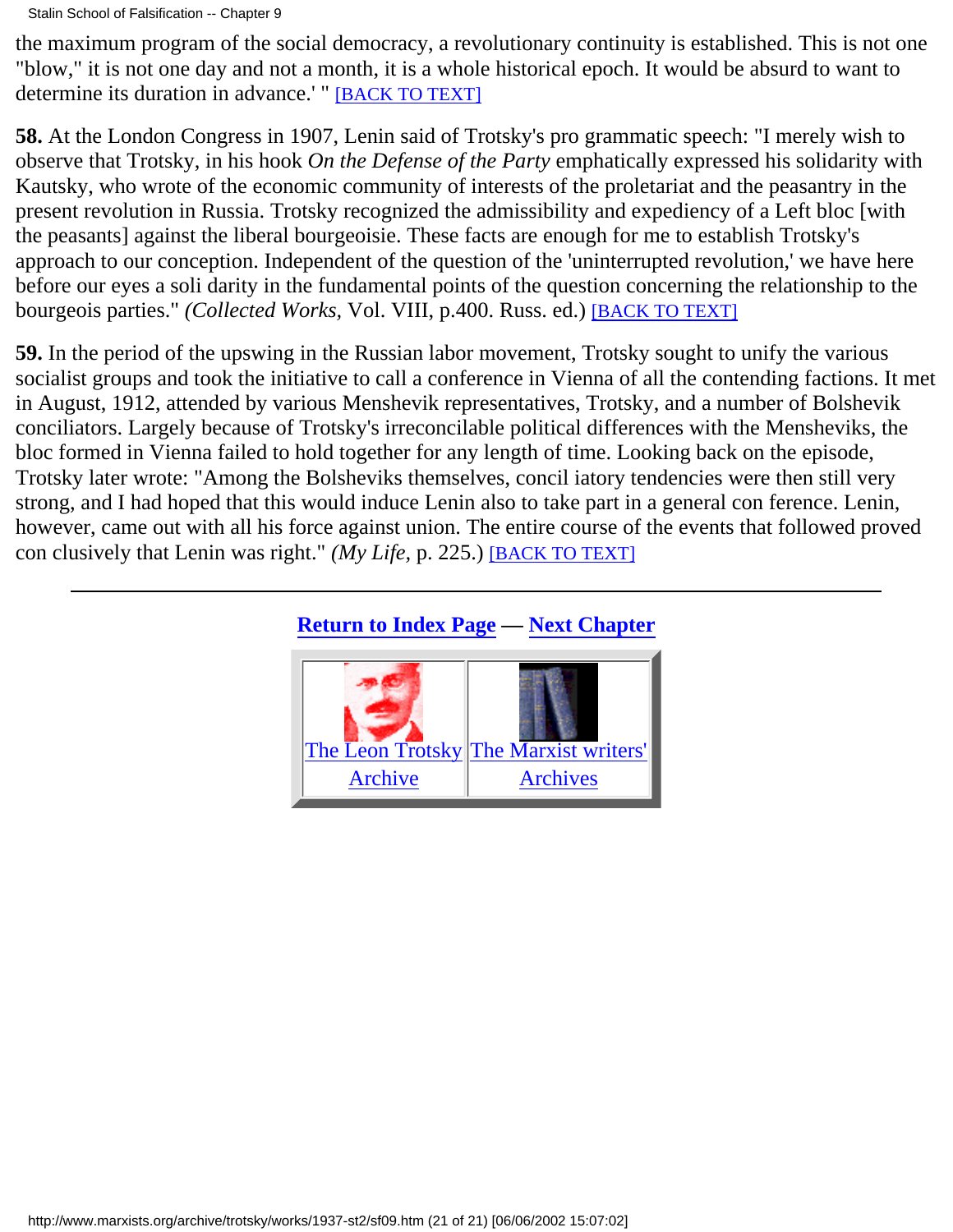<span id="page-133-0"></span>

## **THE STALIN SCHOOL OF FALSIFICATION**

## **Leon Trotsky's**

# **The Stalin School of Falsification**

Transcribed for the [Trotsky Internet Archive,](#page-214-0) now a sub-archive of the [Marxist writers' Internet Archive](#page-6-0) by [David Walters](mailto:dwalters@marxists.org) in 1997

## **The War Danger-The Defense Policy and the Opposition**

### **Speech At The Joint Plenary Session Of The Central Committee And The Central Control Commission**

(AUGUST 1, 1927)

THE PRAESIDIUM of the Central Control Commission which met in June 1927 to take up the question of the expulsion of Trotsky and Zinoviev from the Central Executive Committee of the party failed to arrive at any decision. The question had not yet been given sufficient "preparation." The principal art of Stalinist strategy consists in cautiously apportioning the doses in which blows are dealt to the party. Throughout June and July a tireless hounding of the Opposition ensued. The question of the expulsion of Oppositionists from the highest bodies of the party was carried before the joint plenary session of the Central Committee and the Central Control Commission which convened at the end of July and the beginning of August. At this Plenum, the question of the war danger was deliberately interlaced with the question of the Opposition so as to envenom to the highest possible degree the subsequent struggle against the latter. However, even the joint Plenum was unable to decide upon the expulsion of Trotsky and Zinoviev from the Central Committee. The Stalin faction had to gain a few more weeks in order to develop its agitation against the Opposition as the "ally" of Chamberlain.

We print below the speech delivered by the author of this book on August 1, 1927, on the subject of the war danger and the defense policy.

\* \* \*

TROTSKY: You have allotted me 45 minutes. I will summarize as concisely as possible in view of the very wide scope of the subject under consideration. Your theses assert that the Opposition allegedly holds some sort of Trotskyist formulation on the questions of war and defeatism. New fictions!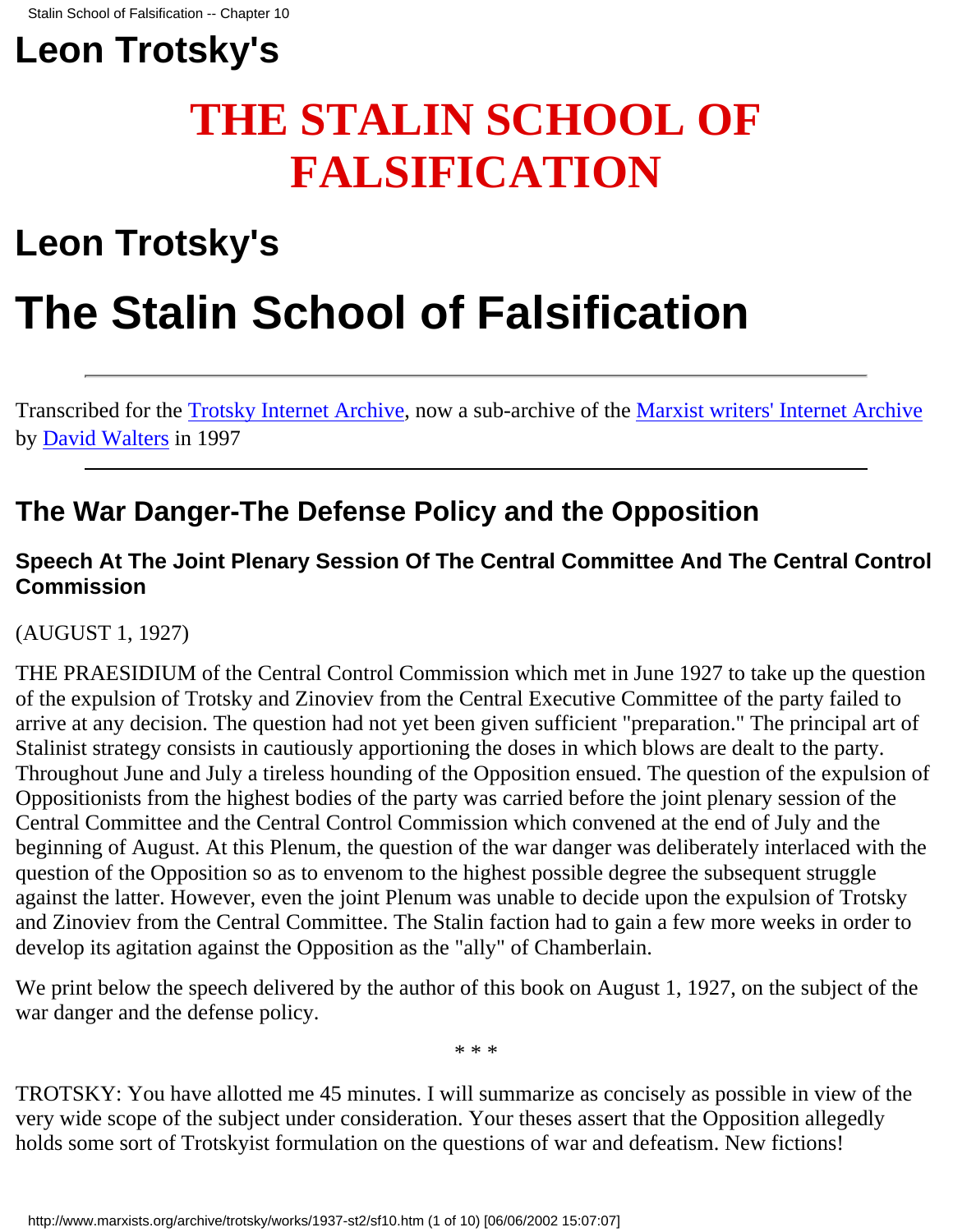Paragraph 13 of your theses is entirely devoted to this twaddle. So far as the Opposition as a whole is concerned, it can in no way be held accountable for my former differences with Lenin, differences which, upon these questions, were altogether secondary in character. So far as I am personally concerned, I can make here a brief reply to the silly insinuations. Back in the time of the imperialist war, the appeals to the international proletariat-all of them dealing with war and the struggle against war-were written by me in the name of the first Council of People's Commissars and in the name of the Central Committee of the party. I wrote the war section of our party program, the main resolution of the Eighth Party Congress and the resolution of a number of Soviet Congresses, the manifesto of the First World Congress of the Comintern, a considerable portion of which is devoted to war, and the programmatic manifesto of the Second World Congress of the Comintern which devotes considerable space to the evaluation of war, its consequences and future perspectives. I wrote the theses of the Third World Congress of the Comintern on the question of the international situation and the perspectives of war and revolution. At the Fourth World Congress I was assigned by the C.C. of the party to give the report on the perspectives of the international revolution and war. At the Fifth World Congress (1924) I wrote the manifesto on the occasion of the tenth anniversary of the imperialist war. There were no disputes whatever in the Central Committee over these documents, and they were adopted not only without any controversy, but virtually without any corrections. I ask: How is it that my "deviation" failed to manifest itself throughout my entire long and rather intensive activity in the Communist International?

Now it suddenly appears, after my rejection of "economic defeatism" in 1926 -- an absurd and illiterate slogan advanced by Molotov for the English workers -- that I had presumably parted company with Leninism. Why then did Molotov hide his silly slogan in his back-pocket after my criticism of it?

MOLOTOV: There was no slogan at all.

TROTSKY: That's what I say. There was nonsense, but no slogan. That's just what I say. [Laughter.] Why then was it deemed necessary to exaggerate rudely old differences which, moreover, were liquidated long ago? For what purpose? For the purpose of covering up and camouflaging the actual palpable and current differences. Is it possible to pose seriously the question of a revolutionary struggle against war and of the genuine defense of the U.S.S.R. while at the same time orienting toward the Anglo-Russian Committee? Is it possible to orient the working class masses toward a general strike and an armed insurrection in the course of a war while simultaneously orienting towards a bloc with Purcell, Hicks and other traitors? I ask: *Will our defensism be Bolshevik or trade unionist'* That is the crux of the question!

Let me first of all remind you of what the present leader- ship has taught the Moscow proletariat during the whole of the last year. Everything centers round this point. I read you the verbatim directives of the Moscow Committee: "The Anglo-Russian Committee can, must and undoubtedly will play a tremendous role in the struggle against all types of intervention directed at the U.S.S.R. It [the Anglo-Russian Committee!] will become the organizing center for the inter national forces of the proletariat in the struggle against all attempts of the international bourgeoisie to start a new war."

Molotov has made here the remark that "through the Anglo-Russian Committee we disintegrated Amsterdam." It is as clear as noon-day that even now he has grasped nothing. We disintegrated the Moscow workers together with the workers of the entire world, deceiving them as to where their enemies were, and where their friends.

SKRYPNIK: What a tone!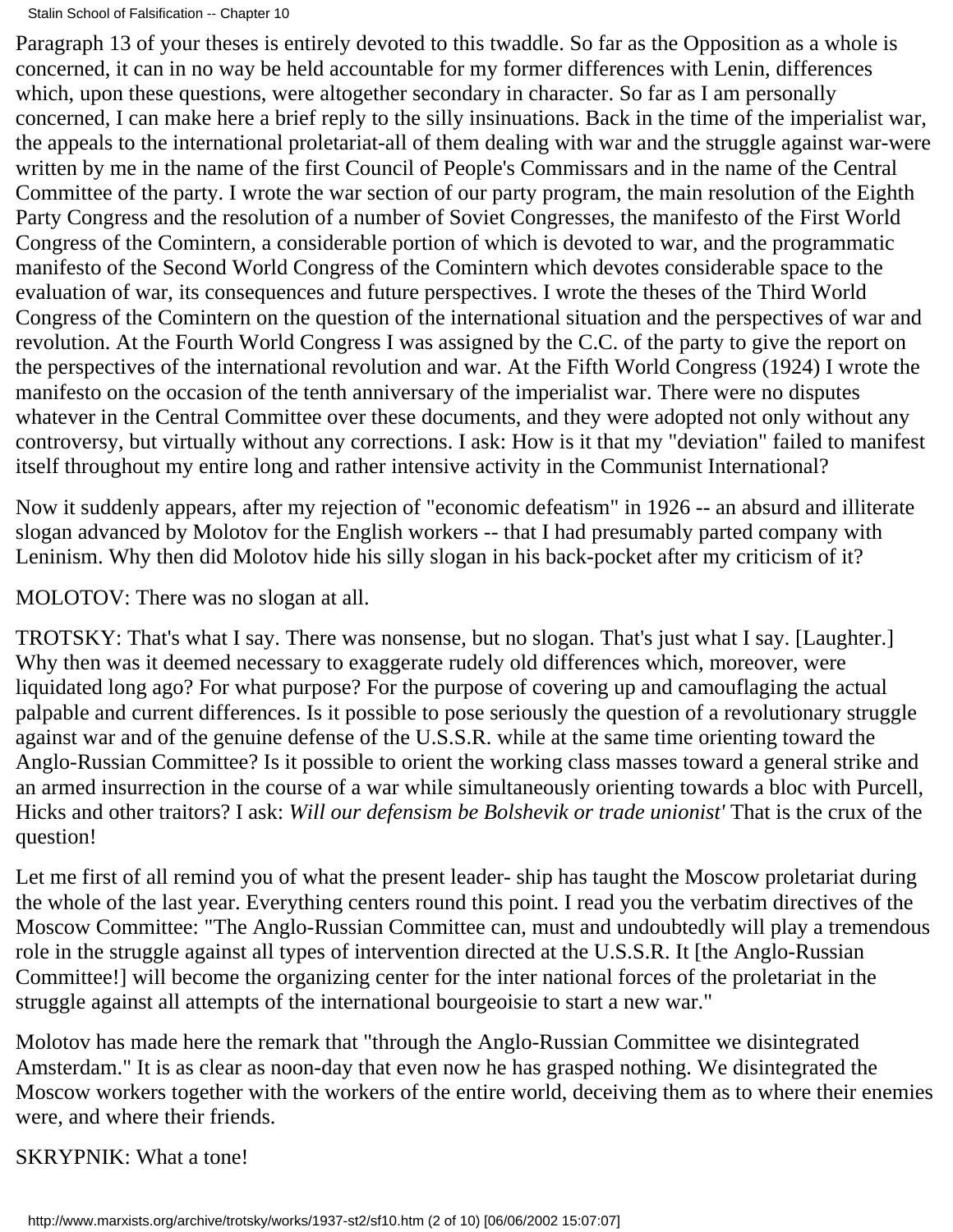TROTSKY: The tone is suited to the seriousness of the question. You consolidated Amsterdam, and you weakened yourselves. The General Council is now more unanimously against us than ever before.

It must he said, however, that the scandalous directive I just read expresses much more fully, clearly and honestly the actual standpoint of those who favored the preservation of the Anglo-Russian Committee than does the scholastic hocus-pocus of Bukharin. The Moscow Committee taught the Moscow workers and the Political Bureau taught the workers of the entire Soviet Union that in the event of a war danger our working class would he able to seize hold of the rope of the Anglo-Russian Committee. That is how the question stood politically. But this rope proved rotten. Saturday's issue of *Pravda,* in a leading article, speaks of the "united front of traitors" in the General Council. Even Arthur Cook, Tomsky's own beloved Benjamin, keeps silent. "An utterly incomprehensible silence!" cries *Pravda.* That is your eternal refrain: "This is utterly incomprehensible!" First you staked everything on the group of Chiang Kai-shek; I mean to say Purcell and Hicks, and then you pinned your hopes on "loyal" Wang Ching-wei, that is, Arthur Cook. But Cook betrayed even as Wang Ching-wei betrayed two days after he had been enrolled by Bukharin among the loyal ones. You turned over the Minority Movement<sup>[60]</sup> bound hand and foot to the gentle men of the General Council. And in the Minority Movement itself you likewise refuse to counterpoise and are incapable of counterpoising genuine revolutionists to the oily reformists. You rejected a small but sturdier rope for a bigger and an utterly rotten one. In passing across a narrow and unreliable bridge, a small but reliable prop may prove one's salvation. But woe to him who clutches at a rotten prop that crumbles at a touch-for, in that case, a plunge into the abyss is inevitable. Your present policy is a policy of rotten props on an international scale. You successively clutched at Chiang Kai-shek, Feng Yu-hsiang, Tang Cheng-chih, Wang Ching-wei, Purcell, Hicks and Cook. Each of these ropes broke at the moment when it was most sorely needed. Thereupon, first you said, as does the leading article in *Pravda* in reference to Cook, "This is utterly incomprehensible!" in order to add on the very next day, "We always foresaw this."

### **WHAT ABOUT CHINA?**

Let us take the entire tactical, or rather strategical line in China as a whole. The Kuomintang is the party of the liberal bourgeoisie in the period of revolution -- the liberal bourgeoisie which draws behind it, deceives and betrays the workers and peasants.

The Communist party, in accordance with your directives, remains throughout all the betrayals within the Kuomintang and submits to its bourgeois discipline.

The Kuomintang as a whole enters into the Comintern and does not submit to its discipline, but merely utilizes the name and the authority of the Comintern to dupe the Chinese workers and peasants.

The Kuomintang serves as a shield for the landlord-generals who hold in their grip the soldier-peasants.

Moscow -- at the end of last October -- demands that the agrarian revolution be kept from developing so as not to scare away the landlords in command of the armies. The armies become mutual insurance societies for the landlords, large and small alike.

The landlords do not raise any objection to their military expeditions being called national revolutionary, so long as the power and the land remain in their hands. The proletariat, which composes a young revolutionary force in no wise inferior to our own proletariat in 1905, is driven under the command of the Kuomintang.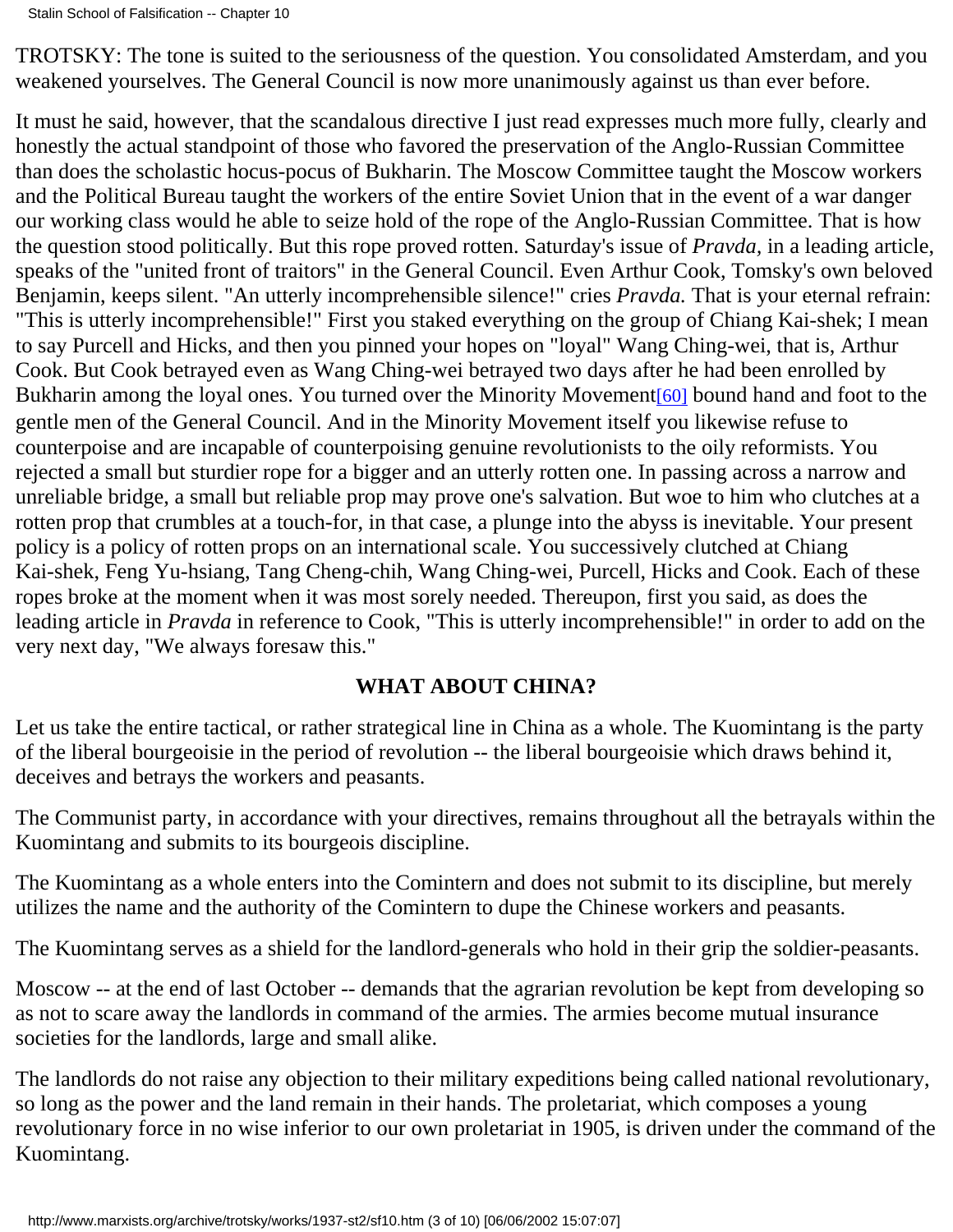Moscow offers counsel to the Chinese liberals: "Issue a law for the organization of a *minjinum* of workers' detachments." This, in March 1927! Why the counsel to the tops-Arm yourselves to the minimum? and why not a slogan to the rank and file -- Arm yourselves to the maximum? Why the mini mum and not the maximum? In order not to "scare away" the bourgeoisie, so as not to "provoke" a civil war. But the civil war came inevitably, and proved far more cruel, catching the workers unarmed and drowning them in blood.

Moscow came out against the building of Soviets in the "army's rear" -- as if the revolution is the rump of an army in order not to disorganize the rear of the very same generals who two days later crushed the workers and peasants in their rear.

Did we reinforce the bourgeoisie and the landlords by compelling the communists to submit to the Kuomintang and by covering the Kuomintang with the authority of the Comintern? Yes, we did.

Did we weaken the peasantry by retarding the development of the agrarian revolution and of the Soviets? Yes, we did.

Did we weaken the workers with the slogan of "minimum arming"-nay, not the slogan but the polite counsel to the bourgeois tops: "Minimum arming," and "No need for Soviets"? Yes, we did. Is it to be wondered at that we suffered a defeat, having done everything that could have made victory difficult?

Voroshilov gave the most correct, conscientious and candid explanation for this entire policy. "The peasant revolution," he says, "might have interfered with the Northern Expedition of the generals." You put a brake on the revolution for the sake of a military expedition. That is exactly how Chiang Kai-shek viewed the matter. The development of the revolution might, you see, make an expedition difficult for a "national" general. But, after all, the revolution itself is indeed an actual and a real expedition of the oppressed against the oppressors. To help the expedition of the generals, you put a brake on the revolution and disorganized it. Thereby the expedition of the generals was turned into a spearhead not only against the workers and the peasants but also -- precisely because of that -- against the national revolution.

Had we duly secured the complete independence of the Communist party, assisted it to arm itself with its press and with correct tactics; had we given it the slogans "Maximum arming of the workers!" "Extend the peasant war in the villages!" the Communist party would have grown, not from day to day, but from hour to hour, and its cadres would have been tempered in the fires of revolutionary struggle. The slogan of Soviets should have been raised from the very first days of the mass movement. Everywhere, wherever the slightest possibility existed, steps for the actual realization of Soviets should have been taken. Soldiers should have been drawn into the Soviets. The agrarian revolution would have disorganized the pseudo-revolutionary armies but it would have likewise transmitted the infection to the counter-revolutionary armies of the enemy. Only on this foundation could it have been possible to forge gradually a real revolutionary, *i.e.,* workers' and peasants' army.

Comrades! We have heard here a speech made not by Voroshilov, the People's Commissar for Army and Navy, but by Voroshilov, a member of the Political Bureau. This speech, I say, is in itself a catastrophe. It is equivalent to a lost battle.

[Shouts from the Opposition benches: "Correct!"]

TROTSKY: Last May, during the Plenum of the E.C.C.I., when after finally assigning Chiang Kai-shek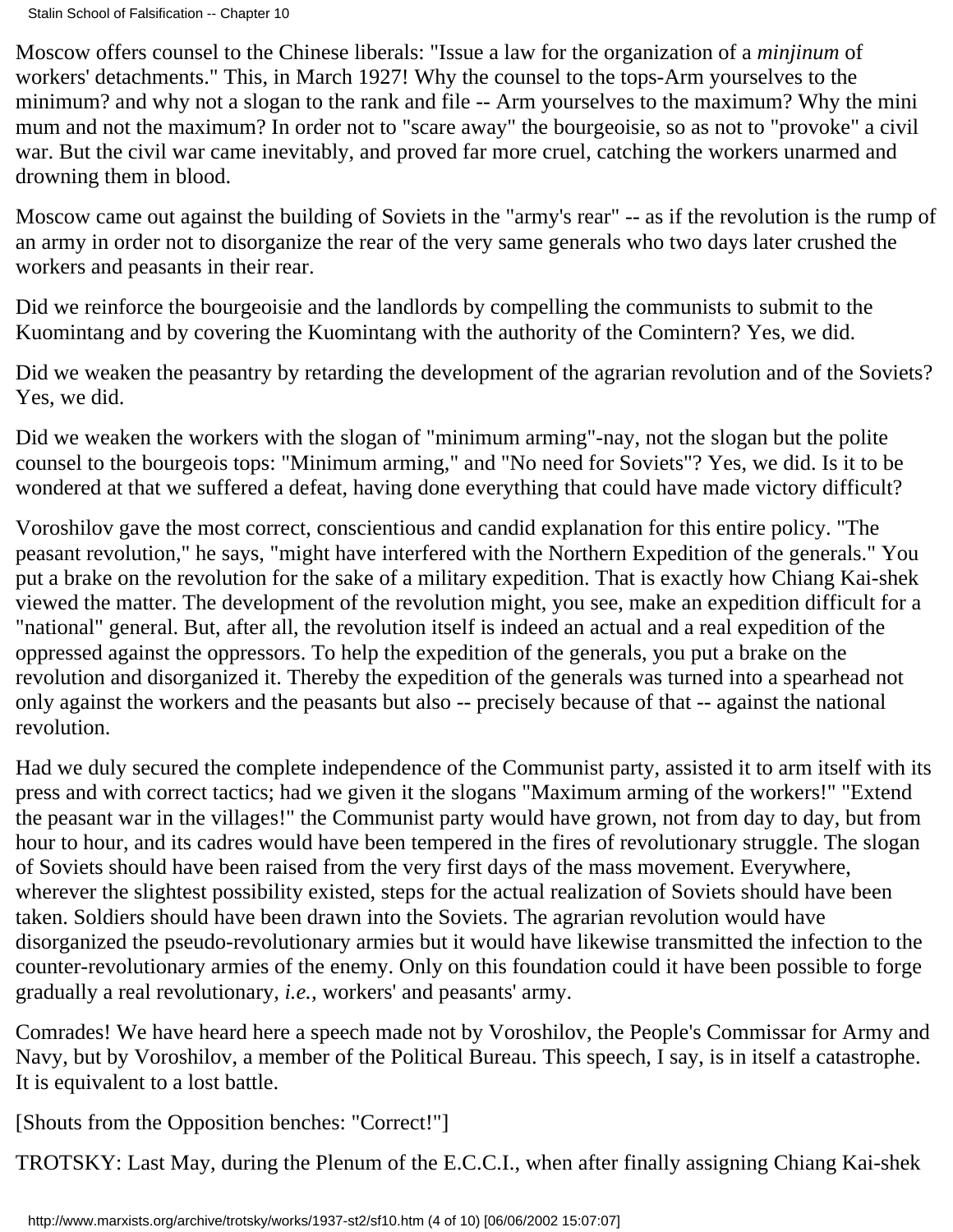to the camp of reaction, you put your stakes on Wang Ching-wei, and then on Tang Cheng-chih, I wrote a letter to the E.C.C.I. It was on May 28. "The shipwreck of this policy is absolutely inevitable." What did I propose? Here is literally what I wrote. On May 28, I wrote: "The Plenum would do the right thing if it buried Bukharin's resolution, and replaced it with a resolution of a few lines. In the first place, peasants and workers should place no faith in the leaders of the Left Kuomintang but they should, instead, build their Soviets jointly with the soldiers. In the second place, the Soviets should arm the workers and the advanced peasants. In the third place, the Communist party must assure its complete independence, create a daily press, and assume the leadership of creating the Soviets. Fourth, the land must be immediately taken away from the landlords. Fifth, the reactionary bureaucracy must be immediately dismissed. Sixth, perfidious generals and counter-revolutionists generally must be summarily dealt with. And finally, the general course must be towards the establishment of a revolutionary dictatorship through the Soviets of Workers' and Peasants' Deputies." Now, compare this with: "There is no need for a civil war in the villages," "Do not alarm the fellow travellers," "Do not irritate the generals," "Minimum arming of the workers," and so on. This is Bolshevism! While our position is called in the Political Bureau . . . Menshevism. Having turned yourselves inside out, you have firmly resolved to call white, black. But your misfortune is that international Menshevism-from Berlin to New York-approves of the Chinese policy of Stalin-Bukharin, and being fully cognizant of the issue, solidarizes with your political line on the Chinese question.

Please try to understand that in question here is not the individual betrayals of the Chinese members of the Kuomintang, or of the Right and Left Chinese army commanders, or English trade unionists, and Chinese or English communists. When one rides in the train, it is the earth that appears to be in motion. The whole trouble lies in the fact that you placed hopes on those who were not to be relied upon; you under estimated the revolutionary training of the masses, the principal requirement for which is inoculating the masses with mistrust towards reformists, vague "Left" Centrists, and all vacillators in general. The fullest measure of this mistrust is the supreme virtue of Bolshevism. Young parties have still to acquire and assimilate this quality. Yet, you have acted and are acting in a diametrically opposite direction. You inoculate young parties with the hopes that the liberal bourgeoisie and the liberal labor politicians from the trade unions will move to the Left. You hinder the education of the English and Chinese Bolsheviks. That is the source whence come these "betrayals" which each time catch you unaware.

#### **ON "CENTRISM," AND THE POLICY OF ROTTEN ROPES**

The Opposition warned that the Chinese Communist Party under your leadership would inevitably come to Menshevist policies -- for which the Opposition was at the time mercilessly condemned. It is with certainty that we now warn you that the British Communist Party, under the influence of the policies that you are foisting on it, is becoming inevitably poisoned by Centrism and conciliationism. If you do not turn the helm sharply, the consequences with respect to the British Communist Party will not be any better than those with respect to the Chinese party. The same thing applies to the Comintern as a whole.

It is high time to understand that the Centrism of Bukarin-Stalin is unable to withstand the test of events. The greatest events in the history of mankind are revolution and war. We have put the Centrist policy to the test on the Chinese Revolution. The revolution demanded decisive conclusions from vacillating directives. The Chinese Communist Party found itself compelled to draw these conclusions. That is why it has arrived -- and it could not have failed to do so at Menshevism. The unprecedented collapse of your leader ship in China demands that you finally repudiate the policy which compelled you under the most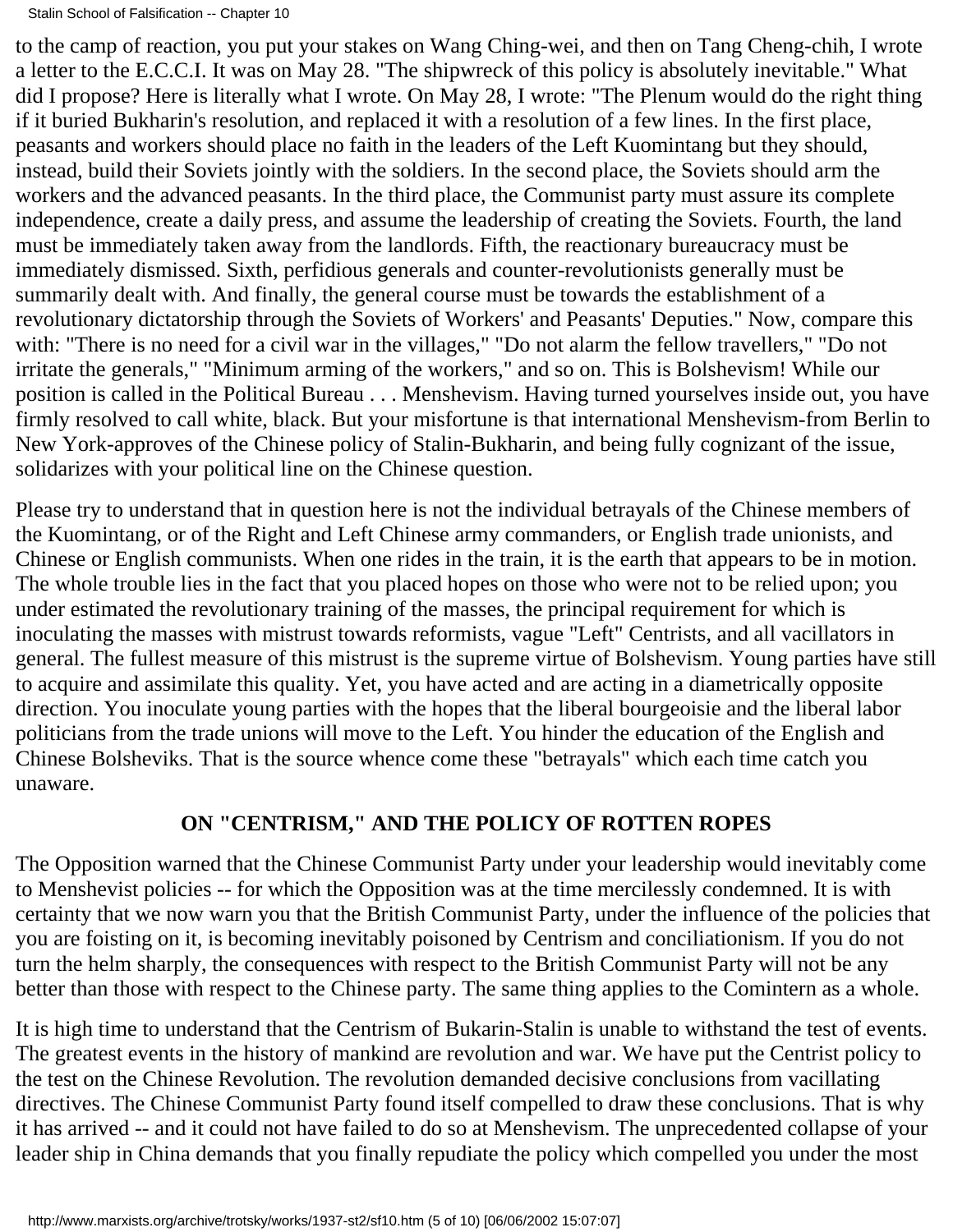difficult conditions to clutch at rotten ropes.

Next to the revolution the greatest historical test is war. We say beforehand: There will be no room during the events of war for the Stalinist and Bukharinist policy of zigzags, side-stepping and subterfuges -- the policy of Centrism. This applies to the entire leadership of the Comintern. Today, the only test put to the leaders of the foreign communist parties is the question: Are you ready to vote night and day against "Trotskyism"? But war will confront them with far weightier demands. Meanwhile, the policy with respect to the Kuomintang and the Anglo-Russian Committee has obviously made them turn their eyes towards the Amsterdam and social-democratic tops. No matter how you squirm-the line of the Anglo-Russian Committee was the line of relying upon the rotten rope of the Amsterdam bureaucracy, whose worst section at the present time is the General Council. In the event of war you will have to stumble time and again over "surprises." The rotten ropes will fall apart in your hands. War will cause a sharp differentiation among the present tops of the Comintern. A certain section will go over to the Amsterdam position under the slogan: "We want to defend the U.S.S.R. seriously -- we do not wish to be a handful of fanatics." Another section of the European communists-we firmly believe they will be in the majority -- will stand on the position of Lenin, on the position of Liebknecht that we are defending. There will be no room for the intermediate position of Stalin. That is why, permit me to say this frankly, all this talk of a handful of Oppositionists, of generals with out an army, and so forth and so on, seem utterly ludicrous to us. The Bolsheviks have heard all this more than once both in 1914 and in 1917. We foresee tomorrow all too clearly, and we are preparing for it. Never before did the heart of the Opposition beat with such an immutable conviction of its correctness. Never before was there such unanimity as now prevails.

#### ZINOVIEV and KAMANEV: Absolutely correct! [Zinoviev and Kameney, as is well known, dld not hold out for long. -- L.T.]

TROTSKY: Nor will there be any room for the gradual Centrist back-sliding with respect to *biateri'l policies* under the conditions of war. All the controversies will congeal, the class contradictions will become aggravated, the issues will be posed point-blank. It will be necessary to give clear and precise answers.

Which do we need during war-time: *"Revolutionary Unity"* or *"Union sacr(e"?* The bourgeoisie has devised for the period of war and war danger a special political condition under the name of "civil peace" or *"Union sacr(e."* The meaning of this purely bourgeois concept is this, that the differences and squabbles of all bourgeois parties, including the social democracy, as well as internal disagreements within all parties must, you see, be silenced for the duration of the war-in the aim of the best possible befuddlement and deception of the masses. *"Union sacr(e"* is the highest form of the conspiracy of the rulers against the ruled. Needless to say, if our party has nothing to hide in the political sense from the working class during peace-time, then this is all the more true during war-time when the purity and clarity of the political line, the profundity of the ties with the masses are life-and- death questions. That is why, under the incomparably greater centralization of our party, as compared with any bourgeois party, we permitted ourselves in the heat of the civil war to discuss in the sharpest possible way and to resolve in a democratic party way, all the fundamental questions of political leadership. This was the inevitable overhead expense by means of which the party worked out and reinforced a correct line, and fortified its revolutionary unity. There are -- rather it would be more correct to say, only yesterday we still had - comrades who thought that after the death of Lenin, the absolute correctness of the leadership among us was assured to such an extent that it no longer required to be checked upon by the party. We, on the other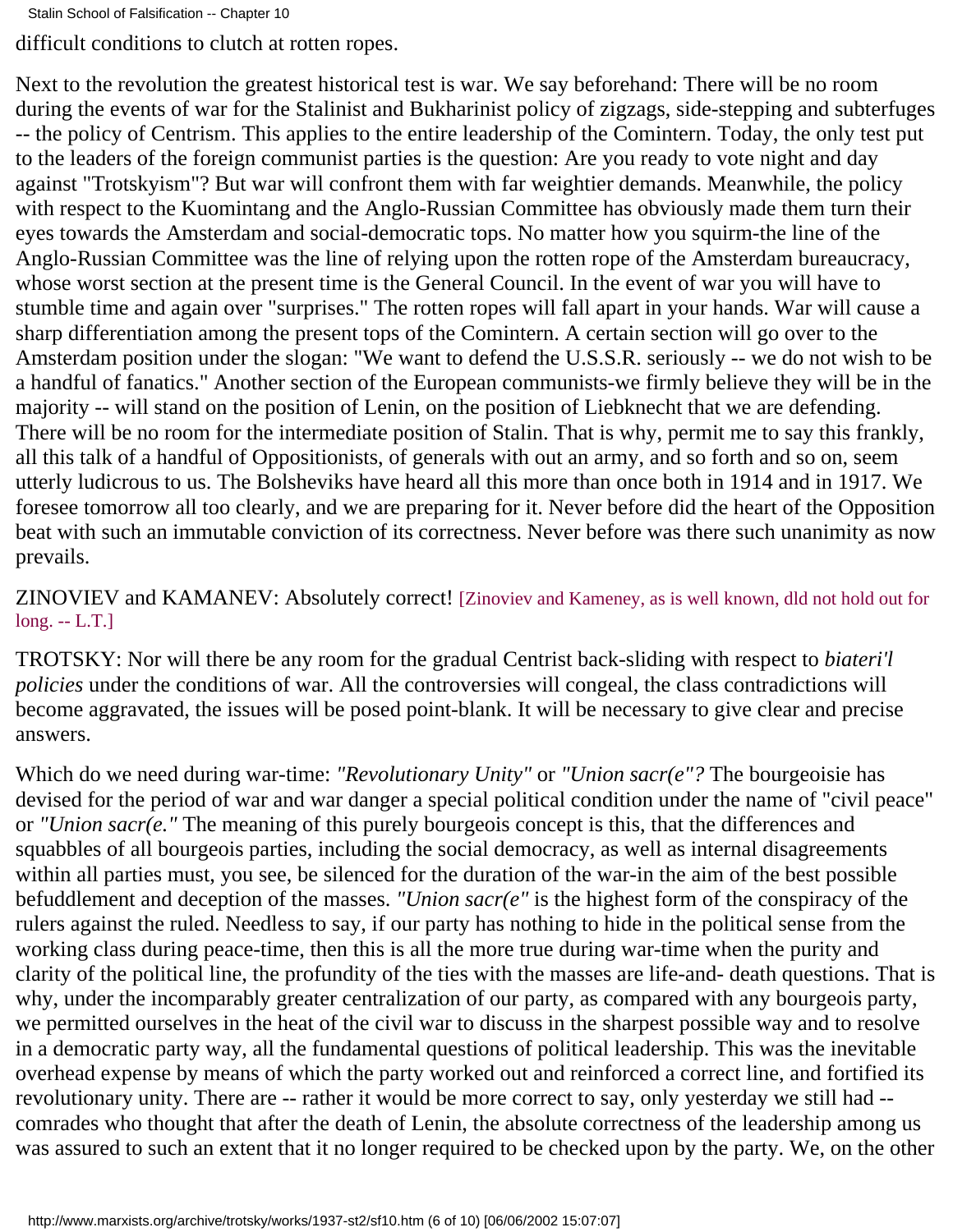hand, think just the contrary: Today the leadership requires a check-up and a change more than ever before in the entire history of our party. What we need is not a hypocritical *"Union* sacree" but honest revolutionary unity.

The shilly-shallying Centrist policy cannot hold its own during wartime. It must turn either to the Right or to the Left, *i.e.,* take either the Thermidorian road or the road of the Opposition. [Commotion in the hall.]

Is victory in war possible on a Thermidorian path? Generally speaking, such a victory is not excluded. As the first step, repeal the monopoly of foreign trade. Give the kulak the opportunity of doubling the export and the import. Enable the kulak to squeeze the middle peasant. Compel the poor peasant to understand that without the kulak there is no other road. Raise and reinforce the importance of the bureaucracy, of the administration. Cast aside the demands of the workers as so much "guildism." Restrict the workers politically in the Soviets, reestablish last year's election decree and gradually extend it in favor of the property owners. That would be the road of Thermidor. Its name is -- *capitalism on the installment plan.* Then at the head of the army would stand the lower commanding staff of kulaks, and the high commanding staff of intellectuals and bourgeoisie. On this road victory would signify the acceleration of the switch to the bourgeois rails.

Is victory possible on the revolutionary proletarian path? Yes, it is possible. Nor is that all. The entire world situation bespeaks the fact that victory is most assured in the event of war precisely on this path. But for that, we must first dispel the political twilight in which all cats appear to be gray. The kulak on the Right-is an enemy. The agricultural laborers and poor peasants on the Left-are friends. Through the poor peasant lies the road to the middle peasant. We must create a political environment which makes it impossible for the bourgeoisie and the bureaucracy to give free play to their elbows and to push the workers aside, while saying, "This is not the year 1918, my boy!" It is necessary that the working class itself be able to say: "In 1927, we are not only better fed, but politically we are greater masters of the state than in 1919." Along this road, victory is not only possible, but is most surely secured, for only on this road will we have the support of the lower classes among the people of Poland, Romania and the whole of Europe.

Can the Stalinist Centrist course give victory? The course which vacillates between both camps, which promises first to comfort the kulak, to adopt his son and to cherish his grand son, and then irresolutely passes to the creation of the groups of poor peasants; which alters the electoral decrees from year to year, *i.e.,* the Soviet constitution, first to the side of the kulak, and then against him, and then once again in his favor as was done in Northern Caucasus; which orients itself toward Chiang Kai-shek and Wang Ching-wei, Purcell and Cook, the perfidious tops, while confusing the rank and file- can this course give victory? This course has dictated to our Political Bureau the unbelievable decree of October 29, 1926, in relation to China which made it prohibitory to introduce the civil war into the Chinese village, which made it binding not to drive away the fellow travelers or the bourgeoisie, the landlords and the generals; or that other directive with the appeal to the liberal bourgeoisie to give the workers a mini mum ( !!!) of arms. This course irritates or dampens the ardor of some while it fails to win over the others; it loses the "friend" Wang Ching-wei and confuses the Communists. This course signifies constant clutching at rotten ropes. During peace-time such a course might persist for an indefinite period of time. Under the conditions of war and revolution, Centrism must turn the helm sharply either to the Right or to the Left. It is already splitting into a Right and a Left wing, both of which are incessantly growing at the expense of the center. This process will be inevitably speeded up; and the war, if it is thrust upon us, will invest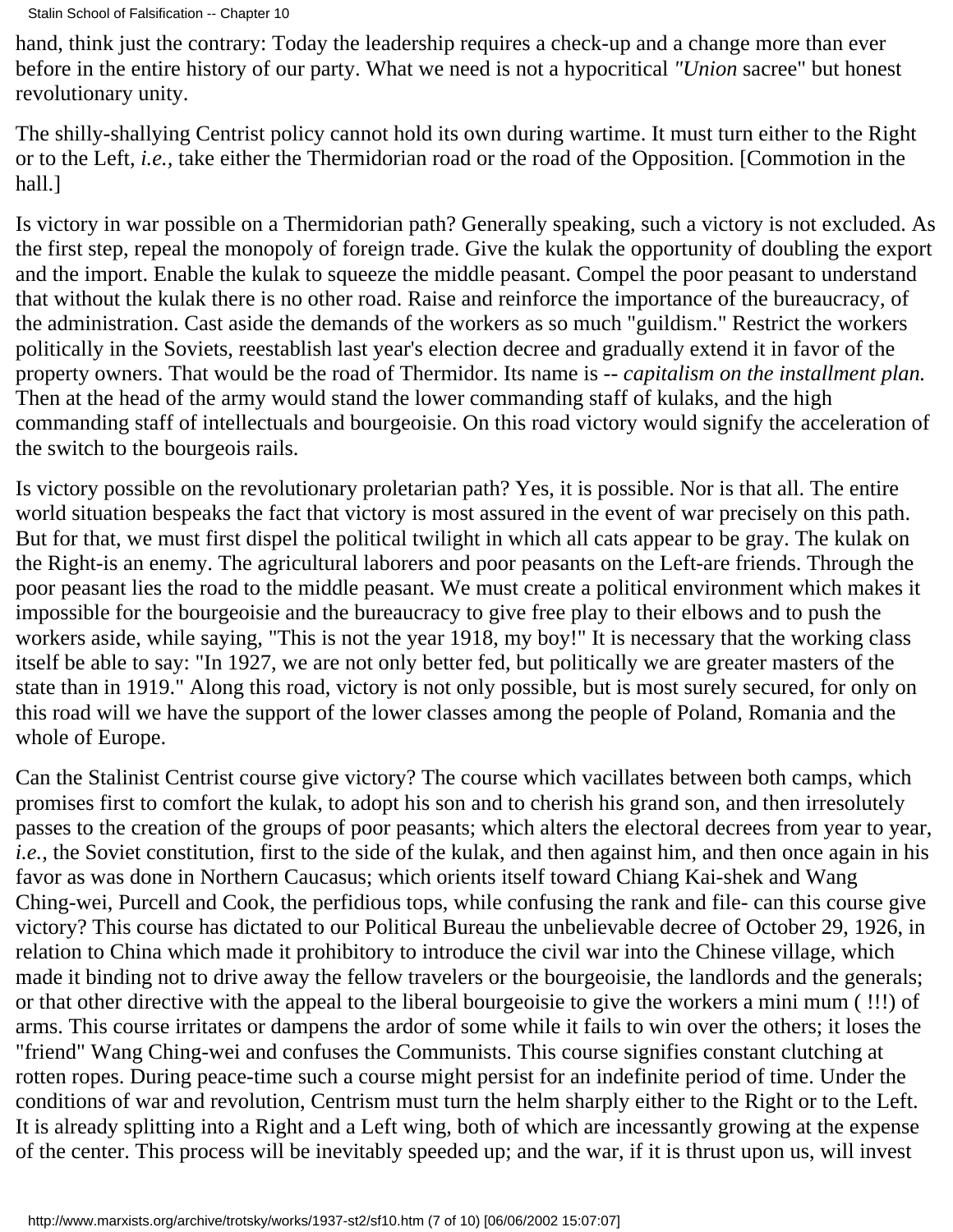the process with a feverish character. The Stalinist Center will inevitably melt away. Under these conditions the Opposition will be needed by the party more than ever before, in order to aid the party in rectifying the line, and at the same time preventing the disruption of revolutionary unity, and preserving the party cadres, its basic capital, from being dismembered. Because the overwhelming majority of the genuinely Bolshevik proletarian cadres-with a correct policy, with a clear line, and under the compulsion of objective conditions-will be able to reconstitute the policies, and steer a firm revolutionary course, not out of fear, but from conviction. It is this, and this alone, that we are striving to achieve. The lie of conditional defensism, the lie of the two parties, and the most despicable lie of an uprising-these lies we fling back into the faces of the calumniators.

[A voice from the Opposition benches: "Hear! Hear!"]

TROTKY: But does not the criticism of the Opposition reflect upon the authority of the U.S.S.R. in the international labor movement?

We would never think of even posing such a question. This very posing of the question of authority is worthy of the papal church, or feudal generals. The Catholic Church demands an unquestioning recognition of its authority on the part of the faithful. The revolutionist gives his support, while criticizing, and the more undeniable is his right to criticize, all the greater is his devotion in struggling for the creation and strengthening of that in which he is a direct participant. The criticism of the Stalinist mistakes may, of course, lower the "indisputable" and puffed-up Stalinist authority. But that is not the mainstay of the revolution and of the republic. Open criticism and actual correction of mistakes will give evidence to the entire international proletariat of the inner strength of the regime, which under the most adverse conditions is able to find internal guarantees for the assurance of the correct road. In this sense, the criticism of the Opposition, and the consequences already arising from it and which will arise to a greater degree on the morrow, in the last analysis, raises the authority of the October Revolution and strengthens it not with a blind but with a revolutionary trust of the international proletariat -- and thereby raises our capacity for defense on an international scale.

The draft resolution of the Political Bureau says: "The preparation for war against the U.S.S.R. signifies nothing else but the reproduction on an extended base of the class struggle between the imperialist bourgeoisie and the victorious proletariat."

Is that correct? Absolutely correct. But the resolution goes on to add: "Everyone who, like the Opposition in our party, casts doubt on this character of the war, . . . etc." Does the Opposition cast doubt on this general class significance of the war? Nonsense! It does not. There is not even a hint of it. Only those can assert the contrary who have themselves become completely lost in a maze, and seek to entangle others. Does this mean, however, that the general class meaning, undeniable to all of us, should serve as a cover for any and every blunder, and backsliding? No, it does not mean this. It provides no such cover. If we take for granted a *priori* and forevermore that the given leadership is the only conceivable and born leadership, then every criticism of the incorrect leadership will appear as a denial of the defense of the socialist fatherland, and a call to an uprising. But such a position is a pure and simple denial of the party. According to you, in the event of war, the party will serve only for the purpose of defense. But how the defense should be carried out, will be told the party by somebody else. Or again, to put it more succinctly and plainly: Do we, the Opposition, cast any doubts on the defense of the socialist fatherland? Not in the slightest degree. It is our hope not only to participate in the defense, but to be able to teach others a few things. Do we cast doubts on Stalin's ability to sketch a correct line for the defense of the socialist father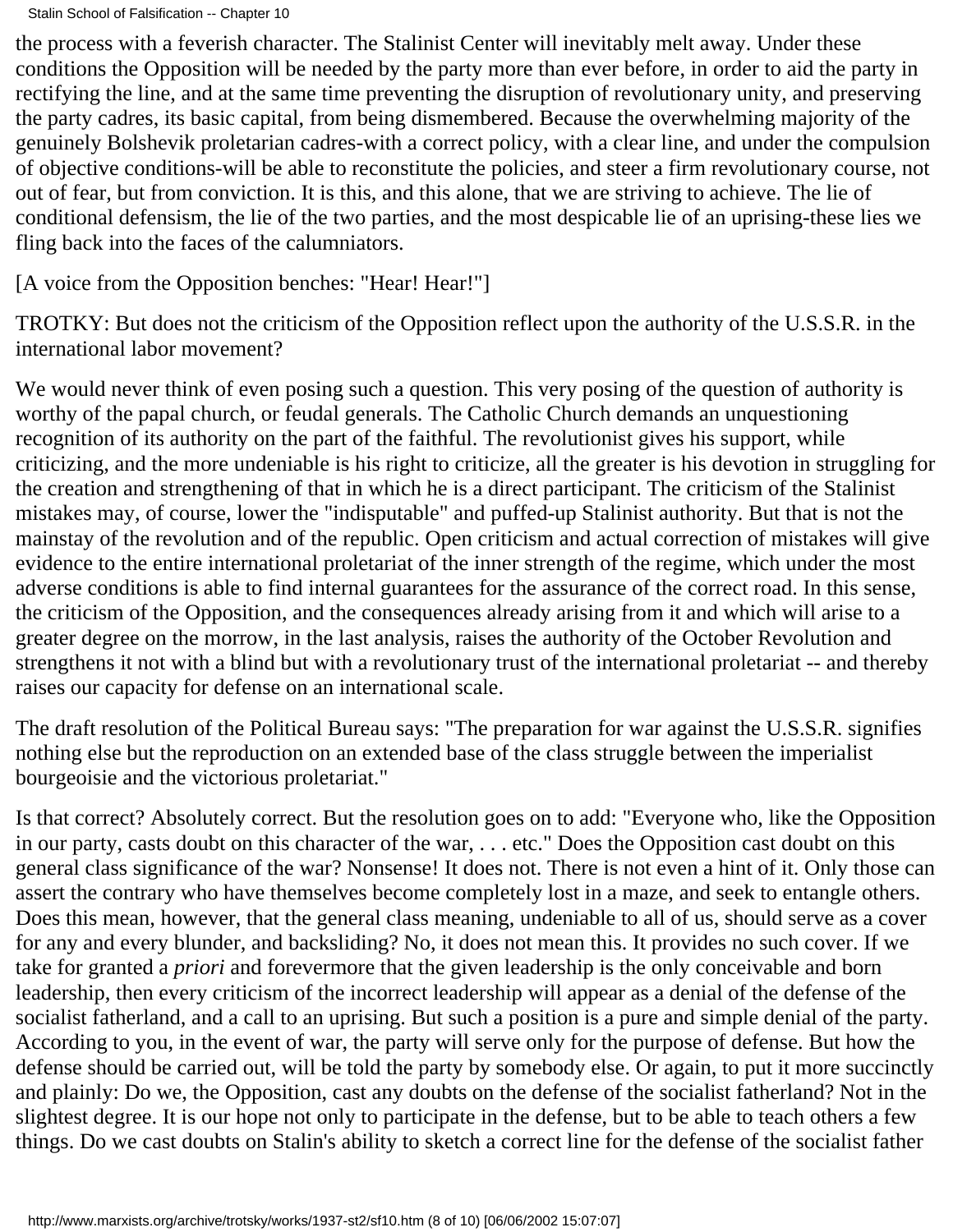land? We do so and, indeed, to the highest possible degree.

In his recent article in *Pravda,* Stalin poses the *following* question: "Is the Opposition really opposed to the victory of the U.S.S.R. in the coming battles with imperialism?" Allow me to repeat this: "Is the Opposition really opposed to the victory of the U.S.S.R. in the coming battles with imperialism?" We leave aside the brazen impudence of the question. We do not intend to dwell now on Lenin's carefully weighed characterization of Stalinist methods-of Stalin's rudeness and disloyalty. We will take the question as it has been posed, and give an answer to it. Only White Guards can be "opposed to the victory of the U.S.S.R. in the impending battles with imperialism." The Opposition is *for* the victory of the U.S.S.R.; it has proved this and will continue to prove this in action, in a manner inferior to none. But Stalin is not concerned with that. Stalin has essentially a different question in mind, which he does not dare express, namely, "Does the Opposition really think that the leadership of Stalin is incapable of assuring victory to the U.S.S.R.?" Yes, we think so.

ZINOVIEV: Correct!

TROTSKY: The Opposition thinks that the leadership of Stalin makes victory more difficult.

MOLOTOV:And what about the party?

TORTSKY: The party has been strangled by you. The Opposition thinks that the leadership of Stalin makes the victory more difficult. The Opposition insisted on that with regard to the Chinese Revolution. Its warnings have been con- firmed by events, to a frightful extent. It is necessary to effect a change in policy without waiting for a similar catastrophic test from within. Every Oppositionist, if he is a genuine Oppositionist and not a fraud, will assume in the event of war whatever post, at the front or behind the lines, that the party will intrust to him, and carry out his duty to the end. But not a single Oppositionist will renounce his right and his duty, on the eve of war, or during the war, to fight for the correction of the party's course-as has always been the case in our party -- because therein lies the most impor tant condition for victory. To sum up. For the socialist fatherland? Yes! For the Stalinist course? No!

## **NOTES:**

**60.** The Minority Movement was the Left wing of the British trade union movement, inspired and initiated by the communists, but enjoying the growing support of hundreds of thousands of non-communist trade union members. By the time the British trade union leaders were prepared to withdraw from the Anglo-Russian Trade Union Unity Committee, the backbone of the Minority Movement was broken and it continued to decline to the point of complete dissolution. [BACK TO TEXT]

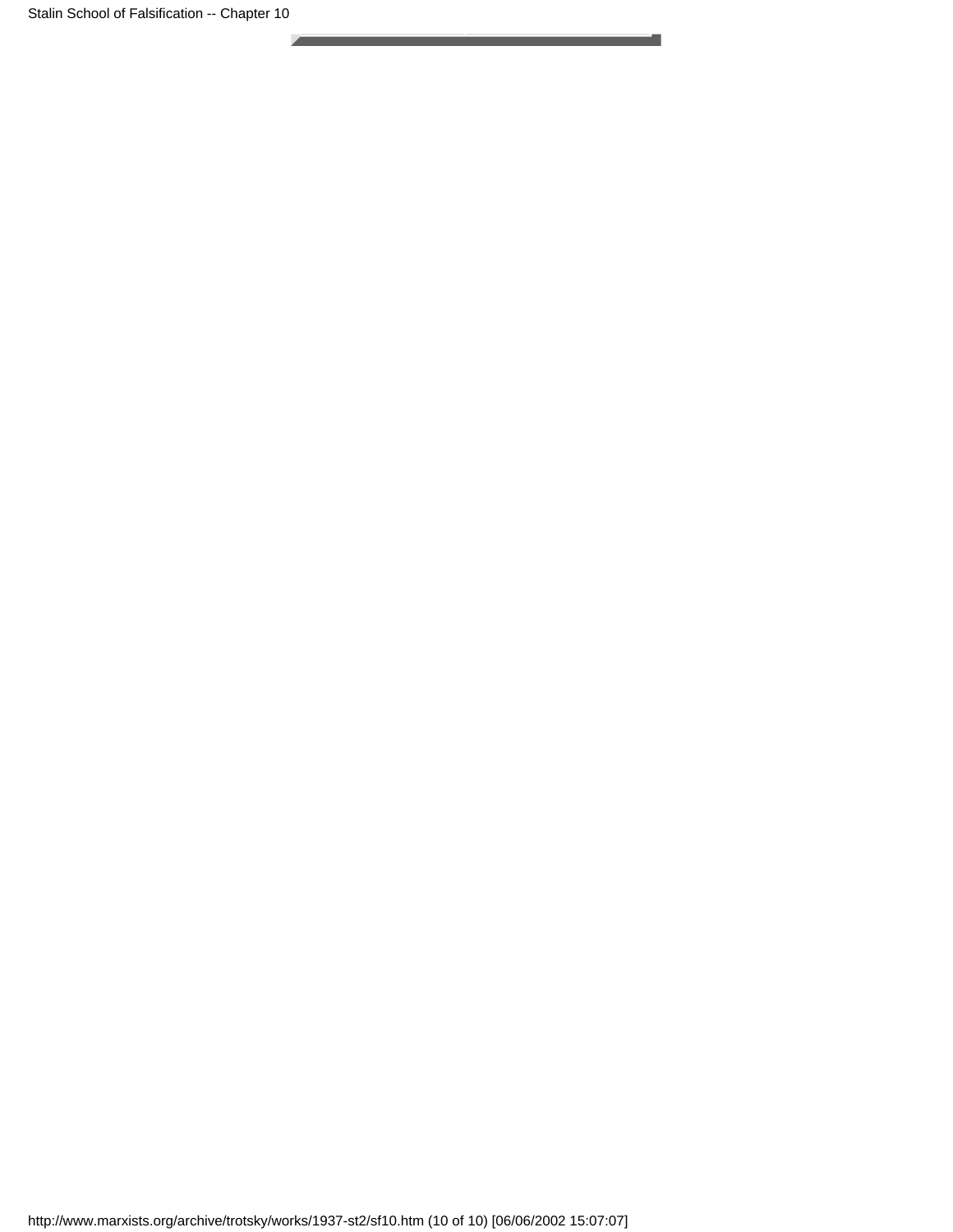## <span id="page-143-0"></span>**Leon Trotsky's**

# **The Stalin School of Falsification**

Transcribed for the [Trotsky Internet Archive,](#page-214-0) now a sub-archive of the [Marxist writers' Internet Archive](#page-6-0) by [David Walters](mailto:tia@marxists.org) in 1997

## **A Contribution to the Political Biography of Stalin**

EIGHT POST-LENINIST YEARSof struggle, eight years of struggle against Trotsky, eight years of the regime of the epigones -- first the *"troika"* [triumvirate], then the *"semerka"* [septemvirate] and, finally, "the one and only" -- this entire highly important period of the *downward sweep* of the revolution, its ebbings on an international scale, and the decline in revolutionary theory, have brought us to a most crucial point. In the bureaucratic triumph of Stalin a great historical zone is summarized and, at the same time, the impending inevitability of the defeat of the bureaucracy is signalized. The attainment by the bureaucracy of its culmination is the harbinger of its crisis, which may prove far more rapid than was its growth and rise. The regime of national-socialism, together with its hero, is subject to the blows, not only of inner contradictions, but also of the international movement. The world crisis will impart to the latter a number of new impulsions. The proletarian vanguard will be unable, and will refuse to suffocate, in the vise of a Molotov leadership. The personal responsibility of Stalin is committed beyond evasion. Doubt and alarm have crept into the hearts of even those who are best schooled. But Stalin cannot give more than he has. The downfall in store for him may prove all the more precipitate, the more artificial the nature of his rise.

In the following pages, we aim to provide certain materials for Stalin's political biography. Our materials are very incomplete. We have selected the most essential data from among our archives. But our archives still lack many essential and, it may be, most important materials and documents. From among the archives of the police department, which for decades intercepted and copied the letters of revolutionists, documents, etc., Stalin has been assiduously gathering during the past years those materials which would enable him, on the one hand, to keep a tight rein on his insufficiently reliable friends and to cast a shadow on his opponents, while, first and foremost, securing himself and his associates against the publication of any one of the excerpts or episodes which are injurious to the false "monolithism" of the artificially manufactured biographies. We do not possess these documents. In evaluating the materials published below, the reader should bear in mind the extreme incompleteness of our information.

1. On December 23, 1925, the closest friends of Stalin published in the party newspaper *Zarya Vostoka* the following police report, dating hack to 1903:

"According to the recent information received by me from our agents, Djugashvili [Stalin] was known in the organization under the nicknames S080 and *Koba;* since 1902, he has been active in the social democratic party organization first as a Menshevik, and then as a Bolshevik, as the propagandist and leader of the first [railway] region."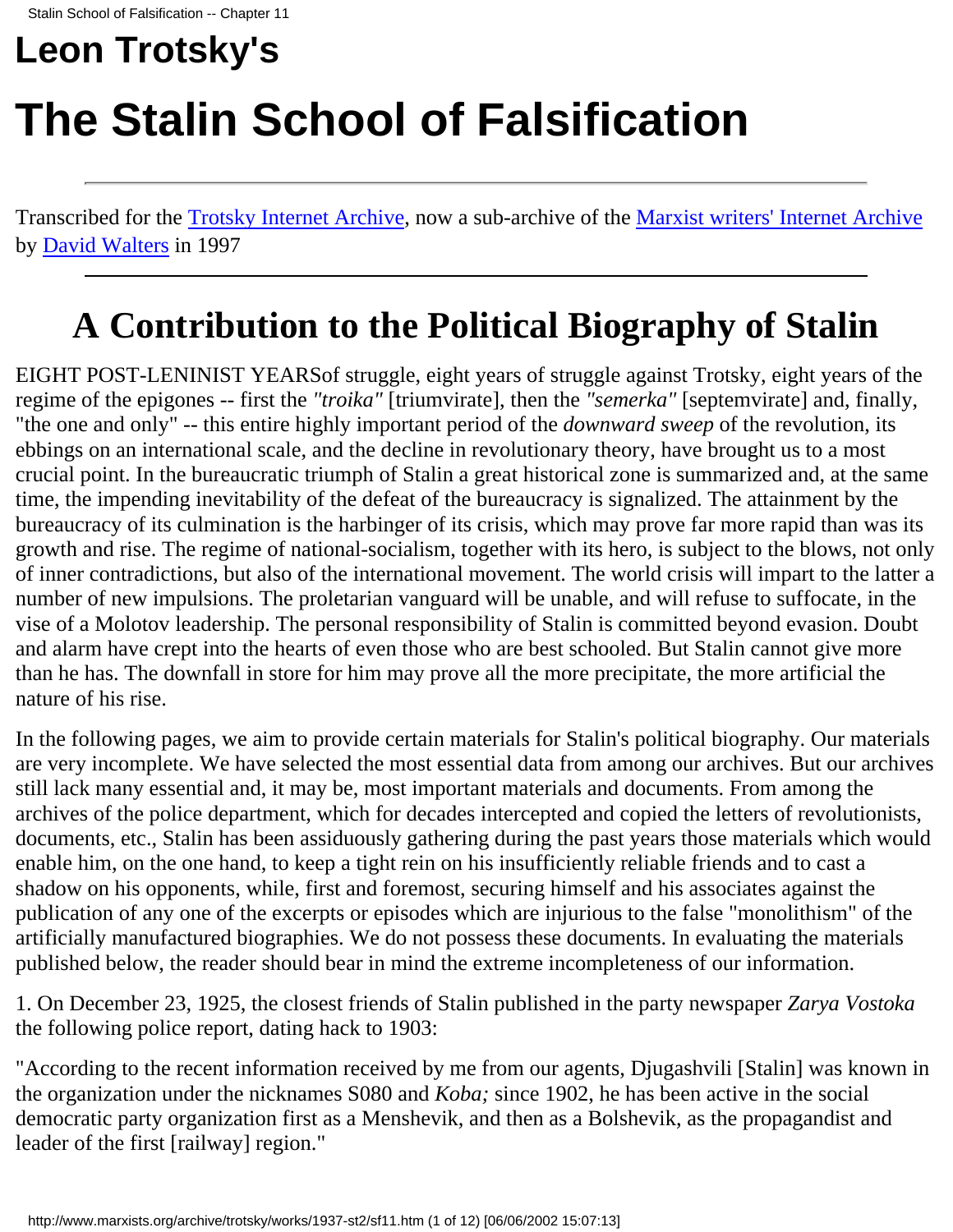No refutations of this police report on Stalin made public by his partisans have appeared anywhere, so far as we know. It appears from the report that Stalin began his activities as a *Menshevik.*

2. In 1905, Stalin was a member of the Bolsheviks and took an active part in the struggle. What were his views and actions in 1905? What were his views as to the character of the revolution and its perspectives? To our knowledge, there are no documents in circulation on this score. No articles, speeches or resolutions by Stalin have been reprinted. Why? Evidently because a republication of Stalin's articles or letters for that period could only damage his political biography. There is no other explanation for the stubborn oblivion that enshrouds the past of the "leader."

3. In 1907, Stalin took part in the "expropriation" of the Tiflis bank. The Mensheviks, in the wake of bourgeois philistines, have expressed no little indignation at the "conspiratorial" methods of Bolshevism, and its "anarcho-Blanquism." We can have only one attitude toward this indignation, namely, *contmpt.* His participation in a bold, even if a partial, blow dealt to the enemy can only do honor to the revolutionary resoluteness of Stalin. One can only be astonished, however, as to why this fact has been deleted in a cowardly manner from alt the official biographies of Stalin? Was it done, perhaps, in the name of bureaucratic respectability? We venture to think not. The reasons are most probably political. For, while participation in an expropriation cannot in itself in any way compromise a revolutionist in the eyes of revolutionists, a false political evaluation of the then existing situation does compromise Stalin as a politician. Partial blows to the institutions of the enemy, including "treasuries," are compatible only with a mass offensive, *i.e.,* the upsurge of the revolution. With the masses in retreat, partial, isolated and partisan blows inevitably degenerate into adventures and lead to the demoralization of the party. In 1907, the revolution was receding, and the expropriations degenerated into adventures. In any case, Stalin gave proof even in that period that he was incapable of distinguishing the ebb-tide from the flood-tide. He was to reveal this incapacity to orient himself politically on a broad scale more than once in the future (Esthonia, Bulgaria, Canton, the "Third Period").

4. From the time of the first revolution, Stalin led the life of a professional revolutionist. Jail, exiles, escapes. But for the entire period of reaction (1907-1911) we do not find a single document containing Stalin's formulation of his own estimate of the situation and its perspectives. It is impossible for them not to have been preserved, even if only in the archives of the police department. Why have they not appeared in print? The reason is as clear as noonday: They are of such nature as renders it impossible to strengthen the silly characterization of theoretical and political infallibility that the apparatus is creating for Stalin, *i.e.,* for itself.

5. Only a single letter pertaining to that period has appeared through an oversight in the press-and it wholly confirms our hypothesis.

On January 24, 1911, Stalin wrote from exile to his friends, and this letter, that had been intercepted by the police department, was reprinted on December 28, 1925, by the self-same editorial board of *Zarya Vostoka,* none too rational in its zeal. Here is what Stalin wrote:

"We have of course heard from abroad of the 'tempest in a teapot' there; the blocs between Lenin-Plekhanov, on the one hand, and between Trotsky-Martov-Bogdanov, on the other. The attitude of the workers towards the first bloc is, so far as I know, favorable. But the workers are generally beginning to look with disdain on what's going on abroad:

Let them climb the walls to their heart's content. So far as we ourselves are concerned, whoever holds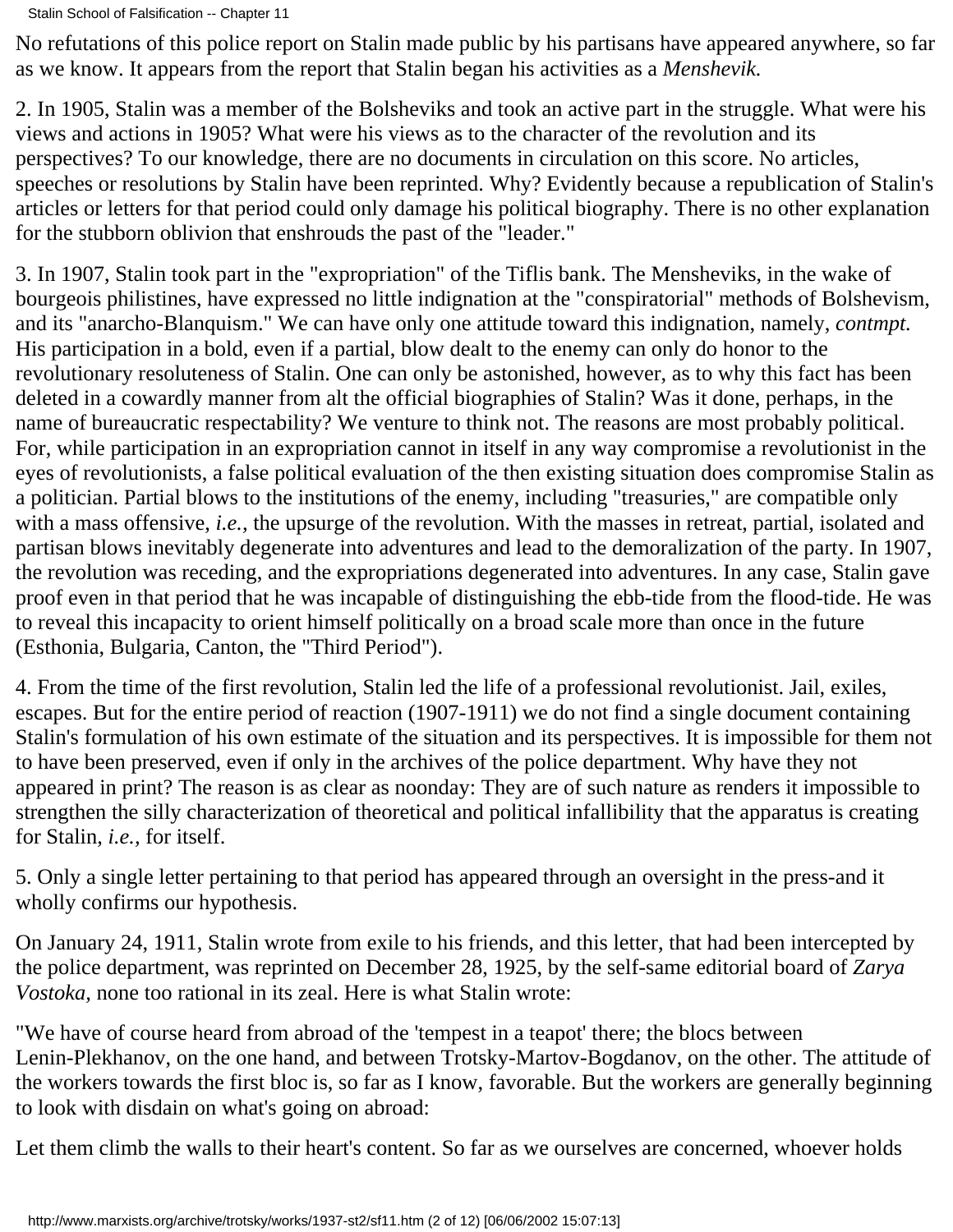dear the interest of the movement, will keep on working, the rest will take care of itself. This, in my opinion, is for the best."

This is not the place to dwell on how correctly Stalin had defined the composition of the blocs. That is not in question here. Lenin was waging a desperate struggle against the legalists, liquidators and opportunists, for the perspective of the second revolution. All the groupings abroad at that time were fundamentally determined by that struggle. But how did the Bolshevik, Stalin, evaluate these battles? Like the most inept empiricist: "A tempest in a teapot; let them climb the walls; keep on working, the rest will take care of itself." Stalin welcomes the mood of indifference to theory and the presumed superiority of myopic "practicals" over revolutionary theorists. "This, in my opinion is for the best," he writes with reference to those moods which were characteristic of the period of reaction and decline. Thus, in the per son of Stalin, the Bolshevik, we have not even political conciliationism -- for, conciliationism was an *ideological* tendency, which attempted to create a *principled* platform -- we have blind empiricism, verging on complete disregard of the principled problems of the revolution.

It is not difficult to imagine the lashing the hapless editors of *Zarya Vostoka* received for the publication of this letter; and the measures that were taken on an "All-Union scale" to prevent any further publication of such letters.

6. In his report at the Seventh Plenum of the E.C.C.I. (1926), Stalin characterized the party's past in the following manner:

If we take the history of our party from the moment of its inception in the shape of the Bolshevik group in 1903, and if we follow its subsequent stages down to our own day, then we can say without exaggeration that the history of our party is the history of the conflict of the contradictions within the party. There is not, and there cannot be a 'middle' line in questions of a principled character...

These momentous words were directed against ideological "conciliationism" toward those against whom Stalin was waging his struggle. But these abstract formula of ideological irreconcilability are in complete contradiction with the political physiognomy and the political past of Stalin him self. As an empiricist he was a congenital conciliationist, but precisely because he was an empiricist he gave no principled expression to his conciliationism.

7. In 1912, Stalin participated in *Zvezda,* the legal news paper of the Bolsheviks. The Petersburg editorial board, in a direct struggle against Lenin, issued this paper at first as a conciliationist organ. Here is what Stalin wrote in a programmatic editorial article:

"...It will be a source of satisfaction to us, if our news paper succeeds, *without falling into the polemical infatuation of the differeut factions,* in defending ably the spiritual treasures of consistent democracy which are being impudently encroached upon both by the open enemies and the false friends." *(The Revolotion and the C.P.S.U.-Materiais and Documents,* Vol. V, pp. 161f.)

The phrase referring to the "polemical infatuation of the different [ ! ] factions" is aimed entirely against Lenin, against Lenin's "tempest in a teapot," and his constant readiness to "climb the walls" due to some sort of "polemical infatuation."

Thus, Stalin's article is completely in harmony with the vulgar conciliationist tendency expressed in his above-quoted letter of 1911, and is in complete contradiction with his latter-day declaration as to the impermissibility of a middle line in questions of a principled character.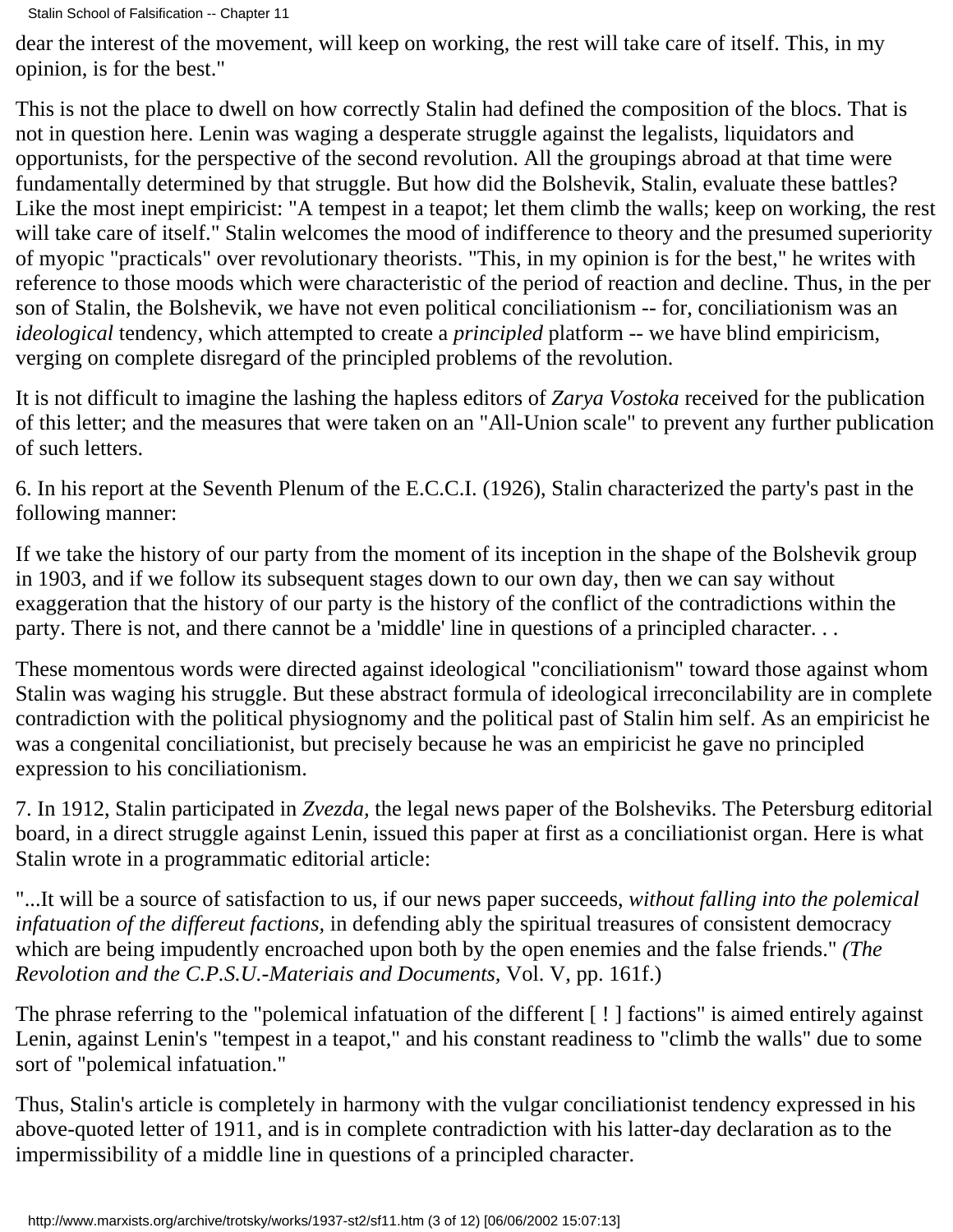8. One of Stalin's official biographies reads: "In 1918, he was once again exiled to Turukhansk, where he remained until 1917." The Stalin jubilee issue of *Pravda* similarly stated that "Stalin spent 1918491~915-1916 in exile in Turukhansk" *(Pravda,* Dec.21, 1929). That is all! These were the years of the imperialist war, of Zimmerwald and Kienthal, of the collapse of the Second International, of the profoundest ideological struggle in the ranks of socialism. What part did Stalin take in this struggle? These four years of exile should have been the years of intense intellectual activity. The exiles, under such conditions, keep diaries, write treatises, elaborate theses, platforms, exchange polemical letters, etc. It is hardly conceivable that Stalin did not write anything during four years of exile on the basic problems of war, the International and the revolution. Yet one would seek in vain for any traces of Stalin's intellectual labors during those four amazing years. How could this have happened? It is all too obvious that had a single line been found in which Stalin had formulated the idea of defeatism or had proclaimed the need for a new International, this line would have long since been printed, photographed, translated into all languages, and endowed with learned commentaries by all the academies and institutes. But no such line was ever found. Does this mean that Stalin wrote nothing at all? No, it means nothing of the sort. That would he utterly improbable. But it does mean that among everything he had written during the four years there is nothing, literally nothing, that could be utilized today to reinforce his reputation. Thus, the years of the war, when the ideas and slogans of the Russian Revolution and of the Third International were being hammered out, prove to be only a void in the ideological biography of Stalin. It is very likely that during this time he said and wrote: "Let them climb the walls there, and busy themselves with stirring up a tempest in a teapot."

9. Stalin arrived with Kamenev in Petrograd in the middle of March 1917. *Pravda,* under the editorship of Molotov and Shliapnikov, was vague and primitive, but, nevertheless, "Left" in character, antagonistic to the Provisional Government. Stalin and Kamenev removed the old editorial board, as being too far to the Left, and assumed an utterly opportunist position in the spirit of the Left Mensheviks: (a) sup port of the Provisional Government, "in so far as"; (b) military defense of the revolution *(i.e.,* the bourgeois republic) (c) unification with the Mensheviks of the Tseretelli type. The position of *Pravda* of that time is truly a scandalous page in the history of the party and in the biography of Stalin. His articles of March 1917, which were the "revolutionary" conclusions of his deliberations in exile, wholly explain why from the works of Stalin pertaining to the epoch of war not a single line has appeared to this day.

10. We reprint below Shliapnikov's account of the over turn effected by Stalin and Kamenev, who, at that time, were united on a common position:

"The day of the first issue of the 'transformed' *Pravda* the 15th of March -- was a day of rejoicing for the defensists. The whole Tauride Palace, from the jobbers in the State Duma Committee to the very heart of the revolutionary democracy, the Executive Committee of the Soviets, buzzed with a single piece of news: the victory of the moderate and reasonable Bolsheviks over the extremists. In the Executive Committee itself we were met with venomous smiles. This was the first and only occasion on which *Pravda* met with the approval of even the staunch defensists of the Lieber-Dan stripe. When this issue of *Pravda* reached the factories, it there aroused utter dismay among our party members and our sympathizers, and caustic gratification among our opponents. Inquiries poured into the Petersburg Committee, the Bureau of the C.C. and the editorial board of *Pravda --W hat* happened? Why has our newspaper renounced the Bolshevik line and taken the path of defensism? But the Petersburg Committee, as well as the entire organization, was caught unawares by this *coap.* There was general indignation and the Bureau of the C.C. was blamed for this incident. The indignation in the local districts was enormous,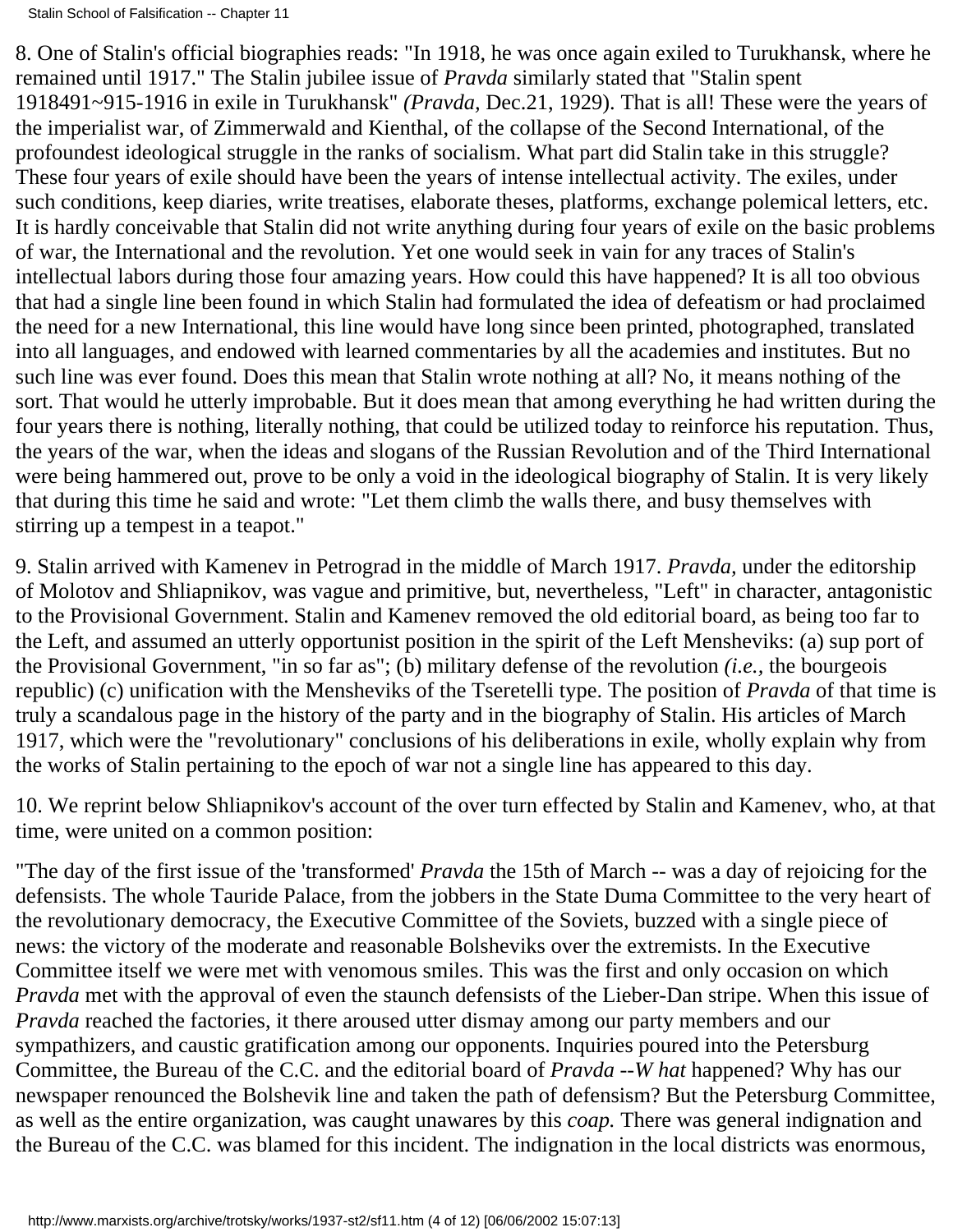and when the workers found out that *PRAVDA had been seized by three former editors of PRAVDAarriving from Siberia, they demanded their expulsion from the party"* [The third member was the former deputy, Muranov.] (Shliapnikov, *The Year 1917,* Bk. 2, 1925).

We must add the following to the above: (a) Shliapnikov's account was altered and modulated in the extreme under the pressure of Stalin and Kamenev in 1925 (the "troika" was still in power at the time!) ; (b) no refutations of Shliapnikov's account appeared in the official press. Indeed, how could it have been refuted? The issues of *Pravda* for that period were then readily available.

11. Stalin's attitude to the problem of revolutionary power was expressed by him in a speech made at a party Conference (the session of March 29, 1917). Said Stalin:

"On the other hand, the government has in fact taken the role of fortifier of the conquests of the revolutionary people. The Soviet of Workers' and Soldiers' Deputies mobilizes the forces, and exercises control, while the Provisional Government -- balking and muddling, takes the of fortifier of those conquests of the people, which they have already seized as a fact. Such a situation has disadvantageous, but also advantageous sides. It is not to our advantage at present to force events, hastening the process of repelling the bourgeois layers, who will in the future inevitably withdraw from Stalin is afraid of "repelling the bourgeoisie" -- the principal argument of the Mensheviks from 1904 on.

"In so far as the Provisional Government fortifies the steps of the revolution, to that extent we must support it; but, in so far as it is counter-revolutionary, support to the Provisional Government is not permissible."

That is exactly what Dan said. After all, what other words can be used to defend a bourgeois government in the eyes of the revolutionary masses?

Further, we read in the minutes:

"Comrade Stalin reads the resolution on the Provisional Government adopted by the Bureau of the Central Commit tee, but states that be is not in complete agreement with it, and is rather in accord with the resolution of the Krasnoyarsk Soviet of Workers' and Soldiers' Deputies."

We quote the most important points of the Krasnoyarsk resolution:

"To make entirely clear that the only source of the power and the authority of the Provisional Government is the will of the people who have accomplished this revolution, and to whom the Provisional Government is obliged wholly to submit. . .

"To support the Provisional Government in its activities only in so far as it follows a course of satisfying the demands of the working class and the revolutionary peasantry in the revolution that is taking place."

The reference here is to the Government of Prince Lvov Miliukov-Guchkov.

Such was the position of Stalin on the question of power.

12. We must particularly underscore the date of the above, namely, *March 9, 1917.* Thus, more than a month after the beginning of the revolution, Stalin still spoke of Miliukov as an ally: The Soviet conquers, the Provisional Government fortifies. It is hard to believe that these words could have been pronounced by a reporter to the Bolshevik Conference at the end of March 1917! Even Martov would not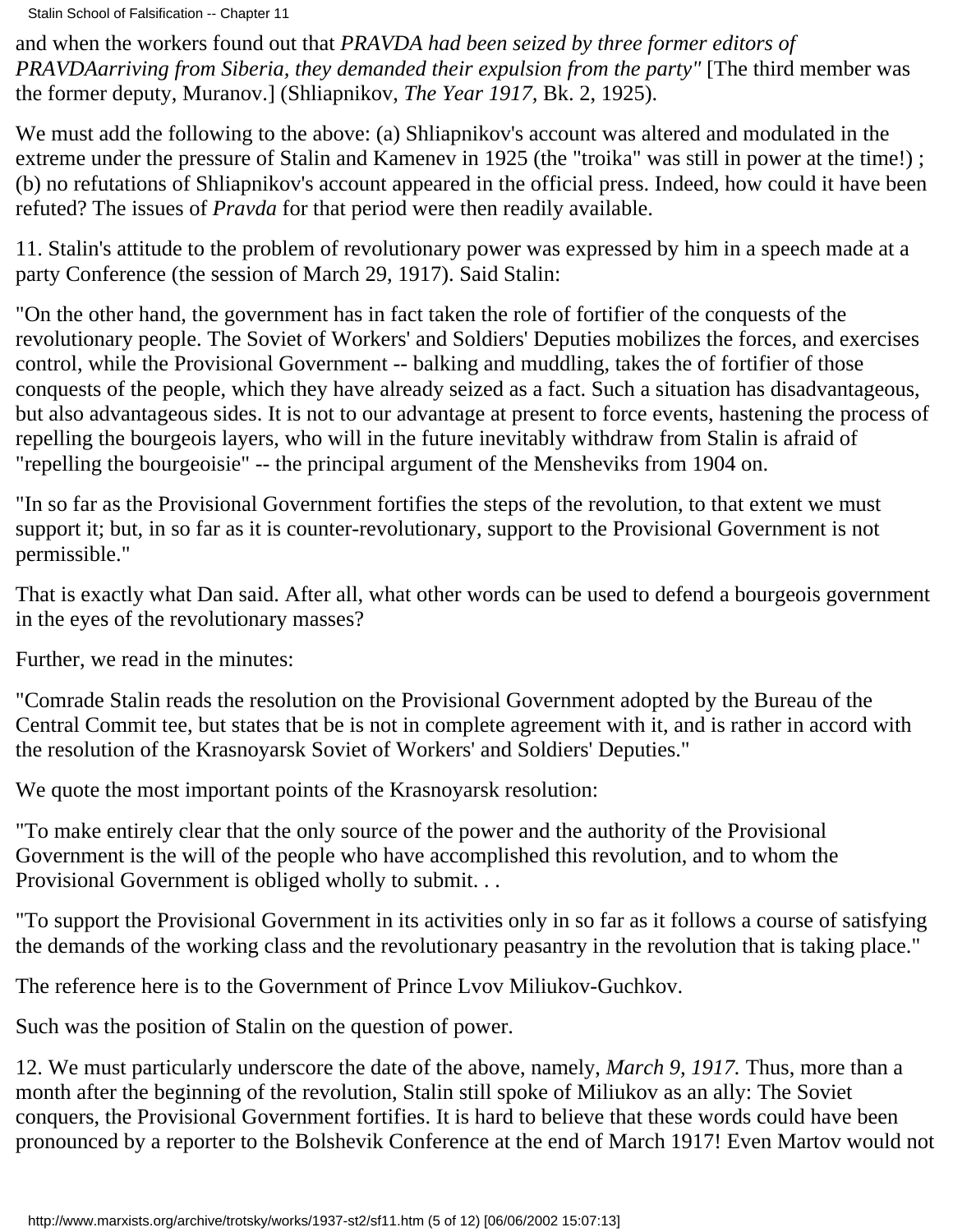have posed the question in this manner. This is the theory of Dan expressed in its most vulgar form: The democratic revolution viewed as an abstraction, within the framework of which function the more "moderate" and the more "resolute" forces, among whom there is a division of labor-the resolute conquer, the moderate fortify. Nevertheless, Stalin's speech was not accidental. We have in it the pattern of the entire Stalinist policy in China from 1924 to 1928.

Lenin, who had managed to arrive in time for the last session of this same Conference, castigated the position of Stalin with an indignation that was impassioned despite all its restraint.

"Even our Bolsheviks [he said] show confidence in the Govemment. That can be explained only by intoxication incidental to revolution. That is the death of socialism. You, comrades, place confidence in the government. If that's your position, our ways part. I prefer to remain in the minority. One Liebknecht is worth more than 110 defensists of his type of Steklov and Chkheidze. If you are in sympathy with Liebknecht and extend even a finger [to the defensists] -- this will be a betrayal of international socialism." (The March 1917 Party Conference. Session of April 4. "Report by Comrade Lenin.")

It should he borne in mind that Lenin's speech, as well as the protocols as a whole, have been kept hidden from the party to this day.

18. How did Stalin pose the war question? In the same way as Kamenev. It is necessary to arouse the European workers, but in the meantime we must fulfill our duty towards the "revolution." But how arouse the European workers? Stalin's reply is contained in his article for March 17, 1917.

We have already indicated one of the most serious methods of doing so. It consists in this, that we compel our own government to put itself on record not only against all plans of conquest . . . but also openly to formulate the will of the Russian people, immediately begin negotiations for universal peace on the basis of a complete renunciation of all conquests by both sides, and on the basis of the rights of all nations to self-determination."

Thus, the "pacifism" of Miliukov-Guchkov was to have served as the means for arousing the European proletariat.

On April 4, the day after his arrival, Lenin indignantly declared at the Party Conference:

*"Pravda* demands from the *Government* that it renounce annexations. To demand from the government of the capitalists that it renounce annexations-Nonsense! Flagrant mockery of. . . "(The March 1917 Party Conference. Session of April 4. "Report by comrade Lenin.")

These words were directed wholly against Stalin.

14. On March 14, the Menshevik-S.R. Soviet issued a manifesto on war to the toilers of all nations. The manifesto represented a hypocritical, pseudo-pacifist document in the spirit of the entire policy of the Mensheviks and the S.R.'s who were urging the workers of other countries to rise against their bourgeoisie, while they themselves remained yoked to the imperialists of Russia and of the whole Entente. How did Stalin evaluate this manifesto?

"In the first place, it is indubitable that the bare slogan 'Down with War!' is absolutely worthless as a practical path.

It is impermissible not to hail yesterday's manifesto of the Soviet of Workers' and Soldiers' Deputies in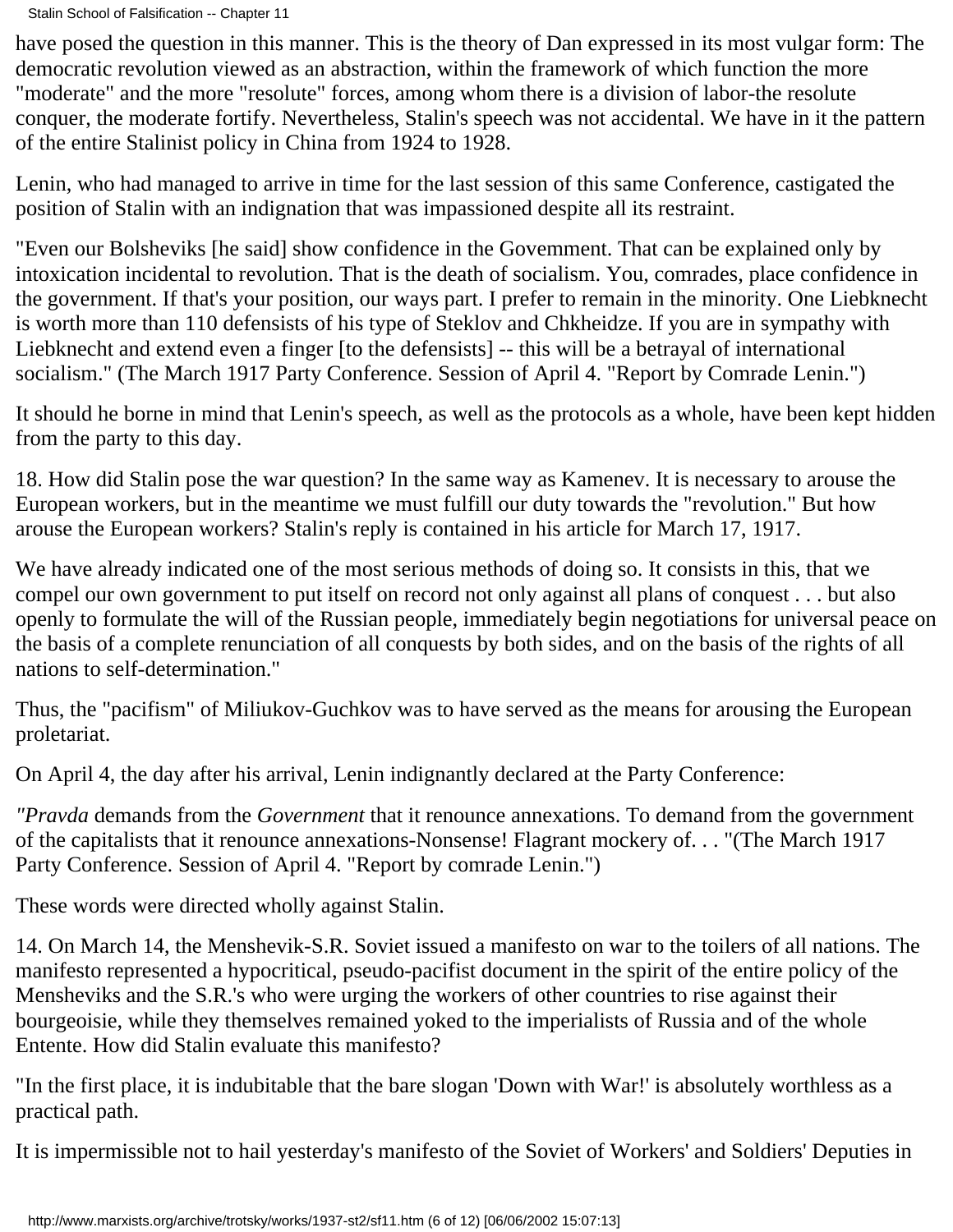Petrograd to the peoples of the whole world, summoning them to compel their own governments to terminate the slaughter. This manifesto, if it reaches the broad masses, will undoubtedly recall hundreds and thousands of workers to the forgotten slogan:

'Workers of the World, Unite!' ,

How did Lenin evaluate the manifesto of the defensists? In his April 4 speech, from which we have already quoted, he said: "The manifesto of the Soviet of Workers' Deputies

there isn't a word in it imbued with class-consciousness. There is nothing to it but phrase-mongering." (The March 1917 Party Conference. Session of April 4. "Report by comrade Lenin.")

These words are directed entirely against Stalin. That is why the protocols of the March Conference are kept hidden from the party.

15. Since he was carrying through the policy of the Left Mensheviks in relation to the Provisional Government and the war, Stalin had no reason whatever for rejecting unification with the Mensheviks. Here is how he expressed himself on this question at the self-same March 1917 Conference. We quote the protocols verbatim:

*"Order of the* da~-Tseretelli's proposal for unification.

"STALIN:We ought to go. It is necessary to define our proposals as to the terms of unification. Unification is possible along the lines of Zimmerwald-Kienthal."

At this, even Molotov expressed his doubts; to be sure, not very articulately. Stalin replied in refutation:

"There is no use running ahead and anticipating disagreements. There is no party life without disagreements. We will live down trivial disagreements within the party." (The March 1917 Party Conference. Session of April 1.)

These few words speak louder than volumes. They serve to establish the thoughts upon which Stalin fed during the war years and they attest with juridical precision that Stalin's Zimmerwaldism was of the same brand as Tseretelli's Zimmerwaldism. Here, once again, there is not even a hint of that ideological irreconcilability, which was put on by Stalin as a false mask several years later, in the interests of the apparatus struggle. On the contrary, Menshevism and Bolshevism appear to Stalin at the end of March 1917 as shades of thought that could abide in a single party. Disagreements with TsereteHi Stalin calls "trivial," which can be "lived down" in the framework of a single organization. We can gather from this how becoming it is for Stalin to condemn in retrospect Trotsky's conciliationist attitude to the Left Mensheviks . . . in 1918.

16. With such a position, Stalin, in the nature of things, could not counterpose anything serious to the S.R.'s and the Mensheviks in the Executive Committee of the Soviet, which, on his arrival, he entered as a representative of the party. There has not remained in the minutes or in the press a single proposal, declaration or protest in which Stalin in any distinguishable manner counterposed the Bolshevik point of view to the flunkeyism of the "revolutionary democracy" toward the bourgeoisie. One of the chroniclers of that period, the non-party semi-defensist Sukhanov, the author of the above -- mentioned manifesto to the toilers of the whole world, says in his *Note\** on the *Rei'olt\_tion:*

"Among the Bolsheviks, besides Kamenev, there appeared in the Executive Committee of the Soviets in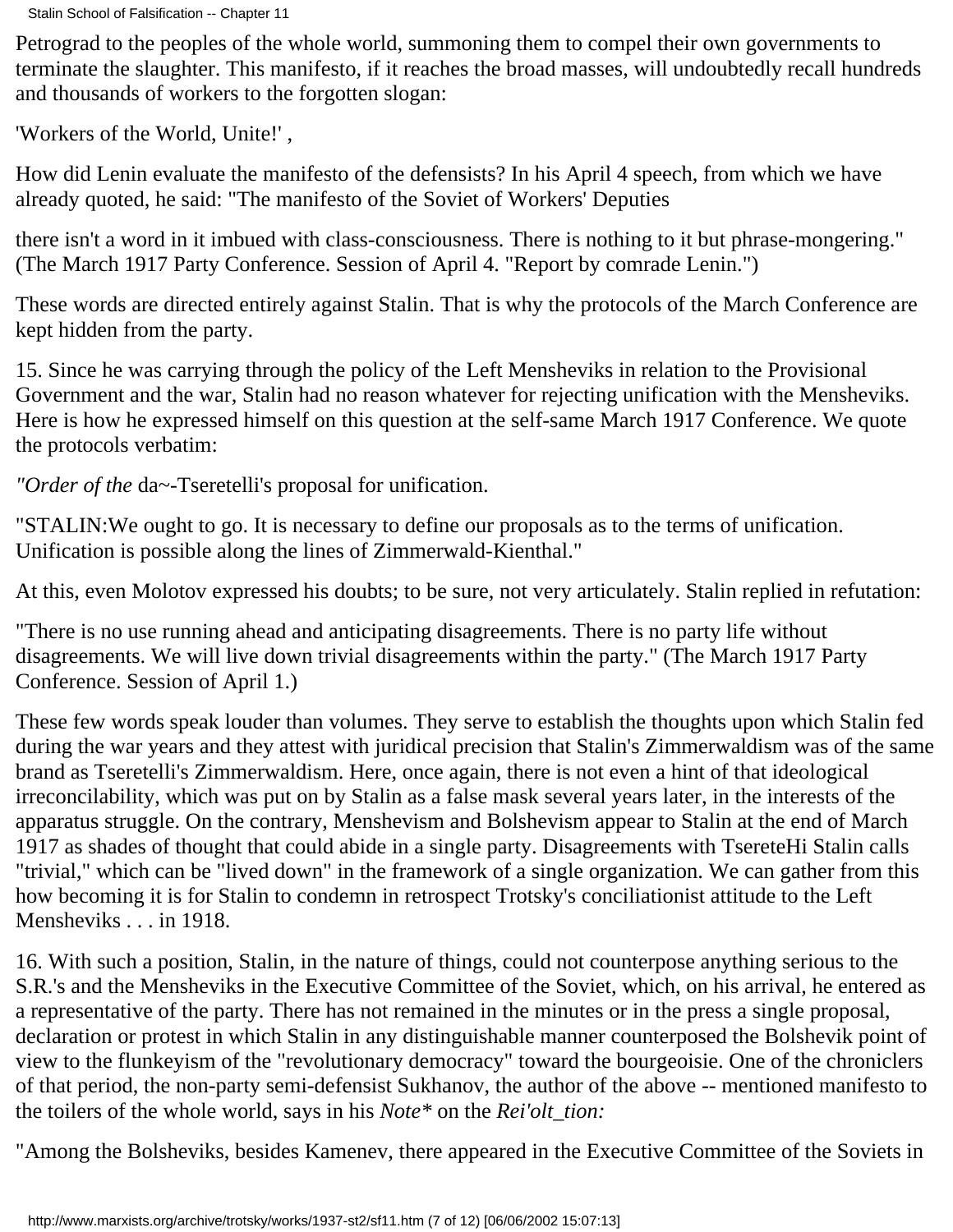those days Stalin. During the time of his modest activity in the Execu tive Committee [he] gave me the impression -- and not only more of a drab spot which would sometimes emit a dim and inconsequential light. There is really nothing more to be said about him." *(Notes on the Revointion,* Bk. 2, pp. 26sf.)

17. Lenin, who had finally managed to break through from abroad, raged and thundered against the "Kautskyist" *Pravda* (the term is Lenin's). Stalin withdrew to the side lines. At the time when Kamenev manned the defenses, Stalin remained silent. Gradually he slid into the new official groove made by Lenin. But we do not find emanating from him a single independent idea or generalization on which it is worth while dwelling. Whenever the occasion arose, Stalin stepped in between Kamenev and Lenin.

Let us take the most acute moment of the inner-party struggle on the eve of the October insurrection. Kamenev and Zinoviev came out in the non-party press against the insur rection. Lenin in a letter to the Central Committee branded their action as "infinitely vile," and raised the question of expelling them from the party. Lenin was particularly indig nant at the fact that in all their open declarations, Zinoviev and Kamenev, without ceasing to agitate against the insur rection, covered their violation of the decision of the party with hypocritical and diplomatic formulse. Meanwhile, on that very same day, October 20, there appeared to the astonishment of the Central Committee the following declara tion in the central organ of the party:

*"Statement by the Editorial Board.* We on our part express the hope that the matter will be considered as closed with the statement made by comrade Zinoviev (and also comrade Kamenev's statement in the Soviet). The sharp tone of comrade Lenin's article does not alter tile fact that we are fundamentally in agreement." *(Protocols of the C.C. of S.D.L.P.R.,* Aug. 1917 -- Feb. 1918. State Publishers, 1929, p. 137.) Thus, where Lenin spoke of an "infinitely vile" behavior, covered up by diplomatic subterfuges, the edi torial board, basing itself on these subterfuges, spoke of "agreement."

The editorial board consisted at the time of Stalin and Sokolnikov. "Comrade Sokolnikov announced that he had had no part in the declaration of the editorial board with regard to the letters of Zinoviev, and that he regarded this declara tion as erroneous." *(Idem.,* p. 128.) Thus, it was made clear that Stalin on *his own responsibility* supported-against Lenin, against the Central Committee, and against the other member of the editorial board -- Kamenev and Zinoviev at the most critical moment, four days prior to the insurrection; and did so through an official declaration which could not but confuse the entire party. There was universal indigna tion. The protocol reads: "Comrade Stalin presents a state ment that he is withdrawing from the editorial board." *(Idem.,* p. 129.) Rather than aggravate an already rather difficult situation, the Central Committee did not accept Stalin's resignation.

But, after all, how explain the astounding declaration of Stalin in *Pravda.~* Like a number of other steps taken by Stalin during the period from April to October, the declara tion cannot be understood unless we take into consideration the fact that Stalin was under the influence of his Menshevik policy during March and the first days in April. What had occurred only yesterday was still so fresh in the minds of everyone. Stalin up to April 4 had marched so closely in step with Kamenev. The turn in party policy after April 4 was so sharp that Stalin found himself all this time in a condition of acute political infirmity: he squirmed, kept mum, allowed others to commit themselves, but once in a while he would burst out against Lenin, in the spirit of the above-quoted editorial declaration.

18. For a number of years, Stalin and all his Kuusinens have been broadcasting throughout the world the version alleging that Trotsky had wilfully and against the decision of the C.C. decided not to sign the peace treaty at Brest Litovsk. Stalin even undertook to prove this in the press. We have now the official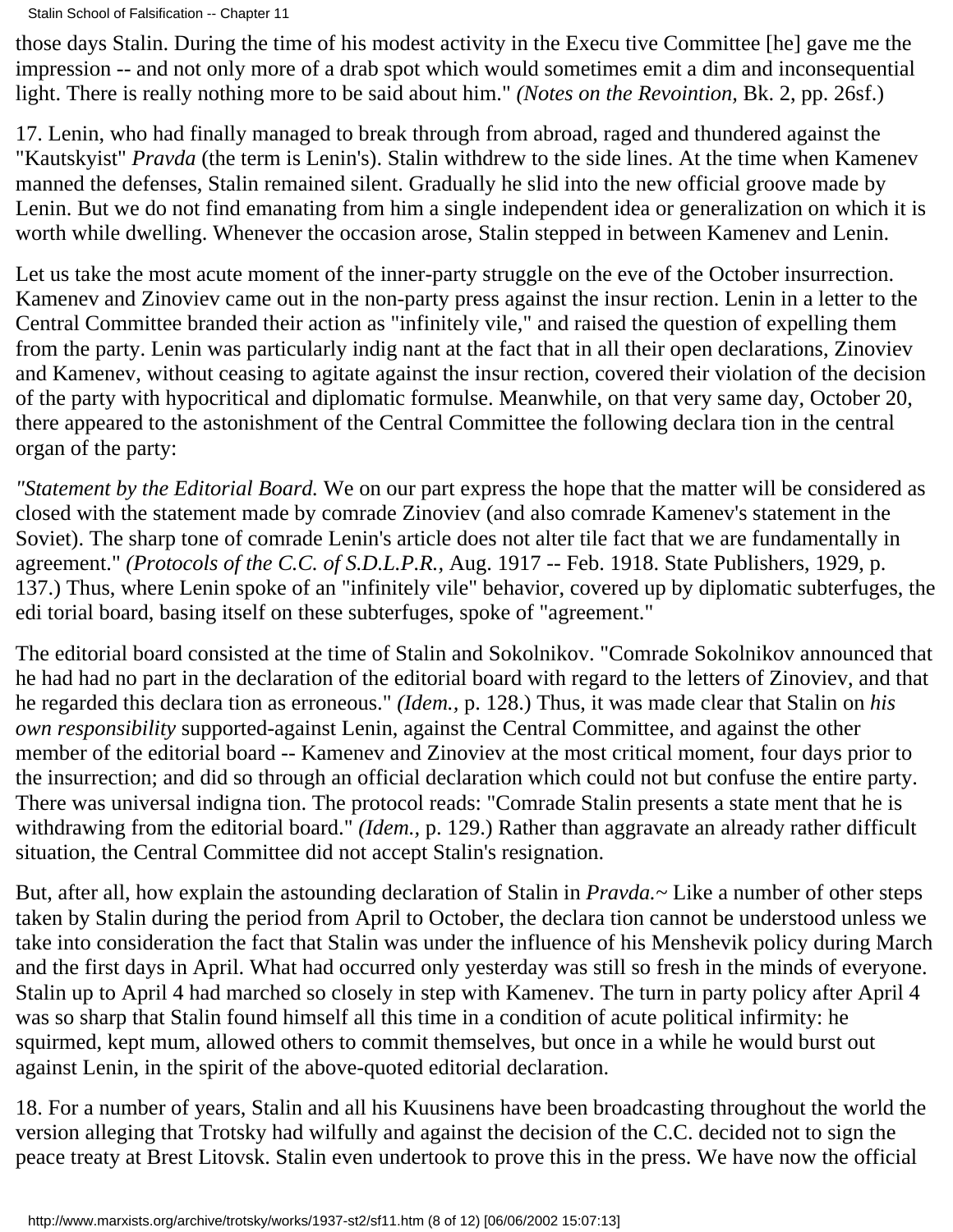evidence as presented in the published protocols of the Central Committee for the year 1917. (State Publishers, 1929.)

"Session of January 24, 1918. Comrade Trotsky moves the following formula to a vote: We terminate the war, but we do not conclude peace. The vote is taken. Carried: 9-for; 7-against." *(Idem.,* p. 207.)

That seems clear enough.

19. What was Stalin's attitude to the formula of Trotsky? Here is what Stalin had to say one week after the session at which this formula had been adopted by a vote of 9 to 7.

"Session of February 1 (January 19), 1918.

Comrade STALIN:**. ..** the way out of the difficult situation was provided us by the middle point of view~~the position of Trotsky." *(Idem.,* p. 214.)

We cannot but express our astonishment at how these words of Stalin ever came to be preserved in the protocols, despite the all-seeing eye of Saveliev, the editor. For these words leave no stone unturned in exposing the latter-day agitation of many years' standing on the subject of the Brest Litovsk peace. It now appears that on January 19 (February 1), 1918, Stalin considered that the position of Trotsky provided the party with a "way out of the difficult situation." Stalin's words will become fully comprehensible, if we bear in mind that throughout this entire critical period the overwhelming majority of the party organizations and of the Soviets were in favor of a revolutionary war and that, in consequence, Lenin's position could have been carried through only by means of an overturn in the party and in the government (which was, of course, utterly out of the question). Thus Stalin was not at all mistaken, but was only stating an incontrovertible fact when he said that Trotsky's position was the *only conceivable way out* for the party at that time.

20. But what was Stalin's own position?

"Session of February 23, 1918. Comrade *Stalin:* We need not sign but we must begin peace negotiations.

"Comrade *Lenin:* . . . Stalin is wrong in saying that we need not sign. These conditions must be signed. If you do not sign them, you will sign the death sentence of the Soviet power within three weeks.

"Comrade *Uritsky,* in refuting Stalin, states that the conditions must be either accepted or rejected, but that it is impossible to continue negotiations." *(Idem.,* p. 249.)

Anyone who is familiar with the situation at that moment, can clearly perceive the hopeless muddle in which Stalin found himself, arising from his lack of any thoroughly thought-out position. By the 18th of February the Germans had already captured Dvinsk. Their offensive was developing with extraordinary speed. The policy of stalling and pulling wires had been exhausted. Stalin proposes on February 23 not to sign the peace treaty, but . . . to carry on negotiations.

During the Brest-Litovsk negotiations Stalin had no independent position. He would vacillate, side-step and keep silent. At the last moment he would vote for Lenin's motion. The muddled and impotent position of Stalin during that period is characterized quite clearly, though not fully, even in the officially "improved" minutes of the C.C.

21. During the period of the Civil War, Stalin was opposed to the principles upon which the creation of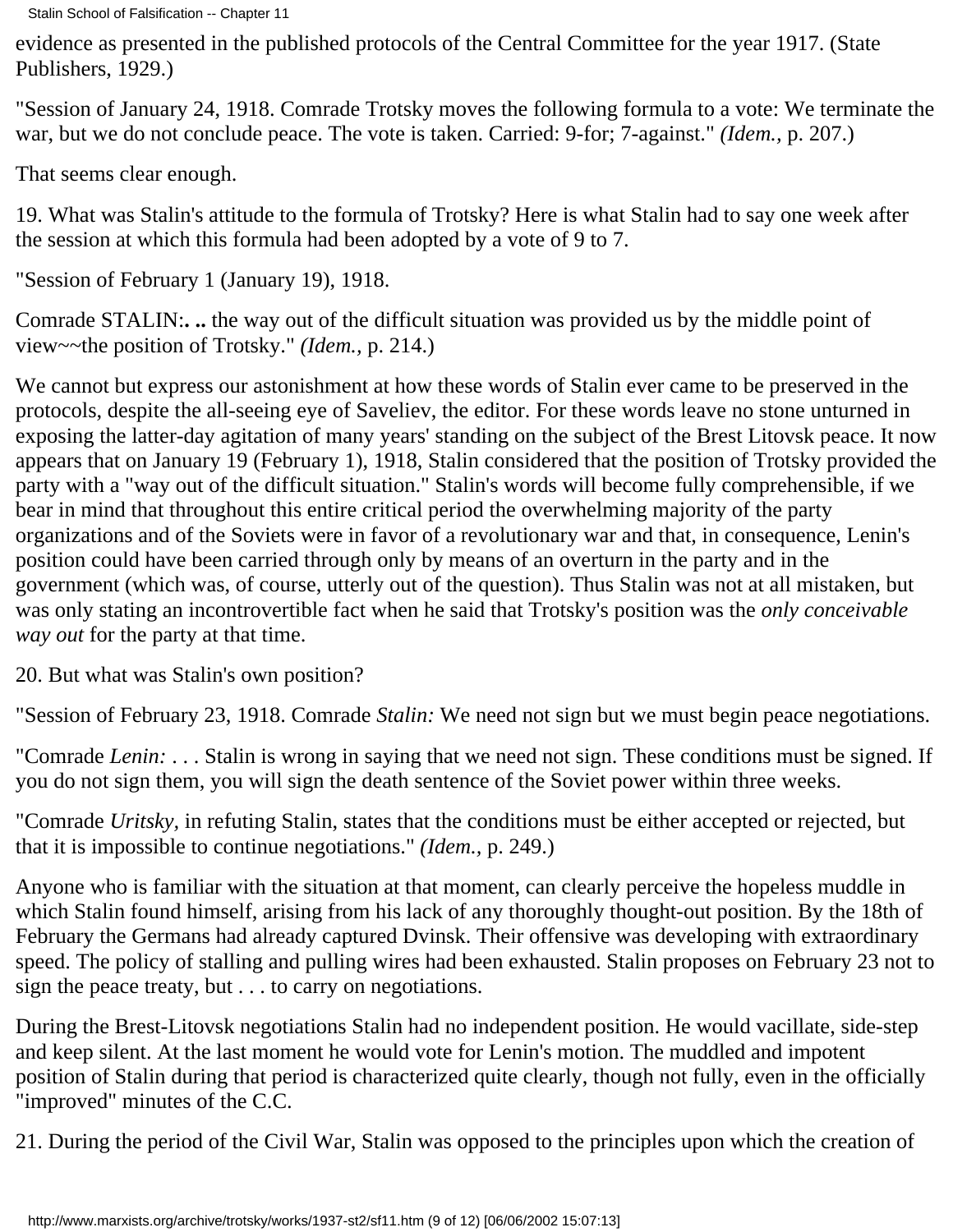the Red Army was based, and inspired behind the scenes the so-called "military opposition" against Lenin and Trotsky. The facts that pertain to this are in part dealt with in Trotsky's auto biography. *(My Life,* "The Military Opposition," Ch. XXXVI. See also Markin's article in this volume.)

22. At the time when Lenin was ill and Trotsky away on a leave of absence, Stalin carried through in the Central Committee, under the influence of Sokolnikov, a decision undermining the monopoly of foreign trade. Owing to the decisive attack of Lenin and Trotsky this decision was revoked. (See "Letter to the *Istpart.")*

23. During the same period, Stalin assumed a position on the national question which Lenin condemned for its bureaucratic and chauvinistic tendencies. Stalin on his part accused Lenin of national liberalism. (See "Letter to the *Istpart.")*

24. What was Stalin's conduct on the question of the German Revolution in 1923? He was here once again compelled, as in March 1917, to orient himself independently on a major question. Lenin was ill, a struggle was being waged against Trotsky. Here is what Stalin wrote to Zinoviev and Bukharin in August 1923 on the situation in Germany.

"Should the Communists strive (at the given stage) to seize power without the Social Democrats? Have they sufficiently matured for that? -- that's the question as I see it. Upon our taking power, we had in Russia such reserves as (a) peace; (b) land to the peasants; (c) the support of the vast majority of the working class; (d) the sympathy of the peasants. The German Communists have at present nothing of the sort. They have, of course, contiguous to them the land of the Soviets, which we did not have, but what can we give them at the present moment? Should the power in Germany, so to speak, drop now, and should the Communists catch it up, they'll fall through with a crash. That's 'at best.' But if it comes to the worst-they will be smashed to pieces and beaten back. The gist of the matter does not lie in Brandler's desire to 'teach the masses'; the gist of the matter is that the bourgeoisie plus the Right Social Demo crats would surely convert the practice-demonstration into a general battle (they still have all the odds on their side for that) and would crush them. The Fascists, of course, are not napping, but it is to our advantage to let the Fascists attack first: this will fuse the entire working class around the Communists (Germany is not Bulgaria). Moreover, the Fascists, according to all reports, are weak in Germany. In my opinion the Germans should be restrained and not encouraged."

Thus, in August 1928, when the German Revolution was knocking at all doors, Stalin reckoned that Brandler must be restrained and not encouraged. Stalin bears the main responsibility for lctting slip the revolutionary situation in Germany. He supportcd and encouraged the weaklings, the skeptics and the temporizers in Germany. He did not acci dentally assume an opportunist opposition on this question of world-historic importance: he was in essence only continu ing the policy that he had followed in Russia in March 1917.

25. After the revolutionary situation had been doomed by passivity and irresolution, Stalin for a long time defended against Trotsky the Brandlerite C.C., thereby defending himself. In so doing Stalin brought, of course, the argument from "exceptionalism." Thus, December 17, 1924 -- a year after the shipwreck in Germany-Stalin wrote:

"One must not forget for an instant this peculiarity. It must especially be borne in mind in analyzing the German events in the Autumn of 1923. It must especially be borne in mind by comrade Trotsky, who draws a wholesale [! ] analogy [!! ] between the October Revolution and the revolution in Germany and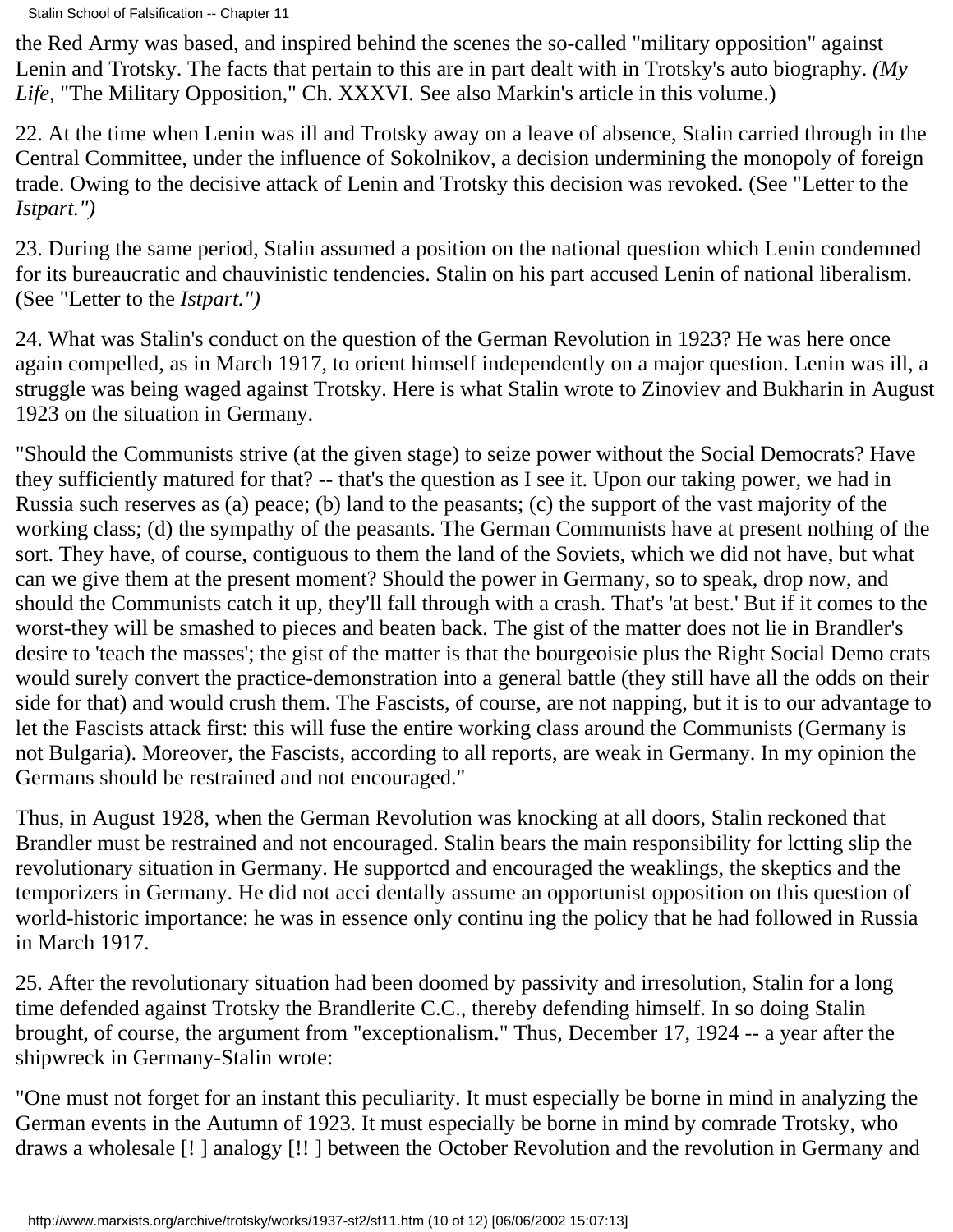who incessantly keeps lashing the German Communist Party." *(Problems of Leninism,* 1928,p. 171.)

Accordingly, Trotsky was guilty in those days of "lashing" Brandlerism and not of patronizing it. It is quite evident from the above to what extent Stalin and his Molotov are of service in the struggle against the Rights in Germany!

26. The year 1924 is the year of the great turn. In the Spring of that year, Stalin was still repeating the old for mul~ of the impossibility of building socialism in one country, especially in a backward country. In the Autumn of that same year, Stalin broke with Marx and Lenin on the fundamental question of the proletarian revolution, and constructed his "theory" of socialism in one country. Incidentally, Stalin has nowhere developed this theory in a positive form, nor has he even expatiated on it. The entire foundation for it comes down to two quotations from Lenin that have been deliberately given a false interpretation. Stalin has made no reply to a single objection. The theory of socialism in one country has an administrative and not a theoretical foundation.

27. In that same year, Stalin created the theory of "bi-composite," *i.e.,* two-class worker and peasant parties for the Orient. This constitutes a break with Marxism and with the entire history of Bolshevism on the fundamental question of the class nature of the party. Even the Communist International found itself compelled in 1928 to draw back from this theory which has doomed the communist parties of the Orient for a long time to come. But this great discovery continues even today to grace the Stalinist *Problems of Leninism.*

28. In that same year, Stalin carried through the subordination of Chinese communism to the bourgeois party of the Kuomintang, passing the latter off as a "worker and peasant" party of the type he had himself invented.

The Chinese workers and peasants, on the authority of the Comintern, were politically enslaved to the bourgeoisie. Stalin organized in China the "division of labor" which Lenin prevented him from organizing in Russia in 1917: the Chinese wcrkers and peasants did the "conquering" while Chiang Kai-shek did the "fortifying."

Stalin's policy was the direct and immediate cause of the shipwreck of the Chinese Revolution.

29. Stalin's position and his zigzags on the questions of Soviet economic life are too fresh in the memory of the entire world, and, therefore, we shall not dwell on them here.

80. In conclusion, we shall merely recall once again Lenin's "Testament." In question here is not a polemical article or speech, where one may with some justification presuppose inevitable exaggerations from the heat of the struggle. No, in the "Testament," Lenin, calmly weighing every word, offered his last counsel to the party, evaluating each one of his collaborators on the basis of his entire experience with them. What has he to say of Stalin? That Stalin is (a) rude, (b) disloyal, (c) inclined to abuse power. Conclusion: Remove Stalin from the post of General Secretary.

A few weeks later Lenin also dictated a note to Stalin in which he announced that he was "breaking off all personal and comradely relations with him." This was one of the final expressions of Lenin's will. All these facts are recorded in the protocols of the July 1927 Plenum of the Central Committee.

Here are a few milestones in the political biography of Stalin. They provide a sufficiently distinct portrait of a man in whom energy, will and resoluteness are combined with empiricism, myopia, an organic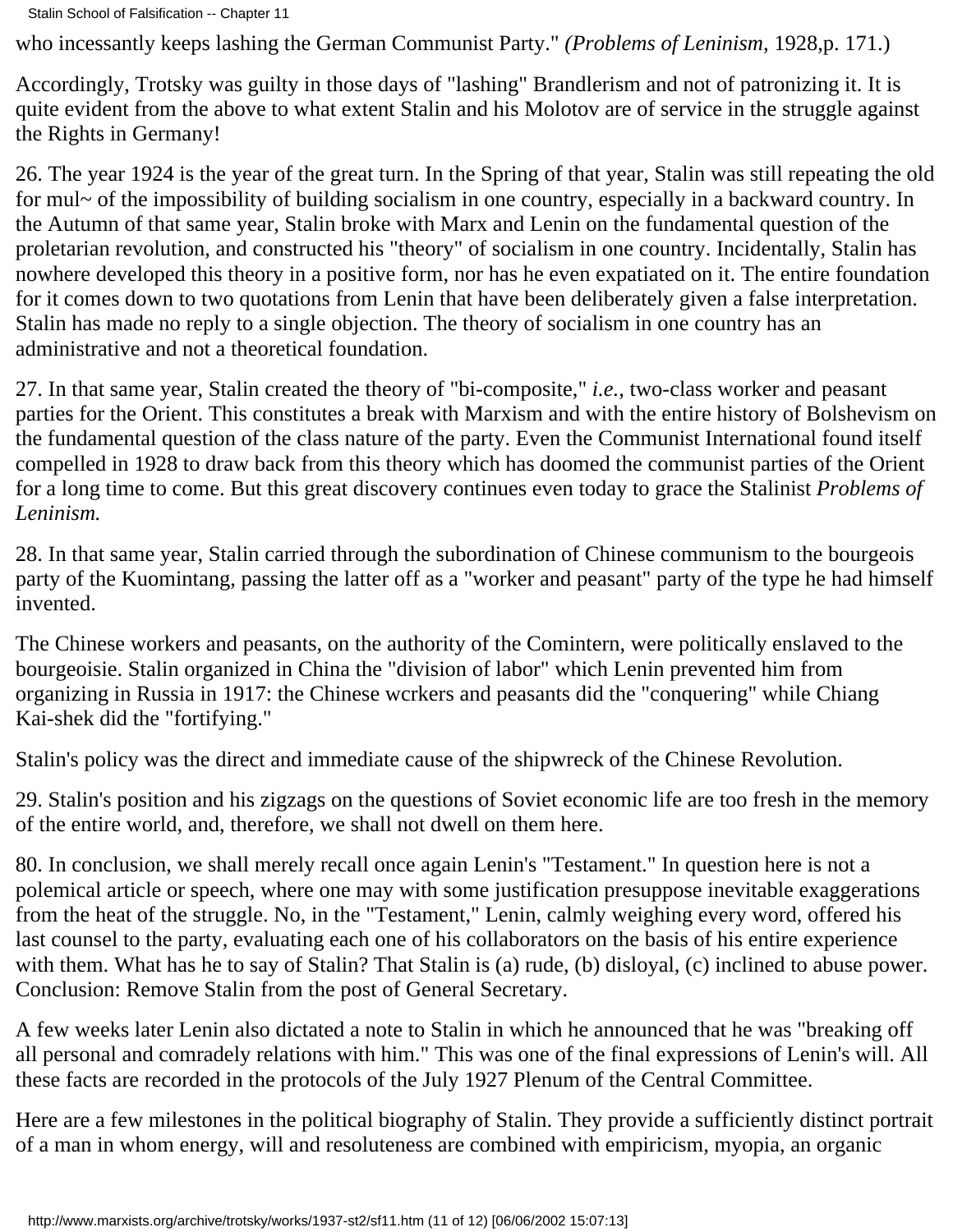inclination to opportunist decisions in great questions, personal rudeness, disloyalty and a readiness to abuse power in order to suppress the party.

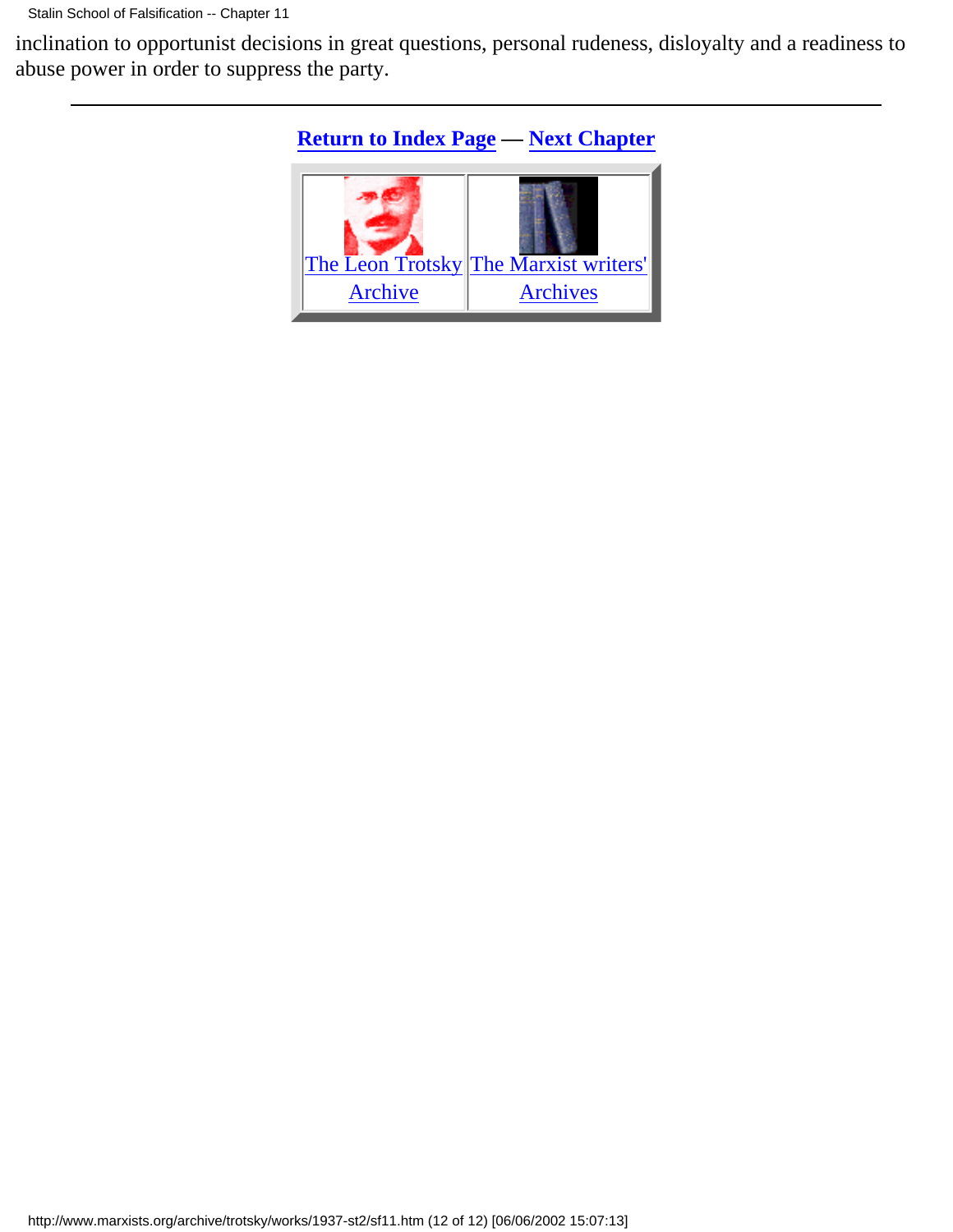<span id="page-155-0"></span>

# **THE STALIN SCHOOL OF FALSIFICATION**

Transcribed for the [Trotsky Internet Archive,](#page-214-0) now a sub-archive of the [Marxist writers' Internet Archive](http://www.marxists.org/index.htm) by [David Walters](mailto:ddw@marxists.org) in 1997

# **How the October Insurrection Actually Took Place**

THE SCHEMA of the October overturn in the official delinea tion has undergone, as is well known, interminable changes in obedience to the political needs of the ruling group. The final version now set forth may be briefly forinulated in the follow ing words: Lenin demanded that the insurrection be expedited in every possible way. Zinoviev and Kamenev came out against the insurrection. Trotsky sought to defer the question of the insurrection to the Congress of the Soviets on October 25 (November 7). Lenin implacably fought against the "consti tutional illusions" of Trotsky, who placed the question of the material seizure of power in dependence upon the Congress of the Soviets. The Central Committee, under the leadership of Stalin, supported the position of Lenin, and only thus was the October victory assured.

The exposition of the actual course of events in my *History of the Russia Revolution* did not leave, I venture to believe, a stone unturned in exposing this historical falsification. I am now compelled to say that I could have been far more sparing of proofs, had I in my possession, when working on the *History,* the document which I succeeded in locating only later.

On the 23rd of April 1920, the Moscow organization cele brated Lenin's fiftieth birthday, in the absence, to be sure, of the guest of honor who was not fond of such projects. One of the orators at the celebration was Stalin who, as we shall see presently, missed a wonderful opportunity to remain silent. The Moscow Committee published the jubilee speeches in a booklet on grayish paper (the year, 1920!) which has since become a bibliographical rarity. This tiny book has been forgotten by everybody, and those who are informed dare not mention it: An unseasonable reminder of historical facts can nowadays cost a man his head.

In a very short and incoherent speech, Stalin set himself the task of pointing out "one trait [of Lenin's] about which no one has as yet spoken; namely, modesty, the admission of his mistakes." The orator adduced two examples: the first, relating to the boycott of the State Duma in 1905; the second, relating to the method and the date for the October insur rection. Let us quote literally Stalin's story of this second "mistake" of Lenin:

"In 1917, in July, under Kerensky, at the moment the Democratic Conference was convoked and when the Menshe viks and the Social Revolutionaries were building up the new institution-the Pre-Parliament which was to have set the rails for a switch to the Constituent Assembly-now, at that very moment it *was decided among ourselves in the Central Committee* to go *forward* on *the road of reenforcing the Soriets;*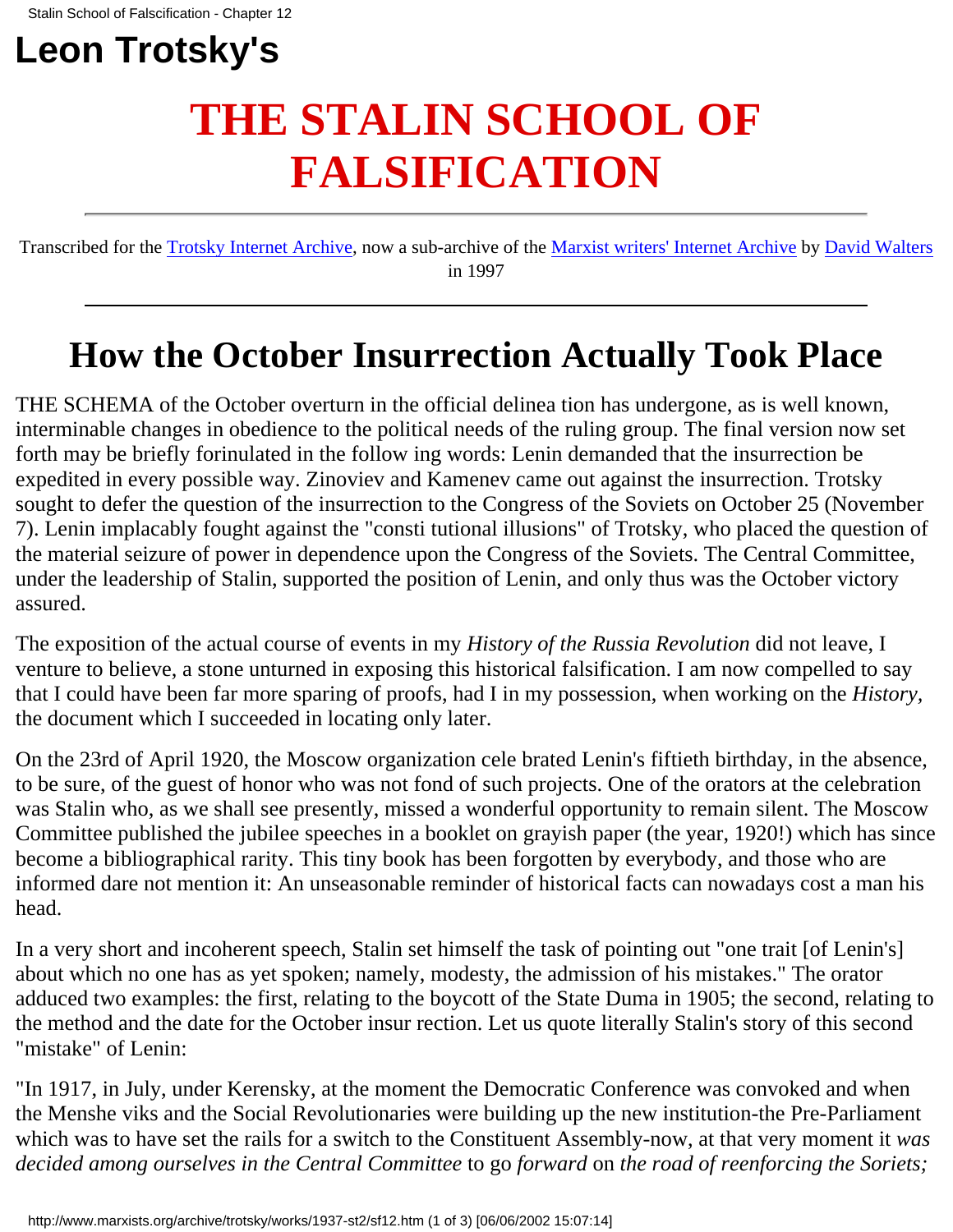*convene the Congress of the Soviets; launch the insurrection and proclaim the Congress of the Soviets as the organ of state power.* Ilyich, at the time in hiding, was not in agreement and wrote that this garbage [the Democratic Conference] must be dispersed and arrested. We understood that the matter was not quite so simple, knowing full well that the Conference consisted one-half or at least one-third of delegates from the front, and that by arresting and dis persing we could only spoil the whole business and worsen the relations with the front. All the gullies, pits and ravines in our path were more easily to be seen by us. But Ilyich is great [?] ; he is not afraid [?! ] of either pits, hollows, or ravines in his path; he does not fear threats and says:

'Begin and go straight ahead.' But our faction saw that it was not to our advantage at the time to act in this way; thatitwas necessary to walk around these obstacles in order to take the bull by the horns. And despite all the demands of Ilyich, we proceeded along the road of ree~nforcement and came up [?] on October 25 before the picture of the insurrection. Ilyich, smiling, looking at us slyly, said: 'Yes, you were right.' This again astonished us. At times, Comrade Lenin, in questions of immense importance, admitted his failings *[?].. ." (The Fiftieth Anniversaryof V.1. Ulianov Lenin,* 1920, 27ff.)

Stalin's speech has not entered into any collection of his "works." Yet it is instructive to the highest degree. In the first place, it leaves no stone unturned of the latter-day legend alleging that the Central Committee, under the leader ship of Lenin, smashed the "constitutional illusions" of Trotsky with regard to the date and the method of the insur rection. According to Stalin -- according, that is, to the Stalin of 1920 -- it follows, on the contrary, that upon this question the Central Committee supported Trotsky *against* Lenin.

In my recollections of Lenin published in 1924, I related how Lenin, when he arrived at the Smolny on the night of the 25th, said to me: "Well, well -- it can be done that way too. Just take the power." The "historian" Yaroslavsky in 1930 indignantly denied the authenticity of this story. For, you see, the overturn had been accomplished by the Central Com mittee in accord with Lenin -- and against Trotsky; how then could Lenin have said: "It can be done that way too"? Yet, from Stalin we learn that the Central Committee "despite all the demands of Ilyich" pursued its line oriented upon the Congress of the Soviets and "came up on October 25 before the picture of the insurrection"; while Lenin on arriving at the Smolny announced: *"Yes, you were right."* Is it possible to imagine a more convincing, even if involuntary, confirma tion of my story and a more crushing refutation of all the latter-day fictions?

However, the actual plan of the Central Committee was delineated inaccurately by Stalin even in 1920: "to go forward on the road of re-enforcing the Soviets; *convene the Congress of the Soviets; lanach* the insurrection and proclaim the Congress of the Soviets as the organ of state power" -- this constitutes, after all, that very same mechan istic schema which was not unjustifiably stigmatized by Lenin because of its "constitutional illusions." To call in advance the Congress of the Soviets in order only *later* to summon the insurrection would have meant to facilitate for our opponents the opportunity for dealing a blow at the Con gress of the Soviets *before* the insurrection. Involuntarily the question arises: Were not Lenin's fears a result of one of his meetings with Stalin? As a matter of fact, the plan con ducted and realized by me in action consisted in this: that in the process of mobilizing the masses under the slogan of the Congress of the Soviets as the supreme organ in the country, *amd tbnder the cover of this legal campaign,* we prepare the insurrection and strike the blow at a propitious moment, proximate to the Congress of the Soviets but by no means necessarily *after* the opening of the Congress.

Whoever reads carefully the chapters in my *History* treat ing of the disagreements in the party on the eve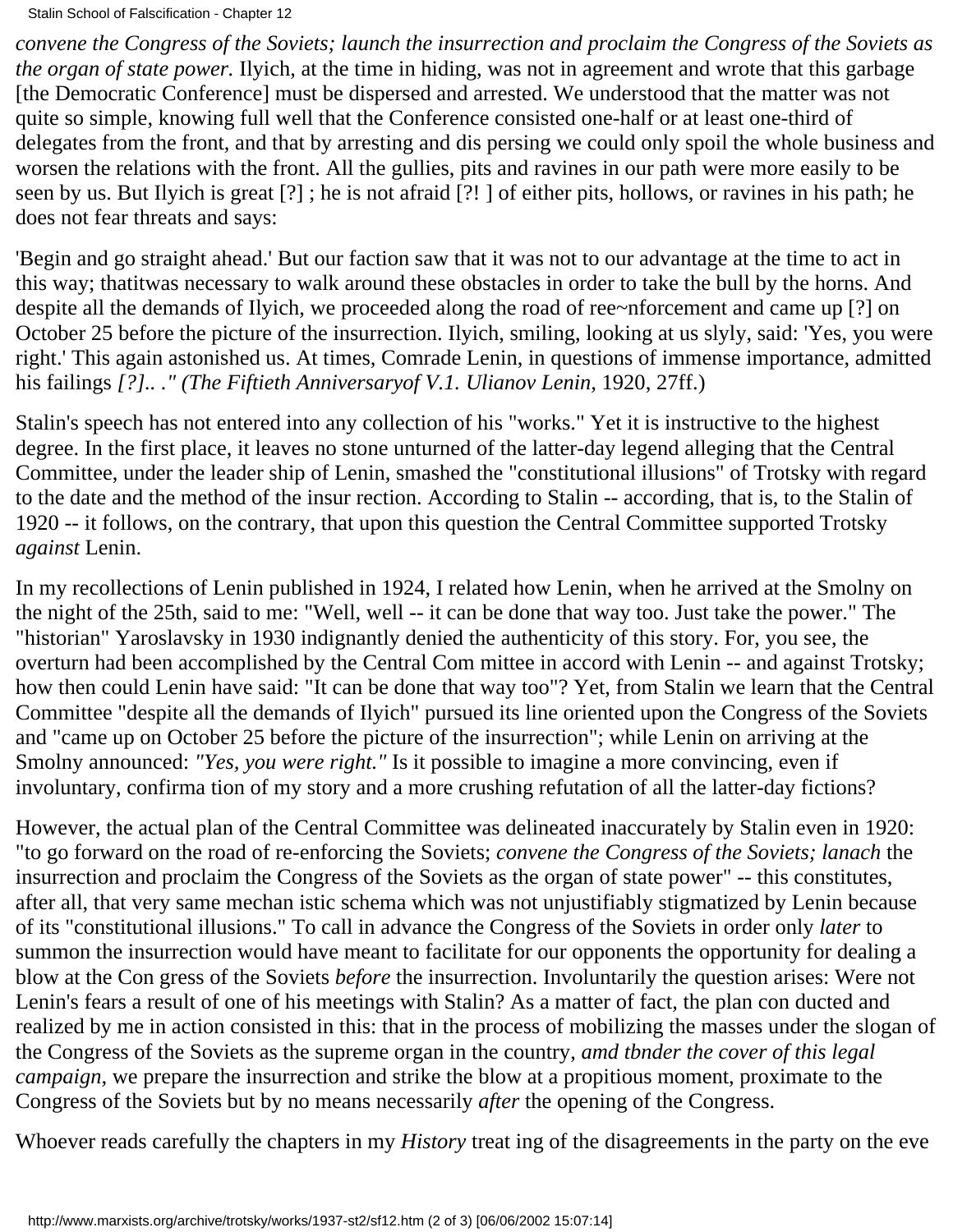of the October overturn will without difficulty ascertain that Stalin in his speech depicts the divergence between the Central Com mittee and Lenin far more sharply than was done by me. And this for the very reason that the differences and controversies of that period found their reflection only partially and, more over, indirectly in letters and other documents. In my presen tation, I meticulously avoided personal recollections, unless I was unable to substantiate them through other sources. I was doubly cautious inasmuch as it was a question of a tacti cal disagreement with Lenin on which the subsequent course of events confirmed the correctness of my own position. I might point out that Stalin's speech at the jubilee meeting of 1920 was not and could not have been contradicted by anybody there. If the speech, in conformity with the general mental equipment of the orator, tends to simplify the ques tion, then it all the more weightily refutes that version which was concocted with the participation of Stalin during the most recent period.

Leon Trotsky *March 3, 1937.*

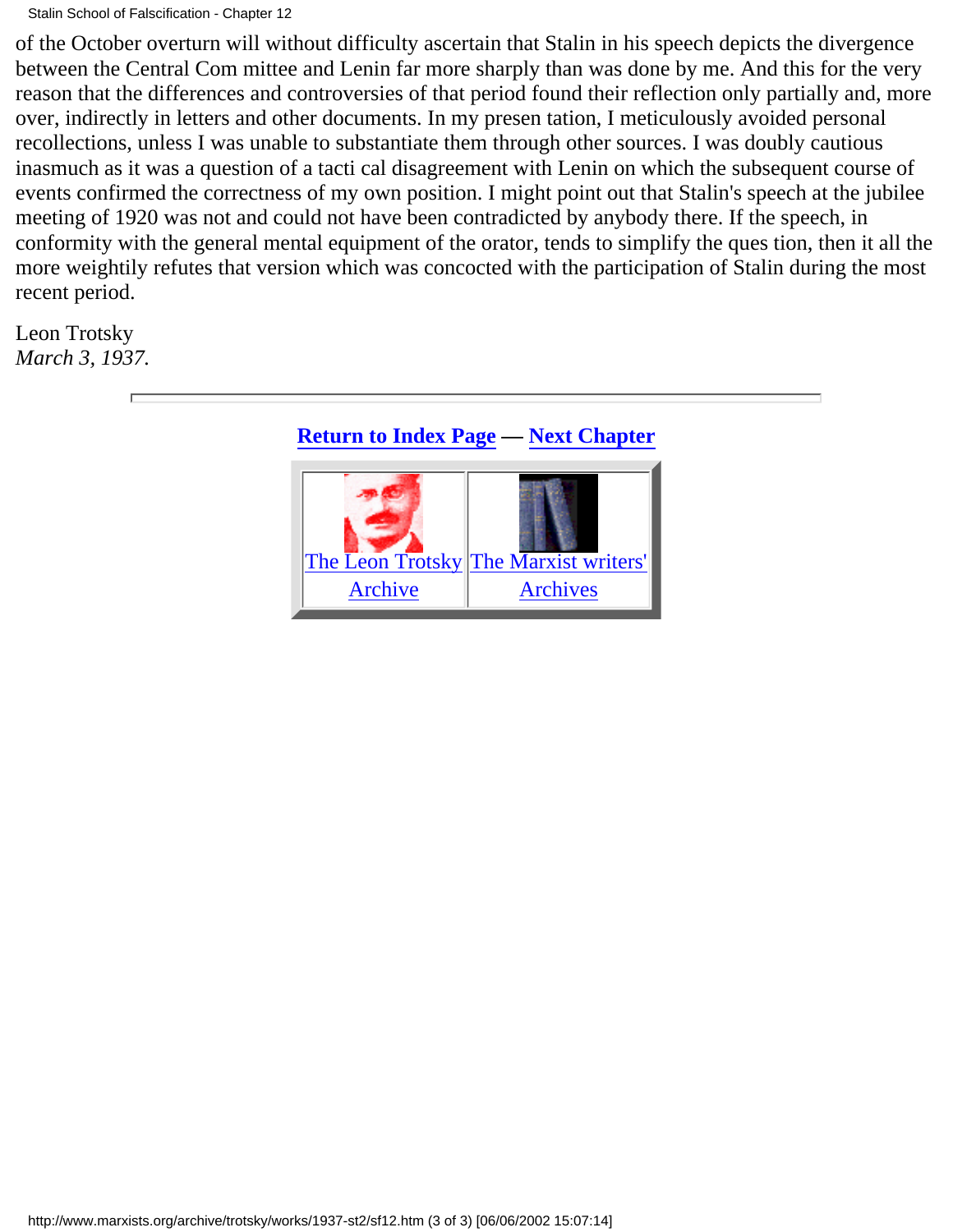<span id="page-158-0"></span>

# **THE STALIN SCHOOL OF FALSIFICATION**

Transcribed for the [Trotsky Internet Archive](#page-214-0) , now a sub-archive of the [Marxist writers' Internet Archive](#page-6-0) by [David Walters](mailto:dwalters@marxists.org) in 1997

## **APPENDIX**

## **Stalin and the Red Army by N. Markin**

UNDER THE HEADING, "Stalin and the Red Army," *Pravda* has printed a jubilee article by Voroshilov whose avowed aim is to "refresh the memories of the comrades" about the past. This article has been republished in pamphlet form, in an edition of 100,000. It is worth while to dwell in some detail upon this piece of creative writing. It sets a record in the quantity of fictions and discrepancies, even against the background of the articles written by all the Yaroslavkys. It may be said without exaggeration that this article does not contain a line of truth—not *even* a *singleline.* We shall try as briefly as possible to re-establish the truth by citing actual facts and genuine documents, some of which have never been published. (We have utilized a section of comrade Trotsky's archives.)

### **TSARITSIN**

In his autobiography, comrade Trotsky has dealt in considerable detail with the history and the roots of the "Tsaritsin Opposition." [61] This opposition had one of its roots in a peasant's hatred - and not that of a proletarian -- of *"spetzes"* specialists], which hatred in no way hindered every Tsaritsinite from having close at hand his "own *spetz,,* only of an inferior grade." The telegrams of Stalin which are cited by Voroshilov illuminate to the utmost this "spetzo phobia" of the Tsaritsinites and their "ideologist" Stalin. After the Eighth Party Congress (March 1919), the question of the *"spetzes"* was settled in pririciple. Ten years later we learn "officially," with Voroshilov's assistance, that Stalin was among those elements who were able to grasp the ques tion of the military specialists only after a considerable time and with considerable difficulty. These elements held the supreme manifestation of revolutionism to be "the stupid taunting of military specialists" (Trotsky). Voroshilov, who remains today on the Tsaritsin level, instead of seeking to hide more securely Stalin's mental lapses of 1919, obliges us with exemplars of this "stupid taunting":

Had not our military 'specialists' (shoemakers) been sleeping and loafing, the line would not have been broken; and should the line be restored it will not be due to the mili tary gentry but despite them."

And more of the same, in the self-same spirit of wholesale taunting and cheap boasting. Therein is all their wisdom. These telegrams -- today -- in the light of the experience of the civil war, compromise their author to such an extent that we shall confine ourselves merely to confronting them with the remarks made by comrade Trotsky in another connection, but which directly apply in this instance: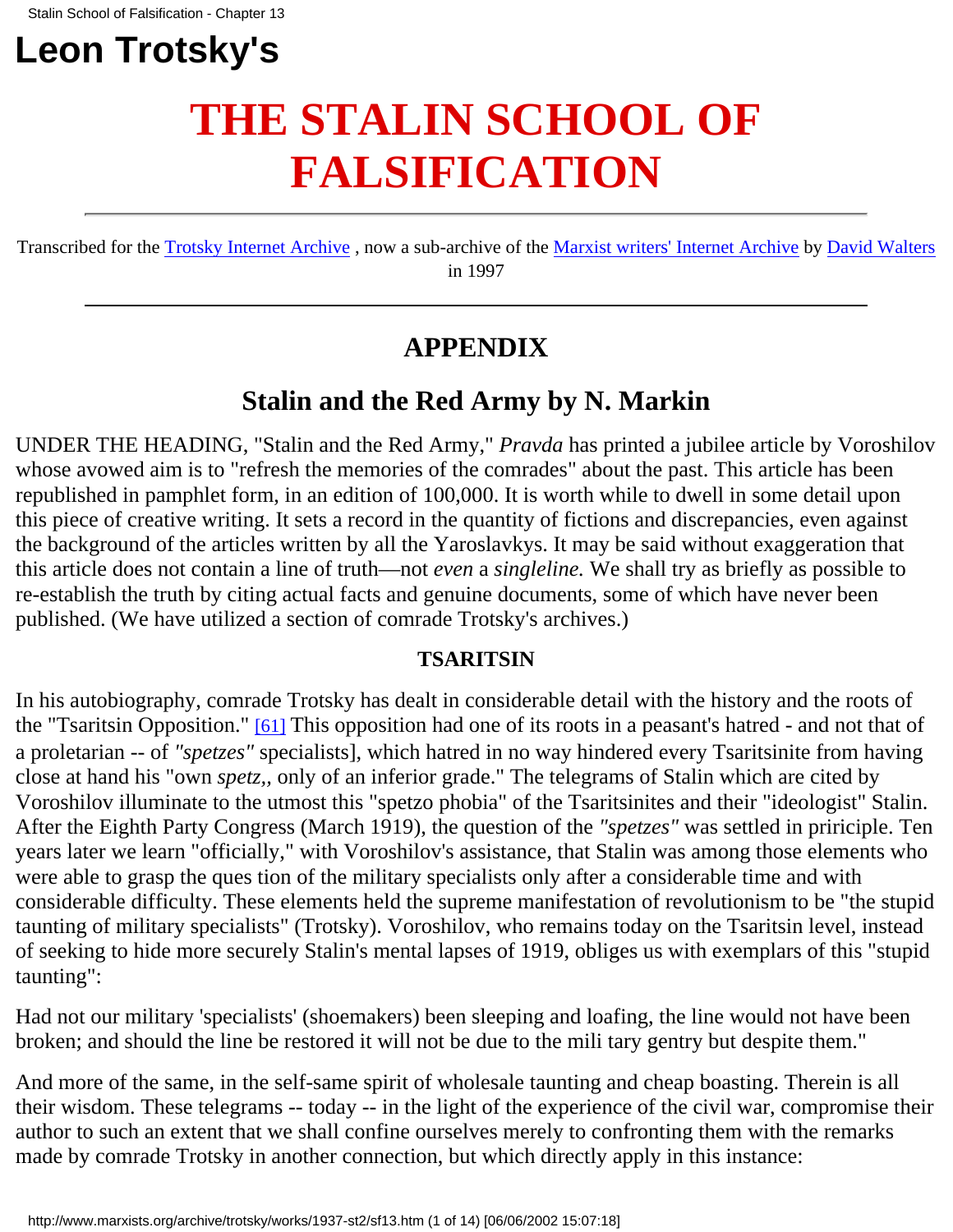This is the worst type of commander. They remain ever ignorant, but they ever refuse to learn. For their fail ures-how could they possibly gain successes ? -- they always seek explanations in somebody else's betrayal... . Tenaciously hanging on to their posts, they react with hatred to the very mention of military science. For them, the latter is synonymous with treason and betrayal." (L. Trotsky, *[How the Revolution](http://www.marxists.org/archive/trotsky/works/1918-mil/index.htm) [Armed Itself](http://www.marxists.org/archive/trotsky/works/1918-mil/index.htm) ,* Vol. I, pp. 172f.)

Later on in his article, Voroshilov, with undisguised approbation, almost in ecstacy, quotes the following from the White Guard turncoat, Nossovich:

"What particularly characterized this breach was the attitude taken by Stalin to the telegrams with instruction from the center. When Trotsky, in alarm at the disruption of the regions he had with such great difficulty organized, sent a telegram pointing out the necessity of leaving the Staff and Commissariat as they were, and of giving them an oppor tunity to function, Stalin would make a categorical and very significant notation on the telegram: 'Disregard this.'

"So the telegram was disregarded, and the entire artillery staff, together with a part of the leading staff, would remain sitting on a barge in Tsaritsin."

Voroshilov puts his signature to these words; he adopts them, as it were. Until now, we must confess, it would have never even entered our mind to give any credence to Nosso vich. But we are compelled to take the word of both Voroshi lov and Nossovich. "What particularly characterized" Stalin's attitude toward telegrams with instructions from the center was: "disregard." Stalin's worst enemy could not have caused him greater injury than did Voroshilov by appending his seal of approval to the characterization of the White Guard, Nossovich.

It is not difficult to judge what sort of discipline prevailed in the Tenth Army under these conditions. The orders of the Military Revolutionary Council were being violated in a deliberately demonstrative manner. Stalin's "resolution" was made common knowledge to Nossovich, to the army itself, while the center alone was kept in ignorance. Observe, gentle men, here is an example for you of how to "cover up." If the instructions of the center were incorrect from the standpoint of local conditions, there was always the opportunity of revoking or changing them through the normal channels. The Military Council maintained a practical discipline and not an officious one. Especially characteristic of Stalin is his manner of not fulfilling orders, without the knowledge of the Military Council, behind the latter's hack, and with a special display of "independence." It must be stated candidly that had one-fifth or even one-tenth of the responsible leaders of the army displayed the above-mentioned "characteristic trait" of Stalin, the Red Army would have never gained its victories, and the revolution would have been massacred. And it was precisely owing to this "characteristic trait," and for no other reason, that first Stalin and then Voroshilov were removed from Tsaritsin by the decision of the Political Bureau.

Stalin's indiscipline and disloyalty were likewise clearly made evident in his direct relations with the Military Council itself. It was of course impossible in this case to reply "I disregard this," but there were other methods of expressing the notorious "characteristic trait." We shall give a few such examples, together with Lenin's attitude to them.

In transmitting to Trotsky one of Stalin's telegrams (No. 02588, May 29, 1920), Lenin, who was well aware of Stalin's disloyalty, appended the following note in his own hand writing:

"Comrade Trotsky: If you have not received this telegram as well as all decoded telegrams to the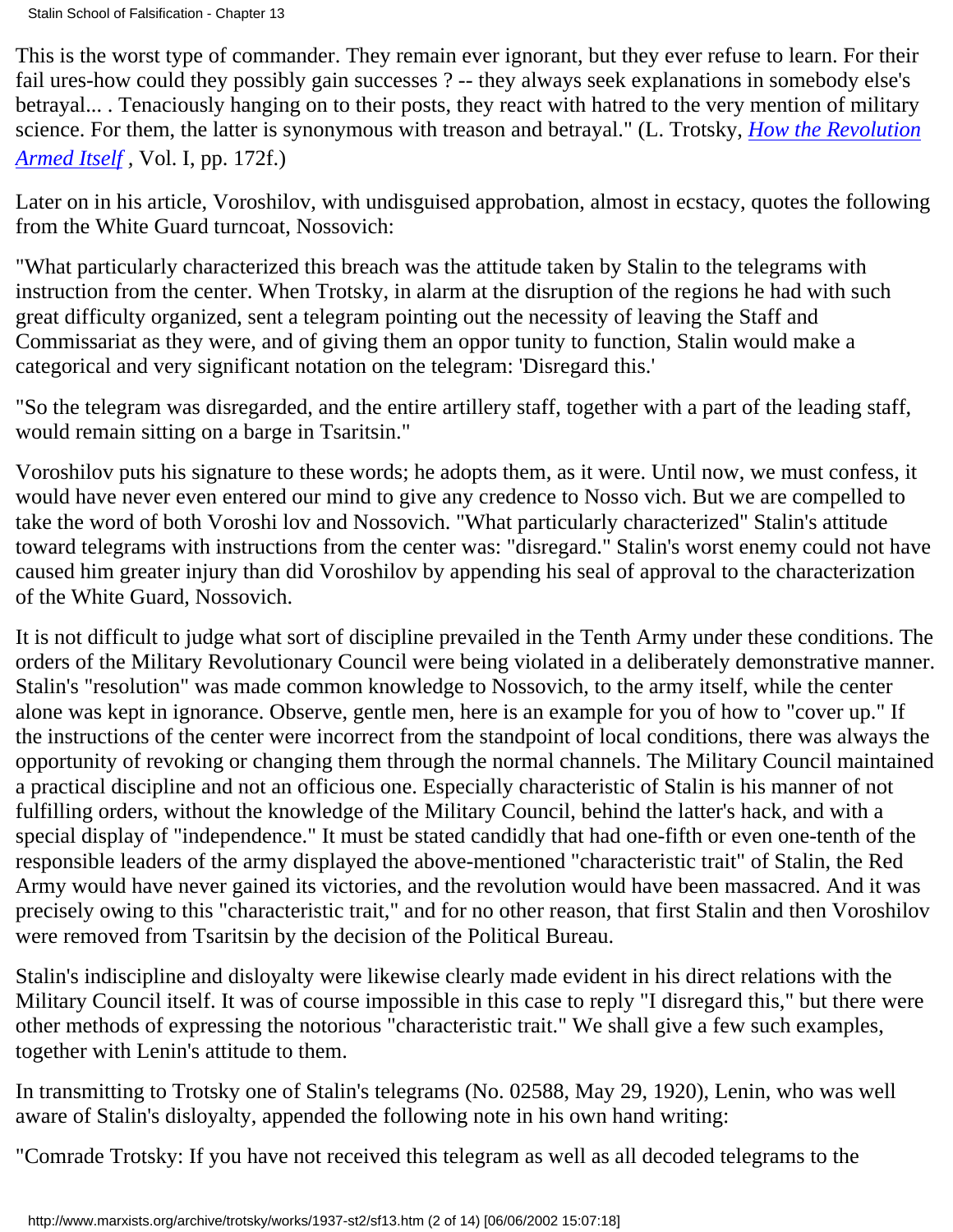Secretariat of the Vice- Chairman, then you should immediately send Stalin the following code telegram *with my signature:* 'Forward all military dispatches also to Trotsky, otherwise dangerous delay. Lenin'." (Lenin's emphasis throughout. The Secretariat of the Vice-Chairman refers to Sklyansky, Trotsky's alternate in the Military Council. -- N. M.)

The gist of the matter is clear without any commentaries. Another instance. Transmitting (during one of the sessions) Stalin's telegram-No. 4620, June 4, 1920-to Trotsky, Vladimir Ilyich added the following note:

"Comrade Trotsky: It is necessary to get in touch with the Chief Commander and to demand their conclusions. After receiving their opinion, send me your own conclusions to the session of the Council of Defense. We shall talk (if it is not too late) on the telephone." (The note is in Lenin's hand writing.)

"I do not understand this system: why does not Yegorov (in command of the Southern Front) report directly to the Chief Commander as he was ordered to do -- this roundabout way disrupts all stability of communications." (This notation is in Trotsky's handwriting.)

"Some capriciousness here, no doubt . . . ," replied Lenin on the same note.

In concluding his Tsaritsin recollections, Voroshilov writes:

"Stalin worked with a colossal energy." But Voroshilov passes over in silence the end to which this energy was in the main directed, and the conclusion of this Tsaritsin epic (which had its sequel in the Ukraine). The reason for his silence can be easily gathered from documents we print below.

### **Telegram**

"Moscow. To the Chairman of the C.E.C. of the Soviets; copy, Moscow: To *Lenin.,* Chairman of the Council of People's Commissars. From Tambov.

"I insist categorically on Stalin's recall. Tsaritsin front in a bad way, despite the abundance of troops. Voroshilov qualified to command a regiment, but not an army of 50,000. Nevertheless I shall leave him in command of the Tenth Tsaritsin Army on condition of obedience to Sytin, the commander of the Southern Army. The Tsaritsinites have failed to date to transmit to Kozlov even reports of operations. I ordered them to transmit twice a day reports of operations and reconnoitering. If this is not done tomorrow, I will commit Voroshilov and Minin to trial, and announce this in an order to the Army. In so far as Stalin and Minin remain in Tsaritsin, they, in accordance with the constitution of the Military Council, possess only the rights of members of the Military Council of the Tenth Army. Very little time left for an offensive before the roads become impassable either by foot or by horse. Without cotirdinating activities with Tsaritsin, serious steps are impossible. No time left for dip lomatic negotiations. Tsaritsin must either submit or be removed. We possess a colossal superiority in forces but there is complete anarchy among the tops. This can be overcome within 24 hours provided your support is firm and decisive. In any case, this is the only way out that I see personally.

"October 4, 1918. No.552.

"Trotsky."

The next day Trotsky sent another telegram: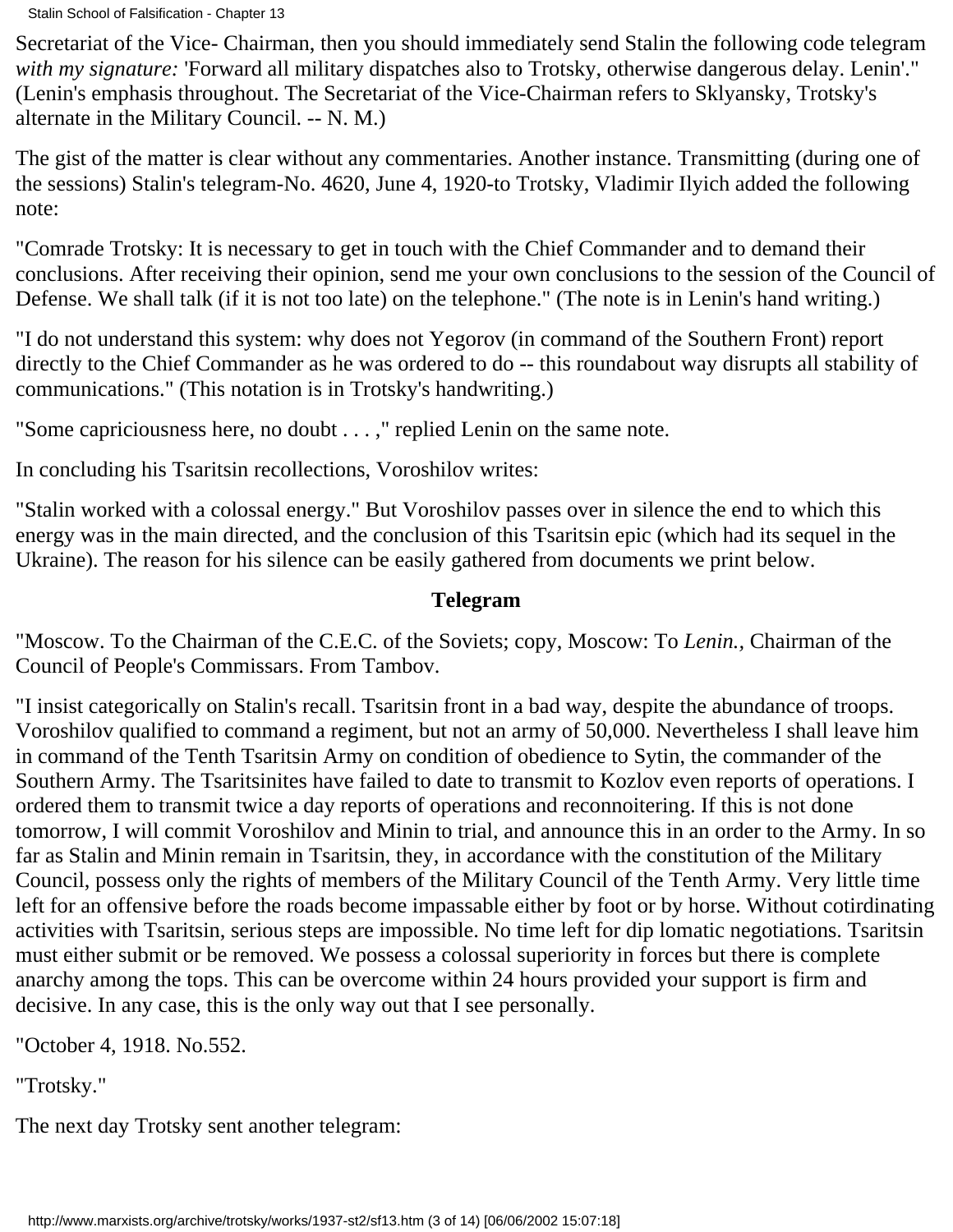"Moscow. To the Chairman of the C.E.C. [of the Soviets]. Copy to the Chairman of the Council of People's Commissars, *Leisn.*

"I have received the following telegram: 'Stalin's military order number 118 must be cancelled. I have issued all neces sary orders to the commander of the Southern Front, Sytin. Stalin's actions are destroying all my plans. . . . No.01258, Commander in Chief, Vatsetis. Member of the Military Council, Danishevsky.' Trotsky. Kozlov, Oct. 5, 1918."

Stalin was removed from Tsaritsin. It became easier to "manage" Voroshilov without Stalin. Trotsky also agreed to allow Voroshilov to remain, in an attempt to adjust the situa tion. However, Voroshilov, too, had shortly to be removed, for Stalin continued to direct him in the former spirit from Moscow. In the Ukraine, where Voroshilov was next appointed, he sought to continue the "Tsaritsin line," which resulted in the following telegrams from Trotsky:

"Moscow. To the Chairman of the C.E.C., Sverdlov:

"Did not find the Ukrainians in Kursk. In consequence, carried on no negotiations. Must state categorically that the Tsaritsin line, which led to the complete disintegration of the Tsaritsin Army, cannot be tolerated in the Ukraine. . . . The Ukrainians are in chaos. There is a clique struggle due to the absence of responsible and authoritative leaders. Okulov is leaving for Moscow. Propose that you and comrade Lenin give utmost attention to his report on Voroshilov's work. The line of Stalin, Voroshilov and Rukhimovich spells ruin for our entire cause. Chairman of the Military Council, Trotsky. Jan.10, 1919. Gryaz."

The following day, in reply to a (missing) telegram from Lenin, Trotsky transmitted by direct wire:

"To comrade Lenin:

"Compromise is of course necessary hut not a rotten one. As a matter of fact, all the Tsaritsinites have now foregathered in Kharkov. What the Tsaritsinites are you can gather from the report of Okulov which contains solely fac tual material and reports of Commissars. I consider Stalin's patronage of the Tsaritsin tendency a most dangerous ulcer worse than any treason or hetrayal by military specialists. If not for the prospects of the Anglo-French front in the Ukraine one might remain indifferent to the question of the commanding staff. But we shall have to carry on serious operations there. Rukhimovich is only an alias for Voroshi lov. Within a month we shall have to swallow the Tsaritsin mess, having against us this time not the Cossacks but the Anglo-French. Rukhimovich is not alone. They firmly hang on to each other, raising ignorance into a principle. Voroshi lov plus the Ukrainian partisan methods plus the low cul tural level of the population, plus demagogy-this cannot be accepted under any conditions. Let them appoint Artem, but not Voroshilov or Rukhimovich.

"Am immediately leaving for Balashov, because of certain alarming developments there. If you are unable to arrange matters with the Ukrainians by correspondence, I shall sum mon them to Voronezh. Greetings.

"Once again I urge a careful reading of Okulov's report on the Tsaritsin Army and how Voroshilov demoralized it with the assistance of Stalin. Trotsky. Jan.11, 1919 (Balashov)." Lenin during that period was still inclined toward a compromise with the Tsaritsinites. But the situation became worse and worse. It is quite possible that under the influence of Lenin's "lashing" Voroshilov "pulled himself together" a little in the beginning. That is how we are inclined to explain the fact that for a period of almost five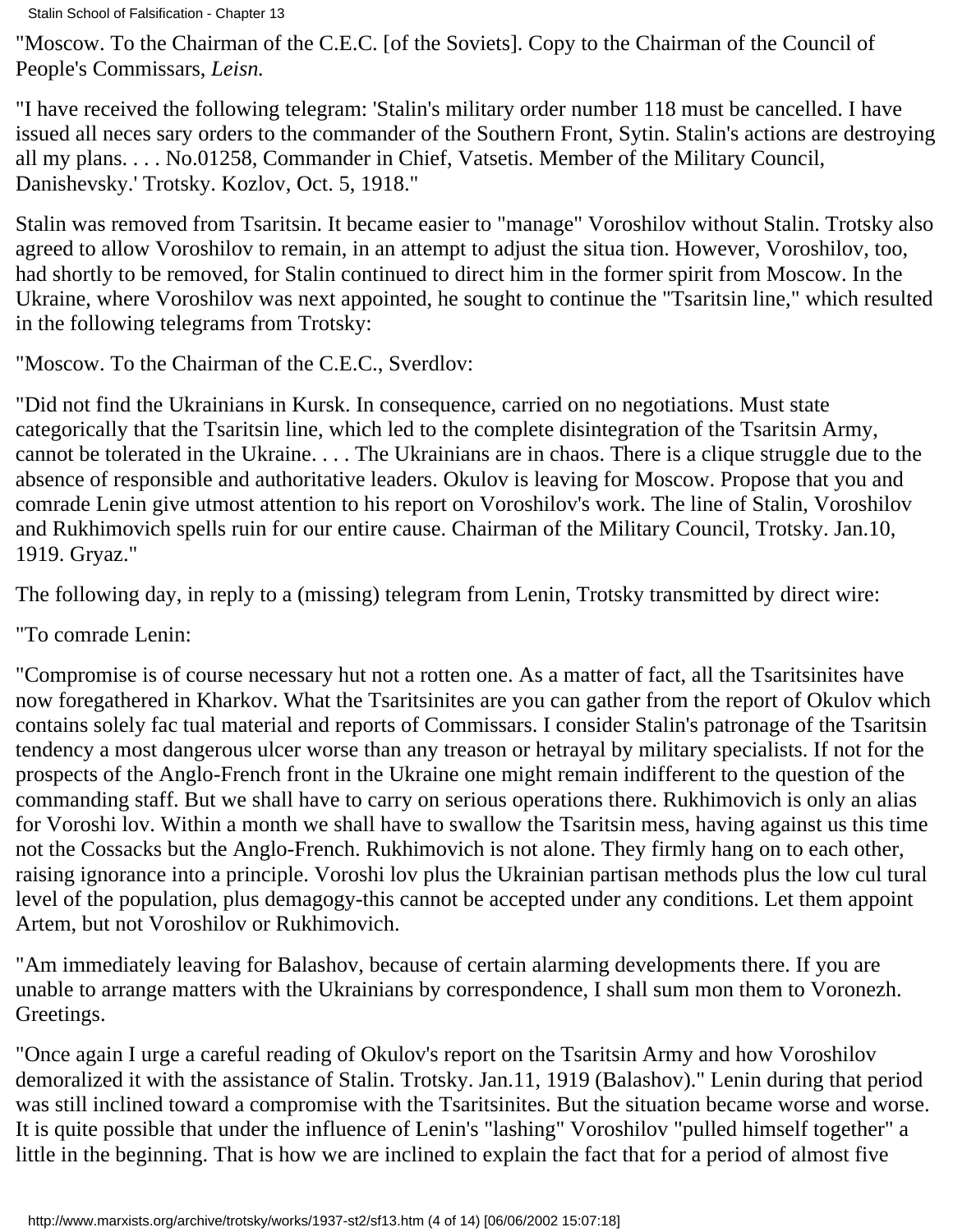months Trotsky did not raise the "question" of Voroshiloy. But in June, it all started up again. This time Lenin no longer counted on a compromise but made a sharp rebuff to Voroshilov and Co.

We reprint a telegram by Trotsky and two telegrams by Lenin in reply.

"From Kantemirovka. To Moscow. To Sklyansky. To Lenin.

"Insistent demands of certain Ukrainians to merge the Second, Thirteenth and Eighth Ukrainian Armies under Voroshilov are utterly indefensible. What we need is not an operative unity on the Donetz scale but a general unity against Denikin. The disgraceful condition of food supplies in the Donetz basin are a result in the first place of inade quate deliveries and secondly of the absence of a civil supplies apparatus. The idea of the military and food dictatorship by Voroshilov is the result of the Donetz 'separatism', directed against Kiev and the Southern Front. Melnichansky has failed completely to take this into consideration. I have no doubt that the realization of this plan would only aggravate the chaos, and completely kill military leadership. Please demand of the C.C. that Voroshilov and Mezhlauk carry out the wholly real task set them: the creation of a strong Sec ond Ukrainian Army. Expect tomorrow or the next day to summon to Izyum, the central junction, the commanders of the Eighth, the Thirteenth, and the Second Armies, *i.e.,* Voroshilov (together with Mezhlauk and Podvoisky) and the supply-men in order to effect a union of all that should be united, without in any way creating a Donetz Military Republic. June 1, 1919. No. 79/c. Chairman of the Military Council, Trotsky."

The same day, Lenin sent a reply to the "Ukrainians":

"Kharkov. To Mezblauk. To Voroshilov. To Melnichan sky. To Artem. To Kaminsky.

"It is absolutely imperative that all agitation be stopped immediately, and that all work be placed on a military basis. You must appoint without fail individual who will be respon sible for carrying out strictly specified tasks. After all, we must have military discipline. The Commander of the Second Army and the Military Council of the Second Army must consult on all things with their direct superior command, *i.e.,* Gittis. Drop all plans of separate groups and any similar attempts at restoring the Ukrainian front in a disguised manner. The equipment and the arms in the Ukraine and at the disposal of Gittis will su~ce. If *chaos, agitation and bickerings as to priority* are done away with, you will be able to obtain everything. Send detailed information as to the fulfillment of specific orders, such as the arrival of military detachments at the appointed place, the collection of arms, etc.

"June 1, 1919. No.350. Lenin."

"Kharkov. To Mezlilauk. To Voroshilov. Copy to Mel nichansky, Artem and Kaminsky.

"The Political Bureau of the C.C. met on June 1 and in complete agreement with *Trotsky* decisively rejected the plan of the Ukrainians to unite the Second, Eighth and Thirteenth Armies and to create a separate Donetz unit. We demand that *Voroshilov* and *Mezhlauk* carry out their immediate task of creating a strong Ukrainian Army. Tomorrow or the next day *Trotsky* will call you to Izyum and issue more detai!ed orders. Send more precise, adequate and strictly factual

accounts of how much war material *Voroshihoc* took from *Grigoriev,* and elsewhere. By the instruction of the Bureau of the C.C. *Lenin."*

We observe from these two telegrams that the Tsaritsin experiment did not pass without leaving a trace, and that Lenin was considerably worried by the situation. The second of Lenin's two telegrams, sent a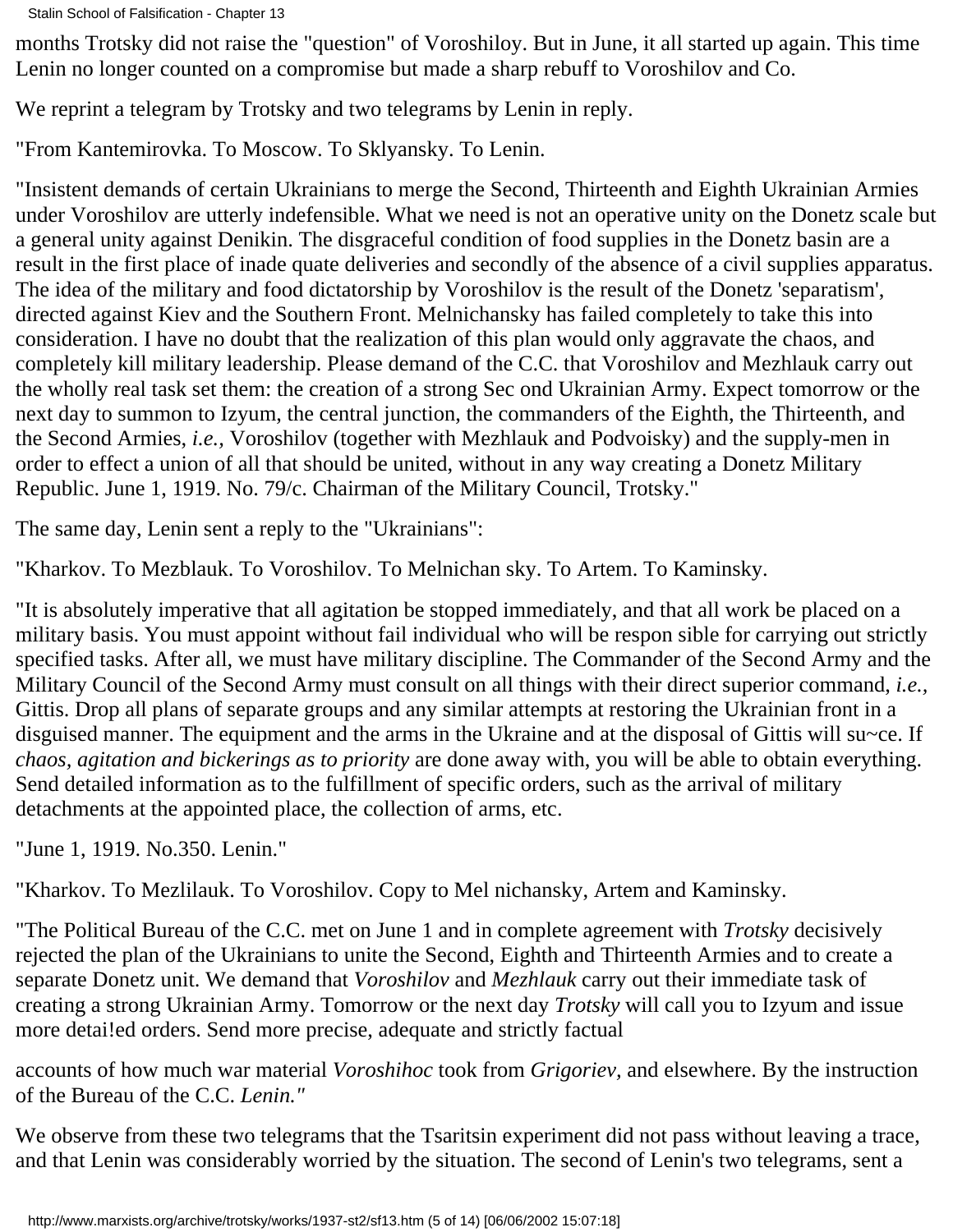few hours after the first, is "bolstered" up with the words, "By the instruction of the Bureau of the C.C." That is how matters really stood with the "Tsaritsinites" and "Tsaritsinism," with Stalin and Vorosbilov!

### **PERM**

First of all, we shall demonstrate Voroshilov's manner of quoting documents (unfortunately we have not at our dis posal all the documents and therefore we are unable to expose textually all the "refreshing"). Here is what Voroshilov writes:

"Lenin telegraphed to the then Chairman of the Military Council: Received a number of party reports from Perm concerning the catastrophic condition of the army, and of drunkenness. I thought to send Stalin -- I fear Smilga will be soft with . . . who according to rumors drinks himself and is not in a position to restore order."

We shall now quote from the actual text of the telegram, which reveals what Voroshilov did to Lenin's text:

"To Kozlov. Forward to the Chairman of the Military Council, Trotsky. Moscow, December 31, 1918. No.6684.

"Received a number of party reports from beneath Perm concerning the catastrophic condition of the army, and of drunkenness. *Sesidi~g them to* you. *They reqaest that* you *go there.* I thought to send Stalin, I fear Smilga will be soft with . . . who, according to rumors, drinks himself and is not in a position to restore order. *Wire your* opi~ioa. Lenin."

The italicized words were swallowed by Voroshilov who did this without choking, without so much as placing the all saving dots. The psychology and the reasons behind that are clear.

Trotsky replied to Vladimir Ilyich from Voronezh on Jan uary 1,1919:

"From the reports of the operations of the Third Army I concluded that complete confusion existed among the tops there, and proposed a change of command. The decision was delayed. Consider now that change unpostponable. Com pletely share your fears about the extreme softness of the comrade assigned there. Agree to Stalin's going with plenipotentiary powers from the party and the Military Council.

"Chairman of the Military Council, Trotsky."

Voroshilov of course does not mention this at all for these two telegrams as well as any scores of others reveal only too vividly the nature of the collaboration between Lenin and Trotsky.

Now as to the trip itself. The assignment of Stalin and Dzerzhinsky to Vyatka was purely for the purpose of inspec tion. This is quite evidenl from the decision of the C.C. itself ("To appoint a party investigating committee com posed of the following members of the C.C.: Stalin and Dzerzhinsky, in order to make a detailed investigation into the reasons for the surrender of Perm, and the latest defeats on the Ural front; and also to elucidate all the circum stances surrounding the above facts, etc."). In the telegrams of Dzerzhinsky and Stalin from Vyatka, quoted by Voroshi lov, they constantly demand ree~nforcements, failing which, in their opinion, "Vyatka is doomed." Voroshilov then proceeds to do some "refreshing" on his own account, and does it in a deliberately equivocal manner so as to create the impression that he is only re-stating official documents. It appears that one of the reasons for the surrender of Perm was "the criminal methods of managing the Front by the Military Council of the Republic." Let us for a moment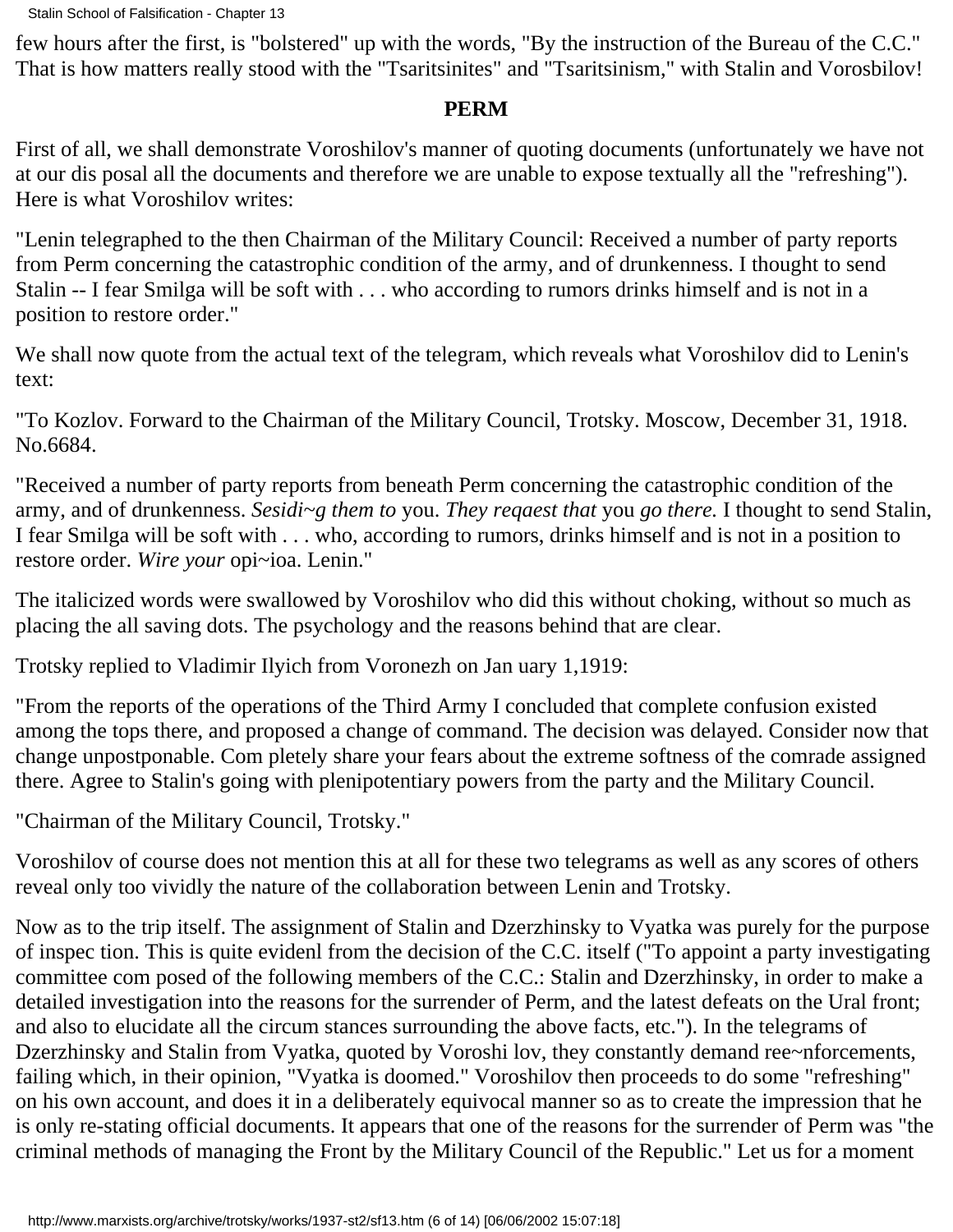allow that Voroshilov is right. The question arises: Why did the party tolerate Trotsky and the entire Military Council of that time? Why was not Trotsky removed during the years of the civil war? Furthermore: Why were victories gained on all fronts under the leadership of the *"then"* Military Coun cil? After all, Military Councils are intended for war and not peace! Why were neither Stalin nor Voroshiloy called upon to lead the army, but, on the contrary, removed time and again from difficult sectors? By their declarations the Stalinists compromise only the party, the Central Commit tee and Lenin. If the myths the Stalinists record were true, it would mean that the C.C. was gnilty of the gravest crimes towards the revolution. For it must be borne in mind that all these things took place in the period of cruel civil war and not in peace-time when all the Voroshilovs are freely able to "refresh."

But that is not all. Summarizing the "historic" trip of Stalin to Vyatka, Voroshilov writes: "In consequence of all these [?] measures [of Stalin-Dzerzhinsky] not only was the further offensive of the enemy halted, but in January ..... . Uralsk was captured." Here is a zeal truly exces sive! "In consequence" of Stalin's having safely visited Vyatka in January 1919, a *thou8and kilonirters away-one* thousand !-from Vyatka, Uralsk was captured. . . . In the month of January, *i.e.,* at the very moment when Stalin Dzerzhinsky arrived in Vyatka there could not have been any results even in Vyatka itself. ("Results"-that is easier written than done.) Or is it perhaps precisely for that reason that Voroshilov had to go to Uralsk to excavate them?

We shall not dwell in detail on Voroshilov's next chapter entitled "Petrograd," we confine ourselves merely to three points.

1. We shall not undertake to judge the extent to which Stalin was instrumental in recapturing Krasnaya Gorka (it had been evacuated without any cause, and was "retaken" four days later without any difficulty). Voroshilov confines himself to vagne generalities. But this particular episode is entirely insignificant.

2. The Krasnaya Gorka episode pertains to June 1919. At that time, Stalin, according to his apologist, "liquidated a most dangerous situation beneath Petrograd." Yet the advance of Yudenich and the collapse of the Seventh Army (in which Stalin functioned) began precisely *after* the above mention~d "liquidation," attaining its most critical stage in October 1919. From June to October the situation of the Red Army beneath Petrograd became worse and worse. Under these circumstances, to say that Stalin had "liquidated" the danger is, to put it mildly . . . risky. Stalin did very little beneath Petrograd, and indeed there was probably not much that he could have done: this front was at that time tem porarily neglected. But in that case why is Stalin depicted with the halo of a "savior"?

3 *.* The point, however, is that Voroshilov is here resorting to juggling with words. The entire and most transparent trick lies in the use of the word "Petrograd." In the history of the civil war there is only one decisive "liquidation of the most dangerous situation beneath Red Petrograd"~and that is the victory over Yudenich in October 1919, which took place four months after Stalin's excursion to Petrograd. This is not a matter of common knowledge, but, on the other hand, every body is acquainted with the fact that Yudenich was liquidated. That is precisely the foundation upon which Voroshilov's trick is built: "To assign" to Stalin the actual liquidation of the danger, *i.e.,* that danger with which Stalin had absolutely no connection.

Incidentally, Stalin himself in his own time appraised his journeys with much less assuranca -- and that is hardly to be wondered at, since it was ten years ago! Here, for example, is what he wired in reply to a proposal of the C.C. that he go to the Southwestern Front: "February 4th, 1919. To the C.C. of the Party.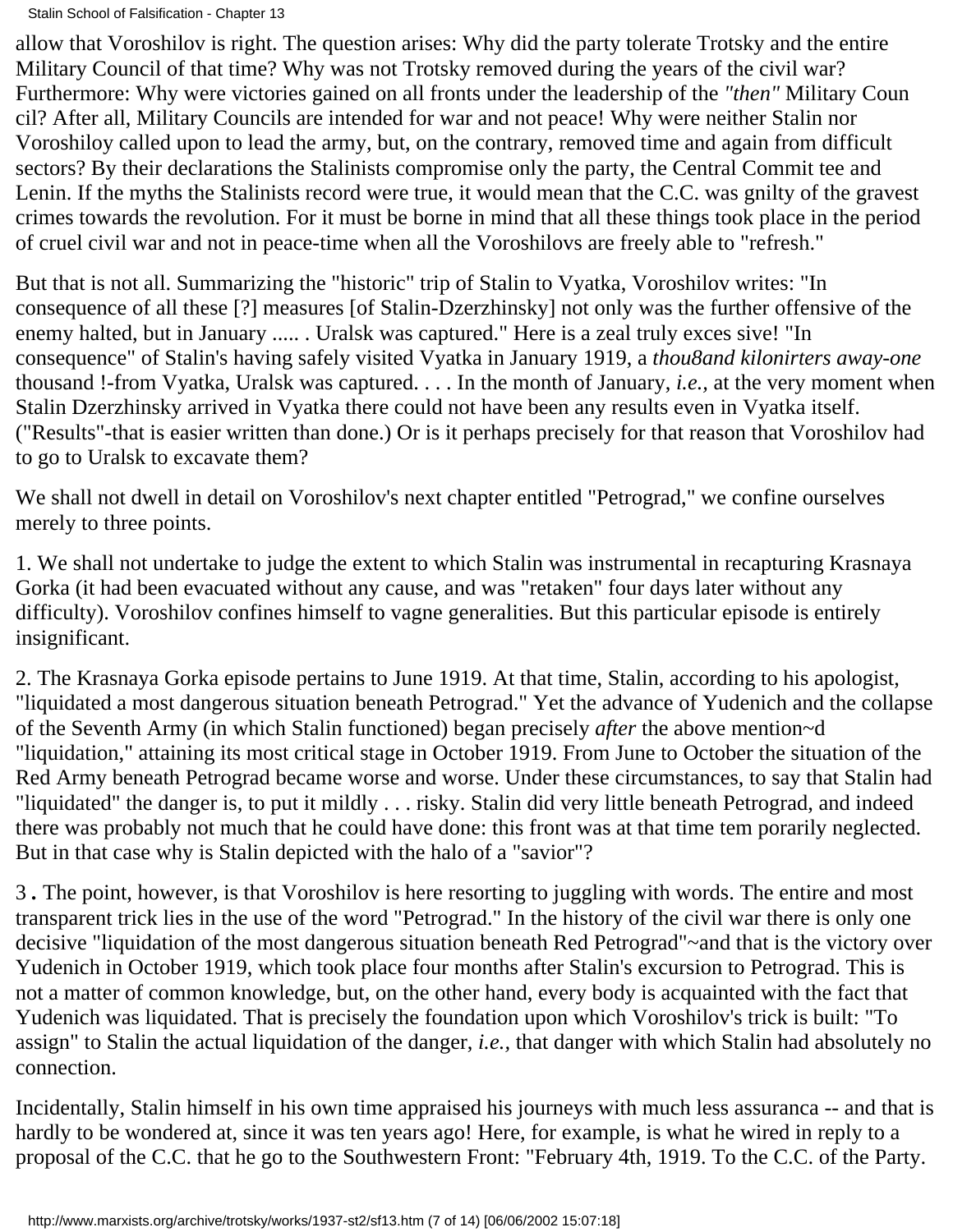To comrades Lenin and Trotsky. My own profound conviction is: No change in the situation can possibly be effected by my trip. . .

Or, are we perhaps to seek the causes for that in another "characteristic" trait of Stalin -- his "capriciousness" (Lenin)? In any case, these are the facts. And facts are stubborn things.

### **THE SOUTHERN FRONT**

Following in the footsteps of Voroshilov, we now pass to the central and most important question, that of the Southern Front. Here, in addition to an immense pile of all sorts of petty insinuations, we find two "general" falsifications (al though, perhaps, falsification is much too mild an expression).

*The first "general" falsification.* This is how Voroshilov describes the autumn of 1919, *i.e.,* the most crucial period of the civil war (Denikin threatens Tula; Yudenich threatens Petrograd). "The situation had to be saved, so the C.C sent comrade Stalin to the Southern Front in his capacity as a member of the Military Council. It is now [!] no longer necessary to hide [!] that prior to his appointment comrade Stalin put three main conditions to the C.C.: 1) Trotsky must not interfere in the affairs of the Southern Front and must not trespass the lines of demarcation set. . . . These conditions were completely accepted." [Accroding to Voroshilov, the second and third conditions consisted of a change in a number of responsible workers and the appointment of new ones (he gives no names -- is it perhaps the Tsaritsinites who are hidden under the pseudonym 'new ones"?) *-N.M.* ] *This is a lie from beginning to end.* It does not even contain that grain of truth which is occasionally contained even in a lie. Why has the time for this latest disclosure arrived only "now"? After all, since the year 1924 everything has been "disclosed" that could have been "disclosed." Why was it necessary to wait before making the latest disclosure which is by far less sen sational than scores of others made in 1929? It is not for nothing that Voroshilov once again resorts to a free rendition "in his own words." If such a decision of the C.C. really existed, why wasn't it quoted? And why refrain in general from precise reference to facts and documents? The reason is quite apparent. Every fact, every document is in flagrant contradiction with this invention. It ought, by the way, to be remarked here that it is not Voroshilov himself who invented this history. He recounts only that which Stalin in sheer affectation announced during one of the sessions of the Political Bureau back in 1927. Rumors of it penetrated into the party even at that time, arousing indignation among some comrades (those who were well informed), and among others, complete bewilderment. We must also add that during the session of the Political Bureau at which Stalin spoke, minutes were taken which were meant for publication, as is always the case in such procedure. At this session N. I. Muralov, present in the capacity of a member of the Central Control Commission, gave an annihilating answer in rebuttal to Stalin. The recorded minutes were then placed under lock and key and never made public to the party, despite the insist ence of the Opposition. Comrade Trotsky at that time (in his "letter to the *lstpart"* and since then in his autobiog raphy) refuted this absurd fiction with documents in hand. Neither Stalin nor anybody else either at that time or since then brought any semblance of excerpts or proofs. Neither Stalin nor anybody else, either at that time or since then, has had a single word to say in reply to the irrefutable docu ments cited by Trotsky. Moreover, they were compelled to keep silent. Today, three years later, Voroshilov once again raises this ridiculous piece of gossip. But let us give the floor to the documents:

"Moscow, July 5, 1919.

"The Communist Party of Russia (B.)

"Central Committee "Kremlin.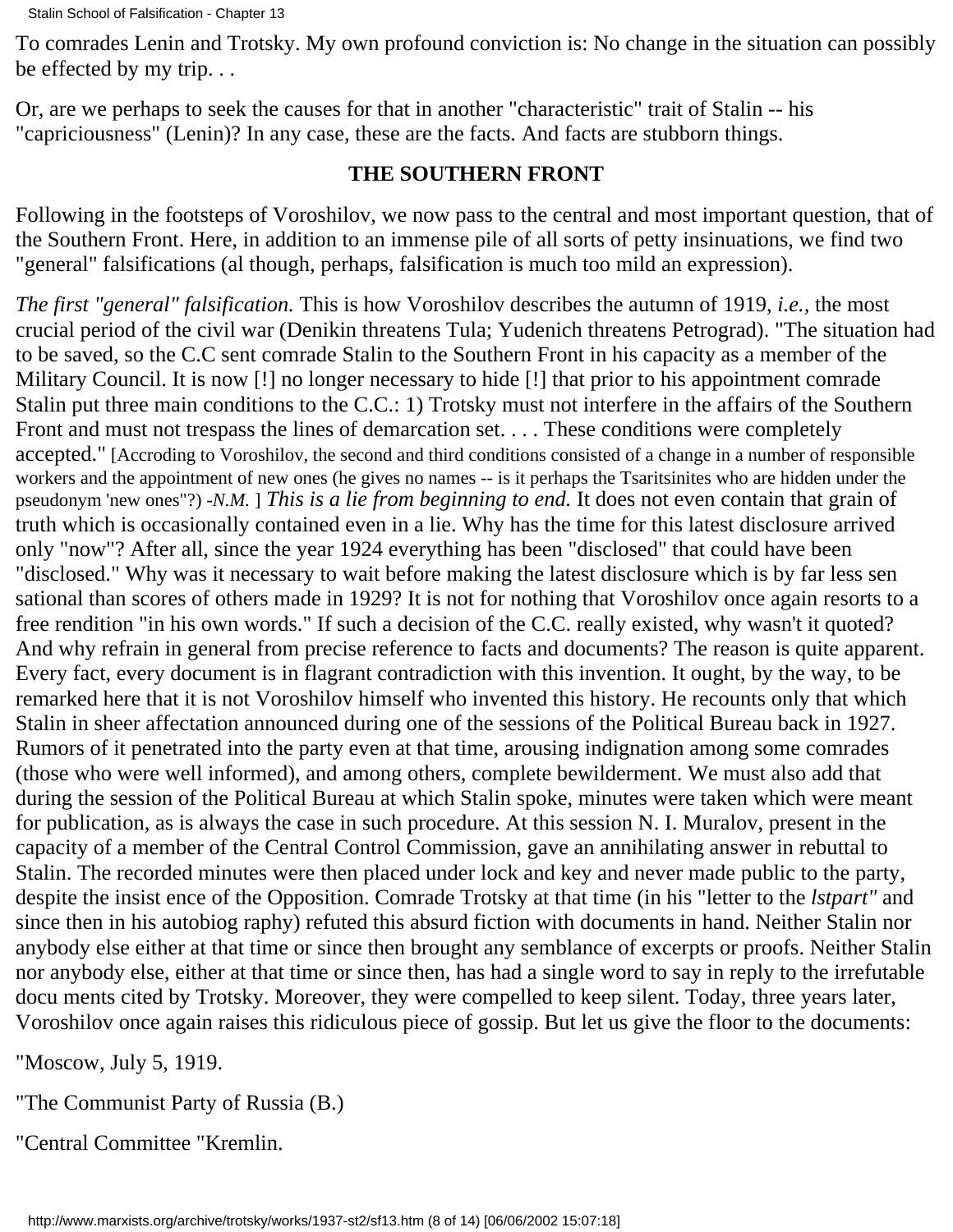"The Organization Bureau and the Political Bureau of the Central Committee, after considering the statement of com rade Trotsky and discussing it in full, have come to the unani mous conclusion that his resignation cannot be accepted, being entirely out of question.

*"The Organization Bureau and the Political Bureau of the Central Conmittee will do all that they can to make more convenient for comrade Trotsky, and more fruitful for the Republic, that work On the Southern Front which comrade Trotsky himself has chosen and which is the most difficult, the most dangerous and the most important at the present noment. In his position as People's Commissar for War and Chairman of the Military Council, comrade Trotsky is also fully empowered to act as a member of the Military Revolutionary Council of the Southern Front with the Commissar of the Southern Front (Yegorov) whom he himself proposed and whom the Central Committee has confirmed.*

"The Organization Bureau and the Political Bureau of the Central Committee give comrade Trotsky full authority by every means whatsoever to achieve what he considers a neces sary correction of policy on the military question and, if he so desires, to expedite the Congress of the party.

"Firmly convinced that the withdrawal of comrade Trotsky at the present moment is absolutely impossible, and that it would cause the greatest injury to the Republic, the Organ szation Bureau and the Political Bureau of the Central Com mittee emphatically suggest to comrade Trotsky not to raise this question again and to fulfill his functions in the future, if he so desires, *concentrating them in the marimum* on *his work at the Southern Front.*

"In view of this the Organization Bureau and the Political Bureau of the Central Committee reject both the resignation of comrade Trotsky from the Political Bureau and his with drawal from the post of the Chairman of the Military Coun cil of the Republic (People's Commissar for War).

[Signed]

"Lenin "Kamenev "Krestinsky"Kalinin "Serebriakov "Stalin "Stassova.

"Checked by Secretary of the Central Committee, Helena Stassova."

This document neither requires any commentaries nor does it allow of any false interpretations. Comrade Trotsky has dealt in his autobiography with the reasons which impelled him to take this serious step ( *My Life,* pp. 453f.). We shall in passing take the opportunity to indicate how the Central Committee reacted when Stalin sought to "threaten" resig nation. We cite an excerpt from the session of the Political Bureau, November 14th, 1919:

"(Present: Lenin, Trotsky, Kamenev, Krestinsky.) To inform comrade Stalin that the Political Bureau regards as absolutely impermissible any attempt to ree~nforce practical demands with ultimatums and declarations of resignation."

Thus, the entire Central Committee sustained comrade Trotsky's decision that he concentrate his work on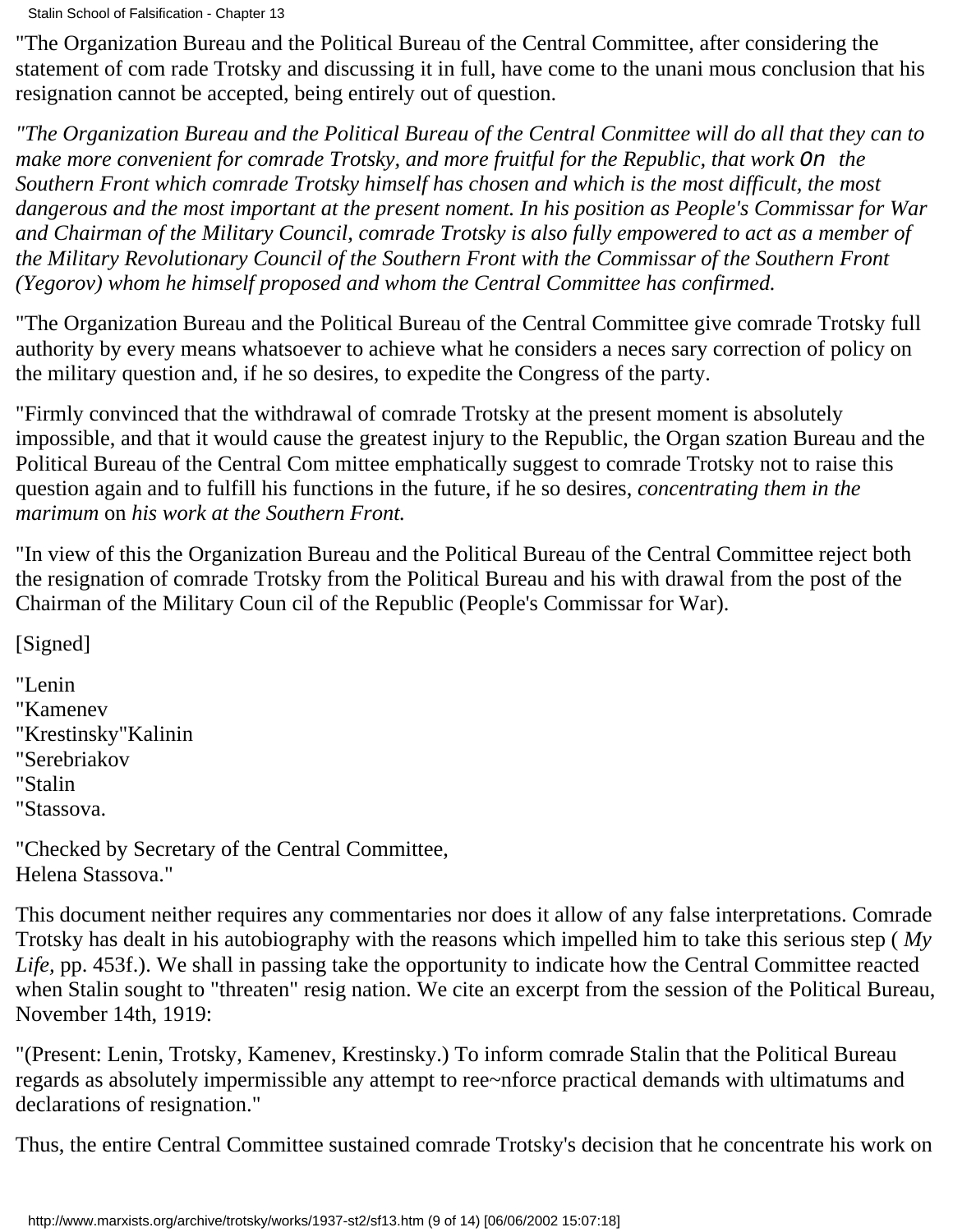the Southern Front, as the decisive front. This document alone crumbles to dust the Voroshilov construction. But one could adduce scores of other proofs that Trotsky spent most of his time at the Southern Front. For example, one need only examine the orders of Trotsky to the Red Army for the year 1919 in order to become convinced that the overwhelming majority of them not only apply to the Southern Front but were issued at the very front itself (in connection with another question we shall later deal more fully with this). In particular, the entire decisive preparatory stage which pre ceded the advance against Denikin was spent by Trotsky at the Southern Front, with the exception of October and the beginning of November when he directed the defense of Petrograd.

It seems to us that we have dealt amp!y with this question above. But what sloppiness and what disrespect for the party are needed in order to put in circulation the Voroshilov twaddle!

*The second"general" falsification.* This time we have apparent!y an independent (and, indeed, for the first time expressed) invention of the "refresher" himself. We have in mind the question of the two strategic plans for the Southern Front. In accordance with the plan of the Chief Command the decisive blow was to have been dealt to Denikin from the Balashov-Kamishin Front at Nizhni Don. This plan was based on the idea of annihilating Denikin's Cossack base, even at the cost of our own retreat in the direction of Moscow. Trotsky from the very beginning (July 1919) considered this plan erroneous and fought against its confirmation by the Central Committee. He considered that this plan would only assist in uniting two absolutely heterogeneous social formations, i. *e.,* the Cossacks with the volunteer army. On the contrary, by dealing a blow a!ong the line Voronezh-Kharkov-Donbass, the Red Army would move in a socially friendly milieu (the Kharkov and Donetz proletariat and peasantry), the Cos sacks would be cut off from Denikin, on whom would fall the entire force of the blow. Nevertheless, the plan of the Chief Command was accepted, with the direct assistance of Stalin and against the sharp opposition of Trotsky. (The episode of Trotsky's handing in his resignation is intimate!y linked up with the question of the Southern strategic plan.) There followed serious failures at the front (all this can be easily checked up chronologically). Trotsky characterized the situation in September 1919 (and not ten years later as Voroshi lov is doing) in his letter to the Central Committee of the party as follows:

"The plan of operations on the Southern Front which was worked out a *priori* has proved false to the core. The failures at the Southern Front are to be explained first and foremost by the falseness of the basic plan. . . . Therefore the reasons for the failures must be sought entirely in the plan of operations."

And Trotsky goes on to explain how and why this erroneous plan came to originate:

"The erroneousness of this plan is now so self-evident, that the question arises: How could it have originated at all? Its origin is to be explained historically. When Kolchak threat ened the Volga the chief threat was in the junction between Denikin and Kolchak. In a letter to Kolchak, Denikin set Saratov as the nieeting place. Hence the task as proposed even by the old command was the creation of a powerful wedge in the Tsaritsin-Saratov area. . . ." *(How the Revolution Armed Itself,* Vol.2, Bk. 1, pp. 300f. This document was published more than six years ago. Voroshilov, it is obvious, counts -- not without some justification -- on the fact that all of Trotsky's books had been removed from circulation.)

Shortly prior to the writing of this document, comrade Trotsky had succeeded at the front in convincing Lashevich and Serebriakov of the correctness of his plan. The result of this agreement was their joint code telegram which we quote in full:

"Moscow. To the Chief Command; copy to the C.C.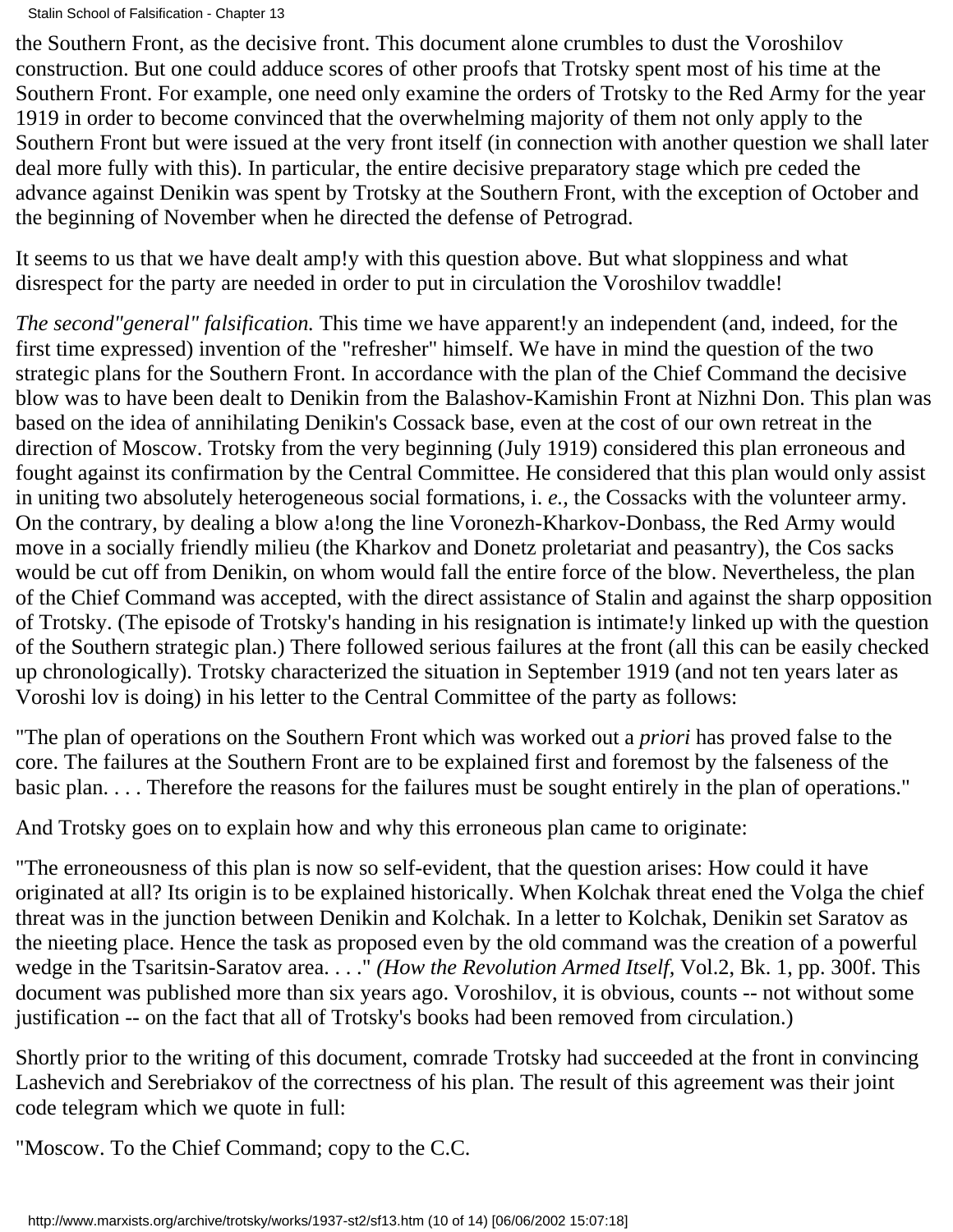"Consider it necessary to draw your attention to the fol lowing questions:

"The efforts to liquidate Mamontov have thus far brought almost no results. Motorized machine gun detachments have not been created because of non-receipt of machine guns for

even the small number of available automobiles. Mamontov is clearly headed through the Kursk front to effect a junction with his allies. Our weak and dispersed infantry detachments hardly harass him. Lashevich's command is being paralyzed by lack of a contact apparatus. Mamontov's successfully effecting unification may be considered almost assured. The danger of the front being broken in the Kursk-Voronezh area becomes se!f-evident. Lashevich's most pressing task comes down to following the enemy in order to attempt to fill up the breach that the latter will make. The attempt to harass Mamontov with partisan activities will be made. *The center of gravity of the struggle* on *the Southern Front has shifted entirely in the directIon of Kursk-Voronezh where we have no reserves.* The destruction of the road prevents the transfer of troops from the Tsaritsin sector to Kursk. Yet the situation imperiously demands the transfer of reserves to the West. Possibly the cavalry corps of Budenny may be able to march there. It is also necessary to add that the situation is being aggravated in the extreme by the complete breakdown of the front line apparatus. The practical tasks seem to us to be the following:

'~) The immediate appointment of Selivachev as the Commander of the Southern Front.

"2) Selivachev's post must be assumed by Yegorov, the assistant Commander of the Southern Front.

"3) Rush reserves including the 21st Division towards Kursk, in the footsteps of Mamontov.

"4) Deploy the Ninth Army from the Novorossisk sector towards Starobelsk.

"5) If possible, to transfer Budenny's corps to the right center.

"6) Rush effective replacements and supplies for the Eighth and Thirteenth Armies.

"Number 364. September 6, 1919.

"Trotsky, Serebriako'v, Lashevich."

In other words, Trotsky made the effort to obtain the acceptance of his plan, no longer *a priori* but on the basis of the experience of two to three months of fighting.

Here is the reply of the Political Bureau, undersigned by Lenin:

"Orel. To Trotsky, Serebriakov, Lashevich.

"The Political Bureau having considered the telegram of Trotsky, Serebriakov and Lashevich has confirmed the reply of the Chief Command and expresses its surprise at the attempts to reconsider the adopted basic strategic plan. September 6, 1919. By the instructions of the Political Bureau, Lenin."

As we see, the C.C. -- and where was Stalin at the time? -- even in that period still supported the operating plan of the Staff. It was only the subsequent failures (the surrender of Orel, and the threat to Tula) that forced a review of the plan, in the sense of transferring the main blows in the Donetz direction. In this period, *i.e., when experience had already denninstrated the erroneousness of the old plan* which was renounced even by the Staff itself, Stalin, too, grasped the mistake that had been committed.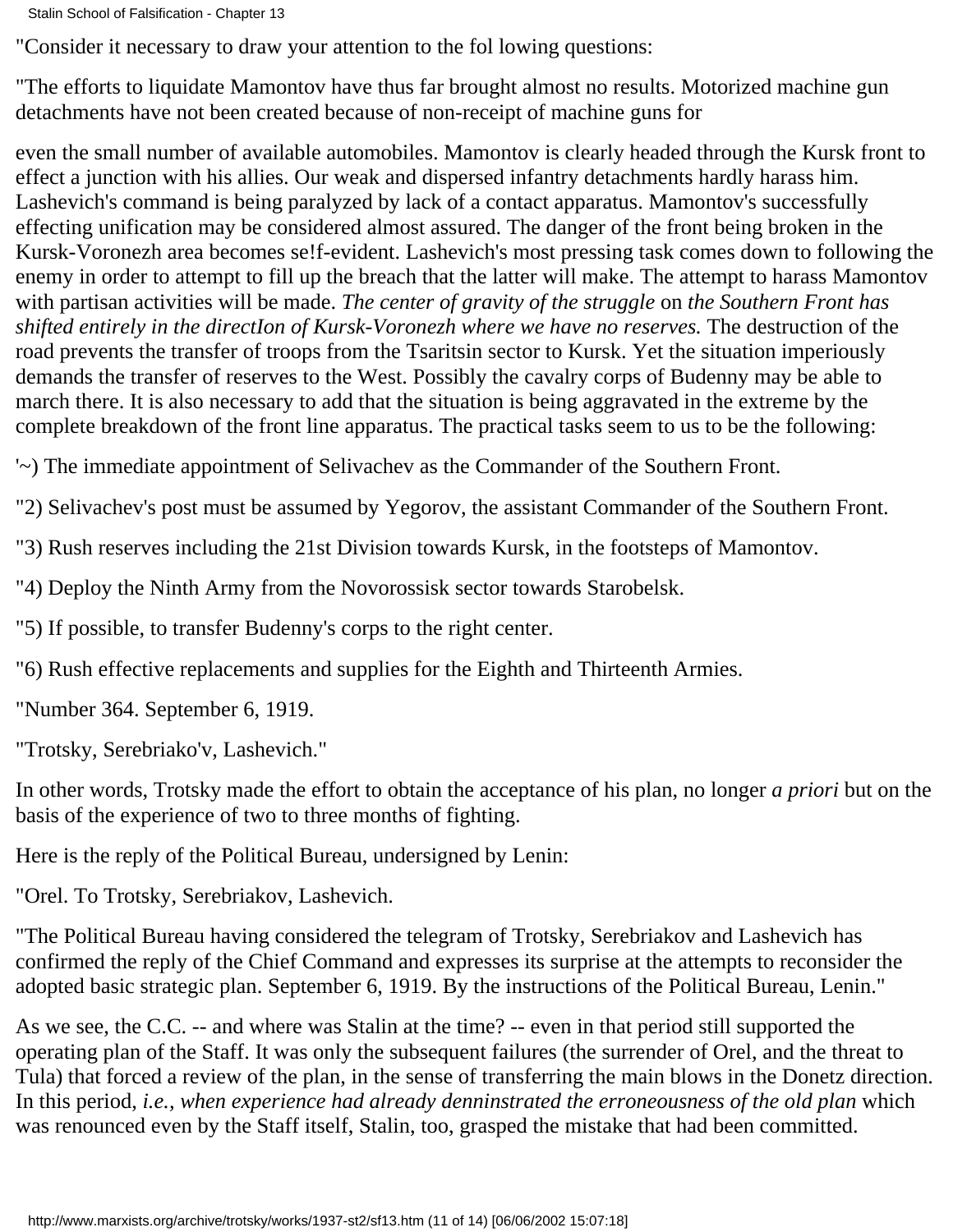Voroshilov quotes Stalin's letter but omits the date it was sent. That was, of course, done deliberately. Had he given the date, Voroshilov would have been unable to ascribe the plan to Stalin. As we shall shortly prove, Stalin's letter was sent several months after the question of the two plans had first arisen. Voroshilov writes: "As regards operating direc tives, he [Stalin] was offered the *old plan* (that of *Septem ber*) of dealing the main blow, etc. . . ." With this statement Voroshilov exposes himself completely. In the first place, if during the period of Stalin's creative work on "planning" at the Southern Front, the "September" (?) plan was already an "old" plan, then it is quite self-evident that all of the above took place after September, *i.e.,* already after Trotsky had raised the question of reconsidering the plan for the second time (see document on p. 223). In the second place, the erroneous plan was adopted not in September but two months earlier, so that there had never existed such a thing as the "September" plan. In September there was on!y a *reaffirma tion* of the previously adopted plan of the Chief Command (see Lenin's reply to the telegram of Trotsky, Lashevich and Serebriakov). As we have already stated, Trotsky fought against the adoption of the plan of the Chief Command as early as July and August, at a time when Stalin was with the majority of the Political Bureau. Furthermore, at the beginning of September, Trotsky tried again -- this time on the basis of a number of conclusions drawn from experience itself -- to obtain reconsideration of the plan. Stalin remained as hitherto in favor of-the erroneous plan. And it was only later that Stalin proceeded to the "revaluation of values." There is an indirect proof that the date of Stalin's letter must be assigned to *October* or November 1919, namely, Stalin concludes his well-publicized letter with "threats" of resignation. We have already cited above the reply of the C.C. on this score ("absolutely impermissible," etc.). This reply is dated *November 14;* therefore the deduction is that Stalin must have written his letter of criticism, sometime early in November, and hardly prior to that time, *i.e.,* after a delay of some three or four months. Voroshilov, on the other hand, after a delay of ten years, asserts on the basis of this letter that "Stalin's [??] plan was accepted by the Central Committee." That is how history is being "refreshed"!

Having disposed of the two "general" falsifications, we pass on to the petty falsifications of Voroshilov.

Citing the telegram of the Military Council of the Southern Front for November 11, 1919, to the Supreme Military Coun cil of the Republic with the request to affirm the organization of the First Cavalry Army, Voroshilov adds the following comment: "The Cavalry Army was created despite and even against the center." In the first place, what "center" is this?

Always equivocations! Is it the Political Bureau? or the Chief Command? or Lenin? or Trotsky? In the second place, if the "center" was against the organization of the First Cavalry, why did it have to affirm the decision of the Military Council of the Southern Front? So far as Trotsky is personally concerned, if we take the question in its broadest aspects, *i.e.,* the timely realization of the role of cavalry in the manouvre-operations of a civil war, then it is sufficient to refer to a slogan, popular in its time, which was raised by comrade Trotsky (incidentally, long before the telegram adduced by Voroshilov): "Proletarians, to horse!" Under this same title, comrade Trotsky published an article which likewise posed the question of large scale bodies of cavalry. One of the main tasks of the "armored train" (of the Chairman of the Military Council) in that period was the creation of the cavalry. It would not be inappropriate to recall that the closest collaborator of Trotsky's secretariat, I. M. Poznansky, formed fighting mounted detachments during that period. But Poznansky himself cannot say anything, because he is kept under lock and key by Stalin-Voroshilov.

Further on, as one of the instances of Stalin's "rescue" expeditions to the "most dangerous places," Voroshilov informs us of Stalin's journey to the Caucasian front *which ever took place.* Ludicrous as it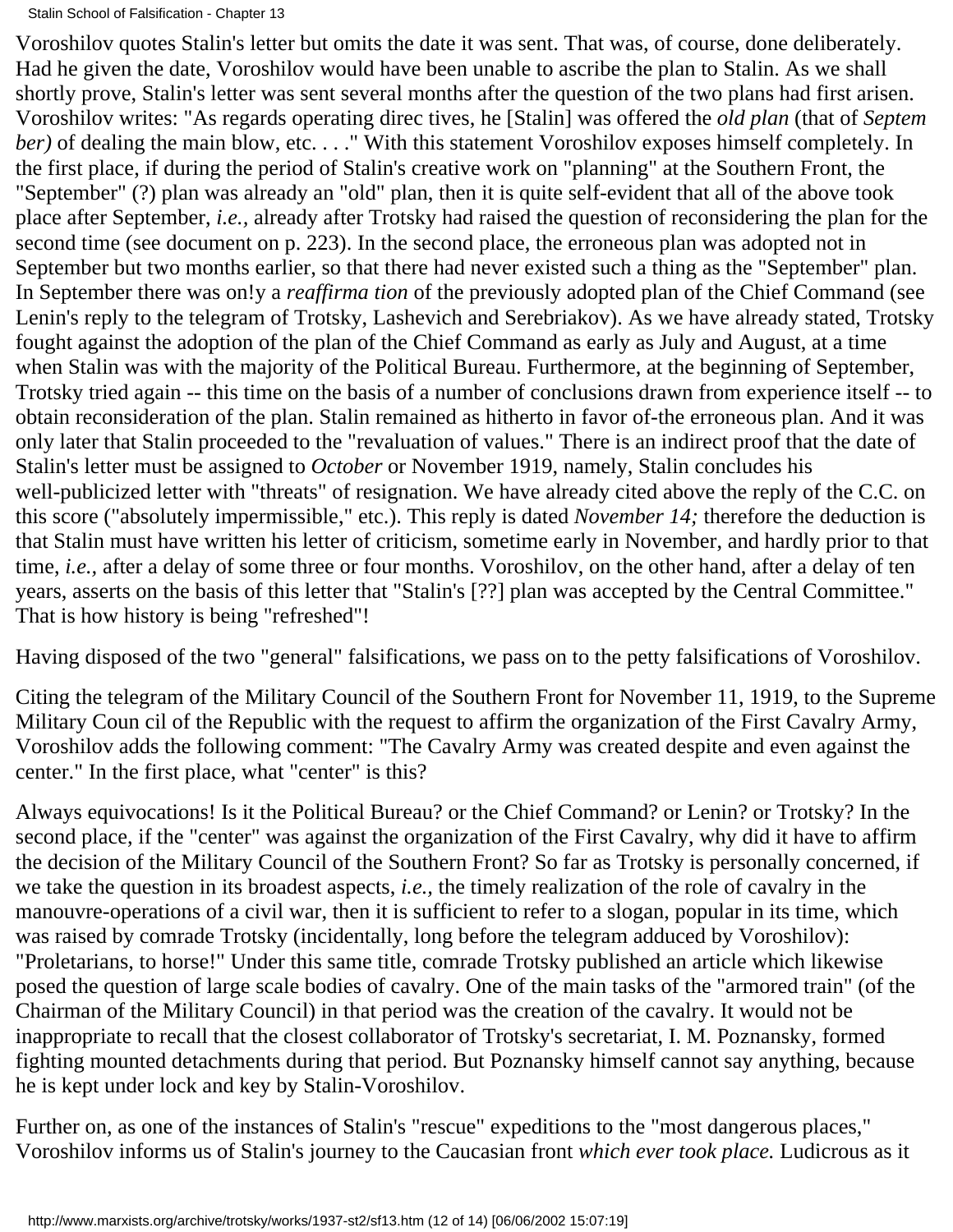may seem, this is a fact! Stalin, you see, did not take the trip only because of "illness." Illness is a weighty reason, but we are rather inclined to think that "capriciousness" had something to do with this incident, and for the following reason: A week after Stalin's trip, which "rescued" even though it never took place, Stalin sent the following telegram in reply to Lenin's demand that he take emergency measures in order to speed up the transfer of two divisions to the Caucasian Front:

"Moscow. Kremlin. To Lenin; copy to the C.C. of the Party.

"I am not quite clear as to why the chief concern about the Caucasian Front falls primarily upon me. The strengthening of the Caucasian Front properly and entirely falls upon the Military Council of the Republic, the members of which, according to my information, are in good health; it is their concern and not that of Stalin who is overburdened with work as it is. Number 970. February 20, 1920. Stalin."

Here is what Lenin replied to him:

"The concern of speeding up the arrival of re-enforcements from the Southwestern Front to the Caucasian Front has been placed on you. It is general!y necessary to give a!! pos sible assistance and not to bicker about departmental jurisdiction. No.87/3. Lenin."

How characteristic of Stalin is this tone of petty intrigue and personal grievance! How characteristic of Lenin is his tone of restrained indignation! The decuments speak for themselves. And we observe how eloquent is their language.

It goes without saying that the man whom the party *always* really did send to the most difficult sectors (as a mat ter of fact that was real!y his "job") was not at all Stalin. Here are a few brief excerpts from Lenin's telegrams:

"August 22, 1918. Sviazhsk. To Trotsky. Treason on the Saratov Front, though discovered in time, has neverthe less produced extremely dangerous vacillations. We consider your going there at once absolutely indispensable, for your appearance at the front has an effect on soldiers and the entire army. . . . Lenin, Sverdlov."

"April 10, 1919. To Trotsky. Nizhni Novgorod.

"In view of the extremely grave situation on the Eastern Front I think it is mo~t expedient for you to remain there. Lenin."

"May 7, 1919. Shikhrana. To Trotsky. I have just con sulted the Political Bureau of the C.C., and in agreement with the Bureau I am in favor of your immediate and speed iest departure to Kharkov, where it is urgent to put an end to disorganization and tc give immediate aid to the Donetz Basin. Lenin."

"May 15, 1919. Kupyansk. To Trotsky.

"Extremely pleased by the energetic measures by which the uprising was crushed. . . . Lenin."

"Maybe I would insist personally on your going to Bogachur once again, in order to complete the crushing of the uprising, otherwise there is no hope for victory. Lenin."

(24 hours later) "May 22, 1919.... I insist again on your going without fail a second time to Bogachur and putting an end to the matter, because it is obvious that Sokolnikov can not handle the situation. Lenin."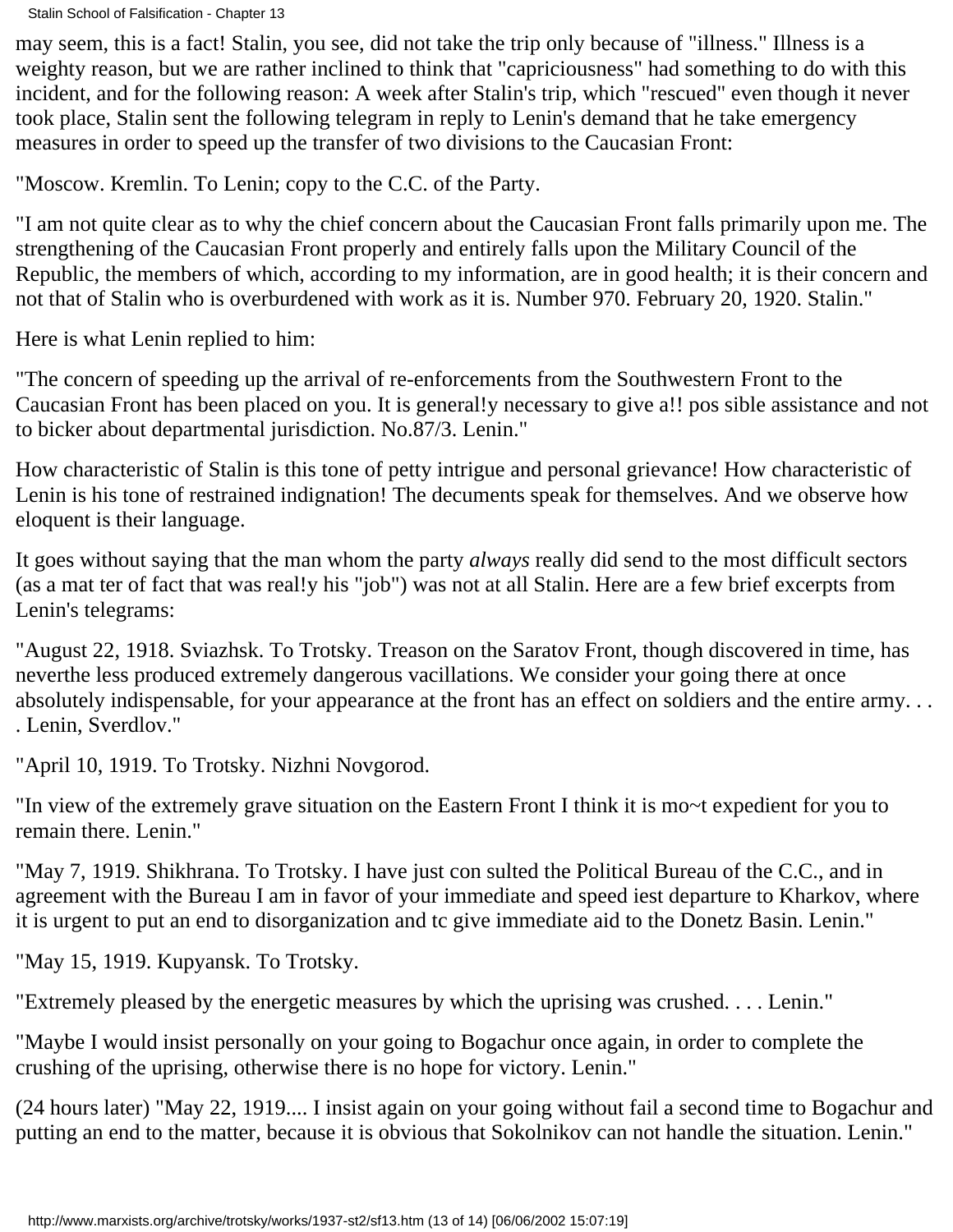And here is Trotsky's reply:

"Kharkov-Lugansk *(en route).* To Moscow. To Sklyansky for Lenin. Leaving for Bogachur, and will try to bring the matter to an end there. Trotsky. May 22, 1919."

Such are the facts. Similar *facts* can be adduced to any number! That Voroshilov today has to "refresh" inventions only proves that despite everything these facts are still too fresh in the memory of the party.

## **NOTES:**

**61.** See, "The Military Opposition," chap. XXXVI of *My Life,* by Leon Trotsky, pp. 486-450, for an analysis of the "Tsaritsin" group led by Stalin, Voroshilov, Dybenko and others. [BACK TO TEXT]

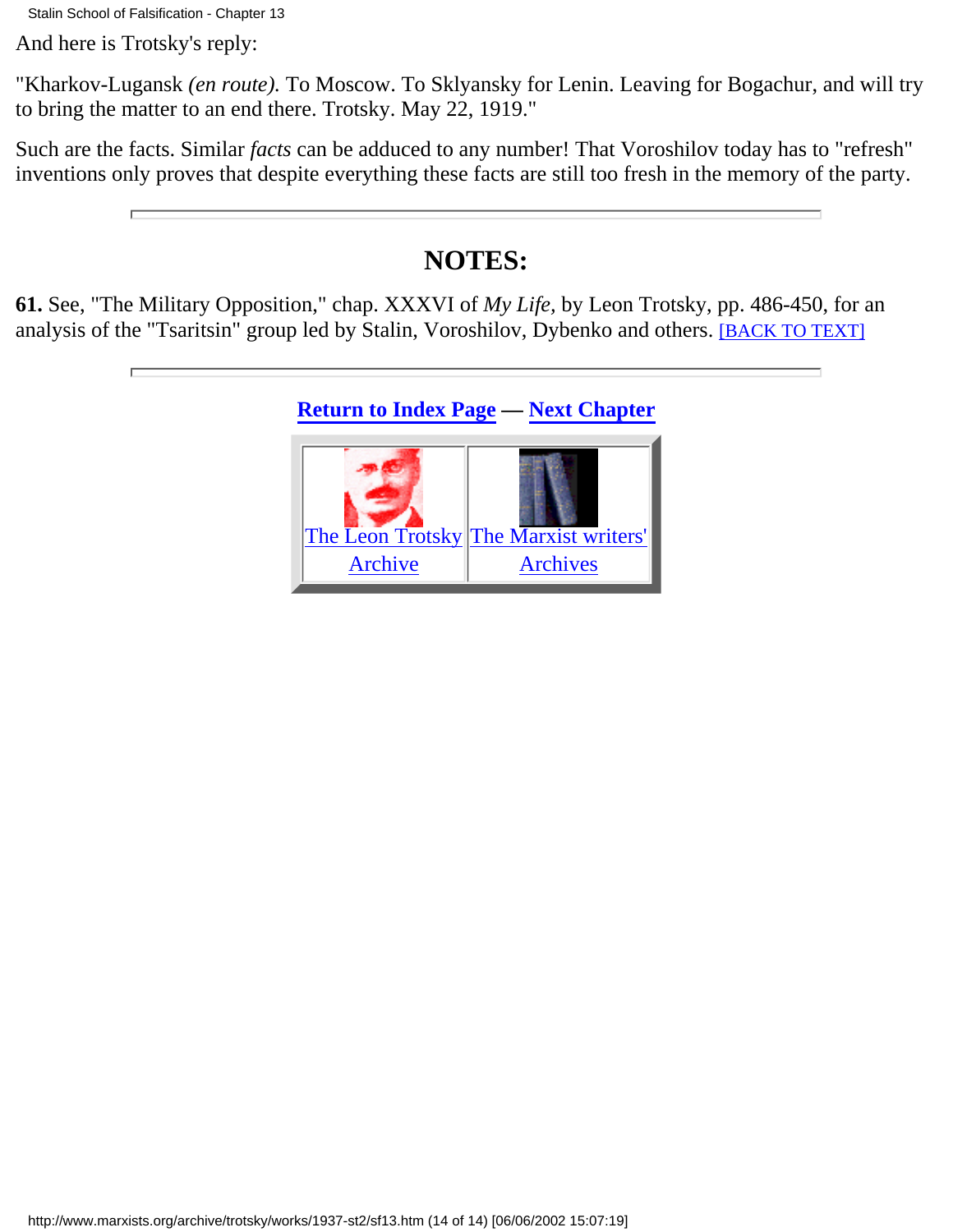# <span id="page-172-0"></span>**Leon Trotsky's**

# **The Stalin School Of Falsification**

Transcribed for the [Trotsky Internet Archive](#page-214-0) , now a sub-archive of the [Marxist writers' Internet Archive](#page-6-0) by [David Walters](mailto:dwalters@marxists.org) in 1997

# **The March 1917 Party Conference**

# **FOREWORD**

THE ALL-RUSSLAN CONFERENCE of the Soviets of Workers' and Soldiers' Deputies was convened at the end of March 1917. Simultaneously with this Conference the Bureau of the Bolshevik central Committee issued a call for the All-Russian Conference of party workers for March 28, the first one held after the February revolution.

The agenda planned for the Conference was as follows:

- 1) Local reports.
- 2) Report of the Bureau of the central Committee.
- 3) S.D.L.P.R. and the Soviet of Workers' and Soldiers'
- Deputies.
- 4) The attitude towards the Provisional Government.
- 5) The attitude to the war.
- 6) The organization of the counter-revolutionary forces

and the struggle against the counter-revolution.

- 7) Preparation for the Constituent Assembly.
- 8) The Agrarian question.
- 9) The Eight-Hour day.

The following organizations and comrades took part in the conference:

| <b>Organization</b>         | <b>Names of Delegates</b> |
|-----------------------------|---------------------------|
| $ 1)$ Archangel             | Maryan Verzhhitsky*       |
| (2) Alexandrovsk-Gruschevsk | P. V. Novov-Okhlonin*     |
| 3) Almaznaya                | Daineko                   |
| $ 4)$ Baku                  | Ter-Gabryelan*            |
| $ 5)$ Voronezh              | Komissarov                |
| $\vert$ 6) V. Volochek      | V. F. Sokolov*            |
| Vitebs                      | J. Abolin                 |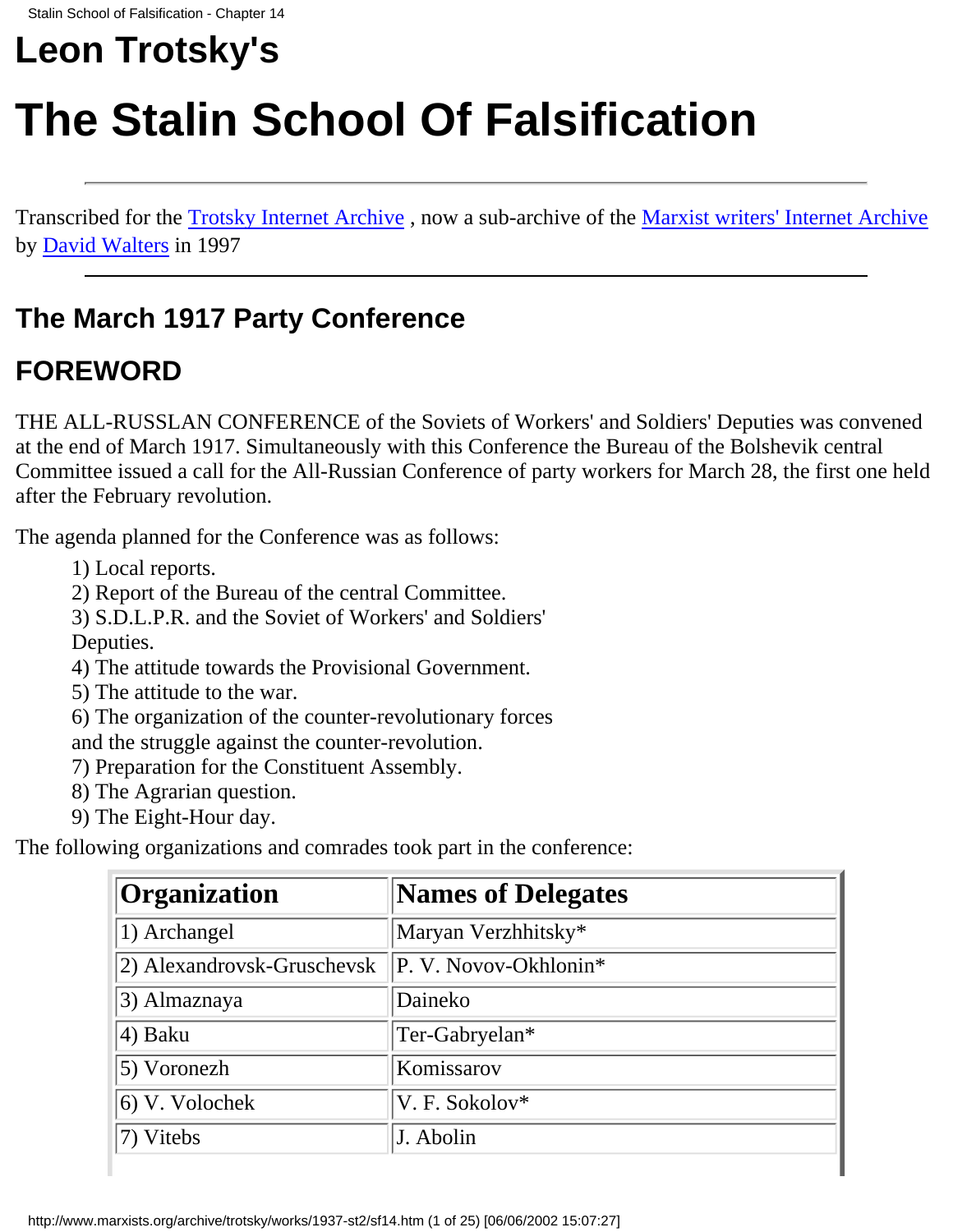| 8) Vologda                                  | Shalva Zurab Eliava &<br>Ivan A. Sammer                                               |
|---------------------------------------------|---------------------------------------------------------------------------------------|
| 9) Vyborg                                   | Panshin*                                                                              |
| 10) Gamel                                   | P. N. Sevruk*                                                                         |
| 11) Helsingfors-Sviborg                     | S. A. Garin*                                                                          |
| 12) Grozny                                  | Bogdanov* & H. E. Bugai*                                                              |
| 13) Ekaterinodar                            | A. A. Limansky*                                                                       |
| 14) Ekaterinoslav                           | G. V. Golovko*                                                                        |
| 15) Ekaterinburg                            | L. S. Sosnovsky & P. Bykov8                                                           |
| 16) Enakievo (Petrovsky<br>mines and mills) | Speransky* & K. P. Susenkov*                                                          |
| 17) Ivanov-Voznesensk                       | Vera A. Karovaikova                                                                   |
| 18) Irkutsk                                 | Peter I. Starostin* & Robert J. Dukur*                                                |
| 19) Kiev                                    | Maximilian A. Saveliev* & Alexandrov                                                  |
| 20) Kostroma                                | Leonid P. Serebnakov*, Vassili A. Krapivin &<br>Nicolai I. Vorobiev                   |
| 21) Kursk                                   | Alexander N. Grigoriev                                                                |
| 22) Kenavino                                | S. Levitt                                                                             |
| 23) Kronstadt                               | Uliantsev                                                                             |
| 24) Krasnoyarsk                             | Teodorovich*                                                                          |
| 25) Lozovaya                                | Teploukhov*                                                                           |
| 26) Lysivensky Factory                      | Savchenko*, Danilenko                                                                 |
| 27) Moscow                                  | Victor P. Nogin*, E. N. Ignatov*                                                      |
| 28) Minsk                                   | Boris P. Pozern <sup>*</sup> , Yakhontov                                              |
| 29) Novgorod                                | Ionov                                                                                 |
| 30) Morshansk                               | Nicolai A. Skrypnik*                                                                  |
| 31) Minyarsk (Ufa Goubernia)                | Vakhterov*                                                                            |
| 32) Nikolayev                               | Nicolai M. Maadelstam*, Alexander G.<br>Ovchinniko, S.I. Kanatchikov*, Adolf Klepner* |
| 34) Nikitovka                               | Jacob Grosfin*, N. Akimov*                                                            |
| 35) Odessa                                  | Ocbkanov*                                                                             |
| 36) Omsk                                    | Peter A. Kravtsov                                                                     |
| 37) Poltava                                 | Drobnis                                                                               |
| 38) Revel                                   | I. E. Kuzmin*, A. Balevsky                                                            |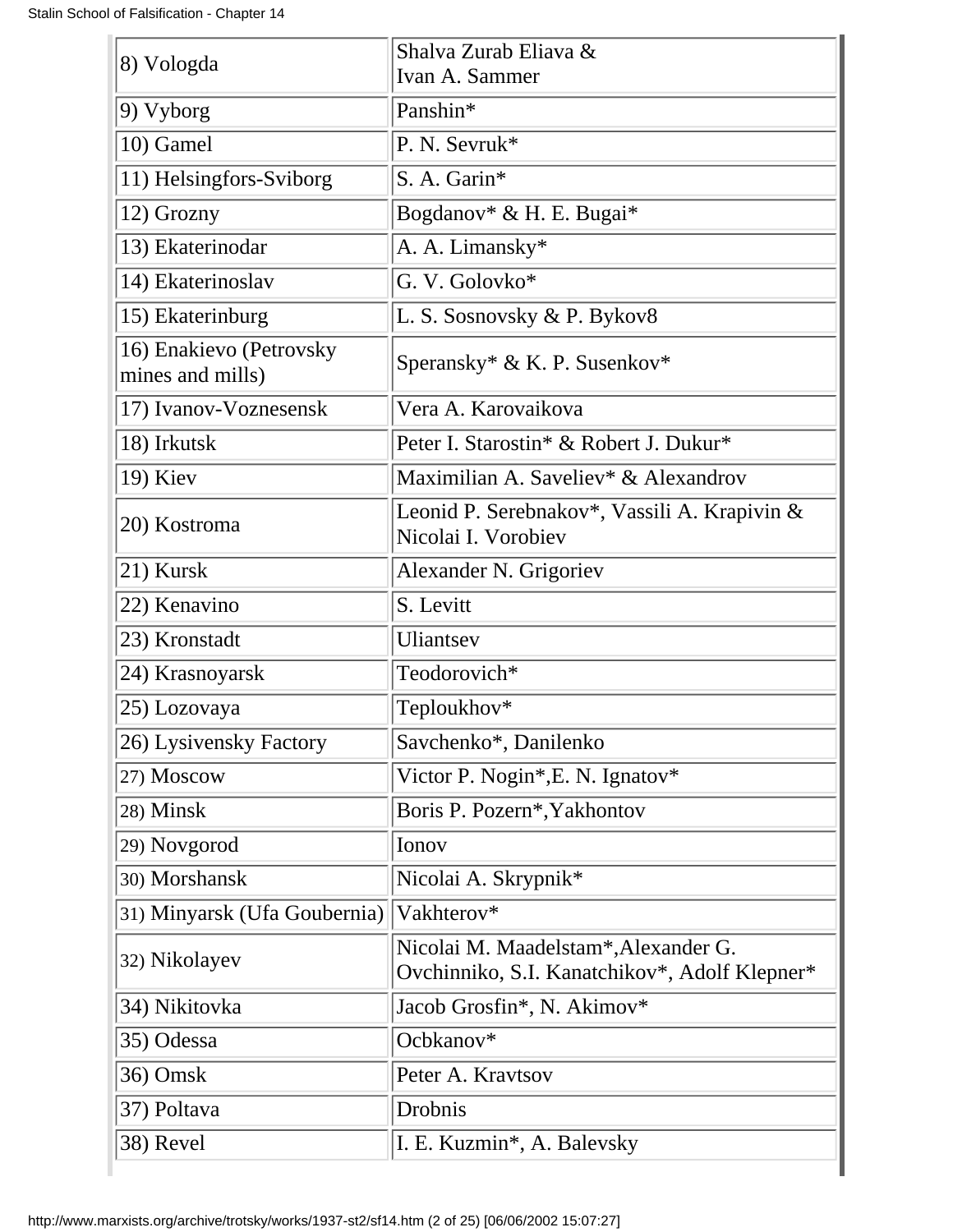| 39) Rostov-on-the-Don | Vassilchenko                                        |
|-----------------------|-----------------------------------------------------|
| 40) Samara            | N. Teplov, Gersimov*, Robert Bauza                  |
| 41) Saratov           | M. I. Vassiliev*, V. P. Miliutin, K. I. Plaxin      |
| 42) Syzran            | N. D. Vozdvizhensky*                                |
| 43) Sormovo           | Nicolai E. Miroshin                                 |
| 44) Simferopol        | T. Fedoseyev*, T. Kravchenko*                       |
| 45) Tomsk             | Ivan N. Smirnov*, Nakhanovich*                      |
| 46) Taganro           | Paul M. Berman*                                     |
| 47) Tula              | Nikita G. Brigadirov                                |
| 48) Ufa               | Boris M. Eltsia*                                    |
| 49) Kharkov           | Gregory A. Romanovich*                              |
| 50) Kherson           | Ivan F. Sorokin                                     |
| 51) Tsaritsin         | Weinzweig*, Sergei K. Minin, D. A.<br>Sagareishvili |
| 52) Chelyabinsk       | S. M. Tsvilling                                     |
| 58) Seherbinovka      | Nahum Dubovoi*                                      |
| 54) Yuriev            | A. K. Rozov                                         |
| 55) Yaroslavl         | Ivan I. Korotkov                                    |
| 56) Stavropol-Kavkaz  | Vassili, F. Tolstov                                 |
| 57) Petropavlovsk     | Alexander M. Povolotsky                             |
| 58) 180th Regiment    | Kutuzov                                             |

\* The asterisk denotes those participants who were delegates to the Soviet Conference.

In addition to those listed above, the following organizations whose delegates failed to report to the Secretariat participated in the Conference

- 1) Kamyshlova
- 2) Valka
- 8) Petrovska
- 4) Narvy
- 5) 1st Reserve Infantry
- 6) 112th Infantry Regiment
- 7) 729th Infantry Regiment

Present from the Central Committee were Stalin, Helena D. Stassova, Vyacheslav M. Molotov, Shliapnikov, Peter A. Zalutsky

Participating personally were Ivan T. Smilga Stuchka, member of the G. F. Fedorov Latvian Central **Committee**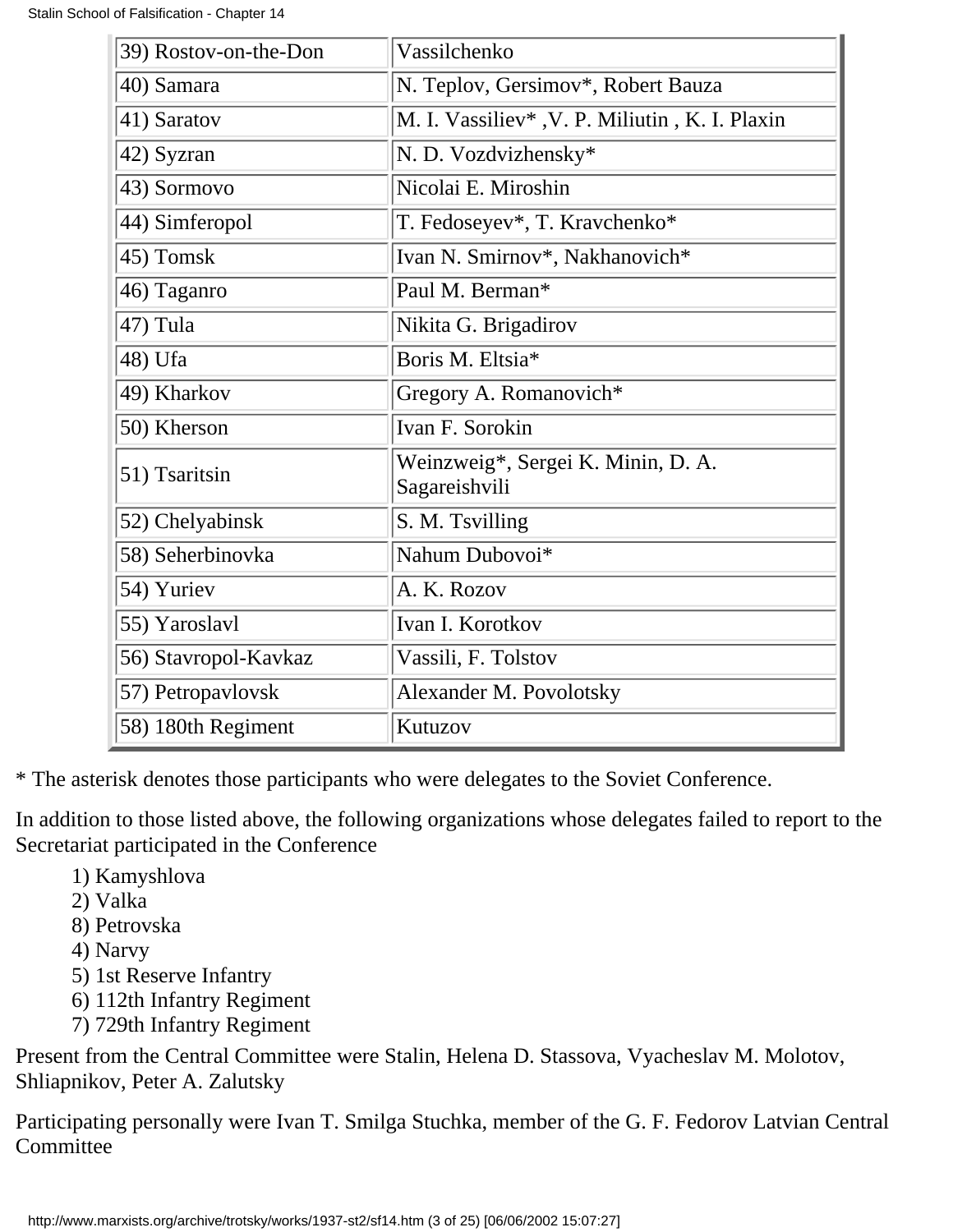M. S. Olminsky A. I. Elizarova Kollontai, member of the Finnish C.C.

Present from the Petrograd Committee were Leon M. Mikhailov, Badayev, Vladimir N. Zalezhsky, Yakovlenko (Sergei) Bagdatiev, Enukidze, Boki Epstein,Shagov Krestinsky, Goloschekin

The sessions were first held at the Kshesinskaia Palace and later transferred to the Tauride Palace, in the gallery.

The original protocols were destroyed by Kerensky's gangs during the July days in a raid on the Kshesinskaia Palace, at that time the headquarters of the Central Committee of our party.

Fortunately, I have preserved the original drafts of the protocols and the records of the sessions, with the exception of the sessions for March 27 and March 28, when the war question was under discussion. From these documents it was possible to restore the protocols of the sessions.

These records do not of course represent stenographic minutes -- our small party, poor in resources, did not even dare dream of such luxury at that time. These are merely notes as taken down during the sessions; and they are more or less complete, depending upon the individual peculiarities of the particular speaker (the speed and lucidity of his deliv ery, etc.). In any case, there is nothing in them that is "personally interpolated." Everything in the notes represents an exact, even though incomplete, reproduction of what the speakers said.-L. T.

## **SESSION OF MARCH 29, 1917**

*Chairman:* comrade Nogin.

*Secretaries:* comrades Boki and Drabkina.

*The order of the day:* The question of the attitude toward the Provisional Government.

After the session was called to order, all the delegates of the Conference were divided into sections in accordance with the projected Conference of the Soviet of Workers' and Soldiers' Deputies.

*Soldiers' Section:* comrades Pozern, Borisov, Shashkin, Vengerov, Panshin, Verzhbitsky, I. N. Smirnov, Ter-Gahrye Ian, Klepner, Syrkin, Shklovsky, Paderin, Garin, Serebriakov.

*Workers' Section:* comrades Starostin, Vassiliev, Kanat chikoy, Kravtsov, Okhlonin, Ter-Gabryelan, Speransky, Sos novsky, Yakhontov, Romanovich, Nakhanovich, Sammer, Sorokin.

*OrUanizational Section:* comrades Sevruk, Saveliev, Skryp nik, Pozern, Mandelstam.

*Section of Local Affairs:* comrades Dukur, Teploukhov, Tsvi!ling, Drobnis.

*Agrarian Section:* comrades Romanovich, Miliutin, V P. Lebed.

*Mandate Commission:* comrades Sevruk, Skrypnik.

The resolution of the Priesidium of the Soviet Conference dealing with the manner in which the work would be divided was read: At 6 P.M. elections to the Mandate Commission; division into sections; report by Tseretelli.

Reporters: On War-Tseretelli; On the Organization of Power-S teklov.

DELEGATE: Has an agreement been reached on the ques tion of reporters?

NOGIN: Proposes that the representatives of the various sections come to an agreement on the question of the speakers.

SKRYPNIK: Proposes to suggest to the representatives of all factions that they insist on co-reports.

## **ON THE ATTITUDE TO THE PROVISIONAL GOVERNMENT**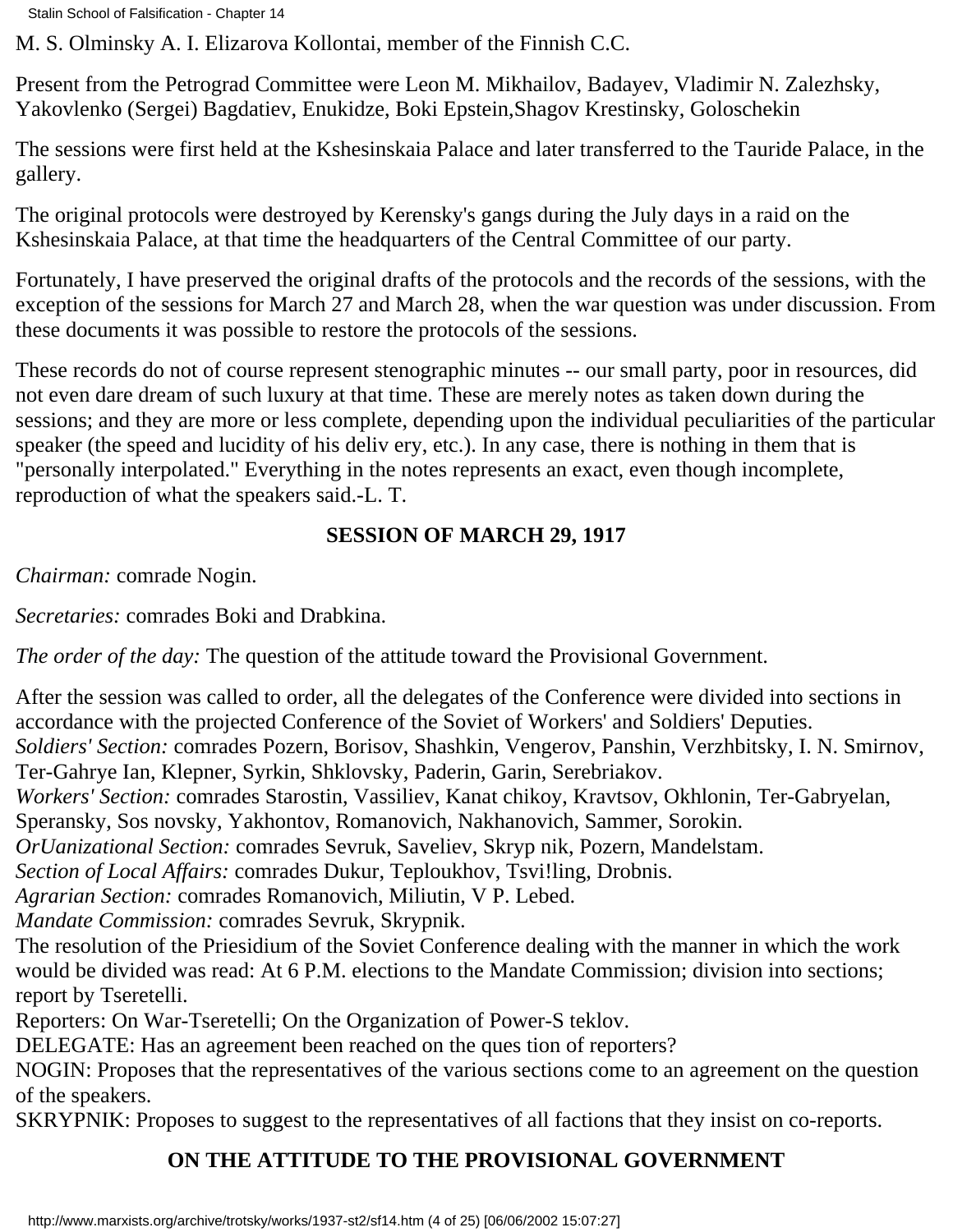*Report by Comrade Stalin.*

STALIN: The Russian Revolution unfolded not under ordinary circumstances, but against the background of the imperialist war. This fact has left a peculiar mark on the development of the revolution. Due to the fact of the war, the revolutionary crisis, aggravated by a food crisis, was resolved very rapidly. Owing to the war, the army has played a r6le which it never played in any other revolution due to the fact that the entire adult population was mobilized and that the army joined the insurrectionary people. Due to the fact of the war, Czarism has been isolated even from imperialist bourgeois circ!es. Czarism, by its betrayals, repelled the bourgeoisie from itself. Even the imperialist circles of the West, England and France, turned their backs on Czarism, because they wanted to have at the head of the Russian gov ernment people capable of waging the war to the end. There are four forces in the revolution. The two basic ones are the workers and the soldiers. And, in addition, there are two secondary ones: the imperialist circles, both our own and the Anglo-French. These forces, having united, prepared the soil for such an easy and rapid overthrow of Czarism. But since the forces are heterogeneous, therefore their aims are likewise heterogeneous. The tops, the bourgeoisie, both our own and those of Western Europe, have united in order to effect a change in the decorative scenery; they have united in order to replace one Czar by another. They wanted an easy revolution, like the Turkish, with very little freedom, so as to wage the war. A tiny revolution for a big victory. But the lower ranks-the workers and the soldiers-have deepened the revolution, having destroyed the props of the old system. Thus, it is as if we had two currents-one from below, the other from abovo-which have brought forward two govern ments, two forces: 1) the Provisional Government, supported by Anglo-French capitalism; 2) the Soviet of Workers' and Soldiers' Deputies. The power has been divided between two Organs, of which neither one possesses full power. There is and there ought to be friction and struggle between them. The roles have been divided. The Soviet of Workers' and Soldiers' Deputies has *in* fact taken the initiative in effecting revolutionary transformations. The Soviet of Workers' and Soldiers' Deputies is the revolutionary leader of the insurrec tionary people; an organ of control over the Provisional Gov ernment. On the other hand, the Provisional Government has in fact taken the r6le of fortifier of the conquests of the revolutionary people. The Soviet of Workers' and Soldiers' Dep uties mobi!izes the forces and exercizes control, while the Provisional Government, balking and muddling, takes the role of the fortifier of those conquests by the people which they have already seized as a fact. Such a situation has disadvan tageous, but also advantageous sides. It is not to our advan tage at present to force events, hastening the process of repelling the bourgeois layers, who will in the future inevitably withdraw from us. It is necessary for us to gain time by put ting a brake on the splitting away of the middle-bourgeois layers so that we may prepare ourselves for the struggle against the Provisional Government. But such a situation will not endure endlessly. The revolution is deepening. From the political questions there will be a transition to the social questions. The social demands will cause the middle-bourgeois layers to split away.

It is silly to think that it will be possible to bring the revolution to its completion without a split with the bourgeoisie. When that time comes, in so far as the split grows, the Provisional Government will become transformed from an organ for fortifying the conquests of the revolution into an organ for organizing the counter-revolution. A strug gle is already being conducted against the Soviet of Workers' and Soldiers' Deputies; an agitation is being carried on against it among the troops. Clashes are beginning to occur over the questions of the [loyalty] oath, the democratization of the army, the change of the Supreme Commanding Staff. The mobilization of the counter-revolutionary forces has as its banner: "War to a victorious conclusion!" This offensive is being carried on not only from within but also from without --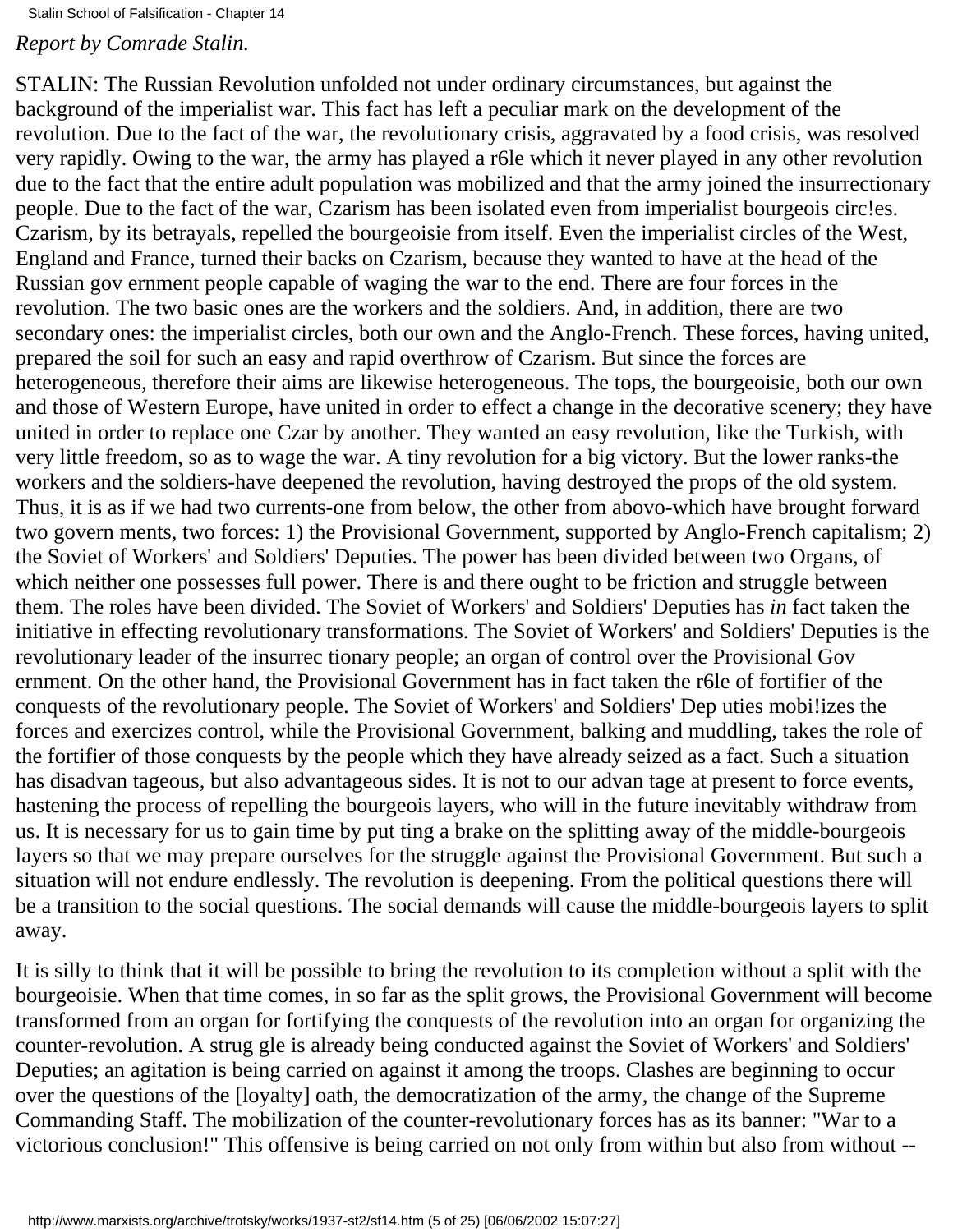from the side of England and France. Their semi- official organs have launched a veritable offensive against the revolution. The offensive against dual power has begun, and in proportion as the revolution develops the Provisional Gov ernment must (it must objectively) become transformed into the bulwark of counter-revolution, not a Czarist counter-revo lution-we face no danger from that side-but an imperialist counter-revolution. To prepare for repelling it-that is our task. In view of this, the question becomes more complex. The question of support-let us even allow that support is not permissible. In so far as the Provisional Government fortifies the steps of the revolution, to that extent we must support it; but in so far as it is counter-revolutionary, sup port to the Provisional Government is not permissible. Many comrades who have arrived from the provinces ask whether we shouldn't immediately pose the question of the seizure of power. But it is untimely to pose the question now. The Pro visional Government is not so weak. The strength of the Provisional Government lies in the support of Anglo-French capitalism, in the inertia of the provinces and in the [wide-spread] sympathy for it. It is being showered with telegrams [of congratulation]. We must bide our time until the Provisional Government exhausts itself, until the time when in the process of fulfilling the revolutionary program it discredits itself. The only organ capable of taking power is the Soviet of Workers' and Soldiers' Deputies on an All- Russian scale. We, on the other band, must bide our time until the moment when the events will reveal the hollowness of the Provisional Government; we must be prepared, when the time comes, when the events have matured, and until then we must organize the center-the Soviet of Workers' and Sol diers' Deputies-and strengthen it. Therein lies the task of the moment.

\*\*\*

Comrade Stalin reads the resolution on the Provisional Government adopted by the Bureau of the Central Committee, but states that he is not in complete agreement with it, but is rather in accord with the resolution of the Krasnoyarsk Soviet of Workers' and Soldiers' Deputies.

### **THE RESOLUTION OF THE BUREAU OF THE CENTRAL COMMITTEE**

"The Provisional Government, brought forward by the moderate bourgeois classes of our society and linked through all its interests with Angl-French capitalism, is incapable of solving the tasks posed by the revolution. Its resistance to the further development and deepening of the revolution is being para!yzed only by the growth of the revolutionary forces and their own organizations. The focal point for their consolidation must be the Soviet of Workers' and Soldiers' Deputies in the cities and the Soviet of Peasants' and Farmhands' Deputies in the country, which, as the embryos of revolutionary power, are prepared, in the course of the further development and at a given moment in the develop ment of the revolution, to realize in full the power of the proletariat in an alliance with the revolutionary democracy, so that the demands of the insurrectionary people may be wholly put into effect. Even at the present moment these Soviets shou!d exercize the most decisive control over al! the actions of the Provisional Government and its agents both in the center and in the provinces; and they should themselves assume a number of functions cf state and of an economic character arising from the complete disorganization of eco nomic life in the country and from the urgent necessity to apply the most resolute measures for safeguarding the famine -- stricken population whom war has ruined. Therefore the task of the day is: The consolidation of all forces around the Soviet of Workers' and Soldiers' Deputies as the embryo of revolutionary power, alone capable both of repelling the attempts on the part of the Czarist and bourgeois counter-revolution as well as of realizing the demands of revolutionary democracy and of explaining the true class nature of the present government.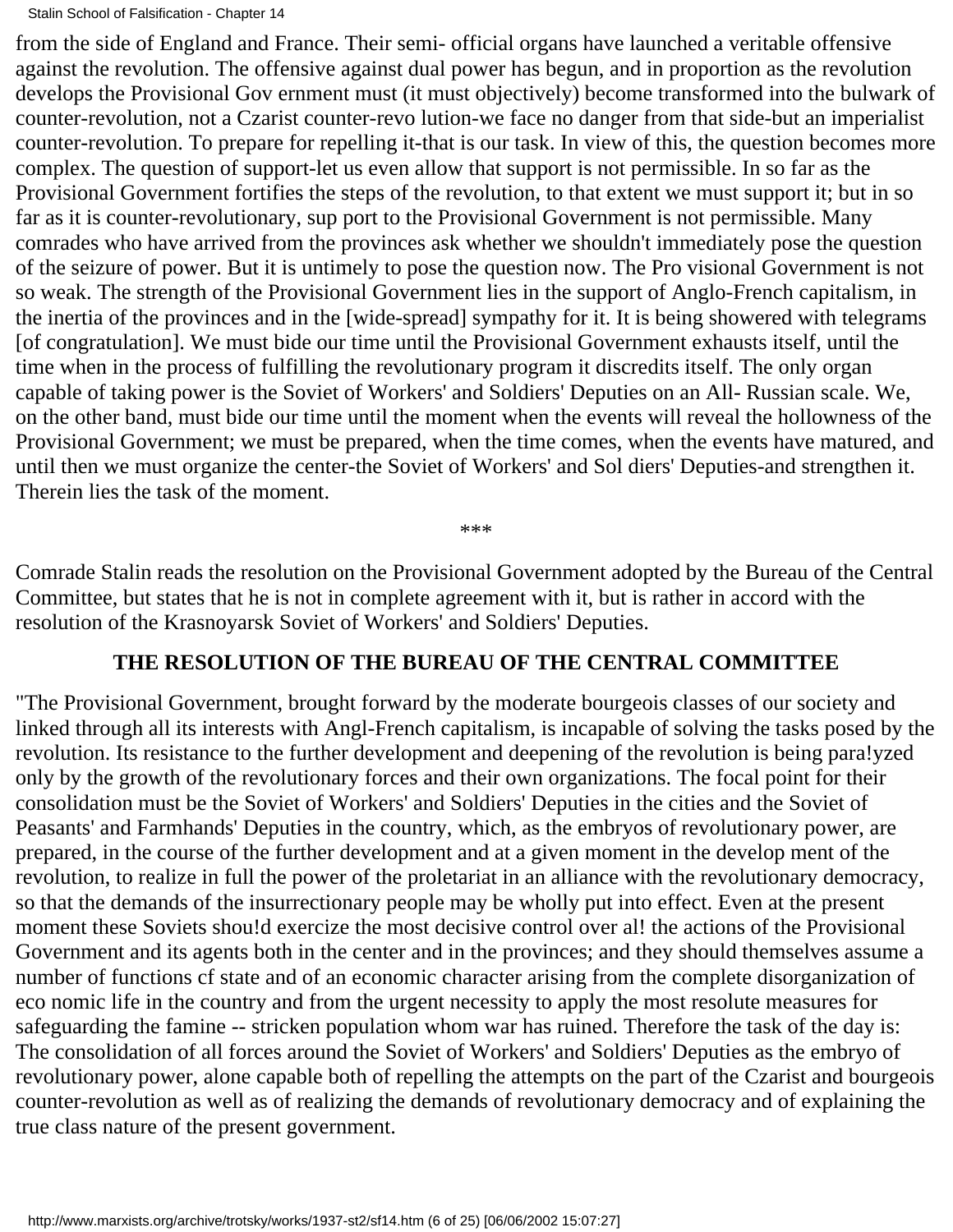"The most urgent and important task of the Sovicts, the fulfillment of which will alone guarantee the victory over all the forces of counter-revolution and the further development and deepening of the revolution, is, in the opinion of the party, the universal arming of the people, and, in particular, the immediate creation of Workers' Red Guards throughout the entire land."

## **RESOLUTION OF THE KRASNOYARSK SOVIET OF WORKERS', SOLDIERS' AND COSSACKS' DEPUTIES**

"Whereas

"1) the revolutionary overturn has been achieved by the working class and the Army representing the revolutionary peasantry,

"2) the Provisional Government expresses the demands of the Russian imperialist belligerent bourgeoisie and not the demands of the proletariat and the revolutionary peasantry,

"3) the clash between the demands of the imperialist hour geosie and the demands of the working class and the peasantry in the revolution is inevitable in the future inasmuch as the bourgeoisie will seek to defend its own interests against the interests of the working class and the revolutionary peasantry,

"The Krasnoyarsk Soviet of Workers', Soldiers' and Cossacks' Deputies resolves:

"1) to recognize as urgent that it be made clear to the broad layers of the working class, the Army and the peas antry that the Provisional Government in its composition expresses the interests of the imperialist bourgeoisie and not those of the people; that it is incapable of cobperating in carrying the present revolution through to the fulfillment of the basic demands of the proletariat and the revolutionary peasantry;

"2) to make entirely clear that the on!y source of the power and the authority of the Provisional Government is the will of the people who have accomplished this revolution and to whom the Provisional GovernmeDt is obliged wholly to submit;

"3) to make likewise clear that the submission of the Pro visional Government to the basic demands of the revolution can be secured only by the unrelaxing pressure of the prole tariat, the peasantry and the revolutionary Army, who must with unremitting energy maintain their organization around the Soviets of Workers' and Soldiers' Deputies born out of the revolution, in order to transform the latter into the ter rible force of the revolutionary people;

"4) to support the Provisional Government in its activ ities only in so far as it follows a course of satisfying the demands of the working ejass and the revolutionary peasantry in the revolution that is taking place."

\*\*\*

The resolution of the Moscow District Committee is next read. It was not among the documents.

\*\*\*

VOITINSKV (co-reporter) : Leaving aside the contradic tions, a!l three resolutions express one and the same view of the Provisiona! Government: The monarchist Guchkov arrests the monarch; the monarchist Miliukov becomes a member of the republican Provisional Government. Among the members of the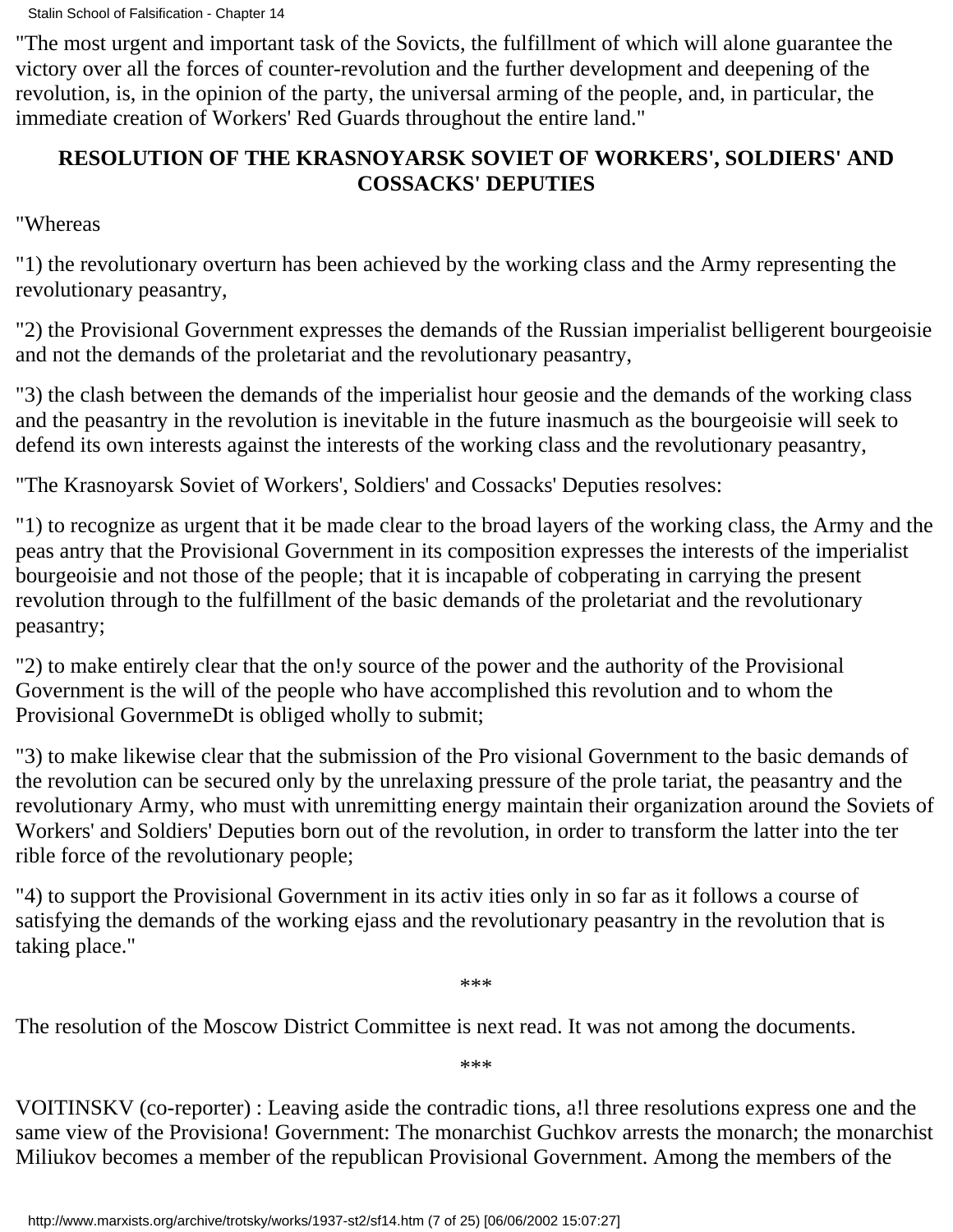Provisiona! Government there is not a single supporter of the Constituent Assembly with the exception of Kerensky -- but notwithstanding this, it organizes the Constituent Assembly. While being counter-revolutionary to the core, being counter-revolutionary in all respects -- in the program of the parties represented in it, and in their aims -- it is never theless revolutionary in its activities. The contradicticn between its counter-revolutionary nature and its revolution ary activities is a basic contradiction. The reporter has called our attention to the support of Anglo-French capital ism. But that is absolutely wrong. Recall the almost threat ening tone of Buchanan's speech: We will support you only to the extent that you fulfill the promises of the Czarist gov ernment. Recall the speeches of Bonar Law and others in the House of Commons. Anglo-French capitalism is protest ing, of course, not against Miliukov and not against the Government but against its *activities.* They are in sympathy with the Government but they are opposed to its activities and they demand that "an end be put to agitation," in the guise of the Soviet of Workers' and Soldiers' Deputies. All the sympathies of the parties that have formed the Provi sional Government were inclined not to the side of participat ing in the revolution but of resisting it. The Octorbists and the Cadets took no part in the revolution, remaining counter-revolutionists, till the moment when the revolution con quered. The Provisional Government received the power from the hands of the people. The Soviet of Workers' and Soldiers' Deputies could have refused to recognize it - and it would never have come into existence. But I ask, why then are the counter-revolutionary forces fulfilling the work of the revolution? Why didn't the revolutionary democracy take power into its own hands instead of passing it into the hands of the moderate and liberal bourgeoisie? The answer to the second question will at the same time provide an answer to the first.

It is as clear as noonday that to take the power into our own hands at the moment when it was possible to realize the dictatorship of the democracy would have meant to ruin the bourgeois democratic revolution. The proletariat would have been unable to cope with the anarchy. The revolutionary proletariat halted at the threshold and transferred the power into other hands. We had no revolutionary democratic bourgeois parties in our country. It was impossible for the social ists to take the power into their own hands. Only one thing remained -- to hand the power over to the moderate elements, but on the condition that they fulfill a revolutionary program inimical to themselves. The Cadet-Monarchists were attached to the republican Government. They are fulfilling, with hatred towards us, and without disguising their hatred, our revolutionary program. It was thus that there arose this incongruity between the activities and the inner essence of the Provisional Government which we are now witnessing. The Government is in its majonty comprised of moderate bour geois layers, but it received the power from the hands of the revolutionary people, after it had pledged to the latter to fulfill the revolutionary program of the people - to destroy the monarchy, to convene the Constituent Assembly, to democratize autonomous local rule, etc. But precisely because of this internal contradiction there must be control on the part of the Soviet of Workers' Deputies. So long as this control exists, it [the Government] will put the program into effect. It [the Government] does not want to solve, but under the control of the revolutionary democracy it is able to solve problems of the revolution. The Cadets and the Octobrists turned to the Soviet of Workers' Deputies with the request: "Give us Ministers." It is objectively inevitable for the power to pass from the less revolutionary into the more revolutionary hands, but this transfer will be effected grad ua]ly, through the resignation of the more moderate Ministers and their replacement by more radical ones, but not in a revolutionary way through their violent overthrow. I ask you to consider attentively the following detail: Miliukov came with the slate of Ministers to the Soviet of Workers' Deputies for confirmation; the threat of resignation was likewise submitted to the Soviet, that is to say, they turned to the Soviet in very much the same way as is usually done in the case of monarchs in the countries of constitutional monarchy. It is not true that the Soviet is an embryo of power. The Soviet is the power, dictating its own terms, while the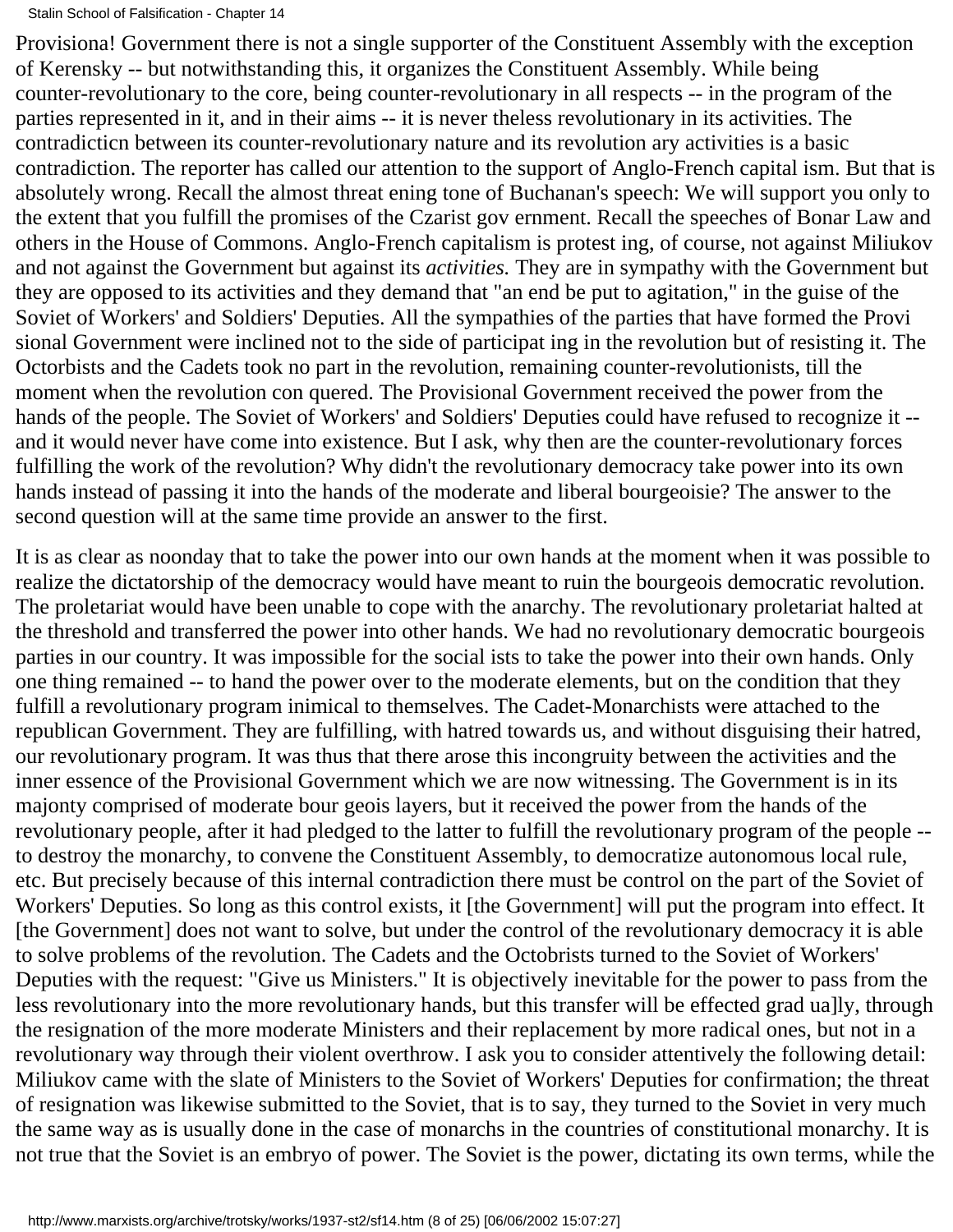Provisional Government is a clerk of the Soviet. It is impossible for us to take the power entirely into our own hands under the bourgeois system.

While recognizing the counter-revolutionary essence of the Provisional Government we must at the same time recognize that it is fulfilling revolutionary work. We must support each and every revolutionary step on its part and fight against any of its attempts to evade control, viewing that as a betrayal of and as mutiny against democracy. But in the meantime our task is to organize the forces, to prepare for the transfer of power into our own hands. Therefore not the Red Guard, but the attraction to us of the Army, the fulfill ment of the socialist program, the preparation for the trans fer of power into our hands -- these are our immediate tasks.

SAVELIEV: Comrade Stalin has pointed out absolutely cor rectly the meaning of the r6le of the bourgeoisie in the present war and of the position occupied by the proletariat. It is impossible to agree with comrade Voitinsky that Anglo- French capitalism has played no r6le. To be sure, it did not expect the revolution to attain such a sweep. The revolu tionary democracy mixed all the cards. The paths of the imperialist bourgeoisie and of the revolutionary democracy momentarily crossed each other. Due to entirely different reasons, to entirely different motives, the two forces criss crossed in such a manner as to coincide during the moment of the overthrow of the autocracy. In any case, having crossed, having taken to this path, the Russian bourgeoisie has had to follow in the wake of the proletariat, *i.e.,* it found the path already closed to any compromise with the autocracy that was in process of liquidation. It made the pretense of join ing the insurrectionary people. But why did we get such a situation? Because the relation of forces in the country was not such as wooud allow the dictatorship of the proletariat.

Comrade Saveliev moves the following resolution for adoption:

"1) Whereas the Provisional Government brought forward by the moderate bourgeois classes had to take upon itself the fulfillment of a number of demands advanced by the insur rectionary people;

"2) this Provisional Government is incapable of solving all the tasks which have been posed by the present revolution;

"3) the concentration of the revolutionary forces and the focal point of their consolidation are the Soviets of Workers' and Soldiers' Deputies-in the cities, together with the Soviets of Peasants' and Farmhands' Deputies now being organized in the villages-as the organs of revolutionary power;

"4) in the subsequent development of the process, and at a certain point of this development, the revolution will realize the full measure of the power of the proletariat in an alliance with the democratic section of the peasantry and the revolutionary Army for the full realization of the demands of the insurrectionary people,

"We *recognize* that at the present moment it is necessary:

"1) to maintain unrelaxing control over the Provisional Government and to conduct a struggle against all inclina tions on its part to manifest its counter-revolutionary tendencies;

"2) to consolidate all the forces around the Soviets of Workers' and Soldiers' Deputies -- as the organs of revolu tionary power which are alone capable both of repelling the attempts of the Czarist and bourgeois counter-revolution as well as of realizing the demands of the revolutionary democ racy; and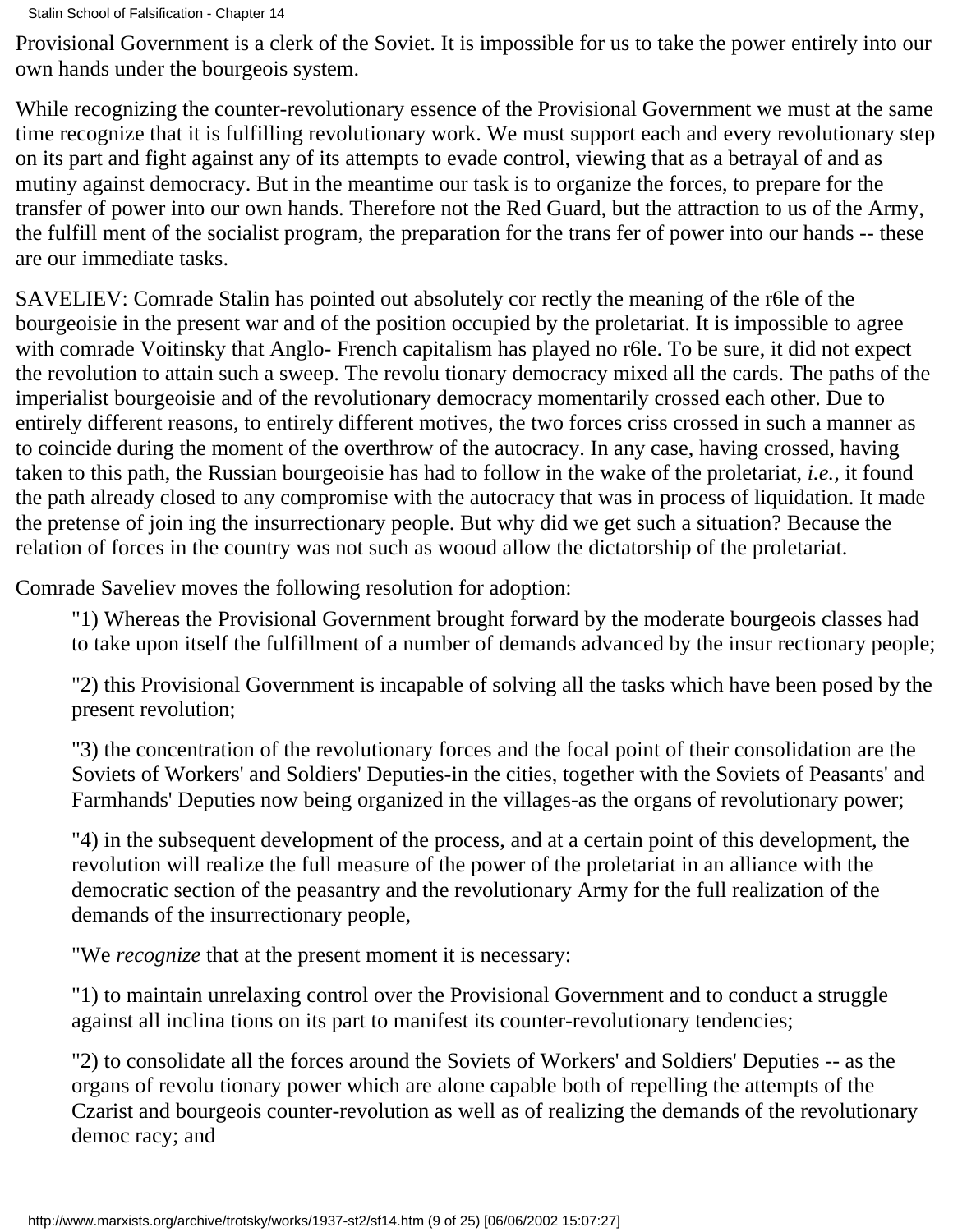"3) to clarify the true class nature of the present Government."

GARIN: I do not believe, comrades, that there is anybody here who would agitate for undermining the confidence in the Provisional Government in so far as its activity is directed toward the benefit of the people. But naturally we must issue a declaration to the effect that the revolution has been accomplished by the people, that the Provisional Govern ment has given the people an I.O.U. which it must pay. But if it should fail to fulfill its obligations, then the people will demand not only full payment, but collect the interest too.

The Helsingfors Committee of the S.D.L.P.R. has adopted the following resolution:

"To support the Provisional Government, in so far as it fulfills its obligations as proclaimed to the whole nation, and so long as the Provisional Government is inclined to follow the path of the revolutionary conquests for the benefit of Free Russia. While so doing, we, social democrats, must use all means to eliminate among the people those trivial demands which prior to the convocation of the Constituent Assembly might raise a wall between the people and the Provisional Government."

MILIUTIN: We are all agreed that the Provisional Government is counter-revolutionary in essence. Then why are there disagreements on the question of our attitude toward it? Voitinsky says that the Provisional Government is bourgeois, but that it received the power from the hands of the people and is carrying through the people's program. The power is in our hands and we must give active support to the Govern ment in carrying through the measures aimed to fortify the conquests of the revolution. Stalin, on the other hand, speaks of the broadening of the tasks of the revolution. The difference lies not in the conclusions but in the tactics. We proceed from different basic assumptions. Voitinsky has caught the technical side but missed the socio-political side. The fact that the Provisional Government submitted the ministerial slate is meaninglcss. Our revolution is not only a political but also a social revolution. A government consisting of the rep resentatives of the bourgeoisie is therefore counter-revolu tionary. The most important things that the Provisional Government must realize are: the war question, the social questions. In this sphere we can place no confidence in it. We must extend and fortify the conquests of the revolution but not solidarize with the steps of the Provisional Government.

STAROSTIN: Voitinsky has missed the social side of the revolution, hut he has grasped the political side. What has compelled the Provisional Government to take the power into its hands? The fear lest it lose the possibility of attaining its imperialist plans. On the other hand, the working class was unable at that time to advance its own slate, and we our selves didn't know what was going to happen. Petrograd could not sit and wait for a number of Vendees. Had we known here that the whole of Russia would join in, then per haps we might have taken power into our own hands.

An offensive against democracy is already in progress. *Noroye Vrema* writes that the soldiers have to stay in the trenches 24 hours at a stretch, but the workers are introduc ing the eight-hour day. In some places, outright pogrom agitation is being conducted. It is necessary to make a defi nite declaration as to the extent of our support to the Provisional Government. The speaker is not in agreement with the point on the "Red Guard." This might be construed as mistrust of the Red Army and engender discord. If the revolutionary Army does not back us up, then dozens of Red Guard detachments will not be able to accomplish anything. Our task therefore must be to do our utmost to strengthen our influence on the revolutionary Army.

GOLOSCHEKIN: Should the Provisional Government take revolutionary steps-for instance, proclaim the confiscation of the lands-we will support it. But we cannot vote it com plete confidence. Everybody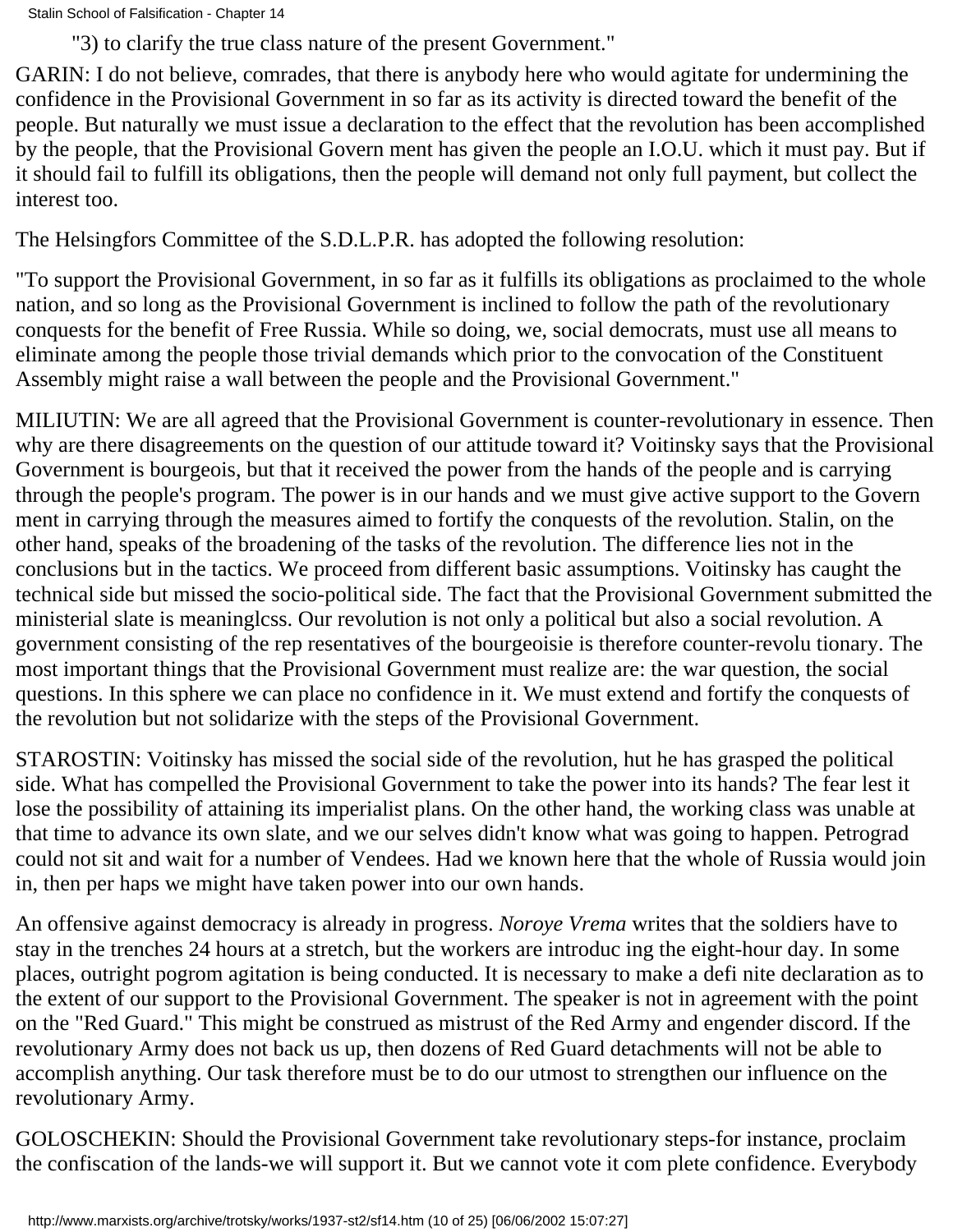is agreed that the Provisional Government is counter-revolutionary both in its personnel and in its essence. Under the pressure of the masses it is acccmplishing revolutionary tasks, and to this extent, it intrenches itself. We must not overlook that the masses are saying that the Provisional Government has done everything. Voitinsky envisions a parliamentary method of the struggle for power! The government will depart of its own accord, and no struggle for power will be necessary. We forget that for the time being it is hiding its claws, and we ourselves are strengthening it. If we want to struggle against the counter revo!ution, we must aim for the seizure of power, but without forcing events. How? By grouping around the Soviet of Workers' and Soldiers' Deputies so that gradually the Soviet assumes all functions, and dominates all spheres of activity. It is necessary to teach the people to see that they are getting everything from the Soviet.

The speaker concludes with a proposal to proclaim an All- National Militia.

VASSILIEV: We all have the same attitude to the Provi sional Government. But that is not the task of the moment. On the agenda is the creation of a revolutionary provisional government. Having accomplished the revolution, the people have created the Provisional Government, but this govern ment is non-revolutionary not because Miliukov and Guchkov sit in it-no; even if they should go away-the others likewise will not prove any more revolutionary. Our task, therefore, is to prepare a revolutionary government. All government consists of executive and controlling power. We have an organ of revolutionary control in the Soviet of Workers' and Soldiers' Deputies, but the executive power has not yet been created among us. The longer it exists, the more powerful the Provisional Government will become, for at its disposal are enormous resources, the entire state machinery. Our task is the formation of a provisional revolutionary parliament which will put forth executive power. There must be created as quickly as possible a permanent organ comprised of the representatives of the proletariat and of the revolutionary Army of all Russia which would function as the provisional revolutionary parliament up to the convocation of the Con stituent Assembly. The Provisional Government must be viewed as the executive organ of the Provisional Revolution ary Parliament. It must not initiate a single important measure without the knowledge and approval of the Provisional Revolutionary Parliament. The Provisional Revolutionary Parliament must be empowered to issue, in agreement with the Provisional Government, decrees on all vital questions.

Such a correlation between the Provisional Government and the Provisional Revolutionary Parliament would deci sively do away with the question of dual power.

Will we go there? -- In 1905, we said that we will partici pate in a revolutionary government. There can be talk not of giving support but of subordinating the Provisional Gov ernment to the Provisional Revolutionary Parliament.

The speaker proposes the following draft resolution:

"1) Placing above all else the international solidarity of the working class, we heartily hail and support the Manifesto of the Petrograd Soviet of Workers' and Soldiers' Deputies to the people of the whole world, and its appeal to all pro letarians that they put an end to imperialism and to the debauch of predatory passions in their own respective coun tries, and that they cotiperate with might and main for the most rapid termination of the bloody slaughter. Only the peoples themselves can conclude an honest and a stable peace.

"2) Revolutionary democratic Russia does not seek an inch of foreign soil, or a penny of foreign property. But not an inch of our own soil or a penny of our own property can be taken away from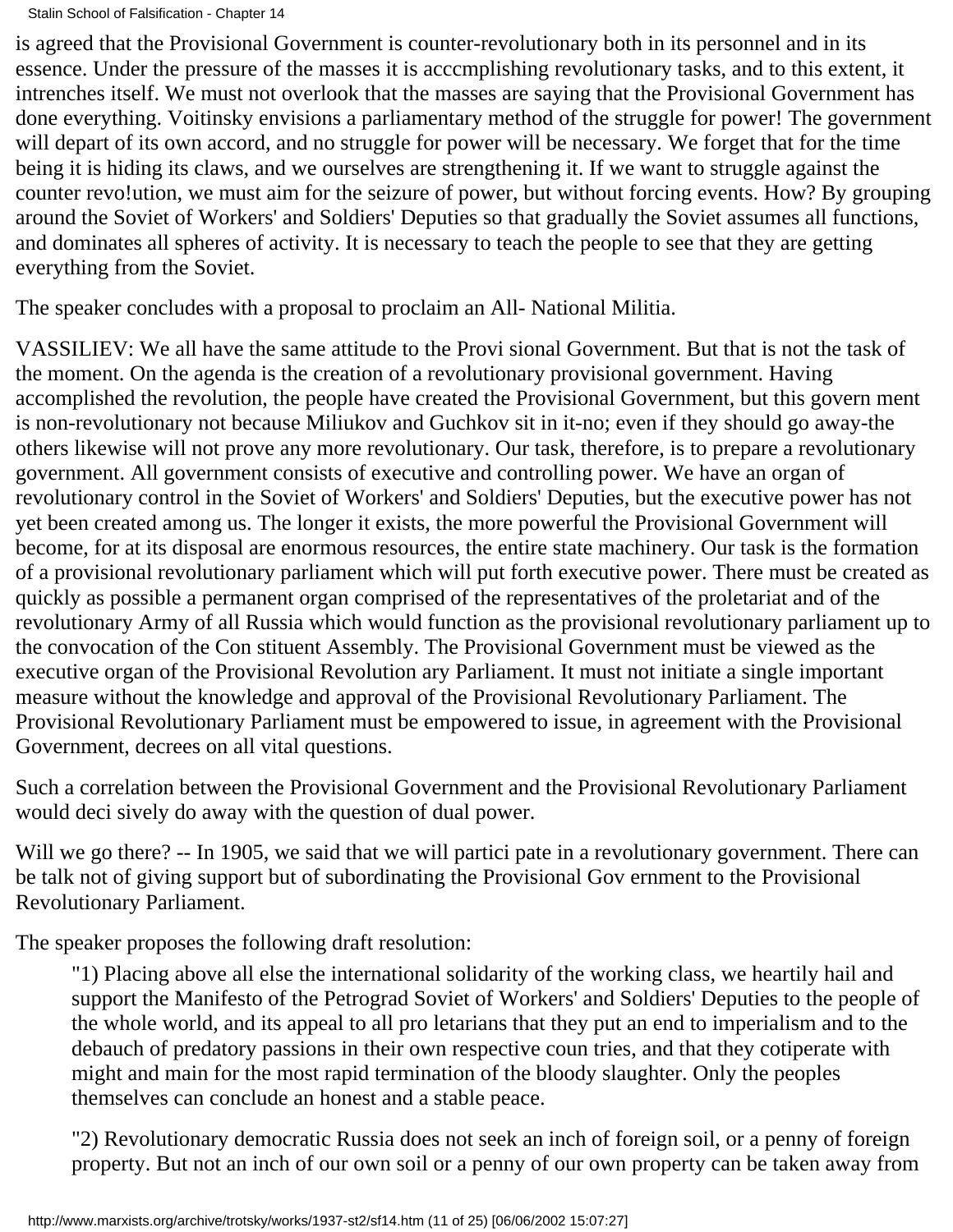us. The fate of disputed regions, the fate of oppressed nationalities in all belligerent countries and in the entire world must be left to the free decision of the subject nationalities. No annexations, no contributions, and the free self-determination of all nations-that is our plat form of peace!

"3) Considering that the European war, which has con vulsed the socio-economic life of the entire terrestrial globe, has been engendered by the predatory urge of the rulers in all countries; and that the earliest possible termination of this war which is ruining the best forces and the culture of the states involved in it will be in the interests of the prole

tariat and the democracy of the whole world, we urge the Provisional Government to turn both to the Allies as well as their foes with a proclamation to open peace negotiations on the above-stated basis.

"4) But so long as peace is not concluded we must stand fully armed; and in guarding the interests of new democratic Russia we must increase tenfo!d our efforts, for we are now defending our budding liberties. The revolutionary army must be powerful and unconquerable. It must be provided by the workers and by the Provisional Government with everything necessary to strengthen its forces. Discipline in the ranks, being the necessary condition of an army's strength, must be sustained not out of fear but out of free will, and based upon mutual confidence between the demo cratic officer staff and the revolutionary soldiers.

"5) If the summons of the Petrograd Soviet of Workers' and Soldiers' Deputies, and our revolution find an echo in the midst of the European proletariat and democracy, if in Western Europe a revolution breaks out against predatory capitalism, we will support our international comrades with all our might, and we will struggle for a social revo!ution."

SKRYPNIK: What is understood by the term "support"? So far as I was able to gather, everybody said that the Provi sional Government has been undertaking these or those revo lutionary measures under the pressure of the revolutionary proletariat. But this is not the support of the Government but of those measures which we ourselves demanded and which it has been putting into effect. On the other hand, the question of support obviously has another meaning, namely not the support of measures, but a declaration of confidence in it [the Government] before the eyes of Russia, and the rest of the world. We cannot extend such confidence to it. The Government is not fortifying but checking the course of the revolution. For instance, let us take the replacement of the old power. The Government has replaced it, but in a half hearted manner in order to restrain the further development of the revolution. It has transferred power to the local city administrations and the representatives of Zemstvos, entrust ing power not to the revolution but to those elements that were mobilizing for counter-revolution. On the war question, it has prepared a loop-hole for itself; on the agrarian ques tion-it has not solved it, but declares that it is preparing measures for its solution. In view of this, we will support the measures introduced by the Government in the interests of the revolution, hut we will not declare confidence in it.

YAKHONTOY: In speaking of the Provisional Government, it is necessary to bear in mind the Government as it exists at the present moment. We should not prejudge what it will become. Comrade Stalin is correct in saying that the Provi sional Government fortifies the conquests of the revolution. We are accustomed to look at events objectively. From the objective standpoint-it [the Government] is revolutionary. It is the captive of the revolution. While being counter revolutionary in essence, it convokes the Constituent Assem bly, it replaces the old ruling power, in short, it clears the path for the revolution. Everybody speaks of the counter revolutionary nature of the Government but nobody adduces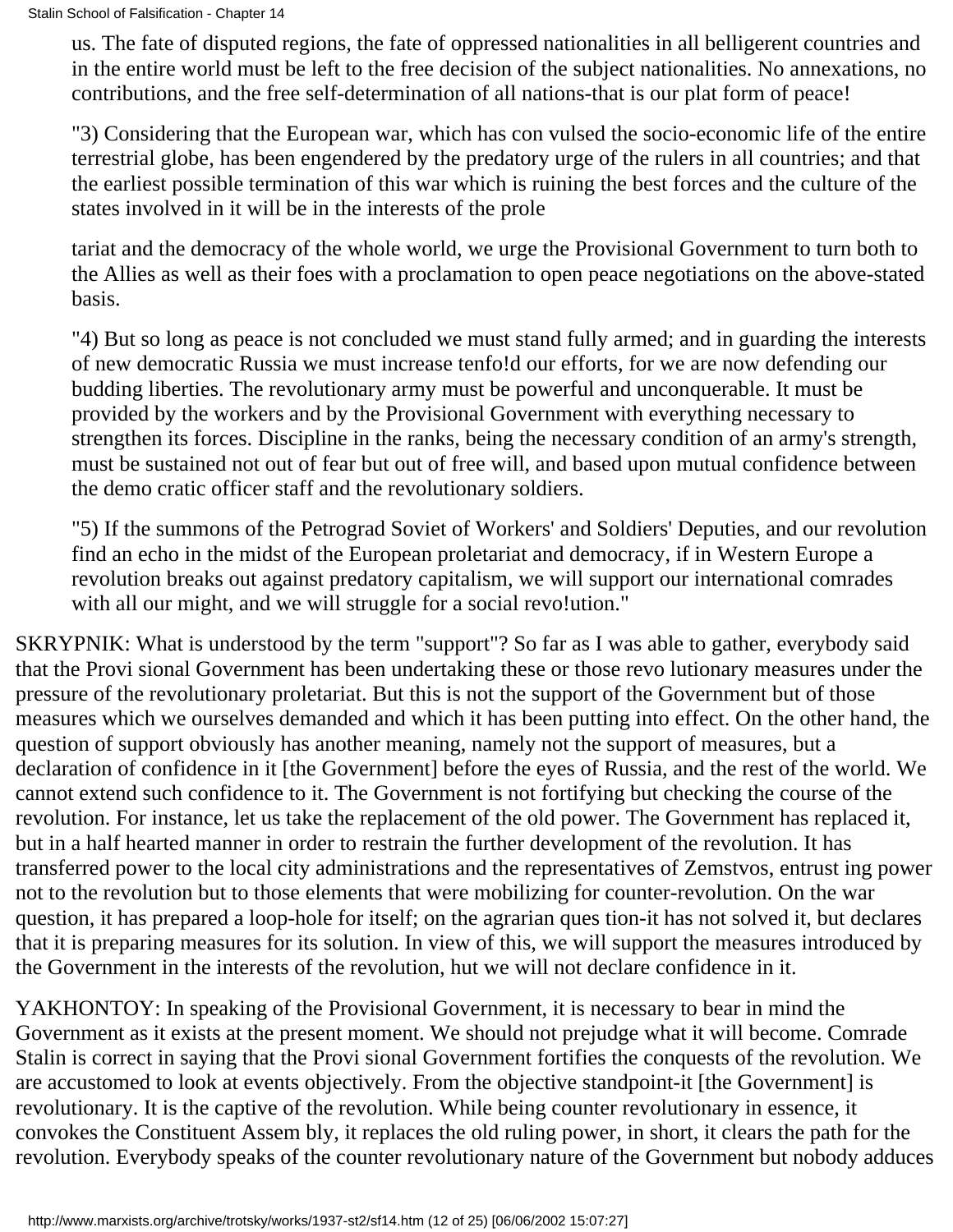facts to prove its counter-revolutionary activity. In speaking of the attitude to the Government, we are concerned not with an expression of confidence but with the support of measures aimed to fortify the conquests of the revolution.

Those who talk about the immediate replacement of the Government forget one thing. The war has called forth devas tation, and there are no objective forces able to direct the mechanism. Had the democracy taken power in its own hands, it would have meant the defeat of the revolution. The democ racy must strive to this, that it prepare itself for the moment when it will take power into its own hands. But striving toward this new power, it must support the Provisional Government.

SEVRUK: Comrade Miliutin has correctly pointed out that the divergence between the resolutions presented by the Bureau and by comrade Voitinsky is conditioned upon dif ferent principled postulates. In the resolution of the Bureau no mention is made of the support of the Provisional Govern ment. But what does it generally say about the attitude to the Provisional Government? It speaks of what not to do; the conclusions must be read between the lines; but that is not enough for a political program. Some say: How to sup port the Government? The answer to that is contained in our party program: "To support every oppositionist step directed to . . . etc." I agree with Miliutin that Voitinsky has overlooked the socio-political side. The final point in Voitin sky's resolution must be amplified in two directions: (1) to mobilize the forces around the Soviet, unfolding the agitation for the struggle against the counter-revolutionary propa ganda aimed at the Soviet; (2) to organize the agitation among the troops on the agrarian question.

KANATCHIKOV: If, as comrade Voitinsky says, the prov inces lagged behind at the moment when the Government was formed in Petrograd, then it follows logically that when the provinces have become organized, the executive power which does not correspond to the demands of the country must withdraw. In such a moment as demands the maximum exer tion of forces, the power not only fails to organize but it even puts a brake on the development of the revolution. The execu tive power must be brought into harmony with the mood of the country. In the further development of the revolution the power must pass to the Soviet of Workers' and Soldiers' Deputies which must be precisely the one to put forth the executive power.

KRESTINSKY: As to practical action there is no disagree ment between Stalin and Voitinsky. We will not immediately overthrow the Provisional Government. How do I envisage the current situation of the Provisional Government? The Provisional Government is the clerk of the Soviet. At the apex of the revolution the supreme organ of power will be the Soviet of Workers' Deputies and Peasants' or Army Deputies. As yet-the Soviets are only embryos of power. So long as that power is not organized we will tolerate the Pro visional Government, even if it parts company with us. What will happen then? It is schematically possible, that the Provisional Government by renewing its personnel will faithfully serve us. Then we will not replace it. The most probable initiator of the clash between the present Government and the revolutionary people will not be ourselves but the Provisional Government itself, and then we shall have to take power into our own hands. Finally, there is a third possible course. When our strength grows and we know that the provinces are with us and that they remain uninfluenced by the lure of names, we will ourselves assume the offensive. And it is for that moment that we must prepare ourselves. The resolution of Voitinsky is far too mild, it does not point out the inevita bility of a clash. It is strange to talk of supporting one's own clerk. We must underscore in our resolution that the Provisional Government and ourselves represent two hostile forces.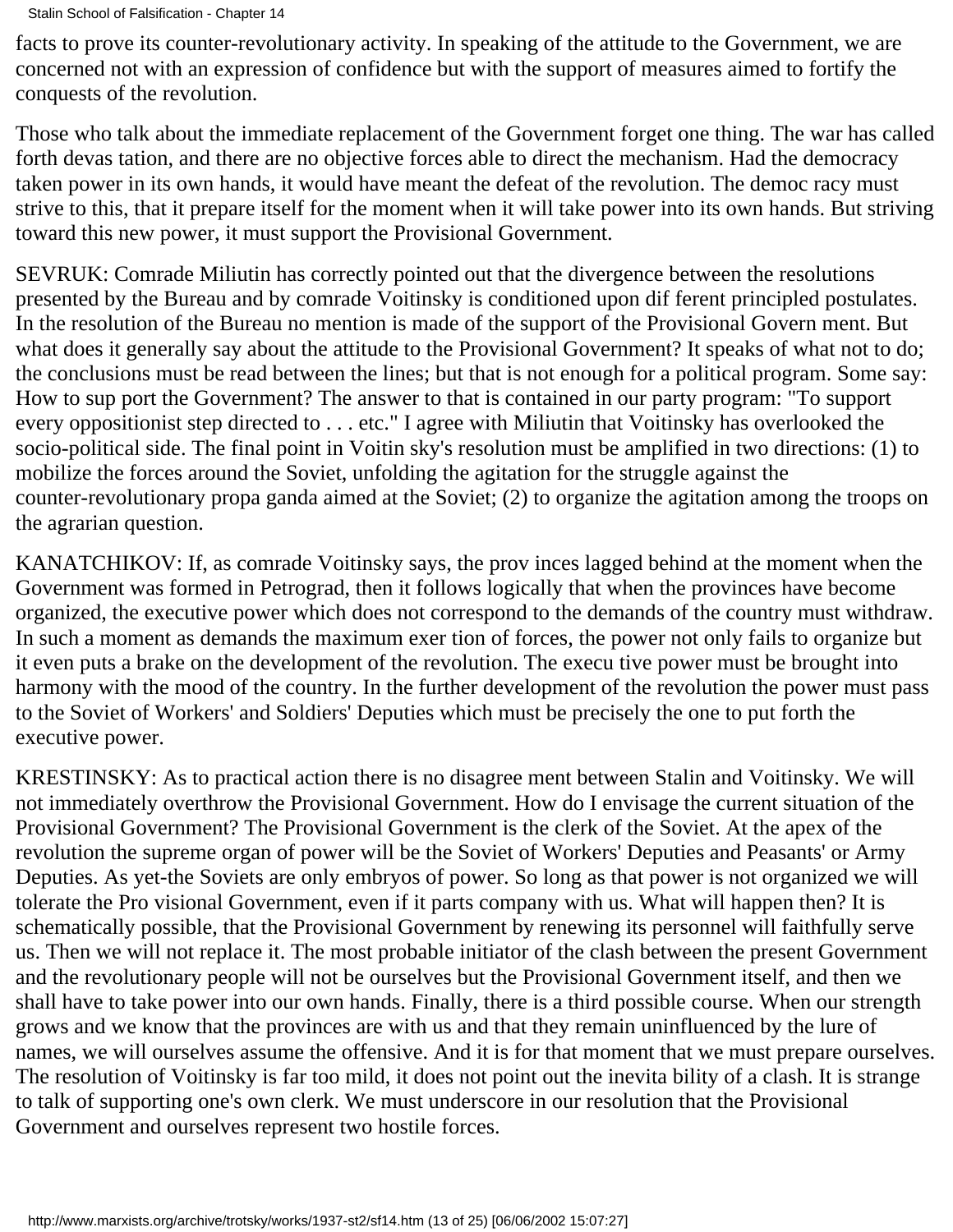SVERDLOV: Introduces a motion to close the discussion, elect a committee and give the floor to the reporters for summaries.

VOITINSKY: Speaks against the motion, inasmuch as he fears that the same thing will happen as with the resolution on war.

#### *Sverdlov's motion is carried.*

*The discussion is closed. The reporter* and *co-reporter are given the floor to sun up.*

VOITINSKY: Comrades have said that in my resolution I paid too much attention to the political side of the Govern ment's activity and missed the social side. But those who argued against me overlook that at the present moment special legislation is being energetically introduced not in the shape of legal enactments but in the shape of agreements with the Soviet and that here the Government under our pressure is doing not what it would have liked to do, and that here, too, it is putting our program into effect. A vote of confi dence [from the party] cannot be given, but support to it can be shown. We must not forget that on various questions the Government will be unable to cope with a whole number of tasks facing it. A defeat on the food supply question would be not only a defeat for the Government but also a defeat for us, because we, too, will be unable to cope with the disruption of the transport system. We need the Government as a technical clerk. We must prepare the apparatus; by entering into all the organs, into all the departments. If Petrograd or the Army are left without bread, the indigna tion will be directed not against the Provisional Government but against us. Without our support the Government will be unable to cope with a number of technical tasks. If you say that you will support certain measures -- then you must express this in the resolution. You must point out that the moment that the Provisional Government steps from under our control and takes counter-revolutionary steps, we will go head on against it. But when it fulfills our program, we sup port it. We will come out against it because it betrays the revolution. The people must know that we are revolution ary not for the sake of revolution, that we have our own program. .

STALIN: I will speak on the first point which has aroused disagreement. Up to now the revolutionary initiative has come from the Soviet. The Soviet of Workers' Deputies has issued declarations, broached issues and made threats, while the Provisional Government has balked, struggled only finally to agree. In such a situation can one speak of supporting such a Government? One can rather speak of the Government supporting us. It is not logical to speak of the support of the Provisional Government, on the contrary, it is more proper to speak of the Government not hindering us from putting our program into effect.

The speaker proposes that a resolution which does not sup port the Provisional Government be accepted as a basis. The Government is organizing the army, it is arousing the hostil ity of the soldiers against the workers, and leaning on the strength of Anglo-French capitalism, it is already Organizing the counter-revolution.

VOITINSKY: Speaks in favor of theses being prepared for the Committee. Is it not necessary to point out in the resolu tion that we give support to steps directed toward the development of the revolution?

(For-38; against-26.)

Election of a committee to draft the resolution.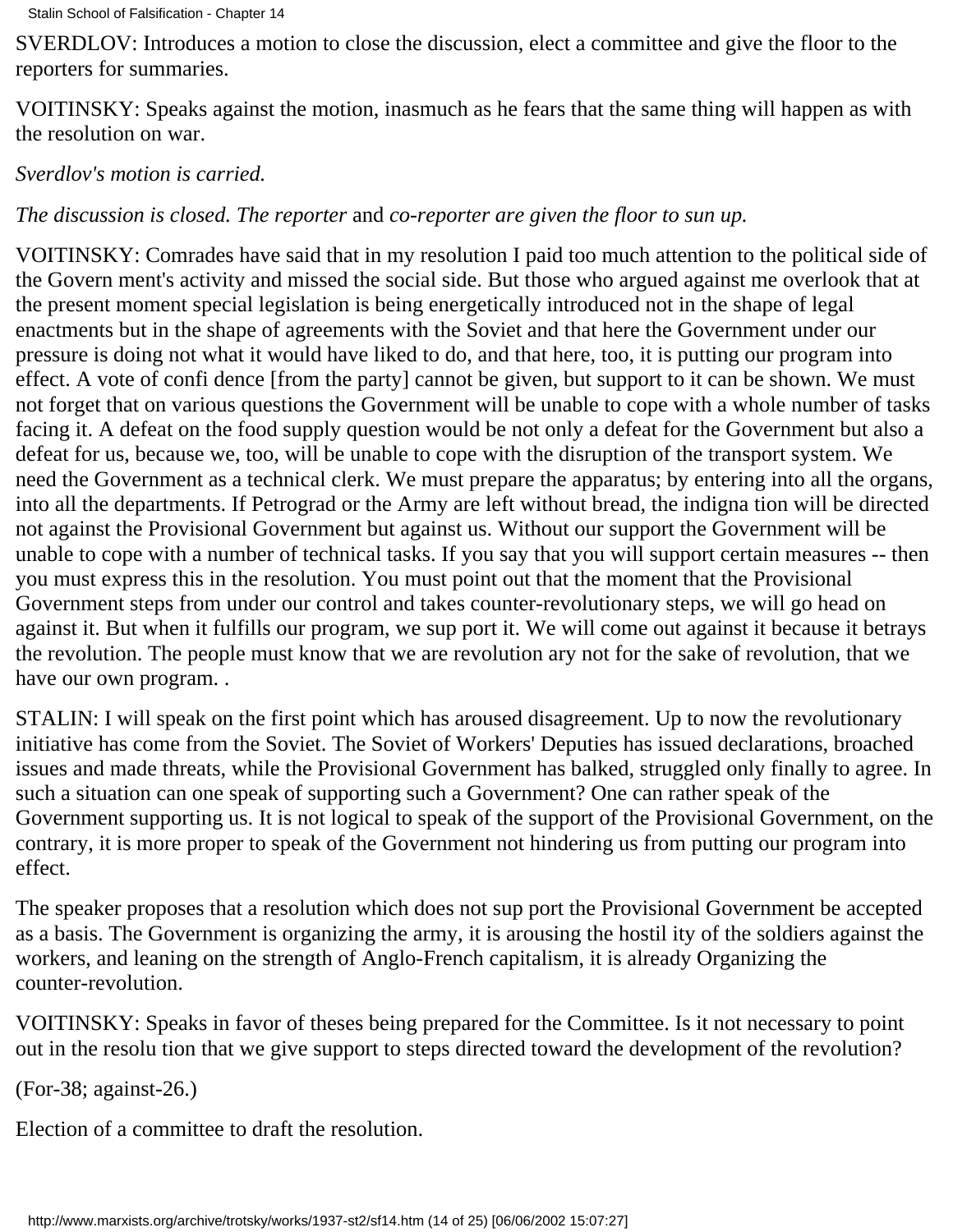The following elected: Voitinsky, Miliutin, Stalin, Sammer, Sevruk, Krestinsky, Kamenev, Eliava, Teodorovich.

\*\*\*

#### **SESSION OF MARCH 30**

*Chairman:* Nogin.

*Secretarie8:* Comrades Boki and Drabkina.

KAMENEV: Reports that he has entered into negotiations with the internationalist S.R.'s and Mensheviks. Inasmuch as it is clear that an absolutely inacceptable resolution of the Executive Committee [of the Soviets] will be passed, it is necessary to counterpose to it a joint resolution of the inter nationalists. The S.R.'s (22) are a national minority. They

will not vote against the resolution of the Bolsheviks and will withdraw their resolution. The Mensheviks are seeking to introduce a single resolution and are for uniting on a joint resolution. Should factional discipline be imposed to compel the minority to submit to the majority, the internationalists will come out in favor of our resolution.

The p!an of action is as follows: If we do not obtain a majority, then at least to constitute a compact international ist minority. And to vote against the resolution of the Exec utive Committee. After the adoption of the resolution of the Executive Committee, to introduce the following four amendments:

1) The Executive Committee demands of the Provisional Government as its next step that it proclaim openly to the whole world the readiness of the peoples of emancipated Russia to enter into peace negotiations on the basis of the right of all nations to self-determination without annexations and contributions.

2) The Conference, rejecting all hopes in the secret diplo matic game of the imperialist governments that plunged the world into war, proclaims that the Only ally of revolutionary Russia in her struggle for the liquidation of the imperialist war is the international proletariat.

3) Demands from the Provisional Government that it break with secret diplomacy and make public the treaties of Czarism, concluded behind the back of the people.

4) Rejects the principle of class peace, advantageous Only to the bourgeoisie and the landlords who make profits out of the war.

The amendments are intended not for the purpose of improving the resolution but to demonstrate a point of view. In Tseretelli's resolution there is no mention of peace, hence insertion: 1) the Conference demands from the European governments the open assumption of peace negotiations; 2) makes no mention of the only ally in the struggle for peace -- the international proletariat; 3) to insert: "Demands a break with secret diplomacy"; 4) to add at the end -- "Rejects. . .

VOITINSKY: Considers that the amendments are unques tionably acceptable but proposes that they he first intro duced in the Executive Committee, and that all measures be taken to have them accepted there. All the comrades who are in agreement with it should vote for the resolution of comrade Kamenev.

KRASSIKOV: The gist of the matter is not in the amend ments and not in a demonstrative presentation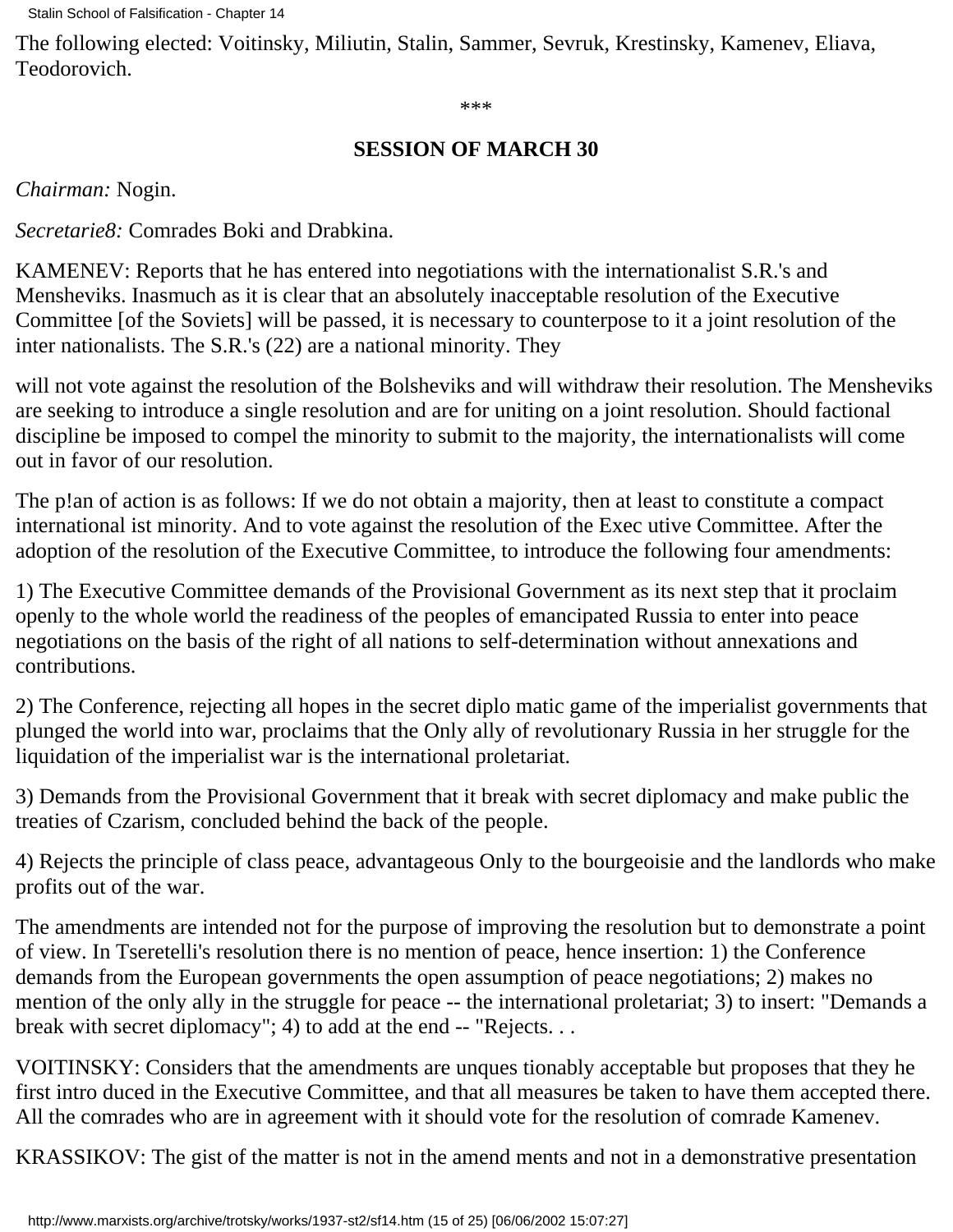of socialdemocratic slogans, but in the current moment. If we recog nize the Soviets of Deputies as the organs that express the will of the people, then the question before us is not the consideration of what concrete measures must be taken on this or that issue. If we think that the time has now come to realize the dictatorship of the proletariat, then we ought to pose the question that way. We unquestionably have the physical force for a seizure of power. I believe that we will have sufficient physical force both in Petrograd as well as in other cities. *[Comotion in the hall* . S *houts: 'Not true."]* I was present.

THE CHAIRMAN *(interrupting):* The question under dis cussion involves the practical steps for today. The question of the dictatorship of the proletariat is not under discussion.

KRASSINOV *(continues):* If we do not pose the question that way then ought we to take steps in relation to the Provi sional Government which.

THE CHAIRMAN deprives him of the floor.

NOGIN: Comrade Voitinsky's declaration that we should act contrary to the customary procedure of party organizations is not subject to discussion. We consider our sessions as party sessions, the decisions of which are binding on all.

SEVRUK: Moves that a vote be taken first on the amend ments and then on the resolution. If the resolution as amended is adopted, then the other resolutions will not be read. To safeguard against this, and to have the battle take place, I propose that the Bureau of the internationalists comes to an agreement with the Prasidium, that the vote is taken first as to which one of the resolutions is accepted as the basis.

As to the question of being bound-all those present are duty bound to submit Eto the majority].

BAGDATIEV: If the amendments are not accepted then what will we do? Will we vote for? [KAMENEV: *Against!]* Is that the opinion of comrade Kamenev, or is it the opinion of all the internationalists? [KAMENEV: *The question was not discussed.]*

SKRYPNIK: Moves to vote on the amendments drafted by the Committee and if they meet with no objections, to proceed to a vote without a discussion.

ELTSIN: So far as the party statutes are concerned, those who are in the minority may abstain at the Conference but they cannot vote against the decision.

*A vote is taken as* to *whether this question should be dis cussed. Defeated by all votes against three.*

*Comrade Kamenev's amendments are put to a vote.*

BAGDATIEV It is necessary to discuss whether we should introduce the amendments at all.

*The majority is against discussion.*

*Amendment 1 is voted on.*

VOITINSKY proposes an amendment to the amendment.

SKRYPXIK: Opposed to amendments as we have before us a compromise platform and any changes would require a reconsideration of the whole.

*Motion to accept amendments adopted.*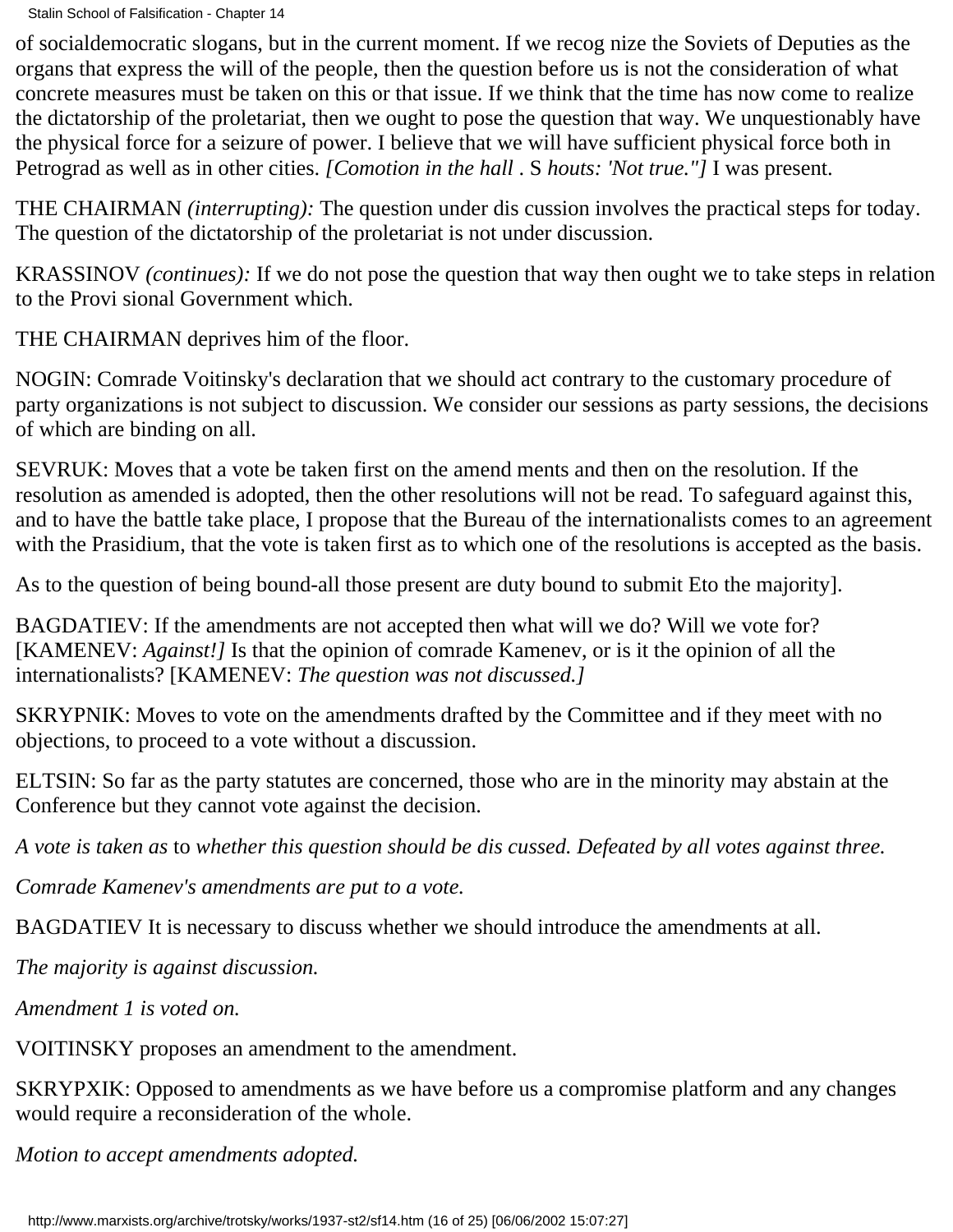QUESTION: Who has amendments to introduce?

DELEGATE: Proposes to close the list of speakers and to designate individuals representing all factions.

SAVELIEV: Moves that the matter be put in such a way as would not create the impression that we are in agreement with the resolution. Therefore, I propose that the amend ments are not introduced officially in the name of our faction.

KAMENEV: The speakers will make that clear. Ought we go to the meeting with the Mensheviks?

KRESTINSKY: It is meaningless to go to such a meeting.

NOGIN: We ought to discuss and seek to arrive at an agreement but it is impermissible to arrange such meetings on personal initiative.

#### **THE JOINT SESSION OF THE BOLSHEVIKS AND THE MENSHEVIKS**

*Time:* 3:80 A.M.

*Preaent:* In addition to the Bolshevik faction -- Khinchuk, Rozanov, Ehrlich, Lieber, Ermansky, Kopelinsky, N. D. Sokolov.

Comrade Ehinchuk is added to the Prasidium, and he takes the chair to conduct the meeting.

NOGIN: At a gathering which represents the party Conference, it has been decided to discuss jointly the question of the attitude to the war.

KHINCHUK What is of importance is not to determine upon whose initiative this was done hut the attitude to the war. There are three resolutions -- that of the Executive Committee, that of the Mensheviks and that of the Bolsheviks.

KAMENEV: At a private conference between the Bolsheviks and the Mensheviks we arrived at an agreement about the resolution. But the Bolsheviks have been e!ected to this Con ference, while the Mensheviks have not. That is why it is necessary for this meeting to approve this draft.

EHRLICH We ought not only discuss the resolution on the attitude toward the war, but also decide the tactical question as to our attitude toward the text of the manifesto drafted by the Executive Committee. If we consider the draft acceptable to us, then we should declare our own point of view; but if it is acceptable, then we should make our viewpoint known without sharpening the issue.

KHINCHUK Is the draft final in character or can changes be introduced?

EHRLICH: Does the Executive Committee consider it pos sib!e to introduce changes?

SEVRUK: All the faction conferences held up to now have made clear that within both tendencies there are two points of view: 1) the anti-defensist or, as it is called, the inter nationalist viewpoint; and 2) the viewpoint of revolutionary defensism. To the extent that these viewpoints exist in the conferences, to the same extent they will manifest themselves at the Soviet Conference too. I believe that when comrade Tseretelli put the question of the social democrats' support ing the position of the Executive Committee, he took as his starting point the fact that everybody was in fundamental agreement with the position of the Executive Committee. It is therefore necessary to clarify the question as to whether the social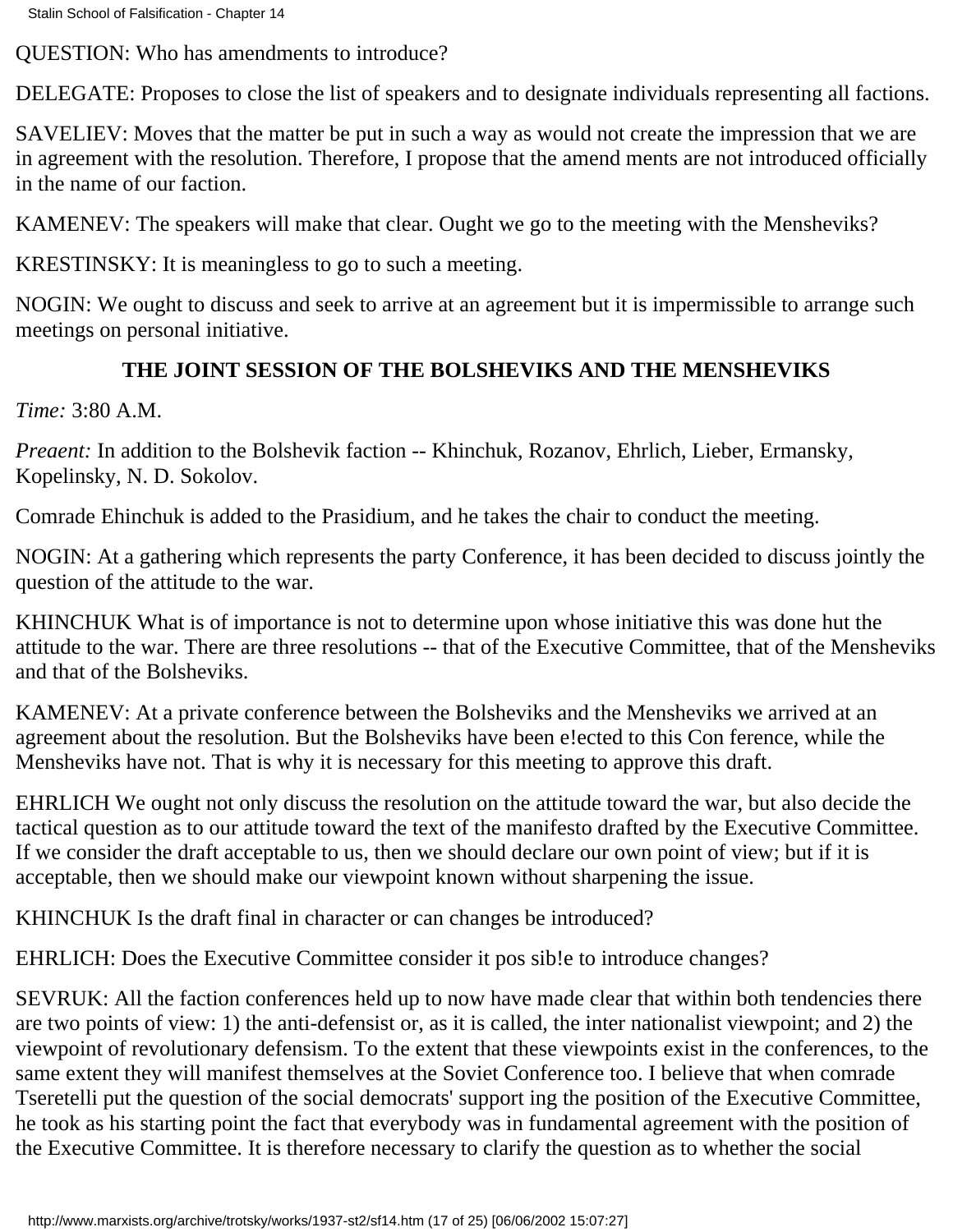democratic delegation will vote for or against the draft of the Executive Committee. It is necessary to clarify the position of the majority and then to decide the question of the minority. I move that each group elaborate its own resolution and come out at the Conference in the name of the majority and of the minority. I welcome this meeting because instead of four points of view, we will have two: that of the majority and that of the minority.

KAMENEV: To pose here the question of defensism and anti-defensism is to repeat the discussion which we have already had. We have come to the conclusion that it is imper missible to vote for the resolution of the Executive Commit tee. It is not a socialist resolution. The Executive Commit tee assumes in it the viewpoint of Henderson and Thomas. It is impossible to vote for a resolution which says nothing about peace, about the abrogation of the secret treaties left over from Czarism. Another resolution must be counterposed to it. Our task is to fuse the socialist-internationalists around the resolution. *[Reada the resolution.]*

ROZANOV: I take part in this private conference, empow ered by nobody. At the present time, in many places in the provinces, there is taking place the spontaneous unification of the masses of Bolsheviks and Mensheviks. Every time that party activity is revived, such a unification takes place. I consider this to be a Sign of a healthy instinct on the part of the working class masses who strive with all their might for the creation of a *united* social democratic party. I consider it necessary that whenever possible all public state ments generally should be made in solidarity. And I appeal to all those comrades who are not satisfied with the resolution to make concessions. In particular, I appeal to those com rades who are defensists and who are dissatisfied with the resolution. Comrades, do not stress the disagreements, for this will cause a split.

As regards the text of the resolution, it underscores, as has already been said at the Menshevik conference, that the Pro visional Government is not revolutionary in itself, that the proletariat of all countries has a common basis for solidarity, and that it is necessary to exert all our strength to re-enforce this basis of solidarity. The masses lacked this basis, so long as the revolution did not break out. Only when the democratic idea triumphed, did this solidarity manifest itself.

With respect to the last point, I foresee objections on the part of the defensists. The compromise will satisfy neither the comrades Bolsheviks nor the comrades Defensists. But, nevertheless, both sides can arrive at an agreement. After all, it is impossible to satisfy at one and the same time both sides, because we have two different viewpoints here, and it is impossible not to fool anybody and to have a single resolu tion. The appeal to remain at the posts cannot be interpreted as primitively as is being done by some soldiers, namely:

Neither to advance nor retreat. While the defensists do not look upon the Bolsheviks and the internationalist-Mensheviks as people upon whom one could spit -- and I hope there is nothing of the sort here -- you should consider whether or not it is expedient, while remaining socialists, to cause a large section of the party to split off, merely because this does not correspond to the mood of the soldier and peasant masses -- and all the more so, of the bourgeoisie! *[Applause.]*

To us you are valuable as representatives of the working class masses, and you defensists will be drawn into a single socialist party. For the sake of this future, I call upon you to unite on the resolution.

*Motion is made to have two reporters for the second tendency: Lieber and Voitiissky.*

LIEBER: Comrade Rozanov is absolutely wrong in posing the question of the prospects of our future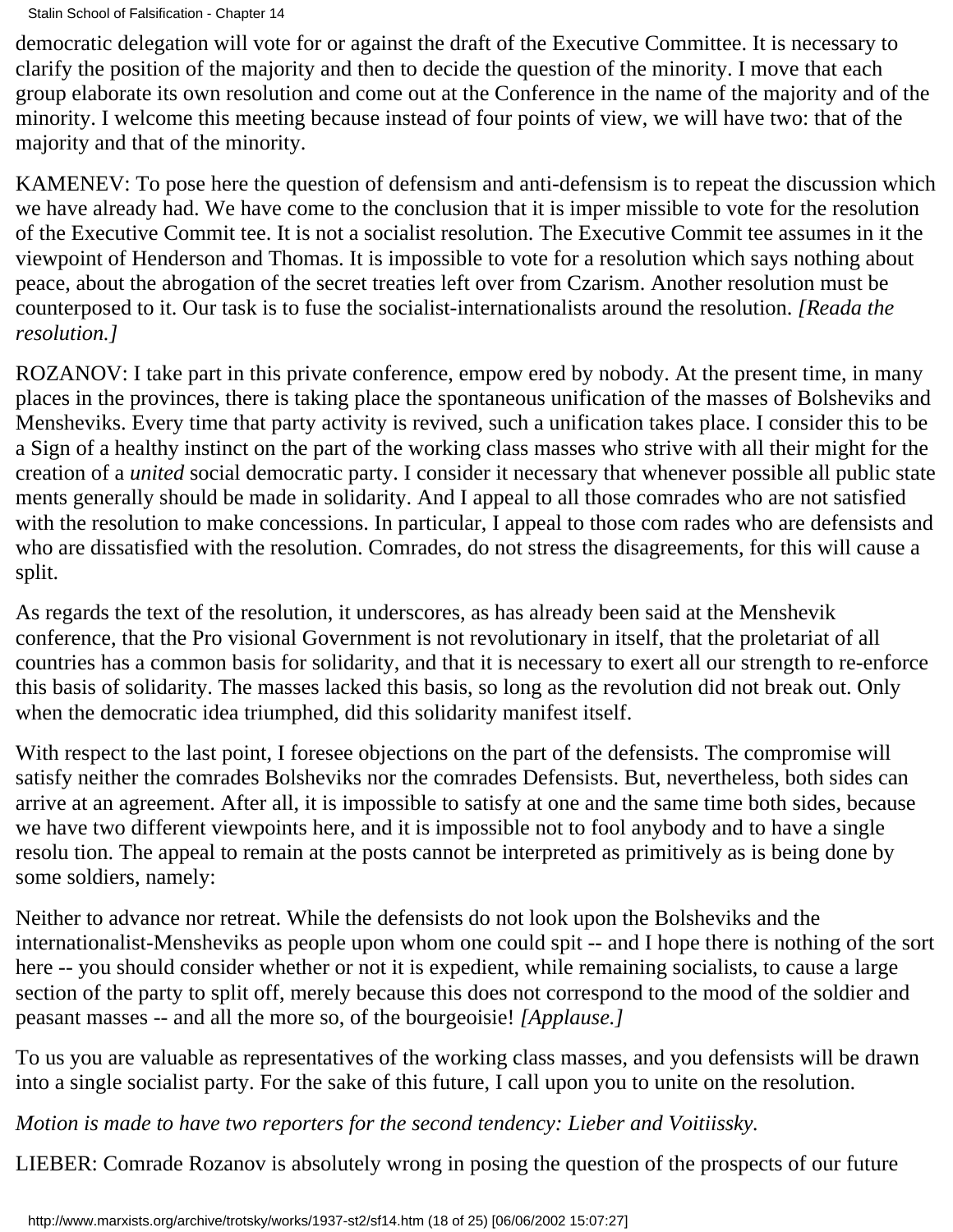party structure in dependence upon the attitude on the question of defensism. As far as I know, within the Bolshevik tendency there is tak ing place the same struggle around the question of the atti tude to defensism. In consequence, we must do away with the old division between Bolsheviks and Mensheviks, and speak only of our attitude toward the war. Comrade Rozanov cor rectly said that precisely at the moment when the question of the unity of the social democracy is especially vital, we are being threatened with a split in the party. But he forgot another great danger: That the proletariat may become isolated from the rest of the democracy at such a moment as we are now living through, and the social democracy in its turn may become isolated from the proletariat. And I appeal to you not to forget the enormous task facing us, and not to substitute for this problem, the dominant role of the social democracy.

Every attempt to evade giving an answer to the question of our attitude to defensism is doomed to failure, because the bourgeoisie is conducting a forthright agitation. It is politi cally more advantageous to renounce defensism altogether than to come out with a compromise. For we cannot face unarmed the bourgeoisie which is conducting an agitation. In the resolution we speak of: Soldiers, Workers. But up to now it has been our habit to operate with the class. Where is the place of the class? Where is its post? [VOICE: *"Remain at yourpost!"]*

The formula of the resolution, you must agree, is not an answer, but an evasion. It is inacceptable both to you and to ourselves. For the sake of the urgent need of the unity of the proletarian front, in order that the victory of the revolution may be made secure, and bearing in mind that we have not yet conquered-we ought to remember that we cannot adopt a resolution which isolates the proletariat from the democracy, while isolating the social democracy from the proletariat. The delegates from the provinces report that the moods locally are quite different from the mood prevailing here. If we do not stand in a majority on a position opposed in principle to that of the Executive Committee.

#### KAMENEY: We do so stand.

LIENER:. . . then there was no need to carry on any discus sian. But we are facing an abyss, not a party, but an abyss into which we are plunging the proletariat. Can the social democracy permit itself the luxury of digging an abyss between itself and the workers and the soldiers who have gathered for the Conference? If the question involved the triumph of the chauvinist moods expressed at the Conference by a few soldiers, then of course I would be in favor of an abyss, because this mood of the soldiery can lead the prole tariat into the abyss. But the question is whether we should strive to break away the more conscious section of the dele gation, or repel them towards the less conscious. This, of course, does not do away with the necessity of advancing those sides which we think necessary to advance. The line of conduct, dictated by political tact, speaks for the necessity of uniting the majority of the Conference on a platform which, though less illuminating, will be acceptable to all. We will vote for the resolution of the Executive Committee, but this will not hinder us from coming forward with our own, more illuminating declaration.

VOITINSRY: I am ready to put my signature to every word of comrade Lieber. In both factions there are both tendencies. There are two viewpoints that are far removed from each other. The representatives of both factions are on the Execu tive Committee. The entire work of the Soviet has been con ducted under our banner. If we engage in a battle over the resolution, we will discredit our representatives on the Executive Committee not only at the present session but in the future as well. The Executive Committee must be far more cautious in its actions than a political party. It is impermissible to thrust socialist views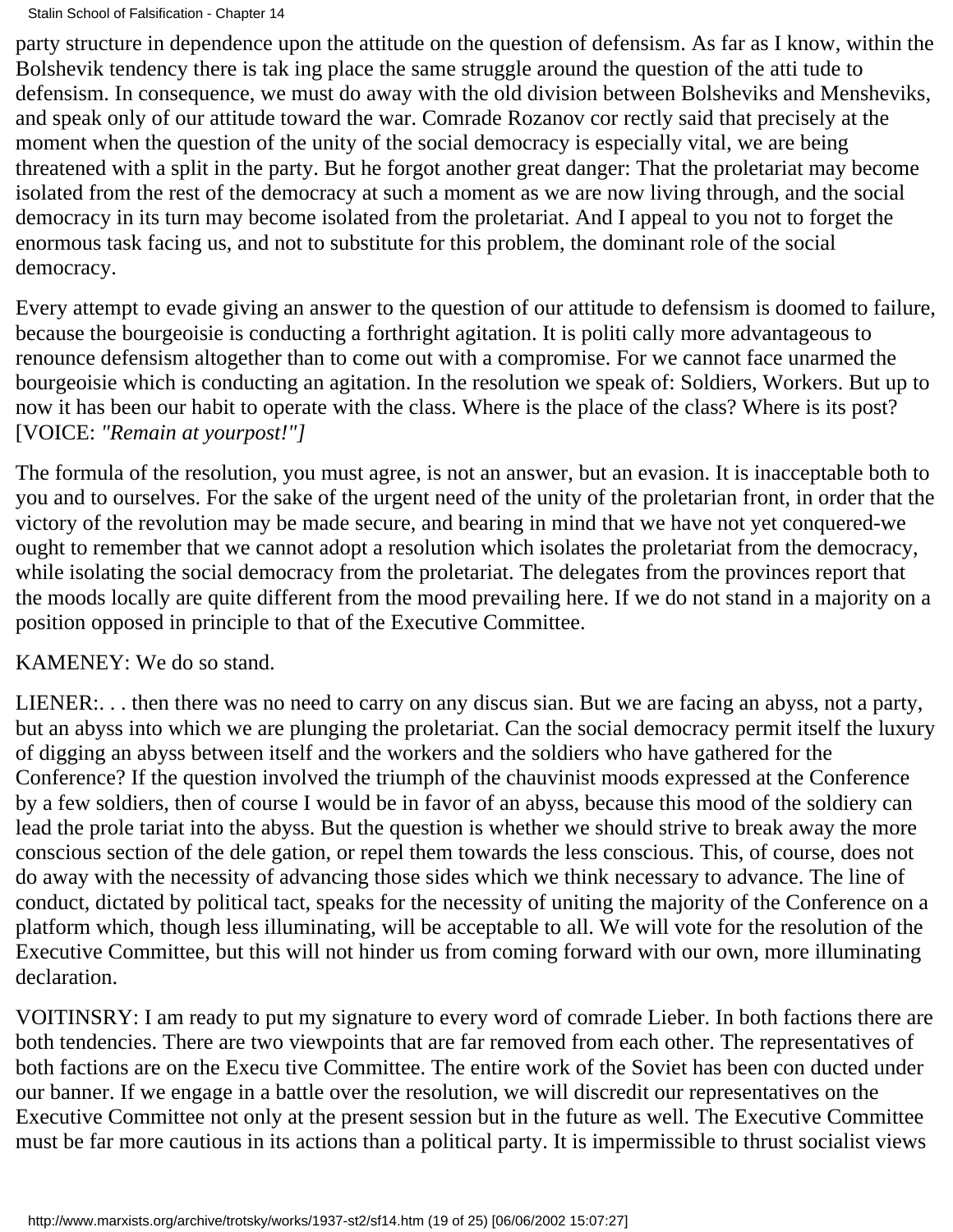upon this body. This is the business of parties, but as the representatives of factions and parties we are duty bound to come out independently with a demonstra tive declaration of our own point of view. Kamenev has made such a declaration, and we must continue to do likewise in the future. Our public appearance must be a fighting, not a theoretical one, but adapted to the level of the understanding of the masses; for this reason we must cede certain theoretical postulates in return for practical effects. Our coming out with an independent resolution would weaken the forces of the Executive Committee, and thereby deal a heavy blow to the cause of revolution. We must announce that the resolu tion does not satisfy us, but when it comes to voting on the resolution, then we must vote unanimously *[applause]* in favor of the resolution, without introducing any amendments, and without raising any objections.

ERMANSEY: Comrade Lieber has declared that the reso lution gives only a negative answer, and not a positive one. This is not true. The resolution does give an answer: Peace on an international scale.

What has happened to make the comrades who previously stood on the internationalist viewpoint, speak now of the necessity of changing our attitude toward the war? --1) The Russian Revolution; 2) The proclamation of the Provisional Government. But in essence there has been no change in the situation, and therefore there are no reasons for a change of attitude toward defensism. Has the imperialist content of the war actually changed because of the fact that Russia has become a republic? After al!, France and America are republics too, and this notwithstanding, they are conduct ing imperialist policies. As regards the proclamation of the Provisional Government, only the Russian Government has renounced annexations; everything else depends on what England and France say. I am certain nothing W ill come of it. We know that a government headed by Miliukov, who did not resign, knows that France and England who have invested colossal resources in the enterprise called war, will not allow this. The intent of the proclamation is to weaken German imperialism by disrupting civil peace. If we change our atti tude to the war before there is a change in the situation itself -- what will be said abroad? That we are utilizing a super ficial pretext in order to conduct an imperialist war under the cover of beautiful slogans. Within certain limits we are falling into the position which is being taken by the semi official organs. We conduct the war only in order to defend the country.

The soldiers will understand the slogan if we develop it. After all, the Germans can say that they have long stood for peace, that their government has even come out with peace proposals, but that our coalition has replied with a refusal.

KAPELANSKY: The question must be discussed on two planes: What is our principled attitude to the resolution of the Executive Committee, and what is our own resolution. If we were to come out in the sense of not supporting the resolution of the Executive Committee this would weaken the Executive Committee and the Soviet, who have great work ahead of them, and thereby we would cause enormous harm. The resolution of Kamenev is not an internationalist resolu tion. What does it mean: "Remain at your posts"? We must give a clear answer to the soldier as to what he must do until the time when an insurrection breaks out in Western Europe.

#### *Discussion closed.*

The following motions are put to a vote:

"1) To come out with an absolutely independent joint compromise resolution.

"2) To announce that we support the resolution of the Executive Committee, and make a demonstrative declaration of our own resolution.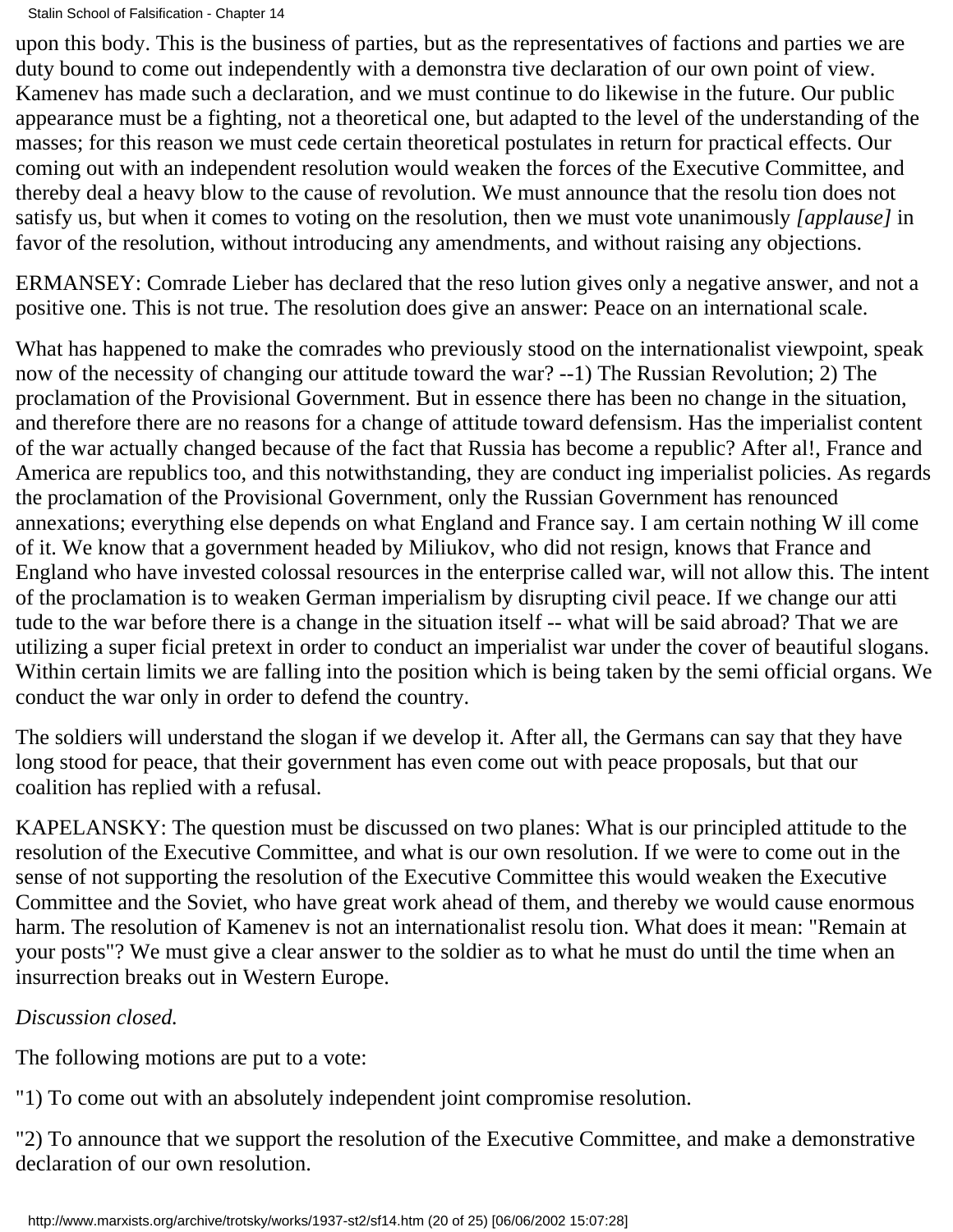"3) To introduce amendments to the resolution of the Executive Committee.

"4) To try to come to an agreement beforehand with the Executive Committee on the amendments.

"5) To discard all resolutions and wholly to adhere to the appeal of the Executive Committee."

NOGIN: There are two sharply different lines: To adhere to the resolution of the Executive Committee, or to accept Kamenev's resolution as the basis.

KROKHMAL: Moves that the following be put to a vote: 6) To accept the appeal of the E.C.; 2) Whether to introduce amendments.

KRESTINSKY: Who is eligible to vote? In the Bolshevik conference only delegates with decisive votes could vote.

KHINCHUV: The same holds true for the Mensheviks. The decision is not unconditionally binding because the faction Conference has still to take place.

SEVRUK: Inasmuch as the question discussed is the col lective position to be taken at the Conference, I move that we allow only those elected to the Conference to vote.

CHAIRMAN: Those will vote who voted at the faction Conference.

*The vote is taken.*

*Motion 5 is put to a vote.* (Defeated by all votes against 29.)

*Motion 1 is put to a vote.* (After three ballots: For-74; against-66.) The motion to come out against the resolution of the Executive Committee is adopted. *(Commotion in the hall. Shouts.)*

*Motion 4 is put to a vote.* (For-62-68; against-66-70.) *Motion carried:* To come out with an independent resolution, taking as the basis the text of the Executive Committee.

Election of conciliationist committee.

Elections to this committee to be according to tendencies.

The following elected: Kamenev, Voitinsky, Lieber, Ermansky.

This committee is also entrusted to carry on negotiations with the Executive Committee.

The Mensheviks leave for a faction session to discuss the question of their future conduct.

#### **THE SESSION OF THE BOLSHEVKS (Continued)**

*Chairman:* Nogin.

KRESTINSKY: If no agreement is reached, what will we do?

VOITINSKY: Proposes that the Bolsheviks who disagree with Kamenev's resolution leave and vote with the Menshevik Defensists.

*Seven men leave the hall, amoug them: Voitinsky, Sevrtik, Eliava, Yakhontov.*

LUGANOVSXY: Moves that a joint plan of action be worked out, for instance, that they abstain during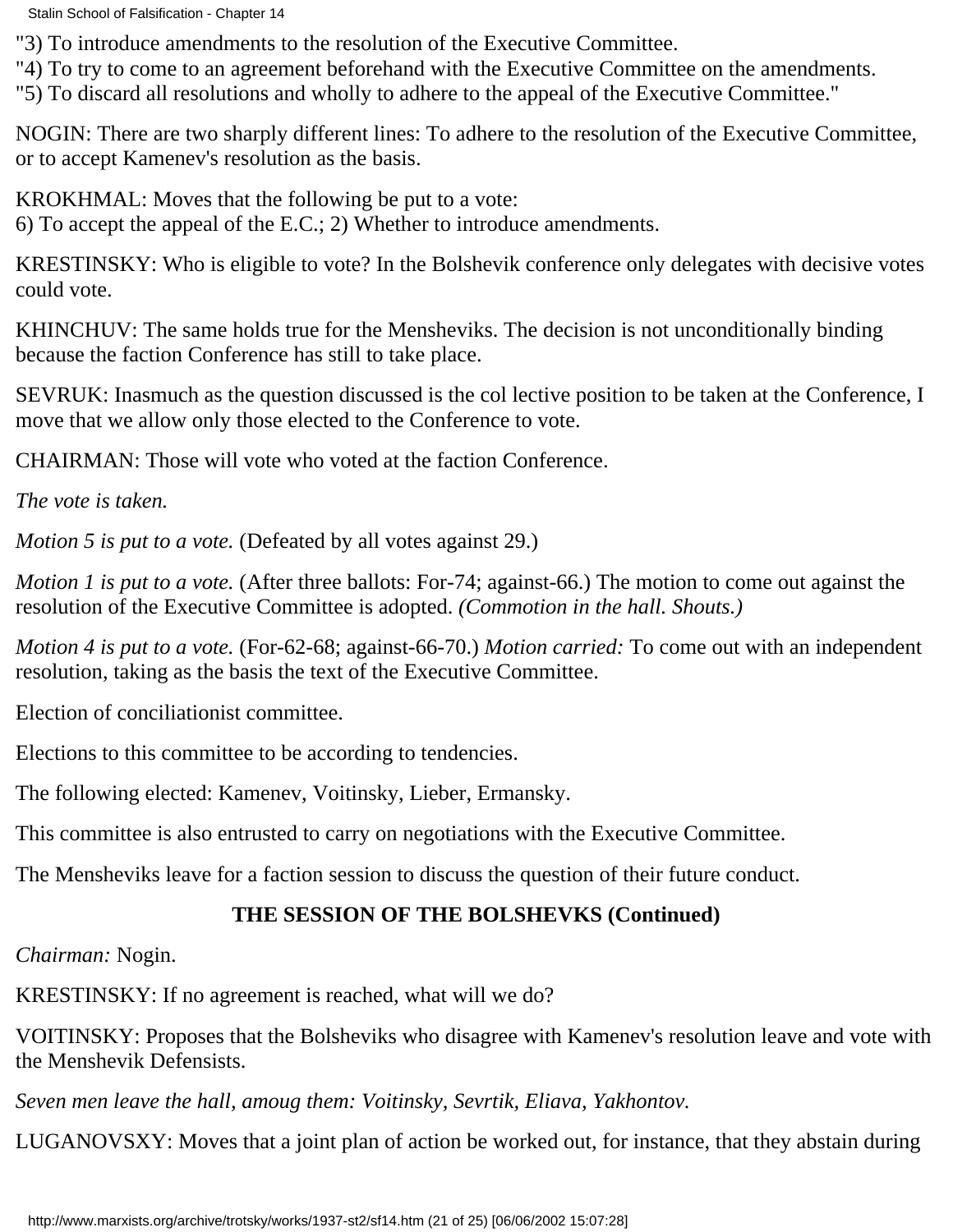the voting. Moves to call back those who left and try to come to an agreement with them.

GOLOSOREKIN: Speaks against, in view of the fact that negotiations have been carried on with the defensists for sev eral days already, and have brought no agreement. It is useless to keep this game up.

SVERDLOV: Agrees with Philip. We must have party discipline.

TSVJLLINO: That's a false interpretation. Nobody knew that the Mensheviks and the. S.R.'s have the same disagree ments as there are among ourselves. It is necessary to call them back.

TER-GABRYELAN: Announces that his mandate binds him to fight for unification. Blame for the split on our shoulders.

POZERN: Announces that he belongs to the tendency of revolutionary defensism but that he did not walk out because he considers himself bound by the Conference. He reserves the right to abstain.

ZALUTSKY: Moves that those who left be invited to return and that it be proposed to them that they abstain.

TEPLOV: Announces that he had always been a Bolshevik, and feels now obliged to declare that if things go on this way, the Army will be left without a staff. The Samara resolution differs fundamentally from the one adopted here.

*A vote* is *taken on the motion to invite those* who *walked out .* (The majority in favor.)

Voitinsky on his return is informed of the proposal to abstain.

VOITINSEY: Will there be objections made to the resolution?

CHAIRMAN: Yes.

VOITINSRY: In that case I refuse to abstain. Delegates Dan and Lieber have announced that they are withdrawing their resolution, and even though they are not at all points in agreement with the resolution of the Executive Committee, they will support it. Voitinsky declares in the name of the group of the Bolsheviks, that they too will support it.

#### **SESSION OF MARCH 31**

*Chairman:.* Nogin.

*Secretaries:* Comrades Boki and Drabkina.

STALIN: Inquires whether it is permissible to allow the defensists who split last night to be present.

MILIUTIN: The question of the splitter must be settled at a general conference of the faction.

The question is tabled until there is a fuller attendance of the faction. *The Qusetionof the Provisioquzi Government.*

MILIUTIN: Reports that the Committee of Eight, actually of five, assigned to draft a resolution on the attitude to the Provisional Government was unable to arrive at any agree ment. On the first point: Voitinsky remained on his original position that the Provisional Government is revolutionary, and is ours, and that therefore we have to support it. We, on the other hand, proceeded from the standpoint that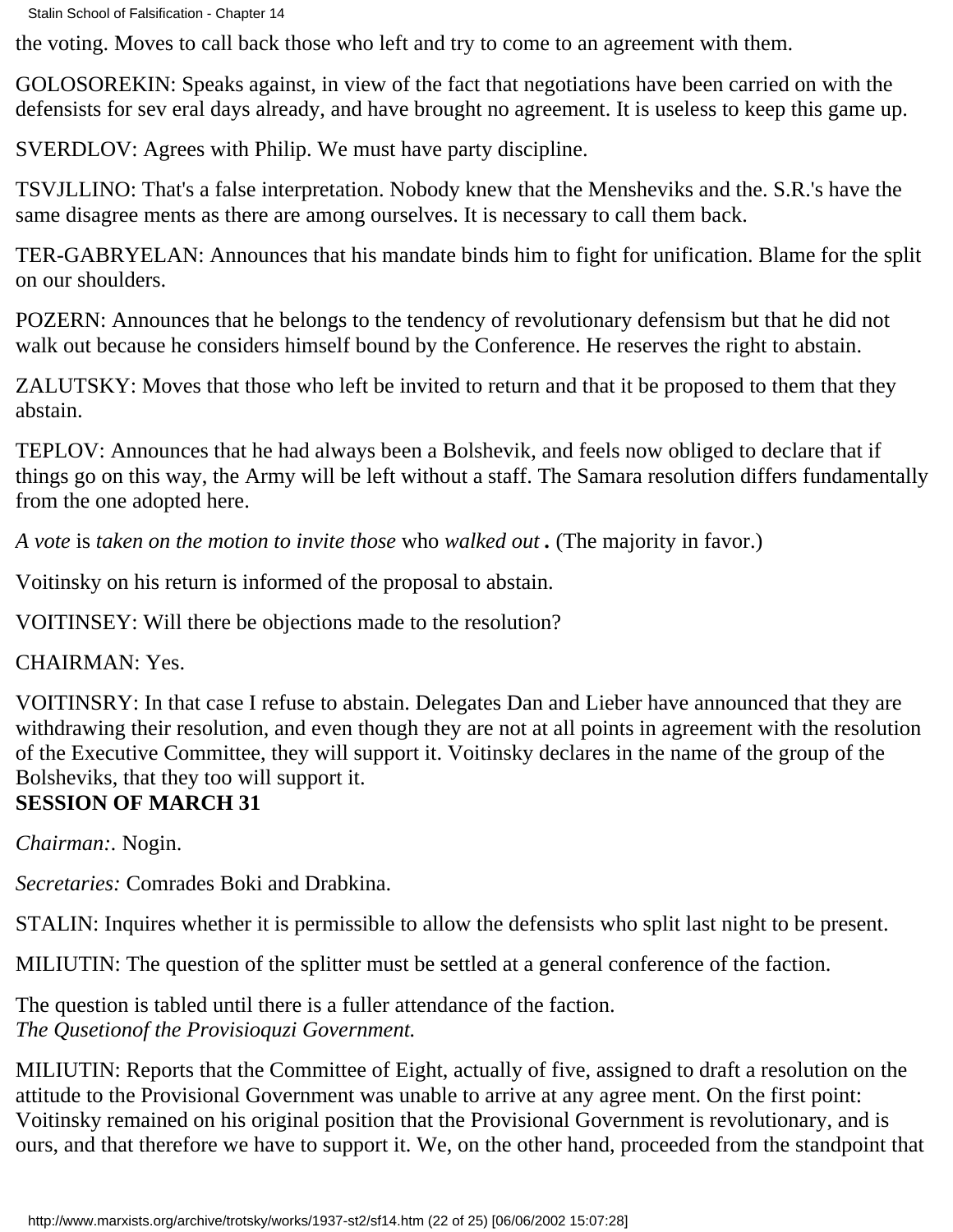the Government is not ours, but bourgeois, and strives to confine the development of the revolution. For this reason we were unable to arrive at any agreement. We will support the meas ures in so far as they are directed toward fortifying the con quests of the revolution. We support the revolution but we do not support the Provisional Government as such.

In the last analysis, Voitinsky's resolution comes down to a vote of confidence.

He reads the resolution of Voitinsky and the resolution of Kamenev -- Stalin, which is appended [see page 800].

VASSILIEV: Cannot understand why an agreement was not reached. After all, the majority has already expressed itself in favor of supporting the measures aimed to further the development of the revolution. In essence, I am in agreement with the second text, but am unable to see any difference between the two. After all, in question here is not the support of the Government, but of certain measures-the support and strengthening of steps taken by the Provisional Government.

KAMENEV: Inquires whether the question has been settled of counterposing his resolution to Steklov's resolution.

NOGIN: We must first formulate our own opinion.

KAMENEV: In Steklov's resolution the point dealing with support is absolutely inacceptable. It is impermissible to have any expression of support, even to hint at it. We can not support the Government because it is an imperialist gov ernment, because, despite its own declaration, it remains in an alliance with the Anglo-French bourgeoisie. In the *Communist Manifesto* there is a statement to the effect that we give support to the liberal bourgeoisie, but only in the event of its being attacked. But from Steklov's report it is obvious that it is not they who are being attacked, but rather it is they themselves who are attacking the Soviet of Workers' Deputies. In yesterday's amendments to the resolution we stated that support at the present time is impossible. In view of the dual power, the will of the revolutionary people is embodied not in the Provisonal Government but in the Soviets of Workers' Deputies; and also that the latter must be strengthened and that they must come to a clash with the Provisional Government. Our task is to point out that the only organ worthy of our support is the Soviet of Workers' Deputies. The task of the Congress is to proclaim to all Russia that the sole expresser of the will of the revolutionary people is the Soviet of Workers' and Soldiers' Deputies, and that we must strengthen and support them and not the Provisional Government.

At the Conference, all the Bolshevik speakers must point out that our task is to support the Soviets. Whether or not we should introduce our own resolution or major amendments to the resolution of the Executive Committee -- that is the question which we ought to discuss here.

FEDOROV: The cardinal issue is the question of our atti tude to the Provisional Government. In order to express our attitude to the Provisional Government we must first know what it represents. At the head of the Government are the representatives of the landlord class and of the big bour geoisie. The policy of these classes is the exploitation of the proletariat and the peasantry and the pursuance of imperial ist aims in the war. But whether or not the Government puts this policy into effect-that depends on the relation of forces. In order that this relationship of forces be favorable to the proletariat and the peasantry, it is necessary to strengthen the Soviets of Workers' and Soldiers' Deputies. It is impermissible to support and place our confidence in a Government which does not merit it. Life itself demands a clear-cut answer. It is necessary that the proletariat and the peas antry be informed of our attitude to the Provisional Govern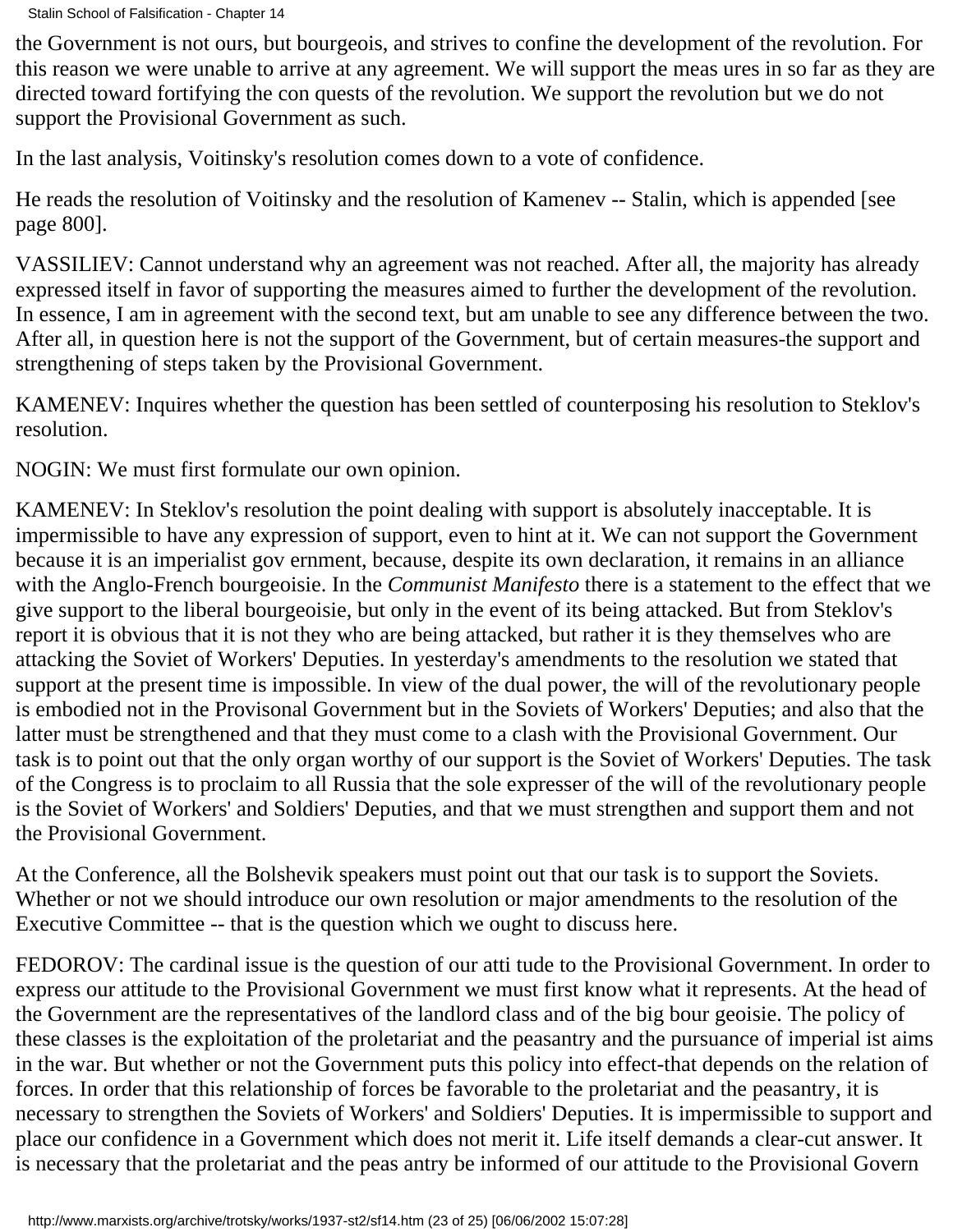ment. For this reason we must say that we do not *oppose* it. If it will fortify the revolution we shall not oppose it; but as soon as counter-revolutionary machinations are begun behind the backs of the people, we shall proclaim a decisive struggle against it.

MILIUTIN **:** Nobody on the committee will protest if the point on support is deleted from the resolution. But the majority of the Conference has decided to include the point on support. Should the present session find it possible to change its decision, it will undoubtedly take a progressive step. If after our resolution on war and the speech made by Steklov, the meeting should decide to reconsider, we would welcome this step. On points 1, 3 and 4, there was agreement reached in the committee, but on point 2, the committee felt unable to say that the Provisional Government is a revolu tionary government, and we remained intransigent. I move that we exclude the point on support.

NOGIN For those who have held the viewpoint against support, the speech of Steklov has introduced one new thought: It is clear that we ought not now talk about support but about *resistance.*

SKRYPNIK: Since yesterday's speech many things have changed. There can be no more talk of supporting the Gov ernment. There is a conspiracy of the Provisional Govern ment against the people and the revolution, and it is neces sary to prepare for a struggle against it. We must present a separate reso!ution. The reporter speaks of danger, of the organization of the counter-revo!ution, hut the resolution speaks of support. At the present moment we must take one of the resolutions as the basis and proceed to a vote.

NOGIN: Moves the election of a committee consisting of three people.

STALIN: Moves to instruct the committee to change the point on support.

*Comrade Stalin's motion is voted on.*

Adopted by a majority of all votes against four. The point on support is deleted from the resolution. Elections to the committtee to draft the resolution: Miliutin, Kamenev, Stalin, Teodorovich.

NOGIN: Shall we introduce our own separate resolution?

*Unanimously adopted* : To introduce a separate resolution.

NOGIN: There are almost 100 speakers already on the list. The list is being made up chaotically; the order is being violated. We succeeded only with difficulty in getting Kam enev placed on the list.

Our names which were among the first to be presented were found, after considerable difficulty, on the bottom. The members of the Executive Committee will speak against Stek lov (Sukhanov is a co-reporter). It would be well for the committee to prepare not only the resolution but also amendments.

POZERN: Did the Mensheviks draft a resolution?

NOGIN: Proposes that we get information about the Men shevik resolution.

*(Shouts: "They tricked us. Don't bother!")*

NOGIN: This evening a solemn session will be held. I move that we propose Kamenev as a reporter. If we are refused- we do not go.

STUCHKA: *(Special announcement.)* In the agrarian section I am the only social democrat, the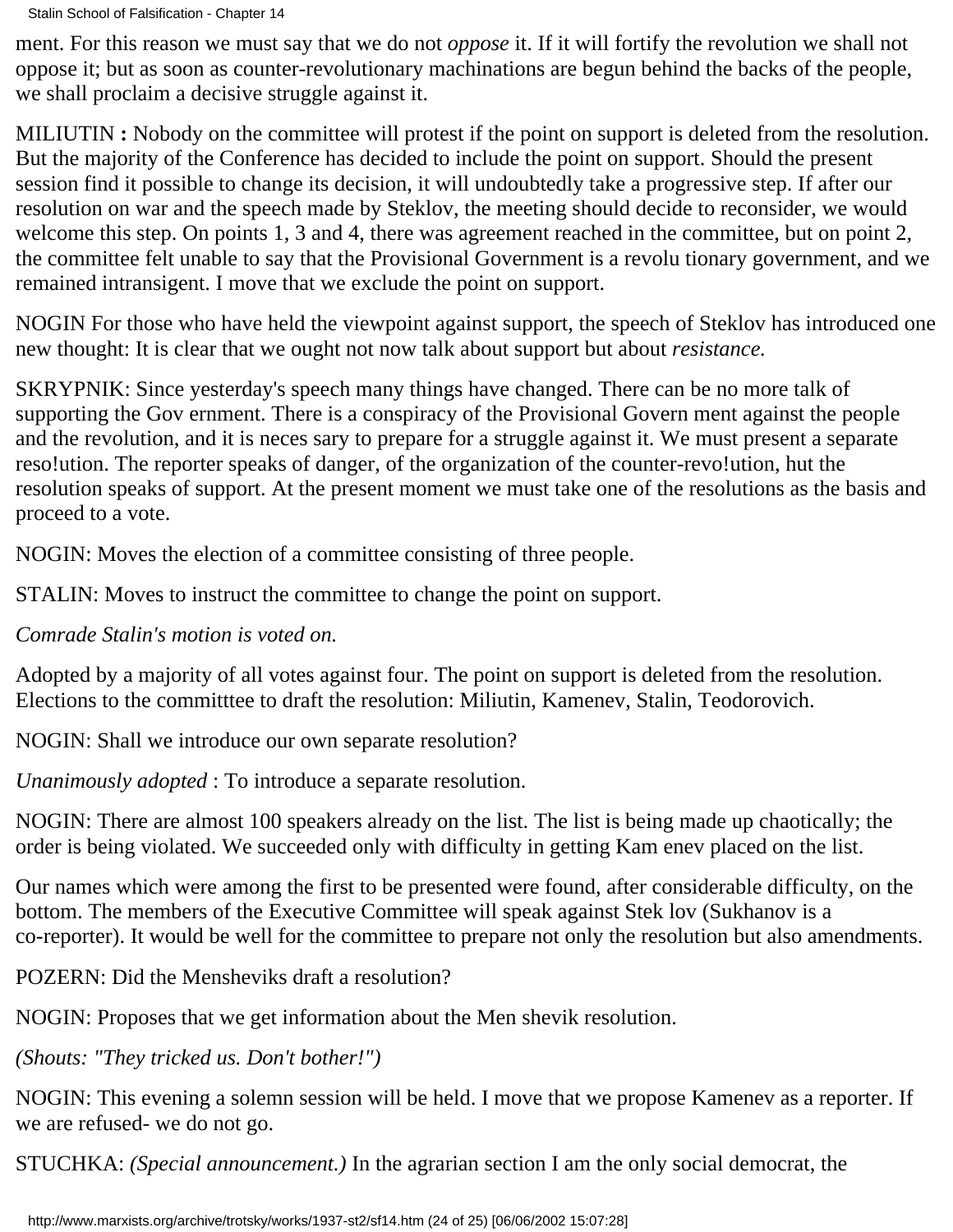remaining fifteen are all S.R.'s. Other comrades must come in.

*A motion is introduced to draft a resolution on the agrarian question.* The following are elected on the committee to draft this resolution: Stuchka, Pozern, Teodorovich, Miliu tin, Skrypnik.

Nogin reads the resolution of Moscow Regional Conference: "On the organizational tasks in the village."

NOGIN: The resolution contains a proposal to organize the seizure of lands without waiting for the Constituent Assembly. The S.R.'s did not dare to raise such a slogan, but proposed rather to wait for the Constituent Assembly. Upon learning of the decision of the Moscow Conference they said, "Woe to us! Now the peasants will elect the Bolsheviks."

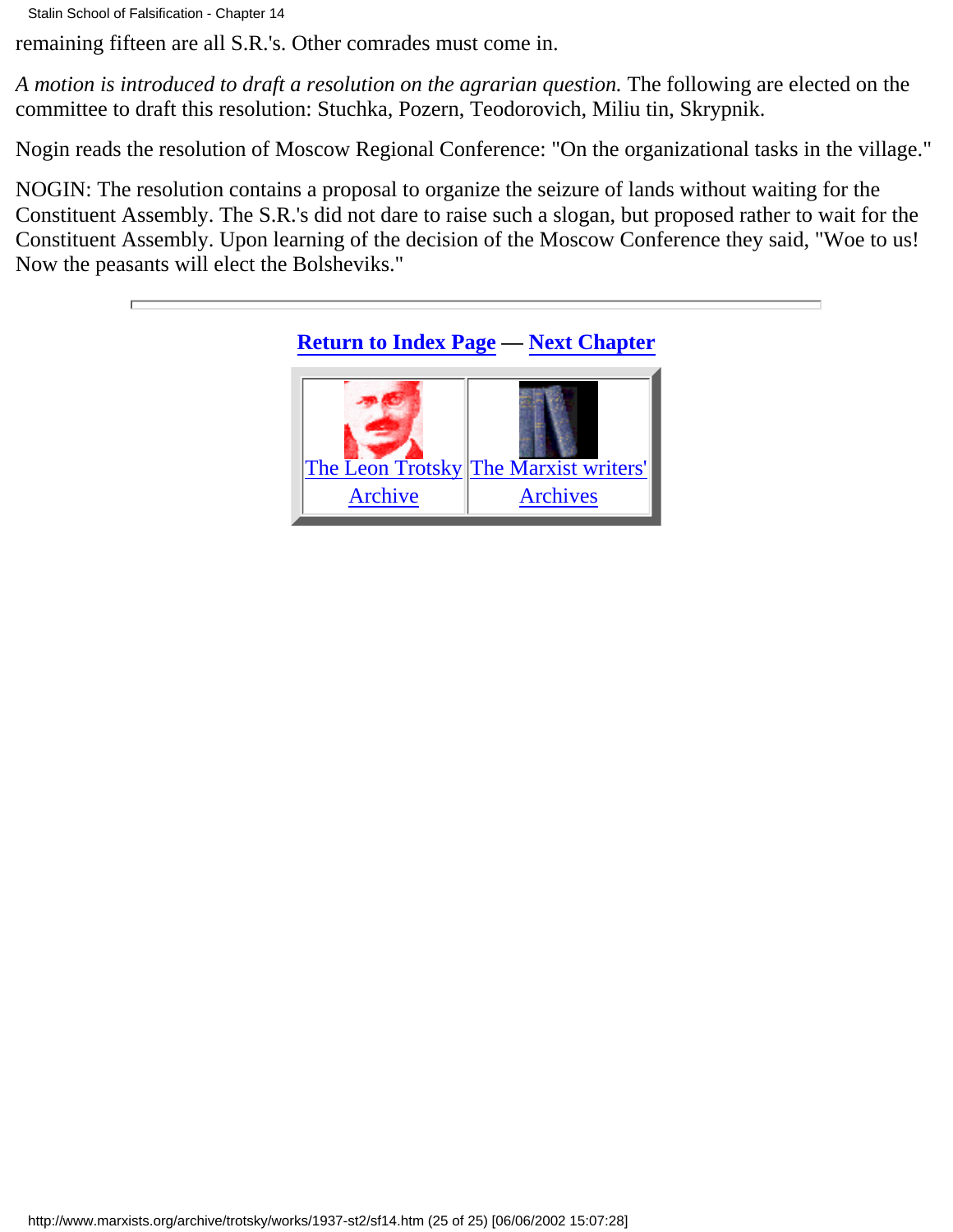# <span id="page-197-0"></span>**Leon Trotsky's**

# **The Stalin School Of Falsification**

Transcribed for the [Trotsky Internet Archive,](#page-214-0) now a sub-archive of the [Marxist writers' Internet Archive](#page-6-0) by [David Walters](mailto:dwalters@marxists.org) in 1997

# **SESSION OF APRIL 1**

*Chairman:* Comrade Teodorovich.

*Secretaries:* Comrades Boki and F. I. Drabkina.

*Order of the day:* Tseretelli's proposal for unification.

STALIN: We ought to go. It is necessary to define our proposals as to the terms of unification. Unification is possible along the lines of Zimmerwald-Kienthal.

LUGANOVSKY: The Kharkov Committee is carrying on negotiations precisely along these lines.

MOLOTOV: Tseretelli wants to unite heterogeneous elements. Tseretelli calls himself a Zimmerwaldist and a Kienthalist, and for this reason unification along these lines is Incorrect both politically and organizationally. It would be more correct to advance a definite internationalist socialist platform. We will unite a compact minority.

LUGANOVSKY (in refuting comrade Molotov) says: At the present time we are unaware of any disagreements. The Mensheviks abstained in the Soviet and spoke more strongly than did . . . the Bolsheviks who came out against. Many disagreements have been outlived. It is out of place to underscore tactical differences. We can have a joint Congress with the Mensheviks, the Zimmerwaldists and Kienthalists.

SKRYPNIK: This debate is purely a verbal one. Unification is possible only with those who reject revolutionary defensism and who share our attitude toward the Provisional Government.

ZALUTSKY: If we enter into negotiations with the Mensheviks, we must put forward our own views. We proceed from a definite position. Only a petty bourgeois and not a social democrat can proceed from a mere desire for unification. There is disagreement between us on the following questions:

1) the attitude to war;

2) the evaluation and role of the capitalist forces in the revolution. If we now slur over them, we will have a split within a week just the same. It is impossible to unite on the basis of a superficial Zimmerwald-Kienthal token. Teplovsky's argument that the "provinces will compel us to go to the Right" -- is wrong. He is a poor social democrat who will allow himself to become dissolved in the mass. It is necessary to lead the masses behind us. It is necessary to advance a definite program.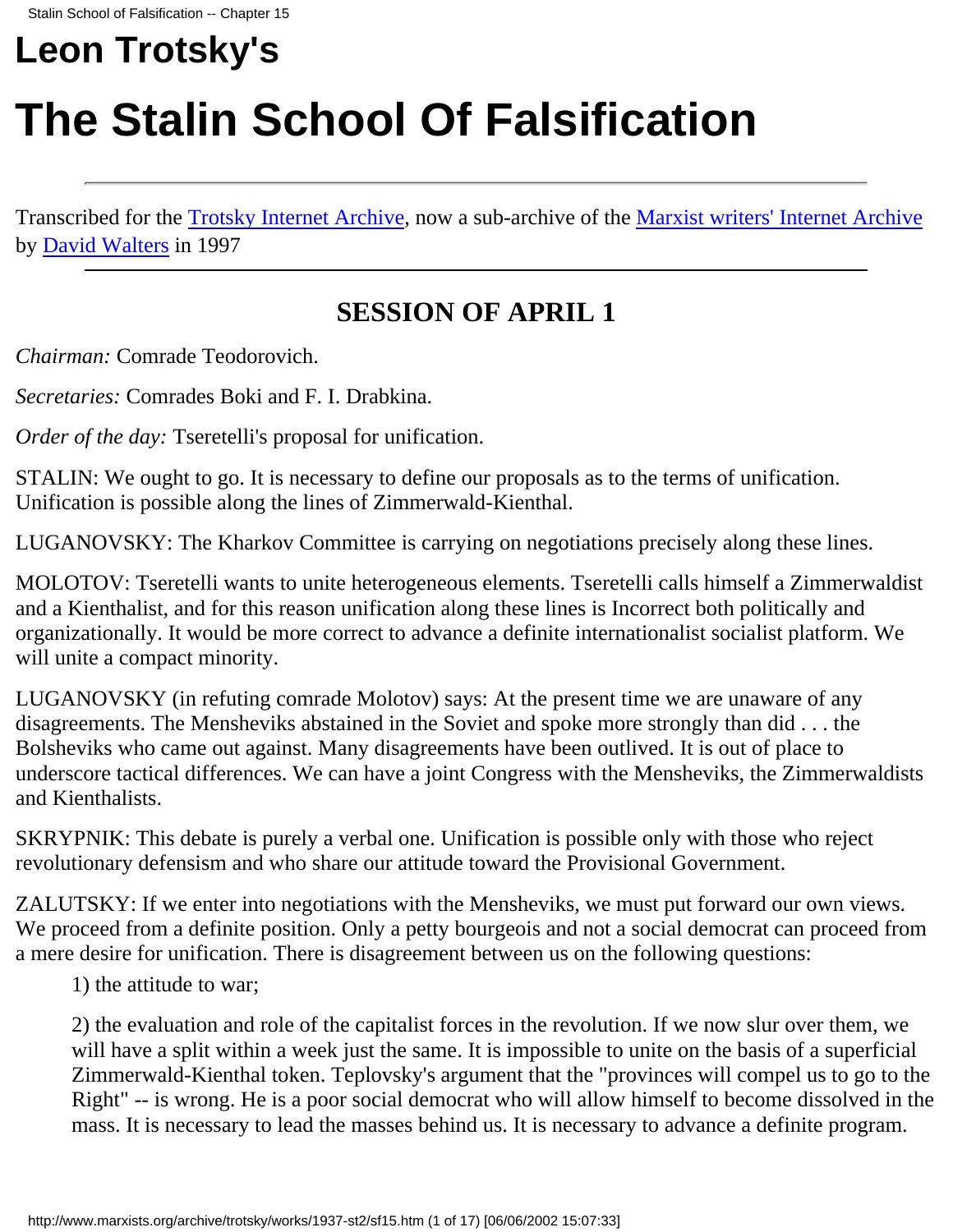LAZURKINA: On the order of the day is the question whether or not we go to the meeting.

TEODOROVICH: There is nothing for us "to go with."

STALIN: There is no use running ahead and anticipating disagreements. There is no party life without disagreements. We will live down trivial disagreements within the party. But there is one question -- it is impossible to unite what cannot be united. We will have a single party with those who agree on Zimmerwald and Kienthal, *i.e.,* those who are against revolutionary defensism. That is the line of demarcation. We must inform the Mensheviks that our desire is only the desire of the group meeting here and that it is not binding upon all Bolsheviks. We ought to go to the meeting, but not advance any platforms. Within the framework of what we desire is the convocation of a Conference on the basis of anti-defensism.

*The discussion is closed.*

Thc motions of comrades Stalin and Molotov are voted upon.

*The motion of comrade Stalin:*

"1) To announce that we can unite only with those whohold the standpoint of Zimmerwald and Kienthal, *i.e.,* anti-defensism;

"2) That the meeting be informative in character. Those participating in it are expressing the views of the group of the Bolsheviks, and is not binding on all."

### **The motion of comrade Molotov:**

"1) It is necessary to come out with a platform;

"2) Same as comrade Stalin's."

Passed unanimously:

"1) To go to the meeting.

"2) To recognize the meeting as informative."

LUGANOVSKY: Speaks in favor of creating a committee for the organization of a unity Congress.

MILIUTIN: Moves the creation of a Bureau for contact with the centers.

STALIN: Moves that we elect no Bureau for the convocation of a Conference of internationalists but instead propose to the Central Executive Committee that it communicate with the leaders of the internationalist-Mensheviks on the question of calling such a conference.

*The motion of comrade Stalin is adopted by a majority of all votes against one.*

LUGANOVSKY: Moves to convene a joint meeting of the Zimmerwaldists. (For --14; against -- l3.)

The following committee to carry on negotiations is elected: Comrades Stalin, Kamenev, Teodorovich, Nogin.Comrade Stalin is assigned to make the report at the joint session.

# **SESSION OF APRIL 2**

*Chairman:* Comrade Shliapnikov.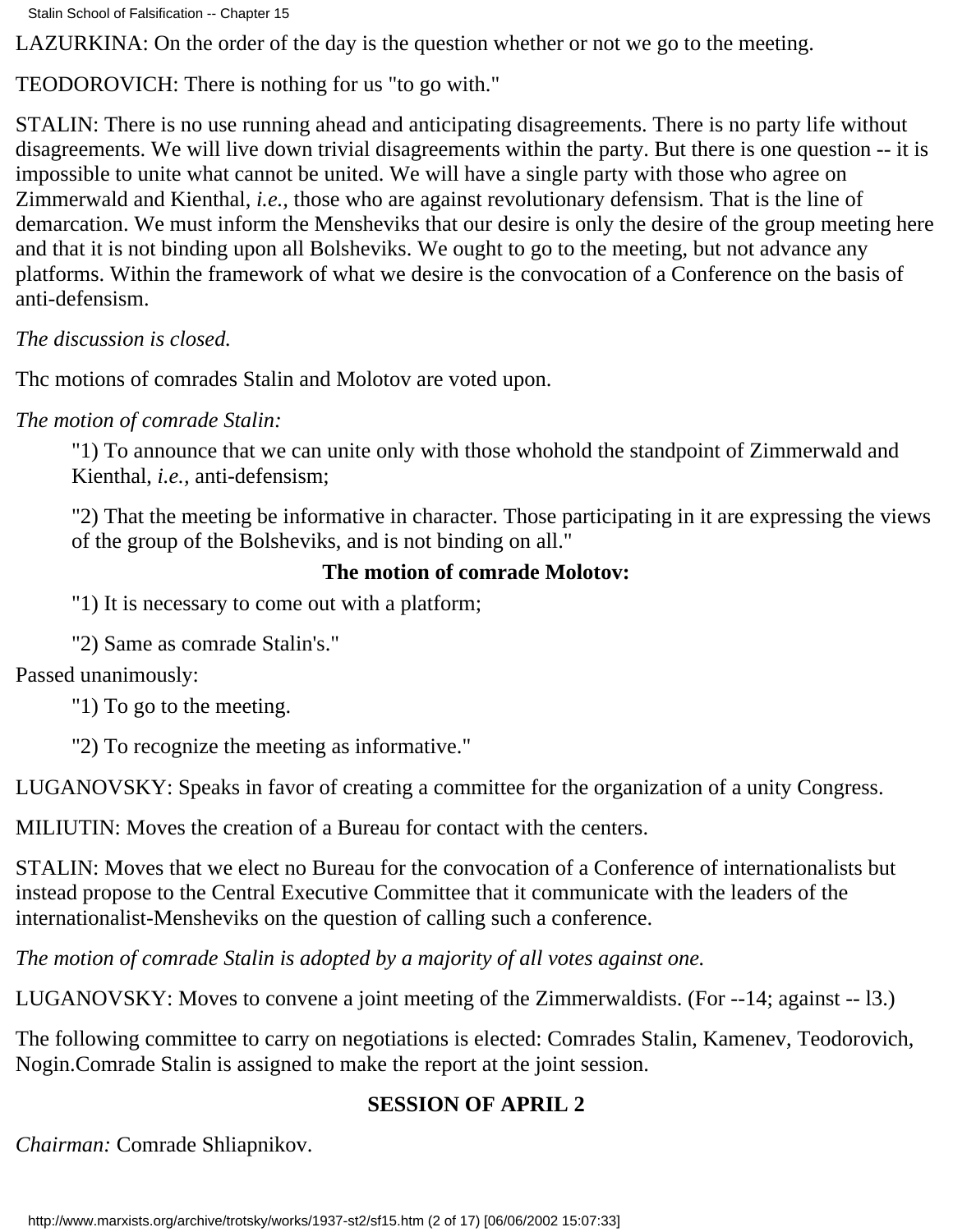*Secretaries:* Comrades G.E. Boki and F. I. Drabkina.

The session opens with a discussion on the question of prolonging the Conference. The comrades from the provinces speak in favor of their earliest possible departure, since matters locally "have been left to the whim of fate." The decision as expressed by the vote is to continue the Conference until the close of the Soviet Conference.

The agenda is next discussed: Which should be considered first, the questions involving the agenda as published in *Pravda,*or the questions which are being taken up at the Conference of Soviet of Workers' and Soldiers' Deputies, and in particular the question of the coalition government.

STASSOVA: Reports that Buryanov had sent telegrams far and wide with a proposal to demand the inclusion of Plekhanov in the ministry.

SRLIAPNIXOV: There is no need for us to occupy ourselves with a question raised by Buryanov.

*The agenda is put to a vote.*

Decided to take up first the questions that are being discussed at the Soviet Conference.

#### **I. The Organization Question.**

#### **The Organization of the Revolutionary Forces and the Struggle Against Counter-Revolution.**

MANDELSTAM: The section has narrowed down the scope of its work and has taken up the question of the organization of the Soviets and of calling the Congress [of the Soviets].

In the section, the question was posed in the following man ner: At the second sitting, Voitinsky reviewed the discussion and proposed the following plan for the organization of the Soviet of Workers' and Soldiers' Deputies.

1) A merged organization of soldiers and workers in the Soviet of Workers' and Soldiers' Deputies. (Yoitinsky insisted on changing the name from "Soldiers' " to "Military" because the latter name corresponds more closely to the actual make-up of the Soviets, but the majority was not in agree ment with this.) The merger must take place all along the line of activities. The separation of activities can be made only on special questions of soldiers' and workers' life. But their political work must be carried out only jointly.

2) Regional organizations through Regional Congresses, and the creation of a Regional Bureau of the Soviet of Workers' and Soldiers' Deputies.

8) The All-Russian Congress.

The first Congress to be called on April 25.

Voitinsky has proposed joint representation for workers and soldiers. As regards the officer staff, the question was raised whether a separate officers' organization ought to exist alongside of the workers' and soldiers' organization. This question was settled negatively: the progressive officers must enter into the existing Soviets, as is already being done locally. The Army organizations will have representation as small district organizations, and then as central organiza tions, but in the large working class centers a close tie-up between them and the workers' organizations is desirable. The peasant organizations are to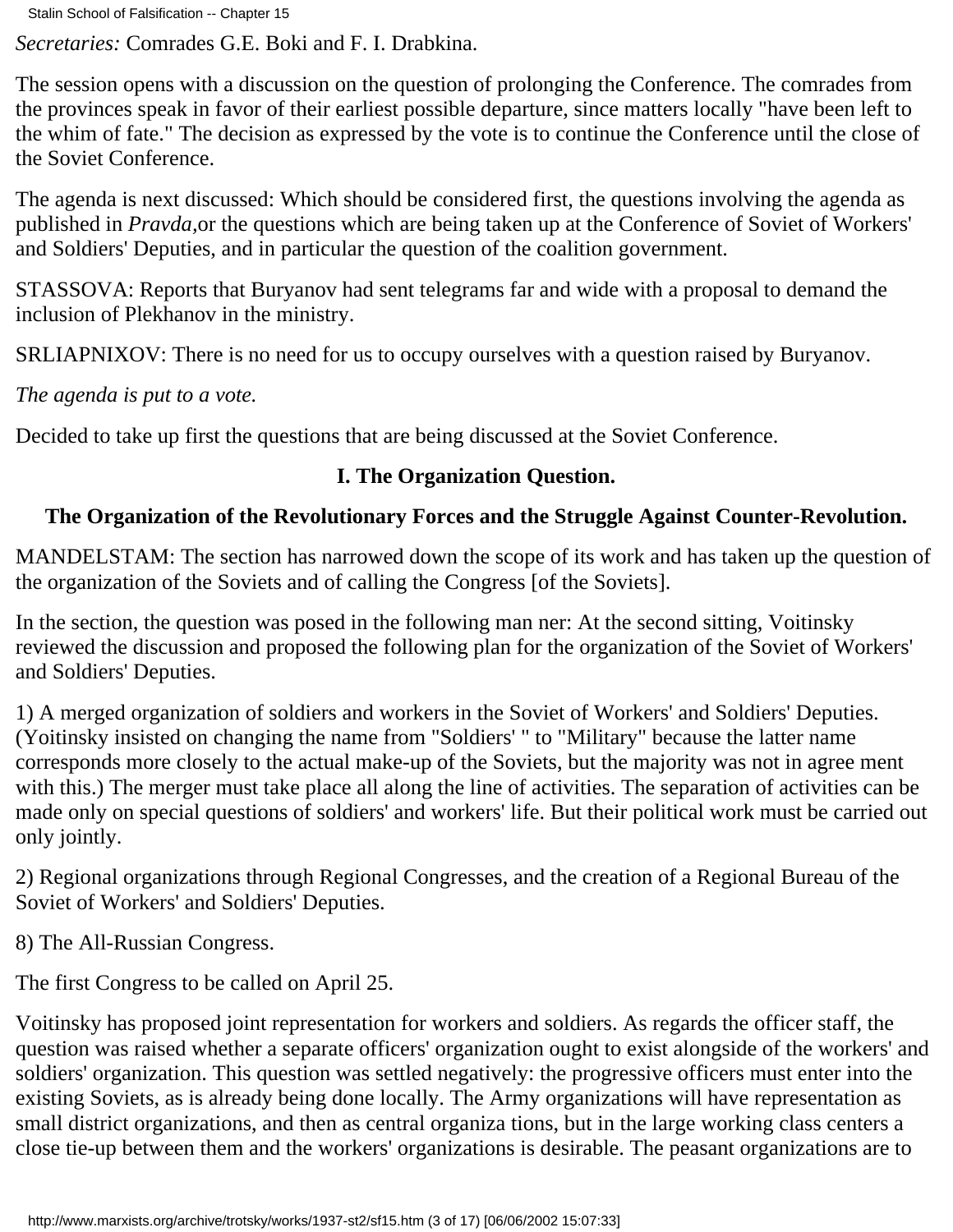be created on the initiative of the peasantry, but in the district organs there must be the participation of peasant organizations.

The delegates of the local Soviets of Workers' and Soldiers' Deputies and the organizations of toiling peasantry are to participate in the regional Congresses.

#### **The Congress.**

Voitinsky proposed representation on the basis of 1 to 25,000; Bogdanov, proportional representation. The following decision was adopted: Up to 100,000, one representative for each 25,000; five from 150,000; above 200,000, six. In addition, the Congress will include the representatives of the organizations of the toiling peasantry from among the socialist parties. Voitinsky proposed to convene the Congress for the Russian May 1, but the representatives of the Army objected, feeling it desirable to arrange a demonstration on that day. It was decided that the Congress must be convened before the close of the season of bad roads, so that the Army is organized for the beginning of military activities. The Congress will elect an All-Russian Center which will be sup plemented from time to time at the regional conferences. It is possible that a permanent body will be established -- the Executive Committee. The composition of this Executive Committee has not been decided beforehand, the decision is left to the Congress. The calling of the Congress is entrusted to the Executive Committee of the Petrograd Soviet of Workers' and Soldiers' Deputies, which is to be supplemented with 10 delegates from the present Conference (Voitinsky in sists on 5). This Organization Bureau is instructed to draw up the agenda and to transmit it to the organizations. Up to the convocation of the Congress, the Bureau will perform all the political work. This Bureau represents at the present time the entire revolutionary democracy.

I should like to explain the question of binding mandates. The Army representatives have arrived with binding man dates, which hinders the work. I consider this impermissible. I had a conversation with Voitinsky who considers this a debatable question. He is personally of the opinion that it is permissible.

DROBNIS *(supplementary report):* At the last session of the organizational section, the following question arose:

Inasmuch as the Government heads the democratic revolu tionary Russia, the question arises that this Government should reflect the opinion of all Russia. A desire was expressed that those who are elected to the Central Executive Commit tee take up this question. In addition, a desire was expressed that the Executive Committee be supplemented with representatives from the *oblosts.*The army representatives expressed the desire that representatives from each army should be included (all told, about 20 men); others were in favor of representatives from each front (since there are four fronts, that would be 4 men). The question was left open.

TSVILLING: Is it the opinion of the section that repre sentatives of officers should be elected?

MANDELSTAM: There must be no separate representatives from the officers. Should an officer be elected by the soldiers, he will be seated; otherwise, no.

NEVSEV: It has been decided that the Executive Commit tee will direct the political work in the country. But how?

MANDELSTAM: This question was raised and settled in the sense that the Petrograd Soviet of Workers' Deputies, as represented by the Executive Committee, is deserving of complete confidence.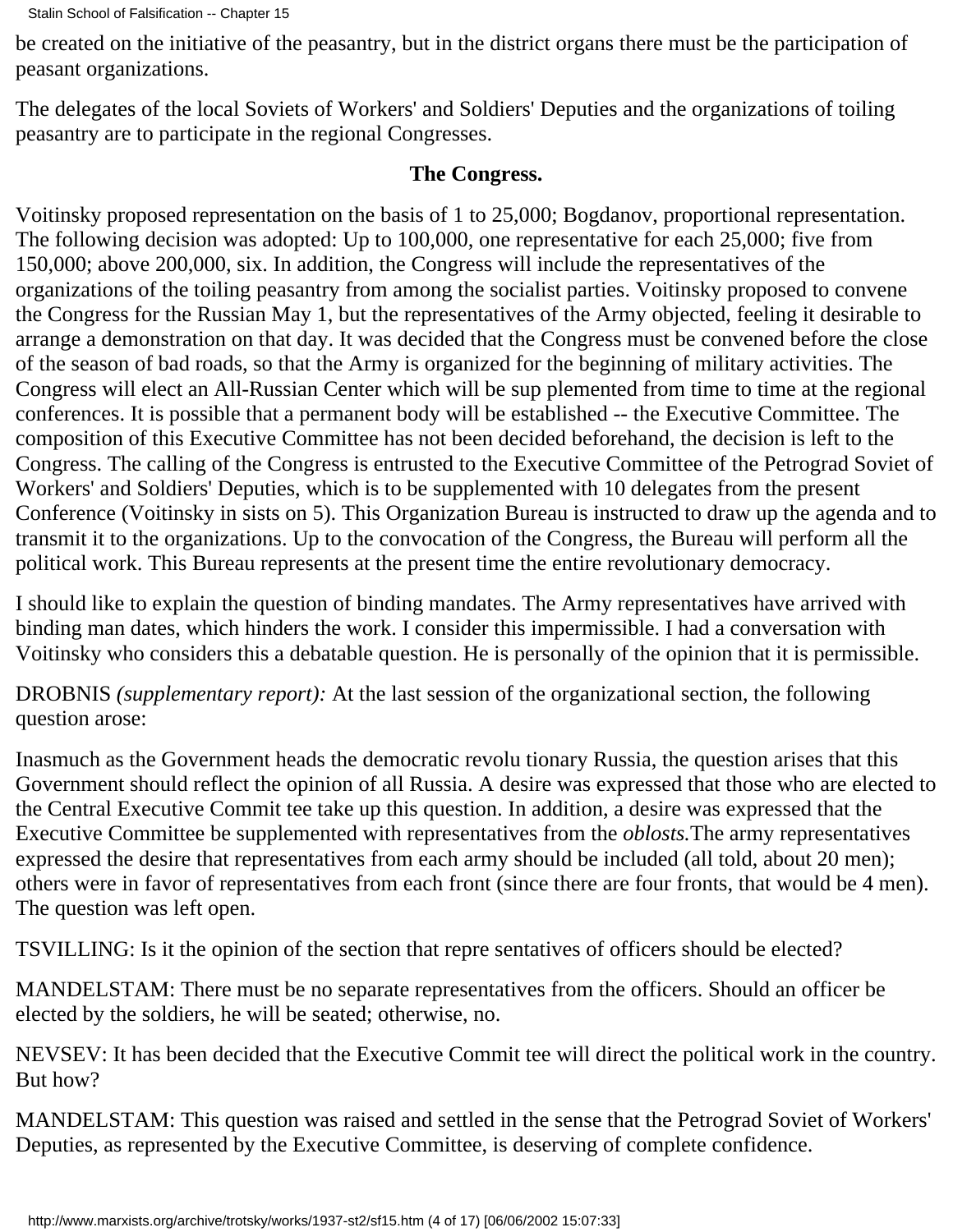KOROVAIKOVA: Was the question of the reorganization of the Soviets of Workers' Deputies raised? For instance, in Ivanov-Voznesensk are seated representatives of cooperatives, of the committee for literacy and other non-working class organizations. As a result, in the Ivanovo-Voznesensk Soviet the workers are in a minority.

DELEGATE: Was the question raised of a *goubernia* organ?

MANDELSTAM: Not of a *goubernia* organ, only of an *oblast* organ.

ANOTHER DELEGATE: Our faction should introduce a motion to reorganize the Soviets of Workers' Deputies. Since the majority regards the scope of the revolution as an embryo of the international revolution, was the question raised of inviting the representatives of the international proletariat?

#### MANDELSTAM: No.

TSVILLING: I am entirely unable to agree with the decision of the section that the officers' collective has no right to delegate its own representatives to the Congress. This may arouse friction in the provinces. In Chelyabinsk the officers were allotted one fifth of the seats. If this decision is enforced, there will not be a single representative of the officers in the Soviet.

I move that we support another point of view, namely, that of giving the officers the right to elect directly into the Soviet of Deputies. Such a situation is being created as will compel the officers to organize their own Soviet of Deputies, which will he worse. In Chelyabinsk has been formed a Committee for Social Security. When it began to issue resolu tions contrary to the decisions of the Soviet of Workers' Deputies, the latter resolved not to permit it in its midst. There is no need to make enemies.

ZELJGSON: There are inadequacies in the plan. The organ ization is along *gonbernia* lines at the present time. Our plan of organization should be made to correspond to that. In the provinces, within the *gottberma* committees, it is not we who function but absolutely alien elements. This can be over come only in the event that the revolutionary democracy is organized in *gollbernias.* The organization must begin not with the *oblast* but with the *goabeiana.*

KOMISSAROV: It seems to me that people here are unacquainted with the structure in the provinces. An impor tant question has been overlooked the inclusion of repre sentatives from the provinces, and this is very important. The legislative organ is -- the Soviet of Workers' Deputies of Petrograd. Since our Soviet of Workers' Deputies represents a legislative organ for ourselves and for the Provisional Gov ernment to which it prescribes the laws, it is necessary to include in it the representatives from the provinces.

SMIRNOV (IVAN N.): In the military commission the opinion also prevailed that the officers should be seated in the Soviet of Soldiers' Deputies. The speaker is against the participation of the officers in the Soviet of Workers' and Soldiers' Deputies. Let them organize themselves separately. Owing to this, in Tomsk the Soviet of Soldiers' Deputies plays the decisive role. The Soviet consists of social democrats. Among the officers there are not more than 20 socialists. We have introduced the election of the representatives among the detachments. No orders are valid without the signature of the representatives of the soldiers. Among us the Soviets of Workers' and Soldiers' Deputies have taken all the power. Things are being managed magnificently. The Soviet of Workers' and Soldiers' Deputies decided to release 12,000 men for work in the fields, having calculated beforehand how many could be sent. When the head of the Omsk Military District began t 0 put a spoke in the wheels, the Soviet demanded catego rically that not a single order touching local conditions, hould be issued without the sanction of the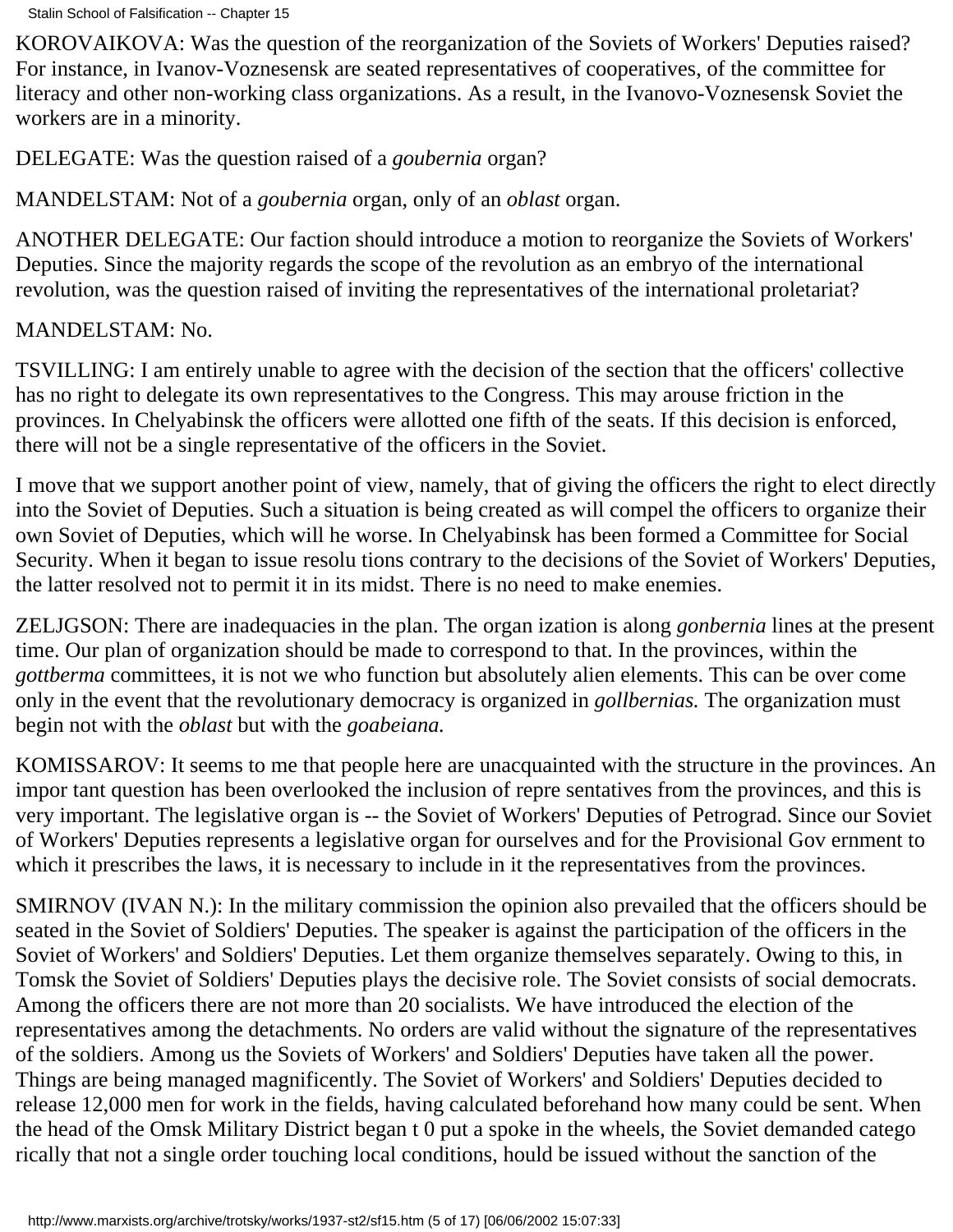Soviet of Soldiers' Deputies. It turned out that he was entirely uninformed about local conditions. The officers might be formed into special sections in party organizations and through them the entire remaining mass might be influenced. The Soviet of Soldiers' Deputies decided not to send out companies into the field until discipline was established. The officers were in favor of sending them; despite this, the head of the military district revoked the order, pending special disposition.

Unfortunately the question of separating out the officers will not be passed at the Conference. And yet, observing the officers at the Congress, it is necessary to state: Who is a chauvinist? -- The officer. Who is an opportunist? -- The officer.

In Siberia, at the beginning of April, elections took place to the city Dumas on the basis of *Khvostki.* We managed to get for the soldiers the right of participating in the elections on equal rights with the rest of the population. In Omsk for example there are 70,000 soldiers to the 50,000 adult population. Thus, in the Duma the soldiers turned out in majority.

As for the proposal to call the Congress on April 25, the speaker expresses himself in opposition. We will hardly manage to get back when we shall have to prepare for the All-Russian Congress. Why is this called for? The need to fortify the organizition? This can be done without a Congress. This will create a bad impression on the provinces and the disorganization will be aggravated.

VOZDVIZHENSKY: I also conclude from practical experience, although among us the officers are socialists, that it is neces sary to separate out the officers. If we are to elect one to every 25,000, why should they, a minority, be specially allot ted one-fifth of the seats? There are separate military com mittees into which officers also enter.

OKHLONIN: Is in favor of giving the officers a vote on an equal footing with the soldiers. If the officers are revolution ary, the soldiers themselves will elect them. Sees no reason for separating out the officers into a special caste.

As regards the date set for the calling of the Congress, it should be postponed: Russia is an enormous country and it is impossible to get a congress together quickly. The prov inces will underscore that the Petrograd Soviet of Workers' Deputies deserves confidence and this will fortify its influence. If there is a postponement for two weeks or a month, we shall be able to determine whether it is feasible to hold a Congress.

*Motion:* To close the speakers' list on the general discussion.

DELEGATE: I move that discussion on this question be closed and that we proceed to the general political discussion on the attitude to the Provisional Government.

SKRYPNIK: Our attitude to the Soviet of Workers' Deputies is expressed in the resolution which we adopted.

TEONOROVICH: At the Congress the organizational ques tion will be discussed. It is therefore necessary to close dis cussion and take up the resolution of the organizational section, take it up article by article, and introduce changes and amendments.

*Discussion on the agenda closed.*

The following two motions are put to a vote: 1) To open the discussion on the question of the attitude of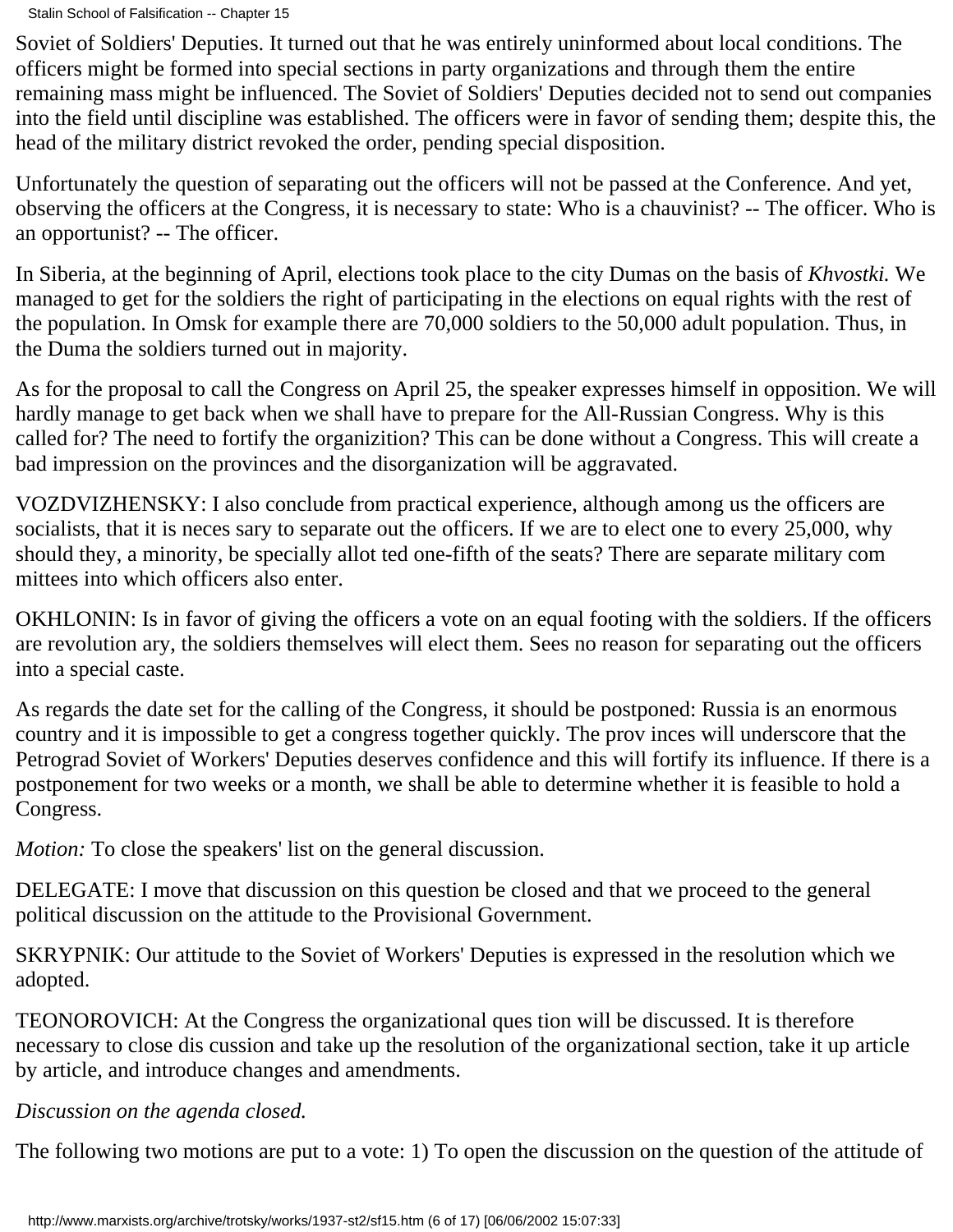the party to the Soviet of Workers' Deputies; or 2) to refer these general discussions to the question of the organization of the struggle against the counter-revolutionary forces and to proceed with the reading of the resolution article by article.

The second motion is carried.

#### **The Resolution of the Organizational Section.**

#### **Article 1.**

MANNELSTAM: This question is closely bound up with the question of the participation of the officers. The officers are undoubtedly opportunist and reactionary. If they are allowed to organize separately, they will organize into a hostile organ ization. If organized jointly with the Soviet of Soldiers' Deputies, their influence will be nullified by the influence of the class conscious elements.

TSVILLING: I emphatically disagree with comrade Smir nov. In the nature of things, if there is a separate officers' organization, a Soviet of Officers' Deputies alongside of the Soviet of Soldiers' Deputies, it will engender friction. I do not know why the officers are a reactionary element. These are the self-same service men and not a special caste. The officers, of course, are not the proletariat, but neither are the soldiers. It is stated that among the officers there are oppor tunists. But there are any number of opportunists among other groups as well. If we were to come to Chelyabinsk with such a decision, the representatives of the party would have to leave the Soviets. In most of the cities, in the provinces, the same mood prevails. The formal argument that this is a Soviet of Soldiers' Deputies and that therefore the officers have no place there, is unsound. It is necessary to give the officers the right to delegate their representatives to the Soviets.

*Motion:* One speaker for, one speaker against, on each amendment.

*Motion carried.*

SMIRNOV: The more officers there will be, the more oppor tunist will be the Soviets. In our Bolshevik Conference there is not a single officer but many soldiers. The conciliationist moods will predominate. It is necessary to play on the demo cratic feelings of the officers -- they must not be given a special number of seats.

TEODOROVICH: We ought not to raise the question of a separate organization of officers. New directives for reconstruction in the provinces ought not to be issued.

TSVILLING: Introduces a motion that the officers send in delegates according to a fixed proportion.

For -- 2.

SMIRNOV: The officers send delegates on an equal basis.

For -- 13.

Against --12.

TEODOROVICH: Moves that the matter be left as is in article 1.

For -- 11.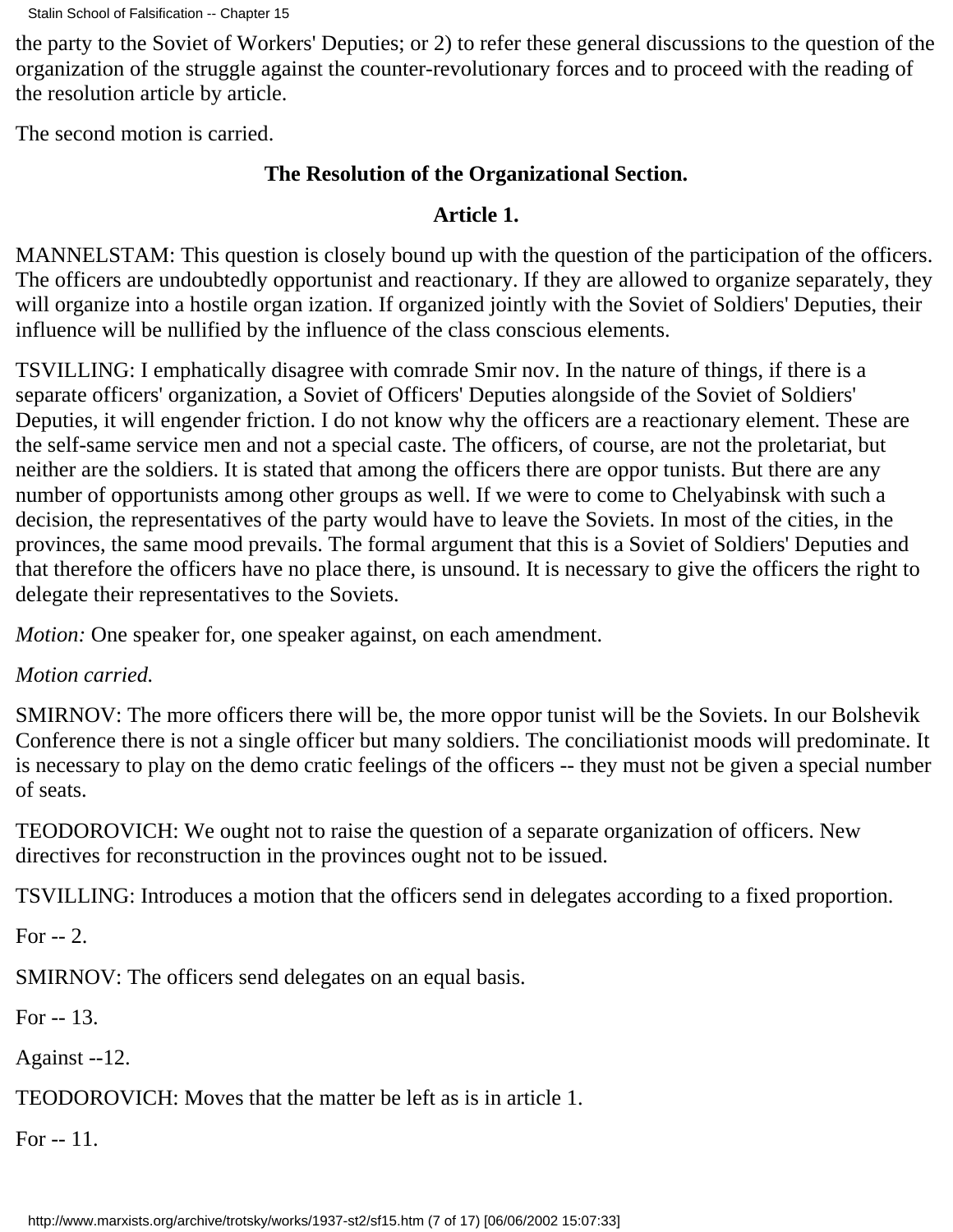Against --15.

Article 1 is put to a vote and is adopted by a majority.

KOROVAIKOVA: Moves for the reorganization of the Soviet of Workers' Deputies in such a manner as will not allow the representatives of non-proletarian elements more seats than the workers, in the Soviet of Workers' Deputies.

TOLSTOV: In favor of this motion because in Stavropol a resolution was passed against giving socialists seats on the ground that they obstruct the work and that there are many provocateurs among them. Comrade Tolstov moves to instruct the center to work out a definite plan, and to effect reorganization in accordance with this plan.

MANDELSTAM: Opposed to closing the doors to the representatives of non-proletarian organizations inasmuch as the Soviets of Workers' and Soldiers' Deputies are the organs of revolutionary democracy.

*Korovaikova's motion is withdrawn.*

Article 2 is adopted unanimously.

*Article 3.*

*ZELIOSON:* Proposes an amendment: To create *goubernia* Soviets of Workers' Deputies. It will then be possible to exert an influence on the *goubernia* organs.

For -- 3; against -- 6. Rejected.

Article 8 is adopted.

#### **Article 4.**

TEODOROVICH: Introduces an amendment: Small organizations numbering less than 25,000 members are combined during elections.

*Amendment adopted.*

Article 4 adopted.

Article 5 is adopted with the following amendment: To call the Congress not later than May 15, and not earlier than May 1.

#### **Article 6.**

VASSILCHENRO: Introduces an amendment: "This Executive Committee is to act in close contact with the central bodies of the socialist parties."

TEODOROVICH: Is opposed to the amendment, not because I disagree with it in essence, but because such things are car ried out in practise but not made public. To broadcast such a declaration is to give grist to the mill of all those who are conducting an agitation against the Soviets.

*The amendment is rejected.*

Article 6 is adopted.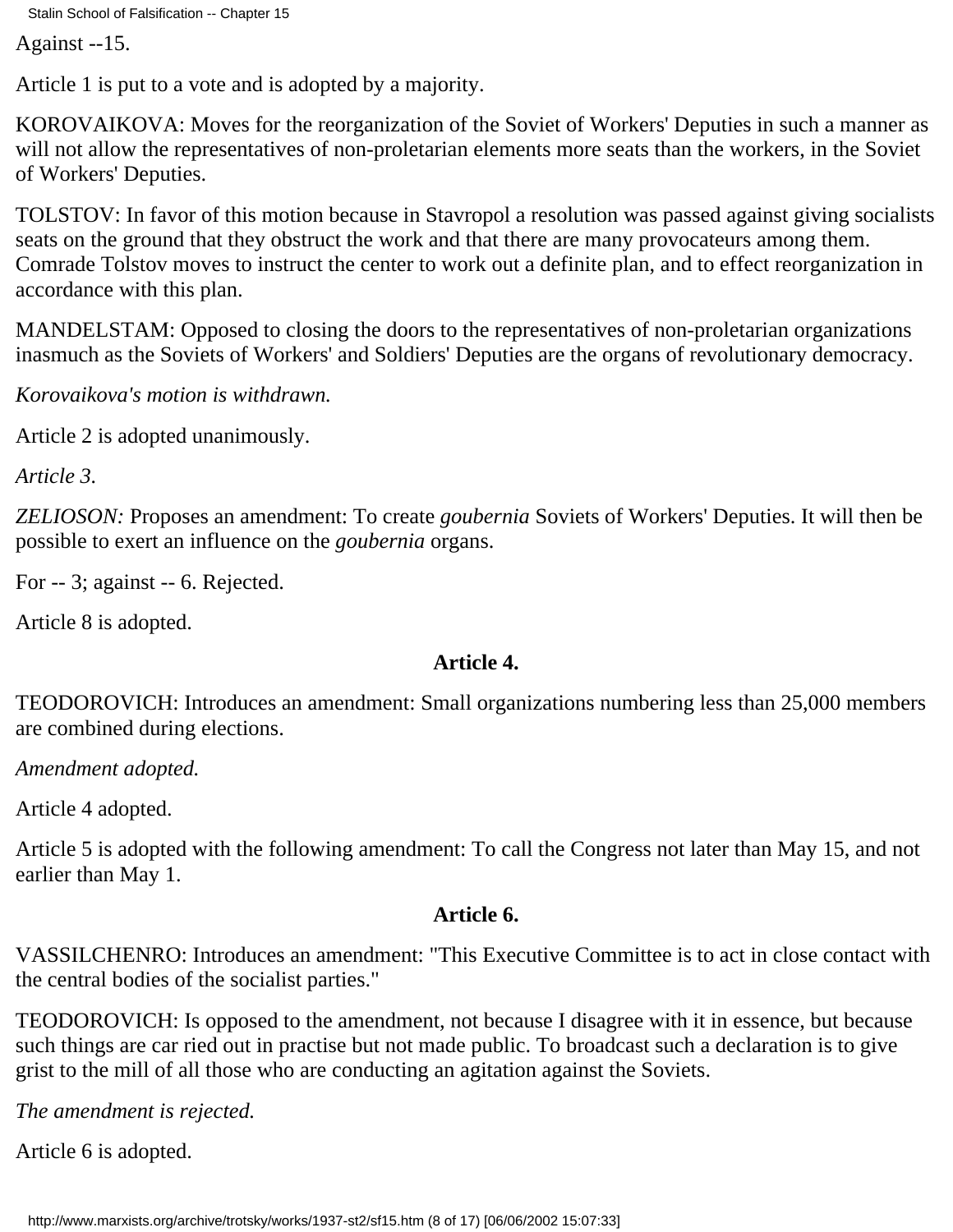Article 7 is adopted.

#### **Article 8.**

OKHLONIN and MANDELSTAM: Move that we fight for increasing the number of representatives from the provinces -- even if only up to 15. For example, to include the representatives of the *oblast* organizations.

TEODOROVICH: Moves to elect a Committee entrusted with carrying on negotiations in the name of the faction with the Presidium of the Conference as to the number and composi tion of the representatives from the provinces.

*Teodoronich's motion adopted.*

Article 8 adopted.

Article 9 adopted with the following amendment: "Immediately and in agreement with the Petrograd Soviet of Workers' Deputies."

SMIRNOV: Introduces a supplementary amendment: "That a central organ of the Soviets be issued by the Bureau."

We are electing a Bureau to serve for a whole month, but we have no organ. "The Petrograd *Izvestia* of Soviet of Workers' Deputies" is not authoritative.

TSVILLING: The composition of the Conference is an accidental one and we might get an accidental editorial board; therefore it is possible that undesirable views might be advanced.

*The amendment was rejected.*

*The draft as a whole is accepted.*

A committee is elected to negotiate with the Presidium:

Stalin, Skrypnik, Teodorovich.

A question is raised concerning the candidates to the Organization Committee for convoking the All-Russian Congress of Soviets of Workers' and Soldiers' Deputies. Candidates to be elected from each *oblast,* and two representatives from each party.

LUGANOVSKY: Moves that we fight for tabling the election to the next day, when the organizational centers will be selected, and not to have elections now.

SAVELIEV: Moves that the representatives of the *oblasta* be left to designate their own candidates.

STASSOVA: The Bureau of the Central Committee proposes to designate two comrades representing the *oblasts* and one candidate comrade Teodorovich.

ELIAVA: I can understand a proposal to elect two representatives from the provinces. But I do not understand how we can elect representatives from the *oblast.*

TEODOROVICH: The organizational section has worked out a draft of a resolution to be presented to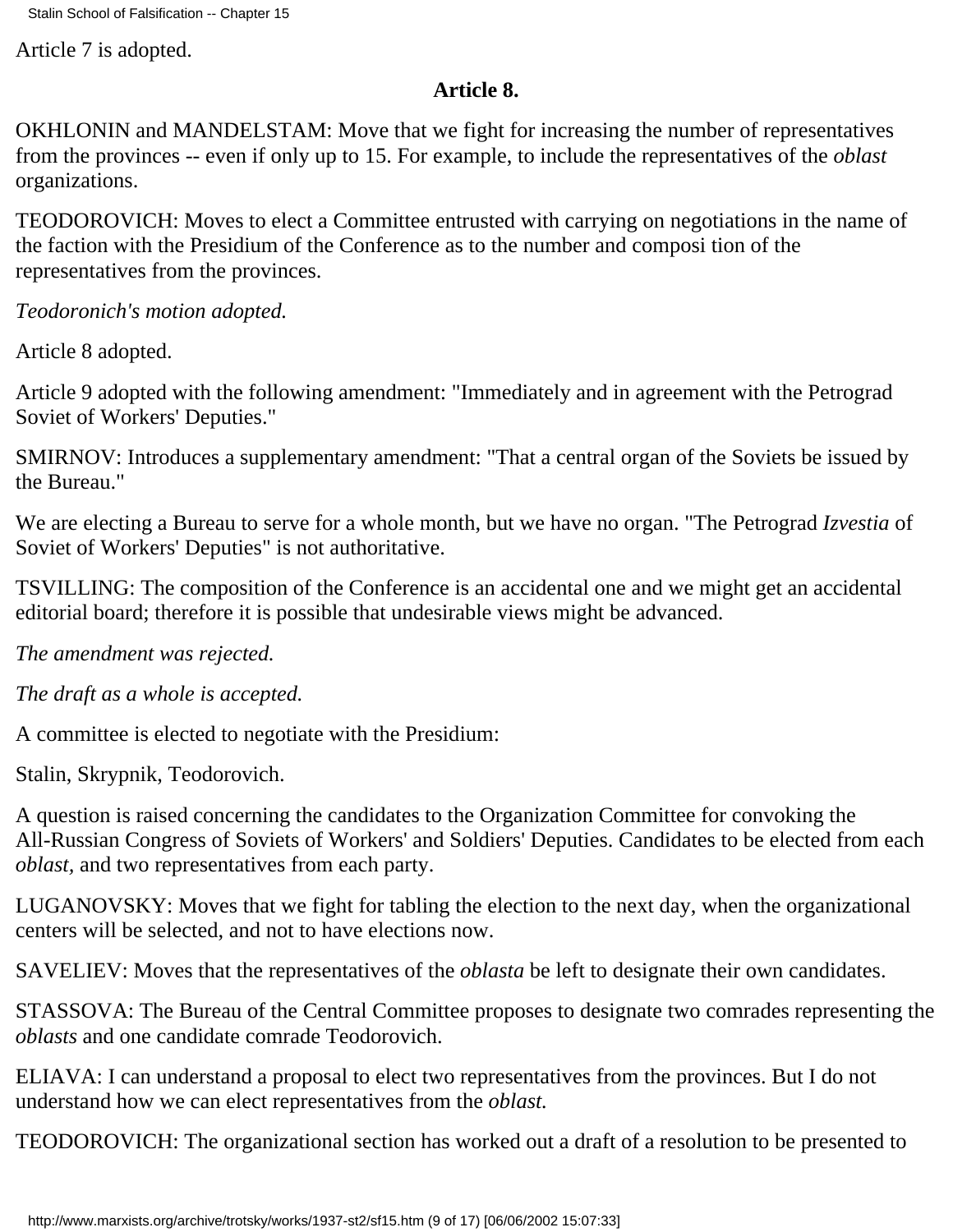the Conference of the Soviet Deputies. The articles have been discussed and adopted as a whole. We are interested in the last article:

The organizational section proposes to elect from the Conference a body of ten to enter into the Executive Committee and to participate in the calling of the Congress, to direct its convening, and to strengthen its influence. The question is how many and whom to elect. We are entitled to two places out of ten (the Bolshevik faction represents one-fourth of the Congress). We must designate these two. We have already decided that the Committee of 3 that has been elected will insist on elections not taking place on an *oblast* basis. But even should elections take place according to *oblasta,* the candidates will in every case be from some *oblast*. Right now the immediate task is to designate two candidates. The same committee will try to increase the number of representatives from 10 to 15; we will then have 4 seats.

The following are elected: Teodorovich, Serebriakov.

#### **SESSION OF APRIL 4**

*On the order of the day:* The Question of Unification and Report of comrade Lenin.

*Chairman:* Comrade Zinoviev.

*Secretaries:* 1.1. Boki and F. I. Drabkina.

LENIN: My report and the question of unification may be combined. I apologize for coming late.

AVILOV: The general meeting of the social democrats is scheduled for one o'clock. It is therefore necessary to set the minimum time for the session of the Bolshevik faction.

*(Shot&ts: "Up to three o'clock.")*

DELEGATE: The delegates from the provinces have especially remained to be present at this session which will either unite or disunite.

ZINOVIEV: Moves to get in touch with the organizers of the joint meeting.

VOITINSEY: Moves to refer the report to the joint meeting.

Comrade Teodorovich is designated to get in touch with the organizers of the joint meeting.

#### **Report by comrade Lenin.**

I have outlined several theses which I will supply with some brief comments. I was unable, because of the lack of time, to prepare a thorough and systematized report.

The fundamental question is our attitude to the war. The essential thing that confronts one when reading the papers in Russia and observing conditions here, is the triumph of defensism, the victory of the traitors to socialism, the deception of the masses by the bourgeoisie. One is hit between the eyes by the fact that here in Russia the same situation exists in the socialist movement as in other countries: defensism, "the defense of the Fatherland." The difference is this, that nowhere is there the degree of freedom we have, and upon us, therefore, falls the responsibility before the whole inter national proletariat. The new Government, like the preceding one, is imperialist, despite the promise of a republic. It is imperialist through and through.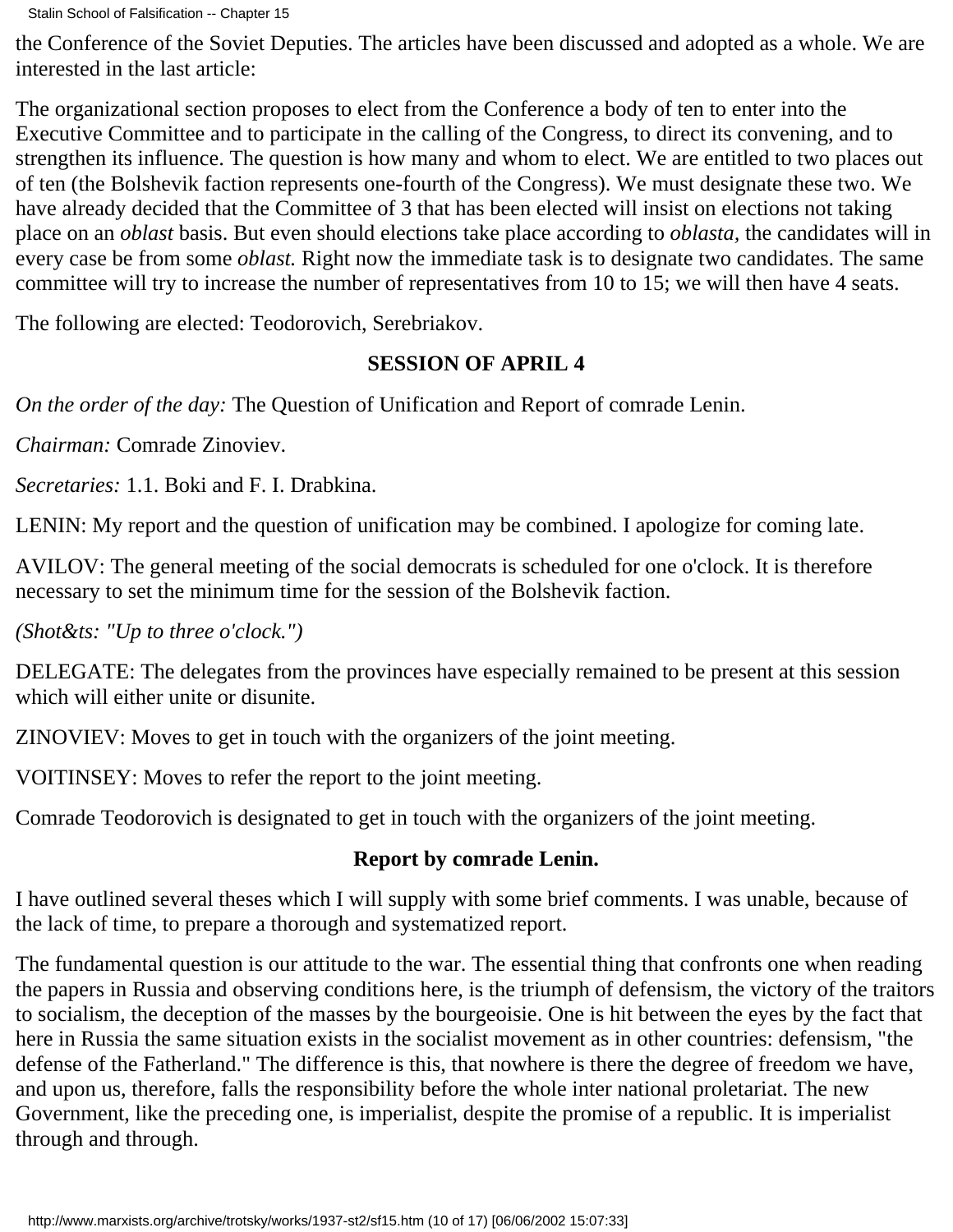Thesis I. In our attitude to the war, which on Russia's part, even under the new Government of Lvov and Co., unconditionally remains a predatory imperialist war, owing to the capitalist nature of this Government, it is impermissible to make the slightest concession to "revolutionary defensism."

The conscious proletariat may give its assent to a revolutionary war actually justifying revolutionary defensism only under the following conditions: a) the transfer of power into the hands of the proletariat and its ally, the poorest section of the peasantry; b) the renunciation of all annexations in deeds and not merely in words; c) a complete break, in practice, with all interests of capitalism.

In view of the indubitable honesty of the mass of the rank and file representatives of revolutionary defensism who accept the war only out of necessity and not for the sake of conquests, in view of their being duped by the bourgeoisie, it is necessary with *especial* detail, persistence and patience, to explain to them their mistake, to explain the indissoluble tie between capitalism and imperialist war, to prove that, without the overthrow of capitalism, it is impossible to conclude the war with a really democratic, non-oppressive peace.

This view must be widely propagated among the army units in the field.

Fraternization.

In our attitude toward the war even under the new Government, which remains an imperialist government, it is impermissible for us to make the slightest concession to defensism. The masses regard this thing from a practical, not a theoretical, standpoint. They say: "We want to defend the Fatherland, but not to seize foreign territory." When may we consider a war as our own? When there is a complete renunciation of annexations.

The masses approach this question not theoretically but practically. Our mistake lies in our theoretical approach. The class-conscious proletariat may give its consent to a revolutionary war that really justifies revolutionary defensism. To the representatives of the mass of the soldiers the question must be put in a practical way, for there is no other way. We are not at all pacifists. But the fundamental question is: Which class is waging the war? The capitalist class, tied to the banks, cannot wage any but an imperialist war. The working class can. Steklov, Chkheidze, have forgotten everything. In reading the resolution of the Soviet of Workers' Deputies, one is amazed that people who call themselves socialists could have adopted such a resolution.

What is peculiar in Russia is the gigantically swift transition from savage violence to the most delicate deceit. The fundamental condition is *the renunciation of annexation of* in *words but in action. Rech* is yowling over the declaration of the *Sotsial-Democrat* that the incorporation of Courland into Russia is annexation. But annexation is the act of incorporating any country distinguished by national peculiarities every incorporation of a nation against its will, regardless of whether it has a language of its own, so long as it feels itself to be a distinct nation. This is a prejudice of the Great Russians, cultivated for centuries.

The war can be terminated only through a complete break with international capitalism. The war was caused not by separate individuals but by international finance capita!. To break with international capitalism is no easy matter, but neither is it an easy matter to put an end to the war. It is infantile and naive to suppose that the war can be stopped at will by one side.... Zimmerwald, Kienthal. ... Upon us more than upon anybody else devolves the duty of defending the honor of international socialism. The difficulty of the approach....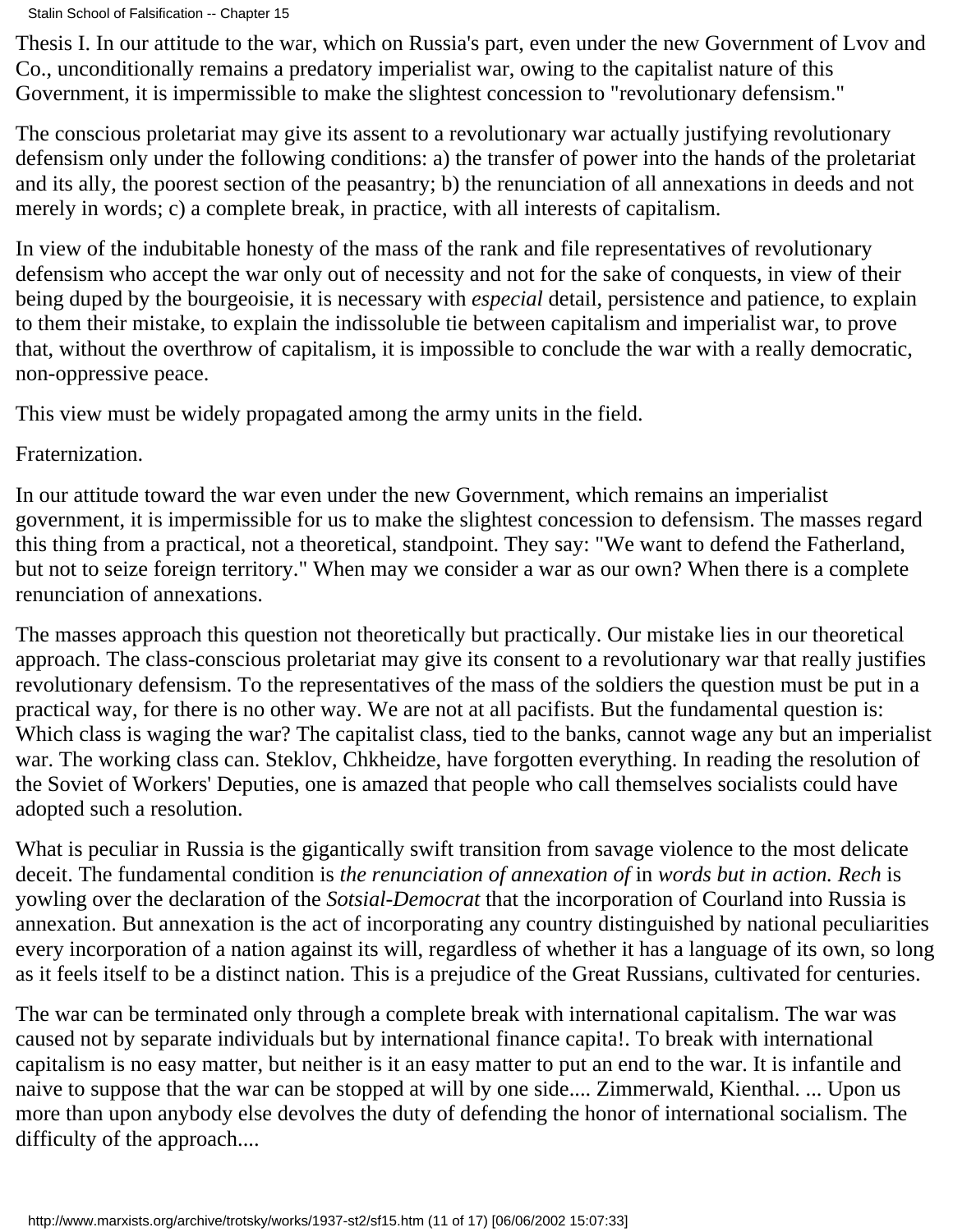In view of the unquestionable prevalence of defensist moods among wide layers of the masses who accept the war *onley* ot&t *of necessity* and not for the sake of conquests, we must explain to them in special detail, patiently, insistently, that it is impossible to terminate the war by a non-oppressive peace, unless capitalism is overthrown. It is necessary to develop this idea widely, in broadest possible scope. The soldiers demand a concrete answer to the question -- how to end the war. But to promise the people that we can end the war solely through the good intentions of a few individuals -- that is political charlatanism. We must warn the masses. The revolution is a difficult thing. Mistakes are unavoidable. Our mistake is that we have not exposed revolutionary defensism to its very roots. Revolutionary defensism is treason to socialism. It is not enough to limit ourselves to. . . . The mistake must be admitted. What to do? We must explain. How give to those who do not understand what socialism is. .. . We are no charlatans. We must base ourselves only on the consciousness of the masses. Even if it is necessary to remain in a minority -- so he it. It is a good thing to give up for a time the position of leadership; we must not be afraid to remain in the minority. When the masses announce that they do not want conquests, I believe them. When Guchkov and Lvov say they do not want conquests, they are deceivers! When a worker says that he wants the defense of the country, what speaks in him is the instinct of the oppressed.

Thesis II. The peculiarity of the present moment in Russia consists in the *transition* from the first stage of the revolution, which gave power to the bourgeoisie on account of the inadequate organization of the proletariat, to its *second* stage, which must give power to the proletariat and the poorest layers of the peasantry.

This transition is characterized, on the one hand, by a maximum of legality (Russia is now the freest of all the belligerent countries in the world); and, on the other hand, by the absence of oppression of the masses, and finally, by their trusting and not class-conscious attitude to the government of the capitalists, the worst enemies of peace and socialism. This peculiarity of the present moment demands of us an ability to adapt ourselves to the *special* conditions of party work among the unprecedently vast masses of the proletariat just awakened to political life.

Why didn't you seize power? Steklov says it was because of this and that, and something or other. That's nonsense. The reason is that the proletariat is not sufficiently conscious and sufficiently organized. That we have to acknowledge. The material force is in the hands of the proletariat, but the bourgeoisie was conscious and ready. That is the monstrous fact. But it is necessary to acknowledge frankly, and say to the people straight out that we did not seize power because we were unorganized and not conscious.

Millions are being impoverished; millions killed. The most advanced countries are perishing, and in consequence they will be confronted with the question.

The transition from the first stage to the second -- the transition of power to the proletariat and the peasantry is characterized, on the one hand, by a maximum of legality (Russia is now the freest, the most advanced country in the world); and, on the other, by a trusting and not conscious attitude of the masses toward the Government. Even our Bolsheviks show confidence in the Government. That can only be explained by intoxication incidental to revolution. That is the death of socialism. You, comrades, have confidence in the government. If that's your position, our ways part. I prefer to remain in the minority. One Liebknecht is worth more than 110 defensists of the Steklov and Chkeidze type. If you are in sympathy with Liebknecht and extend even a finger to the defensists -- this will be a betrayal of international socialism. We must speak to the people without using Latin words. We must speak simply,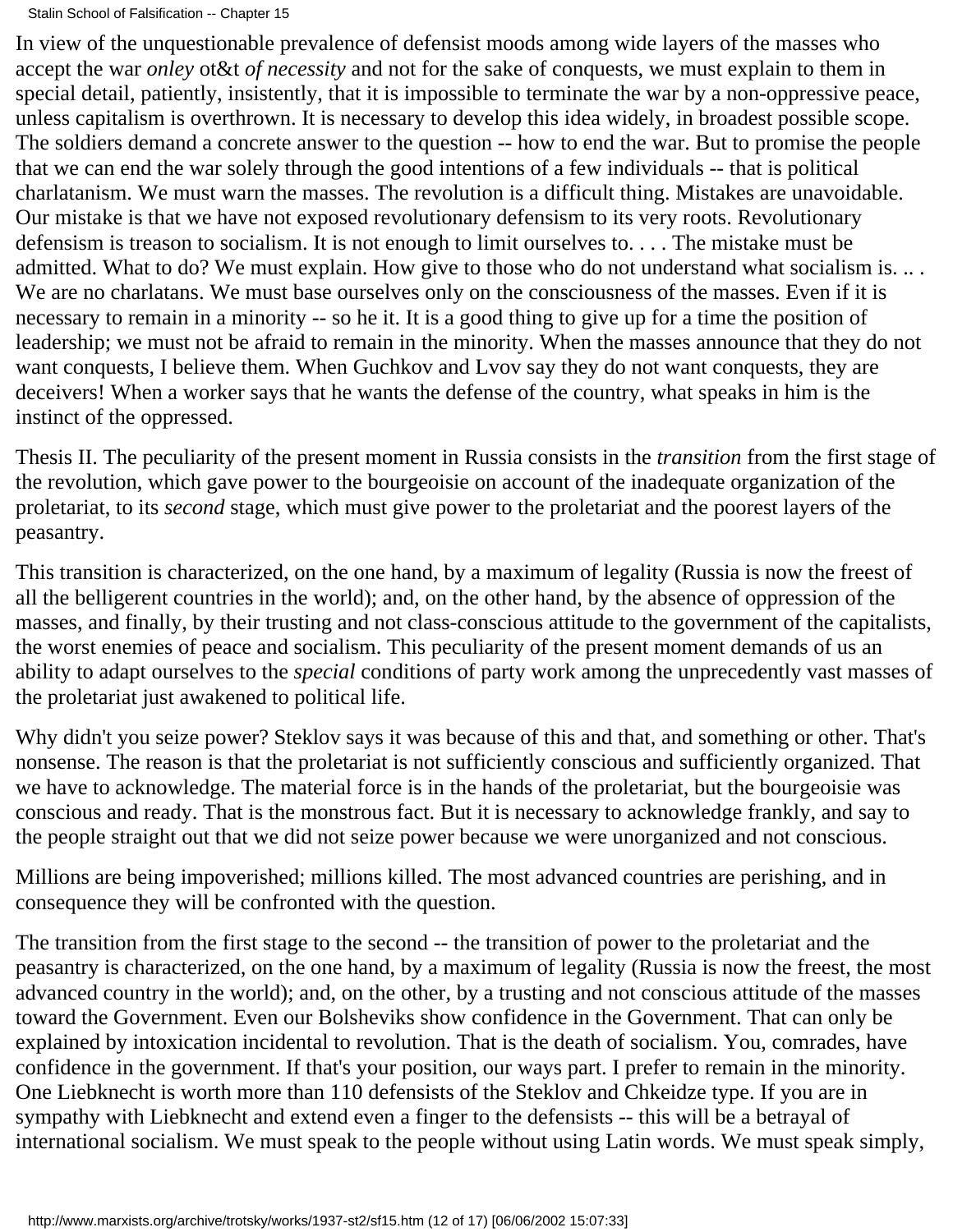intelligibly. They have the right . . . we must adapt ourselves . . . we must make the transition . . . but we must do it. Our line will prove right. If we draw away from these people, all the oppressed will come to us, because the war will bring them to us. They have no other way out.

Thesis III. No support whatever to the Provisional Government. We must explain the utter falsity of all its promises, particularly its renunciation of annexations. There must be exposure instead of the impermissible illusion -- breeding "demand" that this Government, the government of the capitalists, cease being imperialistic.

*Pravda* demands of the *Government* that it renounce annexations. To demand of the government of the capitalists that it renounce annexations -- nonsense! Flagrant mockery of....

From the scientific standpoint, it is such a fog of deceit, which the entire international proletariat, the entire. . . . It is high time to admit the mistake. Have done with greetings and resolutions! It's time to get down to business. We must proceed with a business-like, sober. . .

Thesis IV. Recognition of the fact that in the majority of the Soviets of Workers' and Soldiers' Deputies our party constitutes a minority, and as yet a weak minority, in the face of the bloc of all the petty bourgeois opportunist elements, from the Populist socialists and the S.R.'s down to the Organization Committee, Steklov, etc., etc. (Chkheidze, Tseretelli, etc.) -- who have yielded to the influence of the bourgeoisie, and have been extending this influence to the proletariat.

We must explain to the masses that the Soviet of Workers' Deputies is the only *possible form* of revolutionary government; and that, therefore, our task is, while this Government is submitting to the influence of the bourgeoisie, a patient, systematic and persistent *explanation* to the masses of the error of their tactics, an explanation especially adapted to the practical needs of the masses.

So long as we remain in the minority, we carry on the work of criticism and of explaining errors, advocating all along the necessity of transferring the entire state power to the Soviets of Workers' Deputies, so that the masses may learn from experience how to rid themselves of their errors.

We Bolsheviks are in the habit of adopting a maximum of revolutionism. But that is not enough. It is necessary to analyze. . . . The real government is the Soviet of Workers' Deputies. To think otherwise is to lapse into anarchism. It is conceded that in the Soviet our party is in the minority. We must explain to the masses that the Soviet of Workers' Deputies is the only possible government, never seen in the world before, except for the Commune. What if the majority in the Soviet of Workers' Deputies holds the defensist point of view? That cannot be helped. For us there remains only to explain patiently, insistently, systematically the error of their tactics.

So long as we are in the minority, we carry on the work of criticism, in order to free the masses from deceit. We do not want the masses to believe us just on our say-so; we are not charlatans. We want the masses to he freed by *expers.ence* from their mistakes.

The Manifesto of the Soviet of Workers' Deputies -- there isn't a word in it imbued with class-consciousness. There is nothing to it but phrases. The one thing that can ruin everything revolutionary is the phrase this flattery of the revolutionary people. All of Marxism teaches us not to succumb to the revolutionary phrase, especially at the moment when it is particularly current.

Thesis V. Not a parliamentary republic -- a return to it from the Soviet of Workers' Deputies would be a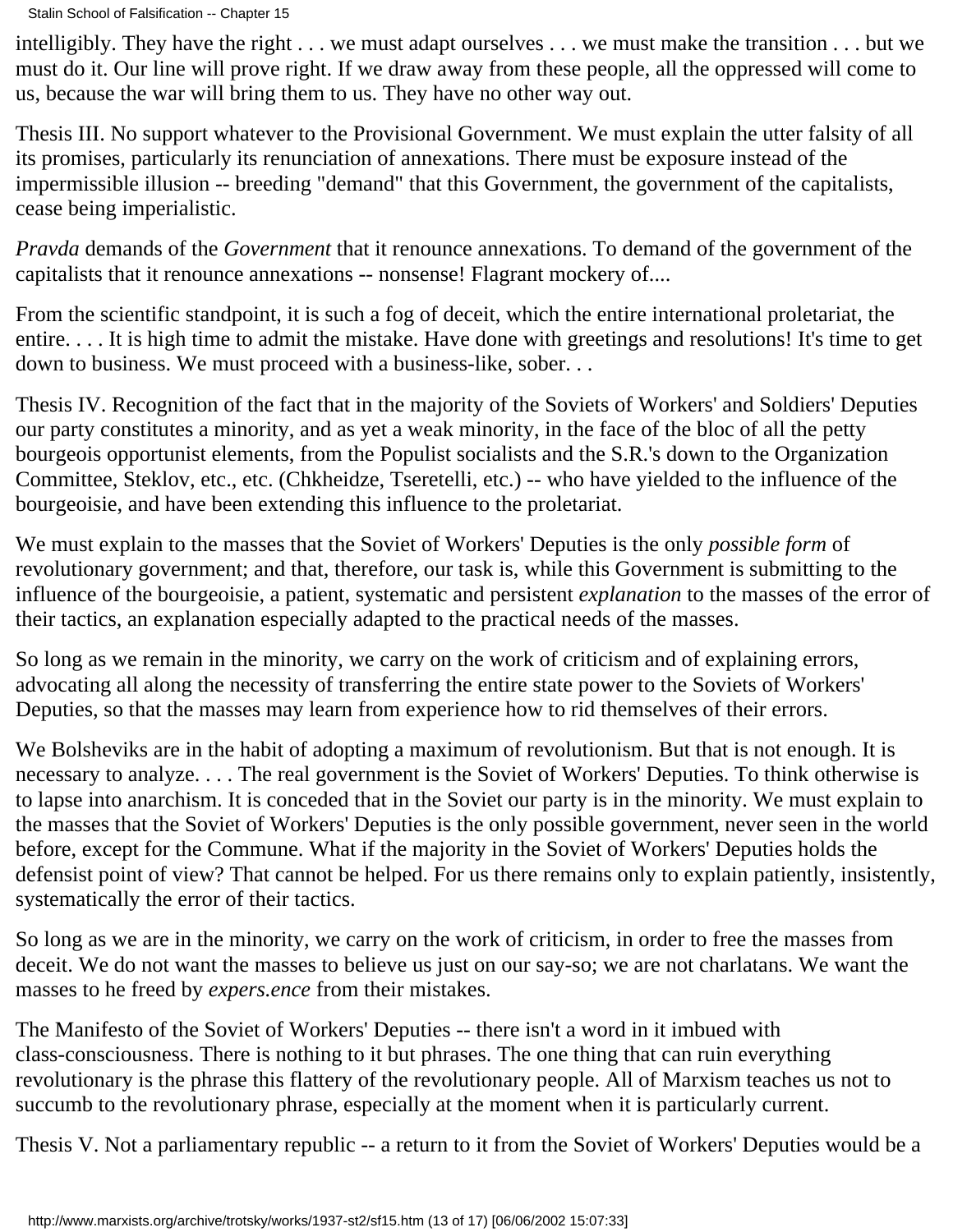step back ward -- but a Republic of Soviets of Workers', Farmhands' and Peasants' Deputies, from top to bottom.

Abolition of the police, the army and the officialdom.

Salaries of all functionaries not to exceed the average wage of a competent worker; all functionaries to be elected and to be subject to recall at any time.

This is the lesson taught us by the French Commune, a lesson forgotten by Kautsky, but taught by the workers in the years 1905 and 1917. The experience of these years teaches us that . . . we must not permit the re-establishment of the police, we must not permit the re-establishment of the old army. We must change our program; it is antiquated. The Soviet of Workers' and Soldiers' Deputies is a step toward socialism. No police, no army, no officialdom. The Constituent Assembly must be convoked -- but by whom? Resolutions are written to be filed or scrapped. I would be glad to see the Constituent Assembly convened tomorrow, but it is naive to believe that Guchkov will convoke the Constituent Assembly. All this prattle about compelling the Provisional Government to convoke the Constituent Assembly is hollow, wholesale deception. There were revolutions in the past, but the police has remained; there were revolutions in the past, but all the functionaries and the rest have remained. Therein lies the reason for the ruin of revolutions. The Soviets of Workers' Deputies is the only government that can convoke this Assembly. We have all embraced the Soviets but we have failed to grasp their meaning. From this form of government we are pulling back to the International, which drags at the tail of the bourgeoisie.

A bourgeois republic cannot solve the question [of war], because the latter can be settled only on an international scale. We do not promise to emancipate, but we say that only under this form (Soviets of Workers' and Soldiers' Deputies) can this be done. No other government but that of the Soviet of Workers' and Farmhands' Deputies. If we talk about the Commune, we will not make ourselves understood. But if we say: Replace the police by the Soviets of Workers' and Farmhands' Deputies, learn how to rule, there is no one to stop you -- (this will be understood). The art of ruling cannot be gleaned from any books. You must experiment, make mistakes and learn how to rule.

Thesis VI. In the agrarian program -- the center of gravity must be shifted to the Soviets of Farmhands' Deputies. The confiscation of all landlord estates. Nationalization of all lands in the country. The management of the lands to be in the hands of the local Soviets of Farmhands' and Peasants' Deputies. Creation of Soviets of Deputies from among the poorest peasantry. Creation of model establishments out of large estates (from 100 to 300 *dessiatins,* depending on local and other conditions and in accordance with the estimates of local institutions) under the control of the Soviet of Farmhands' Deputies and at public expense.

What is the peasantry? We do not know. There are no statistics, but we do know that it is a force.

If they take the land, rest assured that they will not give it up to you, nor will they ask your permission. The axis of the program has shifted. The center of gravity is the Soviets of Farmhands' Deputies. If the revolution is not settled by the Russian peasant, it will be settled by the German worker.

The mouzhik from Tambov.

No payment for one *dessiatin;* one ruble for the second; two rubles for the third. We will take the land, and the landlord will never be able to get it back.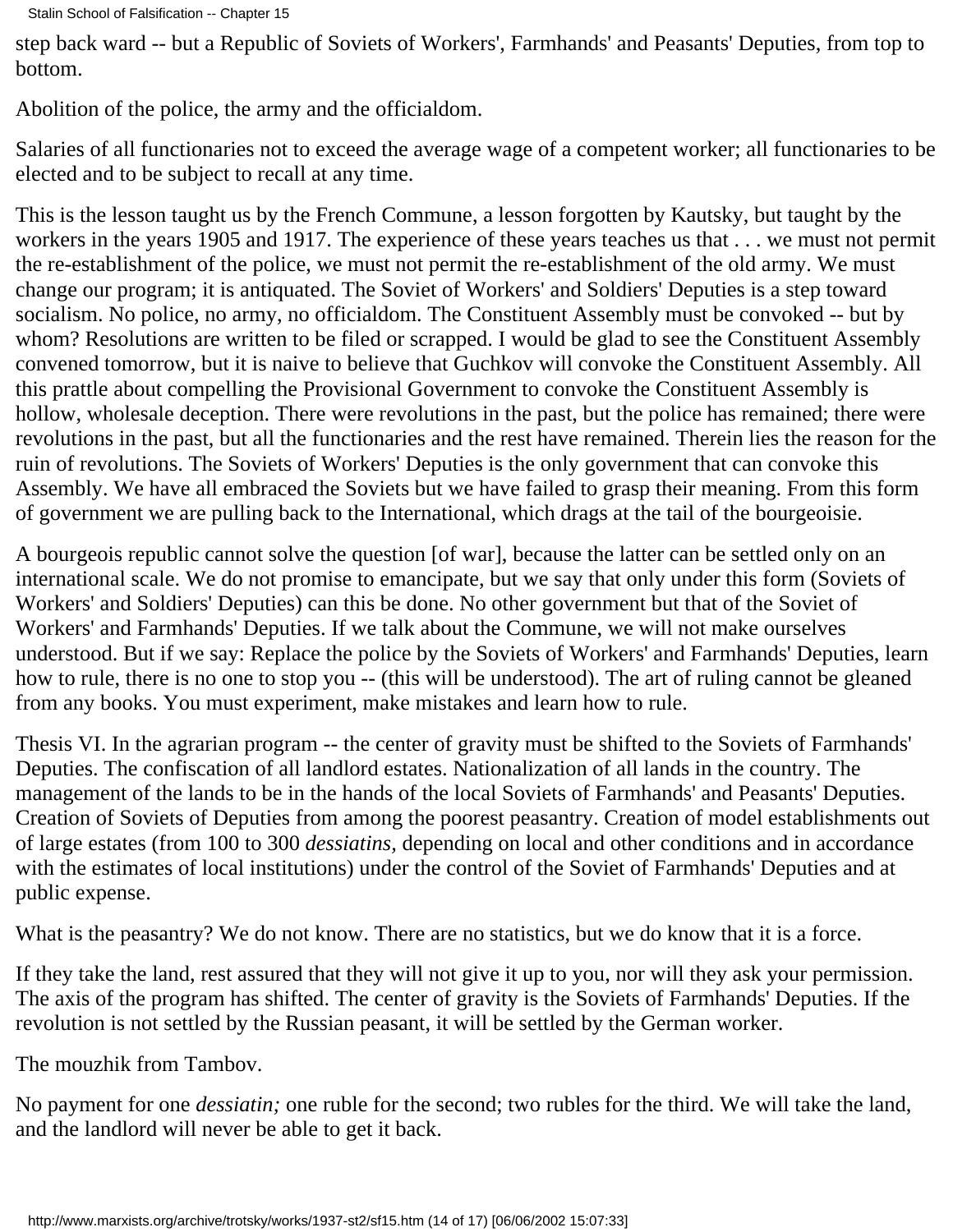*Agriculture on a communal basis.*

It is necessary to create separate Soviets of Deputies from among the poorest peasants. There is the mouzhik, the middle peasant and the agricultural laborer. Even if the latter is given land, he will be unable to build up a farm anyway. It is necessary to create model establishments out of large estates, run on a communal basis, with the management in the hands of the Soviets of Farmhands' Deputies.

There are large estates.

Thesis VII. Immediate merger of all the banks in the country into one general national bank, over which the Soviet of Workers' Deputies must have control.

"A bank is a form of social accounting" (Marx). The war teaches economics. Everybody knows that the banks plunder the national forces. Banks are the nervous system, the focal point of national economic life. We cannot take the banks into our own hands, but we advocate their merger under the control of the Soviet of Workers' Deputies.

Thesis VIII. Not the "introduction" of socialism as our immediate task, but the immediate placing of social production and the distribution of goods under the *control* of the Soviets of Workers' Deputies.

Life and the revolution are pushing the Constituent Assembly into the background. It is not important who writes the laws down on paper, but it is important who puts them into effect. A dictatorship of the proletariat exists, but nobody knows what to do with it (Marx . . . only that which has matured into actuality). Capitalism has become state capitalism.

Thesis IX. The party tasks:

- 1. Immediate party Congress.
- 2. Change the party program, chiefly:
- a) on imperialism,
- b) on the attitude to the state, and our demand for **a** "Commune-State,"\*
- c) amend our outdated minimum program.
- 3. Change the party name.

Thesis *X.* Rebuilding of the International.

We must take the initiative in the creation of a revolutionary International, an International against the social- chauvinists and against the "center.

#### **Summary.**

The Soviet of Workers' Deputies has been created; it wields enormous influence. Everyone instinctively sympathizes with it. In this instinct there is more revolutionary thought than in all the revolutionary phrases. If the Soviets of Workers' Deputies prove able to take the reins into their own hands -- the cause of freedom is secure. Even if you write the most ideal laws -- who will execute them? The self-same functionaries, but they are connected with the bourgeoisie.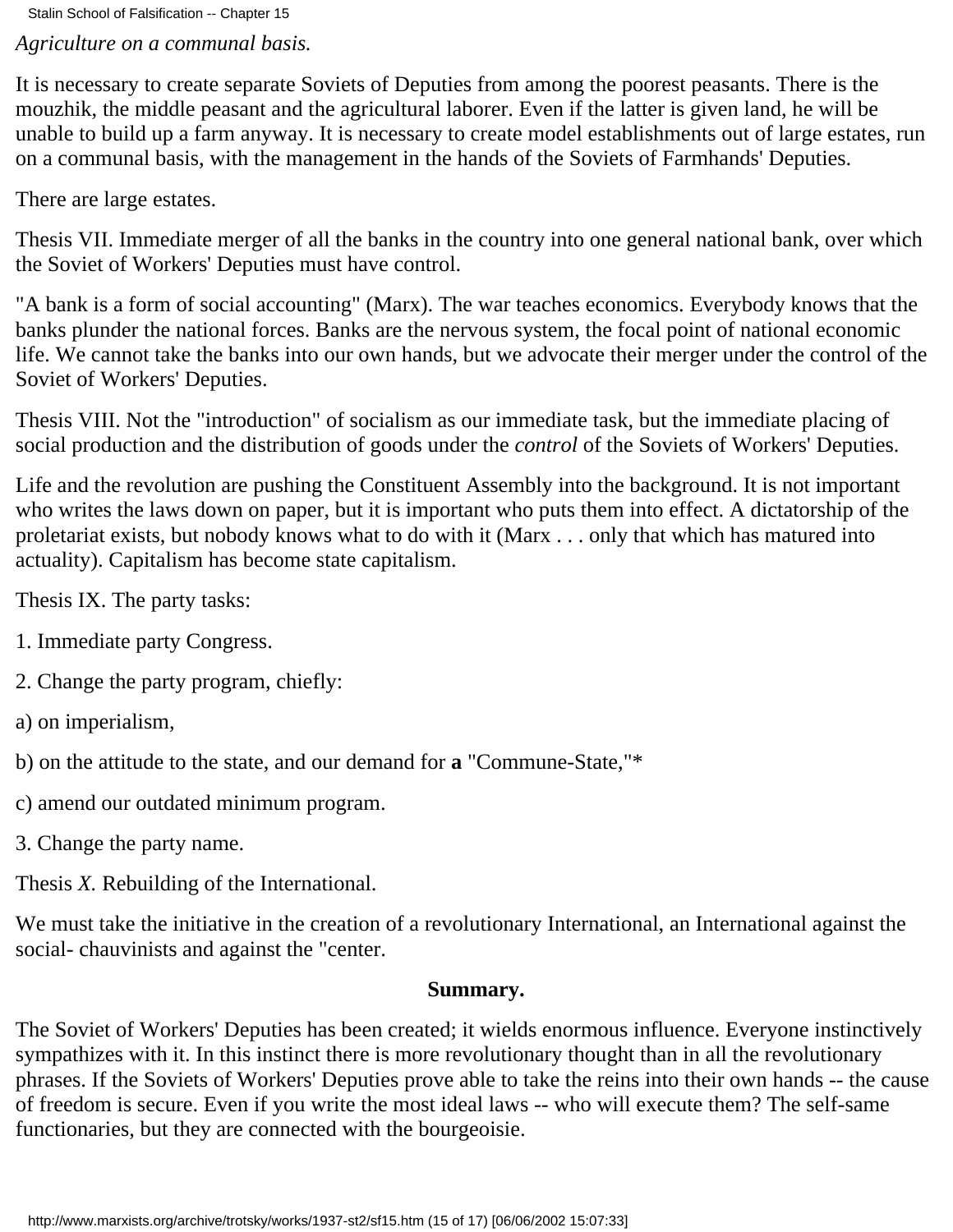We must not say to the masses "realize socialism," but "adopt" socialism. Capitalism has advanced; war capitalism is different from pre-war capitalism.

On the basis of tactical conclusions it is necessary to turn to practical measures. It is necessary to call a party Congress immediately; it is necessary to revise the program. A great deal in it is antiquated. It is necessary to change the minimum program.

Personally and speaking for myself alone, I propose that we change the name of the party, that we call it the *Communist Party.* The people will understand the name "Communist." The majority of the official social democrats have betrayed socialism. Liebknecht is the only social democrat. You are afraid to go back on your old memories? But to change our linen, we 've got to take off the dirty shirt and put on a clean one.

Why reject the entire experience of the world struggle?

The majority of the social democrats all over the world have betrayed socialism and have gone over to the side of their governments (Scheidemann, Plekhanov, Guesde). What to do to get Scheidemann to agree? This point of view is the death of socialism. To send a radio telegram to Scheidemann [proposing] the termination of the war . . . is deceit.

The name social democrat is inaccurate. Don't hang on to an old name which is rotten through and through. Have the will to build a new party . . . and all the oppressed will come to you.

In Zimmerwald and Kienthal the Center, *Rabochaya Gazeta,* predominated. We shall prove to you what the entire experience has shown. We declare that we have formed a left and have broken with the center. Either you talk of the International, and then you must carry on. . . or you. ...

The Left Zimmerwald tendency exists in all countries of the world. The masses must realize that socialism has split throughout the world. The defensists have renounced social ism. Liebknecht alone . . . the future is his.

I hear that in Russia there is a trend toward unification. Unification with the defensists -- that is a betrayal of socialism. I think that it is better to stand alone like Liebknecht -- one against a hundred and ten.

BAGDATIEV: Proposes not to open discussion but to settle the question of the meeting that is now taking place, and if it is decided not to go, then the meeting can continue.

SKRYPNIK: The report of comrade Lenin must provide the answer to the question as to whether we should go there or not.

VOITINSKY: In the report of comrade Lenin a mass of questions were touched upon that were not touched at the conference of the Bolsheviks. A discussion is taking place both among the Bolsheviks as well as among the Mensheviks; it would he interesting therefore to place the theses for dis cussion before the joint meeting. I propose that we go to the joint meeting, which hinds nobody.

The discussion is of importance to the delegates from the provinces.

#### *The proposal is adopted.*

The faction proceeds to the meeting hall in the Tauride Palace.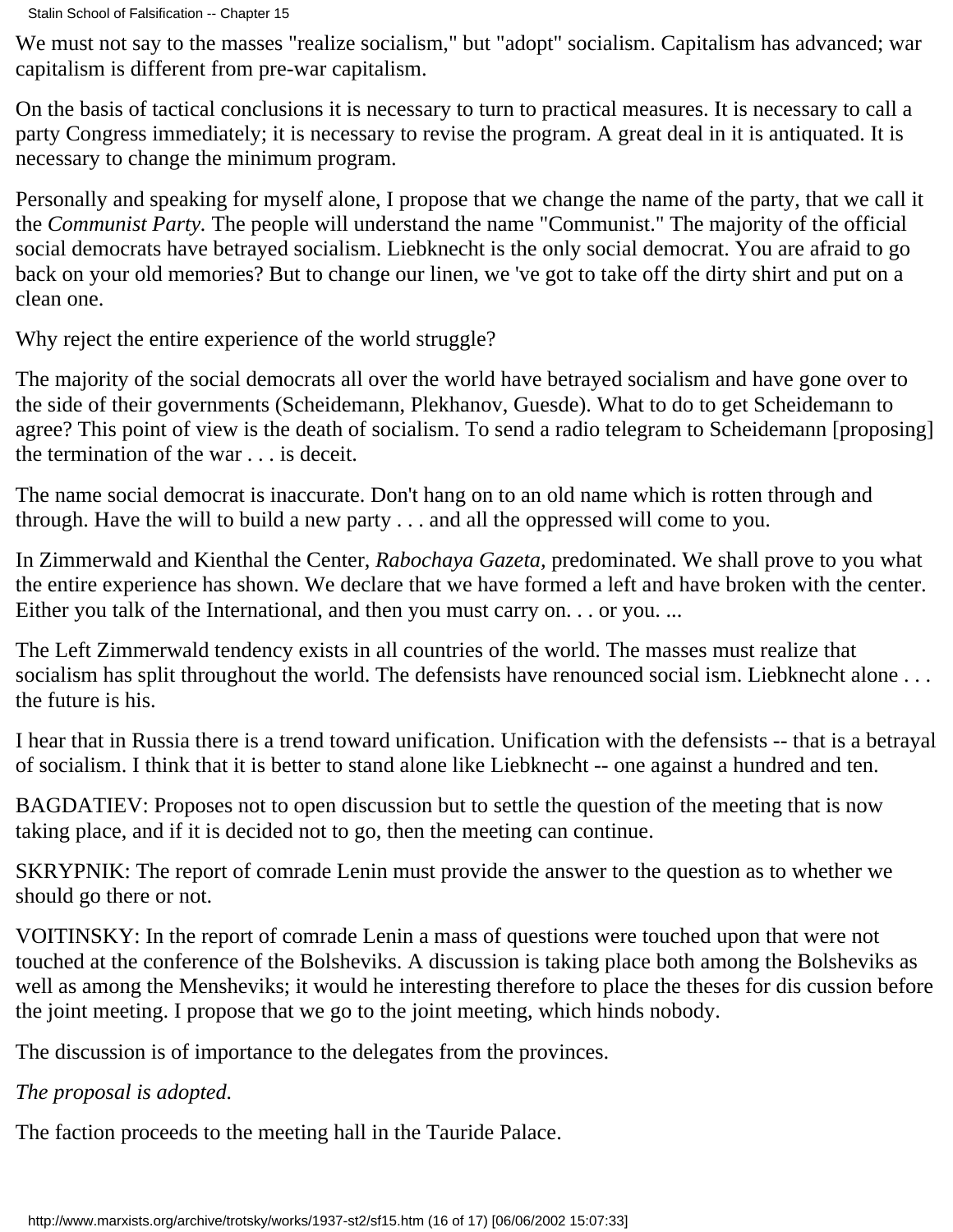#### **APPENDIX**

#### **The Resolution on the Provisional Government.**

"Whereas the Provisional Government is composed of the representatives of moderate bourgeois classes, hound up with the interests of Anglo-French imperialism;

"The program it has proclaimed is being only partially realized by it and only under the pressure of the Soviets of Workers' and Soldiers' Deputies;

"The organizing forces of the counter-revolution, covering themselves with the banner of the Provisional Government, with the open toleration on the part of the latter, have already launched an attack against the Soviets of Workers' and Soldiers' Deputies;

"The Soviets of Soldiers' and Workers' Deputies are the only organs of the will of the revolutionary people;

"The Conference calls upon the revolutionary democracy:

"1) To exercise a vigilant control over the activities of the Provisional Government in the center and in the prov inces, urging it on toward a most energetic struggle for the complete liquidation of the old regime;

"2) To fuse around the Soviets of Workers' and Soldiers' Deputies, the only ones capable, in an alliance with other progressive forces, of repelling the attempts of Czarist and bourgeois counter-revolution, and of intrenching and extend ing the conquests of the revolutionary movement."

## **[Return to Index Page](#page-0-0) —**